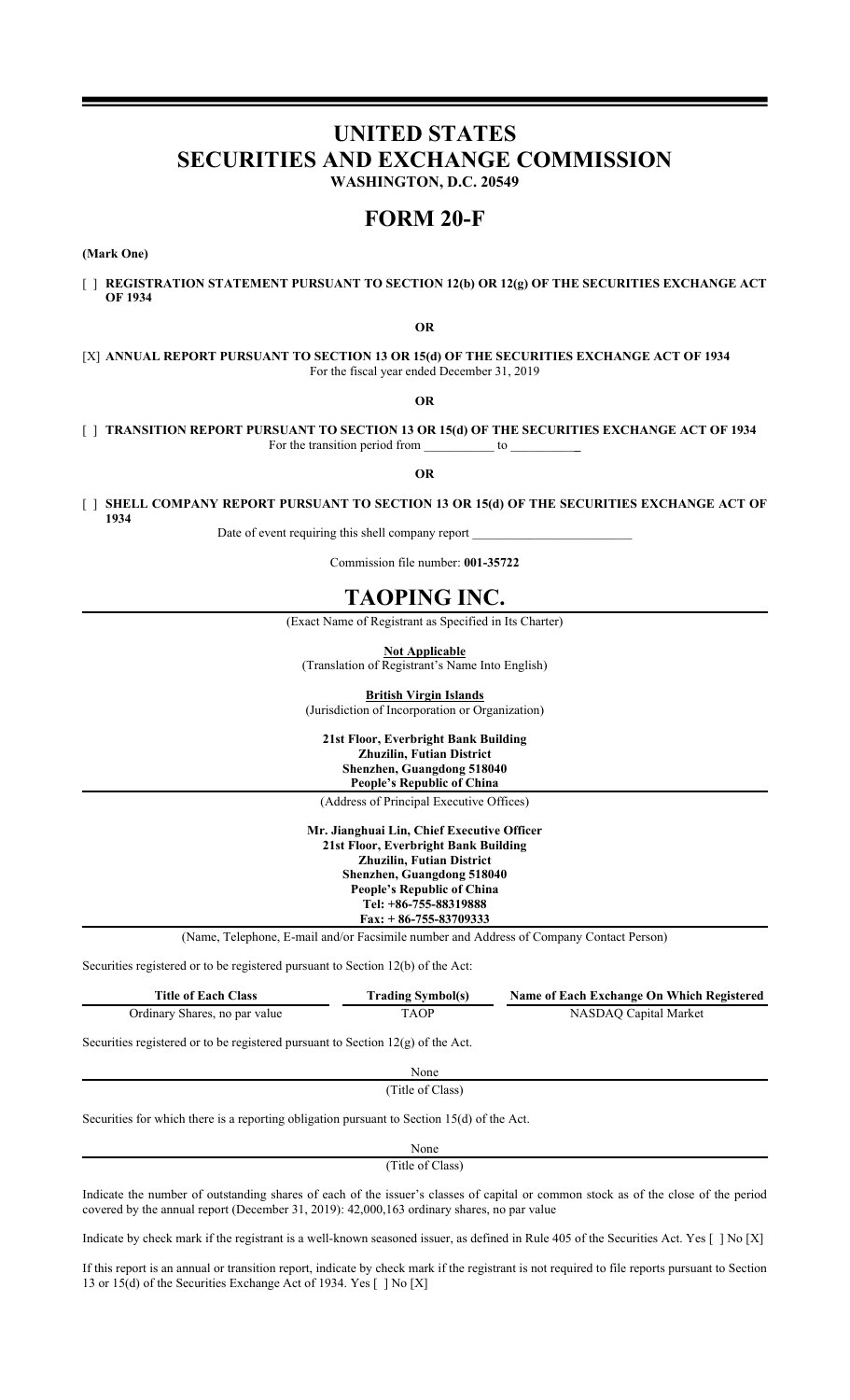Indicate by check mark whether the registrant (1) has filed all reports required to be filed by Section 13 or 15(d) of the Securities Exchange Act of 1934 during the preceding 12 months (or for such shorter period that the registrant was required to file such reports), and (2) has been subject to such filing requirements for the past 90 days. Yes [X] No [ ]

Indicate by check mark whether the registrant has submitted electronically every Interactive Data File required to be submitted pursuant to Rule 405 of Regulation S-T during the preceding 12 months (or for such shorter period that the registrant was required to submit such files). Yes [X] No [ ]

Indicate by check mark whether the registrant is a large accelerated filer, an accelerated filer, a non-accelerated filer, or an emerging growth company. See definition of "large accelerated filer, "accelerated filer," and "emerging growth company" in Rule 12b-2 of the Exchange Act.

Large Accelerated Filer [ ] Accelerated Filer [ ] Non-Accelerated Filer [X] Emerging growth company [ ]

If an emerging growth company that prepares its financial statements in accordance with U.S. GAAP, indicate by check mark if the registrant has elected not to use the extended transition period for complying with any new or revised financial accounting standards provided pursuant to Section 13(a) of the Exchange Act. [ ]

† The term "new or revised financial accounting standard" refers to any update issued by the Financial Accounting Standards Board to its Accounting Standards Codification after April 5, 2012.

Indicate by check mark whether the registrant has filed a report on and attestation to its management's assessment of the effectiveness of its internal control over financial reporting under Section 404(b) of the Sarbanes-Oxley Act (15 U.S.C. 7262(b)) by the registered public accounting firm that prepared or issued its audit report. [ ]

Indicate by check mark which basis of accounting the registrant has used to prepare the financial statements included in this filing:

U.S. GAAP [X] International Financial Reporting [ ] Other [ ] Standards as issued by the International Accounting Standards Board

If "Other" has been checked in response to the previous question, indicate by check mark which financial statement item the registrant has elected to follow. [ ] Item 17 [ ] Item 18

If this is an annual report, indicate by check mark whether the registrant is a shell company (as defined in Rule 12b-2 of the Exchange Act). Yes [ ] No [X]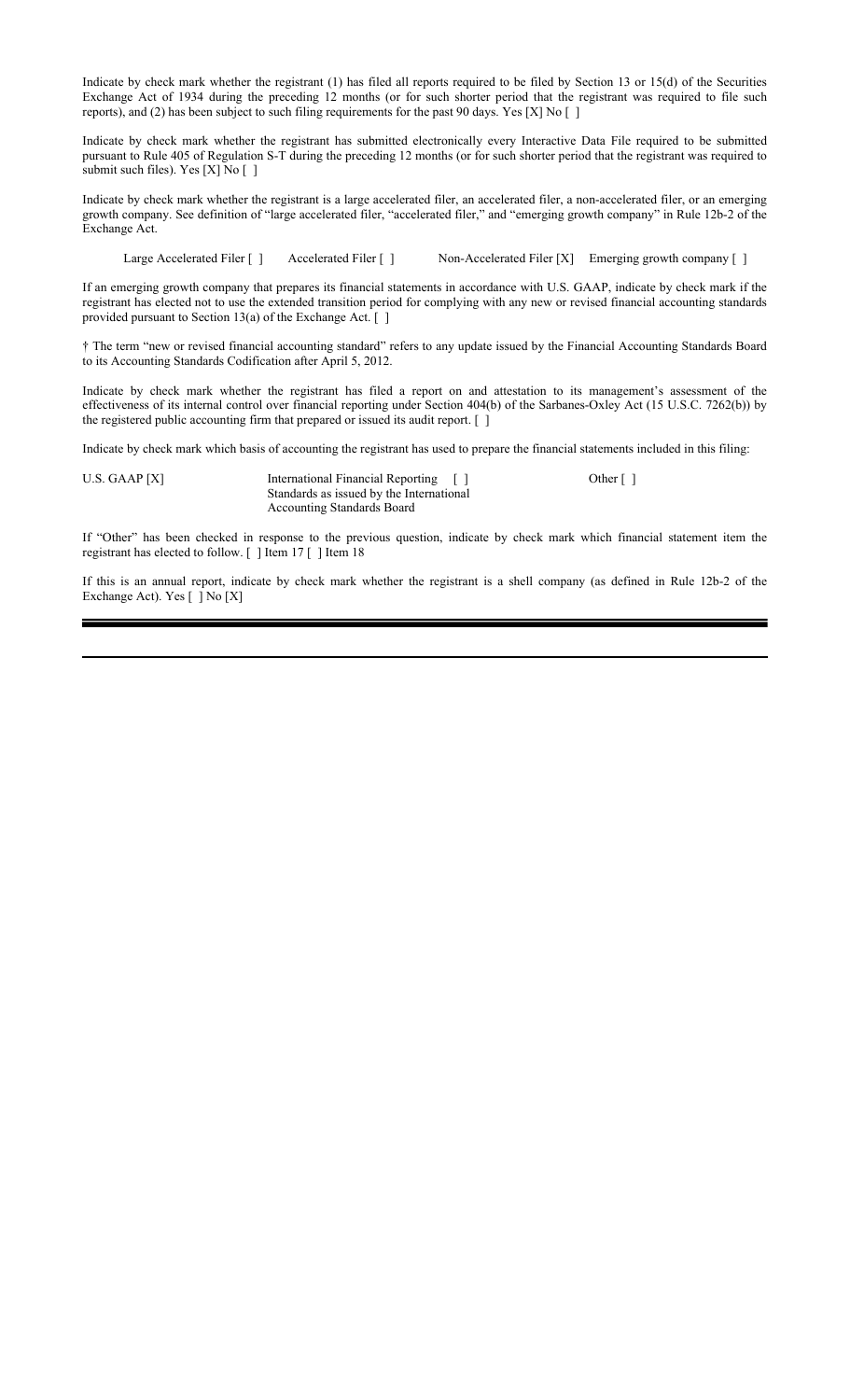

#### **Annual Report on Form 20-F Year Ended December 31, 2019**

| <b>TABLE OF CONTENTS</b> |
|--------------------------|
|--------------------------|

|                 | <u><b>HABLE OF CONTENTS</b></u>                              | Page           |
|-----------------|--------------------------------------------------------------|----------------|
| <b>PART I</b>   |                                                              | $\overline{2}$ |
| <b>ITEM 1.</b>  | <b>IDENTITY OF DIRECTORS, SENIOR MANAGEMENT AND ADVISERS</b> | $\overline{2}$ |
|                 | <b>A. Directors and Senior Management</b>                    | $\overline{2}$ |
|                 | <b>B.</b> Advisors                                           | 2              |
|                 | <b>C.</b> Auditors                                           | $\overline{2}$ |
|                 |                                                              |                |
| ITEM 2.         | <b>OFFER STATISTICS AND EXPECTED TIMETABLE</b>               | $\overline{2}$ |
|                 |                                                              |                |
|                 | <b>A. Offer Statistics</b>                                   | $\overline{2}$ |
|                 | <b>B. Method and Expected Timetable</b>                      | 2              |
|                 |                                                              |                |
| ITEM 3.         | <b>KEY INFORMATION</b>                                       | 2              |
|                 | <b>A. Selected Financial Data</b>                            | 2              |
|                 | <b>B. Capitalization and Indebtedness</b>                    | 3              |
|                 | <b>C. Reasons for the Offer and Use of Proceeds</b>          | 3              |
|                 | <b>D. Risk Factors</b>                                       | 3              |
|                 |                                                              |                |
| <b>ITEM 4.</b>  | <b>INFORMATION ON THE COMPANY</b>                            | 24             |
|                 | A. History and Development of the Company                    | 24             |
|                 | <b>B. Business Overview</b>                                  | 28             |
|                 | <b>C. Organizational Structure</b>                           | 43             |
|                 | <b>D. Property, Plants and Equipment</b>                     | 44             |
|                 |                                                              |                |
| <b>ITEM 4A.</b> | <b>UNRESOLVED STAFF COMMENTS</b>                             | 44             |
| ITEM 5.         | <b>OPERATING AND FINANCIAL REVIEW AND PROSPECTS</b>          | 44             |
|                 |                                                              |                |
|                 | <b>A. Operating Results</b>                                  | 44             |
|                 | <b>B. Liquidity and Capital Resources</b>                    | 53             |
|                 |                                                              |                |
| <b>ITEM 6.</b>  | <b>DIRECTORS, SENIOR MANAGEMENT AND EMPLOYEES</b>            | 57             |
|                 |                                                              |                |
|                 | <b>A. Directors and Senior Management</b>                    | 57             |
|                 | <b>B.</b> Compensation                                       | 58             |
|                 | <b>C. Board Practices</b>                                    | 60<br>62       |
|                 | <b>D. Employees</b><br><b>E. Share Ownership</b>             | 62             |
|                 |                                                              |                |
| ITEM 7.         | <b>MAJOR SHAREHOLDERS AND RELATED PARTY TRANSACTIONS</b>     | 63             |
|                 |                                                              |                |
|                 | <b>A. Major Shareholders</b>                                 | 63             |
|                 | <b>B. Related Party Transactions</b>                         | 63             |
|                 | <b>C. Interests of Experts and Counsel</b>                   | 64             |
|                 |                                                              |                |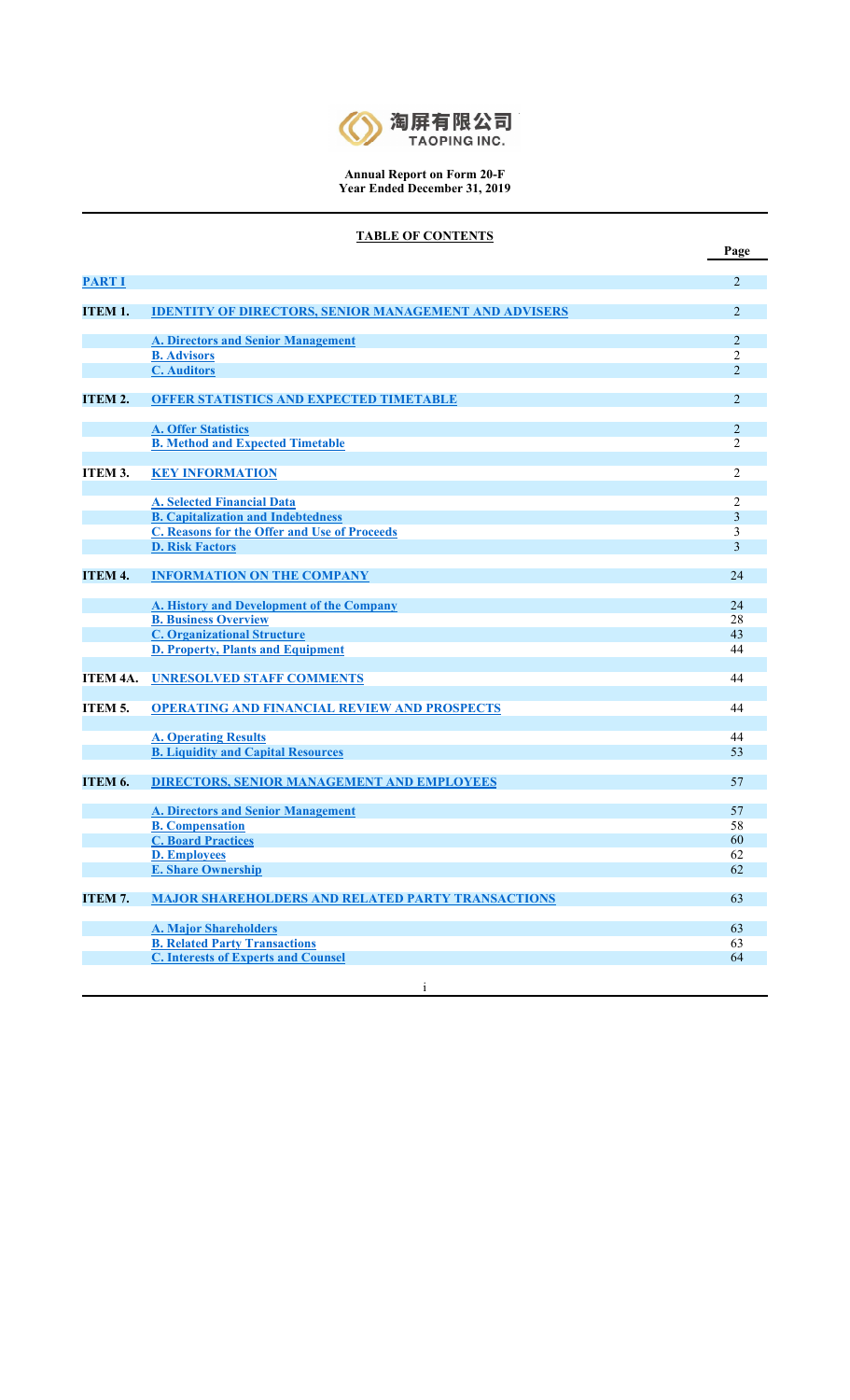| ITEM 8.         | <b>FINANCIAL INFORMATION</b>                                                            | 64       |
|-----------------|-----------------------------------------------------------------------------------------|----------|
|                 | <b>A. Consolidated Statements and Other Financial Information</b>                       | 64       |
|                 | <b>B. Significant Changes</b>                                                           | 64       |
|                 |                                                                                         |          |
| ITEM 9.         | <b>THE OFFER AND LISTING</b>                                                            | 64       |
|                 | <b>A. Offer and Listing Details</b>                                                     | 64       |
|                 | <b>B. Plan of Distribution</b>                                                          | 64       |
|                 | <b>C. Markets</b>                                                                       | 64       |
|                 | <b>D. Selling Shareholders</b>                                                          | 64       |
|                 | <b>E. Dilution</b>                                                                      | 64       |
|                 | <b>F. Expenses of the Issue</b>                                                         | 65       |
|                 | <b>ITEM 10. ADDITIONAL INFORMATION</b>                                                  | 65       |
|                 |                                                                                         |          |
|                 | <b>A. Share Capital</b>                                                                 | 65       |
|                 | <b>B. Memorandum and Articles of Association</b>                                        | 65       |
|                 | <b>C. Material Contracts</b>                                                            | 70       |
|                 | <b>D. Exchange Controls</b>                                                             | 70       |
|                 | <b>E. Taxation</b>                                                                      | 73       |
|                 | <b>F. Dividends and Paying Agents</b>                                                   | 77       |
|                 | <b>G. Statement by Experts</b><br><b>H. Documents on Display</b>                        | 77<br>77 |
|                 | <b>I. Subsidiary Information</b>                                                        | 77       |
|                 |                                                                                         |          |
|                 | <b>ITEM 11. QUANTITATIVE AND QUALITATIVE DISCLOSURES ABOUT MARKET RISK</b>              | 77       |
|                 |                                                                                         |          |
| <b>ITEM 12.</b> | <b>DESCRIPTION OF SECURITIES OTHER THAN EQUITY SECURITIES</b>                           | 78       |
|                 |                                                                                         |          |
|                 | <b>A. Debt Securities</b>                                                               | 78       |
|                 | <b>B. Warrants and Rights</b>                                                           | 78       |
|                 | <b>C. Other Securities</b>                                                              | 78       |
|                 | <b>D. American Depositary Shares</b>                                                    | 78       |
| <b>PART II</b>  |                                                                                         | 79       |
|                 |                                                                                         |          |
| <b>ITEM 13.</b> | <b>DEFAULTS, DIVIDEND ARREARAGES AND DELINQUENCIES</b>                                  | 79       |
|                 |                                                                                         |          |
| <b>ITEM 14.</b> | <b>MATERIAL MODIFICATIONS TO THE RIGHTS OF SECURITIES HOLDERS AND USE OF</b>            |          |
|                 | <b>PROCEEDS</b>                                                                         | 79       |
|                 |                                                                                         |          |
|                 | <b>ITEM 15. CONTROLS AND PROCEDURES</b>                                                 | 79       |
|                 | <b>ITEM 16A. AUDIT COMMITTEE FINANCIAL EXPERT</b>                                       | 80       |
|                 |                                                                                         |          |
|                 | <b>ITEM 16B. CODE OF ETHICS</b>                                                         | 80       |
|                 |                                                                                         |          |
|                 | <b>ITEM 16C. PRINCIPAL ACCOUNTANT FEES AND SERVICES</b>                                 | 81       |
|                 |                                                                                         |          |
|                 | <b>ITEM 16D. EXEMPTIONS FROM THE LISTING STANDARDS FOR AUDIT COMMITTEES</b>             | 81       |
|                 |                                                                                         |          |
|                 | <b>ITEM 16E. PURCHASES OF EQUITY SECURITIES BY THE ISSUER AND AFFILIATED PURCHASERS</b> | 81       |
|                 | ITEM 16F. CHANGE IN REGISTRANT'S CERTIFYING ACCOUNTANT                                  | 81       |
|                 |                                                                                         |          |
|                 | <b>ITEM 16G. CORPORATE GOVERNANCE</b>                                                   | 81       |
|                 |                                                                                         |          |
| <b>PART III</b> |                                                                                         | 82       |
|                 |                                                                                         |          |
|                 | <b>ITEM 17. FINANCIAL STATEMENTS</b>                                                    | 82       |
|                 |                                                                                         |          |
|                 | <b>ITEM 18. FINANCIAL STATEMENTS</b>                                                    | 82       |
|                 | <b>ITEM 19. EXHIBITS</b>                                                                | 82       |
|                 |                                                                                         |          |
|                 | $\mathbf{ii}$                                                                           |          |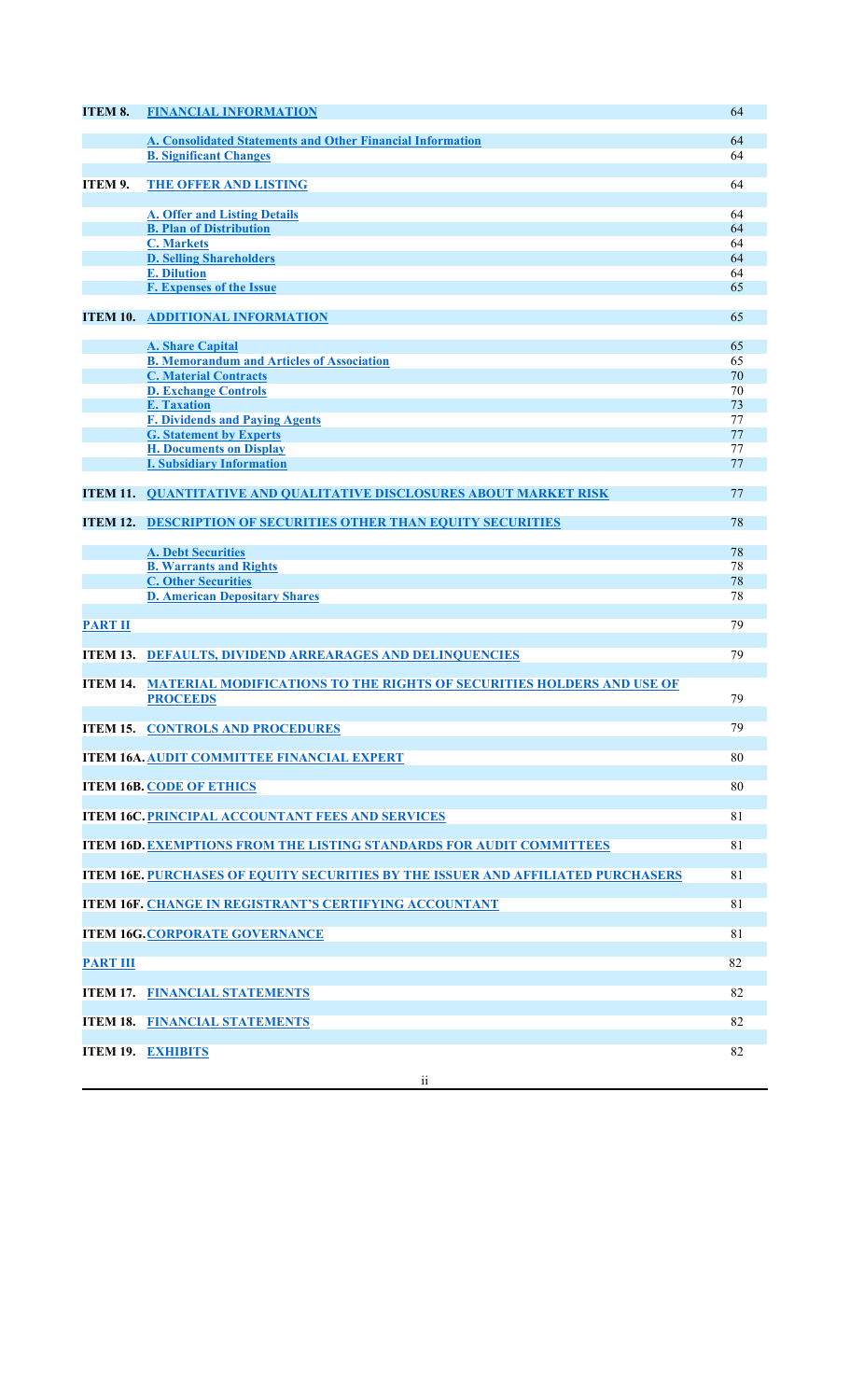# **EXPLANATORY NOTE**

As previously disclosed on Taoping Inc.'s (the "Company") Form 6-K furnished on April 29, 2020, the filing of this annual report on Form 20-F for the year ended December 31, 2019 was delayed due to circumstances related to COVID-19 and its impact on the Company's operations. Substantially all of the Company's operating subsidiaries, consolidated variable interest entities, employees and facilities are located in China which has been affected by the outbreak of COVID-19 since December 2019. During the first quarter of 2020, COVID-19 caused businesses and government agencies throughout China to suspend operations or operate with reduced workforce in shifts for limited periods of time. The COVID-19 pandemic has caused disruptions in the Company's daily activities and impaired the Company's ability to file the annual report by the original deadline of April 30, 2020. The Company relied on the SEC's Order Under Section 36 of the Securities Exchange Act of 1934 Modifying Exemptions from the Reporting and Proxy Delivery Requirements for Public Companies, dated March 25, 2020 (Release No. 34-88465), to delay the filing of this annual report.

# **INTRODUCTORY NOTES**

## **Use of Certain Defined Terms**

Except as otherwise indicated by the context and for the purposes of this report only, references in this report to:

- "TAOP," "we," "us," "our" and the "Company" are to the combined business of Taoping Inc., its subsidiaries and other consolidated entities;
- "THL" are to Taoping Holdings Limited, a BVI company;
- "IST HK" are to Information Security Tech. International Co., Ltd., a Hong Kong company;
- "TopCloud" are to TopCloud Software Co., Ltd., a PRC company;
- "IST" are to Information Security Technology (China) Co., Ltd., a PRC company;
- "ISIOT" are to Information Security IoT Technology Co., Ltd., a PRC company;
- "iASPEC" are to iASPEC Technology Co., Ltd, a PRC company;
- "Geo" are to Wuda Geoinformatics Co., Ltd., a PRC company;
- "Biznest" are to Biznest Internet Technology Co., Ltd., a PRC company;
- "Bocom" are to iASPEC Bocom IoT Technology Co. Ltd., a PRC company;
- "BVI" are to the British Virgin Islands;
- "Hong Kong" are to the Hong Kong Special Administrative Region of the People's Republic of China;
- "PRC" and "China" are to the People's Republic of China;
- "SEC" are to the Securities and Exchange Commission;
- "Exchange Act" are to the Securities Exchange Act of 1934, as amended;
- "Securities Act" are to the Securities Act of 1933, as amended;
- "Renminbi" and "RMB" are to the legal currency of China; and
- "U.S. dollars," "dollars" and "\$" are to the legal currency of the United States.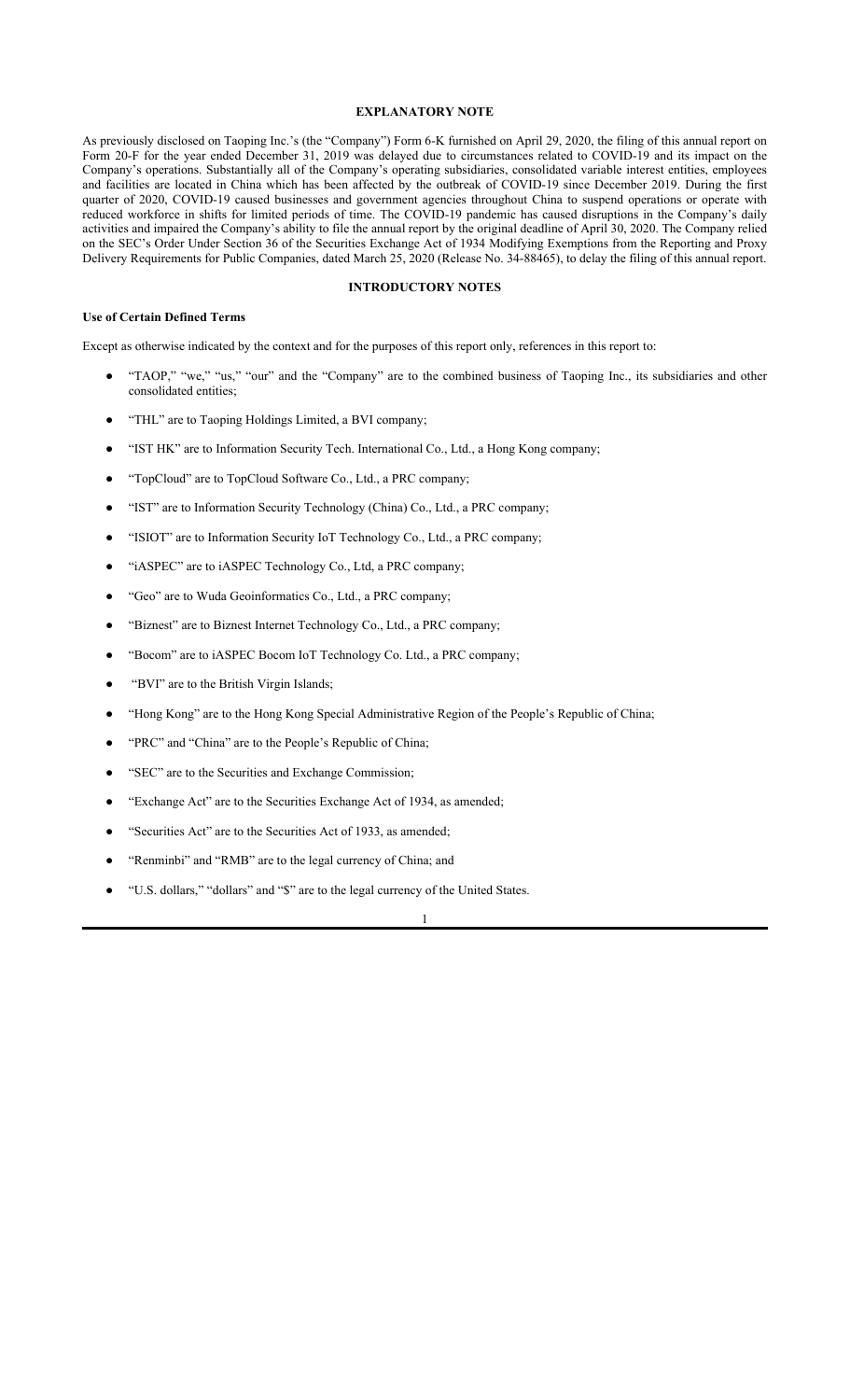## **Forward-Looking Information**

In addition to historical information, this annual report contains forward-looking statements within the meaning of Section 27A of the Securities Act and Section 21E of the Exchange Act. We use words such as "believe," "expect," "anticipate," "project," "target," "plan," "optimistic," "intend," "aim," "will" or similar expressions which are intended to identify forward-looking statements. Such statements include, among others, those concerning market and industry segment growth and demand and acceptance of new and existing products; any projections of sales, earnings, revenue, margins or other financial items; any statements of the plans, strategies and objectives of management for future operations; and any statements regarding future economic conditions or performance, as well as all assumptions, expectations, predictions, intentions or beliefs about future events. You are cautioned that any such forwardlooking statements are not guarantees of future performance and involve risks and uncertainties, as well as assumptions, which, if they were to ever materialize or prove incorrect, could cause the results of the Company to differ materially from those expressed or implied by such forward-looking statements. Potential risks and uncertainties include, among other things, the possibility that third parties hold proprietary rights that preclude us from marketing our products, the emergence of additional competing technologies, changes in domestic and foreign laws, regulations and taxes, changes in economic conditions, uncertainties related to legal system and economic, political and social events in China, a general economic downturn, a downturn in the securities markets, and other risks and uncertainties which are generally set forth under Item 3 "Key information—D. Risk Factors" and elsewhere in this annual report.

Readers are urged to carefully review and consider the various disclosures made by us in this report and our other filings with the SEC. These reports attempt to advise interested parties of the risks and factors that may affect our business, financial condition and results of operations and prospects. The forward-looking statements made in this report speak only as of the date hereof and we disclaim any obligation, except as required by law, to provide updates, revisions or amendments to any forward-looking statements to reflect changes in our expectations or future events.

## **PART I**

#### **ITEM 1. IDENTITY OF DIRECTORS, SENIOR MANAGEMENT AND ADVISERS**

**A. Directors and Senior Management**

Not applicable.

#### **B. Advisors**

Not applicable.

# **C. Auditors**

Not applicable.

# **ITEM 2. OFFER STATISTICS AND EXPECTED TIMETABLE**

## **A. Offer Statistics**

Not applicable.

#### **B. Method and Expected Timetable**

Not applicable.

## **ITEM 3. KEY INFORMATION**

# **A. Selected Financial Data**

The following table presents selected financial data regarding our business. It should be read in conjunction with our consolidated financial statements and related notes contained elsewhere in this annual report and the information under Item 5 "Operating and Financial Review and Prospects." The selected consolidated statement of income (loss) data for the fiscal years ended December 31, 2019, 2018, and 2017, and the selected consolidated balance sheet data as of December 31, 2019 and 2018 have been derived from our audited consolidated financial statements that are included in this annual report beginning on page F-1. The selected consolidated statement of income (loss) data for the fiscal years ended December 31, 2016 and 2015, and the selected consolidated balance sheet data as of December 31, 2017, 2016 and 2015 have been derived from our audited consolidated financial statements that are not included in this annual report.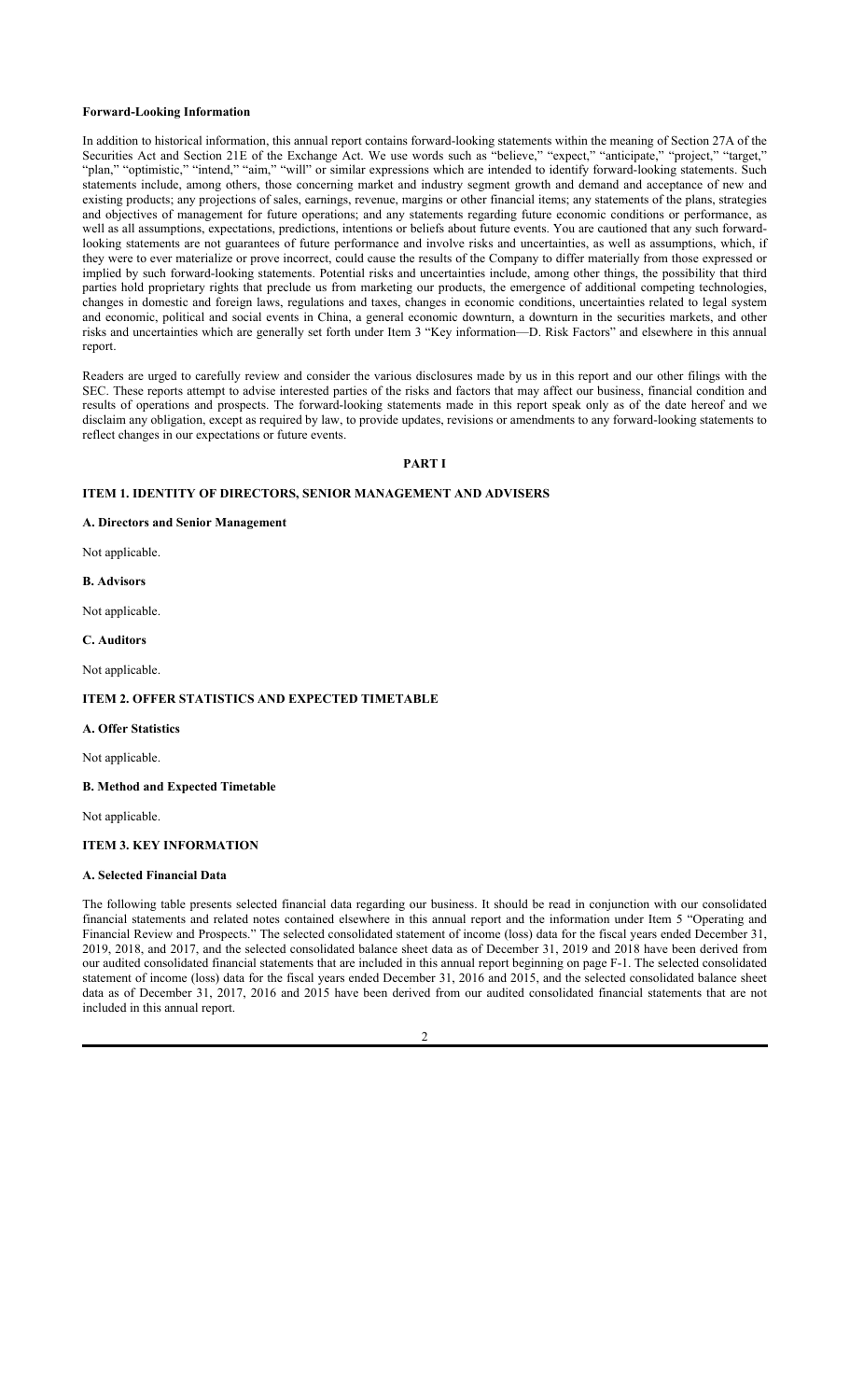Our consolidated financial statements are prepared and presented in accordance with generally accepted accounting principles in the United States, or U.S. GAAP. The selected financial data information is only a summary and should be read in conjunction with the historical consolidated financial statements and related notes contained elsewhere herein. The financial statements contained elsewhere fully represent our financial condition and operations; however, they are not indicative of our future performance.

|                                         |    | <b>Years Ended December 31,</b> |              |              |    |                          |    |                |               |                |  |
|-----------------------------------------|----|---------------------------------|--------------|--------------|----|--------------------------|----|----------------|---------------|----------------|--|
|                                         |    | 2019                            |              | 2018         |    | 2017                     |    | 2016           |               | 2015           |  |
| <b>Statement of Income Data</b>         |    |                                 |              |              |    |                          |    |                |               |                |  |
| Total revenue                           |    | \$13,791,303                    |              | \$20,578,340 |    | \$18,189,274             |    | \$10,193,590   |               | \$10,284,868   |  |
| Total cost of revenue                   |    | \$7,189,092                     |              | \$10,924,246 |    | \$9,867,508              |    | \$7,607,190    |               | \$6,381,205    |  |
| Gross profit                            | S. | 6,602,211                       | S.           | 9,654,094    | \$ | 8,321,766                | S. | 2,586,400      | S.            | 3,903,663      |  |
| (Loss) income from operations           |    | (4,172,161)                     | $\mathbb{S}$ | 168,824      | \$ | (450,703)                |    | \$(14,577,928) |               | \$(26,963,357) |  |
| Net (loss) income attributable to TAOP- |    |                                 |              |              |    |                          |    |                |               |                |  |
| continuing operations                   |    | \$ (3,582,332)                  | S.           | 1,691,983    | \$ | 858,605                  |    | \$(18,170,601) |               | \$(7,504,262)  |  |
| Net (loss) income per share-continuing  |    |                                 |              |              |    |                          |    |                |               |                |  |
| operations - basic                      | \$ | (0.09)                          | <sup>S</sup> | 0.04         | \$ | 0.02                     | \$ | (0.45)         | <sup>\$</sup> | (0.26)         |  |
| Net (loss) income per share-continuing  |    |                                 |              |              |    |                          |    |                |               |                |  |
| operations - diluted                    | \$ | (0.09)                          | \$           | 0.04         | \$ | 0.02                     | \$ | (0.45)         | \$.           | (0.26)         |  |
| <b>Balance Sheet Data</b>               |    |                                 |              |              |    |                          |    |                |               |                |  |
| Cash and cash equivalents               |    | 1,519,666                       | \$           | 1,653,260    | S. | 3,260,808                | S. | 3,752,375      |               | \$3,786,846    |  |
| Working (deficiency) capital            |    | (6,975,325)                     |              | \$4,865,813  |    | (1,494,326)              |    | \$ (5,739,129) |               | \$(1,649,728)  |  |
| Total assets                            |    | \$40,615,546                    |              | \$41,615,814 |    | \$37,530,503             |    | \$34,286,999   |               | \$66,091,704   |  |
| <b>Total liabilities</b>                |    | \$26,007,161                    |              | \$24,011,887 |    | \$23,013,011             |    | \$21,484,751   |               | \$35,637,467   |  |
| Temporary equity                        |    |                                 |              |              | \$ | $\overline{\phantom{a}}$ | \$ | ۰              | \$            | 360,000        |  |
| Total equity                            |    | \$14,608,385                    |              | \$17,603,927 |    | \$14,517,492             |    | \$12,802,248   |               | \$30,094,237   |  |

## **B. Capitalization and Indebtedness**

Not applicable.

# **C. Reasons for the Offer and Use of Proceeds**

Not applicable.

# **D. Risk Factors**

*An investment in our capital stock involves a high degree of risk. You should carefully consider the risks described below, together with all of the other information included in this annual report, before making an investment decision. If any of the following risks actually occurs, our business, financial condition or results of operations could suffer. In that case, the trading price of our ordinary shares could decline, and you may lose all or part of your investment.*

## *Risks Relating to our Business*

#### *Our business operations have been and may continue to be materially and adversely affected by the outbreak of the coronavirus (COVID-19).*

An outbreak of respiratory illness caused by COVID-19 emerged in late 2019 and has spread within the PRC and globally. The coronavirus is considered to be highly contagious and poses a serious public health threat. The World Health Organization labeled the coronavirus a pandemic on March 11, 2020, given its threat beyond a public health emergency of international concern the organization had declared on January 30, 2020.

Any outbreak of health epidemics in the PRC or elsewhere in the world may materially and adversely affect the global economy, our markets and business. For most of the first quarter of 2020, we scaled back operations, as our employees worked remotely or at premises in shifts for limited periods of time in response to nationwide lockdowns and quarantines. We only resumed full operations since late March. The pandemic has also depressed customers' demand for our products and services, since businesses across China largely suspended or reduced operations in the past few months. In addition, it now takes longer time to collect accounts receivable. As a provider of digital advertising distribution networks, we are sensitive to the overall business environment and vulnerable to any market downturns.

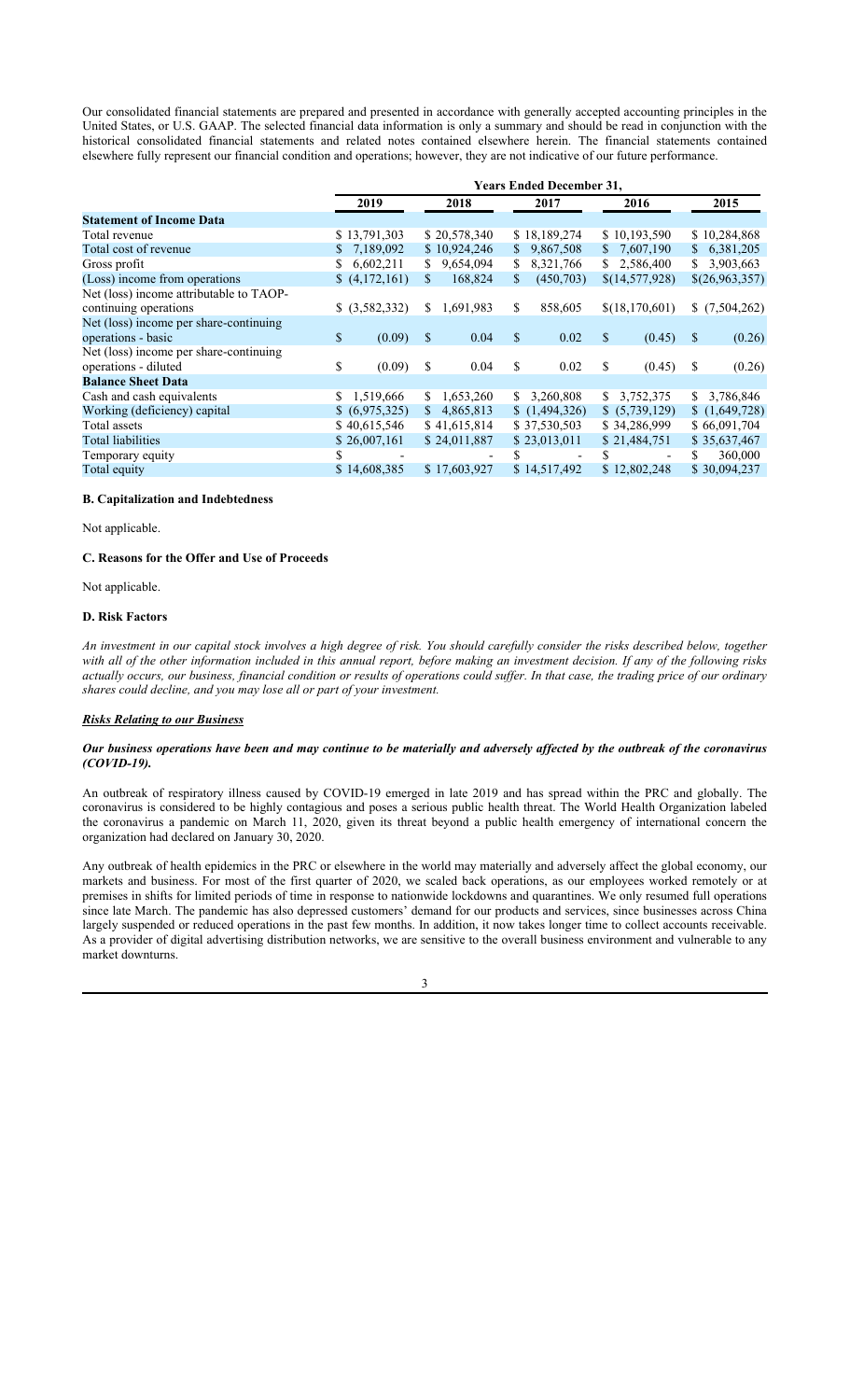With the coronavirus epidemic expanding globally, the world economy is suffering a noticeable slowdown. Commercial activities throughout the world have been curtailed with decreased consumer spending, business operation disruptions, interrupted supply chain, difficulties in travel, and reduced workforces. The duration and intensity of disruptions resulting from the coronavirus outbreak is uncertain. It is unclear as to when the outbreak will be contained, and we also cannot predict if the impact will be shortlived or long-lasting. The extent to which the coronavirus impacts our financial results will depend on its future developments. If the outbreak of the coronavirus persists, our business operation and financial condition may be materially and adversely affected as a result of slowdown in economic growth, operation disruptions or other factors that we cannot predict.

## *We have a limited operating history of selling cloud-based products and services and may be unable to achieve or sustain profitability or reasonably predict our future results.*

In early 2013, we made a strategic decision to transform our business from servicing the public sector to focusing on the private sector. Leveraging our experience and expertise in handling large-scale IT projects for the public sector, we started investing in research and development to develop software products for the private sector. In 2014, continuing our business transition from the public sector to the private sector, we identified and provided cloud-based ecosystem solutions to four core markets including new media, healthcare, education, and residential community management. Underpinning our ecosystems are our industry-specific integrated technology platform, resource exchange, and big data services. In 2014, we predominately sold our cloud-based solutions to the Chinese new media industry. Starting from 2015, we further expanded the customer base of cloud-based solutions to education, government, and residential community management. In 2016, we expanded our business from the industry-specific integrated technology platform, resource exchange, and big data services into the elevator IoT sectors. From May 2017, we have focused our business to provide products and services on Cloud-App-Terminal (CAT) and IoT technology based digital advertising distribution networks and new media resource sharing platforms in the out-of-home adverting market in China. As such, we have a limited operating history of selling our cloud-based products and professional services to the private sector, which makes it difficult to evaluate our current business and future prospects and may increase the risk of your investment. In 2018 and 2019, we generated approximately \$20.2 million and \$13.7 million in revenue respectively, from our cloud-based technology (CBT) segment for customers in the education, new media, and out-of-home advertising market sectors. We expect to have significant operating expenses in the future to further support and grow our business, including expanding the scope of our customer base, expanding our direct and indirect selling capabilities, pursuing acquisitions of complementary businesses, investing in our data storage and analysis infrastructure, and research and development, and increasing our international presence.

#### *Our independent registered auditors have expressed substantial doubt about our ability to continue as a going concern.*

Our independent auditors have added an explanatory paragraph to their audit opinion issued in connection with our financial statements included in this report which states that the financial statements were prepared assuming that we would continue as a going concern.

As discussed in notes to the consolidated financial statements included in this report, we reported net income as well as positive cash flows from operating activities in 2018 and 2017. However, due to the unfavorable macro-economic environment and the slowdown of the out-of-home advertising market in China, we incurred net loss of approximately \$3.6 million in 2019. As disclosed under Item 5, "Operating and Financial Review and Prospects" and notes to the consolidated financial statements, we will continue to execute the existing business strategies with focuses on selection of quality customers, collection of accounts receivable, maintaining proper inventory level, and managing accounts payable to enhance operating cash flows. In addition, the Company will aggressively develop domestic and international markets to develop new customers. There can be no assurance that we will be successful in achieving the goals set forth in our new business strategy and business model.

#### *Unfavorable economic conditions may affect the level of the out-of-home advertising and information technology spending by our customers which could cause the demand for our products and services to decline.*

The revenue growth and profitability of our business rely on the overall demand by our customers for out-of-home digital advertising, display technology products, and internet related services. Our business is sensitive to the overall economy in China and the economic and business conditions within our respective product and service sectors. If there is an economic downturn, our existing and prospective customers may reassess their decisions to purchase our products and services. China's economic slowdown or a reduction in out-of-home advertising and information technology spending by our customers could harm our business in many ways, including longer sales cycles and lower prices for our products and services. These events could have a material effect on our future revenues and earnings.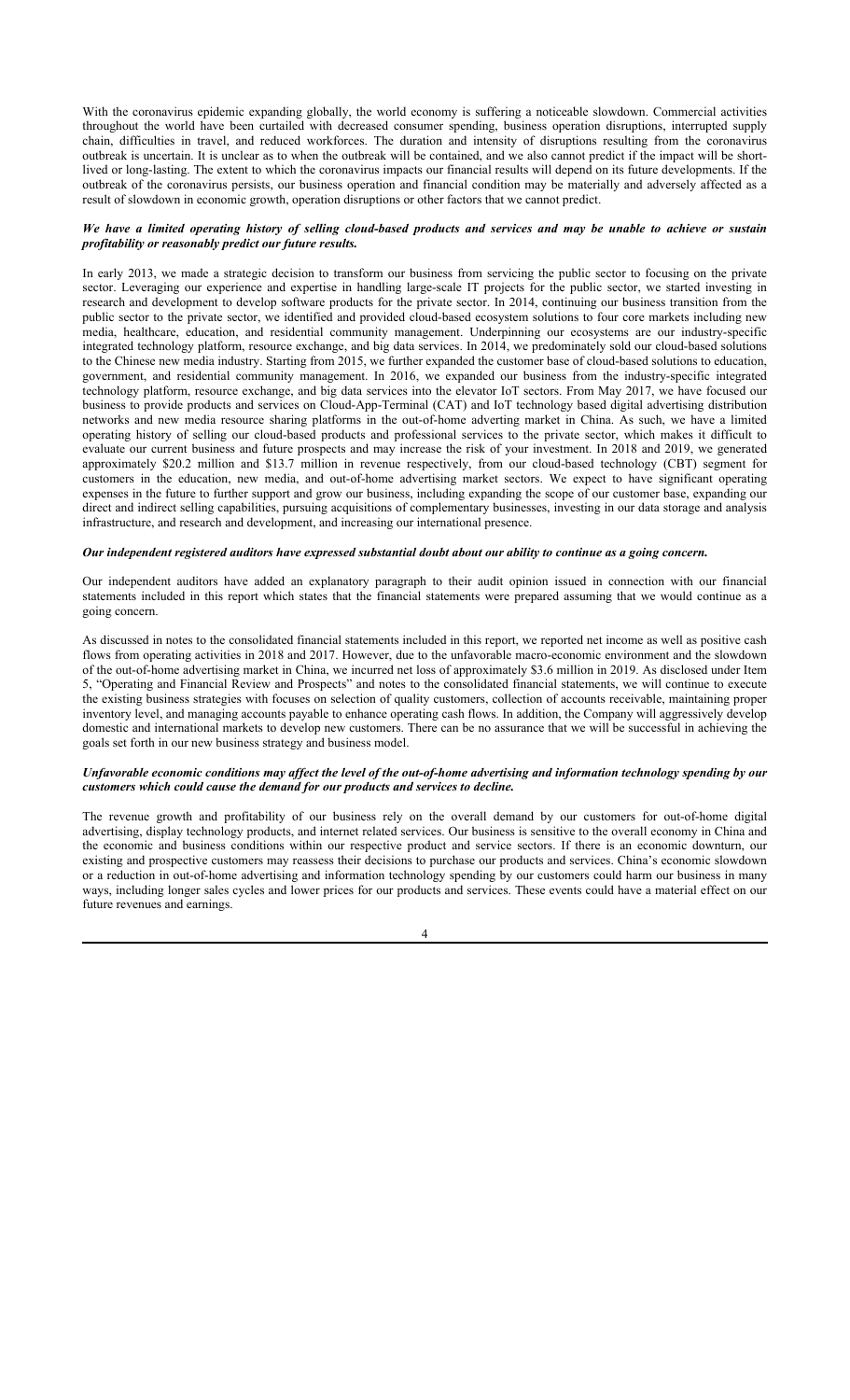## *Our periodic operating results are difficult to predict and could fall below investors' expectations or estimates by securities research analysts, which may cause the trading price of our ordinary shares to decline.*

Our revenues and operating results can vary significantly from a filing period to the next due to a number of factors, many of which are beyond our control, such as public health pandemic, fluctuations in the volume of purchase by our customers as a result of changes in their operations, their decisions to purchase our products and services, as well as currency fluctuations. Our revenues and operating results could also be affected by delays or difficulties in expanding our geographical presence and infrastructure, changes to our pricing strategies due to a competitive business environment and underestimates of resources and time required to complete ongoing projects. Our first-quarter revenues may be relatively low compared to that of the other quarters due to the Chinese New Year holiday. Moreover, our operating and financial results may fluctuate as a result of our dependency on our customers' budgets and spending patterns. Therefore, we may not be able to accurately forecast the demand for our products and services beyond the current calendar year, which could adversely affect our business, operating results, and financial condition. In addition, sales volumes from specific customers are likely to vary from year to year, and a major customer in one year may not remain as a major customer in the subsequent years.

These fluctuations are likely to continue in the future and operating results for any period may not be indicative of our performance in any future period. If our operating results for any filing period fall below investors' expectations or estimates by securities research analysts, the trading price of our ordinary shares may decline.

## *We face risks associated with new businesses or assets acquired through mergers or acquisitions, and the acquired companies may not perform to our expectations, which may adversely affect our results of operations.*

We face risks when we acquire other businesses. These risks include:

- difficulties in the integration of acquired operations and retention of personnel,
- unforeseen or hidden liabilities,
- relevant tax, regulatory and accounting matters, and
- inability to generate sufficient revenues to offset acquisition costs.

Acquired companies may not perform to our expectations for various reasons, including the departure of key personnel and loss of customers. Therefore, we may not realize the benefits we have previously anticipated. If we fail to integrate acquired businesses or realize expected benefits, we may not gain anticipated economic returns on investments in these mergers and acquisitions and incur substantial transaction costs, causing our operating results to be materially and adversely affected.

#### *If we are unable to secure additional financing or identify suitable merger or acquisition targets, we may be unable to implement our long-term business plan, develop or enhance our products and services, take advantage of future opportunities, or respond to competitive pressures on a timely manner.*

Our long-term business plan includes the identification of suitable targets for horizontal or vertical mergers or acquisitions, so as to enhance overall productivity and to benefit from economies of scale. Due to the recent uncertainties in the global economic outlook and financial market stability, we may not be able to secure an adequate level of additional financing, whether through equity financing, debt financing or other sources. To raise additional capital, we may need to issue new securities, which could result in further dilution to our shareholders and significant dilution to our earnings per share. Issuance of new securities with registration rights or covenants through additional financings may be superior to the current ones that would restrict our operations and strategies. If we are unable to raise additional financing, we may be unable to implement our long-term business plan, develop or enhance our products and services, take advantage of future opportunities, or respond to competitive pressures on a timely basis, if at all. In addition, lack of additional capital could force us to substantially curtail or even cease operations.

We also may not be able to identify merger or acquisition targets. We may not be able to successfully integrate the targeted business or operations with ours after a merger or acquisition. Such failure to execute our long-term business plan likely will negatively impact results of our operations.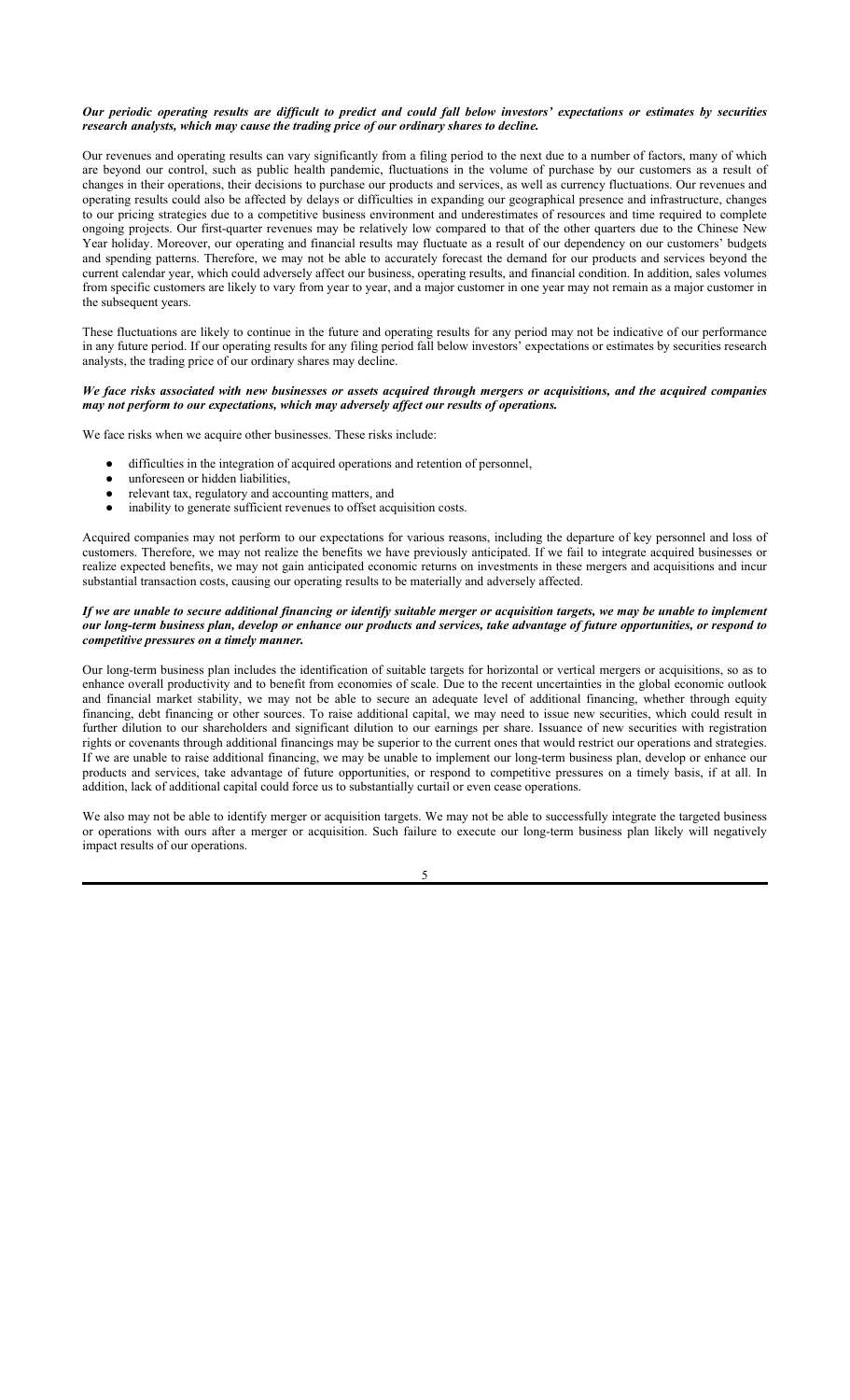## *We generally do not have exclusive agreements with our customers and we may lose their contracts if they are not satisfied with our products and services or for other reasons.*

We generally do not have exclusive agreements with our customers. As a result, we must rely on the quality of our products and services, our reputation in the industry, and favorable pricing terms to attract and retain customers. There is no assurance that we will be able to maintain and retain our relationships with current and or future customers. Our customers may choose to terminate their relationships with us if they are not satisfied with our services or the prices of our competitors' offerings are lower. If a substantial number of our customers choose not to continue to purchase products and services from us, it would materially and adversely affect on our business and results of operations.

# *If we are unable to develop and offer competitive new products and services, our future operations could be adversely affected.*

Our future revenue stream, to a large degree, depends on our ability to capitalize on our technology strength and capabilities to offer new software applications and services to a broader client base. We must make investments in research and development to continue developing and offering new software applications and internet related products and services, and to enhance our existing software applications and internet related services to maintain market acceptance of our products and services. We may encounter challenges in innovation and introduction of new products and services. Our software applications under development may not be successfully completed or, if developed, may not achieve significant customer acceptance. If we are unable to successfully define, develop, introduce competitive new software applications, and enhance the existing ones, our future operating results would be adversely affected. The timeline for software developments is difficult to predict. Timely launch of new applications and their acceptance by customers are important to our future success. A delay in the development or introduction of new applications could have a significantly adverse impact on our results of operations.

# *If we are unable to keep abreast with the rapid technological changes in our industry, demand for our products and services could decline and adversely affect our revenue and growth.*

Our industry is known for rapid changes in technology, frequent introductions of new applications, quick evolution of industry standards, and changes in customer demands. These conditions require continuous investments in product research and development to enhance existing products, innovate new products, and keep up with the leading-edge technologies. We believe that the timely development of new products and continuous enhancements to the existing products are essential to maintain our competitive position in the marketplace. Our future success depends in part upon customer and market acceptance of our products and innovations. Failure to achieve market acceptance of our existing products and services or to launch new products could materially and adversely affect our business and results of operations.

## *Our software applications may contain defects or errors, which could decrease sales, damage our reputation, or delay deliveries of our products.*

Our software products are complex and must meet the stringent technical requirements requested by our customers. In order to keep pace with the current technologies and the rapid changes in the industry standards, we must accelerate new product developments and enhancements for our existing products. Because of the complex designs and the expeditious development cycles, we cannot assure that our software products are free of errors, especially for the newly released software applications and the updates for the existing software products. If our software is not free of errors, this could potentially result in litigation, declining sales, increasing product returns, product warranty costs, and damage to our reputation, which would adversely affect our business.

## *Our technology may become obsolete, which could materially adversely affect our ability to sell our products and services.*

If our technology, products and services become obsolete, our business operations would be materially and adversely affected. The market in which we compete is known for rapid changes in technologies, quick evolution of industry standards, fast introductions of new products, and changes in customer demands. These market characteristics can cause the existing products to be obsolete and unmarketable. Our future success depends upon our ability to timely address the increasingly sophisticated requests from our customers to support the existing and new hardware, software, database, and networking platforms. We have to invest in research and development in order to succeed in this competitive industry and timely satisfy market demands. Our research and development expenses from continuing operations were approximately \$3.6 million, \$4.8 million, and \$4.0 million for the years ended December 31, 2019, 2018, and 2017, respectively.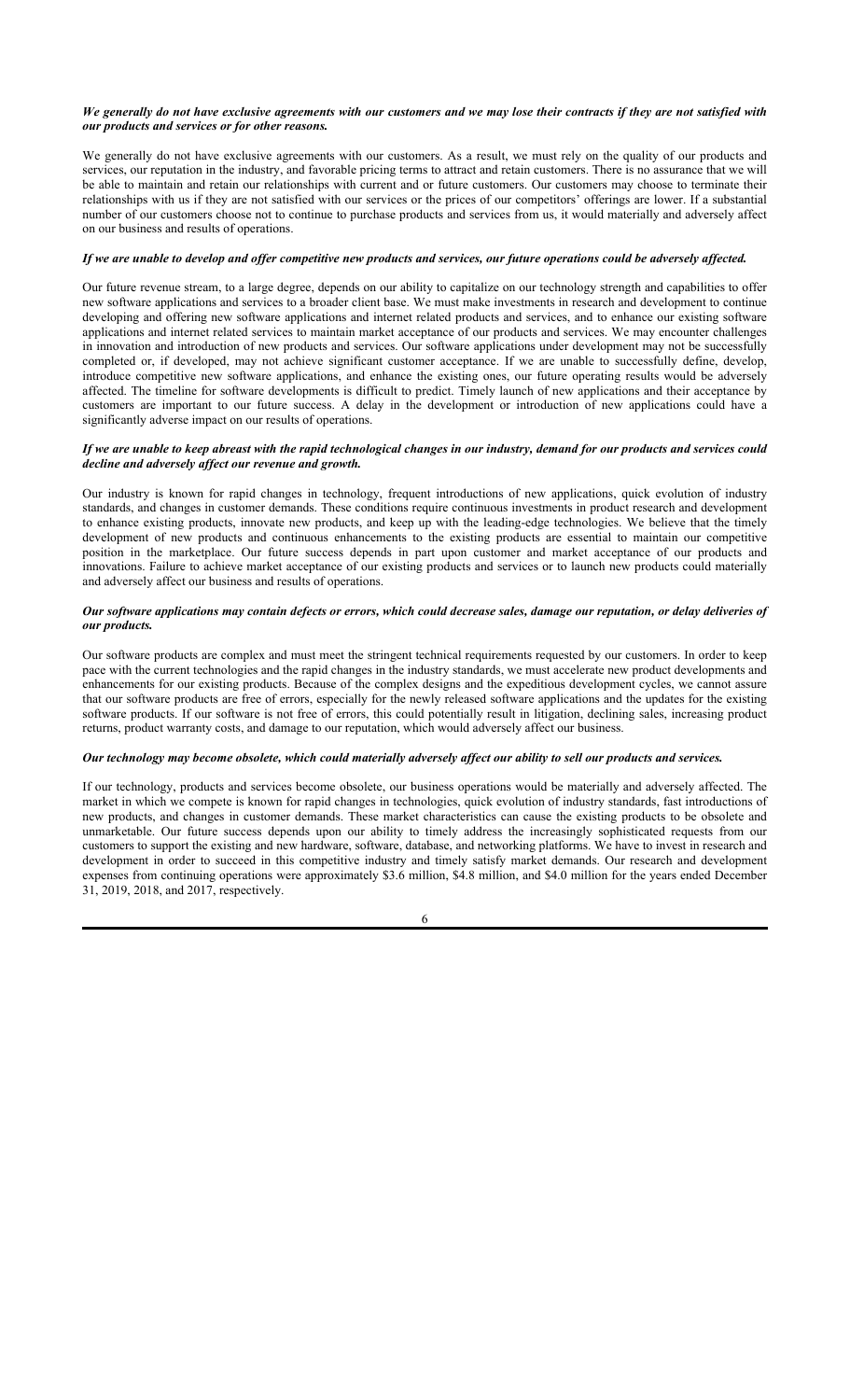## *We face the risk of systems interruptions and capacity constraints, possibly resulting in adverse publicity, revenue loss and erosion of customer trust.*

The satisfactory performance, reliability, and availability of our network infrastructure are critical to our reputation and our ability to attract and retain customers and to maintain adequate customer service levels. We may experience temporary service interruptions for a variety of reasons, including telecommunications or power failures, fire, water damage, vandalism, computer bugs, or viruses or hardware failures. We may not be able to correct a problem in a timely manner. Any service interruption that results in the unavailability of our system or reduces its capacity could result in real or perceived public safety issues that may affect customer confidence in our services and afflict negative publicity that could cause us to lose customer accounts or fail to obtain new accounts. Any inability to scale our systems may cause unanticipated system disruptions, slower response times, degradation in quality of customer service, or impaired performance and speed of transaction processing. We are not certain that we will be able to project the rate or timing of increases, if any, in the use of our services to permit us to upgrade and expand our systems effectively or to efficiently integrate any newly developed or purchased modules with our existing systems.

# *We have a limited history with our pricing models for our CBT products and services and, as a result, we may be forced to change the prices we charge for our applications or the pricing models upon which they are based.*

We have limited experience with respect to determining the optimal prices and pricing models for certain of our CBT products and services and certain geographic markets. As the markets for our applications mature, or as competitors introduce products or services that compete with ours, including bundling competing offerings with additional products or services, we may be unable to attract new customers at the same price or based on the same pricing models as we have used historically. As a result, in the future we may be required to reduce our prices, which could adversely affect our financial performance. In addition, we may offer volume price discounts based on the number of products or services purchased by a customer or the number of our applications purchased by a customer, which would effectively reduce the prices we charge for our products and services. Also, we may be unable to renew existing customer agreements or enter into new customer agreements at the same prices or upon the same terms that we have historically, which could have a material and adverse effect on our financial position.

# *Security breaches may harm our business.*

Our cloud-based applications involve the storage and transmission of our customers' proprietary and confidential information, including personal or identification information regarding their employees and customers. Any security breaches, unauthorized access, unauthorized usage, virus or similar breach or disruption could result in loss of confidential information, damage to our reputation, early termination of our contracts, litigation, regulatory investigations, indemnity obligations, or other liabilities. If our security measures are breached as a result of third-party action, employee error, malfeasance or otherwise and, as a result, someone obtains unauthorized access to customer data, our reputation will be damaged, our business may suffer and we could incur significant liability. Because the techniques used to obtain unauthorized access or sabotage computer systems change frequently, and generally are not identified until they are launched against a target, we may be unable to anticipate these hacking techniques or implement adequate preventative measures. Any or all of these concerns could negatively affect our ability to attract new customers and cause existing customers to elect not to renew or upgrade their subscriptions, or subject us to third-party lawsuits, regulatory fines, or other action or liability, which could adversely affect our operating results.

## *If we are not able to adequately secure and protect our patents, trademarks and other proprietary rights, our business may be materially affected.*

Under our Amended and Restated Management Services Agreement, or the MSA, among our subsidiary IST, our variable interest entity, iASPEC, and Mr. Jianghuai Lin, our Chairman and Chief Executive Officer, we have licensed 71 copyrighted software applications from iASPEC on an exclusive basis. To protect the intellectual property underlying these applications and our other intellectual property, we rely on a combination of copyright, trademark, and trade secret laws. We also rely on non-disclosure agreements and other confidentiality procedures and contractual provisions to protect our intellectual property rights. Some of these technologies, other than the iASPEC copyrighted software applications, are critical to our business but are not protected by copyrights or patents. It may be possible for unauthorized third parties to copy or reverse engineer our products, or otherwise obtain and use information that we regard as proprietary. Further, third parties could challenge the scope or enforceability of our copyrights. In certain foreign jurisdictions, including China where we operate, the laws do not protect our proprietary rights to the same extent as the laws of the United States. Any misappropriation of our intellectual property could have a material and adverse effect on our business and results of operations. We cannot assure you that the measures we take to protect our proprietary rights are adequate.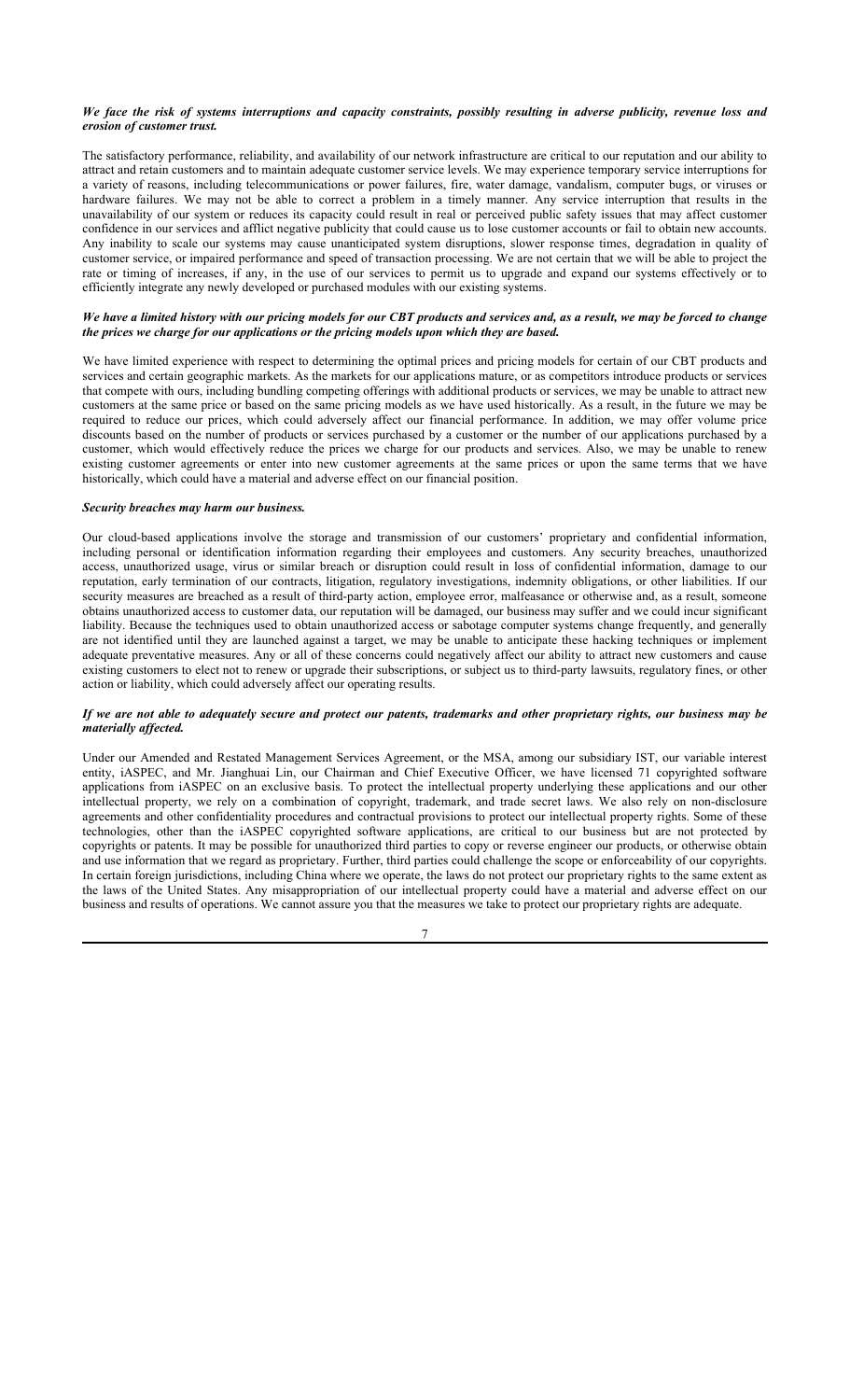## *Claims that we infringe the proprietary rights of third parties could result in significant expenses or restrictions on our ability to sell our products and services.*

Third parties may claim that our products or services infringe their proprietary rights. Any infringement claim, with or without merit, would be time-consuming and expensive to litigate or settle and could divert our management's attention from our core business. In the event of a successful infringement claim against us, we may have to pay significant damages, incur substantial legal fees, develop costly non-infringing technology, or enter into license agreements that require us to pay substantial royalties that may not be available on terms acceptable to us, if at all.

## *A significant portion of our sales are derived from a limited number of customers or related parties, and results from operations could be adversely affected and shareholder value harmed if we lose any of these customers.*

Historically, a significant portion of our revenues have been derived from a limited number of customers or related parties, whom we have identified as Shenzhen Taoping New Media Co., Ltd. and its affiliates. Shenzhen Taoping New Media Co., Ltd. is controlled by Mr. Lin, our Chairman and Chief Executive Officer. For the year ended December 31, 2019, we generated about \$7.5 million of revenue from related parties. For each of the years ended December 31, 2019, 2018 and 2017, approximately 24%, 23%, and 47%, respectively, of our revenues of continuing operations were derived from our five largest customers, including related parties. The loss of any of these significant customers and related parties would adversely affect our revenues and shareholder value.

## *The markets for out-of-home digital advertising and digital security systems in China are highly competitive. We may fail to compete successfully, thereby resulting in loss of customers and decline in our revenues.*

The markets for out-of-home digital advertising and digital security information systems in China are intensely competitive and are characterized by frequent technological changes, evolving industry standards, and changing in customer demands. We face competition from multiple domestic competitors in each segment. Increased competition may result in price reductions, reduced margins, and inability to gain or hold market share.

# *We have limited insurance coverage for our operations in China.*

The insurance industry in China is still in the early stage of development. Insurance companies in China offer limited insurance products. We have determined that the risks of disruption or liability from our business, the loss or damage to our property, including our facilities, equipment and office furniture, the cost of insuring these risks, and the difficulties associated with acquiring such insurance on commercially reasonable terms make it impractical for us to have such insurance. As a result, we do not have any business liability, disruption, litigation or property insurance coverage for our operations in China, except for insurance on some company owned vehicles. Any occurrence of uninsured loss or damage to property, or litigation, or business disruption may result in substantial costs and diversion of resources, which could have an adverse effect on our operating results.

## *We depend heavily on key personnel, and turnover of key employees and senior management could harm our business.*

Our future business and results of operations significantly depend upon continuous contributions by key technical and senior management personnel, including Jianghuai Lin, Chairman and Chief Executive Officer, Zhiqiang Zhao, President and Interim Chief Financial Officer, Zhixiong Huang, Chief Operating Officer and Guangzeng Chen, Chief Technology Officer. The success of our business also depends in significant part upon our ability to attract and retain additional qualified management, technical, marketing, sales, and support personnel for our operations. If we lose a key employee, or if we are not able to attract and retain skilled employees as needed, our business could suffer. Significant turnover in our senior management could largely deplete our institutional knowledge held by our existing senior management team. We depend on the skills and abilities of these key employees in managing technical, marketing, and sales aspects of our business, any part of which could be harmed by future turnover.

## *We may be exposed to potential risks relating to our internal controls over financial reporting.*

Companies that file reports with the SEC, including us, are subject to the requirements of Section 404 of the Sarbanes-Oxley Act of 2002, or SOX 404. SOX 404 requires management to establish and maintain a system of internal control over financial reporting, and annual reports on Form 10-K or Form 20-F filed under the Exchange Act are required to contain a report by management assessing the effectiveness of a company's internal control over financial reporting. Separately, under SOX 404, as amended by the Dodd-Frank Wall Street Reform and Consumer Protection Act of 2010, public companies that are large accelerated or accelerated filers, other than emerging growth companies or smaller reporting companies, must include in their annual reports on Form 10-K or Form 20-F an attestation report of their auditors' attesting to and reporting on the management's assessment of internal control over financial reporting. Non-accelerated filers and emerging growth companies are not required to include an attestation report of their auditors in the annual reports.

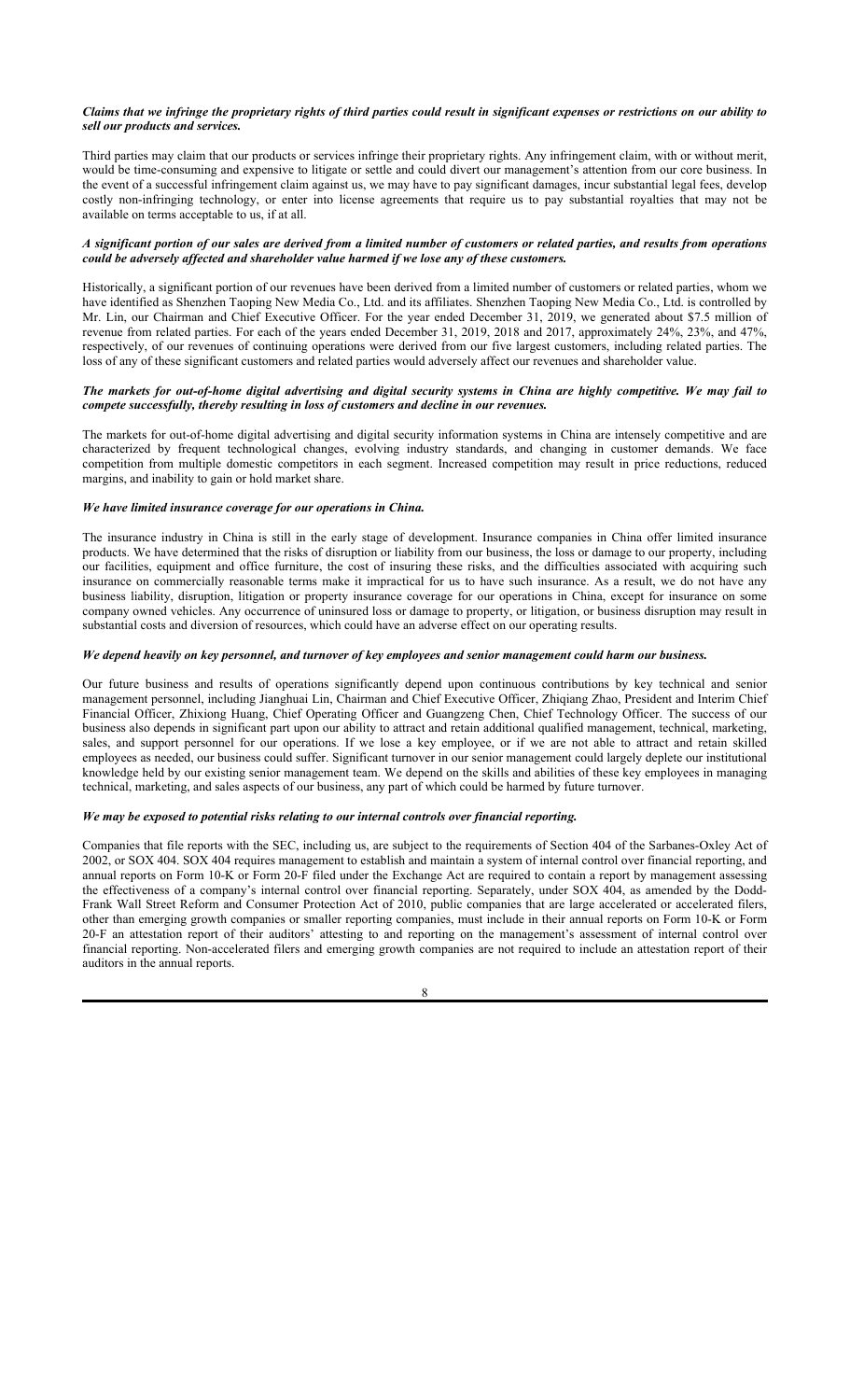A report of our management is included under Item 15 "Controls and Procedures" of this report. We are a non-accelerated filer and not required to include an attestation report of our auditor in this annual report. Management believes that our internal control over financial reporting has continued to improve in 2019 to minimize material weaknesses identified in Item 15 of this report. Although we have made improvements to overcome such concern, we can provide no assurance that these material weaknesses will be entirely remediated in a timely manner. As a result, investors and others may lose confidence in the reliability of our financial statements.

#### *Our holding company structure may limit the payment of dividends.*

We have no direct business operations, other than our ownership of our subsidiaries. While we have no current intention of paying dividends, should we decide in the future to do so, as a holding company, our ability to pay dividends and meet other obligations depends upon the receipts of dividends or other payments from our operating subsidiaries, other holdings, and investments. In addition, our operating subsidiaries, from time to time, may be subject to restrictions on their ability to make distributions to us, including as a result of restrictive covenants in loan agreements, restrictions on the conversion of local currency into U.S. dollars or other hard currency, and other regulatory restrictions as discussed below. If future dividends are paid in RMB, fluctuations in the exchange rate for conversion of RMB into U.S. dollars may reduce the amount received by the U.S. stockholders upon conversion of dividend payments into U.S. dollars.

Chinese regulations currently permit the payment of dividends only out of accumulated profits as determined in accordance with Chinese accounting standards and regulations. Our subsidiaries in China are also required to set aside a portion of their after-tax profits to fund certain reserve funds according to the Chinese accounting standards and regulations. Currently, our subsidiaries in China are the only sources of revenues or investment holdings for the payment of dividends. If they do not accumulate sufficient profits under Chinese accounting standards and regulations to satisfy certain reserve funds as required by the Chinese accounting standards, we will be unable to pay any dividends.

After-tax profits/losses with respect to the payment of dividends from accumulated profits and the annual appropriation of after-tax profits as calculated pursuant to the Chinese accounting standards and regulations do not result in significant differences as compared to after-tax earnings as presented in our financial statements. However, there are certain differences between PRC accounting standards and regulations and U.S. GAAP, arising from different treatment of certain items such as amortization of intangible assets and change in fair value of contingent consideration arising from business combinations.

#### *Risks Relating to our Contractual Relationship with iASPEC*

#### *Mr. Lin's association with iASPEC could pose a conflict of interest which may result in iASPEC decisions that are adverse to our business.*

Mr. Jianghuai Lin, our Chairman and Chief Executive Officer and the beneficial owner of 40% of our outstanding ordinary shares, owns 100% of the equity interests in iASPEC, from which we derived 81.1%, 77.4%, and 78.9% of our revenues in the fiscal years ended December 31, 2019, 2018 and 2017, respectively, pursuant to the existing commercial arrangements. As a result, conflicts of interest may arise from time to time and may result in management decisions that could negatively affect our operations and potentially result in the loss of opportunities.

## *PRC laws and regulations governing our businesses and the validity of our contractual relationships with iASPEC are uncertain. If we are found to be in violation of such PRC laws and regulations, our business may be negatively affected and we may be forced to relinquish our interests in those operations.*

PRC laws and regulations prohibit or restrict foreign ownership of companies that operate Internet information and content. Consequently, we conduct certain of our operations and businesses in the PRC through our variable interest entity (VIE), iASPEC and its subsidiaries. The contractual relationships with iASPEC give us effective control over iASPEC and its wholly owned subsidiaries, enable us to obtain substantially all of the economic benefits arising from it, and consolidate their financial results in our results of operations. Although the structure we have adopted is consistent with longstanding industry practice, and is commonly adopted by comparable companies in China, the PRC government may not agree that these arrangements comply with PRC licensing, registration or other regulatory requirements, existing policies, or requirements or policies that may be adopted in the future.

 $\overline{Q}$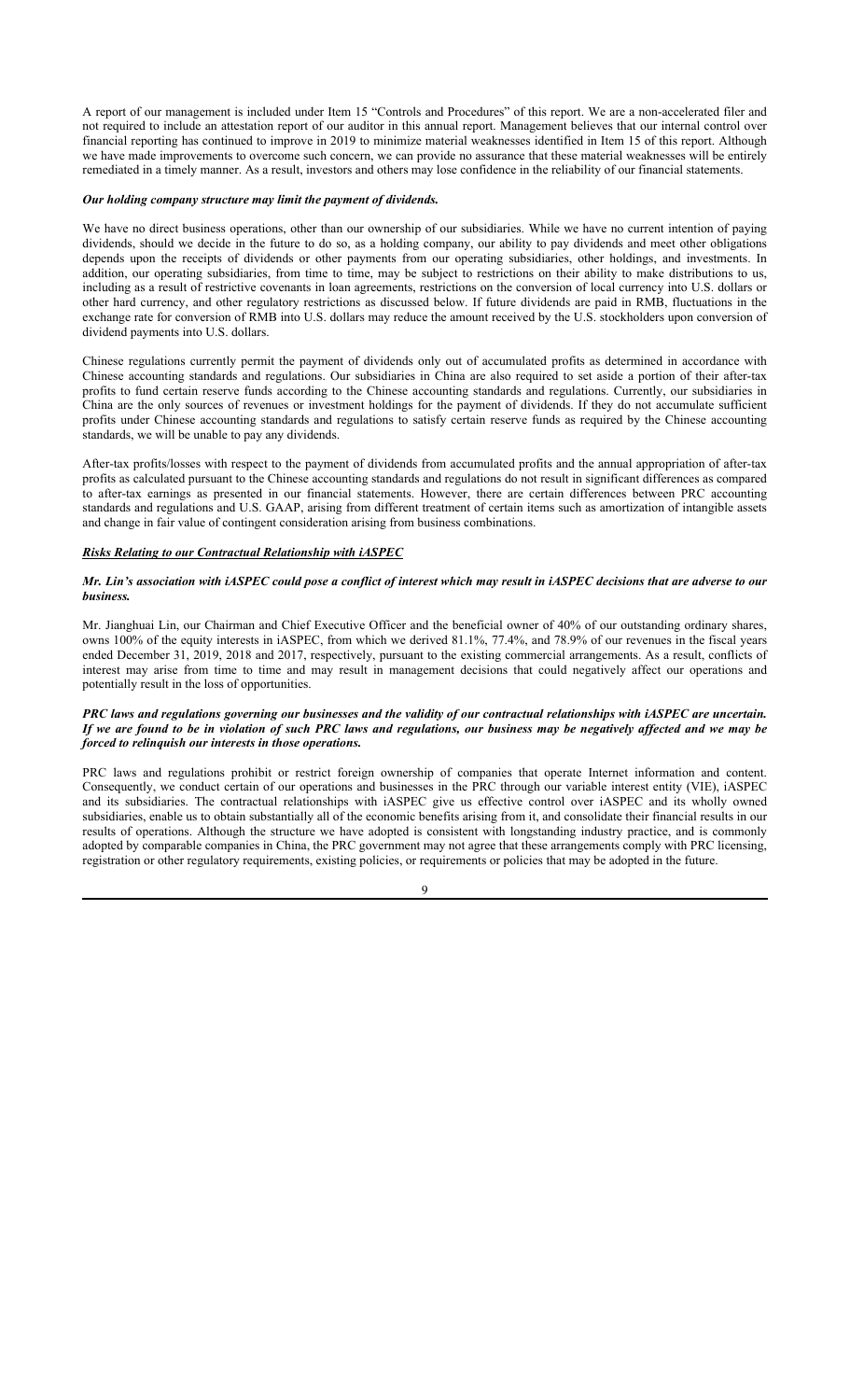On January 1, 2020, China's new Foreign Investment Law came into effect, replacing the previous laws regulating foreign investment in China, namely, the Sino-foreign Equity Joint Venture Enterprise Law, the Sino-foreign Cooperative Joint Venture Enterprise Law and the Wholly Foreign-invested Enterprise Law, as well as their implementation rules and ancillary regulations. However, the new Foreign Investment Law remains vague in respect of the legality of the VIE structures. For instance, the Foreign Investment Law has a catch-all provision under the definition of "foreign investment" which includes investments made by foreign investors in China through means stipulated in laws or administrative regulations or other methods prescribed by the State Council. Though the Foreign Investment Law does not explicitly classify contractual arrangements as a form of foreign investment, there is no assurance that foreign investment via contractual arrangement would not be interpreted as a type of indirect foreign investment activities in the future. The State Council may in the future promulgate laws and regulations that deem investments made by foreign investors through contractual arrangements as "foreign investment," and our VIE contractual arrangements may be subject to and be deemed to violate the market entry requirements in China. Furthermore, if future laws, administrative regulations or provisions prescribed by the State Council mandate further actions to be taken by companies with respect to existing VIE contractual arrangements, we may face substantial uncertainties as to whether we can complete such actions in a timely manner, if at all. Failure to take timely and appropriate measures to cope with any of these or similar regulatory compliance challenges could materially and adversely affect our current corporate structure and business operations.

#### *If iASPEC or its shareholders violate the contractual arrangements with us, our business could be disrupted and we may have to resort to litigation to enforce our rights which may be time-consuming and costly.*

Our operations are currently dependent upon our contractual relationship with iASPEC. During the recent years, we derived substantial revenues from the provision of services to iASPEC customers. A significant portion of these revenues has not yet been collected. Amounts owed by iASPEC under the amended Management Services Agreement (MSA) for each quarter will be due and payable no later than the last day of the month following the end of each such quarter. Our contractual arrangements may not be as effective as direct ownership. If iASPEC or its shareholders are unwilling or unable to perform their obligations under our commercial arrangements, including payment of revenues under the MSA as they become due each quarter, we will not be able to conduct our operations in the manner currently planned. In addition, iASPEC may seek to renew these agreements on terms that are disadvantageous to us. Although we have entered into a series of agreements that provide us with substantial ability to control iASPEC, we may not succeed in enforcing our legal rights. If we are unable to renew these agreements on favorable terms, or to enter into similar agreements with other parties, our business may not be able to operate or expand, and our operating expenses may significantly increase.

## *Uncertainties in the PRC legal system may impede our ability to enforce the commercial agreements that we have entered into with iASPEC or any arbitral award thereunder and any inability to enforce these agreements could materially and adversely affect our business and operation.*

While disputes arising out of the amended MSA and the option agreement with iASPEC are subject to binding arbitration before the Shenzhen Branch of the China International Economic and Trade Arbitration Commission, or CIETAC, in accordance with CIETAC Arbitration Rules, the agreements are governed by PRC laws and an arbitration award may be challenged in accordance with PRC laws. For example, a claim that the enforcement of an award in our favor will be detrimental to the public interest, or that an issue does not fall within the scope of the arbitration would require us to engage in administrative and judicial proceedings to defend an award. China's legal system is a civil law system based on written statutes, in which, unlike common law systems, decided legal cases are not binding precedents. As a result, China's administrative and judicial authorities have significant discretion in interpreting and implementing statutory and contractual terms, and thus, it is more difficult to evaluate the outcome of administrative and judicial proceedings and the level of legal protection available in China than that in more developed legal systems. These uncertainties may impede our ability to enforce the terms of the MSA, the option agreement, and other contracts that we may enter into with iASPEC. Any inability to enforce the MSA and option agreement or arbitral awards thereunder could materially and adversely affect our business and operating results.

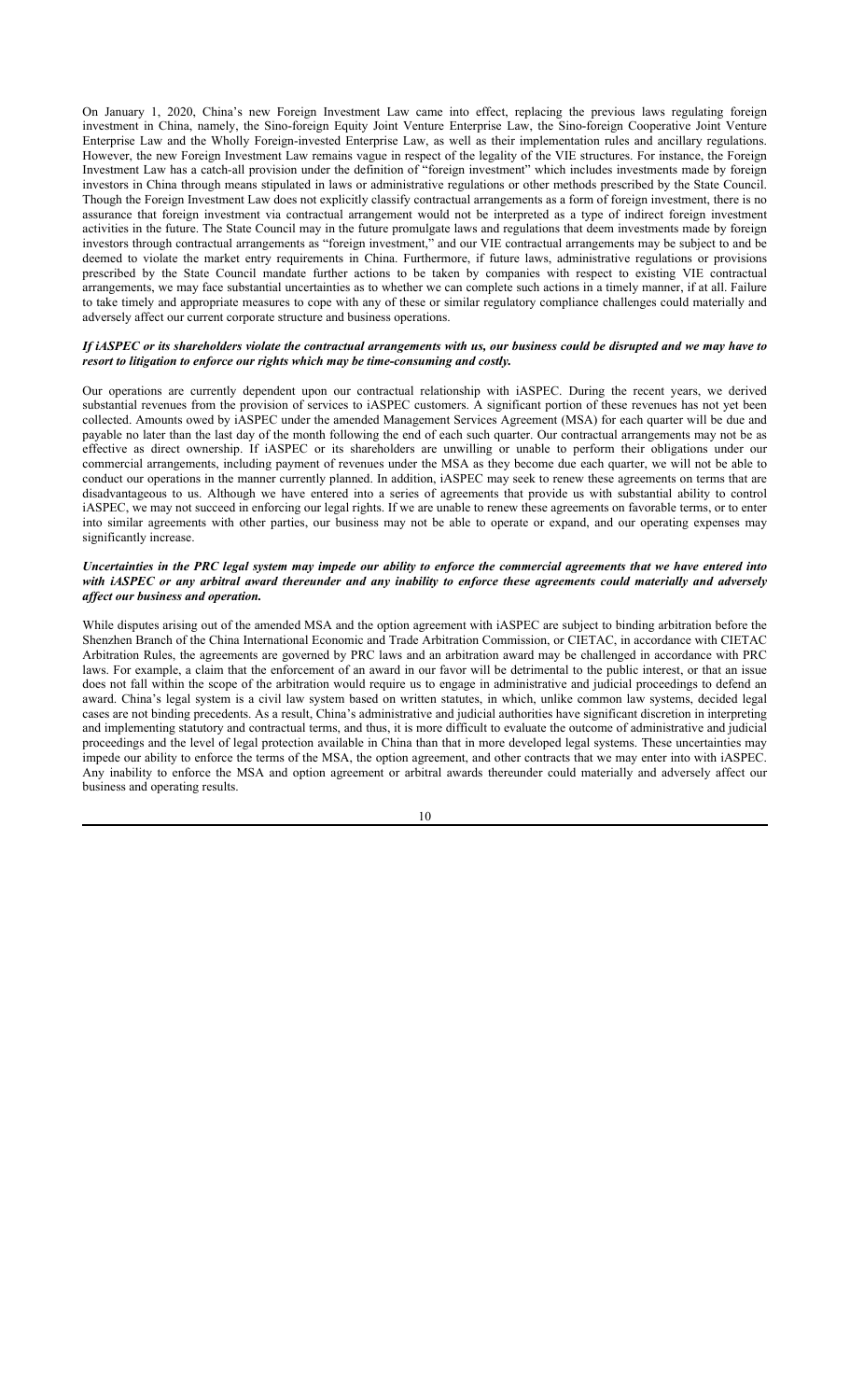## *All of the share capital of iASPEC is held by our major shareholder, who may cause these agreements to be amended in a manner that is adverse to us.*

Our major shareholder, Mr. Jianghuai Lin, owns and controls iASPEC. As a result, Mr. Lin may be able to cause our commercial arrangements with iASPEC to be amended in a manner that is adverse to our company, or may be able to cause these agreements not to be renewed, even if their renewal would be beneficial for us. Although we have entered into an agreement that prevents the amendment of these agreements without the approval of the members of our Board other than Mr. Lin, we can provide no assurance that these agreements will not be amended in the future to contain terms that might differ from the terms that are currently in place. These differences may be adverse to our interests.

## *Our arrangements with iASPEC and its shareholders may be subject to scrutiny by the PRC tax authorities. Any adjustment of related party transaction pricing could lead to additional taxes, which could have an adverse effect on our income and expenses.*

The tax regime in China is rapidly evolving and there is significant uncertainty for taxpayers in China as PRC tax laws may be interpreted in significantly different ways. The PRC tax authorities may find that we, our subsidiaries, variable interest entities or their equity holders owe and/or are required to pay additional taxes on previous or future revenue or income. In particular, under applicable PRC laws, rules and regulations, arrangements and transactions among related parties, such as our contractual arrangements with the variable interest entities, may be subject to audit or challenge by the PRC tax authorities. We could face material and adverse tax consequences if the PRC tax authorities determine that our agreements with the variable interest entities and their shareholders were not entered into on arm's length terms. As a result, they may adjust our income and expenses for PRC tax purposes in the form of a transfer pricing adjustment. Such an adjustment may require that we pay additional PRC taxes plus applicable penalties and interest, if any.

# *The exercise of our option to purchase part or all of the equity interests in or assets of iASPEC under the option agreement might be subject to approval by the PRC government. Our failure to obtain this approval may impair our ability to substantially control iASPEC and could result in actions by iASPEC that conflict with our interests.*

Our option agreement with iASPEC gives our Chinese subsidiary, IST, the option to purchase all or part of the equity interests in or assets of iASPEC. However, the option may not be exercised by IST, if exercise of the option would violate any applicable laws and regulations in China or cause any license or permit held by IST that is necessary for the operation of iASPEC to be cancelled or invalidated. Under Chinese laws, if a foreign entity, in which a foreign investment company has invested, acquires a domestic company that are under common control, Chinese regulations governing mergers and acquisitions would technically apply to the transaction. Application of these regulations requires an examination and approval of the transaction by the Chinese Ministry of Commerce, or MOFCOM, or its local counterparts. Also, an appraisal of the equity or assets to be acquired is mandatory. However, Guangdong Jin Di Law Firm Sichuan Office, our local PRC counsel, has advised us that Shenzhen and other local counterparts of MOFCOM advised that such a transaction would not require their approval.

Therefore, we do not believe at this time that an approval and an appraisal are required for IST to exercise its option to acquire iASPEC in Shenzhen. In light of the different views on this issue, however, it is possible that, in the future, the central MOFCOM office in Beijing will issue a standardized opinion imposing the requirements for approval and appraisal in cases like ours. If we are not able to purchase the equity or assets of iASPEC when necessary, then we will lose a substantial portion of our ability to control iASPEC and our ability to ensure that iASPEC will act in our interests.

# *Risks Relating to Doing Business in China*

## *Changes in the economic and political policies of the PRC government could have a material and adverse effect on our business and operations.*

We conduct substantially all our business operations in China. Accordingly, our results of operations, financial condition, and prospects are significantly dependent on economic and political developments in China. Chinese economy differs from the economies of developed countries in many aspects, including the level of development, growth rate, degree of government control over foreign exchange, and allocation of resources. While Chinese economy has experienced significant growth in the past decades, the growth has been uneven across different regions and periods and among various economic sectors in China. We cannot assure you that Chinese economy will continue to grow, or that if there is growth, such growth will be steady and uniform, or that if there is a slowdown, such slowdown will not have a negative effect on our business and results of operations.

The PRC government exercises significant controls over China's economy. Accordingly, our results of operations, financial condition, and prospects are significantly dependent on economic and political developments in China. Certain measures adopted by the PRC government may restrict loans to certain industries, such as changes in the statutory deposit reserve ratio and lending guidelines for commercial banks by the People's Bank of China, or PBOC. These current and future government actions could materially affect our liquidity, access to capital, and ability to operate our business.

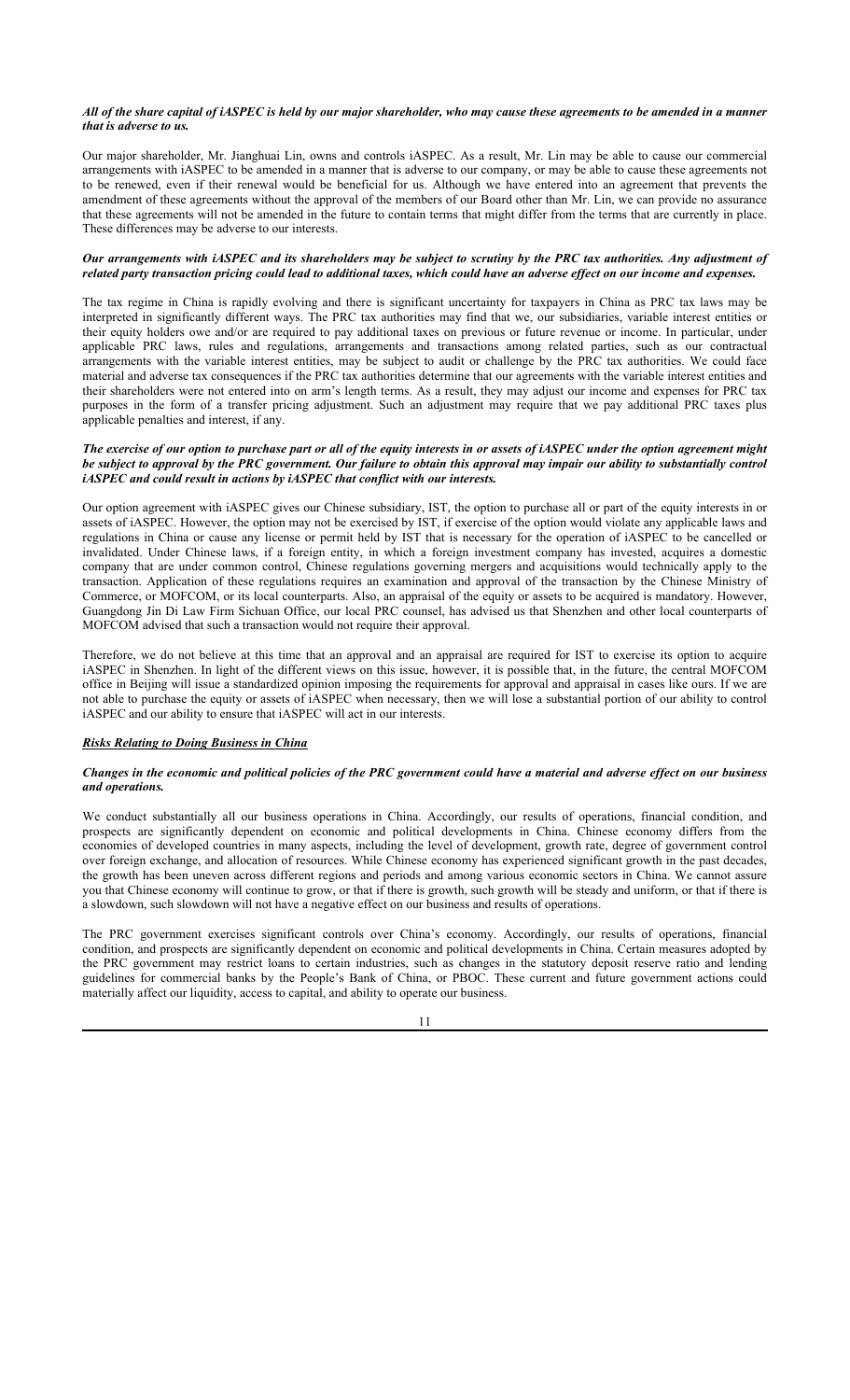The global financial markets experienced significant disruptions in 2008 that caused the United States, Europe, and other economies going into recession. Since 2012, growth of the Chinese economy has slowed down. The PRC government has implemented various measures to encourage economic growth and allocate resources. Some of these measures may benefit the overall PRC economy, but may have a negative effect on certain sectors, including the segments we operate. Our financial condition and results of operation could be materially and adversely affected by government control over capital investments or changes in tax regulations that are applicable to us. In addition, stimulus measures designed to boost the Chinese economy may contribute to higher inflation, which could adversely affect our results of operations and financial condition. See "Risks Relating to Doing Business in China – Future inflation in China may inhibit our ability to conduct business in China."

# *Uncertainties with respect to the PRC legal system could limit the legal protections available to you and us.*

We conduct substantially all of our business through our operating subsidiaries in the PRC. Our operating subsidiaries are generally subject to laws and regulations applicable to foreign investments in China and, in particular, laws applicable to foreign invested entities established in the PRC, or FIEs. The PRC legal system is based on written statutes, and prior court decisions may be cited for reference but have limited precedential value. Since 1979, a series of new PRC laws and regulations have significantly enhanced the protections afforded to various forms of foreign investments in China. However, since the PRC legal system continues to evolve rapidly, the interpretations of many laws, regulations, and rules are not always uniform, and enforcement of these laws, regulations, and rules involve uncertainties, which may limit legal protections available to you and us. In addition, any litigation in China may be protracted and result in substantial costs and diversion of resources and management attention. In addition, all of our executive officers and most of our directors are residents of China and not of the United States, and substantially all the assets of these persons are located outside the United States. As a result, it could be difficult for investors to effect service of process in the United States or to enforce a judgment obtained in the United States against our Chinese operations and subsidiaries.

# *You may have difficulty enforcing judgments against us.*

Most of our assets are located outside of the United States and most of our current operations are conducted in the PRC. In addition, most of our directors and officers are nationals and residents of countries other than the United States. A substantial portion of the assets of these persons is located outside the United States. As a result, it may be difficult for you to effect service of process within the United States upon these persons. It may also be difficult for you to enforce U.S. courts' judgments entered pursuant to the civil liability provisions of the U.S. federal securities laws against us, or our officers and directors most of whom are not residents of the United States and the substantial majority of whose assets are located outside of the United States. In addition, there is uncertainty as to whether the courts of the PRC would recognize or enforce judgments of U.S. courts. Our counsel as to PRC law advised us that the recognition and enforcement of foreign judgments are provided for under the PRC Civil Procedures Law. Courts in China may recognize and enforce foreign judgments in accordance with the requirements of the PRC Civil Procedures Law based on treaties between China and the country where the judgment is made or on reciprocity between jurisdictions. China does not have any treaties or other arrangements with the United States that provide for the reciprocal recognition and enforcement of judgments. In addition, according to the PRC Civil Procedures Law, courts in the PRC will not enforce a foreign judgment, if they decide that the judgment violates basic principles of PRC law, sovereignty, national security, or public interest. So it is uncertain whether a PRC court would enforce a judgment rendered by a court in the United States against us or our officers and directors.

#### *The PRC government exerts substantial influence over the manner in which business activities are conducted.*

The PRC government has exercised and continues to exercise substantial control over virtually every sector of the Chinese economy through regulations and state ownership. Our ability to operate in China may be harmed by changes in Chinese laws and regulations, including those relating to taxation, import and export tariffs, environmental regulations, land use rights, property, and other matters. We believe that our operations in China comply with, in material aspects, with all applicable legal and regulatory requirements. However, the central or local governments of China may impose new, stricter regulations or interpretations of existing regulations that would require additional expenditures and efforts on our part to ensure our compliance with such regulations or interpretations.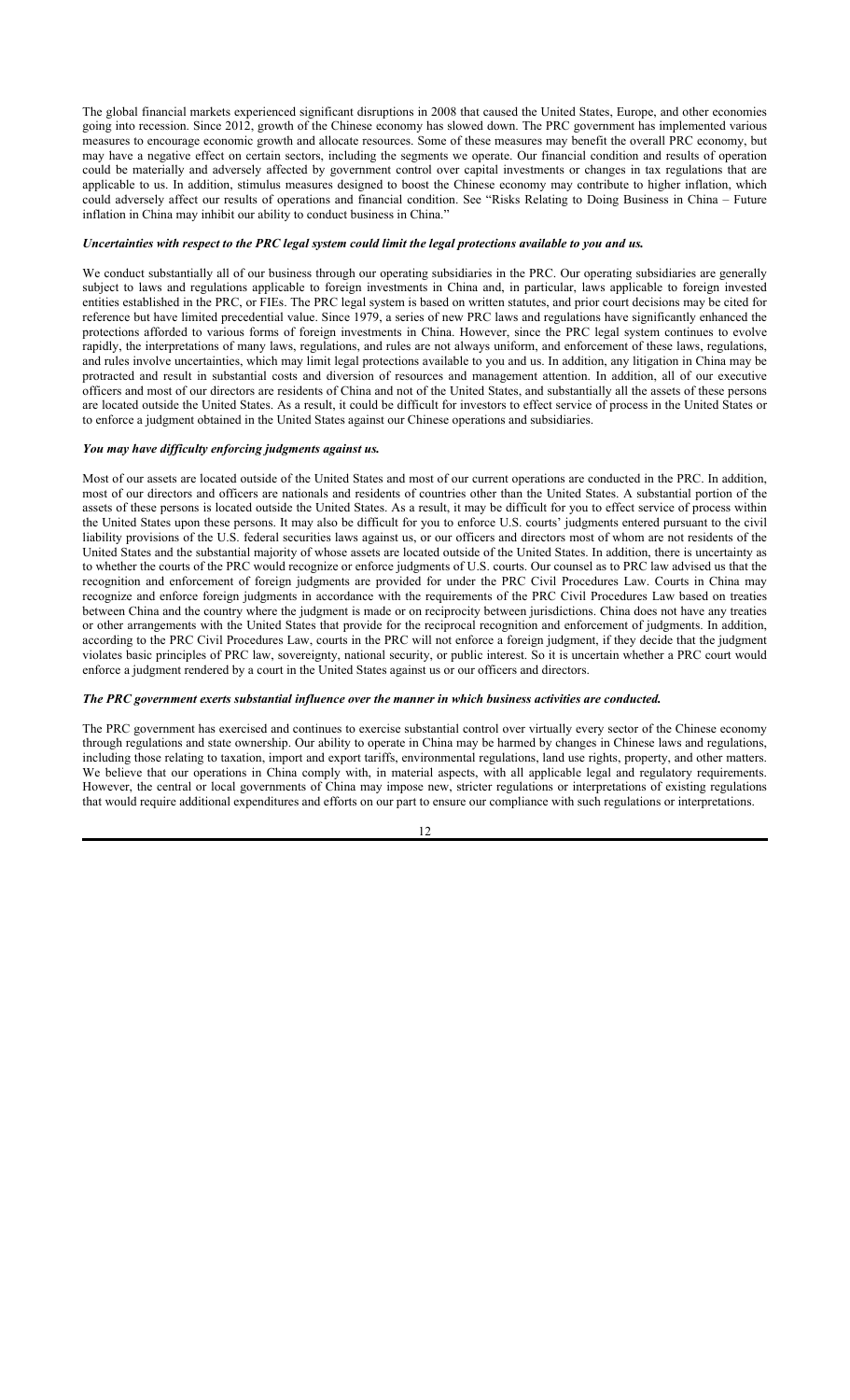Accordingly, government actions in the future, including any decision not to continue to support recent economic reforms and to return to a more centrally planned economy or regional or local variations in the implementation of economic policies, could have a significant effect on economic conditions in China or particular regions thereof and could require us to divest any interest we then hold in Chinese properties or joint ventures.

#### *Future inflation in China may inhibit our ability to conduct business in China.*

According to the National Bureau of Statistics of China, the annual average percent changes in the consumer price index in China for 2017, 2018 and 2019 were 1.6%, 2.1% and 2.9%, respectively. Although we have not been materially affected by inflation in the past, we can provide no assurance that we will not be affected in the future by higher rates of inflation in China. For example, certain operating costs and expenses, such as employee salaries and office operating expenses may increase as a result of higher inflation. Additionally, since a substantial portion of our assets consists of cash and cash equivalents, high inflation could significantly reduce the value and purchasing power of these assets.

## *Restrictions on currency exchange may limit our ability to receive and use our income effectively.*

The majority of our sales will be settled in RMB, and any future restrictions on currency exchanges may limit our ability to use revenue generated in RMB to fund any future business activities outside of China or to make dividend or other payments in U.S. dollars. Although the conversion of RMB into foreign currency for current account transactions, such as interest payments, profit distributions, and trade or service related transactions, can be made without prior governmental approval, significant restrictions still remain, including primarily the restriction that FIEs may only buy, sell, or remit foreign currencies after providing valid commercial documents to certain banks in China authorized to conduct foreign exchange business. In addition, conversion of RMB for capital account items, including direct investment and loans, are subject to governmental approval in China, and requires companies to open and maintain separate foreign exchange accounts for capital account items. We cannot be certain that the Chinese regulatory authorities will not impose more stringent restrictions on the convertibility of the RMB.

#### *Fluctuations in exchange rates could adversely affect our business and the value of our securities.*

The value of our ordinary shares will be indirectly affected by the foreign exchange rate between the U.S. dollar and RMB, and between the two currencies and other currencies in which our sales may be denominated. Appreciation or depreciation in the value of RMB relative to the U.S. dollar would affect our financial results reported in U.S. dollar without giving effect to any underlying change in our business or results of operations. Fluctuations in the exchange rate will also affect the relative value of any dividend we issue that will be exchanged into U.S. dollars, as well as earnings from any U.S. dollar-denominated investments we make in the future.

Since July 2005, the RMB has no longer been pegged to the U.S. dollar. Although the People's Bank of China regularly intervenes in the foreign exchange market to prevent significant short-term fluctuations in the exchange rate, RMB may appreciate or depreciate significantly in value against the U.S. dollar in the medium to long term. Moreover, it is possible that in the future PRC authorities may lift restrictions on fluctuations in the RMB exchange rate and lessen intervention in the foreign exchange market.

Very limited hedging transactions are available in China to reduce our exposure to the exchange rate fluctuations. To date, we have not entered into any hedging transactions. While we may enter into hedging transactions in the future, the availability and effectiveness of these transactions may be limited. We may not be able to successfully hedge our exposure at all. In addition, our foreign currency exchange losses may be magnified by PRC exchange control regulations that restrict our ability to convert RMB into foreign currencies.

#### *Restrictions under PRC law on our PRC subsidiaries' ability to make dividends and other distributions could materially and adversely affect our ability to grow, make investments or acquisitions that could benefit our business, pay dividends to you, and otherwise fund and conduct our business.*

Substantially all of our revenues are earned by our PRC subsidiaries. However, PRC regulations restrict the ability of our PRC subsidiaries to make dividends and other payments to their offshore parent companies. PRC legal restrictions permit payments of dividends by our PRC subsidiaries only out of their accumulated after-tax profits, if any, determined in accordance with PRC accounting standards and regulations. Our PRC subsidiaries are also required under PRC laws and regulations to allocate at least 10% of their annual after-tax profits determined in accordance with PRC GAAP to a statutory general reserve fund until the amounts in said reserve fund reach 50% of the company's registered capital. Allocations to these statutory reserve funds can only be used for specific purposes and are not transferable to us in the form of loans, advances, or cash dividends. Any limitations on the ability of our PRC subsidiaries to transfer funds to us could materially and adversely limit our ability to grow, make investments or acquisitions that could be beneficial to our business, pay dividends and otherwise fund and conduct our business.

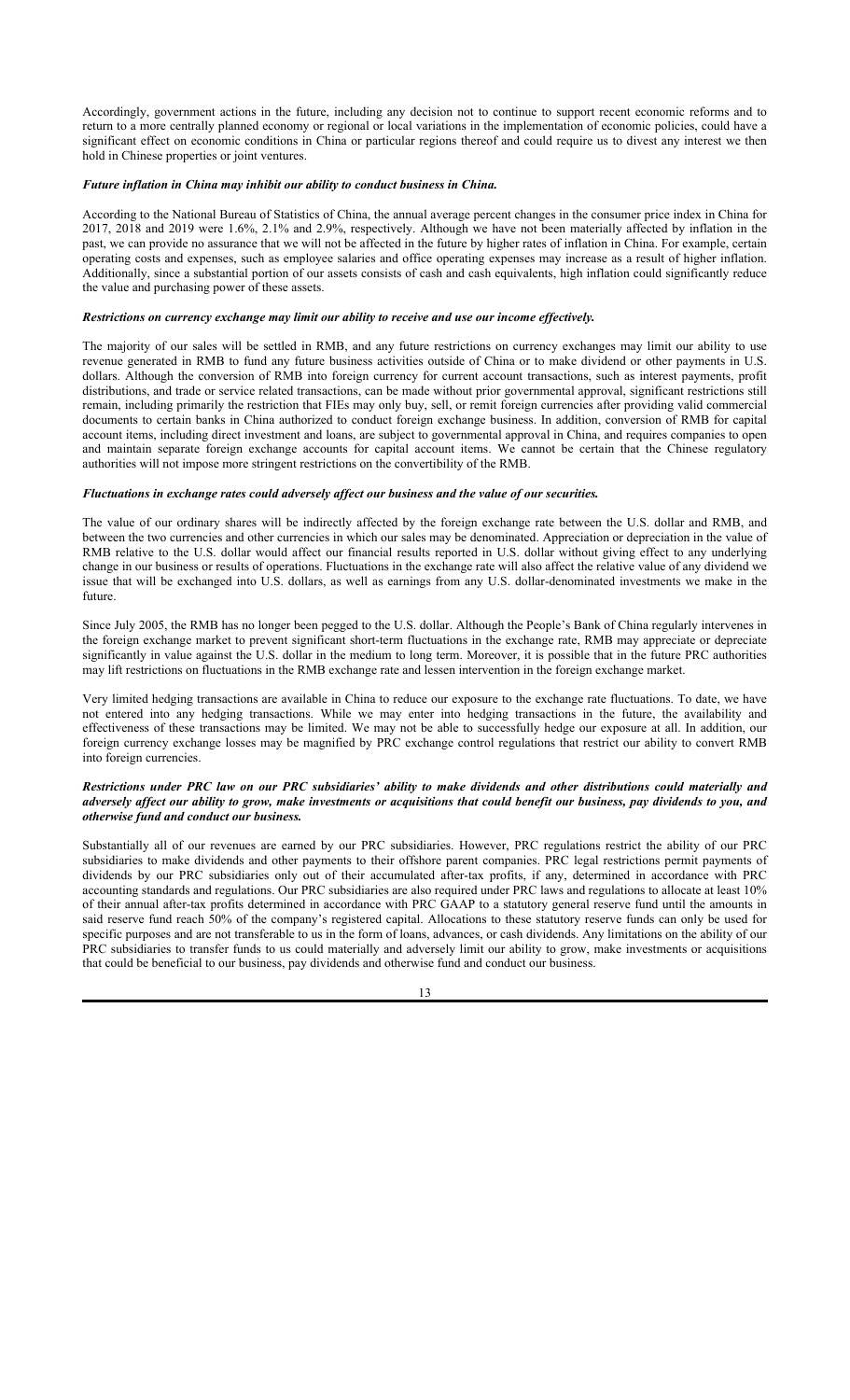#### *PRC regulations relating to investments in offshore companies by PRC residents may subject our PRC-resident beneficial owners or our PRC subsidiary to liability or penalties, limit our ability to inject capital into our PRC subsidiary or limit our PRC subsidiary's ability to increase their registered capital or distribute profits.*

The State Administration of Foreign Exchange (SAFE) promulgated the Circular on Relevant Issues Concerning Foreign Exchange Control on Domestic Residents' Offshore Investment and Financing and Roundtrip Investment through Special Purpose Vehicles, or SAFE Circular 37, on July 4, 2014, which replaced the former circular commonly known as "SAFE Circular 75" promulgated by SAFE on October 21, 2005. SAFE Circular 37 requires PRC residents to register with local branches of the SAFE in connection with their direct establishment or indirect control of an offshore entity, for the purpose of overseas investment and financing, with such PRC residents' legally owned assets or equity interests in domestic enterprises or offshore assets or interests, referred to in SAFE Circular 37 as a "special purpose vehicle." SAFE Circular 37 further requires amendment to the registration in the event of any significant changes with respect to the special purpose vehicle, such as increase or decrease of capital contributed by PRC individuals, share transfer or exchange, merger, division or other material event. In the event that a PRC shareholder holding interests in a special purpose vehicle fails to fulfill the required SAFE registration, the PRC subsidiaries of that special purpose vehicle may be prohibited from making profit distributions to the offshore parent and from carrying out subsequent cross-border foreign exchange activities, and the special purpose vehicle may be restricted in its ability to contribute additional capital into its PRC subsidiary. Moreover, failure to comply with the various SAFE registration requirements described above could result in liability under PRC law for evasion of foreign exchange controls. According to the Notice on Further Simplifying and Improving Policies for the Foreign Exchange Administration of Direct Investment released on February 13, 2015 by SAFE, local banks will examine and handle foreign exchange registration for overseas direct investment, including the initial foreign exchange registration and amendment registration, under SAFE Circular 37 from June 1, 2015.

According to SAFE Circular 37, our shareholders or beneficial owners, who are PRC residents, are subject to SAFE Circular 37 or other foreign exchange administrative regulations in respect of their investment in our company. We have notified substantial beneficial owners of ordinary shares who we know are PRC residents of their filing obligations. Nevertheless, we may not be aware of the identities of all of our beneficial owners who are PRC residents. We do not have control over our beneficial owners and there can be no assurance that all of our PRC-resident beneficial owners will comply with SAFE Circular 37 and subsequent implementation rules, and there is no assurance that the registration under SAFE Circular 37 and any amendment will be completed in a timely manner, or will be completed at all. The failure of our beneficial owners who are PRC residents to register or amend their foreign exchange registrations in a timely manner pursuant to SAFE Circular 37 and subsequent implementation rules, or the failure of future beneficial owners of our company who are PRC residents to comply with the registration procedures set forth in SAFE Circular 37 and subsequent implementation rules, may subject such beneficial owners or our PRC subsidiaries to fines and legal sanctions. Such failure to register or comply with relevant requirements may also limit our ability to contribute additional capital to our PRC subsidiaries and limit our PRC subsidiaries' ability to distribute dividends to us. These risks may have a material adverse effect on our business, financial condition and results of operations.

Furthermore, it is uncertain how SAFE Circular 37, and any future regulation concerning offshore or cross-border transactions, will be interpreted, amended and implemented by the relevant PRC government authorities, and we cannot predict how these regulations will affect our business operations or future strategy. Failure to register or comply with relevant requirements may also limit our ability to contribute additional capital to our PRC subsidiaries and limit our PRC subsidiaries' ability to distribute dividends to us. These risks could in the future have a material adverse effect on our business, financial condition and results of operations.

## *We may be unable to complete a business combination transaction efficiently or on favorable terms due to complicated merger and acquisition regulations which became effective on September 8, 2006.*

On August 9, 2006, six PRC regulatory agencies, including the China Securities Regulatory Commission, promulgated the Regulation on Mergers and Acquisitions of Domestic Companies by Foreign Investors, which became effective on September 8, 2006, and was subsequently amended in 2009. This regulation, among other regulations and rules, governs the approval process of a PRC company's participation in an acquisition of assets or equity interests. Depending on the structure of the transaction, the regulation requires the PRC parties to make a series of applications and supplemental applications to the government agencies for approval of acquisition of assets or equity interests of another entity. In some instances, the application process may require a presentation of economic data concerning the transaction, including appraisals of the target business and evaluations of the acquirer, which are designed to allow the government to assess viability of the transaction. Government approvals will have expiration dates, by which a transaction must be completed and reported to the government agencies. Compliance with the regulation is likely to be more time consuming and expensive than it was in the past, and provides the government more controls over business combination of two enterprises. As a result, conducting business combination transactions has become significantly more complicated, time consuming, and expensive. We may not be able to negotiate a transaction that is acceptable to our stockholders or would sufficiently protect their interests in a transaction.

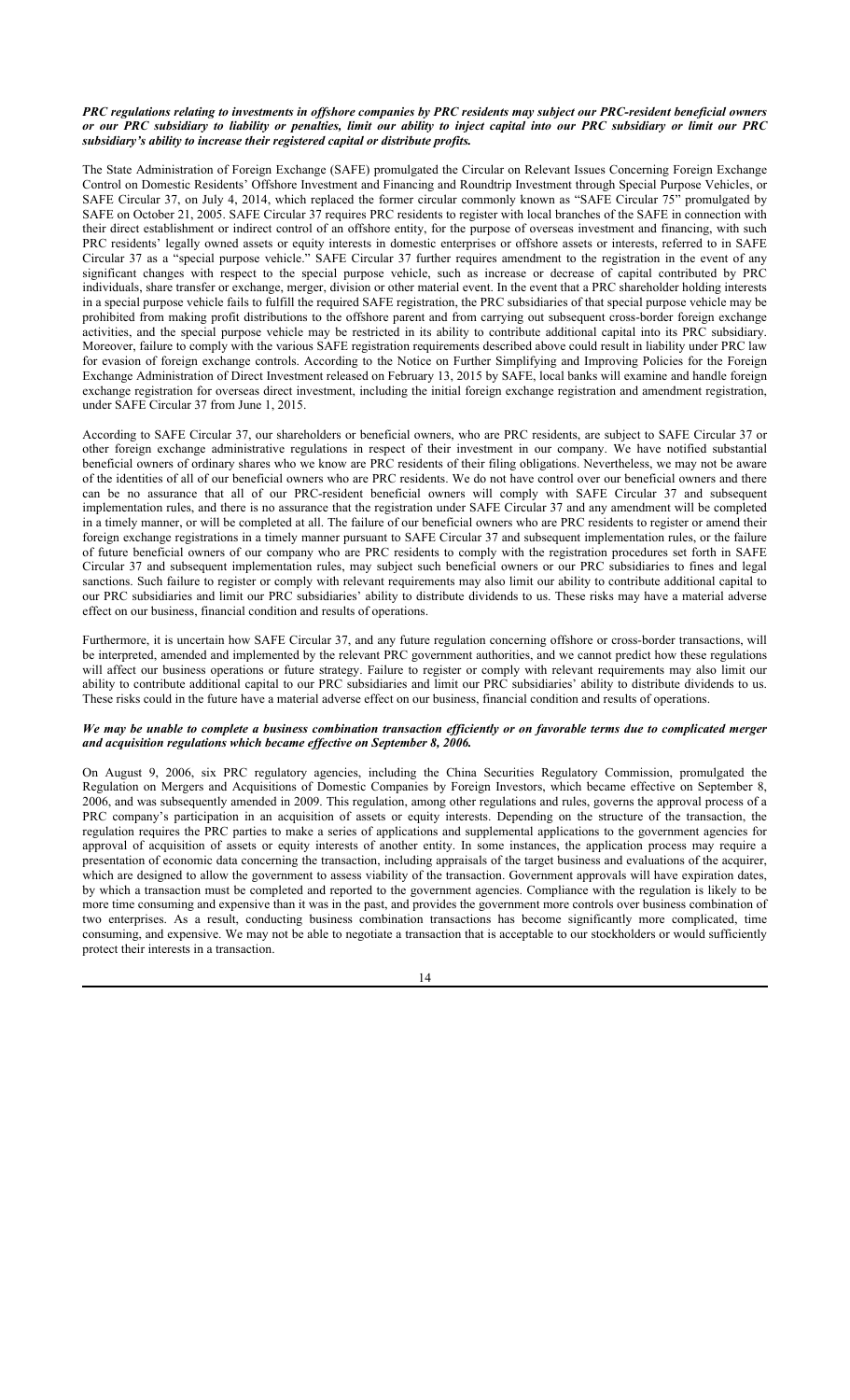The regulation allows PRC governmental agencies to assess the economic terms of a business combination transaction. Parties to a business combination transaction may have to submit to MOFCOM and other relevant government agencies an appraisal report, an evaluation report, and the acquisition agreement, all of which will be a part of the application for approval, depending on the structure of the transaction. The regulation also prohibits a transaction with an acquisition price obviously lower than the appraised value of the PRC business or assets and in certain transaction structures, and requires consideration be paid within a defined period, generally not in excess of a year. The regulation also limits our ability to negotiate various terms of the acquisition, including the initial consideration, contingent consideration, holdback provisions, indemnification provisions, and provisions related to the assumption and allocation of assets and liabilities. Transaction structures involving trusts, nominees and similar entities are prohibited. Therefore, such regulation may impede our ability to negotiate and complete a business combination transaction on financial terms that satisfy our investors and protect our stockholders' economic interests.

#### *Our existing contractual arrangements with iASPEC and its shareholders may be subject to national security review by MOFCOM, and the failure to receive clearance of the national security review could have a material adverse effect on our business and operating results.*

In August 2011, MOFCOM promulgated the Rules of Ministry of Commerce on Implementation of Security Review System for Merger and Acquisition of Domestic Enterprises by Foreign Investors, or the Security Review Rules, to implement the Notice of the General Office of the State Council on Establishing the Security Review System for Merger and Acquisition of Domestic Enterprises by Foreign Investors promulgated on February 3, 2011, or Circular 6. The Security Review Rules became effective on September 1, 2011. Under the Security Review Rules, a national security review is required for certain mergers and acquisitions by foreign investors that raise concerns regarding national defense and security. Foreign investors are prohibited from circumventing the national security review requirements by structuring transactions through proxies, trusts, indirect investments, leases, loans, controls through contractual arrangements or offshore transactions. The application and interpretation of the Security Review Rules are still evolving. Based on our understanding of the Security Review Rules, we do not need to submit our existing contractual arrangements with iASPEC and its shareholders to MOFCOM for national security review because, among other reasons, (i) we gained de facto control over iASPEC in 2007 prior to the effectiveness of Circular 6 and the Security Review Rules; and (ii) there are currently no explicit provisions or official interpretations indicating that our current businesses fall within the scope of national security review. Although we have no plan to submit our existing contractual arrangements with iASPEC and its shareholders to MOFCOM for national security review, the relevant PRC governmental agencies, such as MOFCOM, may reach a different conclusion, had we submitted our existing contractual arrangements with iASPEC and its shareholders for security review. If MOFCOM or another PRC regulatory agency subsequently determines that we need to submit our existing contractual arrangements with iASPEC and its shareholders for national security review by interpretation, clarification or amendment of the Security Review Rules or by any new rules, regulations, or directives promulgated, we may face sanctions by MOFCOM or another PRC regulatory agency. These sanctions may include revoking the business or operating licenses of our PRC subsidiary, IST, or iASPEC and its subsidiaries, discontinuing or restricting our operations in China, confiscating our income or the income from iASPEC, levying fines, and other regulatory or enforcement actions that are harmful to our business. Any of these sanctions could cause significant disruption to our business operations.

#### *PRC regulation of loans to, and direct investment in, PRC entities by offshore holding companies and governmental control of currency conversion may restrict or prevent us from using the proceeds of our future financings to make loans to our PRC subsidiary and our consolidated VIEs, or to make additional capital contributions to our PRC subsidiary.*

We, as an offshore holding company, are permitted under PRC laws and regulations to provide funding to our PRC subsidiary, which are treated as foreign-invested enterprises under PRC laws, through loans or capital contributions. However, loans by us to our PRC subsidiary to finance its activities cannot exceed statutory limits and must be registered with the local counterpart of SAFE and capital contributions to our PRC subsidiary are subject to the requirement of making necessary filings in the Foreign Investment Comprehensive Management Information System, and registration with other governmental authorities in China.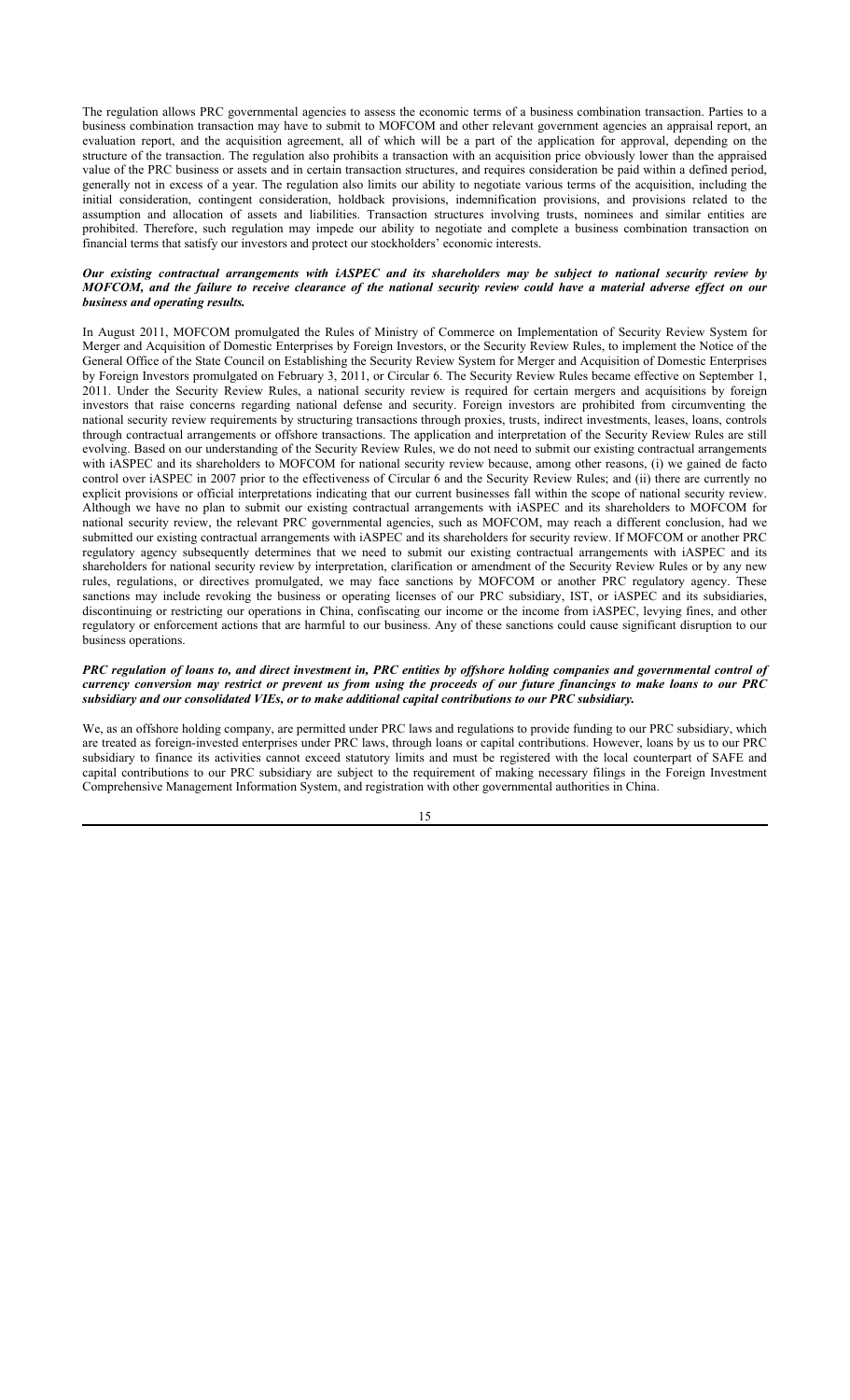SAFE promulgated the Notice of the State Administration of Foreign Exchange on Reforming the Administration of Foreign Exchange Settlement of Capital of Foreign-invested Enterprises, or Circular 19, effective on June 1, 2015, in replacement of the Circular on the Relevant Operating Issues Concerning the Improvement of the Administration of the Payment and Settlement of Foreign Currency Capital of Foreign-Invested Enterprises, or Circular 142, the Notice from the State Administration of Foreign Exchange on Relevant Issues Concerning Strengthening the Administration of Foreign Exchange Businesses, or Circular 59, and the Circular on Further Clarification and Regulation of the Issues Concerning the Administration of Certain Capital Account Foreign Exchange Businesses, or Circular 45. According to Circular 19, the flow and use of the RMB capital converted from foreign currency-denominated registered capital of a foreign-invested company is regulated such that RMB capital may not be used for the issuance of RMB entrusted loans, the repayment of inter-enterprise loans or the repayment of bank loans that have been transferred to a third party. Although Circular 19 allows RMB capital converted from foreign currency-denominated registered capital of a foreign invested enterprise to be used for equity investments within the PRC, it also reiterates the principle that RMB converted from the foreign currency-denominated capital of a foreign-invested company may not be directly or indirectly used for purposes beyond its business scope. Thus, it is unclear whether SAFE will permit such capital to be used for equity investments in the PRC in actual practice. SAFE promulgated the Notice of the State Administration of Foreign Exchange on Reforming and Standardizing the Foreign Exchange Settlement Management Policy of Capital Account, or Circular 16, effective on June 9, 2016, which reiterates some of the rules set forth in Circular 19, but changes the prohibition against using RMB capital converted from foreign currencydenominated registered capital of a foreign-invested company to issue RMB entrusted loans to a prohibition against using such capital to grant loans to non-associated enterprises. Violations of SAFE Circular 19 and Circular 16 could result in administrative penalties. Circular 19 and Circular 16 may significantly limit our ability to transfer any foreign currency we hold, including the net proceeds from our future financings, to our PRC subsidiary, which may adversely affect our liquidity and our ability to fund and expand our business in the PRC.

Due to the restrictions imposed on loans in foreign currencies extended to any PRC domestic companies, we are not likely to make such loans to any of our consolidated VIEs and their subsidiaries, each a PRC domestic company. Meanwhile, we are not likely to finance the activities of our consolidated VIEs and their subsidiaries by means of capital contributions given the restrictions on foreign investment in the businesses that are currently conducted by our consolidated VIEs and their subsidiaries.

In light of the various requirements imposed by PRC regulations on loans to, and direct investment in, PRC entities by offshore holding companies, we cannot assure you that we will be able to complete the necessary government registrations or obtain the necessary government approvals on a timely basis, if at all, with respect to future loans to our PRC subsidiary or any consolidated variable interest entity or future capital contributions by us to our PRC subsidiary. As a result, uncertainties exist as to our ability to provide prompt financial support to our PRC subsidiary or consolidated VIEs and their subsidiaries when needed. If we fail to complete such registrations or obtain such approvals, our ability to use foreign currency, including the proceeds we received from our future financings, and to capitalize or otherwise fund our PRC operations may be negatively affected, which could materially and adversely affect our liquidity and our ability to fund and expand our business.

## *Any failure to comply with PRC regulations regarding employee share incentive plans may subject the PRC plan participants or us to fines and other legal or administrative sanctions.*

Pursuant to SAFE Circular 37, PRC residents who participate in share incentive plans in overseas non-publicly-listed companies may submit applications to SAFE or its local branches for the foreign exchange registration with respect to offshore special purpose companies. In the meantime, directors, executive officers and other employees who are PRC citizens or who are non-PRC residents residing in the PRC for a continuous period of not less than one year, subject to limited exceptions, and who have been granted restricted shares, options or restricted share units, or RSUs may follow the Notice on Issues Concerning the Foreign Exchange Administration for Domestic Individuals Participating in Stock Incentive Plan of Overseas Publicly Listed Company, issued by SAFE in February 2012, to apply for the foreign exchange registration. According to those regulations, employees, directors and other management members participating in any stock incentive plan of an overseas publicly listed company who are PRC citizens or who are non-PRC citizens residing in China for a continuous period of not less than one year, subject to limited exceptions, are required to register with SAFE through a domestic qualified agent, which may be a PRC subsidiary of the overseas listed company, and complete certain other procedures. Failure to complete the SAFE registrations may subject them to fines and legal sanctions and may also limit their ability to make payment under the relevant equity incentive plans or receive dividends or sales proceeds related thereto in foreign currencies, or our ability to contribute additional capital into our subsidiaries in China and limit our PRC subsidiaries' ability to distribute dividends to us. We also face regulatory uncertainties under PRC law that could restrict our ability to adopt additional equity incentive plans for our directors, officers and employees who are PRC citizens or who are non-PRC residents residing in the PRC for a continuous period of not less than one year, subject to limited exceptions.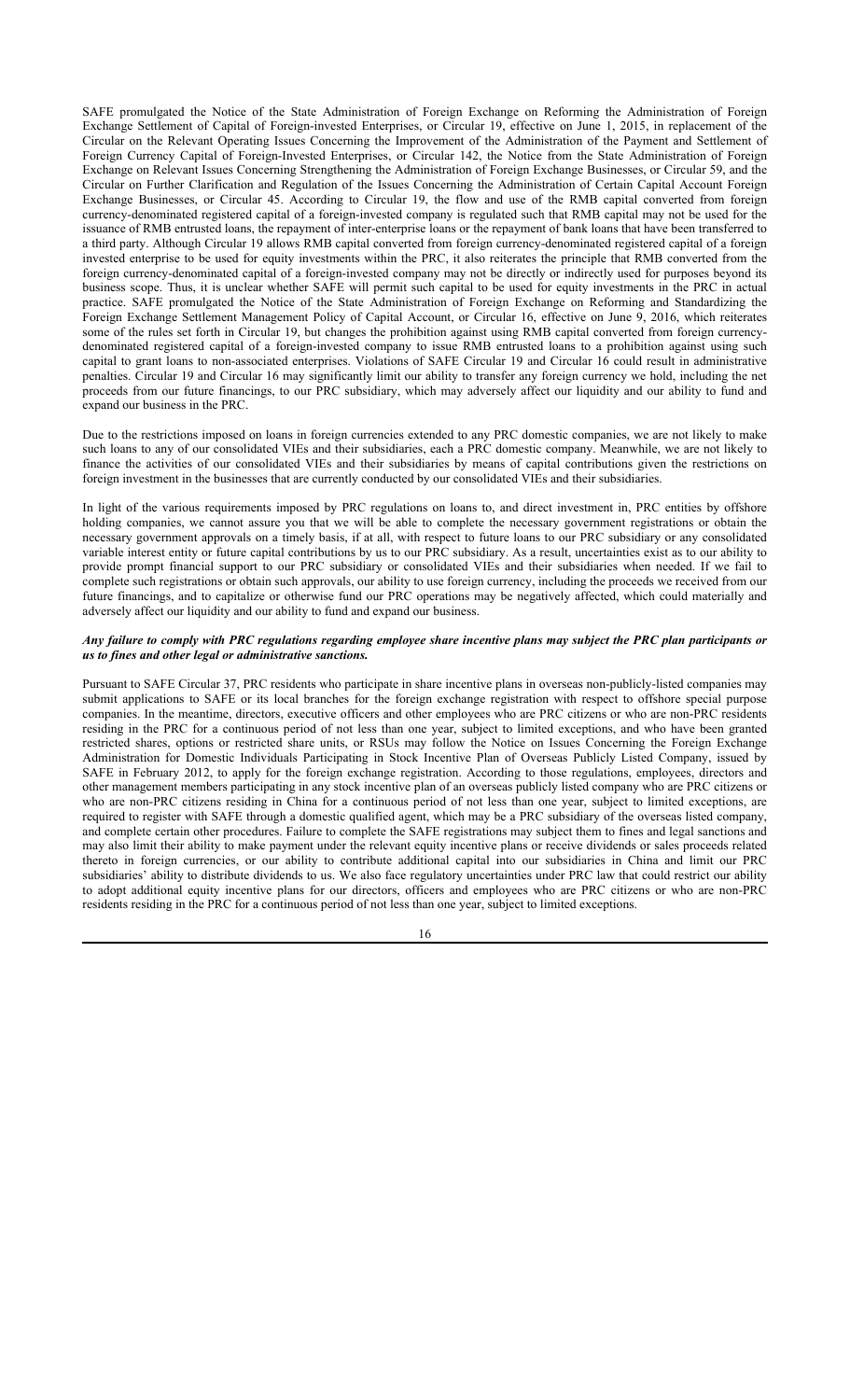In addition, the State Administration of Taxation has issued circulars concerning employee share options, restricted shares or RSUs. Under these circulars, employees working in the PRC who exercise share options, or whose restricted shares or RSUs vest, will be subject to PRC individual income tax. The PRC subsidiaries of an overseas listed company have obligations to file documents related to employee share options or restricted shares with relevant tax authorities and to withhold individual income taxes of those employees related to their share options, restricted shares or RSUs. Although we currently withhold income tax from our PRC employees in connection with their exercise of options and the vesting of their restricted shares and RSUs, if the employees fail to pay, or the PRC subsidiaries fail to withhold, their income taxes according to relevant laws, rules and regulations, the PRC subsidiaries may face sanctions imposed by the tax authorities.

## *The Security Review Rules may make it more difficult for us to make future acquisitions or dispositions of our business operations or assets in China.*

The Security Review Rules, effective as of September 1, 2011, provides that when deciding whether a specific merger or acquisition of a domestic enterprise by foreign investors is subject to the national security review by MOFCOM, the principle of substance-overform should be applied and foreign investors are prohibited from circumventing the national security review requirement by structuring transactions through proxies, trusts, indirect investments, leases, loans, control through contractual arrangements or offshore transactions. If the business of any target company that we plan to acquire falls within the scope subject to national security review, we may not be able to successfully acquire such company by equity or asset acquisition, capital increase or even through any contractual arrangement.

#### *Under the Enterprise Income Tax Law, we may be classified as a "resident enterprise" of China. Such classification will likely result in unfavorable tax consequences to us and our non-PRC shareholders.*

On March 16, 2007, the National People's Congress of China passed a new Enterprise Income Tax Law, or the EIT Law. On November 28, 2007, the State Council of China passed its implementing rules, which took effect on January 1, 2008. Under the EIT Law, an enterprise established outside of China with "de facto management bodies" within China is considered a "resident enterprise," meaning that it can be treated in a manner similar to a Chinese enterprise for enterprise income tax purposes. The implementing rules of the EIT Law define de facto management as "substantial and overall management and control over the production and operations, personnel, accounting, and properties" of the enterprise.

On April 22, 2009, the State Administration of Taxation issued the Notice Concerning Relevant Issues Regarding Cognizance of Chinese Investment Controlled Enterprises Incorporated Offshore as Resident Enterprises, or the Notice, also referred to as SAT Circular 82. The Notice further interprets the application of the EIT Law and its implementation rules to non-Chinese enterprise or group controlled offshore entities. Pursuant to the Notice, an enterprise incorporated in an offshore jurisdiction and controlled by a Chinese enterprise or group will be classified as a "non-domestically incorporated resident enterprise" if (i) its senior management in charge of daily operations reside or perform their duties mainly in China; (ii) its financial or personnel decisions are made or approved by bodies or persons in China; (iii) its substantial assets and properties, accounting books, corporate chops, board and shareholder minutes are kept in China; and (iv) at least half of its directors with voting rights or senior management habitually reside in China. A resident enterprise would be subject to an enterprise income tax rate of 25% on its worldwide income and must pay a withholding tax at a rate of 10%, when paying dividends to its non-PRC shareholders. However, it remains unclear as to whether the Notice is applicable to an offshore enterprise controlled by Chinese natural persons. It is unclear how tax authorities will determine tax residency based on the facts of each case.

We may be deemed to be a resident enterprise by Chinese tax authorities. If the PRC tax authorities determine that we are a "resident enterprise" for the PRC enterprise income tax purposes, a number of unfavorable PRC tax consequences could follow. First, we may be subject to the enterprise income tax at a rate of 25% on our worldwide taxable income as well as PRC enterprise income tax reporting obligations, which would materially reduce our net income. Second, although, under the EIT Law and its implementing rules, dividends paid to us from our PRC subsidiaries would qualify as "tax-exempt income," we cannot guarantee that such dividends will not be subject to a 10% withholding tax, as the PRC foreign exchange control authorities, which enforce the withholding tax, have not yet issued a guidance with respect to the processing of outbound remittances to entities that are treated as resident enterprises for the PRC enterprise income tax purposes. It is possible that future guidance issued with respect to the new "resident enterprise" classification could result in a situation, where a 10% withholding tax is imposed on dividends we pay to our shareholders that are non-resident enterprises and with respect to gains derived by said shareholders from transferring our shares. Finally, if we are deemed a PRC resident enterprise, dividends paid to our non-PRC individual shareholders and any gain realized on the transfer of our shares by such shareholders may be subject to PRC tax at a rate of 20%, if such income is deemed to be from PRC sources.

If we were treated as a "resident enterprise" by the PRC tax authorities, we would be subject to taxation in both the U.S. and China, and we may not be able to claim our PRC tax as a credit to reduce our U.S. tax.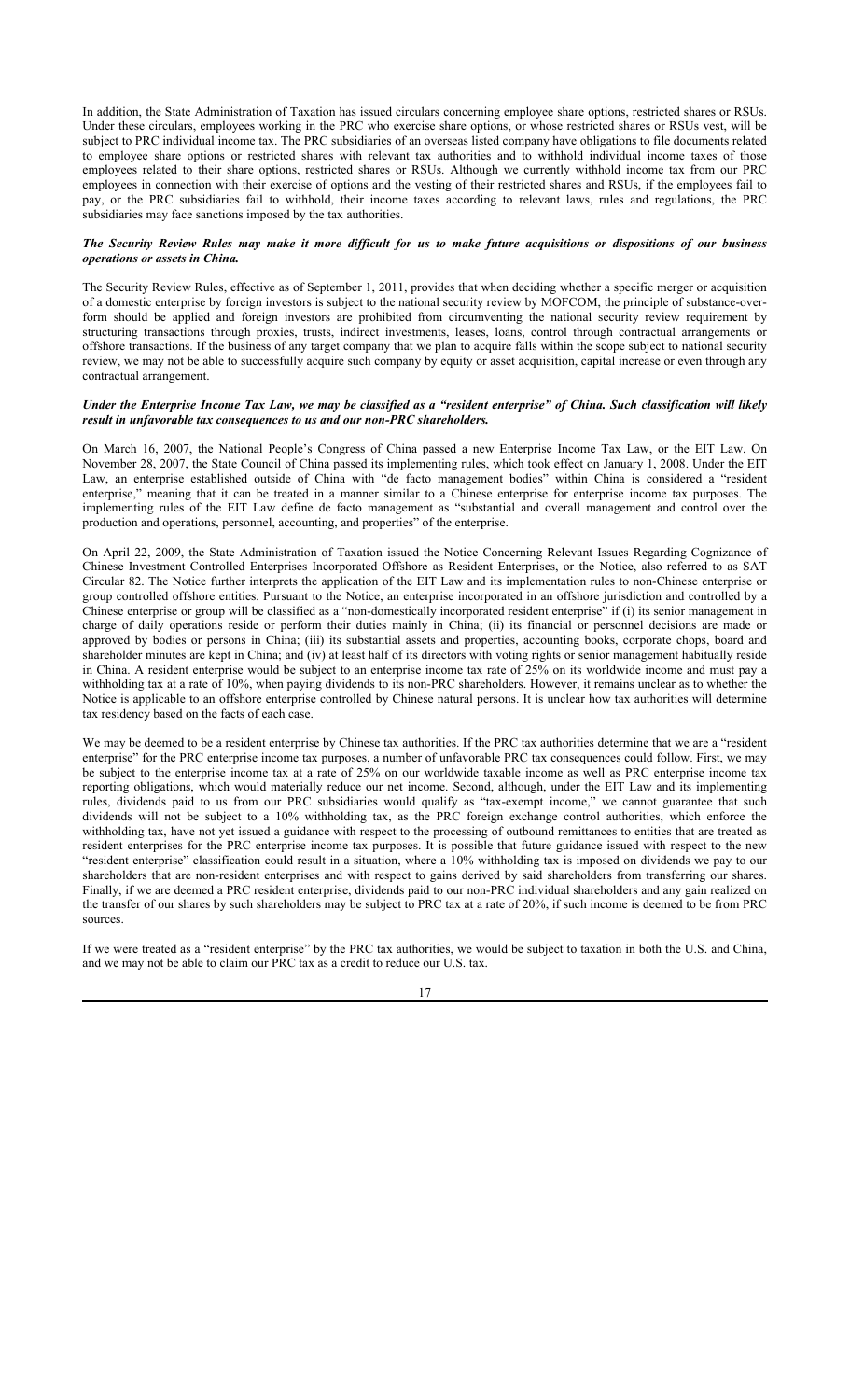#### *We and our shareholders face uncertainties with respect to indirect transfers of equity interests in PRC resident enterprises or other assets attributed to a Chinese establishment of a non-Chinese company, or immovable properties located in China owned by non-Chinese companies.*

In October 2017, the State Administration of Taxation issued the Bulletin on Issues Concerning the Withholding of Non-PRC Resident Enterprise Income Tax at Source, or Bulletin 37, which replaced the Notice on Strengthening Administration of Enterprise Income Tax for Share Transfers by Non-PRC Resident Enterprises issued by the State Administration of Taxation on December 10, 2009, and partially replaced and supplemented rules under the Bulletin on Issues of Enterprise Income Tax on Indirect Transfers of Assets by Non-PRC Resident Enterprises, or Bulletin 7, issued by the State Administration of Taxation on February 3, 2015. Pursuant to Bulletin 7, an "indirect transfer" of PRC assets, including a transfer of equity interests in an unlisted non-PRC holding company of a PRC resident enterprise, by non-PRC resident enterprises may be re-characterized and treated as a direct transfer of the underlying PRC assets, if such arrangement does not have a reasonable commercial purpose and was established for the purpose of avoiding payment of PRC enterprise income tax. As a result, gains derived from such indirect transfer may be subject to PRC enterprise income tax. According to Bulletin 7, "PRC taxable assets" include assets attributed to an establishment in China, immoveable properties located in China, and equity investments in PRC resident enterprises and any gains from the transfer of such asset by a direct holder, who is a non-PRC resident enterprise, would be subject to PRC enterprise income taxes. When determining whether there is a "reasonable commercial purpose" of the transaction arrangement, factors to be taken into consideration include: whether the main value of the equity interest of the relevant offshore enterprise derives from PRC taxable assets; whether the assets of the relevant offshore enterprise mainly consists of direct or indirect investment in China or if its income mainly derives from China; whether the offshore enterprise and its subsidiaries directly or indirectly holding PRC taxable assets have real commercial nature which is evidenced by their actual function and risk exposure; the duration of existence of the business model and organizational structure; the replicability of the transaction by direct transfer of PRC taxable assets; and the tax situation of such indirect transfer and applicable tax treaties or similar arrangements. In the case of an indirect offshore transfer of assets of a PRC establishment, the resulting gain is to be included with the enterprise income tax filing of the PRC establishment or place of business being transferred, and may consequently be subject to PRC enterprise income tax at a rate of 25%. Where the underlying transfer relates to immoveable properties located in China or to equity investments in a PRC resident enterprise, which is not related to a PRC establishment or place of business of a non-resident enterprise, a PRC enterprise income tax of 10% would apply, subject to available preferential tax treatment under applicable tax treaties or similar arrangements, and the party who is obligated to make the transfer payments has the withholding obligation. Pursuant to Bulletin 37, the withholding agent shall declare and pay the withheld tax to the competent tax authority in the place where such withholding agent is located within 7 days from the date of occurrence of the withholding obligation, while the transferor is required to declare and pay such tax to the competent tax authority within the statutory time limit according to Bulletin 7. Late payment of applicable tax will subject the transferor to default interest charges. Both Bulletin 37 and Bulletin 7 do not apply to transactions of sale of shares by investors through a public stock exchange where such shares were acquired from a transaction through a public stock exchange.

There is uncertainty as to the application of Bulletin 37 or previous rules under Bulletin 7. We face uncertainties as to the reporting and other implications of certain past and future transactions where PRC taxable assets are involved, such as offshore restructuring, sale of the shares in our offshore subsidiaries or investments. Our company may be subject to filing obligations or taxes if our company is transferor in such transactions, and may be subject to withholding obligations if our company is transferee in such transactions, under Bulletin 37 and Bulletin 7. For transfer of shares in our company by investors that are non-PRC resident enterprises, our PRC subsidiary may be requested to assist in the filing under Bulletin 37 and Bulletin 7. As a result, we may be required to expend valuable resources to comply with Bulletin 37 and Bulletin 7 or to request the relevant transferors from whom we purchase taxable assets to comply with these circulars, or to establish that our company should not be taxed under these circulars, which may have a material adverse effect on our financial condition and results of operations.

## *We may be exposed to liabilities under the Foreign Corrupt Practices Act and Chinese anti-corruption laws, and any determination that we violated these laws could have a material adverse effect on our business.*

We are subject to the Foreign Corrupt Practice Act, or FCPA, and other laws that prohibit improper payments or offers of payments to foreign governments and their officials and political parties by U.S. persons and issuers as defined by the statute, for the purpose of obtaining or retaining business. We have operations, agreements with third parties, and make most of our sales in China. The PRC also strictly prohibits bribery of government officials. Our activities in China create the risk of unauthorized payments or offers of payments by the employees, consultants, sales agents, or distributors of our Company to government officials or political parties, even though they may not always be subject to our control. It is our policy to implement safeguards to discourage these practices by our employees. However, our existing safeguards and any future improvements may prove to be less than effective, and the employees, consultants, sales agents, or distributors of our Company may engage in conduct for which we might be held responsible. Violations of the FCPA or Chinese anti-corruption laws may result in severe criminal or civil sanctions, and we may be subject to other liabilities, which could negatively affect our business, operating results and financial condition. In addition, the U.S. government may seek to hold our Company liable for FCPA violations committed by companies in which we invest or that we acquire.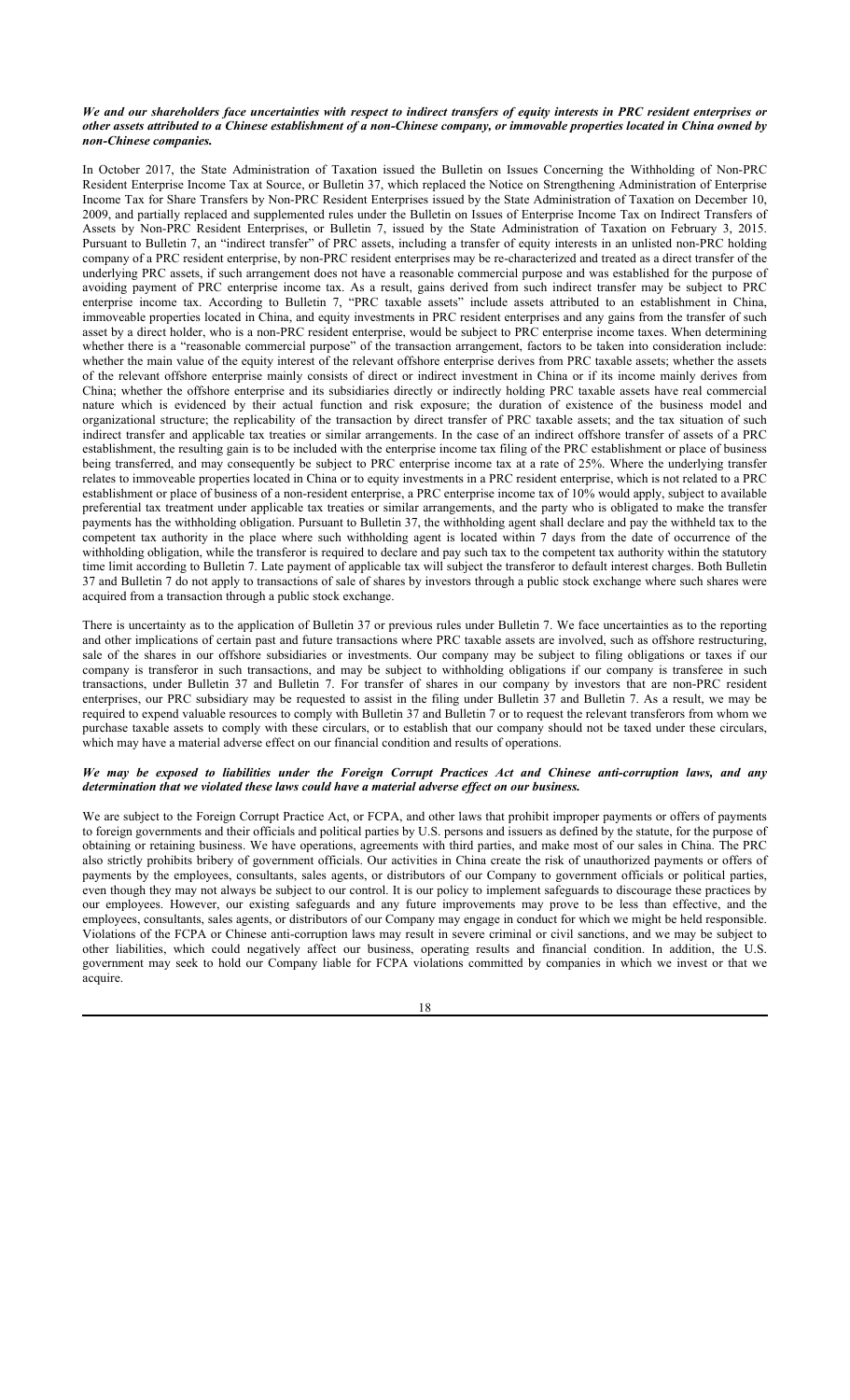## *If we become directly subject to the scrutiny, criticism, and negative publicity involving U.S.-listed Chinese companies, we may have to expend significant resources to investigate and resolve the matter, which could harm our business operations, stock price, and reputation. It could result in a loss of your investment in our stock, especially if such matter cannot be addressed and resolved favorably.*

In the past few years, U.S. publicly traded companies that have substantially all of their operations in China, particularly companies like us have been the subject of intense scrutiny, criticism, and negative publicity by investors, financial commentators, and regulatory agencies, such as the SEC. Much of the scrutiny, criticism, and negative publicity has centered around financial and accounting irregularities and mistakes, lack of effective internal controls over financial accounting, inadequate corporate governance policies or lack of adherence thereto and, in many cases, allegations of fraud. As a result of the scrutiny, criticism, and negative publicity, the publicly traded stocks of many U.S. listed Chinese companies have sharply decreased in value and, in some cases, have become virtually worthless. Many of these companies are now subject to shareholder lawsuits and SEC enforcement actions, and are conducting internal and external investigations into the allegations. It is not clear the effect of this sector-wide scrutiny, criticism, and negative publicity will have on our Company, our business, and our stock price. If we become the subject of any unfavorable allegations, whether such allegations are proven to be true or untrue, we will have to expend significant resources to investigate such allegations defending our Company. This situation will be costly, time consuming, and distract our management from growing our company.

#### *The disclosures in our reports and other filings with the SEC and our other public pronouncements are not subject to the scrutiny of any regulatory bodies in the PRC. Accordingly, our public disclosure should be reviewed in light of the fact that no governmental agency that is located in China where substantially all of our operations and business are located has conducted any due diligence on our operations, or reviewed or passed upon the accuracy and completeness of any of our disclosures.*

Since we are regulated by the SEC, our reports and other filings with the SEC are subject to SEC's review in accordance with the rules and regulations promulgated by the SEC under the Securities Act and the Exchange Act. Unlike publicly traded companies whose operations are located primarily in the United States, substantially all of our operations are located in China. Since substantially all of our operations and business take place in China, it may be more difficult for the SEC staff to overcome the geographic and cultural obstacles, when they review our disclosures. Such obstacles are not present for similar companies whose operations and business take place entirely or primarily in the United States. Furthermore, our SEC reports and other disclosures and public announcements are not subject to the review or scrutiny of any PRC regulatory authority. For example, the disclosures in our SEC reports and other filings are not subject to the review of the China Securities Regulatory Commission, a PRC regulator that is tasked with oversight of the capital markets in China. Accordingly, you should review our SEC reports, filings, and other public announcements with the understanding that no local regulator has done any due diligence on our company and that none of our SEC reports, other filings, or any of our other public announcements has been reviewed or otherwise been scrutinized by any local regulator.

# *Risks Relating to our Shares*

## *If we fail to regain compliance with NASDAQ Listing Rule 5550(a)(2) within the time limits, we may be delisted from the Nasdaq Capital Market, which would result in a limited public market for trading our shares and make obtaining future debt or equity financing more difficult for us.*

Our ordinary shares are traded and listed on the Nasdaq Capital Market under the symbol of "TAOP." We received a notification from Nasdaq Listing Qualifications on June 18, 2019, as announced in a report with the SEC on a 6-K Form filed on June 19, 2019, that we were not in compliance with the minimum bid price requirements set forth in Nasdaq Listing Rule 5550(a)(2) for continued listing on The Nasdaq Capital Market. Nasdaq Listing Rule 5550(a)(2) requires listed securities to maintain a minimum bid price of \$1.00 per share, and Nasdaq Listing Rule  $5810(c)(3)(A)$  provides that a failure to meet the minimum bid price requirement exists if the deficiency continues for a period of 30 consecutive business days. Based on the closing bid price of the Company's ordinary shares for the 30 consecutive business days prior to the date of the notification letter from Nasdaq, the Company no longer satisfied the minimum bid price requirement. The notification letter provided that the Company had 180 calendar days, or until December 16, 2019, to regain compliance with Nasdaq Listing Rule  $5550(a)(2)$ . To regain compliance, the Company's ordinary shares must have a closing bid price of at least \$1.00 per share for a minimum of 10 consecutive business days (Nasdaq may monitor the price for as long as 20 consecutive business days prior to making a final compliance determination).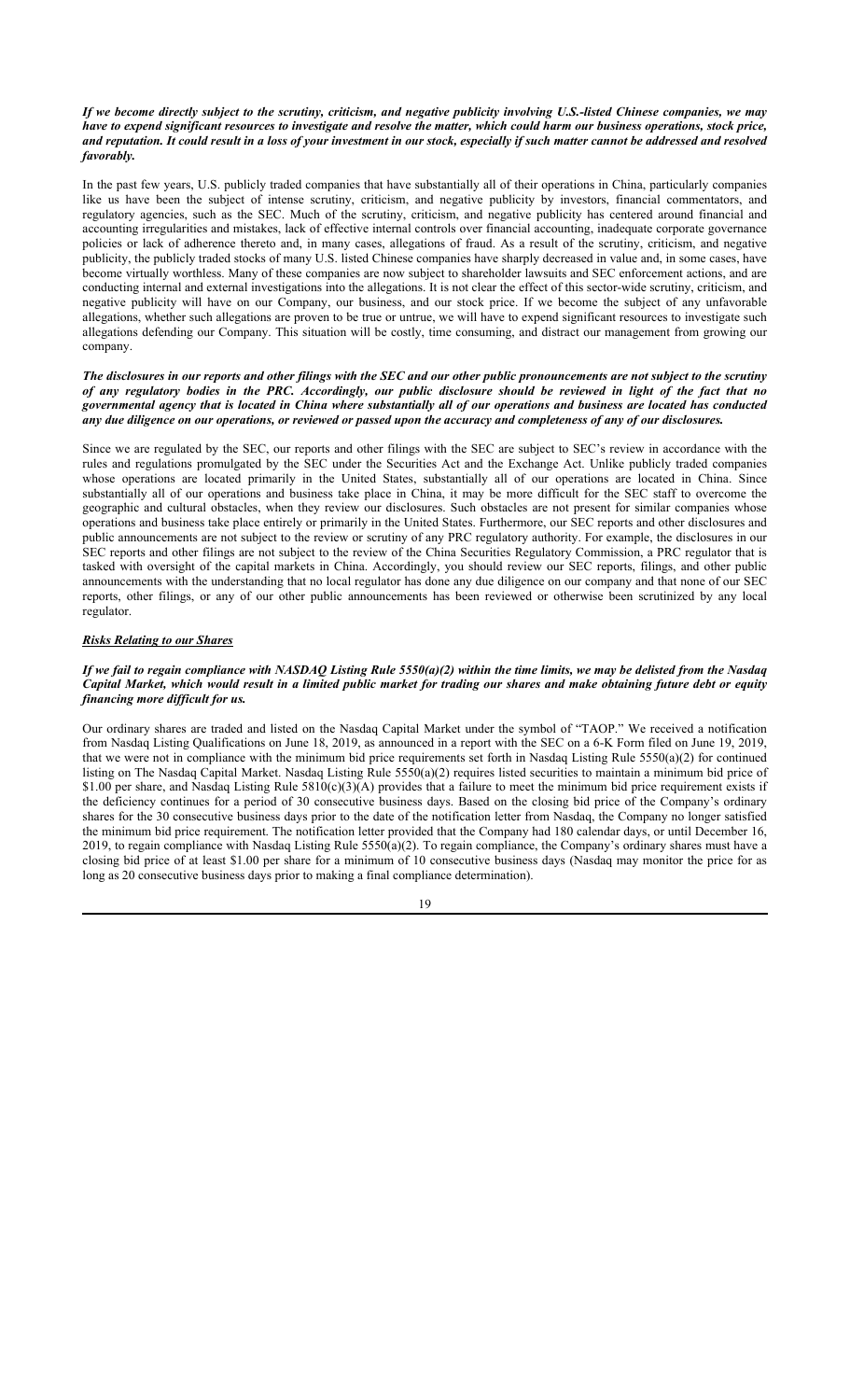On December 17, 2019, we received a second notice from the Nasdaq Listing Qualifications, in which Nasdaq granted us an additional 180 days, or until June 15, 2020, to regain compliance, because the Company met the continued listing requirement for public float and other applicable requirements, except the bid price requirement, and the Company had indicated its intention of curing the deficiency by effecting a reverse stock split, if necessary. The compliance deadline was thereafter extended from June 15, 2020 to August 28, 2020 according to SR-NASDAQ-2020-021. If we fail to cure this deficiency within the time limits, our ordinary shares may be delisted from the Nasdaq Capital Market. Our ordinary shares would likely be traded in the over-the-counter market and selling our shares could be more difficult because smaller quantities of shares would likely be bought and sold, transactions could be delayed, and security analysts' coverage of us may be reduced. In addition, in the event our shares are delisted, broker dealers would bear certain regulatory burdens which may discourage broker dealers from effecting transactions in our shares and further limit the liquidity of our shares. These factors could result in lower prices and larger spreads in the bid and ask prices for our shares. Such delisting from NASDAQ and continued or further declines in our share price could also greatly impair our ability to raise additional necessary capital through equity or debt financing, and could significantly increase the ownership dilution to shareholders caused by our issuing equity in financing or other transactions.

## *If we were delisted from NASDAQ, we may become subject to the trading complications experienced by "Penny Stocks" in the over-the-counter market.*

Delisting from NASDAQ may cause our shares to become subject to the SEC's "penny stock" rules. The SEC generally defines a penny stock as an equity security that has a market price of less than \$5.00 per share or an exercise price of less than \$5.00 per share, subject to certain exemptions. One such exemption is to be listed on NASDAQ. The market price of our ordinary shares is currently below \$5.00 per share. Therefore, were we to be delisted from NASDAQ, our ordinary shares may become subject to the SEC's "penny stock" rules. These rules require, among other things, that any broker engaging in a purchase or sale of our securities provide its customers with: (i) a risk disclosure document, (ii) disclosure of market quotations, if any, (iii) disclosure of the compensation of the broker and its salespersons in the transaction, and (iv) monthly account statements showing the market values of our securities held in the customer's accounts. A broker would be required to provide the bid and offer quotations and compensation information before effecting the transaction. This information must be contained on the customer's confirmation. Generally, brokers are less willing to effect transactions in penny stocks due to these additional delivery requirements. These requirements may make it more difficult for shareholders to purchase or sell our ordinary shares. Since the broker, not us, prepares this information, we would not be able to assure that such information is accurate, complete or current.

#### *We have issued convertible notes that contain variable conversion prices which could result in substantial dilution to our existing shareholders.*

As disclosed in our Form 6-K filing with the SEC on October 1, 2019, we sold to an investor a convertible note in the principal amount of \$1.04 million, maturing in 12 months from the issuance date with an annual interest rate of 5.0%, as well as the warrants to purchase 160,000 ordinary shares at an exercise price of \$1.5 per share, exercisable within three years of the issuance date thereof. This note carries an original issue discount of \$40,000. At any time prior to the maturity date, the note, at the investor's option, may be converted into fully paid ordinary shares of the Company at a conversion price of \$1.50 per share. However, after the occurrence of an event of default (as defined in the note), the investor may convert all of the outstanding balance of the note into the Company ordinary shares at a lower price, provided that shares issuable upon conversion of this note must not exceed 2.82 million shares in aggregate. Upon maturity, the investor may also covert all of the outstanding balance of the note into the Company ordinary shares at a price no less than \$0.5 per share.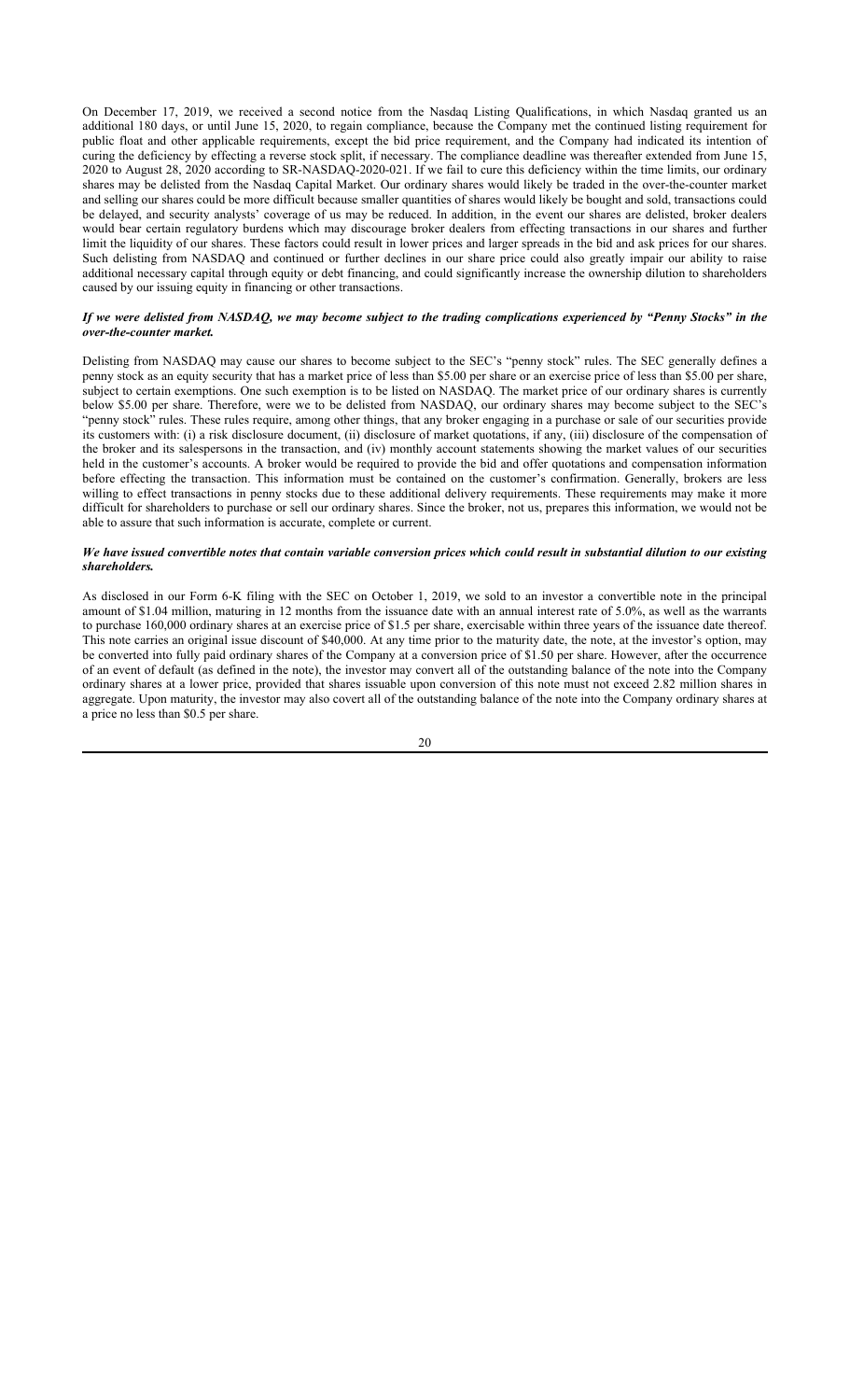On March 27, 2020, we and two individual investors entered into a securities purchase agreement, pursuant to which we sold to the investors an aggregate of 1,714,286 ordinary shares at a purchase price of \$0.35 per share, in a registered direct offering. In a concurrent private placement, pursuant to this securities purchase agreement, we sold and issued to each investor a convertible promissory note in the principal amount of \$740,000, as well as a warrant to purchase 160,000 ordinary shares at an initial exercise price of \$1.50 per share, exercisable within three years following the issue date. Each note carries an original issue discount of \$40,000 (and matures in 12 months from the issue date, bearing interest at a rate of 5.0% per annum. At any time prior to the maturity, the notes, at the investors' option, may be convertible into fully paid ordinary shares of the Company at a conversion price of \$1.50 per share. However, after the occurrence of an event of default (as defined in the notes), the investors may convert all of the outstanding balance of the note into ordinary shares at a lower price, provided that shares issuable upon conversion of each note must not exceed 3 million shares in aggregate. Upon maturity, the investors may also covert all of the outstanding balance of the notes into ordinary shares at a price no less than \$0.4 per share. In addition, if the notes remain outstanding in September or December 2020, each investor has a one-time option before each of September 30 and December 31, 2020, to convert no more than one half of the then outstanding balance of the notes into ordinary shares at a price no less than \$0.40 per share.

Therefore, if any of the investors above elects to convert the then-outstanding balance of the notes into the Company ordinary shares at or prior to maturity, such conversion may be made at a significant discount to the then market price of our shares. In the event that the investors convert any or all of the above notes, our existing shareholders will experience immediate dilution in their ownership of our shares, as a result of the discounted prices at which the notes may be converted. In addition, an exercise of the entire or partial warrants by the investors may result in further dilution to our shareholders. In connection with the foregoing transactions, we are required to reserve a significant number of ordinary shares for conversion of notes or exercise of warrants in the event that such conversion or exercise occurs.

# *Our stock price is highly volatile, leading to the possibility of its value being depressed at a time when you want to sell your holdings.*

The market price of our ordinary shares is volatile, and this volatility may continue. Numerous factors, many of which are beyond our control, may cause the market price of our ordinary shares to fluctuate significantly. These factors include:

- our earnings releases, actual or anticipated changes in our earnings, fluctuations in our operating results or our failure to meet the expectations of financial market analysts and investors;
- changes in financial estimates by us or by any securities analysts who might cover our shares;
- speculations about our business in the press or the investment community;
- significant developments relating to our relationships with our customers or suppliers;
- stock market price and volume fluctuations of other publicly traded companies and, in particular, those that are in our industries;
- customer demand for our products;
- investor perceptions of our industry in general and our company in particular;
- the operating and stock performance of comparable companies;
- general economic conditions and trends;
- major catastrophic events;
- announcements by us or our competitors of new products, significant acquisitions, strategic partnerships or divestitures;
- changes in accounting standards, policies, guidance, interpretation or principles;
- loss of external funding sources;
- sales of our ordinary shares, including sales by our directors, officers or significant shareholders; and
- additions or departures of key personnel.

Securities class action litigation is often instituted against companies following periods of volatility in their share price. This type of litigation could result in substantial costs to us and divert our management's attention and resources. Moreover, securities markets may from time to time experience significant price and volume fluctuations for reasons unrelated to operating performance of particular companies. For example, in July 2008, the securities markets in the United States, China and other jurisdictions experienced the largest decline in share prices since September 2001. These market fluctuations may adversely affect the price of our ordinary shares and other interests in our company at a time when you want to sell your interest in us.

#### *Our outstanding warrants may adversely affect the market price of our ordinary shares.*

As of the date of this report, there are warrants outstanding to purchase 730,000 ordinary shares of the Company. These warrants consist of warrants exercisable for 100,000 ordinary shares at an exercise price of \$0.42 per share, warrants exercisable for 150,000 ordinary shares at an exercise price of \$1.1 per share, and warrants exercisable for 480,000 ordinary shares at an exercise price of \$1.5 per share. The warrants could be exercised on a cashless basis. The sale or possibility of sale of the shares underlying the warrants could have an adverse effect on the market price of our ordinary shares or our ability to obtain future financing. If and to the extent these warrants are exercised, you may experience dilution to your holdings.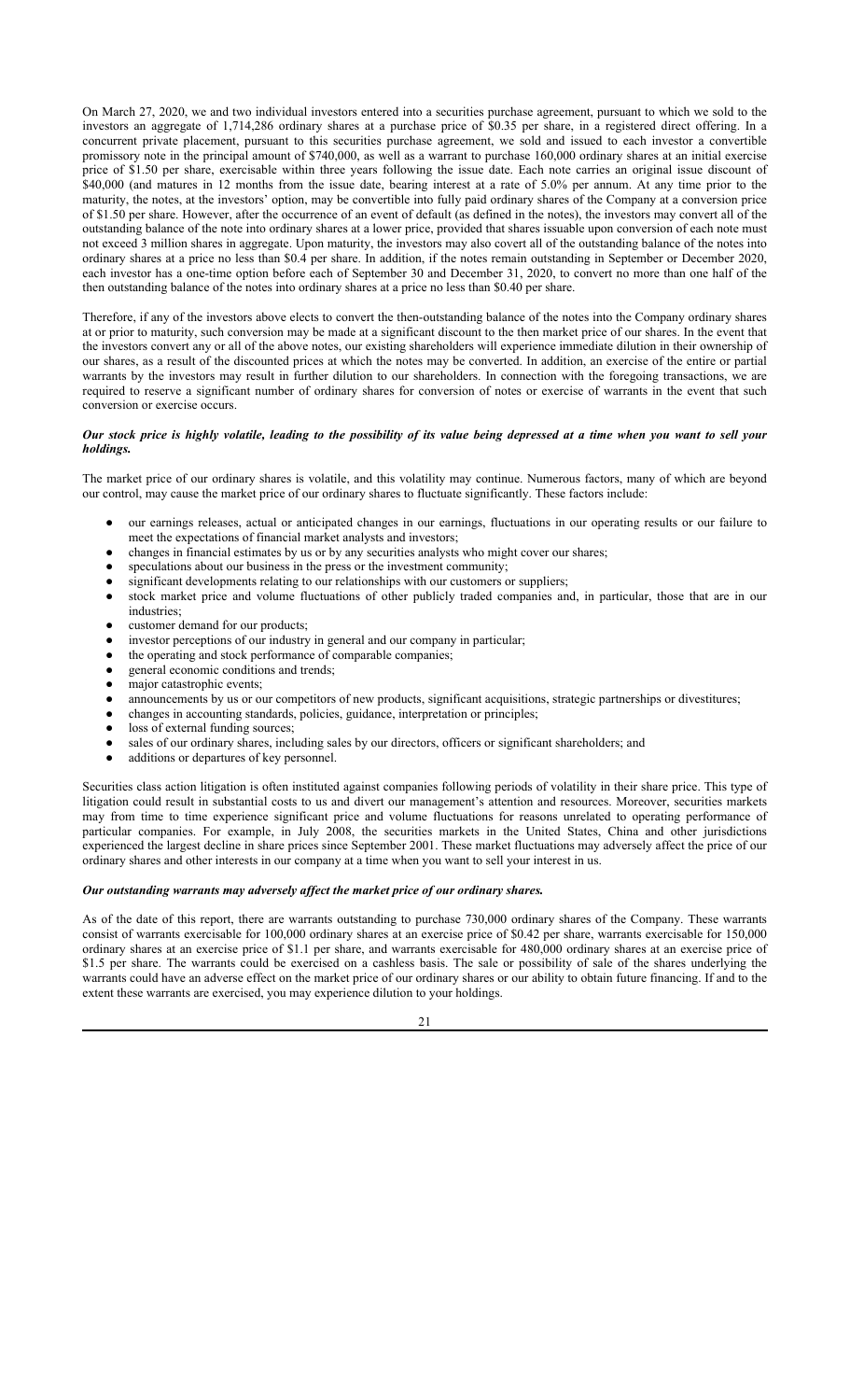## *If securities or industry analysts do not publish research or publish inaccurate or unfavorable research about our business, the market price and trading volume for our shares could decline.*

The trading market for our ordinary shares will depend in part on the research and reports that securities or industry analysts publish about us or our business. If research analysts do not establish and maintain adequate research coverage or if one or more of the analysts who covers us downgrades our ordinary shares or publishes inaccurate or unfavorable research about our business, the market price for our ordinary shares would likely decline. If one or more of these analysts cease coverage of our company or fail to publish reports on us regularly, we could lose visibility in the financial markets, which, in turn, could cause the market price or trading volume for our ordinary shares to decline.

## *We do not intend to pay dividends for the foreseeable future.*

For the foreseeable future, we intend to retain any earnings to finance the development and expansion of our business, and do not anticipate paying any cash dividends on our shares. Accordingly, investors must be prepared to rely on sales of their shares after price appreciation to earn an investment return, which may never occur. Investors seeking cash dividends should not purchase our shares. Any determination to pay dividends in the future will be made at the discretion of our Board of Directors, and will depend on our results of operations, financial condition, contractual restrictions, restrictions imposed by applicable laws, and other factors our board deems relevant.

#### *Our outstanding voting securities are concentrated in a few shareholders.*

Mr. Jianghuai Lin, our Chairman and Chief Executive Officer, is the beneficial owner of approximately 40% of our outstanding voting securities. As a result, he possesses significant influence, and can elect a majority of our board of directors and authorize or prevent proposed significant corporate transactions. His ownership and control may also have the effect of delaying or preventing a future change in control, impeding a merger, consolidation, takeover, or other business combination, or discourage a potential acquirer from making a tender offer.

*We are a "foreign private issuer" and have disclosure obligations that are different than those of U.S. domestic reporting companies. Therefore, you should not expect to receive the same information about us as a U.S. domestic reporting company may provide. Furthermore, if we lose our status as a foreign private issuer, we would be required to fully comply with the reporting requirements of the Exchange Act applicable to U.S. domestic issuers and incur significant operational, administrative, legal, and accounting costs that we would not incur as a foreign private issuer.*

We are a foreign private issuer. As a result, we are not subject to certain of the requirements imposed upon U.S. domestic issuers by the SEC. For example, we are not required by the SEC or the federal securities laws to issue quarterly reports or file proxy statements with the SEC. We are also allowed to file our annual report with the SEC within four months of our fiscal year end. We are also not required to disclose certain detailed information regarding executive compensation that is required from U.S. domestic issuers. Further, our directors and executive officers are not required to report equity holdings under Section 16 of the Securities Act. As a foreign private issuer, we are also exempt from the requirements of Regulation FD (Fair Disclosure) which, generally, aim to ensure that select groups of investors are not privy to specific information about an issuer before other investors. We are, however, still subject to the anti-fraud and anti-manipulation rules of the SEC, such as Rule 10b-5. Since many of the disclosure obligations required of us as a foreign private issuer are different than those required by U.S. domestic reporting companies, our shareholders should not expect to receive all of the same types of information about us and at the same time as information is received from, or provided by,  $\dot{U}$ .S. domestic reporting companies. We are liable for violations of the rules and regulations of the SEC, which do apply to us as a foreign private issuer. Violations of these rules could affect our business, results of operations, and financial condition.

As a foreign private issuer, we are permitted to rely on exemptions from certain NASDAQ corporate governance standards applicable to domestic U.S. issuers. This may afford less protection to holders of our securities.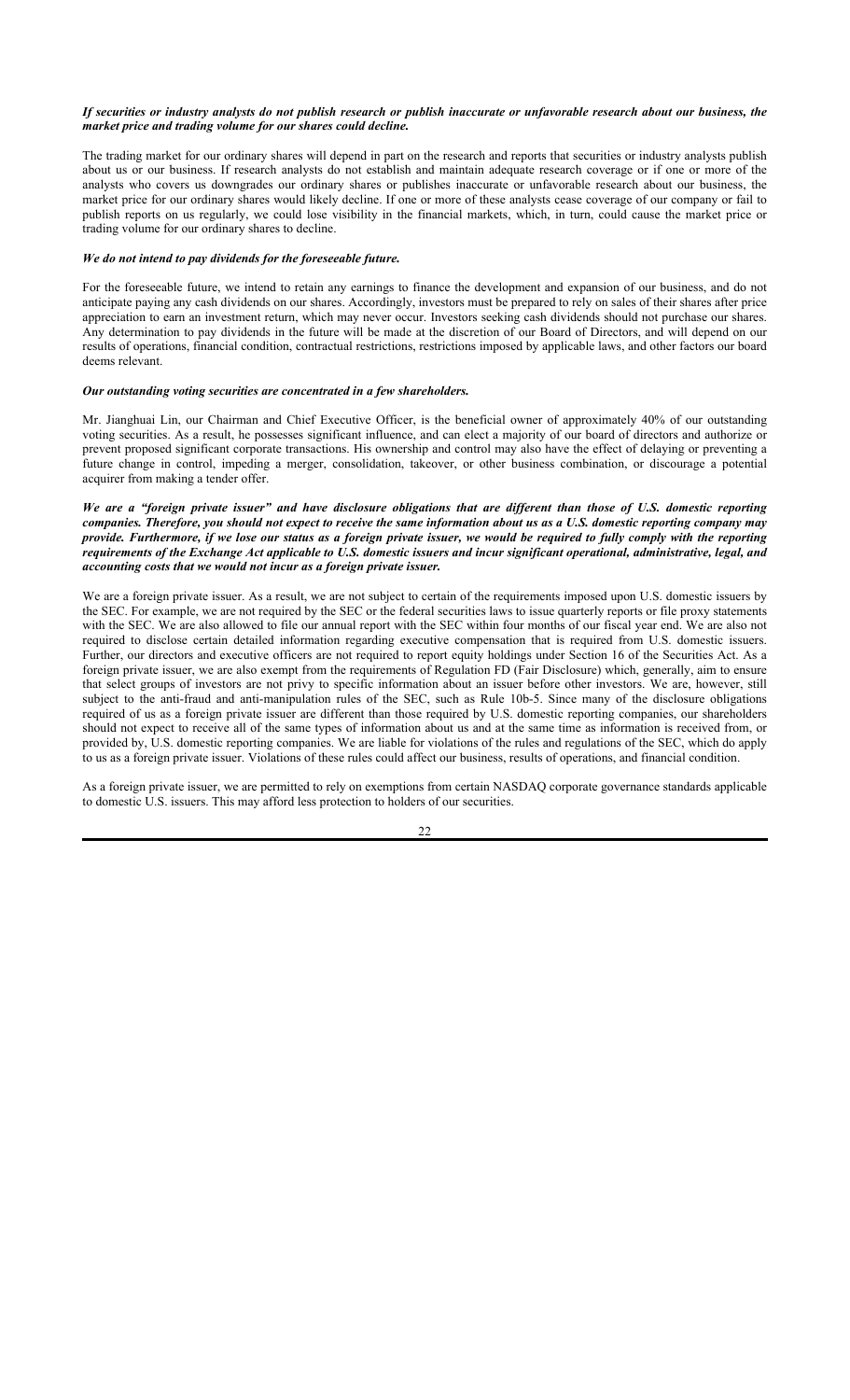We are exempted from certain corporate governance requirements of the Nasdaq Stock Market by virtue of being a foreign private issuer. As a foreign private issuer, we are permitted to follow the governance practices of our home country, the BVI in lieu of certain corporate governance requirements of NASDAQ. As a result, the standards applicable to us are considerably different than the standards applied to domestic U.S. issuers. For instance, we are not required to:

- have a majority of the board be independent (although all of the members of the audit committee must be independent under the U.S. Securities Exchange Act of 1934, as amended, or the Exchange Act);
- have a compensation committee and a nominating committee to be comprised solely of "independent directors"; and
- hold an annual meeting of shareholders no later than one year after the end of the Company's fiscal year-end.

As a result, you may not have the same protections afforded to shareholders of companies that are subject to all of the Nasdaq corporate governance requirements.

#### *You may have difficulty enforcing judgments obtained against us.*

We are a BVI company and substantially all of our assets are located outside of the United States. Virtually all of our assets and a substantial portion of our current business operations are conducted in the PRC. In addition, almost all of our directors and officers are nationals and residents of countries other than the United States. A substantial portion of the assets of these persons is located outside the United States. As a result, it may be difficult for you to effect service of process within the United States upon these persons. It may also be difficult for you to enforce the U.S. courts judgments obtained in U.S. courts including judgments based on the civil liability provisions of the U.S. federal securities laws against us and our officers and directors, many of whom are not residents in the United States, and whose significant part of assets are located outside of the United States. The courts of the BVI would recognize as a valid judgment, a final and conclusive judgment obtained in the federal or state courts in the United States against the Company, under which a sum of money is payable (other than a sum of money payable in respect of multiple damages, taxes or other charges of a like nature or in respect of a fine or other penalty) and would give a judgment based thereon provided that (a) such courts had proper jurisdiction over the parties subject to such judgment, (b) such courts did not contravene the rules of natural justice of the BVI, (c) such judgment was not obtained by fraud, (d) the enforcement of the judgment would not be contrary to the public policy of the BVI, (e) no new admissible evidence relevant to the action is submitted prior to the rendering of the judgment by the courts of the BVI, and (f) there is due compliance with the correct procedures under the laws of the BVI. In addition, there is uncertainty as to whether the courts of the BVI or the PRC, respectively, would recognize or enforce judgments of U.S. courts against us or such persons predicated upon the civil liability provisions of the securities laws of the United States or any state. In addition, it is uncertain whether such BVI or PRC courts would entertain original actions brought in the courts of the BVI or the PRC, against us or such persons predicated upon the securities laws of the United States or any state.

## *As we were incorporated under the laws of the BVI, it may be more difficult for our shareholders to protect their rights than it would be for a shareholder of a corporation incorporated in another jurisdiction.*

Our corporate affairs are governed by our Memorandum and Articles of Association, by the BVI Business Companies Act (as amended), or the BVI Act, and by the common law of the BVI Principles of law relating to such matters as the validity of corporate procedures, the fiduciary duties of management, and the rights of our shareholders. Such matters differ from those that would apply, had we been incorporated in the United States or another jurisdiction. The rights of shareholders under BVI law may not be as clearly established as the rights of shareholders are in the United States or other jurisdictions. Under the laws of most jurisdictions in the United States, majority and controlling shareholders generally have certain fiduciary responsibilities to the minority shareholders. Shareholders' actions must be taken in good faith. Obviously unreasonable actions by controlling shareholders may be declared null and void. BVI law protecting the interests of minority shareholders may not be as vigorous in all circumstances as the law protecting minority shareholders in United States or other jurisdictions. Although a shareholder of a BVI company may sue the company derivatively, the procedures and defenses available to the company may result in the rights of shareholders of a BVI company being more limited than those of shareholders of a company organized in the United States. Furthermore, our directors have the power to take certain actions without shareholders' approval, which would require shareholders' approval under the laws of most United States or other jurisdictions. The directors of a BVI corporation, subject in certain cases to the court's approval but without shareholders' approval, may implement a reorganization, merger or consolidation, or sale of assets, property, business or securities of the corporation which sale is subject to a limit of up to 50% of such assets. The ability of our board of directors to create new classes or series of shares and the rights attached by amending our Memorandum and Articles of Association without shareholders' approval could have the effect of delaying, deterring or preventing a change in our control without any further action by the shareholders, including a tender offer to purchase our ordinary shares at a premium over then market prices. Thus, our shareholders may have more difficulty protecting their interests in the face of actions by our board of directors or our controlling shareholders than they would have as shareholders of a corporation incorporated in another jurisdiction.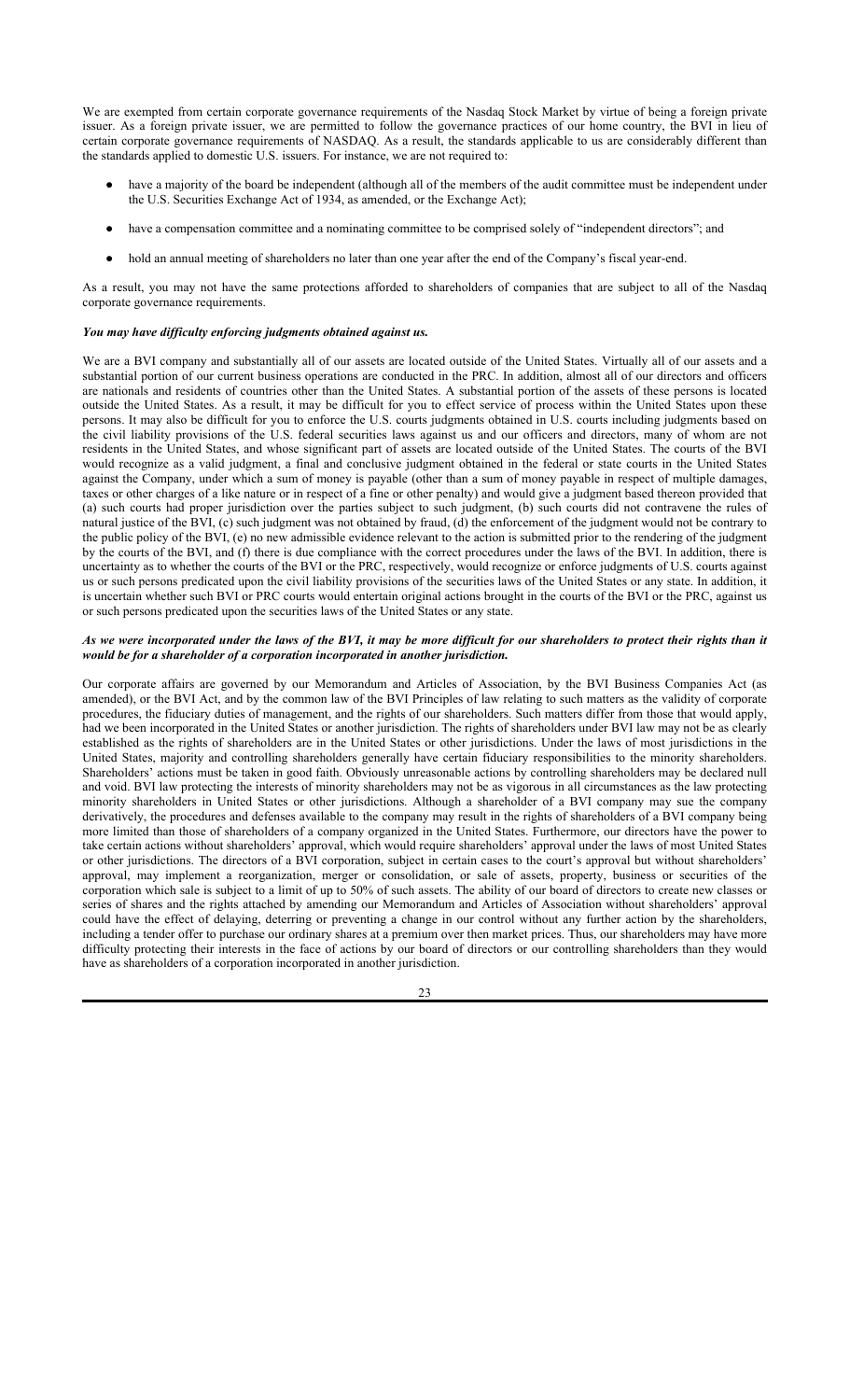## **ITEM 4. INFORMATION ON THE COMPANY**

## **A. History and Development of the Company**

#### *General Information*

The current legal and commercial name of the Company is Taoping Inc. The Company was incorporated in the BVI under the BVI Act on June 18, 2012. The address of our principal place of business is 21st Floor, Everbright Bank Building, Zhuzilin, Futian District, Shenzhen, Guangdong Province 518040, People's Republic of China. Our telephone number is (+86) 755-8831-9888. Our registered agent in the British Virgin Islands is Maples Corporate Services (BVI) Limited of Kingston Chambers, PO Box 173, Road Town, Tortola, British Virgin Islands.

#### *Corporate History*

Our predecessor company, CITN, was originally organized under the laws of the State of Florida on September 19, 1979 under the name Mark Thomas Publishing Inc. On April 29, 2003, we changed our name to Irish Mag, Inc. From our inception through October 8, 2006, we provided consulting services in the offset printing industry, targeting individual retail consumers as well as small to medium sized companies.

Between October 6, 2006 and January 31, 2007, our shareholders approved a series of transactions whereby we purchased all the issued and outstanding stock of THL from our current Chairman and Chief Executive Officer, Jianghuai Lin, for 25,500,000 shares of our common stock. As a result of these transactions, THL and its wholly-owned subsidiary, IST, became our wholly-owned subsidiaries. Mr. Lin became the beneficial owner of 25,500,000 shares of our common stock, which, on January 31, 2007, constituted 80.8% of our issued and outstanding common stock. As a result of these transactions, our company was changed into a service provider of integrated geographic information services. On January 26, 2007, we changed our name to China Public Security Technology, Inc. to more accurately reflect our new business and commercial objectives.

On April 7, 2008, we re-incorporated in the State of Nevada by merging into China Information Security Technology, Inc., a subsidiary that we established in Nevada to effect the re-incorporation. As a result, our name was changed to China Information Security Technology, Inc. and we became a Nevada corporation.

On August 26, 2010, we changed our name to China Information Technology, Inc.

On October 31, 2012, we completed a corporate reorganization, whereby the Company, which was established as a subsidiary of CITN under the laws of the BVI to effect the reorganization, became the parent company of a publicly held entity. Consequently, CITN became a wholly-owned subsidiary of the Company. In connection with the reorganization, each outstanding share of the common stock of CITN was converted into the right to receive one ordinary share of the Company. The ordinary shares of the Company were listed on the NASDAQ Global Select Market under the trading symbol of "CNIT," the same symbol under which the common stock of CITN were listed. Prior to the reorganization, shares of CITN's common stock were registered pursuant to Section 12(b) of the Exchange Act. On October 31, 2012, the Company filed a Form 8-K12B under cover of a Form 6-K to establish the Company as the successor issuer to CITN pursuant to Rule 12g-3 under the Exchange Act. Pursuant to Rule 12g-3(a) under the Exchange Act, the ordinary shares of the Company, as successor issuer, were deemed registered under Section 12(b) of the Exchange Act. On November 13, 2012, CITN filed a Form 15 with the SEC to terminate the registration of the shares of its common stock and suspend its reporting obligations under Sections 13 and 15(d) of the Exchange Act. On November 19, 2012, we changed the name of CITN to China Information Technology (Nevada), Inc., which was liquidated and dissolved in July 2014.

At the Company's 2017 Annual Meeting of Members, which was held on September 19, 2017, the shareholders of the Company approved an amendment to the Company's Memorandum and Articles of Association to remove the par value of the Company's ordinary shares. On October 12, 2017, the Company filed an amended and restated Memorandum and Articles of Association with the Registrar of Corporate Affairs in the British Virgin Islands, pursuant to which the par value per share of the Company's ordinary shares has been removed.

On May 25, 2018, we held our 2018 Annual Meeting of Members and our shareholders approved the change of our company name to "Taoping Inc." and an amendment and restatement of the Company's Memorandum and Articles of Association to reflect such change of name. In connection with the name change, the trading symbol of our ordinary shares was changed to "TAOP," effective on June 1, 2018.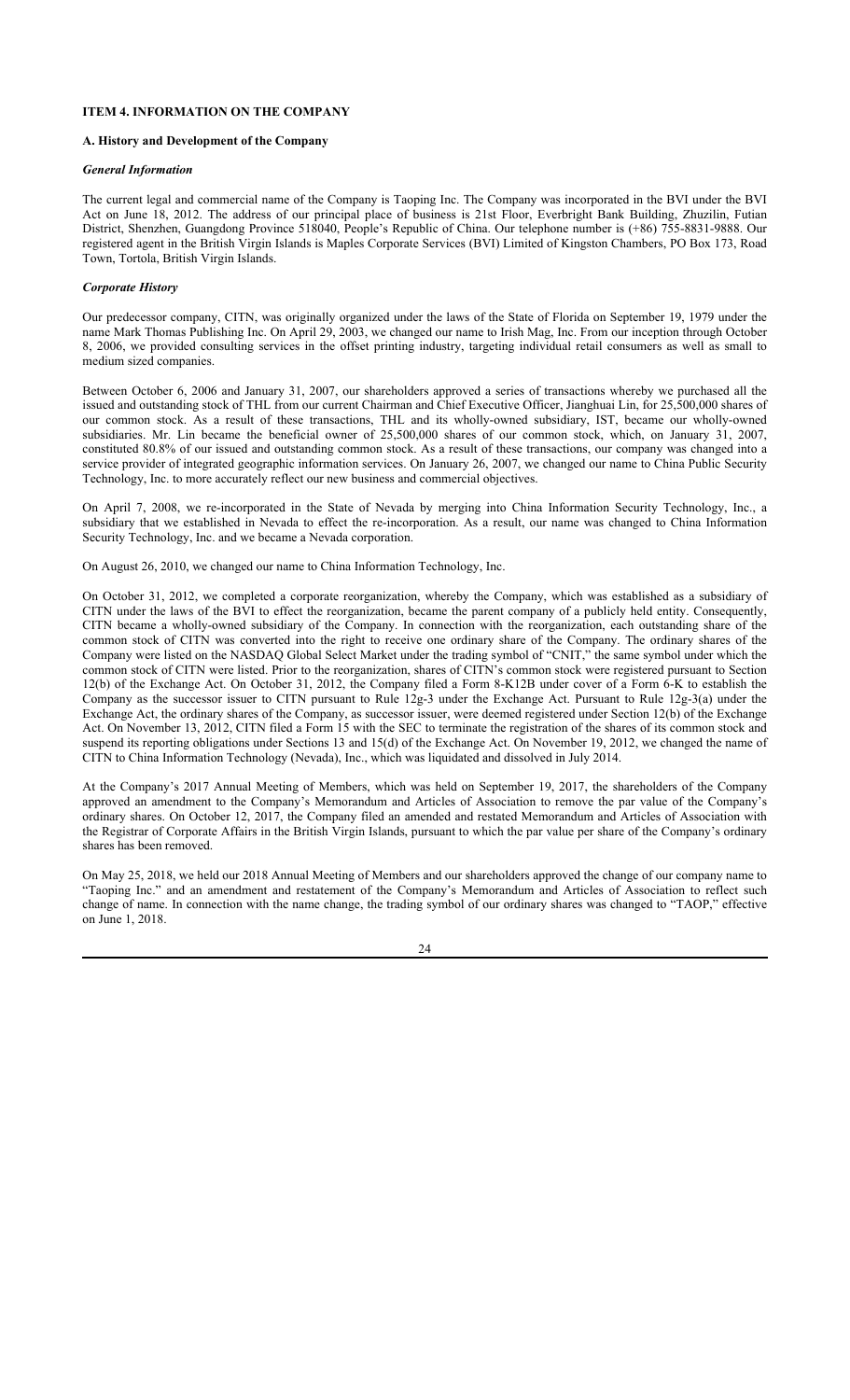#### *Management Services Agreement*

On July 1, 2007, our subsidiary IST entered into a management services agreement, or MSA, with iASPEC and its shareholders. Pursuant to the MSA, iASPEC granted IST an exclusive, royalty-free, transferable, worldwide license to use and install certain iASPEC software, along with copies of source and object codes relating to such software in any manner permitted by applicable laws for ten years. Also, IST licensed iASPEC a royalty-free, limited, non-exclusive license to the software without right of sub-license for the sole purpose of permitting iASPEC to carry out its business as presently conducted. IST was also granted the right to designate two Chinese citizens to serve as senior managers of iASPEC, to serve on iASPEC's Board of Directors and assist in managing the business and operations of iASPEC. In addition, both iASPEC and IST agreed to require the affirmative vote of the majority of our Board of Directors, as well as at least one non-insider director, for certain material actions with respect to iASPEC. Furthermore, under the MSA, IST was entitled to receive 100% of the modified net profit of iASPEC, and would reimburse iASPEC for all net losses incurred. IST was also obligated to pay iASPEC \$180,000 per year. If iASPEC or any of the iASPEC shareholders materially breaches the MSA and fails to remedy the breach within 60 days after receipt of notice from IST of such breach, iASPEC and its shareholders will be jointly and severally obligated to pay IST liquidated damages in an amount equal to the higher of (a) eight times the annualized revenues of IST for the last completed fiscal quarter, or (b) \$50 million.

In connection with the MSA, IST also entered into a purchase option agreement, or Option Agreement, with iASPEC and its shareholders, effective as of July 1, 2007. Pursuant to the Option Agreement, the iASPEC shareholders granted IST, or its designee (s), an exclusive, irrevocable option to purchase from the iASPEC shareholders, from time to time, all or part of iASPEC's shares, according to an equity transfer agreement, or to purchase all or part of iASPEC's assets, according to an asset purchase and transfer agreement. However, according to the Option Agreement, the option may not be exercised by IST, if the exercise would violate any applicable laws and regulations in China or cause any license or permit held by, and necessary for the operation of iASPEC, to be cancelled or invalidated. Under the terms of the Option Agreement, the option is immediately exercisable at an exercise price of \$1,800,000, in the aggregate, which is subject to regulatory approval. In addition, iASPEC and the iASPEC shareholders agreed to use their best efforts to acquire all necessary government approvals and other consents to complete a share purchase under the Option Agreement. The Option Agreement may be rescinded by IST upon 30 days' notice, and will be terminated on the date, when we have purchased all remaining shares or assets of iASPEC, pursuant to the terms of the Option Agreement. If any of the parties breaches the Option Agreement and fails to remedy the breach, the breaching party will pay a penalty of RMB5,000,000 (approximately \$683,600) to the non-breaching party or parties, and compensate the non-breaching party or parties for any losses caused by the breach.

As a result of the relationship with iASPEC, iASPEC became a variable interest entity of our Company. A variable interest represents a contractual or ownership interest in another entity that causes the holder to absorb the changes in fair value of the other entity's net assets. Potential variable interests include holding economic interests; voting rights; or obligations to an entity; issuing guarantees on behalf of an entity; transferring assets to an entity; managing the assets of an entity; leasing assets from an entity; and providing financing to an entity. Consolidation of the variable interest entity is required by the enterprise that controls the economic risks and rewards of the entity, regardless of ownership. While we have held an economic interest in iASPEC since October 9, 2006, the MSA and the Option Agreement gave us controls over the business and operations of iASPEC. As a result, iASPEC's financial data is subject to consolidation with our financial data, commencing July 1, 2007.

On July 1, 2008, our Chairman and Chief Executive Officer, Mr. Jianghuai Lin, entered into an Equity Transfer Agreement with Mr. Jin Zhu Cai, the owner of a 24% minority interest in iASPEC. Pursuant to the Agreement, Mr. Lin purchased Mr. Cai's minority interest for a total consideration of RMB 60 million (approximately \$8.7 million). As a result of the Equity Transfer Agreement, Mr. Lin holds 100% of the equity interests of iASPEC.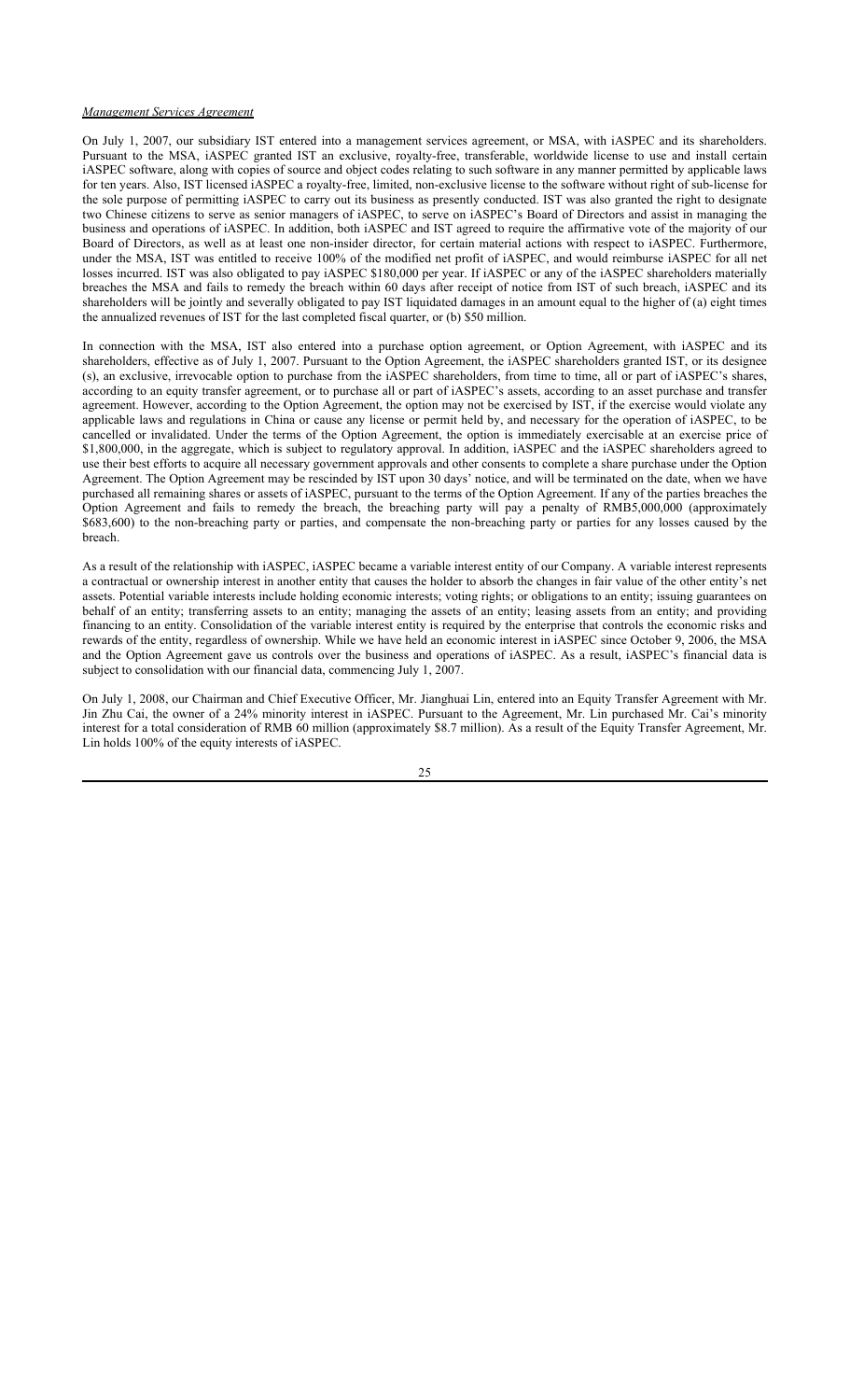On December 13, 2009, IST, iASPEC and Mr. Lin, as the sole shareholder of iASPEC, amended and restated the MSA, pursuant to which IST would continue to provide management and consulting services to iASPEC, subject to the following changes:

- iASPEC agreed that IST will be entitled to receive ninety five percent (95%) of the modified net profit of iASPEC during the term of the agreement, to be calculated as follows: accrued accounts receivable plus net turnover (revenue), minus cost of sales, minus operating expenses, and minus accrued but not collected accounts receivable, but only if the result is a positive number. iASPEC is obligated to calculate and pay the modified net profit due to IST no later than the last day of the first month following the end of each fiscal quarter;
- Mr. Lin agreed to enter into a pledge agreement with IST to pledge all his equity interests in iASPEC as security for his and iASPEC's fulfillment of their respective obligations under the MSA, and to register the pledge agreement with the local Administration for Industry and Commerce;
- Mr. Lin confirmed his status as the sole shareholder of iASPEC and his assumption of all the obligations of the iASPEC under the agreement, including a confirmation of his continuing obligation under a written guaranty, dated August 1, 2007, executed by the iASPEC shareholder in connection with the MSA;
- Based on iASPEC's needs for its development and operation, IST has the right, from time to time and at its sole discretion, to provide iASPEC with capital support either as an entrustment of funds to iASPEC, or as an advance to Mr. Lin, as iASPEC's shareholder, for the sole purpose of making a capital contribution to iASPEC for use in the business of iASPEC. Any advance for capital contribution will be evidenced by an "advance agreement" in the form attached to the amended and restated MSA; and
- IST agreed that it will not interfere in any business of iASPEC covered by iASPEC's State Secret related Computer Information System Integration Certificate, including but not limited to, seeking access to relevant documents regarding such business. Nevertheless, iASPEC agreed to cooperate with the requests of the Company as necessary to comply with the Company's reporting obligations to the SEC.

In addition, during the term of the amended MSA, certain material actions with respect to iASPEC will require the affirmative vote of the majority of the Board of Directors of the Company, including the affirmative vote of at least one member who is not employed by IST, iASPEC, or any affiliate of either of them. Such material actions include: (a) the nomination, appointment, election or replacement of any members of any Board of Directors of iASPEC (who must be a citizen of the PRC); (b) the approval of any profit distribution plan and loss compensation plan; (c) any merger, division, change of corporate form, dissolution or liquidation of iASPEC; (d) any loan or advance or other payments or transfers of funds from IST to iASPEC; (e) any declaration of any dividend or any distribution of profits by iASPEC; (f) the formation or disposition of any subsidiary by iASPEC, or acquisition or disposition of any equity interest or other interest in any other entity by iASPEC; (g) any corporate borrowing or lending by iASPEC, except for routine extension of terms to trade creditors; (h) the encumbrance of any assets of iASPEC under any lien, except in the ordinary course of business; (i) any change in the methods of accounting or accounting practices of iASPEC; (j) any change in the scope of business of iASPEC, or any decision to engage in any type of business other than those engaged in by iASPEC as of the date of the agreement or (k) any agreement to do any of the foregoing.

After the amended MSA was executed, based on the advice of the Company's PRC legal counsel, in January 2010, all the parties to the MSA decided not to enter into a pledge agreement.

The amended MSA has a term of 30 years unless otherwise earlier terminated by the parties by one of the following means:

- Either iASPEC or IST may terminate the amended MSA immediately (a) upon a material breach by a party of its obligations and the failure of such party to cure such breach within 30 business days after written notice from the non-breaching party; or (b) upon the filing of a voluntary or involuntary petition of bankruptcy by the party or to which the party is the subject, or insolvency of the party, or the commencement of any proceedings placing the party in receivership, or of any assignment by the party for the benefit of creditors; or
- The amended MSA may be terminated at any time by IST upon 90 calendar days' written notice delivered to all other parties.

Upon effective date of termination of the amended MSA: (a) IST will cease providing management services to iASPEC; (ii) IST will deliver to iASPEC all chops and seals of iASPEC; (iii) IST will deliver to iASPEC all of the financial and other books and records of iASPEC, including any and all permits, licenses, certificates, and other proprietary and operational documents and instruments; (iv) the senior managers who are recommended by IST and elected as directors of iASPEC will resign from the Board of Directors of iASPEC in a lawful way; and (v) the software license that iASPEC granted to IST according to the amended MSA will terminate unless otherwise agreed by the parties. In addition, any amounts owing from one party to the other, on the effective date of termination under the terms of the amended MSA, will continue to be liable and payable despite such termination.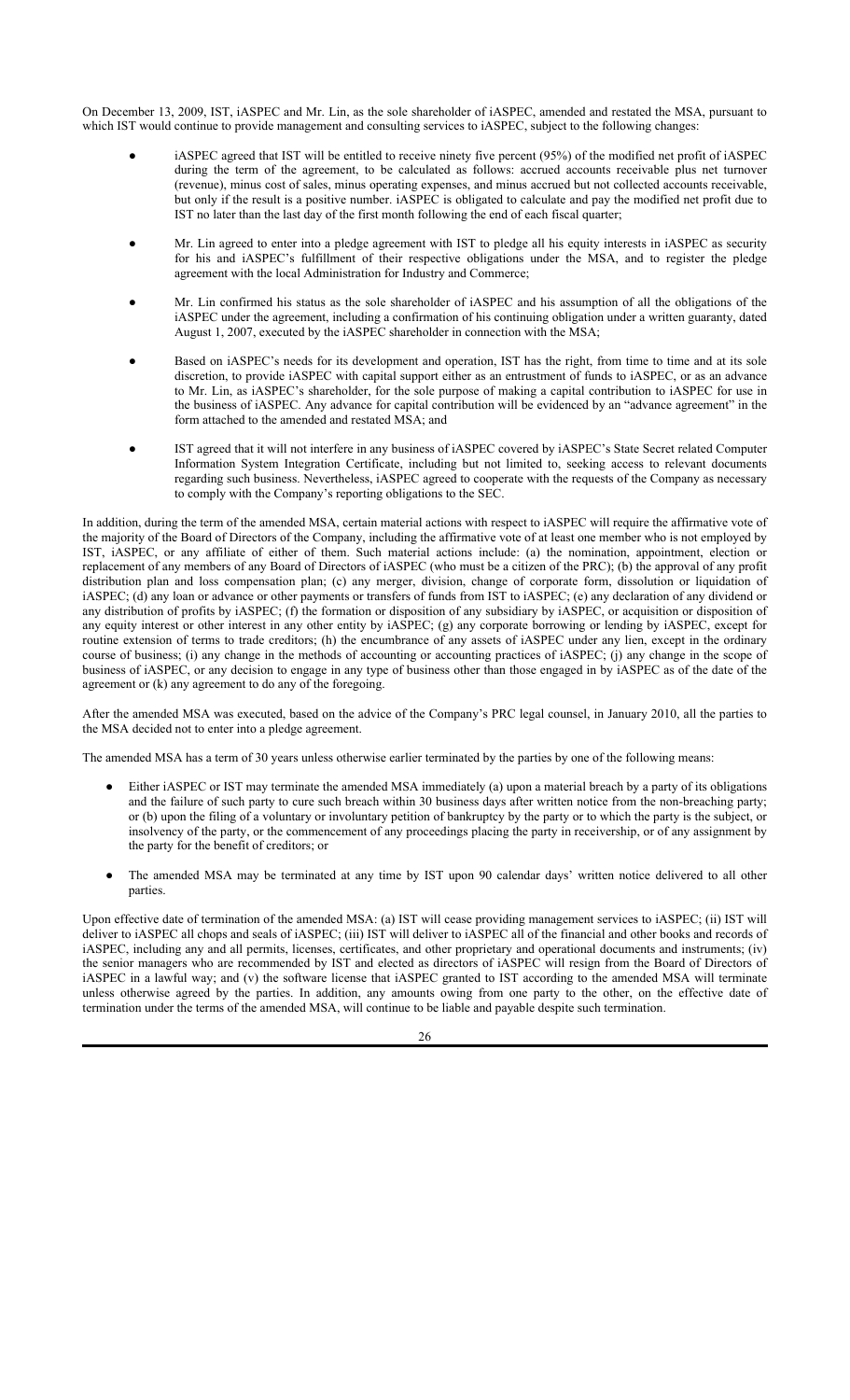The amended MSA does not have renewal provisions. We expect that the parties to the amended MSA will negotiate to extend the term of the agreement before its expiration.

## *Purchase Option Agreement*

On July 1, 2007, in connection with the execution of the original MSA, IST entered into a purchase option agreement, or the Option Agreement, with iASPEC and the then shareholders of iASPEC. The Option Agreement will terminate on the date IST acquires all the shares or assets of iASPEC pursuant to the terms of the Option Agreement. The Option Agreement may be rescinded by IST upon 30 days' notice without costs to terminate. The Option Agreement does not have renewal provisions.

#### *Corporate Structure*

The following diagram illustrates our corporate structure as of the date of this report.



The Securities and Exchange Commission, or SEC, maintains an Internet site that contains reports, proxy and information statements and other information regarding issuers that file electronically with the SEC at http://www.sec.gov.

Our web site address is http://www.taop.com. Information contained on, or that can be accessed through, our website does not constitute a part of this Annual Report.

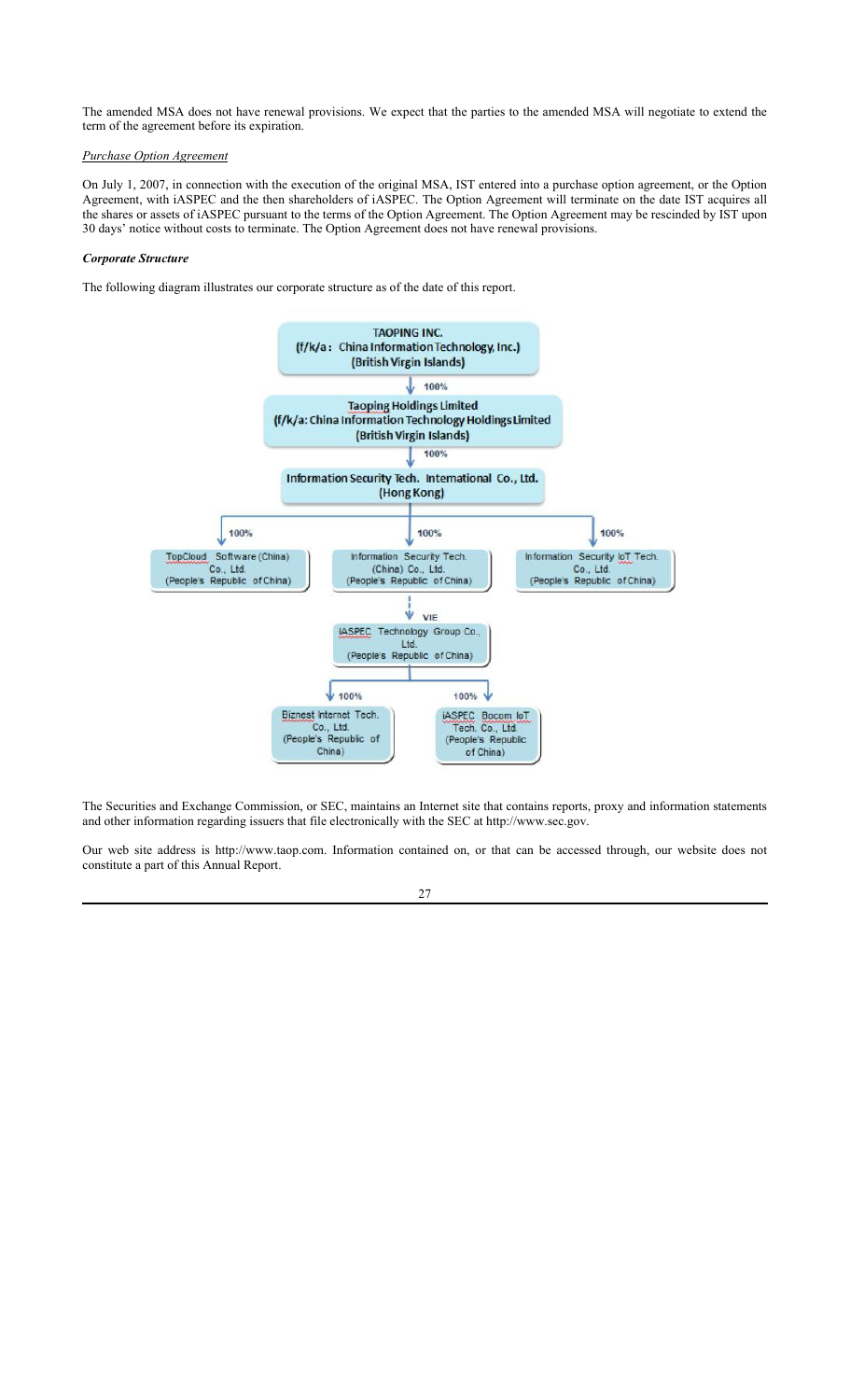## *Principal Capital Expenditures and Divestitures*

For the year ended December 31, 2019, our total capital expenditures and divestitures were \$1.6 million and \$0 million, respectively. For the year ended December 31, 2018, our total capital expenditures and divestitures were \$4.2 million and \$0 million, respectively. For the year ended December 31, 2017, our total capital expenditures and divestitures were \$3.8 million and \$0 million, respectively. Such expenditures and divestitures were primarily related to the purchase and sale of long-lived assets and business acquisitions. These capital expenditures were mainly funded by our operating cash flow.

#### **B. Business Overview**

# *General*

We were founded in 1993. Headquarter of the Company is located in Shenzhen, China. As of December 31, 2019, we had approximately 78 full-time employees.

We are a leading provider of cloud-app technologies for Smart City IoT platforms, digital advertising delivery, and other internetbased information distribution systems in China. Our Internet ecosystem enables all participants of the new media community to efficiently promote branding, disseminate information, and exchange resources. In addition, we provide a broad portfolio of software and hardware with fully integrated solutions, including Information Technology infrastructure, Internet-enabled display technologies, and IoT platforms to customers in government, education, residential community management, media, transportation, and other private sectors.

Prior to 2014, we generated the majority of our revenues through selling our products and services mostly to the public service entities to help them improve their operational efficiency and service quality. Our representative customers included the China Ministry of Public Security, provincial bureaus of public security, fire departments, traffic bureaus, police stations, human resource departments, urban planning boards, civic administrations, land resource administrations, mapping and surveying bureaus, and the Shenzhen General Station of Immigration Frontier Inspection.

Since 2014, we have expanded and diversified our customer base into the private sector as well. Our customers in the private sector include, among others, elevator maintenance companies, residential community management, advertising agencies, auto dealerships, and educational institutes. Our new corporate mission is to make publicity accessible and affordable for businesses of all sizes.

We generated revenues from sales of hardware products, software products, system integration services, and related maintenance and support services. In 2015, with the introduction of our cloud-based software as a service (SaaS) offering, we expected to generate additional recurring monthly revenues from SaaS fees. In 2018 and 2019, only a very small portion of our revenue was generated from SaaS, which is expected to increase in the coming years with the nationwide roll-out of our cloud-based ad display terminal network.

In May 2017, we completed our transformation to a provider of CAT and IoT technology based digital advertising distribution network and new media resource sharing platform, and offered an end-to-end digital advertising solution enabling customers to efficiently and cost-effectively direct advertisements to specific interactive ad display terminals in the out-of-home advertising market across China. In 2017, we became profitable as a result of a successful transition of our business model. We continued to improve our financial position in 2018. However, due to the unfavorable macro-economic environment and the slowdown of the outof-home advertising market in China, we had net loss of approximately \$3.6 million in 2019. For years going forward, we will continue to execute our business plan and build a nationwide cloud-based ad terminal network by penetrating into more cities throughout China, which is expected to generate substantial recurring service revenue for the Company, in addition to equipment sales.

Starting from January 2020, the coronavirus outbreak, also known as COVID-19, has caused the Chinese government to take quarantine measures, such as nationwide lockdowns, transportation restrictions, public gathering prohibitions and temporary closures of non-essential businesses, which had put economic activities in a suspension mode until late March, in addition to the regular Chinese New Year Holiday. Although the COVID-19 epidemic has largely been contained in China since then and businesses have gradually resumed to operations, China's economic recovery still faces great challenges. Against this background, we believe China's out-of-home advertising market and our revenue in 2020 so far have been negatively affected.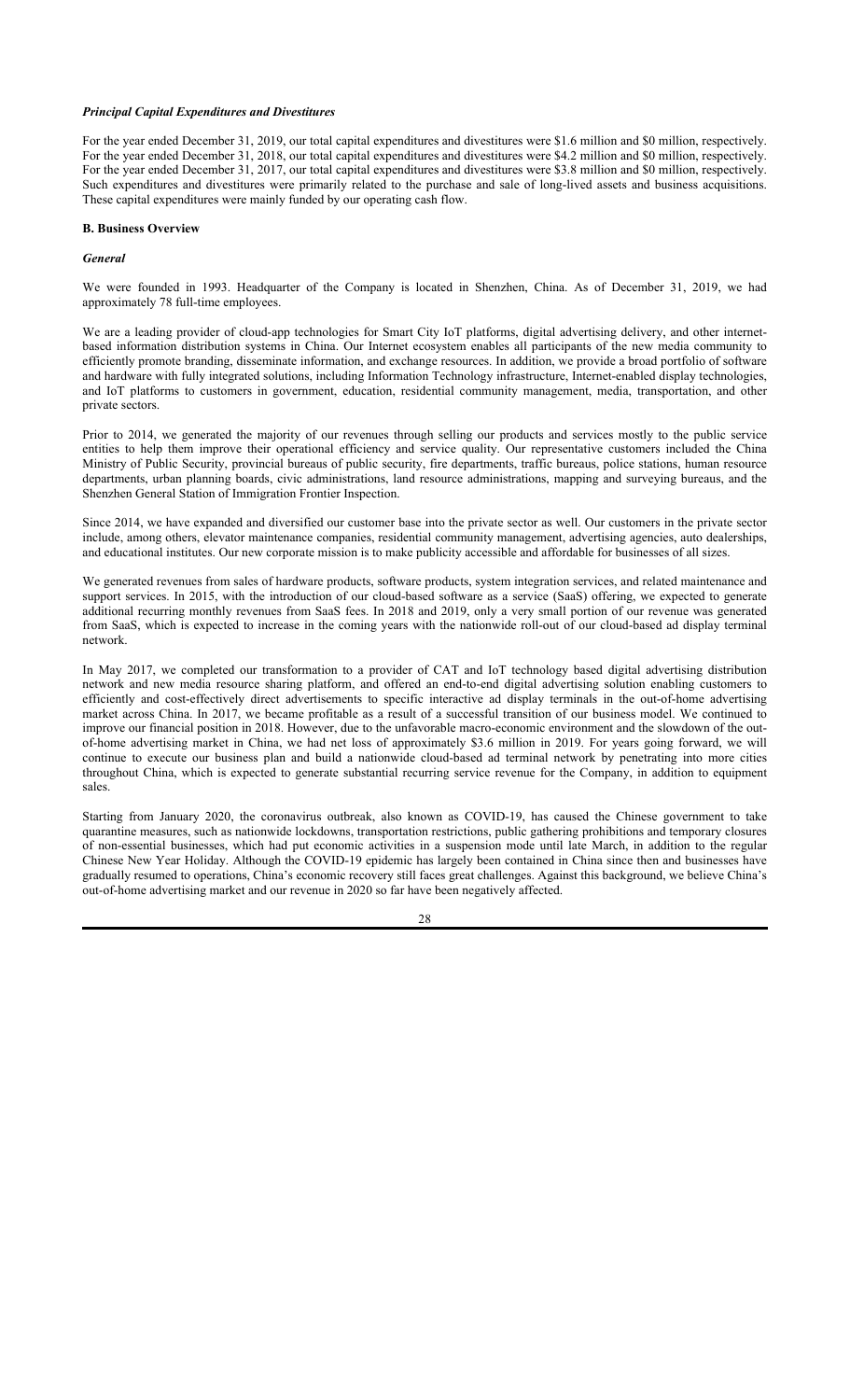Our customers are located across different provinces of China, including certain areas severely affected by the epidemic, the coronavirus outbreak may have a negative impact on revenue in the short run. We had a year-over-year decrease of approximately 26% in revenue in the first quarter of 2020, according to unaudited financial information, and a potential slowdown in collection of accounts receivable in 2020. However, we have seen sales starting to increase in the second quarter compared with the first quarter in 2020. Nevertheless, the Company does not expect a significant impact on the Company's operations and financial results in the long run unless the COVID-19 epidemic is not contained in the year of 2020. The epidemic in China is currently under control. Businesses around China have largely returned to normal since April 2020. The operations of our customers and our supply chain have been back to normal since most cities in China have lifted the lockdown restrictions.

We report financial and operational information in the following two segments:

- **(**1) Cloud-based Technology (CBT) segment The CBT segment is our current and future focus of corporate development. It includes our cloud-based products and services offered to customers in the private sector including new media, healthcare, education, and residential community management. In this segment, we generate revenues from the sales of hardware, and the provision of total solutions of interactive advertisement display terminals integrated with proprietary software, out-ofhome digital advertising distribution, and advertising time slot programmed trading transactions. We also generate revenue from monthly software subscription and Software-as-a Service (SaaS) fees.
- (2) Traditional Information Technology (TIT) segment The TIT segment includes our project-based technology products and services offered to the public sector, including Digital Public Security Technology (DPST) and Multi-screen Digital Display Systems (MDDS). In this segment, we generate revenues from the sales of software and systems integration services.

#### *Industry Overview*

#### *General*

Urbanization is the primary driver for the demand of our Cloud-based solutions for advertising placement and public information dissemination. China's urbanization rate has accelerated in the past 30 years. The Chinese urban population has grown by over 80 million in the past five years to more than 830 million in 2019. According to Chinese Social Development Research, approximately 70% of the Chinese population is expected to live in urban areas by 2035. Urban lifestyle revolves around consumption of information, goods, and services that necessitates advertising and public information dissemination. At the same time, urbanization has imposed considerable pressure on land use, environment protection, and municipal infrastructure. Urbanization has also led to increasing demands for equitable treatment for all dwellers in the cities.

In the first quarter of 2014, China's State Council unveiled a new urbanization plan for the period from 2014 to 2020 in an effort to steer the country onto a more humanistic and environmentally friendly urbanization path. The plan increases the country's investment in urban infrastructure, public service facilities, and affordable housing constructions. It also calls for closer coordination between urban and rural developments, optimization of city planning, and tighter integration of environmental protection measures into urbanization efforts. The plan also projects new construction of 20,000 to 50,000 skyscrapers around the country, as well as implementation of mass transit systems in more than 170 cities by 2025. In addition, it requires construction of regular railways to connect all medium sized cities of over 200,000 in population and high-speed railways to connect large cities of over 500,000 in population by 2020. Also, it plans to expand the nation's civil aviation network to cover 90 percent of its total population.

# *Out-of-Home Digital Advertising Market in China*

Rising urbanization has resulted in prevalent traffic congestions throughout China. In medium to large sized cities, people on an average spend 39 minutes of commuting time to work. According to China New-type Urbanization Report (2014-2018), in densely populated tier one cities including Beijing, Guangzhou, and Shanghai, it costs commuters 14, 12, and 11 minutes every day in traffic jams, respectively. In Beijing, a megacity of over 21 million residents, the daily commute takes 45 minutes, the worst of all Chinese cities.

While traffic jams are a headache for urban commuters and city planners, they present revenue generating opportunities for out-ofhome advertisers, who seek attentive audience in high traffic areas. According to China Industry Information Net, the estimated total market size of China's out-of-home advertising is expected to reach RMB 227 billion in 2021, with a CAGR of 14%. Cosmetics, beverage, and financial service companies are ranked as top spenders consistently. Internet and real estate companies also increased their advertisement spending significantly.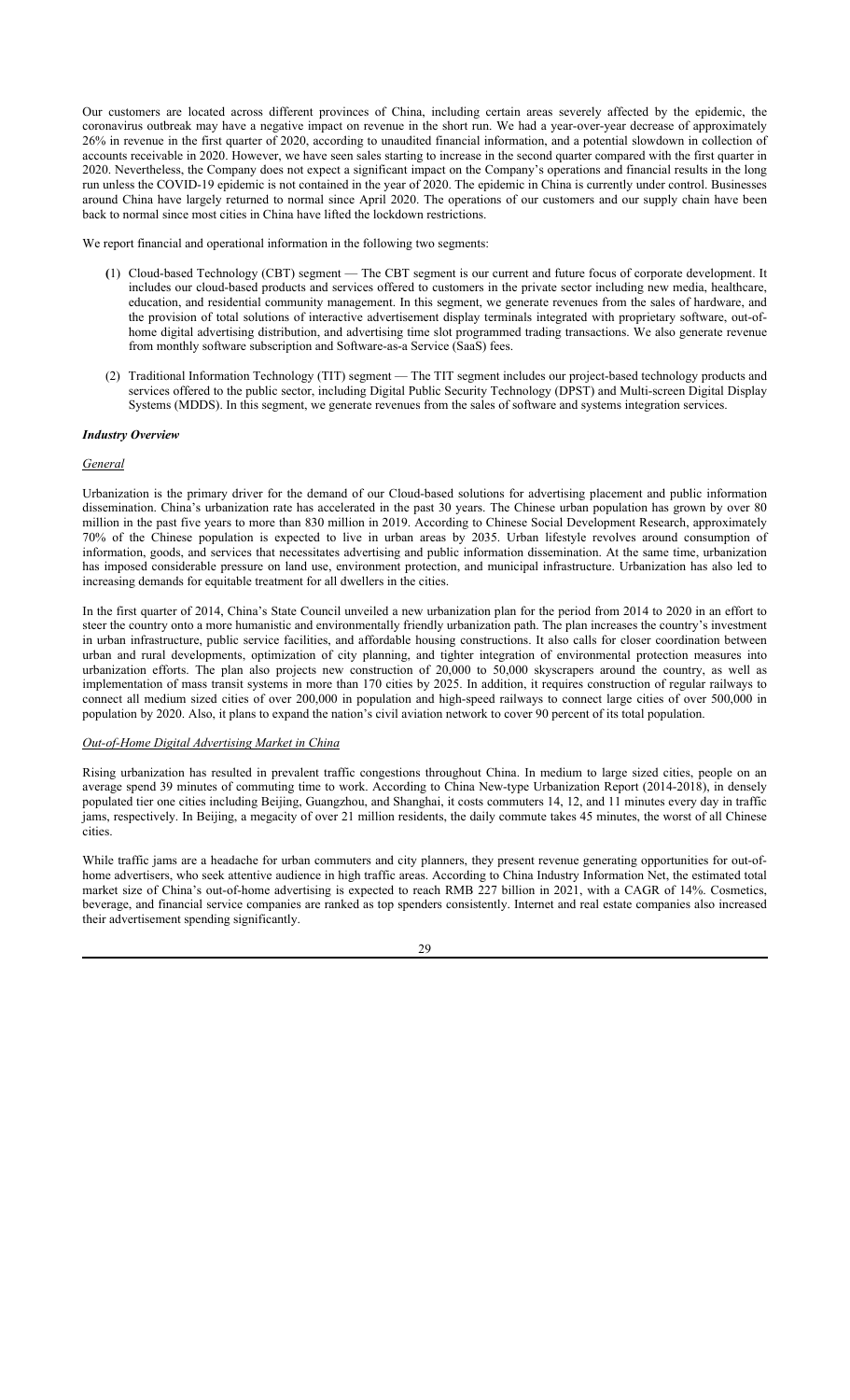The growth, starting in 2013, can be attributed to three factors: 1) macroeconomic recovery in China has encouraged businesses to increase their advertising spending; 2) industry leaders have led consolidation in the out-of-home advertising market and grown their market share in tier one cities like Beijing, Guangzhou, Shanghai, and Shenzhen; 3) rapid advancement in Internet and mobile technologies has resulted in new O2O (offline-to-online) advertising opportunities.

Over 50% of the advertisers rated commercial buildings and public transportation hubs as the top two prime locations for advertisement placement. There are over 200 million people riding elevators every day in China. The number of advertisers opting for residential buildings also increased considerably. Precision advertisement uses digital technologies, such as internet-based ads management and distribution and big data analysis, to target its audience, and continues to be the advertisers' focal point, which resulted in the increasing demands for digital advertising.

## *Market Trends*

In addition to urbanization, two technological developments further accelerate the demand for our CBT products and services: 1) offline-to-online migration of display terminals and 2) adoption of Quick Response (QR) codes.

Currently, most of the advertising display terminals in China are not connected to any network. Consequently, updating their media contents requires onsite manual operation through flash drives or other means. They also tend to have low asset utilization rates. Based on our own primary research, we have estimated that offline terminals have an average asset utilization rate of 40% in tier-one cities, 30% in tier-two cities, and 20% in tier-three and smaller cities. In comparison, content on cloud-based terminals can be remotely uploaded, updated, and managed resulting in substantial labor cost savings for terminal operators, i.e. advertising agencies. In addition, cloud-based terminals offer advertising agencies the flexibility of fine-tuning advertisement schedules on the fly and customizing advertisement content at each location as specific as one single office building. More importantly, idle time slots on cloud-based terminals can be discovered and sold on Taoping, an online resource exchange platform of ours that was released in the fourth quarter of 2015 as a module of our Yunfa Net (www.pubds.com), an information distribution and advertising delivery system. Therefore, asset utilization rate of advertising agencies can be greatly improved. As a result, there is a growing demand to convert offline terminals into networked terminals using our CBT products and services. In January 2018, we separated Taoping module from Yunfa Net and officially launched the Taoping Net (www.taoping.cn) and Taoping App. Taoping Net provides an advertisingresources trading service platform which connects screen owners, advertisers and consumers. Taoping Net integrates nationwide high-quality screen resources of Taoping Alliance, a new media operating organization founded by us and Shenzhen Taoping New Media Co., Ltd. ("Shenzhen Taoping"), a company controlled by Mr. Jianghuai Lin. Taoping App, which enables customers to distribute and manage ads from mobile terminals, effectively satisfies the need to distribute fragmented ads. Using Taoping App, anyone can buy and distribute real-time ads to designated terminals.

Furthermore, the wide adoption of QR codes is also positively impacting the demand for our cloud-based products and services. A QR code is a digital barcode that contains merchants' information. By incentivizing consumers to scan the QR code embedded in advertisement, advertising agencies can analyze the effectiveness of their advertisements and adjust their sales and marketing tactics on a real-time basis. In China, the application of QR codes is permeating from tier-one cities to the rest of the country. Although QR codes have frequently appeared in print ads as well as in digital ads displayed on offline terminals, the codes can be changed only as frequently as the advertisement itself. The data brought in to advertising agencies by the QR codes cannot be segmented by precise locations or time slots, and thus can generate only limited insight into viewer behavior. In contrast, individualized QR codes embedded in advertisement displayed on networked terminals can vary by location and time slot, and offer advertising agencies deeper insights at a much higher precision than offline terminals or print ads. Consequently, the adoption of QR codes is further driving the demand for our cloud-based ad display terminals.

#### *Our Products and Services*

In the CBT segment, we provide cloud-based ecosystem solutions mainly to the new media in out-of-home digital advertising customers. Underpinning our ecosystems are our industry-specific integrated advertisement display terminal product, digital advertising distribution technology platform, resource exchange and sharing, and big data analysis services. In 2014, we sold our cloud-based solutions predominately to the Chinese new media industry. Starting from 2016, we have also focused our efforts in selling IoT ads display terminal hardware and providing digital ads distribution and resource sharing services for out-of-home advertising market.

For the out-of-home new media industry, we provide our software as a service to automate the entire interactive workflows between advertising agencies and their customers, including, among others, establishing new advertising projects, submitting advertisement proposals, revising and approving advertising proposals, processing payment online, remotely uploading advertisement content, and tracking and analyzing performance data.

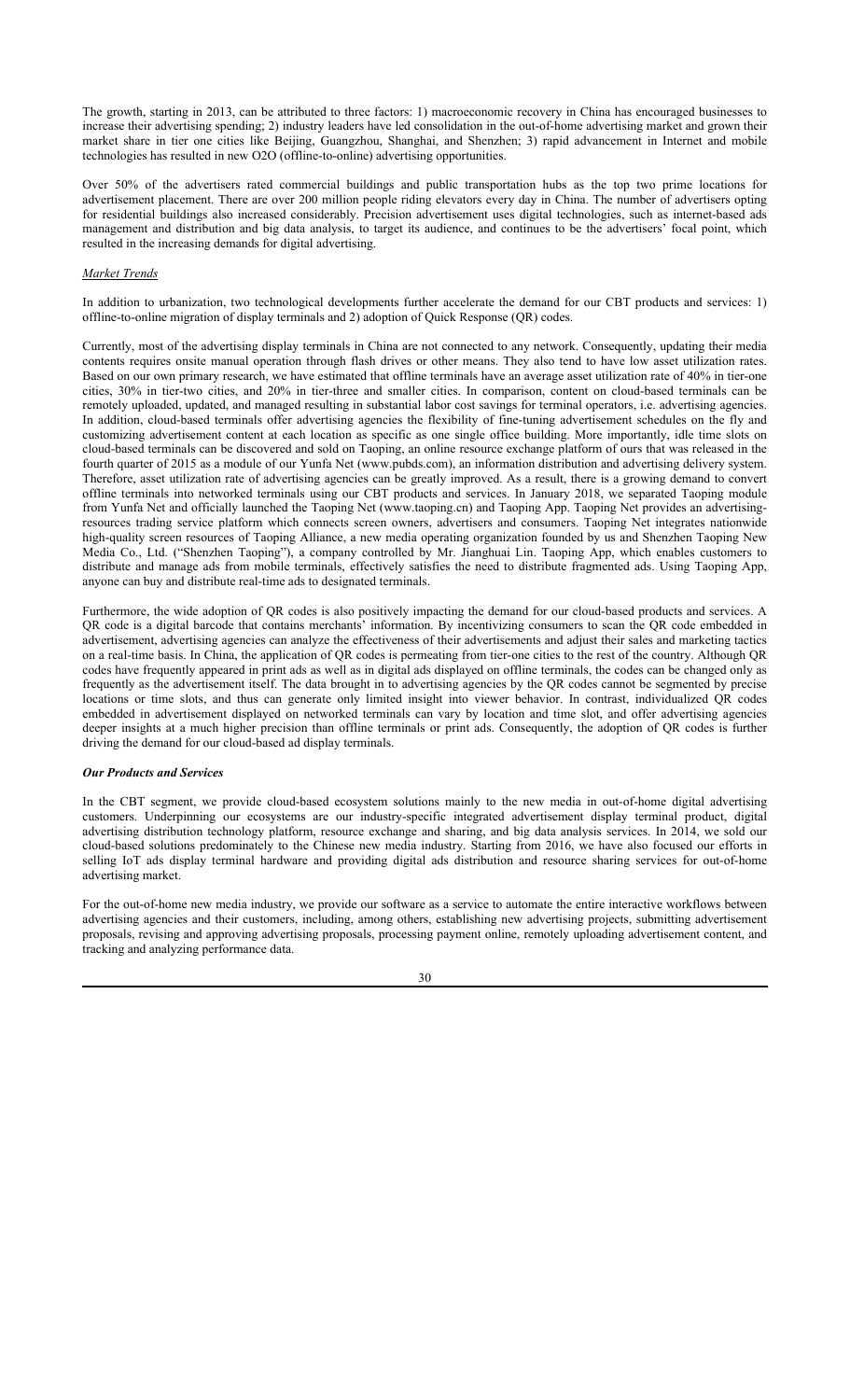#### *Our Technology Platform*

The foundation of our product offerings is our proprietary technology platform called Cloud-Application-Terminal (CAT). Its trademark has been registered in PRC. Our CAT platform includes three layers of technology: 1) cloud infrastructure, 2) software application, and 3) high-definition digital display terminals ranging from 18.5 to 84 inches in display size. Bundled together, three layers of technology serve as a turnkey solution for our customers to improve their operational efficiency and maximize their revenue.

Our CAT platform can be accessed from a variety of devices, including networked display terminals, desktop computers, and mobile devices. It can operate in all operating systems, including Windows, Android and iOS. It unifies all access points into one unique user account, through which a user can log onto our cloud system and enjoy all available software features and functions.

#### *Our Resource Exchange and Sharing*

Building on top of our CAT platform is our industry-specific resource sharing functionality. For the out-of-home new media industry, in the fourth quarter of 2015, we released a resource exchange called "Taoping" as a module of our proprietary cloud-based information distribution and ad delivery platform - Yunfa Net (www.pubds.com). Taoping in Chinese means "search and select display terminals." Taoping pairs those who seek, with those who own out-of-home advertisement resources of interactive display terminals, and facilitates their transactions online.

For example, a local advertising agency based in Shenzhen City may need to place advertisement in Guangzhou City, but does not own any display terminals in Guangzhou. Through Taoping, the advertising agency can search available display terminals by location, venue, and time slots, find suitable resources, negotiate rental prices with terminal owners, and process payments online. Then through Taoping, the advertising agency can upload advertisement content onto remote terminals, monitor advertisement performances, make necessary editing to the advertisement, and update advertisement content.

Taoping enables advertising terminal resource owners to improve their asset utilization rates and returns on investments. At the same time, Taoping allows advertisement promoters to leverage available advertising resources in other geographic regions, and cost effectively expand into new business territories.

#### *Our Big Data Services*

Building on top of our resource sharing capability is our big data analysis service. After releasing our resource sharing feature, we have been compiling and analyzing data related to buyer/seller behavioral preferences, so that we can provide value-added services to our customers.

For example, through big data analyses, we are able to make insightful suggestions to advertising resource owners on which specific types of venues being displayed at specific time slots likely garner high rental fees as well as the optimal range of rental fees they could charge for each type of resources they own. For advertising promoters, we are able to provide advice such as the optimal combinations of terminals to rent in order to reach the biggest possible audience they desire, and attain the greatest impact while staying within their advertising budget.

## *Our Industry-Specific Ecosystems*

In combining our proprietary CAT technology platform, resource sharing functionality, and big data services with our industry expertise, we provide integrated ecosystem solutions to the industries of out-of-home digital advertising new media, healthcare, education, and residential community management. As described above, starting from the out-of-home digital advertising new media industry, we have been in the process of rolling out product offerings to all of those four industries.

Within the out-of-home new media industry, we sold industry-specific solutions predominantly to the community management segment in 2017 and 2018, and have gradually expanded into the elevator management and transportation management businesses in 2019.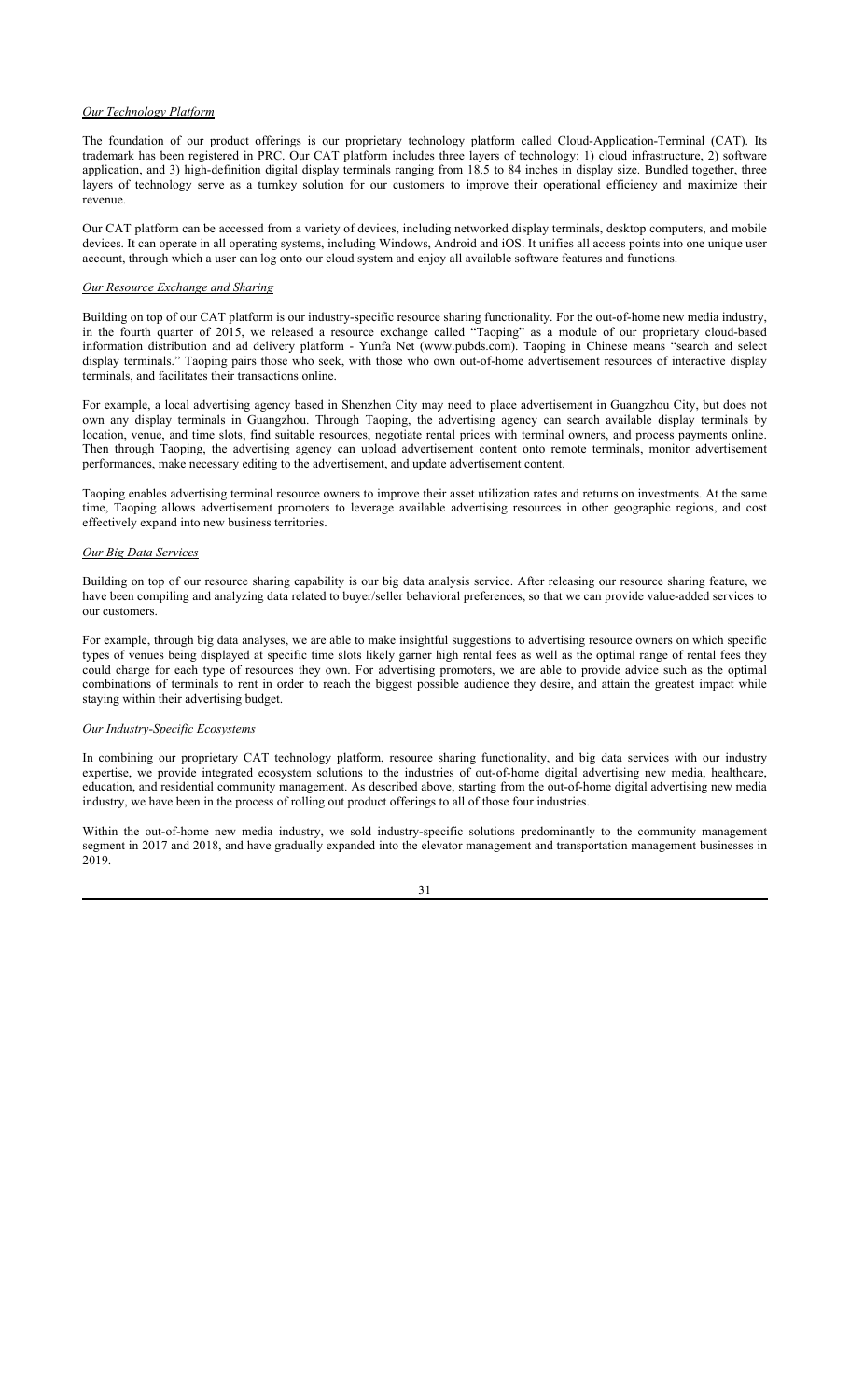- New Media Elevator Management Our New Media Elevator Management solution integrates advertisement placement with safety supervision into one single technology unit. The built-in LED screen of the unit delivers high definition digital advertisement, while its safety sensors and data collectors transmit operational and technical data of the elevator to the appropriate property managers, safety supervisors, and maintenance crew, so that such staff can efficiently maintain operational safety of the elevator, and instantaneously respond to emergencies. Since our New Media Elevator Management solution combines public safety with media display, property managers view our products as of strategic importance to their daily operations, and they welcome our products better than the ones that are pure advertisement display terminals without safety devices. As a result, we are able to help advertising agencies that purchase our products to attain customers more easily and enter into new markets more cost effectively. In addition, the Elevator Management platform could be sold as a separate product depending on customer needs to facilitate digital elevator maintenance, big data solution for elevator maintenance company, residential management, and government authorities.
- New Media Transportation Management Our New Media Transportation Management solution remotely uploads advertisement content together with critical transportation information — such as arrival and departure schedules, delay or cancellation notifications, gate assignments, and station announcements – into our cloud infrastructure and displays the content on our large-screen terminals strategically placed at high-traffic transportation hubs, including high-speed railway stations, subway stations, airports, and onboard public buses. Because our Transportation New Media Application combines advertisement display with transportation information crucial to commuters, we enable advertising agencies that purchase our products to attain large and attentive audiences at prime locations, which in turn help them achieve good advertisement placement rates and generate high revenue amounts.
- New Media Community Management Our New Media Community Management solution combines advertisement display with dissemination of community information. Placed within various high-rise residential communities, our large screen display terminals serve as a window of information into various resources available to community residents, including community maps, news updates, emergency announcements, safety precautions, health tips, recreational activities, and local commercial promotions.

## *Product Warranty*

For our TIT segment, we usually offer a one-year or three-year warranty for our system integration services depending on the project. Our warranty includes support services, minimal updates and system maintenance. No rights of return are allowed except for nonconforming products, which have been insignificant based on historical experiences. If nonconforming products are returned due to software issues, we will provide upgrades or additional customization to suit the customers' needs, which is infrequent with immaterial costs. The original vendors of hardware are ultimately liable for replacement of defective or non-conforming hardware products. In cases where non-conformity is due to the integrated hardware, we return the hardware to the original vendor for replacement. Based on our past experience, the cost of our warranty provision has been immaterial.

For our CBT segment, we provide a one-year warranty for our digital displays. The actual warranty service is carried out by our OEM partners, with whom we have obtained a contractual guarantee that they will repair or replace any defective hardware products that we have purchased on behalf of our customers. Our OEM partners ultimately bear and are liable for the costs of product warranty. Consequently, our own cost of warranty for this segment has been minimal.

#### *Sales and Marketing*

We develop new businesses by identifying and contacting potential new customers and through referrals, or by direct contacts from new customers as a result of our strong brand recognition and reputation in the industry. We solidify our market presence through various types of marketing campaigns, such as participating in exhibitions, trade shows, and seminars, developing distributors and dealers, and presenting solutions to prospective customers. With strategic partnership with Shenzhen Taoping, we founded and played a key role in the Taoping Alliance, a new media operating organization that includes numerous advertising agencies throughout China, which greatly improved our market expansion capability and industry reputation.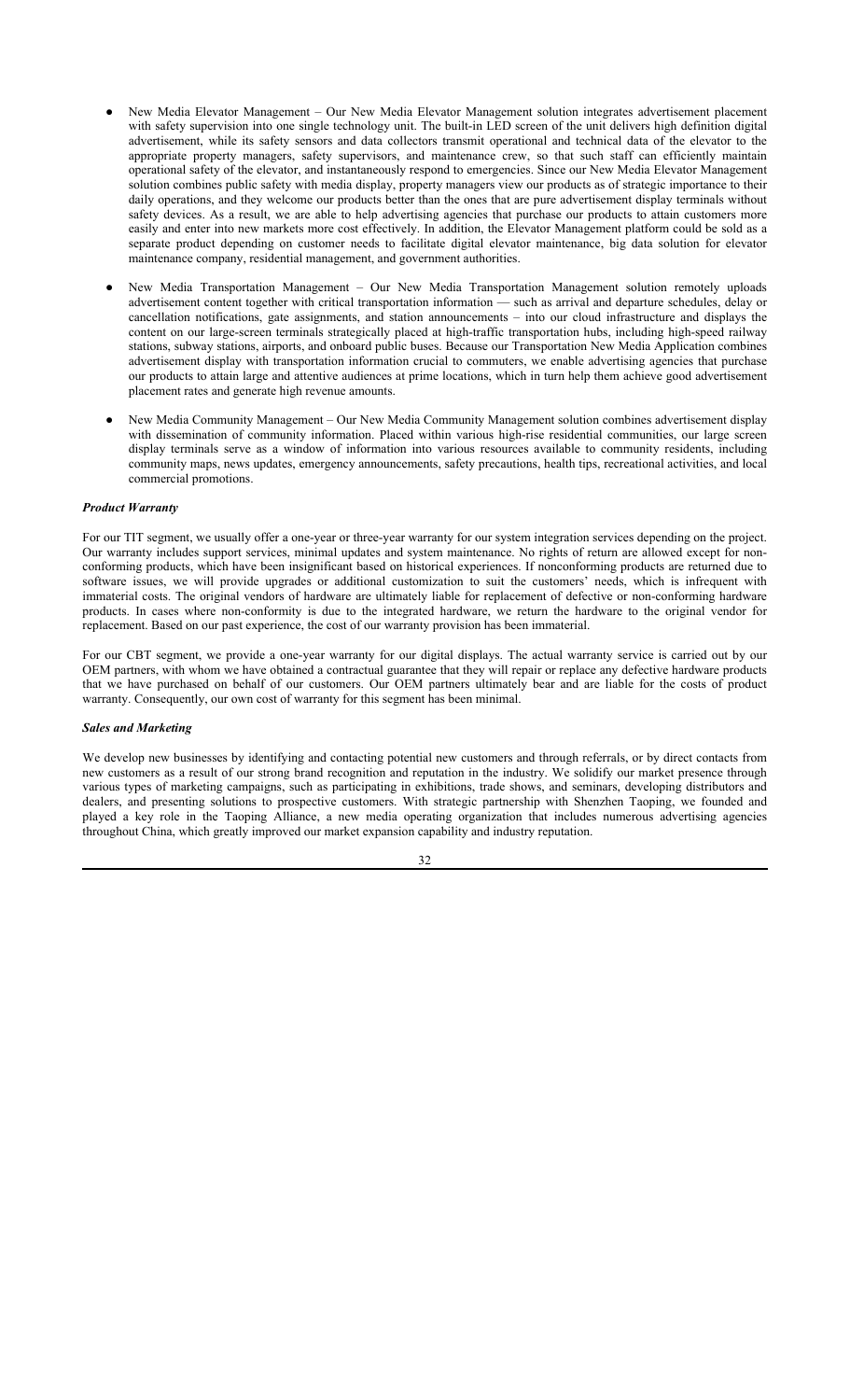### *Customers and Related Parties*

In fiscal year 2019, no single customer represented 10% or more of our total revenue. In fiscal year 2018, no single customer represented 10% or more of our total revenue. In fiscal year 2017, one related party customer represented 21% of our total revenue. The following tables provide revenue by our major customers for the years ended December 31, 2019, 2018 and 2017.

### **Year 2019**

|                                         | <b>Revenues</b><br>(Thousands) | $%$ of<br><b>Revenues</b> |       |
|-----------------------------------------|--------------------------------|---------------------------|-------|
| Shenzhen yixiang technology co. LTD     |                                | 830                       | 6%    |
| Suzhou Taoping Technology Co., Ltd.     |                                | 693                       | $5\%$ |
| Shanghai Taoping Media Co., Ltd.        |                                | 666                       | $5\%$ |
| Fujian Taoping IoT Technology Co., Ltd. |                                | 589                       | $4\%$ |
| Yunnan Taoping IoT Co., LTD             |                                | 540                       | $4\%$ |
| <b>TOTAL</b>                            |                                | 3.318                     | 24%   |

#### **Year 2018**

|                                         | <b>Revenues</b> |       |  |
|-----------------------------------------|-----------------|-------|--|
|                                         | (Thousands)     |       |  |
| Wuhan Taoping Media Co., Ltd.           | 1.349           | $7\%$ |  |
| Qingdao Taoping IoT Co., LTD.           | 947             | $5\%$ |  |
| Fuzhou Taoping IoT Technology Co., Ltd. | 796             | $4\%$ |  |
| Anhui Taoping Media Co., Ltd.           | 729             | 3%    |  |
| Xiamen Shenghuan Technology Co., Ltd.   | 678             | $3\%$ |  |
| <b>TOTAL</b>                            | 4.499           | 23%   |  |

# **Year 2017**

|                                           | Revenues |             | $%$ of          |  |
|-------------------------------------------|----------|-------------|-----------------|--|
|                                           |          | (Thousands) | <b>Revenues</b> |  |
| Shenzhen Taoping New Media Co., Ltd.      |          | 3,769       | 21%             |  |
| Haojing (Xiamen) Media Co., Ltd           |          | 1,612       | 9%              |  |
| Xiamen Shenghuan Technology Co., Ltd.     |          | 1,225       | 7%              |  |
| Fujian Taoping IoT Technology Co., Ltd    |          | 1.012       | $6\%$           |  |
| Zhejiang Taoping IoT Technology Co., Ltd. |          | 784         | $4\%$           |  |
| <b>TOTAL</b>                              |          | 8.402       | 47%             |  |

#### *Competition*

In the CBT segment, there are many small IT service companies in China providing one-off software packages to solve one aspect of the problems, but not integrated solutions combining technology platform, resource exchange and sharing, and big data services like ours. For example, in the new media industry, we encounter competition from 56iq.com, Fujian Star-net Communication Co., Ltd, Shanghai View Show Technology Co., Ltd., and Maipu Communications Technology Co., Ltd. We do not compete with advertising agencies, such as Focus Media, Air Media, and Vision China, because we are not an advertising agency nor do we place advertisement ourselves.

Compared with our competitors, we believe we have the following advantages:

- We provide integrated ecosystem solutions that combine technology platform, resource exchange and sharing, and big data services. Our solution not only helps our customers improve their operational efficiency and reduce their labor cost, more importantly, help them maximize their asset utilization rate and increase their revenue. For example, by utilizing our solution, an advertising agency can upload its advertisement content from a centralized location to geographically dispersed display terminals, saving its maintenance staff from traveling to each terminal and updating media content manually. In addition, the advertising agency can list its idle terminal assets on Taoping, our resource exchange platform, and lease display terminals to other agencies by location and time slot, generating additional revenue from their existing assets.
- Our solution has high scalability, availability, and flexibility. Because our technology solution is architected from ground up using the latest cloud-computing technology, our system can easily scale up to handle a rapidly increasing amount of data. In addition, as the number of display terminals connected to our network continues to grow, our system is able to handle additional workload and workflows to ensure high availability of each terminal. More importantly, because we own our cloud infrastructure and platform, we have the flexibility of changing or upgrading our software anytime without any constraints.

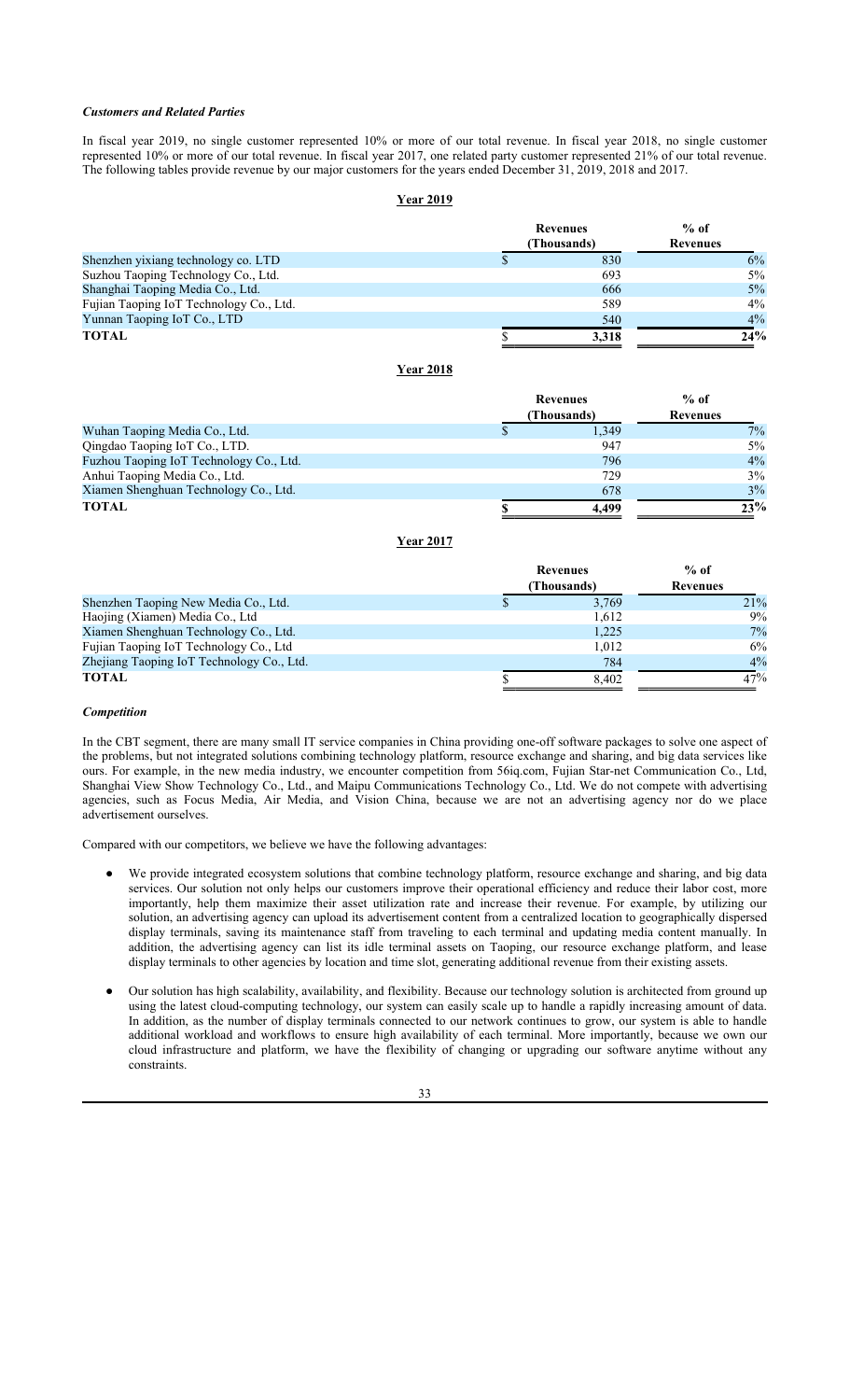- Our solution has a high level of security guarantee. Because we own the entire stack of technology infrastructure and terminals, we have a solid security fortress to prevent hackers from breaking into our system. In addition, because we have over 10 years of experience providing large-scale information systems to the public entities, such as police stations and public security bureaus, we have a track record of protecting our network from security intrusions or breaches. Lastly, to protect ourselves from national security concerns, we have an operational agreement with China's Internet Oversight Board to inspect and filter all of our advertisement contents before uploading them onto our display network.
- Our solution combines digital network with physical assets, establishing a high barrier to entry than other internet related companies. Our proprietary Cloud-Application-Terminal platform has integrated three layers of technology: cloud storage, application software, and display terminals. Although it is relatively easy for potential competitors to develop software application with technology advancement nowadays, it will take them a considerable amount of time and capital to replicate our nationwide physical network of cloud-based display terminals.

#### *Business Transformation*

Prior to 2014, we predominately sold large-scale customized IT solutions to the Chinese public service sector through various buildand-transfer projects. Due to changes in policies and regulations in China in 2012, various local governments started postponing IT projects they had previously contracted with us indefinitely. As a result, many of our existing receivables became uncollectable.

In early 2013, our management team made a strategic decision to transition our business from servicing the public sector to focusing on the private sector. We started completing our in-process IT projects and ceased taking on new customers in the public sector. In addition, we wrote off accounts receivable that we deemed no longer collectable. At the same time, we decided to transform our business from a build-and-transfer IT service company into a standardized IT product company. Leveraging our experience and expertise in handling large-scale IT projects for the public sector, we started investing in research and development of our own software products suitable for the private sector.

In 2014, continuing our transition from the public sector to the private sector, we identified new media, healthcare, education, and residential community management as the four core end markets on which we would focus. After fortifying our own software R&D efforts through our acquisition of Biznest in September 2014, we decided to exit the hardware manufacturing business and complete our transformation into a software company. In November 2014, we initiated the process of closing our own manufacturing facilities and transferring hardware production to our OEM partners. Transferring hardware production to our OEM partners was completed during 2015. As a result, we wrote off a large amount of accounts receivable and took substantial goodwill and identifiable intangible asset impairment charges in 2015 and 2016.

As part of transition from the traditional IT business to the cloud-based business, we sold iASPEC's 100% equity holding in Zhongtian and 54.89% equity holding in Geo in 2015. Proceeds from these sales totaling \$19.5 million have been invested in the development and market expansion of our new cloud-based business, as well as repayment of a portion of our short-term debts.

In 2017, we completed our business transformation to a leading products and services provider of CAT and IoT technology based digital advertising distribution network and new media resource sharing platform in the out-of-home Advertising Market in China. In 2017, we gained profitability as a result of the successful transition of our business model. In 2018, we continued to prove the sustainability of the new business model and increased the net income to be approximately \$1.7 million. In 2019, due to the unfavorable macro-economic environment and the slowdown of the out-of-home advertising market in China, we had net loss of approximately \$3.6 million. For years going forward, we will continue to execute our business plan and build a nationwide cloudbased ad terminal network by penetrating into more cities throughout China, which is expected to generate substantial recurring service revenue for the Company, in addition to equipment sales.

### *Intellectual Property*

Our success depends, in part, on our ability to maintain and protect our proprietary technology and to conduct our business without infringing on the proprietary rights of others. We rely primarily on a combination of copyrights, patents, trademarks, and trade secrets, as well as executions of employee and third-party confidentiality agreements, to safeguard our intellectual property.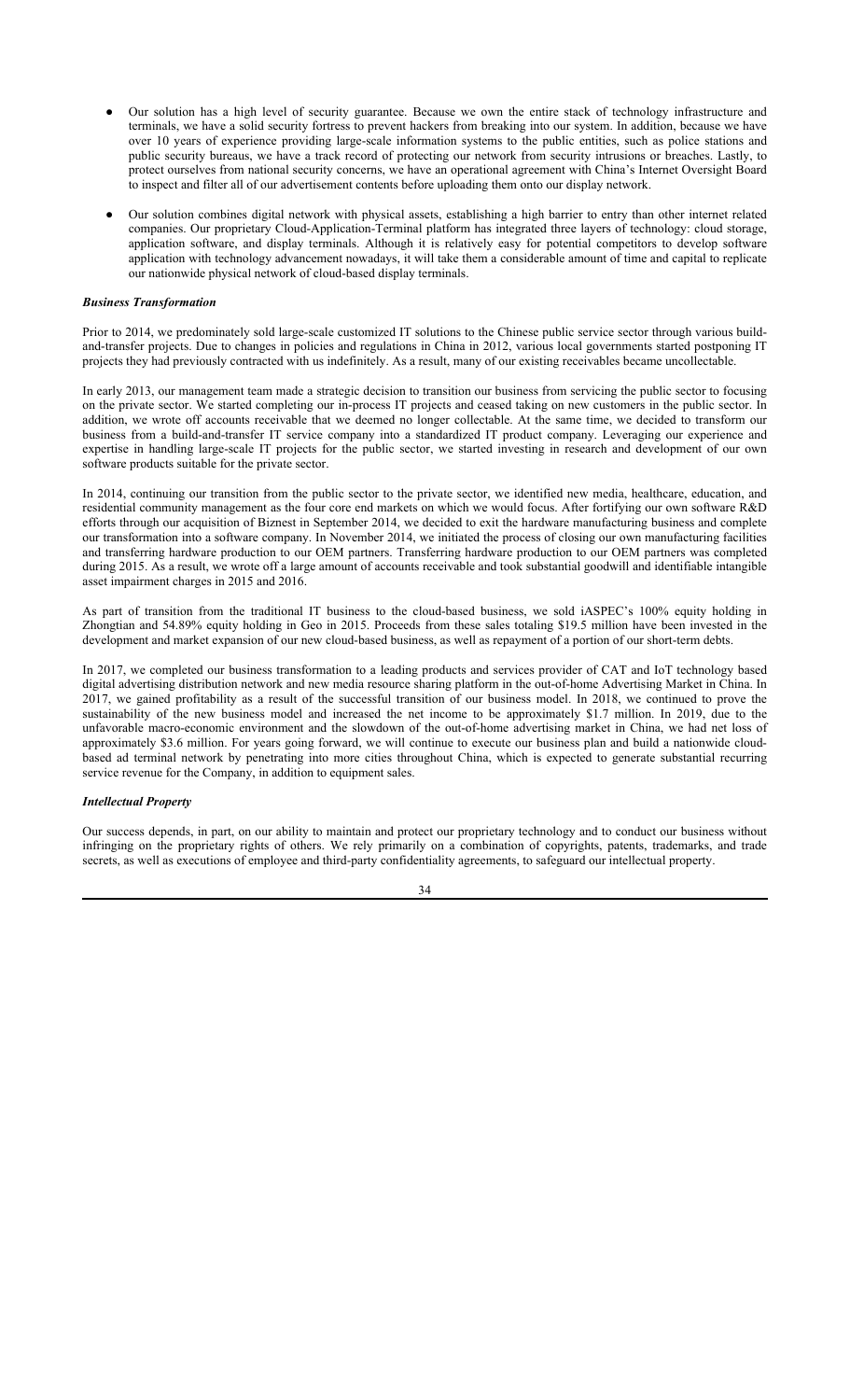As of December 31, 2019, through our wholly-owned subsidiaries IST and TopCloud, we had 76 registered and copyrighted software products and held 16 patents. In addition, our variable interest entities, including iASPEC, Biznest and Bocom, hold 133 registered and copyrighted software products and 12 patents. We also own two domain names (http://www.taop.com; www.pubds.com).

We protect our know-how and technologies through confidentiality provisions in the employment contracts we enter into with our employees. In addition, our engineers are generally divided into different project groups, each of which generally handles only a portion of the project. As a result, no one engineer generally has access to the entire design process and documentation for a particular product.

### *Regulation*

Because all of our operating entities are located in the PRC, we are regulated by the national and local laws of the PRC. This section summarizes the major PRC regulations relating to our business.

### *Permits and Certificates*

Through our wholly-owned subsidiaries IST and TopCloud, as well as our variable interest entities, we hold the following permits and certificates:

| Name                          | <b>Expiration Date</b>                                                | Company        |
|-------------------------------|-----------------------------------------------------------------------|----------------|
| National High-tech Enterprise | Valid till November 1, 2021, subject to<br>renewal every three years. | <b>IST</b>     |
| National High-tech Enterprise | Valid till October 31, 2020, subject to<br>renewal every three years. | TopCloud       |
| National High-tech Enterprise | Valid till October 16, 2021, subject to<br>renewal every three years. | <b>Biznest</b> |

### *Regulations Relating to Foreign Ownership in Value-Added Telecommunications Services*

Investment activities in the PRC by foreign investors are mainly governed by the Guidance Catalog of Industries for Foreign Investment (2017 revision), or the Catalog, which was promulgated jointly by MOFCOM and the National Development and Reform Commission, or the NDRC, on June 28, 2017 and entered into force on July 28, 2017. The Catalog divides industries into four categories in terms of foreign investment, which are "encouraged," "restricted," and "prohibited," and all industries that are not listed under one of these categories are deemed to be "permitted." Establishment of wholly foreign-owned enterprises is generally allowed in encouraged and permitted industries. Some restricted industries are limited to equity or contractual joint ventures, while in some cases Chinese partners are required to hold the majority interests in such joint ventures. In addition, foreign investment in restricted category projects is subject to government approvals. Foreign investors are not allowed to invest in industries in the prohibited category. Industries not listed in the Catalogue are generally open to foreign investment unless specifically restricted by other PRC regulations.

In June 2019, MOFCOM and NDRC promulgated the Special Management Measures (Negative List) for the Access of Foreign Investment, or the Negative List, effective July 30, 2019. Foreign investment in value-added telecommunication business (excluding e-commerce business, domestic multi-party communications services, store and forward services and call center services) falls within the Negative List.

On March 15, 2019, the Standing Committee of the National People's Congress passed the Foreign Investment Law of PRC, which took effect on January 1, 2020, replacing the Law of the People's Republic of China on China-Foreign Equity Joint Ventures, the Law of the People's Republic of China on Wholly Foreign-Owned Enterprises, and the Law of the People's Republic of China on China-Foreign Contractual Joint Ventures. The new Foreign Investment Law of PRC, by legislation, officially adopted the administration model of the negative list for foreign investment. A foreign investor cannot invest in a field where foreign investment is prohibited according to the Negative List, as amended. To invest in a field restricted under the Negative List, as amended, a foreign investor shall meet the investment conditions set forth in the Negative List, as amended.

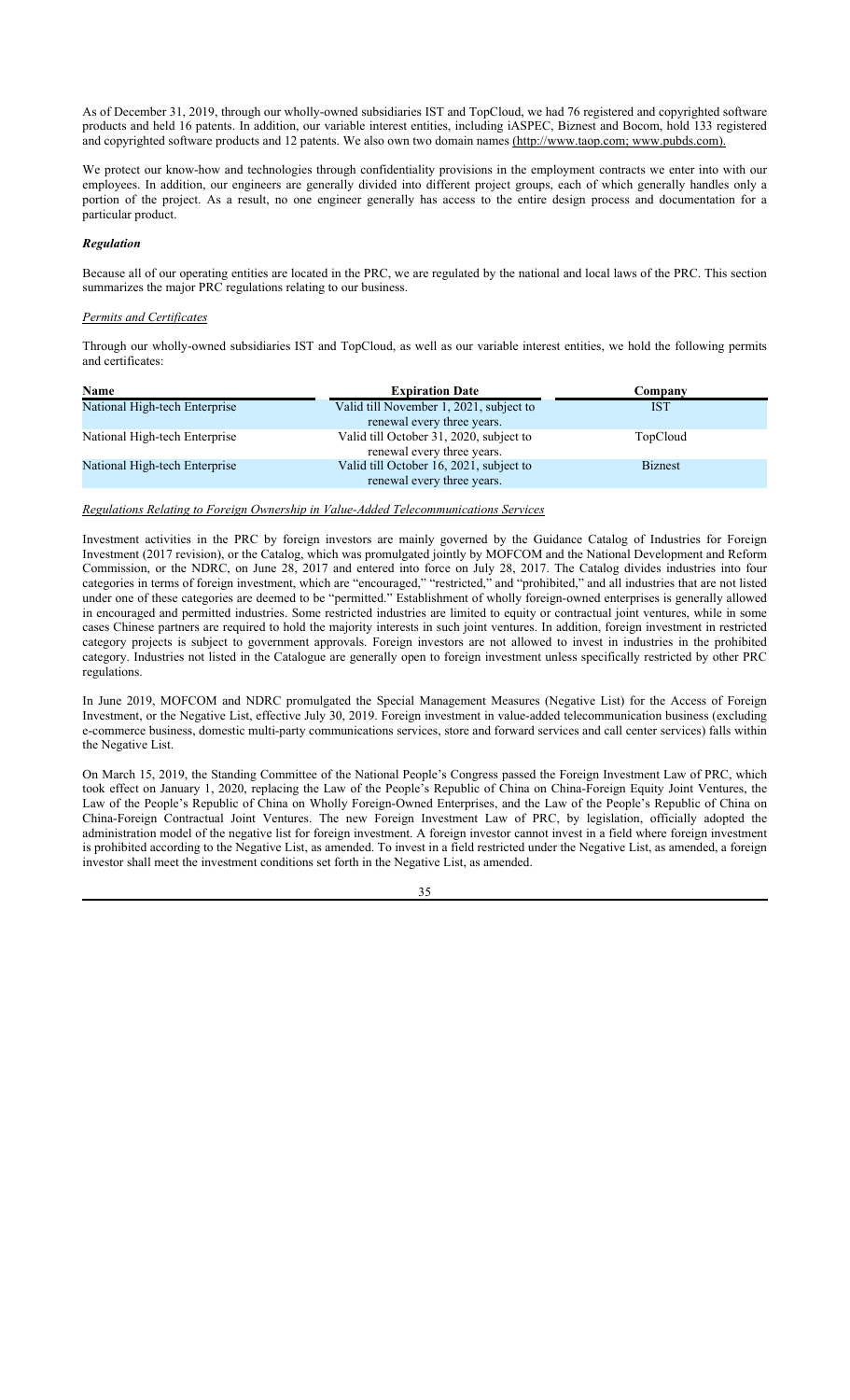In light of the above restrictions and requirements, we conduct our value-added telecommunications businesses through our consolidated VIEs.

#### *Regulations related to Value-Added Telecommunication Service License*

Among all of the applicable laws and regulations, the Telecommunication Regulations of the People's Republic of China, or the Telecom Regulations, promulgated by the PRS State Council in September 25, 2000 and amended on July 29, 2014 and February 6, 2016 respectively, is the primary governing law, and sets out the general framework for the provision of telecommunications services by domestic PRC companies. Under the Telecom Regulations, telecommunications service providers are required to procure operating licenses prior to their commencement of operations. The Telecom Regulations distinguish "basic telecommunications services" from "value-added telecommunication service" or VATS. VATS are defined as telecommunications and information services provided through public networks. The Telecom Catalogue was issued as an attachment to the Telecom Regulations to categorize telecommunications services as either basic or value-added. In February 2003 and December 2015, the Telecom Catalogue was updated respectively, categorizing online data and transaction processing, information services, among others, as VATS.

The Administrative Measures on Telecommunications Business Operating License, promulgated by the MIIT in 2009 and amended in July 2017, which set forth more specific provisions regarding the types of licenses required to operate VATS, the qualifications and procedures for obtaining such licenses and the administration and supervision of such licenses. Under these regulations, a commercial operator of VATS must first obtain a VAST License, from the MIIT or its provincial level counterparts, or otherwise such operator might be subject to sanctions including corrective orders and warnings from the competent administration authority, fines and confiscation of illegal gains and, in the case of significant infringements, the websites may be ordered to close.

Pursuant to the E-Commerce Law of the PRC, which was promulgated by the Standing Committee of the National People's Congress on August 31, 2018 and became effective on January 1, 2019, and the Administrative Measures for Online Trading, which was promulgated by the SAIC on January 26, 2014 and became effective on March 15, 2014, e-commerce business operators shall obtain relevant administrative licenses required by law.

### *Regulations on Mobile Internet Applications Information Services*

Mobile Internet applications and the Internet application store are especially regulated by the Administrative Provisions on Mobile Internet Applications Information Services, or the APP Provisions, which was promulgated by the Cyberspace Administration of China, or the CAC, on June 28, 2016 and entered into force on August 1, 2016. The APP Provisions regulate the APP information and the APP store service providers, and the CAC and local offices of cyberspace administration are responsible for the supervision and administration of nationwide or local APP information respectively.

The APP information service providers shall acquire relevant qualifications in accordance with laws and regulations and fulfil the information security management obligations as follows: (1) shall authenticate the identity information of the registered users including their mobile telephone number and other identity information under the principle of mandatory real name registration at the back-office end, and voluntary real name display at the front-office end; (2) shall establish and perfect the mechanism for the protection of users' information, and follow the principle of legality, rightfulness and necessity, indicate expressly the purpose, method and scope of collection and use and obtain the consent of users while collecting and using users' personal information; (3) shall establish and perfect the mechanism for the examination and management of information content, and in terms of any information content released that violates laws or regulations, take such measures as warning, restricting the functions, suspending the update and closing the accounts as the case may be, keep relevant records and report the same to relevant competent authorities; (4) shall safeguard users' right to know and to make choices when users are installing or using such applications, and shall neither start such functions as collecting the information of users' positions, accessing users' contacts, turning on the camera and recording the sound, or any other function irrelevant to the services, nor forcefully install any other irrelevant applications without prior consent of users when noticed expressly; (5) shall respect and protect the intellectual properties and shall neither produce nor release any application that infringes others' intellectual properties; and (6) shall record the users' log information and keep the same for 60 days. We have established necessary mechanisms and adopted data encryption and protection technology in our mobile application to ensure the collection, protection and storage of user information are in compliance with the requirements of the APP Provisions in all material aspects.

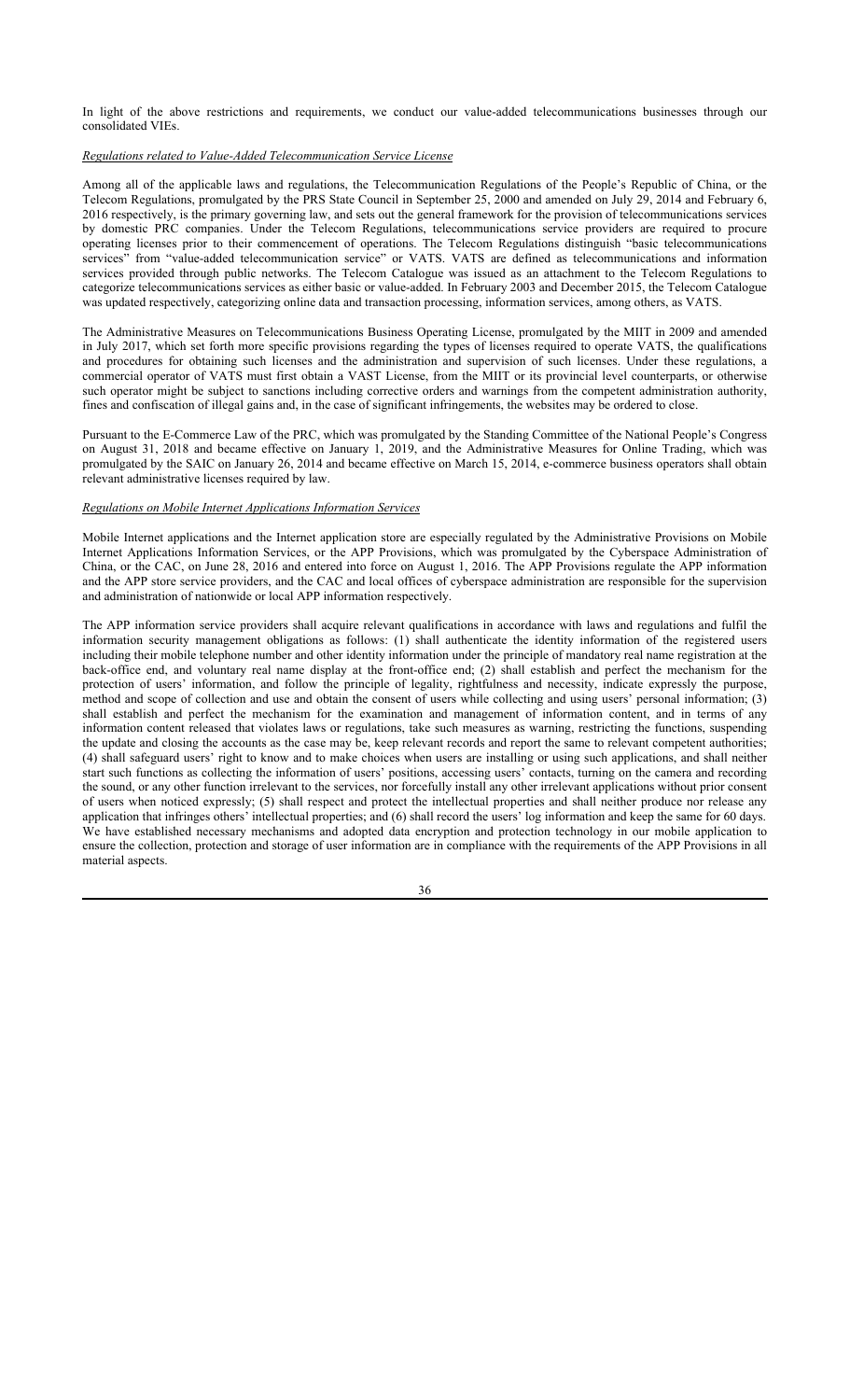### *Regulations on Internet Information Security*

In 1997, the Ministry of Public Security promulgated measures that prohibit use of the internet in ways which, among other things, result in a leakage of state secrets or a spread of socially destabilizing content. If an internet information service provider violates these measures, the Ministry of Public Security and the local security bureaus may revoke its operating license and shut down its websites.

Internet information in China is regulated and restricted from a national security standpoint. The Standing Committee of the National People's Congress, or the SCNPC, has enacted the Decisions on Maintaining Internet Security on December 28, 2000 and further amended on August 27, 2009, which may subject violators to criminal punishment in China for any effort to: (i) gain improper entry into a computer or system of strategic importance; (ii) disseminate politically disruptive information; (iii) leak state secrets; (iv) spread false commercial information; or (v) infringe intellectual property rights.

The PRC Cybersecurity Law was promulgated by the SCNPC on November 7, 2016 and became effective on June 1, 2017. Under this regulation, network operators, including online information service providers, shall comply with laws and regulations and fulfill their obligations to safeguard security of the network when conducting business and providing services, and take all necessary measures pursuant to laws, regulations and compulsory national requirements to safeguard the safe and stable operation of the networks, respond to network security incidents effectively, prevent illegal and criminal activities, and maintain the integrity, confidentiality and usability of network data.

We have, in accordance with relevant provisions on network security of the PRC, established necessary mechanisms to protect information security, including, among others, adopting necessary network security protection technologies such as anti-virus firewalls, intrusion detection and data encryption, keeping record of network logs, and implementing information classification framework.

#### *Regulations on Privacy Protection*

The Several Provisions on Regulating the Market Order of Internet Information Services, issued by the MIIT in December 2011, provide that, an internet information service provider may not collect any user personal information or provide any such information to third parties without the consent of a user. An internet information service provider must expressly inform the users of the method, content and purpose of the collection and processing of such user personal information and may only collect such information necessary for the provision of its services. An internet information service provider is also required to properly maintain the user personal information, and in case of any leak or likely leak of the user personal information, online lending service providers must take immediate remedial measures and, in severe circumstances, make an immediate report to the telecommunications regulatory authority.

In addition, pursuant to the Decision on Strengthening the Protection of Online Information issued by the SCNPC in December 2012 and the Order for the Protection of Telecommunication and Internet User Personal Information issued by the MIIT in July 2013, any collection and use of user personal information must be subject to the consent of the user, abide by the principles of legality, rationality and necessity and be within the specified purposes, methods and scopes.

The Guidelines jointly released by ten PRC regulatory agencies in July 2015 aim, among other things, to require service providers to improve technology security standards, and safeguard user and transaction information. The Guidelines also prohibit service providers from illegally selling or disclosing users' personal information. Pursuant to the Ninth Amendment to the Criminal Law issued by the SCNPC in August 2015, which became effective in November 2015, any Internet service provider that fails to fulfill the obligations related to Internet information security administration as required by applicable laws and refuses to rectify upon orders is subject to criminal penalty for the result of (i) any dissemination of illegal information in large scale; (ii) any severe effect due to the leakage of the client's information; (iii) any serious loss of criminal evidence; or (iv) other severe situation, and any individual or entity that (i) sells or provides personal information to others in a way violating the applicable law, or (ii) steals or illegally obtain any personal information is subject to criminal penalty in severe situation.

We have obtained consent from users to collect and use their personal information. While we have taken measures to protect the personal information that we have access to, our security measures could be breached resulting in the leak of such confidential personal information. Security breaches or unauthorized access to confidential information could also expose us to liability related to the loss of the information, time-consuming and expensive litigation and negative publicity.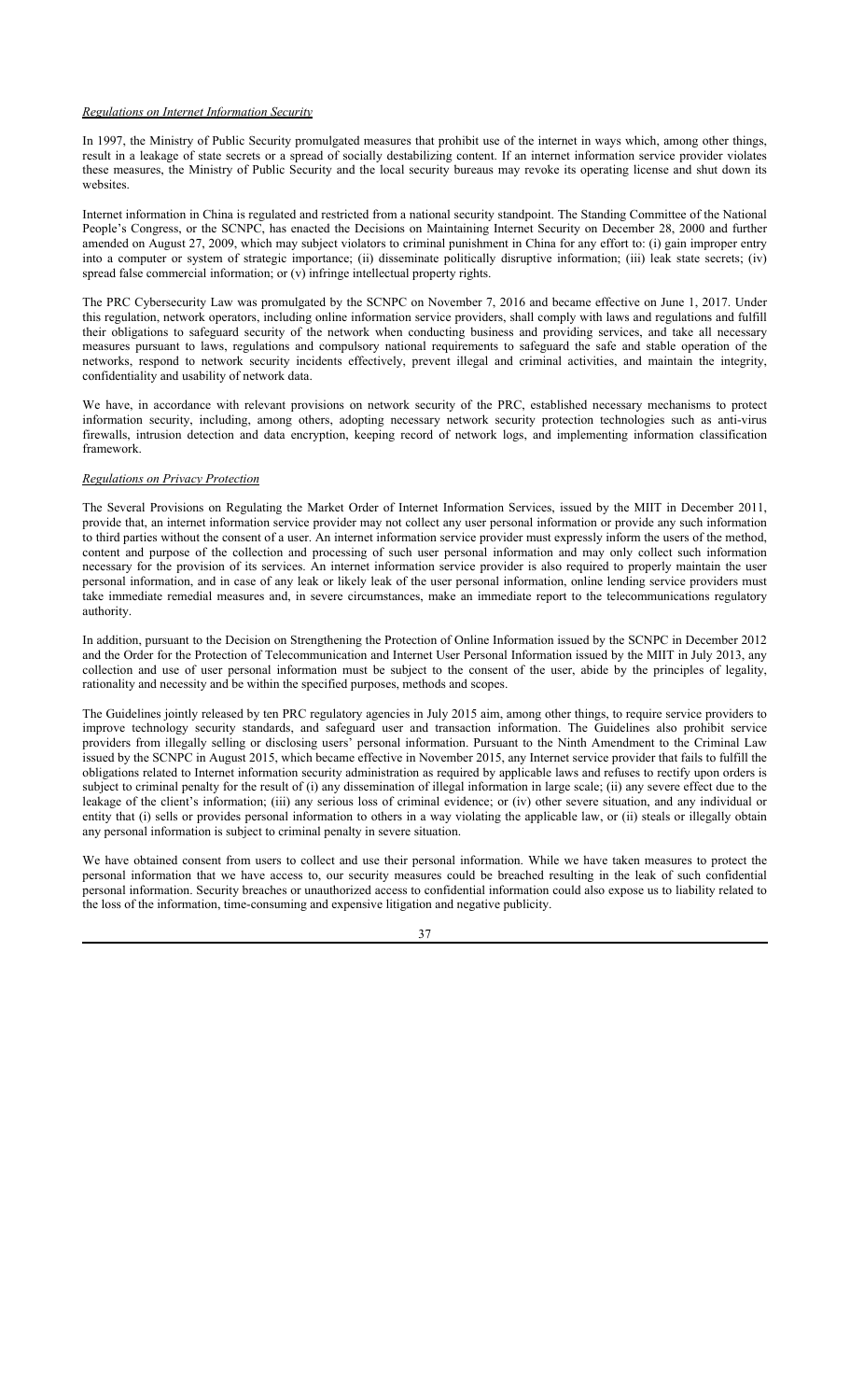## *Regulations Related to Intellectual Property*

The SCNPC and the State Council have promulgated comprehensive laws and regulations to protect trademarks. The Trademark Law of the PRC (2019 revision, effective November 1, 2019) promulgated on August 23, 1982 and subsequently amended on February 22, 1993, October 27, 2001, August 30, 2013 and April 23, 2019 respectively, and the Implementation Regulation of the PRC Trademark Law (2014 revision) issued by the State Council on August 3, 2002 and amended on April 29, 2014, are the main regulations protecting registered trademarks. The Trademark Office under the SAIC administrates the registration of trademarks on a "first-to-file" basis, and grants a term of ten years to registered trademarks.

The PRC Copyright Law, adopted in 1990 and revised in 2001 and 2010 respectively, with its implementation rules adopted on August 8, 2002 and revised in 2011 and 2013 respectively, and the Regulations for the Protection of Computer Software as promulgated on December 20, 2001 and amended in 2011 and 2013 provide protection for copyright of computer software in the PRC. Under these rules and regulations, software owners, licensees and transferees may register their rights in software with the National Copyright Administration Center or its local branches to obtain software copyright registration certificates.

The Patent Law of the PRC was adopted by NPCSC in 1984 and amended in 1992, 2000 and 2008, respectively. A patentable invention, utility model or design must meet three conditions: novelty, inventiveness and practical applicability. Patents cannot be granted for scientific discoveries, rules and methods for intellectual activities, methods used to diagnose or treat diseases, animal and plant breeds or substances obtained by means of nuclear transformation. The Patent Office under the State Intellectual Property Office is responsible for receiving, examining and approving patent applications. A patent is valid for a term of twenty years for an invention and a term of ten years for a utility model or design, commencing on the application date. Subject to limited exceptions provided by law, any third-party user must obtain consent or a proper license from the patent owner to use the patent, or otherwise the use will constitute an infringement of the rights of the patent holder.

The MIIT, promulgated the Administrative Measures on Internet Domain Name, or the Domain Name Measures, on August 24, 2017 to protect domain names. According to the Domain Name Measures, domain name applicants are required to duly register their domain names with domain name registration service institutions. The applicants will become the holder of such domain names upon the completion of the registration procedure.

We have adopted necessary mechanisms to register, maintain and enforce intellectual property rights in China. However, we cannot assure you that we can prevent our intellectual property from all the unauthorized use by any third party, neither can we promise that none of our intellectual property rights would be challenged any third party.

#### *Regulations Related to Employment*

The PRC Labor Law and the Labor Contract Law require that employers execute written employment contracts with full-time employees. All employers must compensate their employees with wages equal to at least the local minimum wage standards. Violations of the PRC Labor Law and the Labor Contract Law may result in the imposition of fines and other administrative sanctions, and serious violations may constitute criminal offences.

On December 28, 2012, the PRC Labor Contract Law was amended, effective since July 1, 2013 to impose more stringent requirements on labor dispatch. Under such law, dispatched workers are entitled to pay equal to that of full-time employees for equal work, but the number of dispatched workers that an employer hires may not exceed a certain percentage of its total number of employees as determined by the Ministry of Human Resources and Social Security. Additionally, dispatched workers are only permitted to engage in temporary, auxiliary or substitute work. According to the Interim Provisions on Labor Dispatch promulgated by the Ministry of Human Resources and Social Security on January 24, 2014, which became effective on March 1, 2014, the number of dispatched workers hired by an employer shall not exceed 10% of the total number of its employees (including both directly hired employees and dispatched workers). The Interim Provisions on Labor Dispatch require employers not in compliance with the PRC Labor Contract Law in this regard to reduce the number of its dispatched workers to below 10% of the total number of its employees prior to March 1, 2016.

Enterprises in China are required by PRC laws and regulations to participate in certain employee benefit plans, including social insurance funds, namely a pension plan, a medical insurance plan, an unemployment insurance plan, a work-related injury insurance plan and a maternity insurance plan, and a housing provident fund, and contribute to the plans or funds in amounts equal to certain percentages of salaries, including bonuses and allowances, of the employees as specified by the local government from time to time at locations where they operate their businesses or where they are located.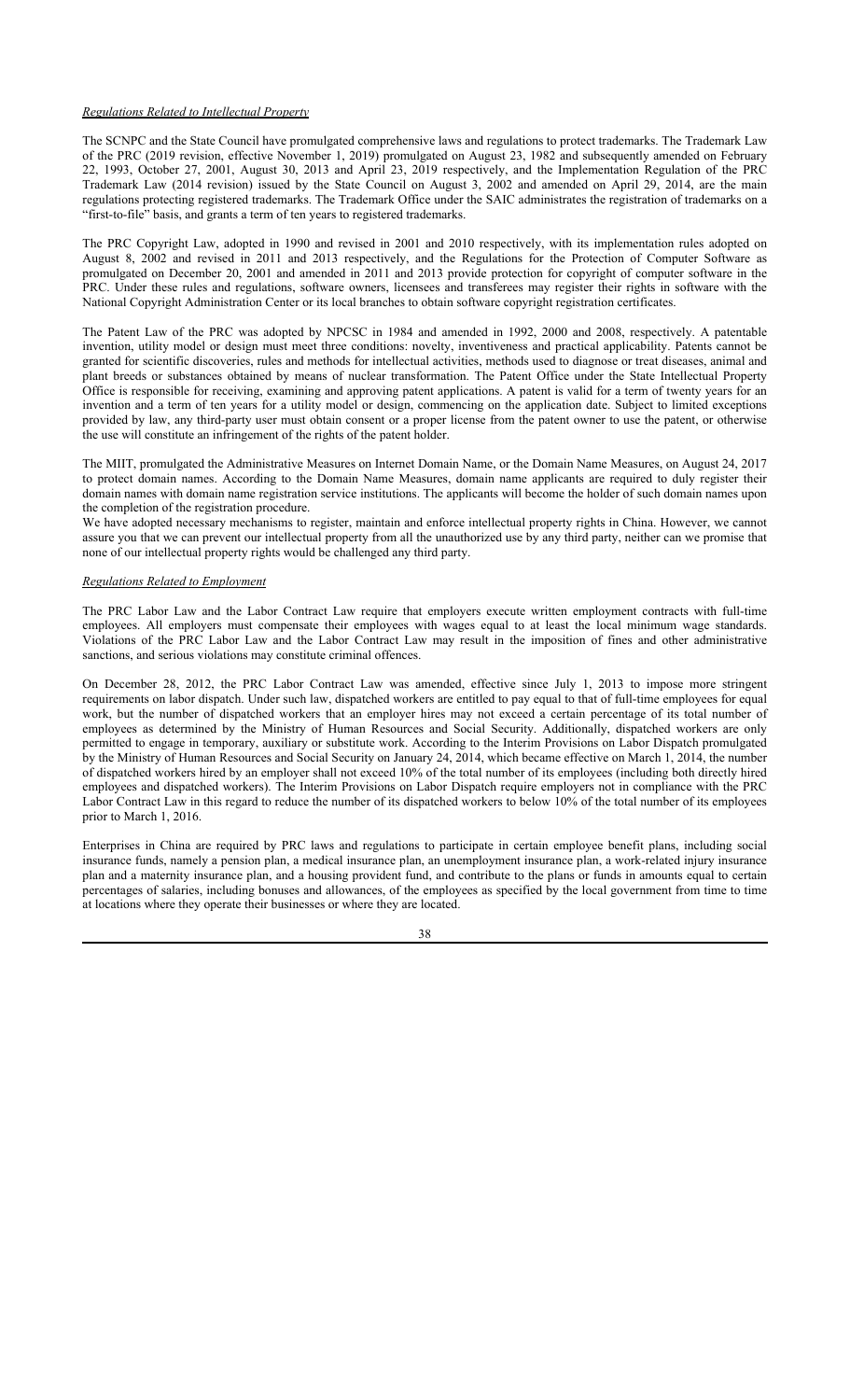According to the Interim Regulations on the Collection and Payment of Social Insurance Premiums, the Regulations on Work Injury Insurance, the Regulations on Unemployment Insurance and the Trial Measures on Employee Maternity Insurance of Enterprises, enterprises in the PRC shall provide benefit plans for their employees, which include basic pension insurance, unemployment insurance, maternity insurance, work injury insurance and basic medical insurance. An enterprise must provide social insurance by making social insurance registration with local social insurance agencies, and shall pay or withhold relevant social insurance premiums for and on behalf of employees. The Law on Social Insurance of the PRC, which was promulgated by the SCNPC on October 28, 2010, became effective on July 1, 2011, and was most recently updated on December 29, 2018, has consolidated pertinent provisions for basic pension insurance, unemployment insurance, maternity insurance, work injury insurance and basic medical insurance, and has elaborated in detail the legal obligations and liabilities of employers who do not comply with laws and regulations on social insurance.

According to the Regulations on the Administration of Housing Provident Fund, which was promulgated by the State Counsel and became effective on April 3, 1999, and was amended on March 24, 2002 and was partially revised on March 24, 2019 by the Decision of the State Council on Revising Some Administrative Regulations (Decree No. 710 of the State Council), housing provident fund contributions by an individual employee and housing provident fund contributions by his or her employer shall belong to the individual employee. Registration by PRC companies with the applicable housing provident fund management center is compulsory, and a special housing provident fund account for each of the employees shall be opened at an entrusted bank.

The employer shall timely pay up and deposit housing provident fund contributions in full amount and late or insufficient payments of such contributions are unlawful. The employer shall make the housing provident fund payment and deposit registrations with the housing provident fund administration center. With respect to companies which violate the above regulations and fail to complete housing provident fund payment and deposit registrations or open housing provident fund accounts for their employees, such companies shall be ordered by the housing provident fund administration center to complete such procedures within a designated time limit. Those who fail to complete their registrations within the designated period shall be levied a fine ranging from RMB 10,000 to RMB 50,000. When companies breach these regulations and fail to pay housing provident fund contributions in full amount that are due, the housing provident fund administration center shall order such companies to pay up within a designated period, and may further petition a People's Court for mandatory enforcement against those who still fail to comply after the expiry of such period.

# *Regulations on Foreign Currency Exchange*

Under the PRC Foreign Currency Administration Rules promulgated on January 29, 1996 and last amended on August 5, 2008 and various regulations issued by SAFE and other relevant PRC government authorities, payment of current account items in foreign currencies, such as trade and service payments, payment of interest and dividends can be made without prior approval from SAFE by following the appropriate procedural requirements. By contrast, the conversion of RMB into foreign currencies and remittance of the converted foreign currency outside the PRC for the purpose of capital account items, such as direct equity investments, loans and repatriation of investment, requires prior approval from SAFE or its local office.

On February 13, 2015, SAFE promulgated the Circular on Simplifying and Improving the Foreign Currency Management Policy on Direct Investment, effective from June 1, 2015, which cancels the requirement for obtaining approvals of foreign exchange registration of inbound foreign direct investment and outbound overseas direct investment from SAFE. The application for the registration of foreign exchange for the purpose of inbound foreign direct investment and outbound overseas direct investment may be filed with qualified banks, which, under the supervision of SAFE, may review the application and process the registration.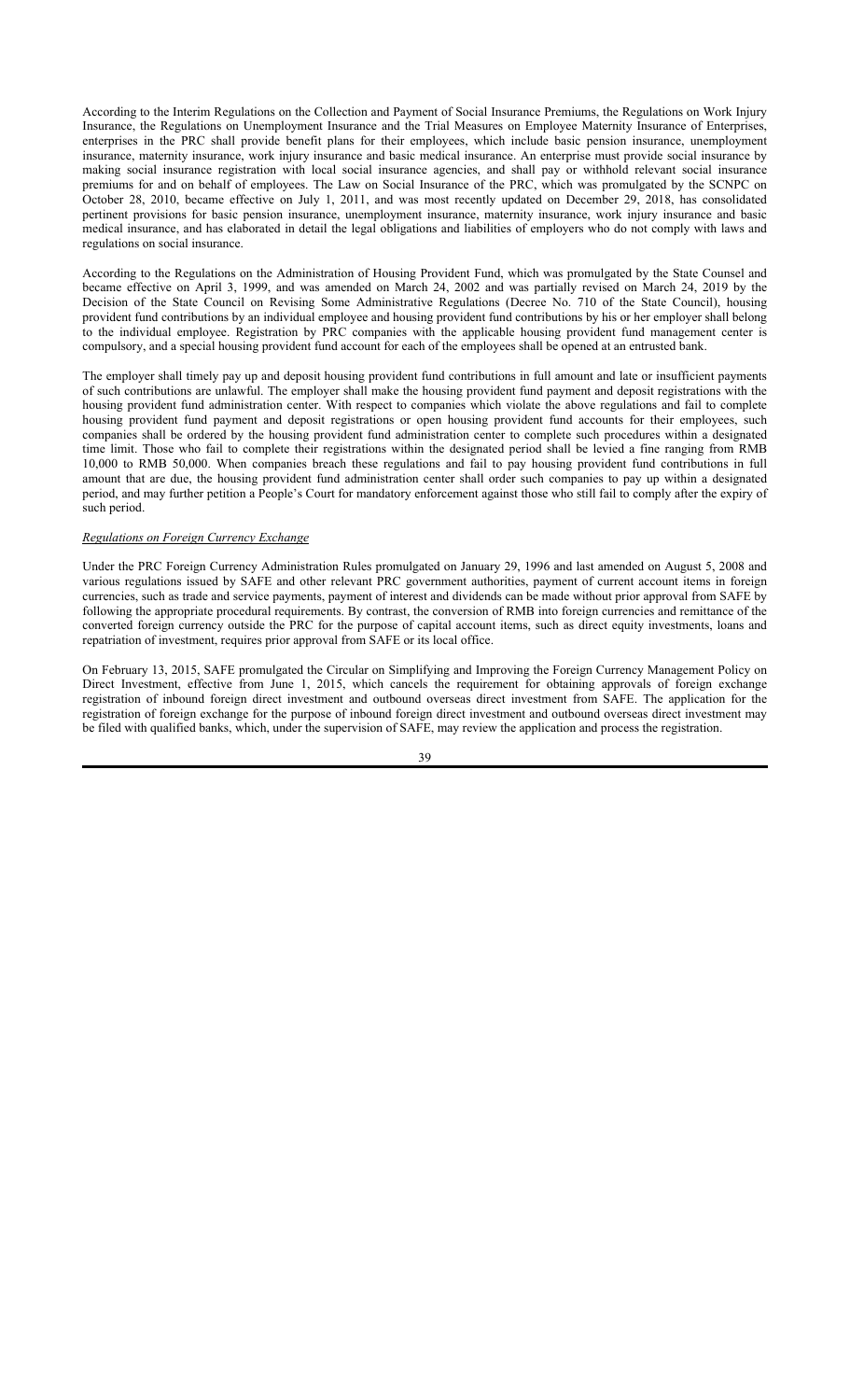The Circular of the SAFE on Reforming the Management Approach regarding the Settlement of Foreign Capital of Foreign-invested Enterprise, or SAFE Circular 19, was promulgated on March 30, 2015 and became effective on June 1, 2015. According to SAFE Circular 19, a foreign-invested enterprise may, according to its actual business needs, settle with a bank the portion of the foreign exchange capital in its capital account for which the relevant foreign exchange bureau has confirmed monetary contribution rights and interests (or for which the bank has registered the account-crediting of monetary contribution). For the time being, foreigninvested enterprises are allowed to settle 100% of their foreign exchange capitals on a discretionary basis; a foreign-invested enterprise shall truthfully use its capital for its own operational purposes within the scope of business; where an ordinary foreigninvested enterprise makes domestic equity investment with the amount of foreign exchanges settled, the invested enterprise shall first go through domestic re-investment registration and open a corresponding Account for Foreign Exchange Settlement Pending Payment with the foreign exchange bureau (bank) at the place of registration. The Circular of the SAFE on Reforming and Regulating Policies on the Control over Foreign Exchange Settlement of Capital Accounts, or SAFE Circular 16, was promulgated and became effective on June 9, 2016. According to SAFE Circular 16, enterprises registered in PRC may also convert their foreign debts from foreign currency into Renminbi at the enterprise's discretion. SAFE Circular 16 provides an integrated standard for conversion of foreign exchange under capital account items (including but not limited to foreign currency capital and foreign debts) at the enterprise's discretion, which applies to all enterprises registered in the PRC. SAFE Circular 16 reiterates the principle that Renminbi converted from foreign currency-denominated capital of a company may not be directly or indirectly used for purposes beyond its business scope and may not be used for investments in securities or other investment with the exception of bank financial products that can guarantee the principal within the PRC unless otherwise specifically provided. Besides, the converted Renminbi shall not be used to make loans for related enterprises unless it is within the business scope or to build or to purchase any real estate that is not for the enterprise own use with the exception for the real estate enterprise.

On January 26, 2017, SAFE promulgated the Circular on Further Improving Reform of Foreign Exchange Administration and Optimizing Genuineness and Compliance Verification, or SAFE Circular 3, which stipulates several capital control measures with respect to the outbound remittance of profits from domestic entities to offshore entities, including (i) banks must check whether the transaction is genuine by reviewing board resolutions regarding profit distribution, original copies of tax filing records and audited financial statements, and (ii) domestic entities must retain income to account for previous years' losses before remitting any profits. Moreover, pursuant to SAFE Circular 3, domestic entities must explain in detail the sources of capital and how the capital will be used, and provide board resolutions, contracts and other proof as a part of the registration procedure for outbound investment.

On October 25, 2019, SAFE promulgated the Notice on Further Facilitating Cross-Board Trade and Investment, which became effective on the same date (except for Article 8.2 thereof). The notice removed restrictions on the capital equity investment in China by non-investment foreign-invested enterprises. In addition, restrictions on the use of funds for foreign exchange settlement of domestic accounts for the realization of assets have been removed and restrictions on the use and foreign exchange settlement of foreign investors' security deposits have been relaxed. Eligible enterprises in the pilot areas are also allowed to use revenues under capital accounts, such as capital funds, foreign debts and overseas listing revenues for domestic payments without providing materials to the bank in advance for authenticity verification on an item by item basis, while the use of funds should be true, in compliance with applicable rules and conforming to the current capital revenue management regulations.

### *Regulations on Foreign Exchange Registration of Overseas Investment by PRC Residents*

SAFE issued the Circular on Relevant Issues Relating to Domestic Resident's Investment and Financing and Roundtrip Investment through Special Purpose Vehicles, or SAFE Circular 37, which became effective in July 2014, to replace the Circular of the State Administration of Foreign Exchange on Issues Concerning the Regulation of Foreign Exchange in Equity Finance and Roundtrip Investments by Domestic Residents through Offshore Special Purpose Vehicles, to regulate foreign exchange matters in relation to the use of special purpose vehicles, or SPVs, by PRC residents or entities to seek offshore investment and financing or conduct round trip investment in China. SAFE Circular 37 defines a SPV as an offshore entity established or controlled, directly or indirectly, by PRC residents or entities for the purpose of seeking offshore financing or making offshore investment, using legitimate onshore or offshore assets or interests, while "round trip investment" is defined as direct investment in China by PRC residents or entities through SPVs, namely, establishing foreign-invested enterprises to obtain the ownership, control rights and management rights. SAFE Circular 37 stipulates that, prior to making contributions into an SPV, PRC residents or entities be required to complete foreign exchange registration with SAFE or its local branch. In addition, SAFE promulgated the Notice on Further Simplifying and Improving the Administration of the Foreign Exchange Concerning Direct Investment in February 2015, which amended SAFE Circular 37 and became effective on June 1, 2015, requiring PRC residents or entities to register with qualified banks rather than SAFE in connection with their establishment or control of an offshore entity established for the purpose of overseas investment or financing.

PRC residents or entities who had contributed legitimate onshore or offshore interests or assets to SPVs but had not obtained registration as required before the implementation of the SAFE Circular 37 must register their ownership interests or control in the SPVs with qualified banks. An amendment to the registration is required if there is a material change with respect to the SPV registered, such as any change of basic information (including change of the PRC residents, name and operation term), increases or decreases in investment amount, transfers or exchanges of shares, and mergers or divisions. Failure to comply with the registration procedures set forth in SAFE Circular 37 and the subsequent notice, or making misrepresentation on or failure to disclose controllers of the foreign-invested enterprise that is established through round-trip investment, may result in restrictions being imposed on the foreign exchange activities of the relevant foreign-invested enterprise, including payment of dividends and other distributions, such as proceeds from any reduction in capital, share transfer or liquidation, to its offshore parent or affiliate, and the capital inflow from the offshore parent, and may also subject relevant PRC residents or entities to penalties under PRC foreign exchange administration regulations. See "Risk Factors—Risks Related to Doing Business in China—PRC regulations relating to investments in offshore companies by PRC residents may subject our PRC-resident beneficial owners or our PRC subsidiary to liability or penalties, limit our ability to inject capital into our PRC subsidiary or limit our PRC subsidiary's ability to increase their registered capital or distribute profits."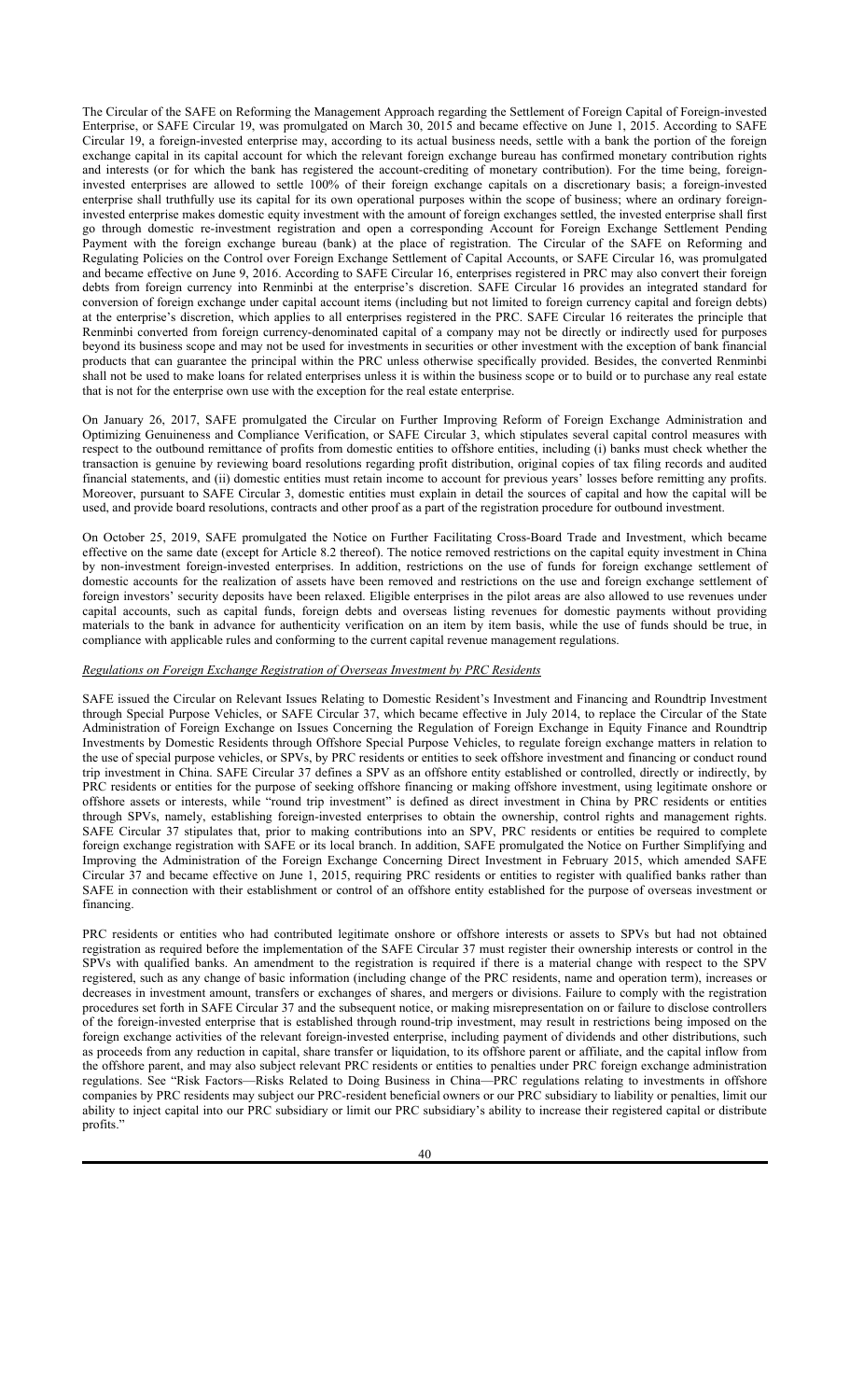### *Regulations on Stock Incentive Plans*

SAFE promulgated the Notice on Issues Concerning the Foreign Exchange Administration for Domestic Individuals Participating in Stock Incentive Plan of Overseas Publicly Listed Company, or the Stock Incentive Plan Notice, in February 2012, replacing the previous rules issued by SAFE in March 2007. Pursuant to the Stock Incentive Plan Notice and other relevant rules and regulations, PRC residents participating in stock incentive plan in an overseas publicly-listed company are required to register with SAFE or its local branches and follow certain other procedures. Participants of a stock incentive plan who are PRC residents must conduct the SAFE registration and other procedures with respect to the stock incentive plan through a qualified PRC agent, which could be a PRC subsidiary of the overseas publicly listed company or another qualified institution appointed by the PRC subsidiary. In addition, the PRC agent is required to update the relevant SAFE registration should there be any material change to the stock incentive plan, the PRC agent or other material changes. The PRC agent must, on behalf of the PRC residents who have the right to exercise the employee stock options, apply to SAFE or its local branches for an annual quota for the payment of foreign currencies in connection with the PRC residents' exercise of the employee stock options. The foreign exchange proceeds received by the PRC residents from the sale of shares under the stock incentive plans granted and dividends distributed by the overseas listed companies must be remitted into the bank accounts in the PRC opened by the PRC agents prior to distribution to such PRC residents.

We have adopted an equity incentive plan in 2016, under which we will have the discretion to award incentives and rewards to eligible participants. We have advised the recipients of awards under our equity incentive plan to handle relevant foreign exchange matters in accordance with the Stock Incentive Plan Notice. However, we cannot guarantee that all employees awarded equity-based incentives can successfully register with SAFE in full compliance with the Stock Incentive Plan Notice. See "Risk Factors—Risks Relating to Doing Business in China—Any failure to comply with PRC regulations regarding employee share incentive plans may subject the PRC plan participants or us to fines and other legal or administrative sanctions."

## *Regulations on Dividend Distribution*

Distribution of dividends of foreign investment enterprises are mainly governed by the Foreign Investment Enterprise Law, issued in 1986 and amended in 2000 and 2016 respectively, and the Implementation Rules under the Foreign Investment Enterprise Law, issued in 1990 and amended in 2001 and 2014 respectively. Under these regulations, foreign investment enterprises in the PRC may distribute dividends only out of their accumulative profits, if any, determined in accordance with PRC accounting standards and regulations. In addition, no less than 10% of the accumulated profits of the foreign investment enterprises in the PRC are required to be allocated to fund certain reserve funds each year unless these reserves have reached 50% of the registered capital of the enterprises. A PRC company is not permitted to distribute any profits until any losses from previous fiscal years have been offset. Profits retained from prior fiscal years may be distributed together with distributable profits from the current fiscal year. Under our current corporate structure, our BVI holding company may rely on dividend payments from IST, which is a wholly foreign-owned enterprise incorporated in China, to fund any cash and financing requirements we may have. Limitation on the ability of our consolidated VIEs to make remittance to IST and on the ability of IST to pay dividends to us could limit our ability to access cash generated by the operations of those entities. See "Risk Factors—Risks Relating to Doing Business in China—— Restrictions under PRC law on our PRC subsidiaries' ability to make dividends and other distributions could materially and adversely affect our ability to grow, make investments or acquisitions that could benefit our business, pay dividends to you, and otherwise fund and conduct our business."

### *Regulations on Overseas Listings*

On August 8, 2006, six PRC regulatory agencies, including MOFCOM, the SASAC, the State Administration of Taxation, the SAIC, the CSRC and SAFE, jointly issued the Regulations on Mergers and Acquisitions of Domestic Enterprises by Foreign Investors, or the M&A Rules, which became effective on September 8, 2006 and was amended on June 22, 2009. The M&A Rules, among other things, require that (i) PRC entities or individuals obtain MOFCOM approval before they establish or control a SPV overseas, provided that they intend to use the SPV to acquire their equity interests in a PRC company at the consideration of newly issued share of the SPV, or Share Swap, and list their equity interests in the PRC company overseas by listing the SPV in an overseas market; (ii) the SPV obtains MOFCOM's approval before it acquires the equity interests held by the PRC entities or PRC individual in the PRC company by Share Swap; and (iii) the SPV obtains CSRC approval before it lists overseas. See "Risk Factors—Risks Relating to Doing Business in China—We may be unable to complete a business combination transaction efficiently or on favorable terms due to complicated merger and acquisition regulations which became effective on September 8, 2006."

### *Dividend Withholding Tax*

In March 2007, the National People's Congress enacted the Enterprise Income Tax Law which became effective on January 1, 2008 and last amended on December 29, 2018. The PRC State Council promulgated the Implementation Rules of the Enterprise Income Tax Law on December 6, 2007, which became effective on January 1, 2008 and was partially amended on April 23, 2019. According to Enterprise Income Tax Law and its Implementation Rules, dividends payable by a foreign-invested enterprise in China to its foreign enterprise investors are subject to a 10% withholding tax, unless any such foreign investor's jurisdiction of incorporation has a tax treaty with China that provides for a preferential withholding arrangement. Pursuant to the Notice of the State Administration of Taxation on Negotiated Reduction of Dividends and Interest Rates, issued on January 29, 2008 and supplemented and revised on February 29, 2008, and the Arrangement between Mainland China and the Hong Kong Special Administrative Region for the Avoidance of Double Taxation and Prevention of Fiscal Evasion with Respect to Taxes on Income, which became effective on December 8, 2006 and applicable to income derived in any year of assessment commencing on or after April 1, 2007 in Hong Kong and in any year commencing on or after January 1, 2007 in the PRC, such withholding tax rate may be lowered to 5% if a Hong Kong enterprise is deemed the beneficial owner of any dividend paid by a PRC subsidiary by PRC tax authorities and holds at least 25% of the equity interest in that particular PRC subsidiary at all times within the 12-month period immediately prior to the distribution of the dividends. Furthermore, pursuant to the Announcement on Issues concerning "Beneficial Owners" in Tax Treaties issued on February 3, 2018 by the State Administration of Taxation, when determining the status of "beneficial owners," a comprehensive analysis may be conducted through materials such as articles of association, financial statements, records of capital flows, minutes of board of directors, resolutions of board of directors, allocation of manpower and material resources, the relevant expenses, functions and risk assumption, loan contracts, royalty contracts or transfer contracts, patent registration certificates and copyright certificates, etc. However, even if an applicant has the status as a "beneficiary owner," if the competent tax authority finds necessity to apply the principal purpose test clause in the tax treaties or the general anti-tax avoidance rules stipulated in domestic tax laws, the general anti-tax avoidance provisions shall apply.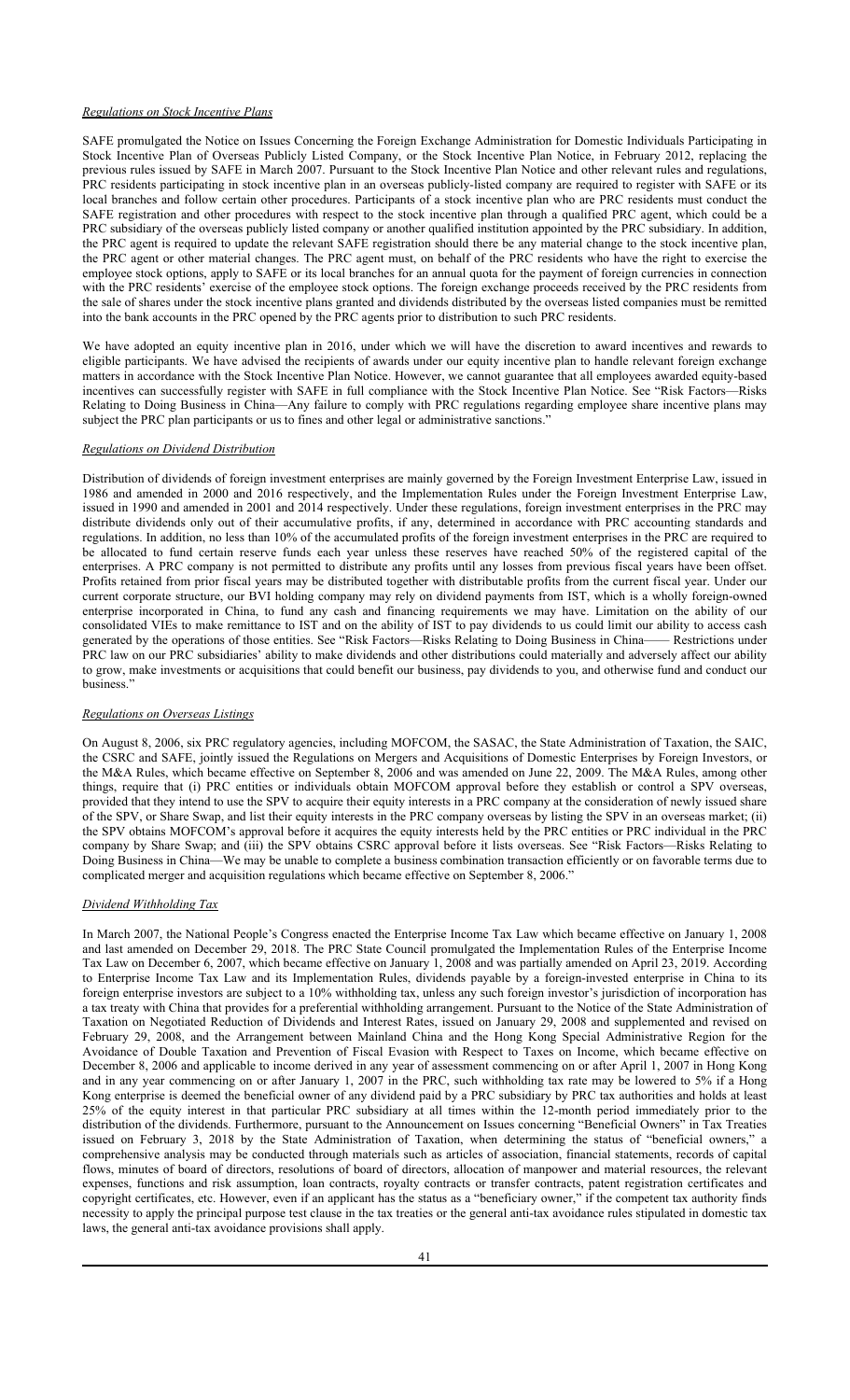#### *Enterprise Income Tax*

In December 2007, the State Council promulgated the Implementing Rules of the Enterprise Income Tax Law, or the Implementing Rules, which became effective on January 1, 2008. The Enterprise Income Tax Law and its relevant Implementing Rules (i) impose a uniform 25% enterprise income tax rate, which is applicable to both foreign invested enterprises and domestic enterprises (ii) permits companies to continue to enjoy their existing tax incentives, subject to certain transitional phase-out rules and (iii) introduces new tax incentives, subject to various qualification criteria.

The Enterprise Income Tax Law also provides that enterprises organized under the laws of jurisdictions outside China with their "de facto management bodies" located within China may be considered PRC resident enterprises and therefore be subject to PRC enterprise income tax at the rate of 25% on their worldwide income. The Implementing Rules further define the term "de facto management body" as the management body that exercises substantial and overall management and control over the production and operations, personnel, accounts and properties of an enterprise. If an enterprise organized under the laws of jurisdiction outside China is considered a PRC resident enterprise for PRC enterprise income tax purposes, a number of unfavorable PRC tax consequences could follow. First, it would be subject to the PRC enterprise income tax at the rate of 25% on its worldwide income. Second, a 10% withholding tax would be imposed on dividends it pays to its non-PRC enterprise shareholders and with respect to gains derived by its non-PRC enterprise shareholders from transfer of its shares. Dividends paid to non-PRC individual shareholders and any gain realized on the transfer of equity by such shareholders may be subject to PRC tax at a rate of 20%, if such income is deemed to be from PRC sources. See "Risk Factors—Risks Relating to Doing Business in China—Under the Enterprise Income Tax Law, we may be classified as a "resident enterprise" of China. Such classification will likely result in unfavorable tax consequences to us and our non-PRC shareholders."

On October 17, 2017, the State Administration of Taxation issued the Bulletin on Issues Concerning the Withholding of Non-PRC Resident Enterprise Income Tax at Source, or Bulletin 37, which replaced the Notice on Strengthening Administration of Enterprise Income Tax for Share Transfers by Non-PRC Resident Enterprises issued by the State Administration of Taxation on December 10, 2009, and partially replaced and supplemented rules under the Bulletin on Issues of Enterprise Income Tax on Indirect Transfers of Assets by Non-PRC Resident Enterprises, or Bulletin 7, issued by the State Administration of Taxation on February 3, 2015. Under Bulletin 7, an "indirect transfer" of assets, including equity interests in a PRC resident enterprise, by non-PRC resident enterprises may be re-characterized and treated as a direct transfer of PRC taxable assets, if such arrangement does not have a reasonable commercial purpose and was established for the purpose of avoiding payment of PRC enterprise income tax. As a result, gains derived from such indirect transfer may be subject to PRC enterprise income tax. In respect of an indirect offshore transfer of assets of a PRC establishment, the relevant gain is to be regarded as effectively connected with the PRC establishment and therefore included in its enterprise income tax filing, and would consequently be subject to PRC enterprise income tax at a rate of 25%. Where the underlying transfer relates to the immoveable properties in China or to equity investments in a PRC resident enterprise, which is not effectively connected to a PRC establishment of a non-resident enterprise, a PRC enterprise income tax at 10% would apply, subject to available preferential tax treatment under applicable tax treaties or similar arrangements, and the party who is obligated to make the transfer payments has the withholding obligation. Pursuant to Bulletin 37, the withholding party shall declare and pay the withheld tax to the competent tax authority in the place where such withholding party is located within 7 days from the date of occurrence of the withholding obligation. Both Bulletin 37 and Bulletin 7 do not apply to transactions of sale of shares by investors through a public stock exchange where such shares were acquired from a transaction through a public stock exchange. See "Risk Factors—Risks Relating to Doing Business in China—We and our shareholders face uncertainties with respect to indirect transfers of equity interests in PRC resident enterprises or other assets attributed to a Chinese establishment of a non-Chinese company, or immovable properties located in China owned by non-Chinese companies."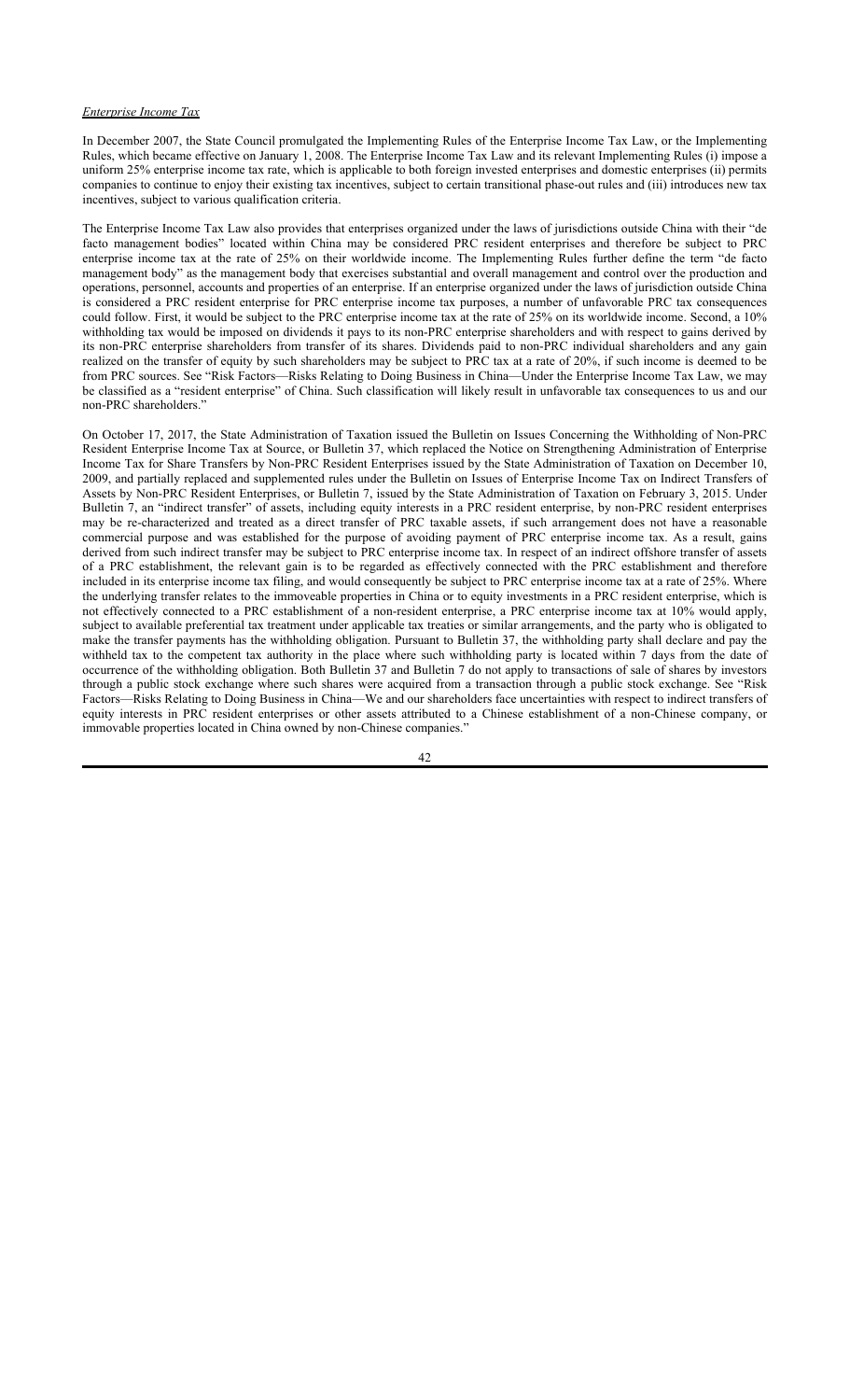### *Value-Added Tax*

Pursuant to the Provisional Regulations on Value-Added Tax of the PRC, or the VAT Regulations, which were promulgated by the State Council on December 13, 1993, and took effect on January 1, 1994, and were amended on November 10, 2008, February 6, 2016, and November 19, 2017, respectively, and the Rules for the Implementation of the Provisional Regulations on Value Added Tax of the PRC, which were promulgated by the Ministry of Finance, on December 25, 1993, and were amended on December 15, 2008, and October 28, 2011, respectively, entities and individuals that sell goods or labor services of processing, repair or replacement, sell services, intangible assets, or immovables, or import goods within the territory of the People's Republic of China are taxpayers of value-added tax. The VAT rate is 17% for taxpayers selling goods, labor services, or tangible movable property leasing services or importing goods, except otherwise specified; 11% for taxpayers selling goods, labor services, or tangible movable property leasing services or importing goods, except otherwise specified; 6% for taxpayers selling services or intangible assets.

According to Provisions in the Notice on Adjusting the Value added Tax Rates, or the Notice, issued by the State Administration of Taxation and the Ministry of Finance, where taxpayers make VAT taxable sales or import goods, the applicable tax rates shall be adjusted from 17% to 16% and from 11% to 10%, respectively. The Notice took effect on May 1, 2018, and the adjusted VAT rates took effect at the same time. Pursuant to the Notice of the Ministry of Finance, the State Administration of Taxation and the General Administration of Customs of the PRC on Relevant Policies for Deepening the Value-Added Tax Reform, which was promulgated on March 20, 2019 and became effective on April 1, 2019, the tax rate of 16% applicable to the VAT taxable sale or import of goods by a general VAT taxpayer shall be adjusted to 13%, and the tax rate of 10% applicable thereto shall be adjusted to 9%.

In November 2011, the Ministry of Finance and the State Administration of Taxation promulgated the Pilot Plan for Imposition of Value-Added Tax to Replace Business Tax, or the Pilot Plan. The Notice of the Ministry of Finance and the State Administration of Taxation on Implementing the Pilot Plan of Replacing Business Tax with Value-Added Tax in an All-round Manner, issued on March 23, 2016, took effect on May 1, 2016. Pursuant to the Pilot Plan and the subsequent Notice, VAT at a rate of 6% is applied nationwide to revenue generated from the provision of certain modern services in lieu of the prior Business Tax.

### *Seasonality*

The first quarter of the calendar year is typically the slowest season of the year due to the Chinese New Year holiday. During this period, accounts receivable collection is very slow and we also need to prepare for upcoming busier seasons by making payments for inventory. With the implementation of our cloud-based business, seasonality has been mitigated to some extent.

### **C. Organizational Structure**

See "A. History and Development of the Company—Corporate Structure" above for details of our current organizational structure.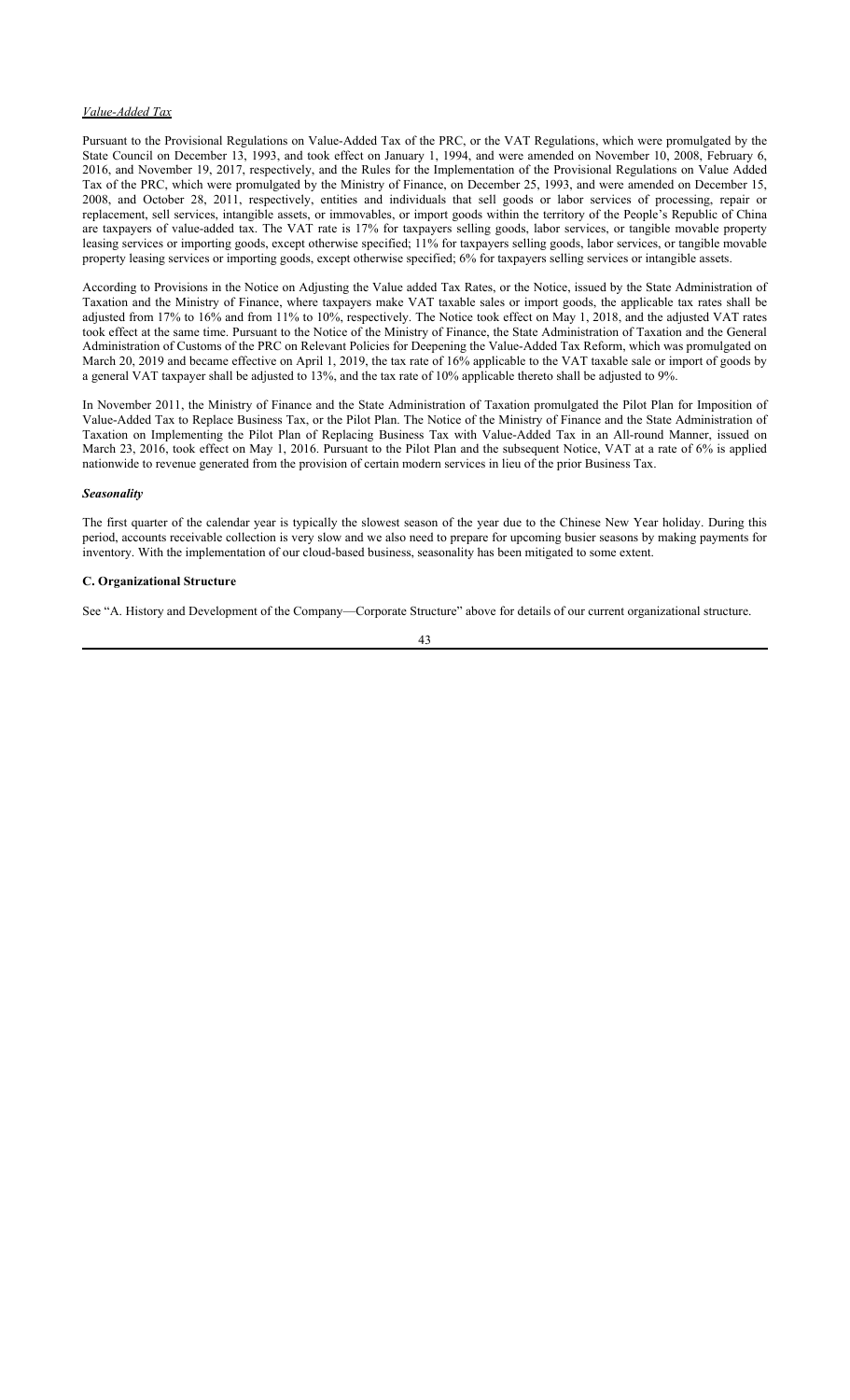### **D. Property, Plant and Equipment**

All land in China is owned by the state or local governments. Individuals and companies are permitted to acquire rights to use land or land use rights for specific purposes. In the case of land used for industrial purposes, the land use rights are granted for a period of 50 years. This period may be renewed at the expiration of the initial and any subsequent terms according to the relevant Chinese laws. Granted land use rights are transferable and may be used as collateral for borrowings and other obligations.

Our executive offices are located at 21st Floor, Everbright Bank Building, Zhuzilin, Futian District, Shenzhen, China, for which IST currently has property use rights. Our executive offices consist of approximately 1,200 square meters, all of which are dedicated to administrative office spaces. Our other properties primarily consist of computer equipment, servers, licensed software, furniture and fixtures. We currently do not have any intention to make large scale improvements or developments with respect to these properties. This office facility property is currently collateralized for our certain short-term bank loans.

Biznest leased warehouses in different cities of China in 2018 and 2017. We paid rent in an amount of approximately \$4,000 and \$81,000 for the years ended December 31, 2018 and 2017, respectively.

We believe that all our properties have been adequately maintained, are generally in good condition, and are suitable and adequate for our business.

# **ITEM 4A. UNRESOLVED STAFF COMMENTS**

None.

### **ITEM 5. OPERATING AND FINANCIAL REVIEW AND PROSPECTS**

You should read the following discussion and analysis of our financial condition and results of operations in conjunction with our consolidated financial statements and the related notes included elsewhere in this annual report on Form 20-F. This discussion may contain forward-looking statements. Our actual results may differ materially from those anticipated in these forward-looking statements because of various factors, including those set forth under Item 3 "Key Information—D. Risk Factors" or in other parts of this annual report on Form 20-F. See also "Introductory Notes—Forward-looking Information."

#### **A. Operating Results**

#### *Overview*

We are a leading provider of integrated cloud-based platform, resource sharing functionality, and big data solutions to the Chinese new media, education residential community management, and elevator IoT industries. Our Internet ecosystem enables all participants of the new media community to efficiently promote brands, disseminate information, and share resources. In addition, we provide a broad portfolio of software, hardware and fully integrated solutions, including information technology infrastructure and Internet-enabled display technologies to customers in government, education, healthcare, media, transportation, and other private sectors.

We were founded in 1993 and are headquartered in Shenzhen, China. As of December 31, 2019, we had approximately 78 full-time employees.

Prior to 2014, we generated majority of our revenues through selling our products to public service entities to help improve their operational efficiency and service quality. Our representative customers included China Ministry of Public Security, provincial bureaus of public security, fire departments, traffic bureaus, police stations, human resource departments, urban planning boards, civic administrations, land resource administrations, mapping and surveying bureaus, and the Shenzhen General Station of Exit and Entry Frontier Inspection.

In 2014, we generated revenues from sales of hardware products, software products, system integration services, and related maintenance and supporting services. Starting in 2015, with the introduction of our cloud-based software as a service (SaaS) offering, we generated additional recurring monthly revenues from SaaS fees. The revenue from SaaS was still small in 2018 and 2019, which is expected to pick up in future years along with the large-scale roll-out of our cloud-based new media terminals.

In May 2017, we completed the business transformation and rolled out CAT and IoT technology based digital ads distribution network and new media resource sharing platform in the out-of-home advertising market. In 2017, 2018 and 2019, we generated most revenue from selling fully integrated ads display terminals. The revenue generated from SaaS and other software products and services remained small.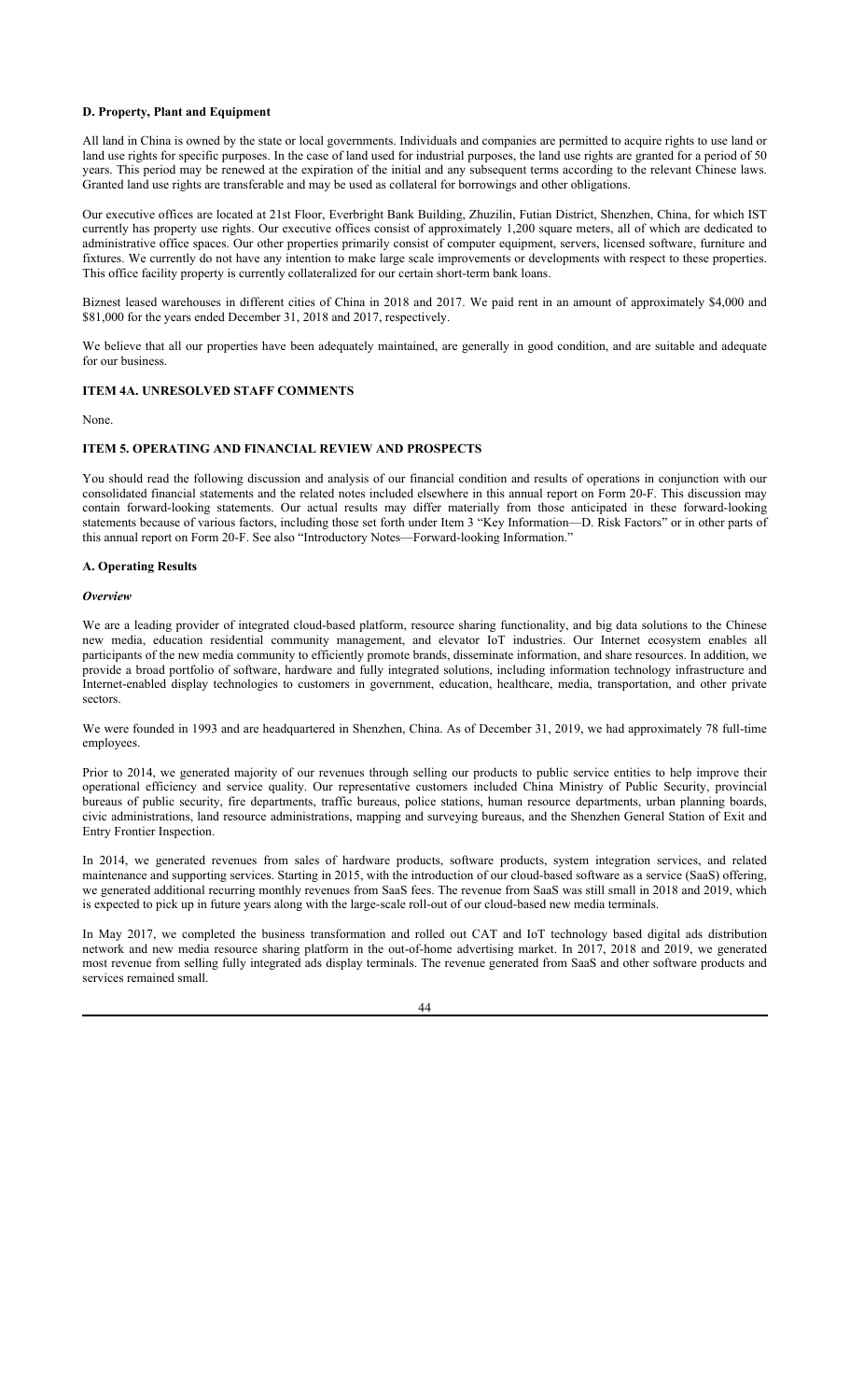### *Recent Developments*

The ongoing coronavirus pandemic that first surfaced in China and is spreading throughout the world has had a material adverse effect on our business. Substantially all of the Company's operating subsidiaries, consolidated variable interest entities, employees and facilities are located in China. For most of the first quarter of 2020, we scaled back operations, as our employees worked remotely or at premises in shifts for limited periods of time in response to nationwide lockdowns and quarantines. We only resumed full operations since late March. The pandemic has also depressed customers' demand for our products and services, since businesses across China largely suspended or reduced operations in the past few months. In addition, it now takes longer time to collect accounts receivable. As a provider of digital advertising distribution networks, we are sensitive to the overall business environment and vulnerable to any market downturns. The COVID-19 has had a material adverse impact on our operating results for the first quarter of 2020 and may adversely impact our revenue and results of operations for the fiscal year ending December 31, 2020. We will continue to monitor and mitigate the impacts of COVID-19 that affect our workforce, our customers and the public. See "Risk Factors—Risks Relating to our Business—Our business operations have been and may continue to be materially and adversely affected by the outbreak of the coronavirus (COVID-19)."

On March 27, 2020, we and two individual investors entered into a securities purchase agreement, pursuant to which we sold to the investors an aggregate of 1,714,286 ordinary shares, at a purchase price of \$0.35 per share, in a registered direct offering. In a concurrent private placement, we sold and issued to each investor a convertible promissory note in the principal amount of \$740,000 and a warrant to purchase 160,000 ordinary shares, with an exercise price of \$1.50 per share, exercisable within three years following the issue date. Each convertible promissory note carries an original issue discount of \$40,000 and matures in 12 months from the issue date, bearing interest at a rate of 5.0% per annum. The total aggregate gross proceeds of the above financing are approximately \$1.9 million. The Company intends to use the net proceeds from the financing for working capital and general corporate purposes.

### *Principal Factors Affecting Our Financial Performance*

#### *Demand for Software Products and Services*

The revenue growth and profitability of our business depend on the overall market demand for software products and related services. The demand for our CBT products is attributable to rapid urbanization and rising living standards in China. As a result of migration to the cities, individuals' disposable income and, consumptions of information to assist their purchases of goods and services increase as well. Consequently, our CBT products become increasingly receptive to advertisements displayed at public locations. Meanwhile, rising competition has driven merchants and service providers to seek advertisements as a way to make their brands visible and memorable that drives up the demand for innovative advertising technology like our cloud-based software and services.

The demand for our TIT products is attributable to digitization of public services in China. Over the past two decades, the Chinese government has encouraged the development and use of information technology in various spheres of governmental functions, private industries, education, and cultural affairs. The term "Informatization" or "Xin Xi Hua" in Chinese has been coined in China to describe the overall process of software application in China, and has become a linchpin of state and local economic development strategies in the recent years.

### *Taxation*

TAOP and THL were incorporated in the BVI, and not subject to taxation in that jurisdiction. Under the "anti-inversion" rules of Section 7874 of the U.S. Internal Revenue Code, TAOP is treated for U.S. federal taxation purpose as a U.S. corporation and, accordingly, is subject to U.S. federal income tax on its worldwide income with a maximum income tax rate of 21%.

No provision for income tax in the United States has been made as TAOP has no taxable income in the United States.

IST HK, and our former subsidiary, HPC Electronics (China) Co., Limited ("HPC") were incorporated in Hong Kong and subject to a Hong Kong Profits Tax of 16.5% according to the current Hong Kong tax laws.

Under the Chinese EIT Law, IST and TopCloud, are approved as High Technology Enterprises and respective income tax rates were reduced to 15%. Biznest is approved as software enterprises and enjoys EIT at the tax rate of 12.5%. ISIOT, iASPEC and Bocom are subject to regular EIT at 25%.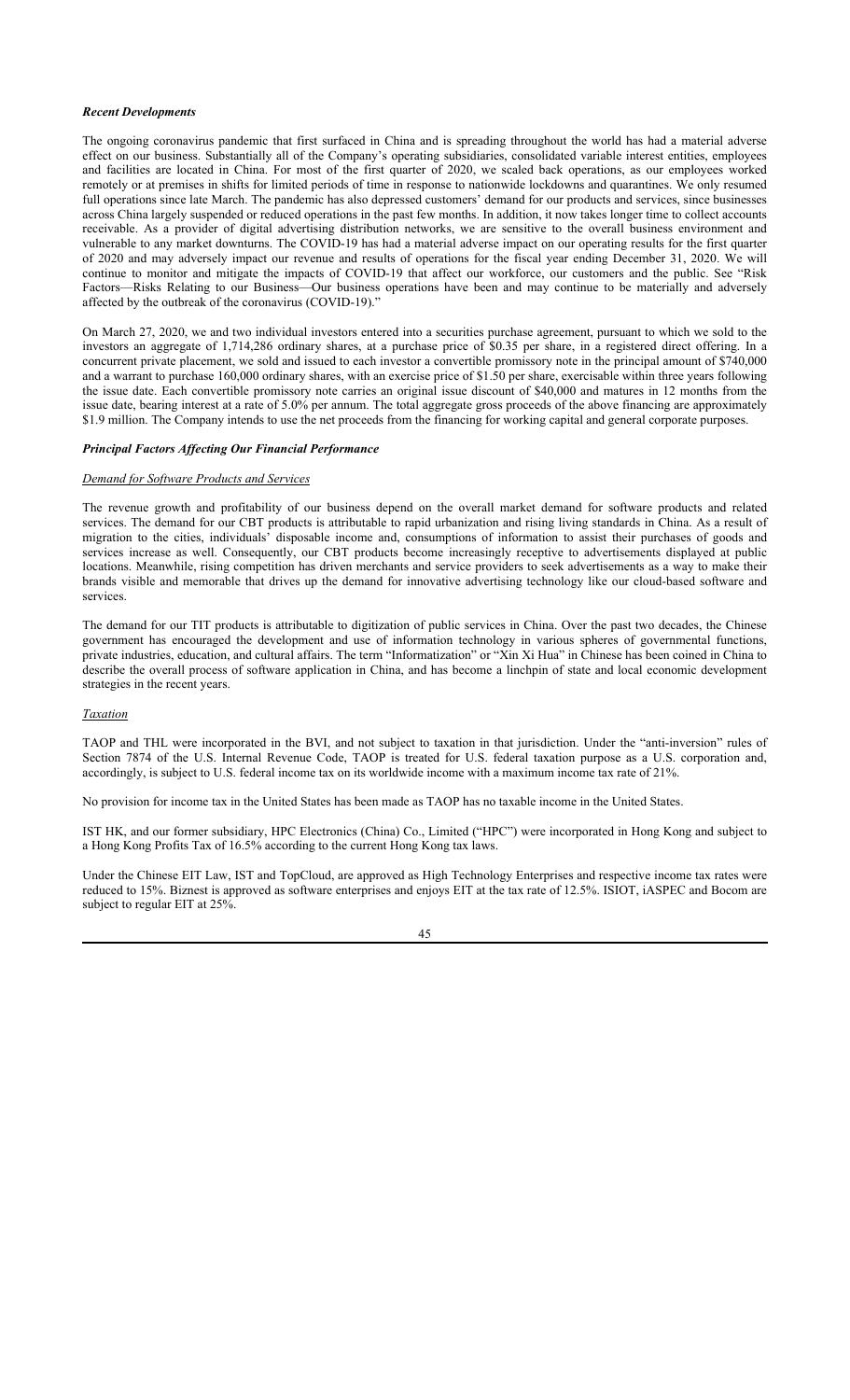### *Business Segment Information*

Segment information is consistent with how management reviews business health, makes investment, allocates resources and assesses operating performances. Transfers and sales between reportable segments, if any, are recorded at cost.

We report financial and operational information in the following two segments:

- (1) Cloud-based Technology ("CBT") segment The CBT segment is our current and future focus of corporate development. It includes our cloud-based products and services mainly offered to new media industry. In this segment, we generate revenues from sales of hardware and total solutions consisting of integrated hardware and proprietary software along with platform content.
- (2) Traditional Information Technology ("TIT") segment The TIT segment includes our project-based technology products and services sold to the public sector, including Digital Public Security Technology (DPST) and Multi- screen Digital Display System (MDDS). In this segment, we generate revenues from sales of software and systems integration services.

For more information regarding our operating segments, see Note 18 (Consolidated Segment Data) to our audited consolidated financial statements included elsewhere in this report.

#### *Results of Operations*

### *Comparison of Years Ended December 31, 2019 and 2018*

The following table sets forth key components of our results of operations for fiscal years ended December 31, 2019 and 2018, both in dollars and as a percentage of our revenue.

|                                              | <b>December 31, 2019</b> |             |                    |    | December 31, 2018 |              |
|----------------------------------------------|--------------------------|-------------|--------------------|----|-------------------|--------------|
|                                              |                          | Amount      | % of Revenue       |    | Amount            | % of Revenue |
| Revenue                                      | S                        | 13,791,303  | 100.00%            | S. | 20,578,340        | 100.00%      |
| Costs of revenue                             |                          | 7,189,092   | 52.13%             |    | 10,924,246        | 53.09%       |
| <b>Gross profit</b>                          |                          | 6,602,211   | 47.87%             |    | 9,654,094         | $46.91\%$    |
| Administrative expenses                      |                          | (6,657,972) | $(48.28)\%$        |    | (4,299,820)       | $(20.89)\%$  |
| Research and development expenses            |                          | (3,592,843) | $(26.05)\%$        |    | (4,756,088)       | $(23.11)\%$  |
| Selling expenses                             |                          | (523, 557)  | $(3.80)\%$         |    | (429, 362)        | (2.09)%      |
| (Loss) income from operations                |                          | (4,172,161) | $\sqrt{(30.25)}\%$ |    | 168,824           | 0.82%        |
| Subsidy income                               |                          | 431,555     | 3.13%              |    | 556,187           | 2.70%        |
| Other income, net                            |                          | 238,200     | 1.73%              |    | 400,566           | 1.95%        |
| Interest income                              |                          | 133,517     | $0.97\%$           |    | 36,381            | 0.18%        |
| Interest expense                             |                          | (499,852)   | $(3.62)\%$         |    | (484, 403)        | $(2.35)\%$   |
| (Loss) income before income taxes            |                          | (3,868,741) | $(28.05)\%$        |    | 677,555           | 3.29%        |
| Income tax benefit                           |                          | 274,480     | 1.99%              |    | 1,201,231         | $5.84\%$     |
| Net (loss) income                            |                          | (3,594,261) | $(26.06)\%$        |    | 1,878,786         | 9.13%        |
| Less: Net (loss) income attributable to non- |                          |             |                    |    |                   |              |
| controlling interest                         |                          | 11,929      | $0.09\%$           |    | (186, 803)        | (0.91)%      |
| Net (loss) income attributable to Company    |                          | (3,582,332) | $(25.98)\%$        |    | 1,691,983         | 8.22%        |

Revenue. We generate revenues from selling hardware, software, system integration, software as a service, and other technologyrelated services to customers including Shenzhen Taoping New Media Co., Ltd. and its affiliates. Shenzhen Taoping New Media Co., Ltd is controlled by our CEO, Mr. Lin. We have identified Shenzhen Taoping New Media Co., Ltd. and its affiliates as related parties. For the year ended December 31, 2019, our total revenue was \$13.8 million, of which approximately \$7.5 million was from related parties, compared to total revenue of \$20.6 million for the year ended December 31, 2018, a decrease of \$6.8 million, or 33%. The decrease was primarily due to the unfavorable macro environment and the slowdown of the out-of-home advertising market in China in 2019.

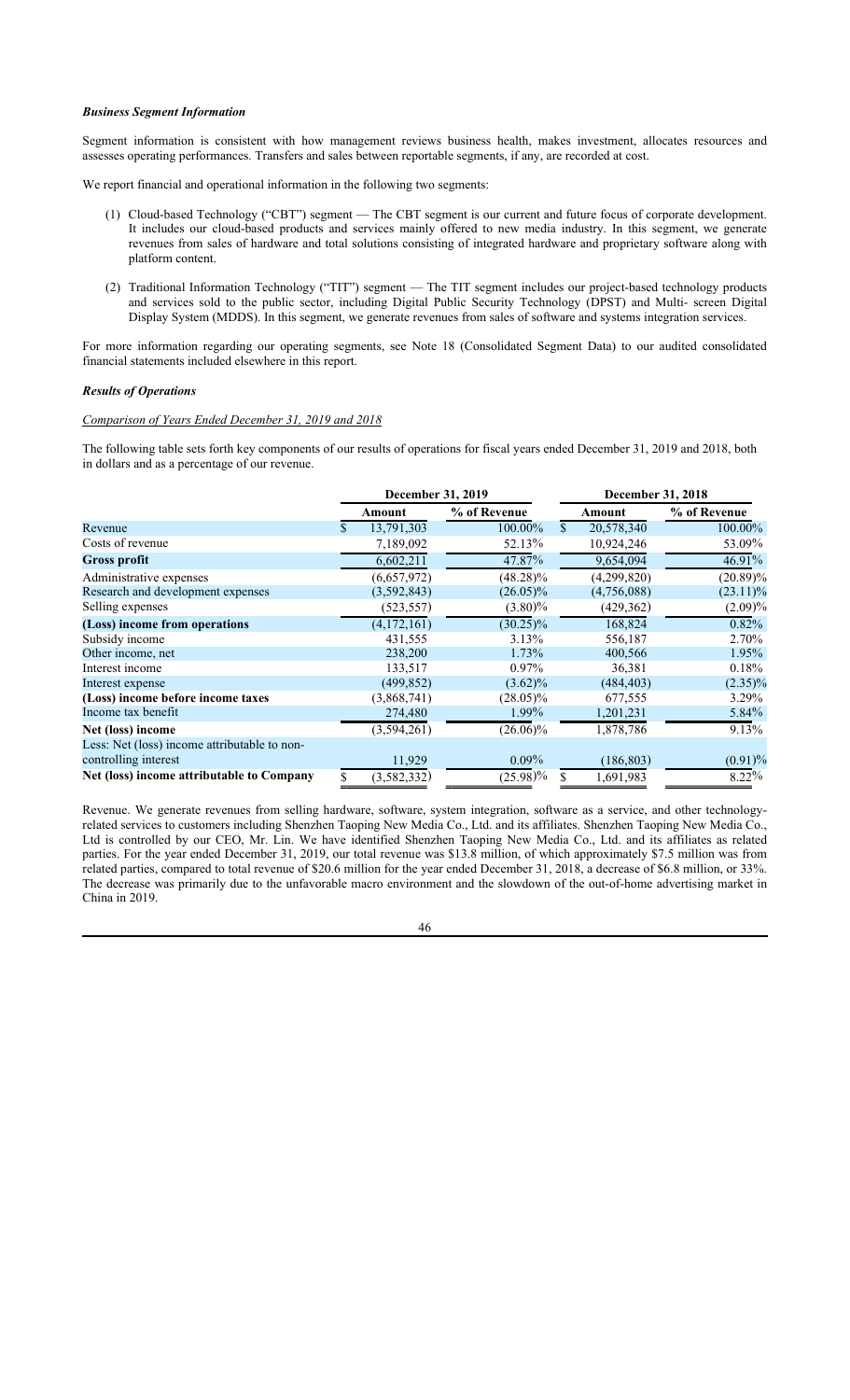Starting from January 2020, the coronavirus outbreak, also known as COVID-19, has caused the Chinese government to take quarantine measures, such as nationwide lockdowns, transportation restrictions, public gathering prohibitions and temporary closures of non-essential businesses, which had put economic activities in a suspension mode until late March, in addition to the regular Chinese New Year Holiday. Although the COVID-19 epidemic has largely been contained in China since then and businesses have gradually resumed to operations, China's economic recovery still faces great challenges. Against this background, we believe that China's out-of-home advertising market and our revenue in 2020 so far have been negatively affected.

The COVID-19 has had a material adverse impact on our operating results for the first quarter of 2020. We had a year-over-year decrease of approximately 26% in revenue in the first quarter of 2020, according to unaudited financial information, and a potential slowdown in collection of accounts receivable in 2020. We have seen sales starting to increase in the second quarter compared with the first quarter in 2020. However, we do not expect a significant impact on our operations and financial results in the long run unless the COVID-19 epidemic is not contained in the year of 2020. The epidemic in China is currently under control. Businesses around China have largely returned to normal since April 2020. The operations of our customers and our supply chain have been back to normal since most cities in China have lifted the lockdown restrictions.

The following table shows our revenue, percentage of revenue, cost of revenue and gross margin, by revenue categories:

|                           |              | <b>Year Ended December 31, 2019</b> |                   | <b>Year Ended December 31, 2018</b> |                     |         |                    |               |
|---------------------------|--------------|-------------------------------------|-------------------|-------------------------------------|---------------------|---------|--------------------|---------------|
|                           |              | $%$ of                              | Cost of           | Gross                               |                     | $%$ of  | Cost of            | Gross         |
|                           | Revenue      | Revenue                             | Revenue Margin    |                                     | Revenue             | Revenue | Revenue            | <b>Margin</b> |
| Products                  | \$10,468,382 |                                     | 75.91% 6,448,965  |                                     | 38.40% \$15,919,288 | 77.36%  | 9,808,837          | 38.38%        |
| Software                  | 2,246,497    | 16.29%                              | 525,473           | 76.61%                              | 3,083,312           | 14.98%  | 783,702            | 74.58%        |
| <b>System Integration</b> |              | $-9/0$                              | 74,494            |                                     |                     | $-9/0$  | 227,677            | $-9/0$        |
| Others                    | 1.076.424    | 7.80%                               | 140.160           | 86.98%                              | 1,575,728           | 7.66%   | 104,030            | 93.40%        |
| Total                     | \$13,791,303 |                                     | 100.00% 7.189.092 |                                     | 47.87% \$20,578,340 |         | 100.00% 10,924,246 | 46.91%        |

A breakdown of revenue, percentage of revenue, cost of revenue and gross margin by segments is as follows:

|                    |              | <b>Year Ended December 31, 2019</b> |                   |                |                     |         | <b>Year Ended December 31, 2018</b> |             |
|--------------------|--------------|-------------------------------------|-------------------|----------------|---------------------|---------|-------------------------------------|-------------|
|                    |              | $%$ of                              | Cost of           | Gross          | $%$ of              |         | Cost of                             | Gross       |
|                    | Revenue      | Revenue                             | Revenue Margin    |                | Revenue             | Revenue | Revenue                             | Margin      |
| TIT Segment        | 241,132      | $1.75\%$                            | 337,261           | $(39.87)\%$ \$ | 383,419             | 1.86%   | 726,572                             | $(89.50)\%$ |
| <b>CBT</b> Segment | 13,550,171   |                                     | 98.25% 6.851,831  | 49.43%         | 20,194,921          |         | 98.14% 10.197,674                   | 49.50%      |
| Total              | \$13,791,303 |                                     | 100.00% 7,189,092 |                | 47.87% \$20,578,340 |         | 100.00% 10,924,246                  | $46.91\%$   |

*Cost of revenue and gross profit*. As indicated in the tables above, our cost of revenue decreased by \$3.8 million, or 34.2%, to \$7.2 million, for the year ended December 31, 2019, from \$11.0 million for the year ended December 31, 2018. As a percentage of revenue, our cost of revenue decreased to 52.1% during the year ended December 31, 2019, from 53.1% during the year ended December 31, 2018. As a result, gross profit as a percentage of revenue was 47.9% for the year ended December 31, 2019 and was 46.9% for the year ended December 31, 2018. The increase in the overall gross margin primarily resulted from the cost advantages in our new products and services offered to customers in the private sector. Our new products and services mainly consist of the CAT and IoT based interactive ads display terminals, digital ads distribution platform, and digital ads distribution service replacing standalone floor-mounted display terminals mostly for community management or catalog advertising and IoT elevator management devices offered in 2016. We have also generated revenue from sales of software related products and services, which have resulted in a high gross margin. Although we currently are unable to estimate the negative business impact caused by COVID-19, we expect that our product and service mix would vary little from the prior year. As a result, gross margin in fiscal 2020 is expected to be consistent with that of fiscal 2019.

*Administrative expenses*. Our administrative expenses consist primarily of compensation and benefits for our general management, finance and administrative staff, professional advisor consulting fees, audit fees, and other expenses incurred in connection with general operations. Our administrative expenses increased by \$2.3million, or 54.8%, to \$6.6 million for the year ended December 31, 2019, from \$4.3 million for the year ended December 31, 2018. As a percentage of revenue, administrative expenses increased to 48.3% for 2019, from 20.9% for 2018. Such increase was primarily due to an increase of \$2.8 million in provision of doubtful account receivable, as a result of the slowdown of the out-of-home advertising industry in China. Given the unfavorable outlooks of overall economy and the out-of-home advertising market, we will continue to control our administrative expenses, by investing more efforts in the collection of accounts receivable and expenses and fees control.

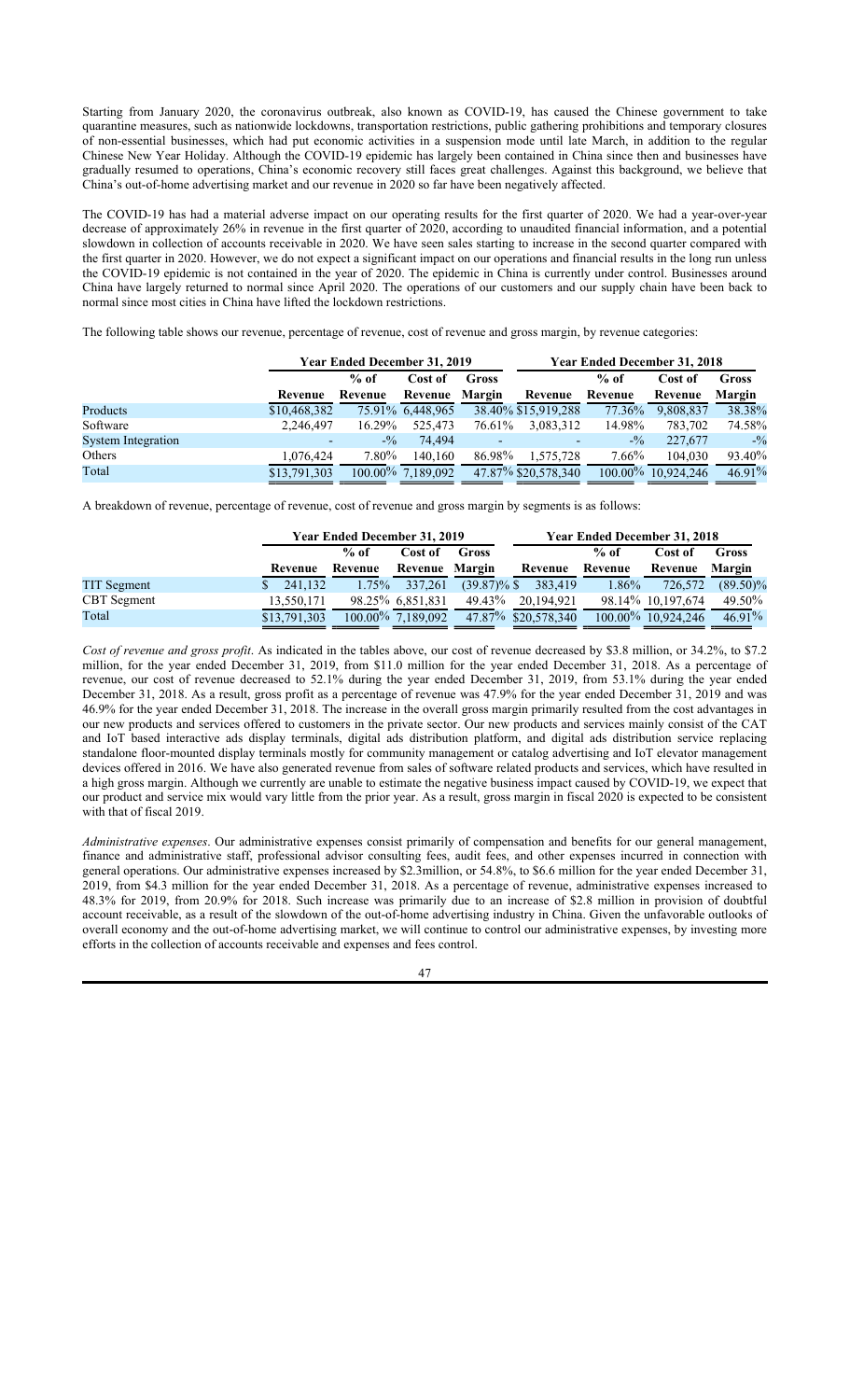*Research and development expenses*. Our research and development expenses consist primarily of personnel related expenses, as well as costs associated with new software and hardware development and enhancement. Our research and development expenses decreased by \$1.2 million, or 24.5%, to \$3.6 million for the year ended December 31, 2019, from \$4.8 million for the year ended December 31, 2018. Such decrease was primarily due to the decrease of depreciation of R&D related hardware equipment and software. As a percentage of revenue, research and development expenses increased to 26.1% for 2019, from 23.1% in 2018.

*Selling expenses*. Our selling expenses consist primarily of the compensation and benefits to our sales and marketing staff, traveling costs, and other selling activities related costs. Our selling expenses increased by \$0.1 million, or 21.9%, to \$0.5 million for the year ended December 31, 2019, from \$0.4 million for the year ended December 31, 2018. This increase was due to the headcount increase of the sales and marketing staff for expansion of our nationwide Taoping network. Selling expenses in 2020 is expected to remain stable compared with 2019.

*Subsidy income*. Because we have developed a number of new products that are promoted and designated by the Chinese government as highly innovative technology, we received governmental subsidies of \$0.4 million and \$0.6 million in years ended December 31, 2019 and 2018, respectively.

*Other (loss) income*. Other income for the year ended December 31, 2019 was approximately \$0.2 million, compared to other loss of approximately \$0.4 million in 2018. Other income in 2019 was mainly attributed to the write-off of long-aged tax payable. Other loss in 2018 was mainly attributed to the write-off of long-aged payables offset by other loss derived from discarding of certain obsolete office equipment.

*Interest expense*. Interest expense for the year ended December 31, 2019 was approximately \$0.5 million, compared to interest expense of approximately \$0.5 million in 2018, consistent with outstanding short-term bank loans for both years.

*Income tax expense*. We recorded income tax benefit of \$0.3 million for the year ended December 31, 2019, as compared to \$1.2 million of income tax benefit in 2018, primarily as a result of reclaims of excess accrual of income tax payable in the prior years.

*Net (loss) income attributable to Company*. As a result of the cumulative effect of the foregoing factors, we had a net loss attributable to the Company of \$3.6 million for the year ended December 31, 2019, as compared to net income of \$1.7 million for the year ended December 31, 2018.

## *Comparison of Years Ended December 31, 2018 and 2017*

The following table sets forth key components of our results of operations for fiscal years ended December 31, 2018 and 2017, both in dollars and as a percentage of our revenue.

|                                                  | <b>For the Year Ended</b> |                   |              |              |                   |              |  |  |
|--------------------------------------------------|---------------------------|-------------------|--------------|--------------|-------------------|--------------|--|--|
|                                                  |                           | December 31, 2018 |              |              | December 31, 2017 |              |  |  |
|                                                  |                           | Amount            | % of Revenue |              | Amount            | % of Revenue |  |  |
| Revenue                                          | \$                        | 20,578,340        | 100.00%      | $\mathbb{S}$ | 18,189,274        | 100.00%      |  |  |
| Costs of revenue                                 |                           | 10,924,246        | 53.09%       |              | 9,867,508         | 54.25%       |  |  |
| <b>Gross profit</b>                              |                           | 9,654,094         | 46.91%       |              | 8,321,766         | 45.75%       |  |  |
| Administrative expenses                          |                           | (4,299,820)       | $(20.89)\%$  |              | (3,621,570)       | $(19.91)\%$  |  |  |
| Research and development expenses                |                           | (4,756,088)       | $(23.11)\%$  |              | (4,031,313)       | $(22.16)\%$  |  |  |
| Selling expenses                                 |                           | (429, 362)        | (2.09)%      |              | (1, 119, 586)     | $(6.16)\%$   |  |  |
| <b>Income (Loss) from operations</b>             |                           | 168,824           | 0.82%        |              | (450, 703)        | $(2.48)\%$   |  |  |
| Subsidy income                                   |                           | 556,187           | 2.70%        |              | 476,517           | 2.62%        |  |  |
| Other income (loss), net                         |                           | 400,566           | 1.95%        |              | 281,556           | $1.55\%$     |  |  |
| Interest income                                  |                           | 36,381            | 0.18%        |              | 7,900             | $0.04\%$     |  |  |
| Interest expense                                 |                           | (484, 403)        | $(2.35)\%$   |              | (450, 024)        | $(2.47)\%$   |  |  |
| Change in fair value of warrants liability       |                           |                   |              |              | 3,720             | $0.02\%$     |  |  |
| Income (loss) before income taxes                |                           | 677,555           | 3.29%        |              | (131, 034)        | (0.72)%      |  |  |
| Income tax benefit                               |                           | 1,201,231         | 5.84%        |              | 1,070,343         | 5.88%        |  |  |
| <b>Net Income</b>                                |                           | 1,878,786         | 9.13%        |              | 939,309           | 5.16%        |  |  |
| Less: net income attributable to non-controlling |                           |                   |              |              |                   |              |  |  |
| interest                                         |                           | (186, 803)        | $(0.91)\%$   |              | (80, 704)         | (0.44)%      |  |  |
| Net income attributable to Company               |                           | 1,691,983         | 8.22%        | \$           | 858,605           | 4.72%        |  |  |
|                                                  |                           | 48                |              |              |                   |              |  |  |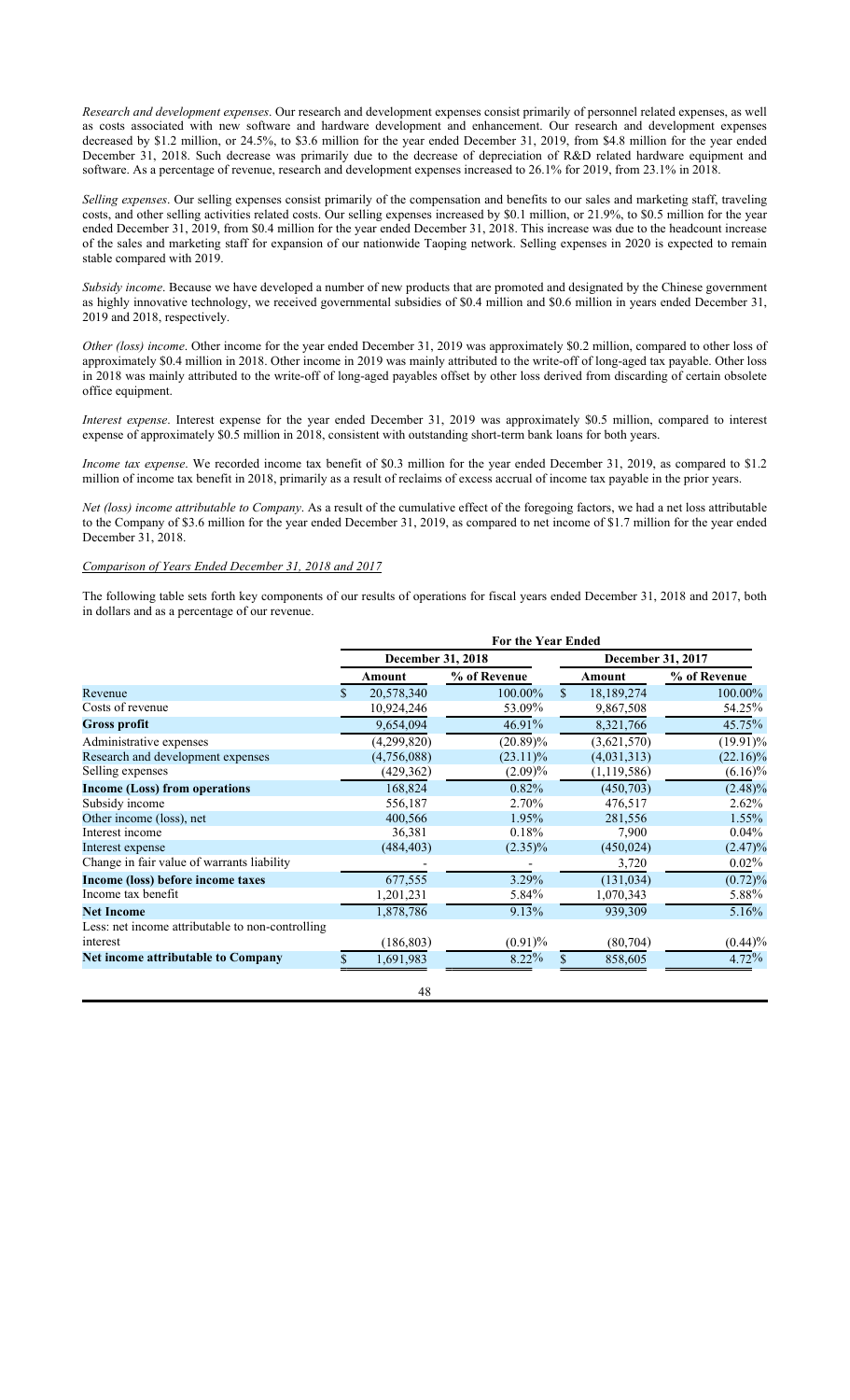*Revenue*. We generate revenues from selling hardware, software, system integration, and other technology-related services to customers including Shenzhen Taoping New Media Co., Ltd. and its affiliates. Shenzhen Taoping New Media Co., Ltd is controlled by our CEO, Mr. Lin. We have identified Shenzhen Taoping New Media Co., Ltd. and its affiliates as related parties. For the year ended December 31, 2018, our total revenue was \$20.6 million, of which approximately \$9.5 million was from related parties, compared to total revenue of \$18.2 million for the year ended December 31, 2017, an increase of \$2.4 million, or 13.1%. The increase was primarily due to the successful execution of our business model by the creation of "Taoping Chain" and the establishment of a nationwide sales network through Taoping Alliance, which in result drove our sales in 2018. From May 2017, we have rolled out and offered interactive ads display terminals, digital ads distribution system, and advertising resource sharing platform to the customers in the private sector.

In addition, we generated revenue from system maintenance service to our customers and rental income from leasing our office facilities to other third parties, which was categorized as "Revenue-Others."

The following table shows our revenue, percentage of revenue, cost of revenue and gross margin, by revenue categories:

|                           |              |          | <b>Year Ended December 31, 2018</b> |               | <b>Year Ended December 31, 2017</b> |         |                     |        |
|---------------------------|--------------|----------|-------------------------------------|---------------|-------------------------------------|---------|---------------------|--------|
|                           |              | $%$ of   | Cost of                             | Gross         |                                     | $%$ of  | Cost of             | Gross  |
|                           | Revenue      | Revenue  | Revenue                             | <b>Margin</b> | Revenue                             | Revenue | Revenue             | Margin |
| Products                  | \$15,919,288 | 77.36%   | 9,808,837                           |               | 38.38% \$13,415,270                 |         | 73.75% \$8,973,539  | 33.11% |
| Software                  | 3,083,312    | 14.98%   | 783,702                             | 74.58%        | 3,441,582                           | 18.92%  | 733.617             | 78.68% |
| <b>System Integration</b> |              | $-9/0$   | 227,677                             | $-9/0$        | 390,465                             | 2.15%   | 135,224             | 65.37% |
| Others                    | 1,575,740    | $7.66\%$ | 104.030                             | 93.40%        | 941.957                             | 5.18%   | 25,128              | 97.33% |
| Total                     | \$20,578,340 |          | 100.00% 10,924,246                  |               | 46.91% \$18,189,274                 |         | 100.00% \$9,867,508 | 45.75% |

A breakdown of revenue, percentage of revenue, cost of revenue and gross margin by segments is as follows:

|                    |              |          | Year Ended December 31, 2018 |        |                          | <b>Year Ended December 31, 2017</b> |                   |        |
|--------------------|--------------|----------|------------------------------|--------|--------------------------|-------------------------------------|-------------------|--------|
|                    |              | $%$ of   | Cost of                      | Gross  |                          | $%$ of                              | Cost of           | Gross  |
|                    | Revenue      | Revenue  | Revenue                      | Margin | Revenue                  | Revenue                             | Revenue Margin    |        |
| TIT Segment        | 383,419      | $1.86\%$ | 726,572                      |        | $(89.50)\%$ \$ 1,239,001 | 6.81%                               | 771.745           | 37.71% |
| <b>CBT</b> Segment | 20,194,921   |          | 98.14\% 10.197.674           | 49.50% | 16.950.273               |                                     | 93.19% 9.095.763  | 46.34% |
| Total              | \$20,578,340 |          | 100.00% 10,924,246           |        | 46.91% \$18,189,274      |                                     | 100.00% 9,867,508 | 45.75% |

*Cost of revenue and gross profit*. As indicated in the tables above, our cost of revenue increased by \$1.1 million, or 10.71%, to \$11.0 million, for the year ended December 31, 2018, from \$9.9 million for the year ended December 31, 2017. As a percentage of revenue, our cost of revenue decreased to 53.09% during the year ended December 31, 2018, from 54.25% during the year ended December 31, 2017. As a result, gross profit as a percentage of revenue increased to 46.91% for the year ended December 31, 2018, from 45.75% for the year ended December 31, 2017. The slight increase in the overall gross margin primarily resulted from the further increase in product mix of our new products and services offered to customers in the private sector. Our new products and services mainly consist of the CAT and IoT based interactive ads display terminals, digital ads distribution platform, and digital ads distribution service. We have outsourced production for our CAT and IoT technology based ads display terminals that has provided significant cost savings. We have also generated revenue from sales of software related products and services, which have resulted in a high gross margin.

*Administrative expenses*. Our administrative expenses consist primarily of compensation and benefits for our general management, finance and administrative staff, professional consulting fees, audit fees, bad debt provision, depreciation of new software and other expenses incurred in connection with general operations. Our administrative expenses increased by \$0.7 million, or 18.73%, to \$4.3 million for the year ended December 31, 2018, from \$3.6 million for the year ended December 31, 2017. As a percentage of revenue, administrative expenses increased to 20.89% for 2018, from 19.91% for 2017. Such increase was primarily due to the reclassification of foreign currency exchange gain (loss) caused by intercompany balances in 2018 from administrative expenses to other comprehensive income, resulting in an increase of \$0.7 million, and an increase of \$0.4 million of provision for doubtful accounts receivable.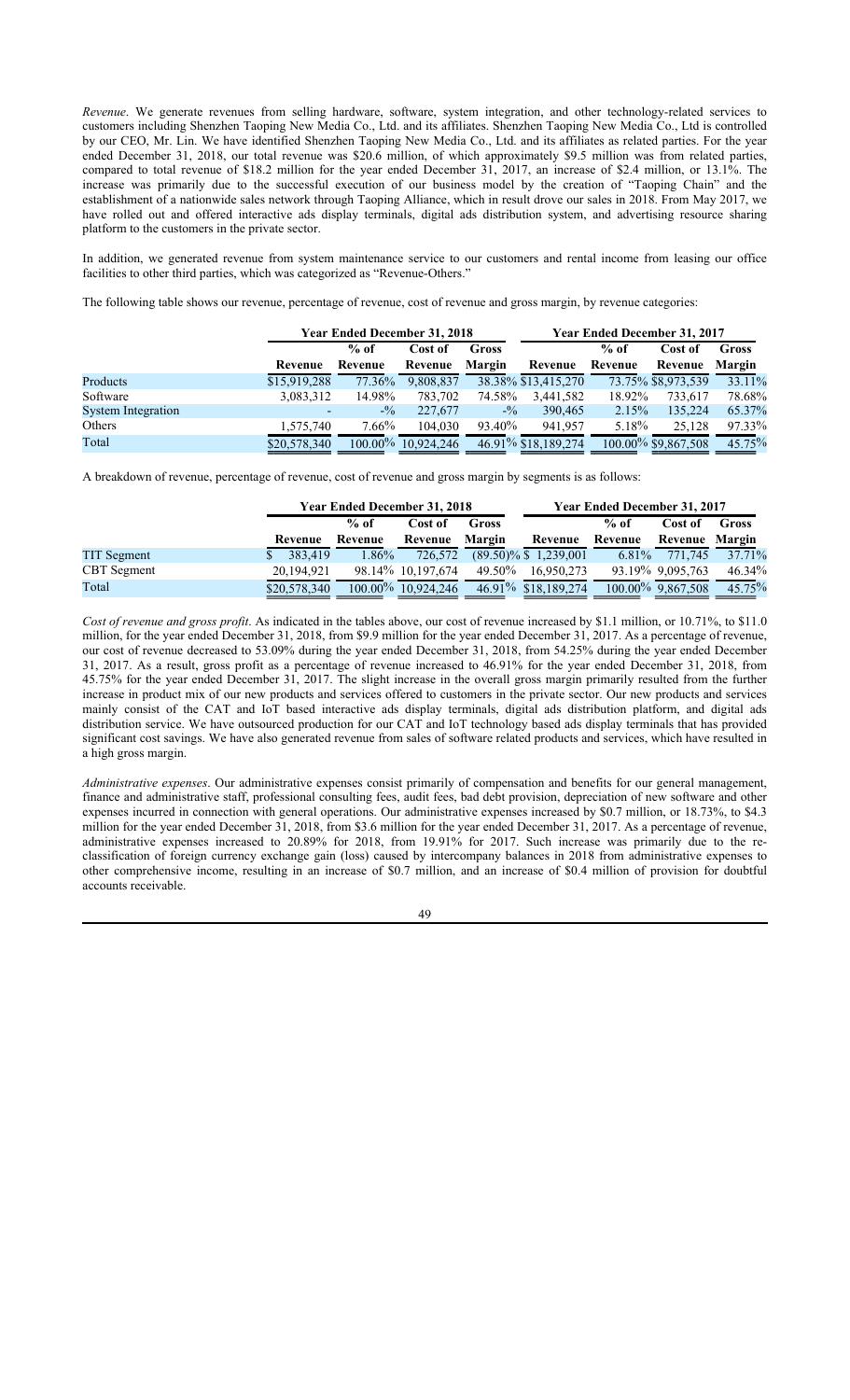*Research and development expenses*. Our research and development expenses consist primarily of personnel related expenses, as well as costs associated with new software and hardware development and enhancement. Our research and development expenses increased by \$0.8 million, or 17.98%, to \$4.8 million for the year ended December 31, 2018, from \$4.0 million for the year ended December 31, 2017. Such increase was primarily due to increase in payroll and benefits for R&D staff, as a result of an increase in headcount, and the depreciation of software newly purchased in 2018, which software is used for the digital ads distribution and sharing platform servicing our customers to efficiently and cost effectively promote their branding. As a percentage of revenue, research and development expenses increased to 23.11% for 2018, from 22.16% in 2017.

*Selling expenses*. Our selling expenses consist primarily of the compensation and benefits to our sales and marketing staff, traveling costs, and other selling activities related costs. Our selling expenses decreased by \$0.7 million, or 61.65%, to \$0.4 million for the year ended December 31, 2018, from \$1.1 million for the year ended December 31, 2017. This decrease was due to the reduction of certain marketing and branding activities. Since we have built our own nationwide ad display terminal network with Taoping Alliance, we were able to promote our brand at less selling and marketing expenses in 2018.

*Subsidy income*. Because we have developed a number of new products that are promoted and designated by the Chinese government as highly innovative technology, we received governmental subsidies of \$0.6 million and \$0.5 million in years ended December 31, 2018 and 2017, respectively, including the VAT tax refund.

*Other (loss) income*. Net other income for the year ended December 31, 2018 was approximately \$0.4 million, compared to net other income of approximately \$0.3 million in 2017. The net other income increase of \$0.1 million was due to that the other income decreased by \$0.3 million, offset by the decrease of \$0.4 million in other loss. The decrease in other income was mainly attributed to the decrease in other income arising from write off of long-aged payables and collection of accounts receivable written off in prior years. The decrease in other loss was attributed to reassessment of prior years' other taxes occurring in 2017.

*Interest expense*. Interest expense for the year ended December 31, 2018 was approximately \$0.5 million, compared to interest expense of approximately \$0.5 million in 2017, consistent with outstanding short-term bank loans for both years.

*Income tax expense*. We recorded income tax benefit of \$1.2 million for the year ended December 31, 2018, as compared to \$1.1 million of income tax benefit in 2017, primarily as a result of true-up accrual of income tax payable in the prior years.

*Change in fair value of warrants liability*. Series A warrants expired without exercise on May 26, 2018. In 2017, we recorded a gain of approximately \$3,000 from change in the fair value of the warrant derivative liability.

*Net income attributable to Company*. As a result of the cumulative effect of the foregoing factors, we had a net income attributable to the Company of \$1.7 million for the year ended December 31, 2018, as compared to a net income of \$0.9 million for the year ended December 31, 2017.

# *Inflation*

Inflation does not materially affect our business or the results of our operations.

### *Foreign Currency Fluctuations*

See Item 11 "Quantitative and Qualitative Disclosures about Market Risk—Foreign Exchange Risk."

### *Critical Accounting Policies*

The preparation of financial statements in conformity with U.S. GAAP requires our management to make assumptions, estimates and judgments that affect the amounts reported in the financial statements, including the notes thereto, and related disclosures of commitments and contingencies, if any. We consider our critical accounting policies to be those that require the more significant judgments and estimates in the preparation of financial statements, including the following:

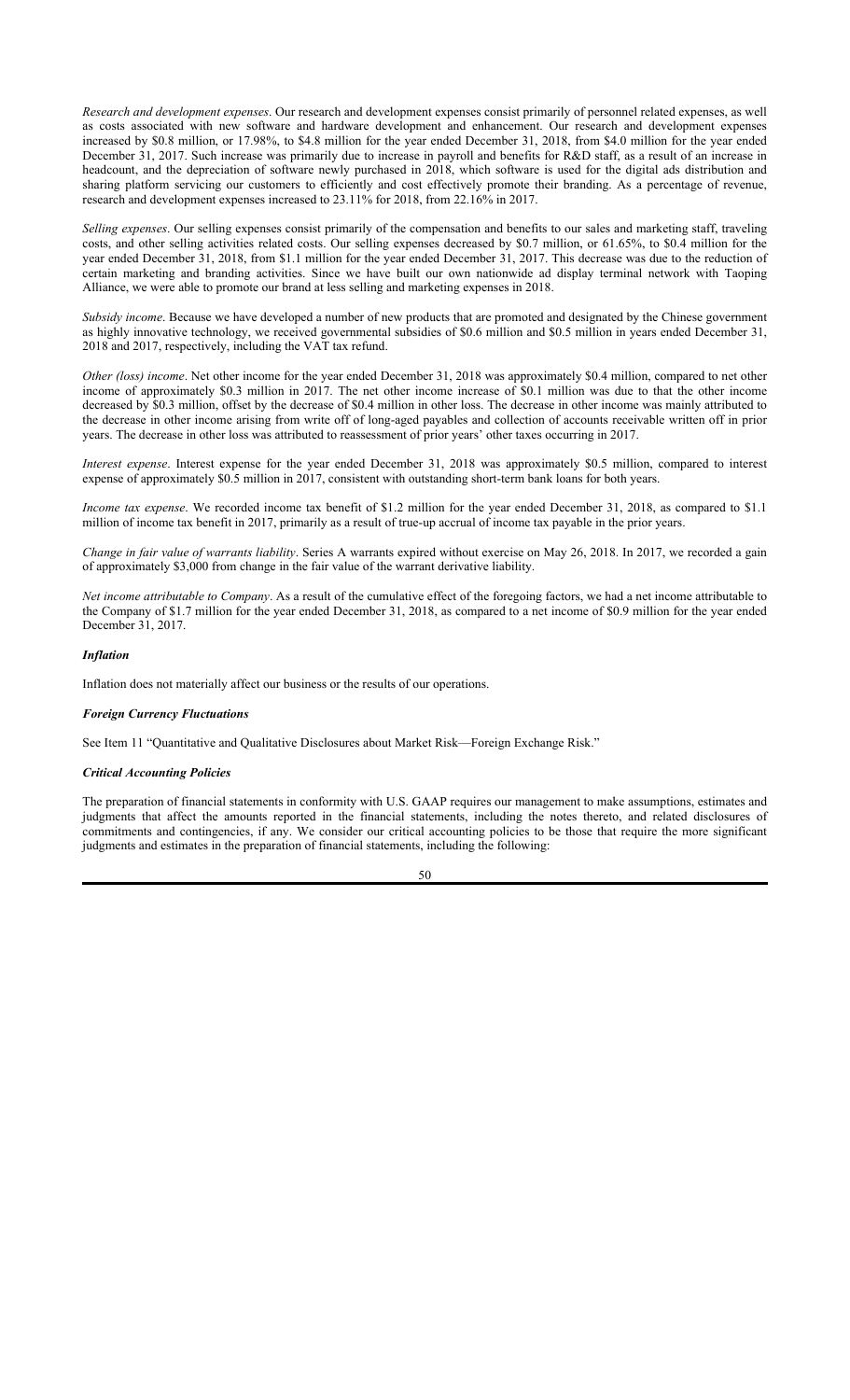#### *Revenue Recognition*

Beginning January 1, 2018, the Company has adopted the ASU 2014-09, Topic 606, "Revenue from Contracts with Customers" and its related amendments (collectively referred to as "ASC 606") for its new revenue recognition accounting policy that depicts the transfer of promised goods or services to customers in an amount that reflects the consideration to which the Company expects to be entitled in exchange for those goods or services. The adoption of the new revenue recognition standard has no material impact on the Company's consolidated financial statements for any periods prior to 2018. Therefore prior period amounts are not adjusted.

The Company generates its revenues primarily from three sources: (1) hardware sales, (2) software sales, and (3) system integration. Revenue is recognized when obligations under the terms of a contract with our customers are satisfied; and generally occurs upon delivery of the goods and services.

#### Hardware Sales

Hardware revenues are generated primarily from the sale of Cloud-Application-Terminal based digital ads display terminals with integrated software essential to the functionality of the hardware to our customers (inclusive of related parties). Although manufacturing of the hardware has been outsourced to the Company's Original Equipment Manufacturer (OEM) suppliers, the Company has acted as the principal of the contract. The Company recognized the hardware sales at the point of delivery. The Company has indicated that it may from time to time provide future unspecified software upgrades to the hardware products' essential software, which is expected to be infrequent and, free of charge. Non-software services is mainly the one-time training session provided to the customer to familiarize them with the software operation upon the customer's initial introduction to the software platform. The costs of providing infrequent software upgrade and training provided to the customer for familiarizing the software operations are de minimis. As a result, the Company does not allocate transaction price to software upgrade and customer training. Hardware sales are classified as "Revenue-Products" on the Company's consolidated statements of operations.

#### Software Sales

Customers in the private sector contract the Company to design and develop software products specifically customized for their needs for a fixed price. Software development projects usually include developing software, integrating various isolated software systems into one, and testing the system. The design and build services, together with the integration of the various elements, are generally determined to be essential to the functionality of the delivered software. The contracted price is usually paid in installments based on progression of the project or at the delivery of the software. The Company usually provides non-software services including after-sale support, technical training. The technical training only occurs at the introduction of the software. The software is highly specialized and stable, after-sale support and subsequent upgrade or enhancement are infrequent. The Company has estimated the costs associated with the non-software performance obligations and concludes that these obligations are de minimis to the overall contract. Therefore, the Company does not further allocate transaction price.

The Company usually completes the customized software contracts less than 12 months and recognizes the revenue at the point of delivery because the Company does not have an enforceable right to payment for performance completed to date. Revenues from software development contracts are classified as "Revenue-Software" on the Company's consolidated statements of operations.

### System Integration Services

System integration revenues are generated from fixed-price contracts which combine both customized software development and integration, and non-customized hardware. System integration projects usually include the purchase of hardware, software development, and integration of various systems into one, and test of the system. Customers are billed in accordance with contract terms, which typically require a partial payment at the signing of the contract, partial payment upon delivery and customer acceptance, with the remainder due within a stated period of time not exceeding 12 months.

As a result of the Company's business transformation from a traditional IT business solution provider to a provider of integrated Cloud-Application-Terminal based products and services, system integration services have been phased out. the System Integration Service revenue was approximately 390,000 for the year ended December 31, 2017 and was zero in 2018 and 2019. The adoption of ASC 606 has no impact on the System Integration Service revenue.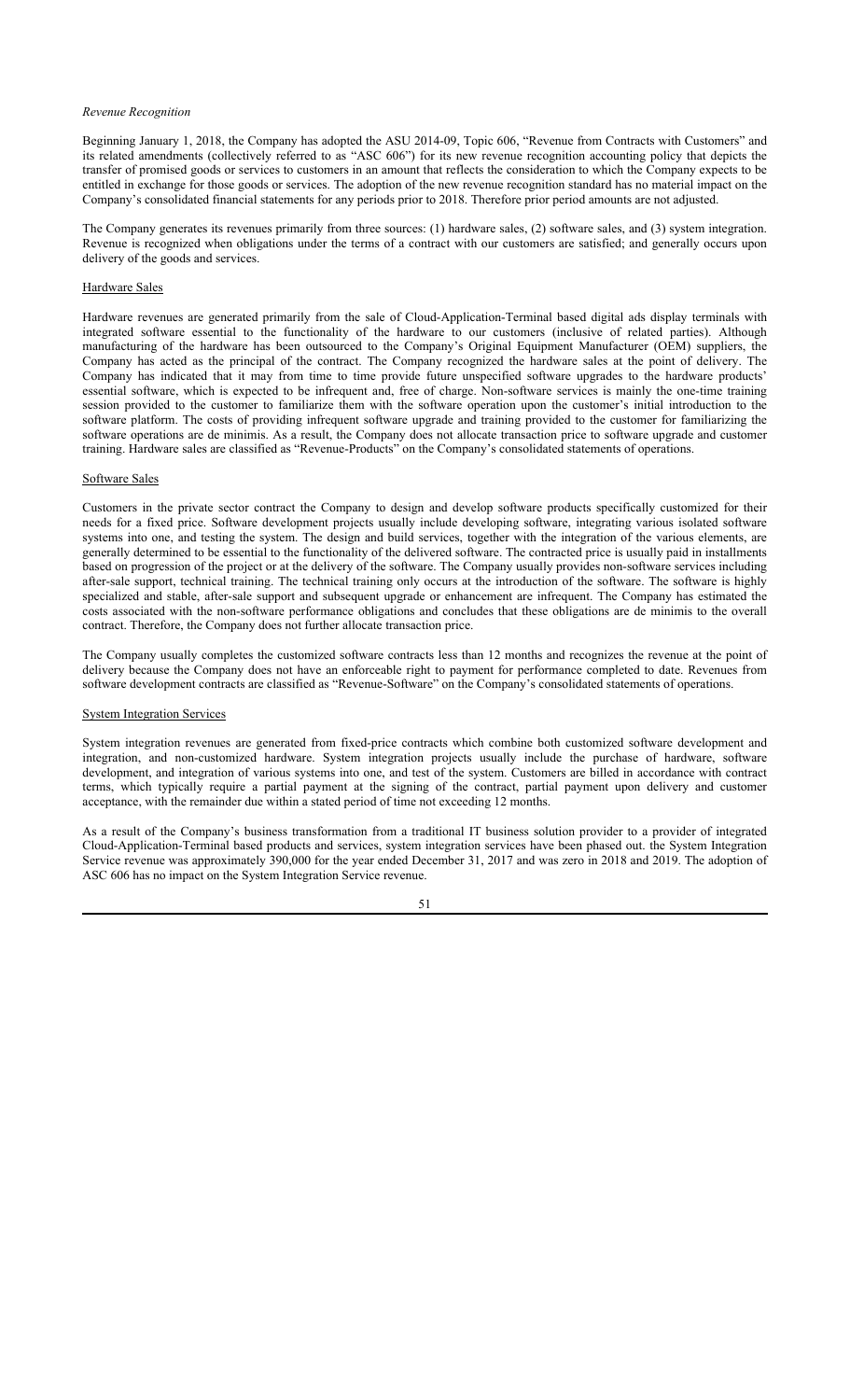#### Other Revenue

The Company also reports other revenue which comprises revenue generates from other hardware maintenance services, network maintenance services, rental income, and miscellaneous income.

#### *Accounts Receivable, Accounts Receivable –related parties*

Accounts receivable are recognized and carried at invoiced amount less an allowance for any uncollectible accounts, if any. We regularly evaluate and monitor the credit worthiness of our customers individually. We establish an allowance for doubtful accounts based upon estimates, historical experience and other factors surrounding the credit risk of specific clients, and utilize both specific identification and a general reserve to calculate allowance for doubtful accounts. The amount of receivables ultimately not collected by us has generally been consistent with expectations and the allowance established for doubtful accounts. After all attempts to collect a receivable have failed, the receivable is written off against the allowance.

#### *Inventories*

We value inventories at the lower of cost (First-in-First-out "FIFO") or net realizable value. Net realizable value is the expected selling price in the ordinary course of business minus any costs of completion, disposal, and transportation to make the sale. We perform analyses of slow-moving or obsolete inventory periodically and any necessary valuation reserves, which could potentially be significant, are included in the period in which the evaluations are completed. Inventory impairments result in a new cost basis for accounting purposes.

#### *Long-Lived Assets*

Long-lived assets held and used by the Company are reviewed for impairment, whenever events or changes in circumstances indicate that the carrying amount of assets may not be recoverable. It is reasonably possible that these assets could become impaired as a result of technology or other changes in the industry. Recoverability of an asset to be held and used is determined by comparing its carrying amount with the net undiscounted future cash flows it should generate. If such asset is considered to be impaired, the impairment to be recognized is measured by how much its carrying amount exceeds its fair value. Assets held for disposal, if any, are reported at the lower of the carrying amount or fair value less costs to sell.

Management reviews impairment of property, plant and equipment, if an event occurs or circumstances change that would more likely than not reduce the fair value of the property, plant and equipment to below its carrying value. Management used the discounted cash flow method to estimate the fair value of the property, plant and equipment.

### *Convertible Promissory Note*

The Company determines the appropriate accounting treatment of its convertible debts in accordance with the terms in relation to conversion features. After considering the impact of such features, the Company may account for such instrument as a liability in its entirety, or separate the instrument into debt and equity components following the guidance described under ASC 815 Derivatives and Hedging and ASC 470 Debt. The debt discount, if any, together with related issuance cost are subsequently amortized as interest expense over the period from the issuance date to the earliest conversion date or stated redemption date. The Company presented the issuance cost of debt in the balance sheet as a direct deduction from the related debt.

### *Income Taxes*

Deferred income taxes are provided on an asset and liability approach for financial accounting and reporting of income taxes. Deferred income taxes are recognized for all significant temporary differences at enacted rates and classified as non-current based upon the classification of the related asset or liability in the financial statements. A valuation allowance is provided to reduce the amount of deferred tax assets, if it is considered more likely than not that some portion, or all of the deferred tax asset will not be realized. The Company classifies interest and/or penalties related to unrecognized tax benefits, if any, as a component of income tax provisions.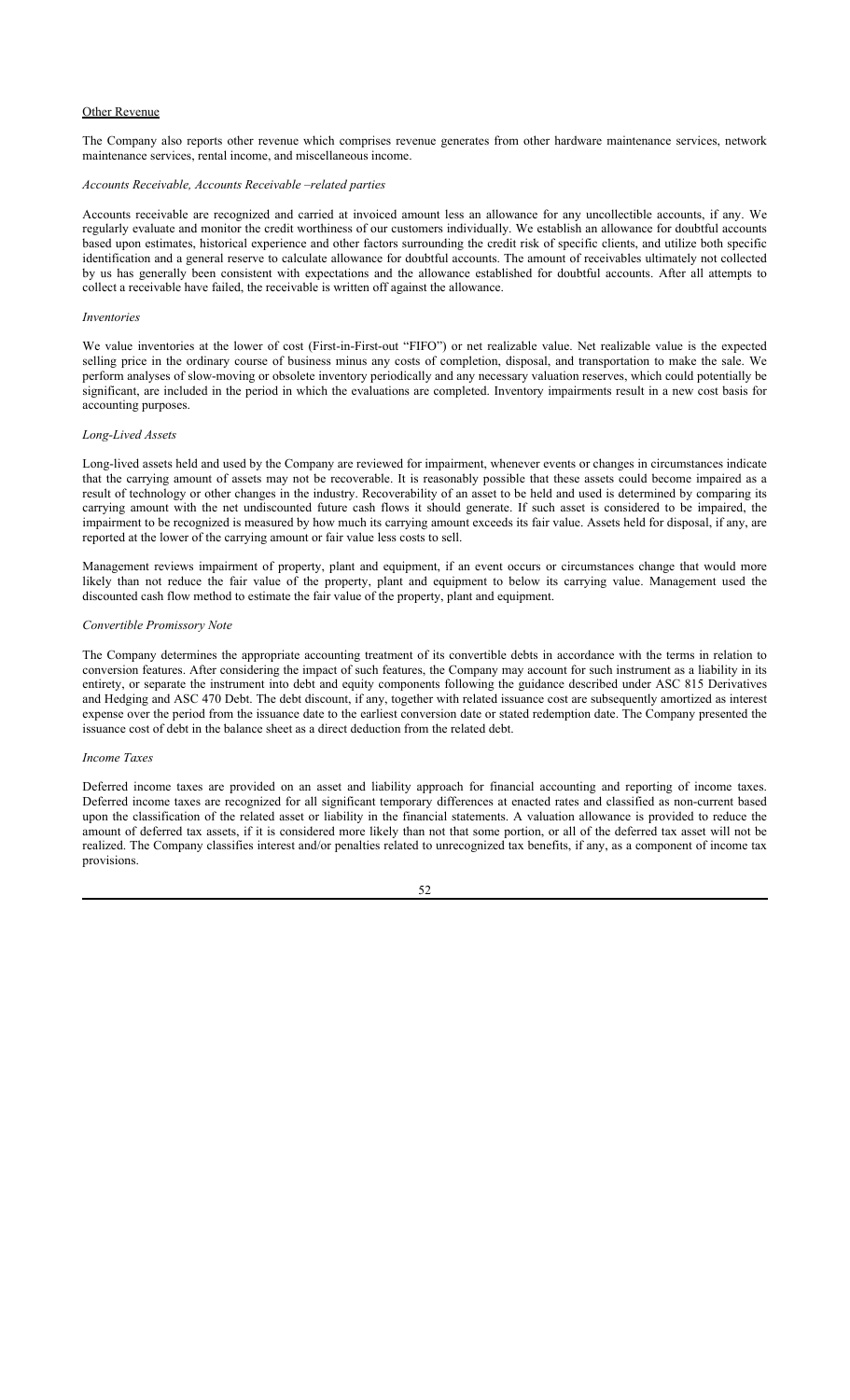### *Recent Accounting Pronouncements*

Please refer to Note 2 to our audited consolidated financial statements for a discussion of relevant pronouncements.

#### **B. Liquidity and Capital Resources**

As of December 31, 2019, we had cash and cash equivalents of \$1.5 million.

In previous years, with respect to private-sector customers, we generally provided for a payment term of 90 days. For certain strategic customers, we extended the payment term up to 120 days. Starting from 2015, we have implemented far more stringent cash collection policies than before. With our private-sector customers, we generally require 30% of cash down payment at the signing of a sales contract and the reminder 70% to be paid prior to product shipment.

The Company considers the following factors when determining whether to permit a longer payment period or provide other concessions to customers:

- the customer's past payment history;
- the customer's general risk profile, including factors such as the customer's size, age, and public or private status;
- macroeconomic conditions that may affect a customer's ability to pay; and
- the relative importance of the customer relationship to the Company's business.

Management performs ongoing credit evaluations, and we maintain an allowance for potential bad debt based upon our loss history and our aging analysis. We estimated that the amount of probable allowance for bad debt in existing accounts receivable was equal to the allowance for doubtful accounts of \$7.2 million as of December 31, 2019 and \$3.6 million at December 31, 2018. The following table describes the movement in the allowance for doubtful accounts during the year ended December 31, 2019.

| Balance at January 1, 2019                  | 3.683.842 |
|---------------------------------------------|-----------|
| Increase in allowance for doubtful accounts | 3.576.669 |
| Foreign exchange difference                 | (47, 867) |
| Balance at December 31, 2019                | 7.212.644 |

The COVID-19 has had a material adverse impact on our operating results for the first quarter of 2020. However, we do not expect a significant impact on our operations and financial results in the long run unless the COVID-19 epidemic is not contained in the year of 2020. The epidemic in China is currently under control. Businesses around China have largely returned to normal since April 2020. The operations of our customers and our supply chain have been back to normal since most cities in China have lifted lockdown restrictions. With the additional injection of the approximately \$1.9 million net proceeds raised in March 2020, we believe that we will have sufficient capital to maintain our operations for the next 12 months.

The following table summarizes the key cash flow components from our consolidated statements of cash flows for the periods indicated.

### **Cash Flows**

|                                                               | <b>Years Ended December 31,</b> |             |             |  |  |
|---------------------------------------------------------------|---------------------------------|-------------|-------------|--|--|
|                                                               | 2019                            | 2018        | 2017        |  |  |
| Net cash provided by (used in) operating activities           | (1,682,104)                     | 2,473,802   | 4,540,249   |  |  |
| Net cash provided by (used in) investing activities           | 151,855                         | (4,066,939) | (3,775,219) |  |  |
| Net cash provided by (used in) financing activities           | 1,586,347                       | 176,786     | (485, 486)  |  |  |
| Effects of exchange rate changes on cash and cash equivalents | (189,692)                       | (191, 197)  | (771, 111)  |  |  |
| Net decrease in cash and cash equivalents                     | (133,594)                       | (1,607,548) | (491, 567)  |  |  |
| Cash and cash equivalents at beginning of the year            | 1,653,260                       | 3,260,808   | 3,752,375   |  |  |
| Cash and cash equivalents at end of the year                  | 1,519,666                       | 1,653,260   | 3,260,808   |  |  |
|                                                               |                                 |             |             |  |  |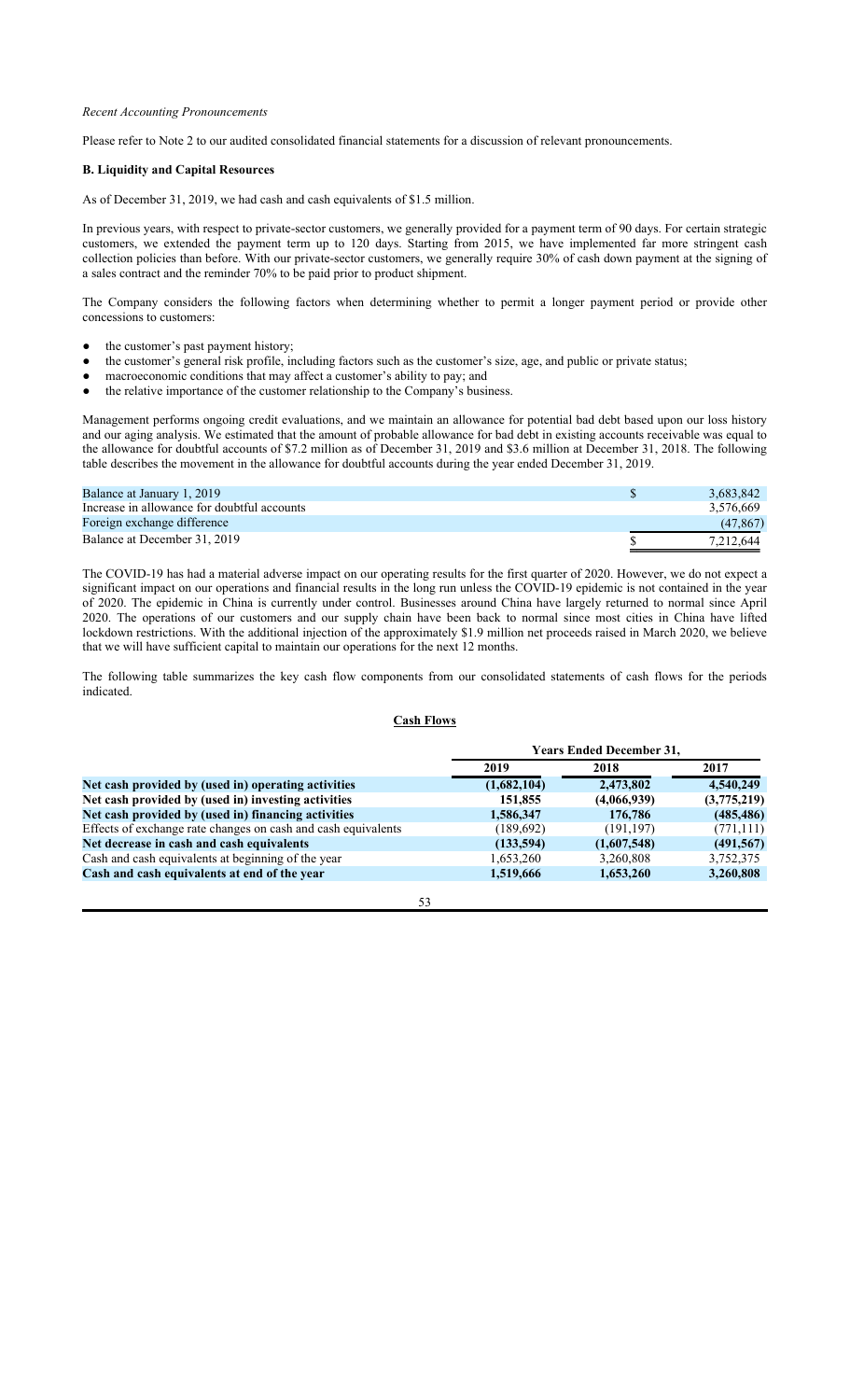### *Operating Activities*

Net cash used in operating activities was \$1.7 million for the year ended December 31, 2019 and net cash provided by operating activities was \$2.5 million for the year ended December 31, 2018. Net cash provided by operating activities was \$4.5 million for the year ended December 31, 2017. As a result of the unfavorable macro environment and the slow-down of the out-of-home advertising industry in China, we had a net loss of \$3.6 million in 2019, comparing to a net income of \$ 1.9 million and \$0.9 million in 2018 and 2017, respectively.

### *Investing Activities*

Net cash provided by investing activities was \$0.2 million for the year ended December 31, 2019, and net cash used in investing activities was \$4.1 million for the year ended December 31, 2018. Net cash used in investing activities was \$3.8 million for the year ended December 31, 2017. In 2018 and 2017, we increased the purchase of software and hardware equipment as a result of the business transformation and further expansion of our R&D capability. Net cash provided by investing activities in 2019 was mainly due to the collection of a loan receivable of \$2.2 million.

### *Financing Activities*

Net cash provided by financing activities was \$1.6 million for the year ended December 31, 2019, mainly attributable to short-term bank borrowings receipts of \$7.8 million and the receipts of \$1.0 million net proceed from a convertible note financing, offset by \$7.2 million in repayment of short-term loans. Net cash provided in financing activities was \$0.2 million for the year ended December 31, 2018, mainly attributable to short-term bank borrowings receipts of \$6.8 million and equity financing of \$1.5 million, offset by \$8.2 million in repayment of short-term loans. Net cash used in financing activities was \$0.5 million for the year ended December 31, 2017 mainly attributable to short-term bank borrowings receipts of \$8.9 million offset by \$9.4 million in repayment of short-term loans.

#### *Loan Facilities*

As of December 31, 2019 and 2018, our loan facilities were as follows:

*Short-term bank loans*

|                             | December 31, |           |  |           |  |
|-----------------------------|--------------|-----------|--|-----------|--|
|                             |              | 2019      |  | 2018      |  |
| Secured short-term loans    |              | 6.584.664 |  | 6.082.574 |  |
| Total short-term bank loans |              | 6.584.664 |  | 6.082.574 |  |

### Management's Plans

Due to the unfavorable macro environment and the slowdown of the out-of-home advertising industry in China, the Company suffered a net loss of approximately \$3.6 million for the year ended December 31, 2019, compared to a net income of approximately \$1.9 million for the year ended December 31, 2018. The Company reported cash outflows from operations of approximately \$1.7 million for the year ended December 31, 2019, compared to cash inflows from operations of \$2.5 million for the year ended December 31, 2018. As of December 31, 2019, the Company had a working capital deficit of approximately \$7.0 million, compared to a working capital of approximately \$4.9 million as of December 31 2018. In March 2020, the Company consummated a financing transaction comprised of ordinary shares, convertible notes, and warrants with net proceeds of approximately \$1.9 million. Both financing activities were to enrich the Company's working capital.

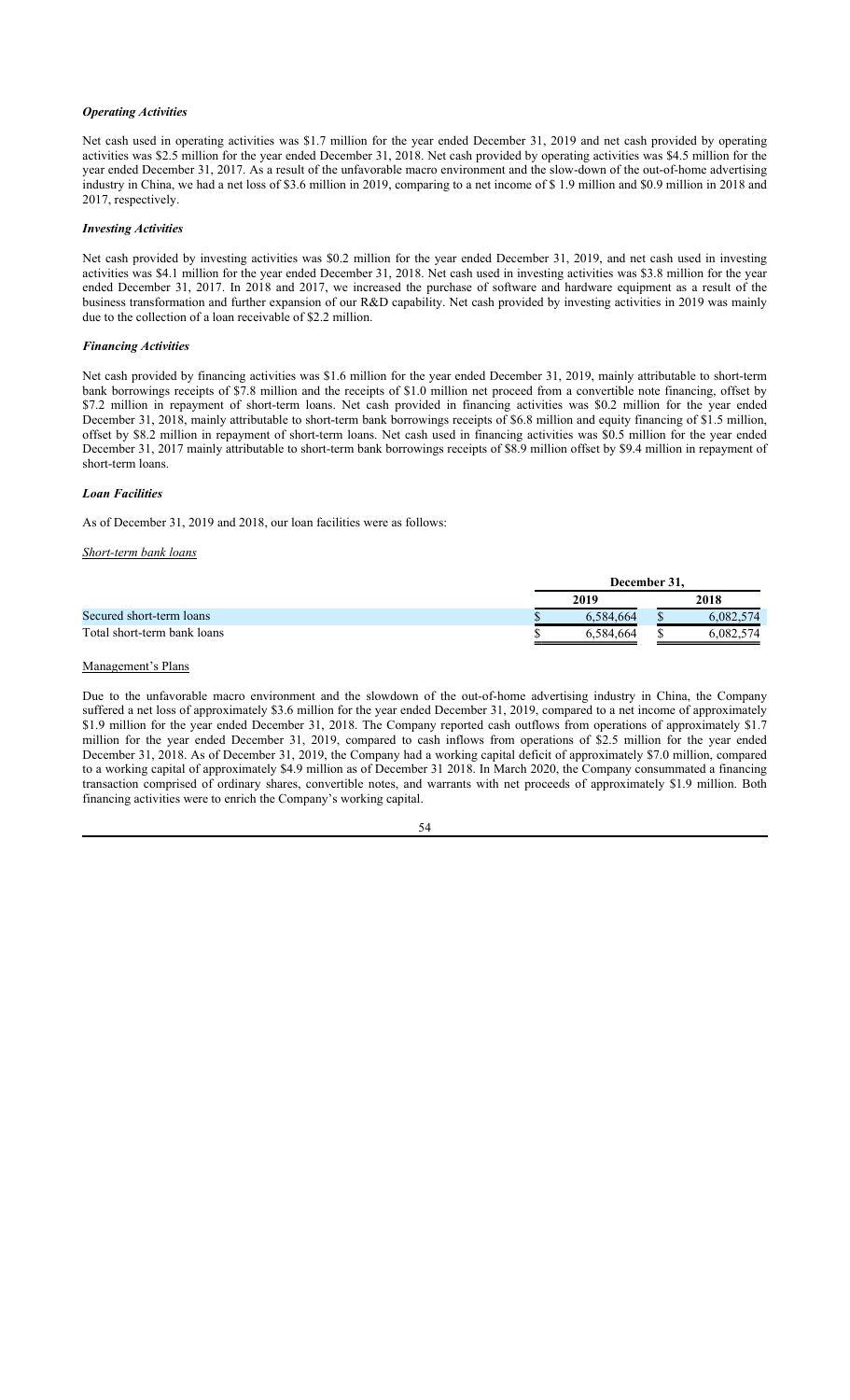The Company has successfully transformed its business model from providing IT software, hardware, and system integration services to the public sectors to offering cloud-based ecosystem solutions to the private sectors, and generated positive cash flows from operating activities in the last two years. In 2020, the management will continue to execute the existing business strategies with focuses on selection of quality customers, collection of accounts receivable, maintaining proper inventory level, and managing accounts payable to enhance operating cash flows. In addition, the Company will aggressively develop domestic and international markets to develop new customers. The Company successfully grew domestic market share reaching over 200 cities in 2019, and expects to achieve market expansion to around 300 cities in 2020. The Company has also advanced into international arena by forming a joint venture in Singapore, establishing a business relationship in Canada, and exploring opportunities in other geographical regions.

In addition, management believes we have the ability, if needed, to obtain additional credit lines from local banks to provide for capital needs for market expansions by using the title of its office facility as collateral. Management believes that our current cash and cash equivalents, anticipated cash flows from operations will sustain our operations and business expansion.

We may, however, require additional cash due to changes in business conditions or other future developments, including investments or acquisitions we may have decided to pursue. If our existing cash and amounts available under existing credit facilities are insufficient to meet our needs, we may seek to sell additional equity securities, debt securities, or borrow funds from lending institutions. We can make no assurances that financing will be available for the amounts we need, or on terms acceptable to us, if at all. The sale of additional equity securities, including convertible debt securities, would dilute the interests of our current shareholders. The incurrence of debt would divert cash for working capital and capital expenditures to service debt obligations, and could result in operating and financial covenants that restrict our operations and our ability to quickly expand our business in different geographic regions. If we are unable to obtain additional equity or debt financing as required, our business operations and prospects may be delayed.

#### *Intercompany Transfers*

Our subsidiaries organized in the PRC may pay dividends only out of their accumulated profits. Our PRC subsidiaries are required to set aside at least 10% of their after-tax profit to their general reserves until such reserves cumulatively reach 50% of their respective registered capital. General reserves of our PRC subsidiaries are not distributable as cash dividends. Restrictions on our net assets also include the conversion of local currency into foreign currencies, tax withholding obligations on dividend distributions, the need to obtain approval from SAFE for loans to a non-PRC consolidated entity, and the covenants or financial restrictions related to outstanding debt obligations. We are not aware of other restrictions on our net assets or the transferability of assets via loans or advances to our non-PRC consolidated entities. As our operations are principally based in China, our non-PRC consolidated entities do not have material cash obligations.

The following table provides the amount of our statutory general reserve, the amount of restricted net assets, consolidated net assets, and the amount of restricted net assets as a percentage of consolidated net assets, as of December 31, 2019 and 2018:

|                                                                | December 31. |  |            |  |
|----------------------------------------------------------------|--------------|--|------------|--|
|                                                                | 2019         |  | 2018       |  |
| PRC general reserve - restricted net assets                    | 14.044.269   |  | 14,044,269 |  |
| Consolidated net assets                                        | 5.267.834    |  | 8.256.891  |  |
| Restricted net assets as percentage of consolidated net assets | 266.60%      |  | 170.09%    |  |

An offshore holding company, as a shareholder of a Foreign Investment Entity (FIE), can make loans to the FIE, provided the parties being in compliance with the PRC regulations governing such loans. Our parent company can make a shareholder loan to a PRC subsidiary provided that (i) the amount of the loan does not exceed the difference between the total investment and registered capital as approved by the local Administration for Industry and Commerce that issued the business license of the subsidiary; and (ii) before the loan can be converted into RMB, the subsidiary reports to SAFE the intended use of proceeds (which cannot be to purchase domestic assets). The subsidiary can finance the operations of iASPEC in accordance with the terms of the MSA with iASPEC.

As of December 31, 2019 and 2018, the breakdown of our cash and cash equivalents (including restricted cash) was as follows:

|                                                                          | December 31, |  |          |
|--------------------------------------------------------------------------|--------------|--|----------|
|                                                                          | 2019<br>2018 |  |          |
| Cash located outside of the PRC                                          | 28,333       |  | 4,616    |
| Cash held by VIE and its subsidiaries                                    | 568,838      |  | 790,671  |
| Cash held by other entities located in the PRC (except VIEs noted above) | 922,495      |  | 857,973  |
|                                                                          | 1,519,666    |  | .653,260 |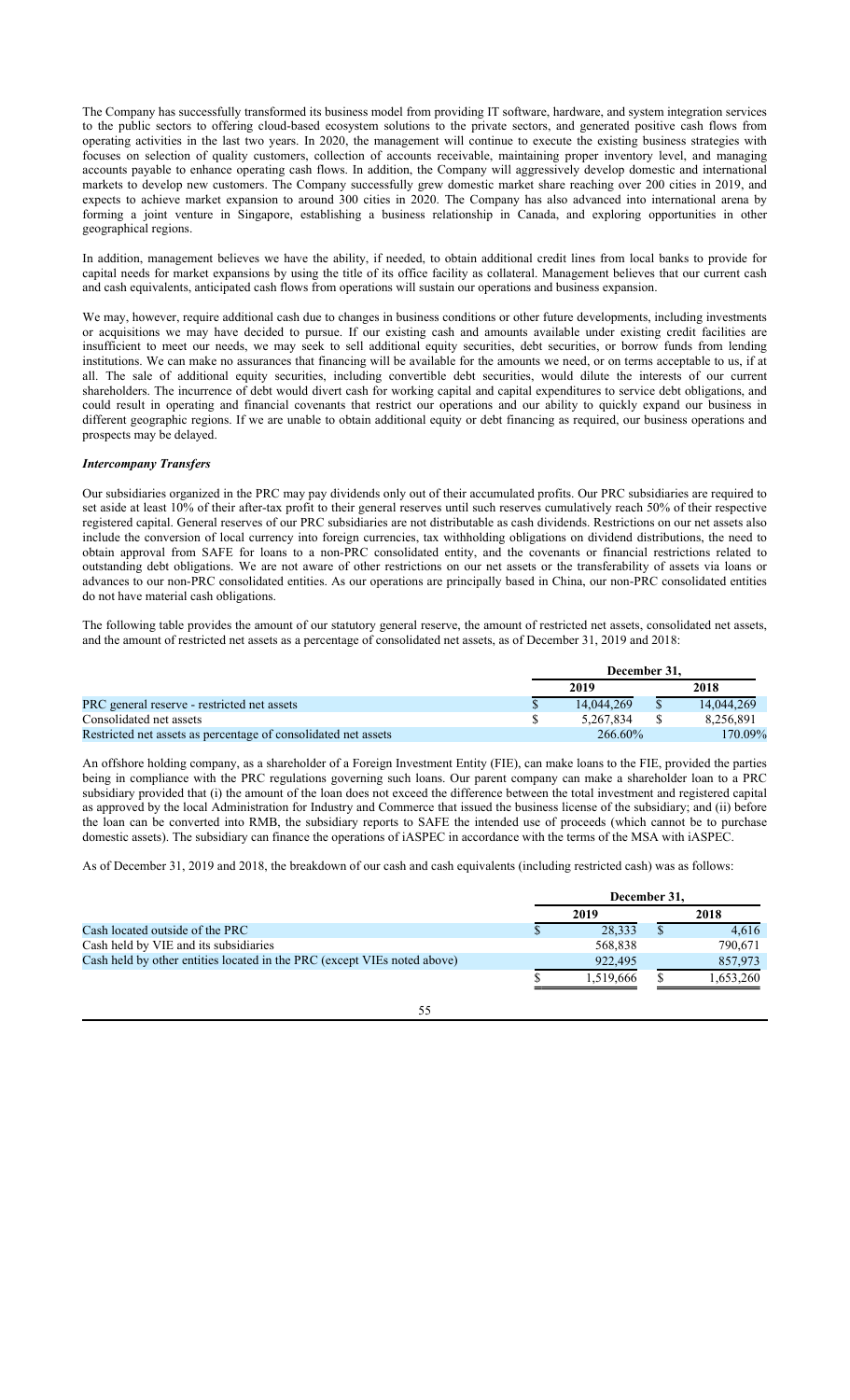We do not believe that there would be any material costs to transfer cash outside the PRC. In addition, as our operations are principally based in China, our non-PRC consolidated entities do not incur material cash obligations. If nature of the businesses for our non-PRC consolidated entities have changed in the future and require material amounts of cash being transferred to them, we will assess the feasibility and plan cash transfers in accordance with foreign exchange regulations, taking into account of tax consequences. A company registered in mainland China must apply for and receive an approval from the State Administration of Foreign Exchange to remit foreign currency to any foreign country, and must comply with PRC statutory reserve requirement as disclosed in Item 3 Key Information – D. Risk Factor of this annual report. As we conduct all of our operations in China, our inability to convert cash and short-term investments held in RMB to other currencies will materially affect our liquidity.

#### **C. Research and Development, Patents and Licenses, Etc.**

Our industry is characterized by extremely rapid technological change, evolving industry standards, and changing customer demands. These conditions require continuous expenditures on product research and development to enhance existing products, create new products, and avoid product obsolescence. See Item 3 "Key Information—D. Risk Factors—If we are unable to develop and offer competitive new products and services, our future operations could be adversely affected," —"If we are unable to keep abreast with the rapid technological changes in our industry, demand for our products and services could decline and adversely affect our revenue and growth," and —"Our technology may become obsolete, which could materially adversely affect our ability to sell our products and services." For a detailed analysis of research and development costs, see Item 5.A. "Operating Results—Results of Operations—Research and development expenses".

### **D. Trend Information**

Other than as disclosed elsewhere in this annual report, we are not aware of any trend, uncertainty, demand, commitment or event that is reasonably likely to have a material effect on our net revenues and income from continuing operations, profitability, liquidity, capital resources, or would cause reported financial information not necessarily to be indicative of future operation results or financial condition.

### **E. Off-Balance Sheet Arrangements**

We do not have off-balance sheet arrangements that have or are reasonably likely to have a current or future effect on our financial condition, changes in financial position, revenues or expenses, results of operations, liquidity, capital expenditures, or capital resources that are material to an investment in our securities.

#### **F. Tabular Disclosure of Contractual Obligations**

The table below shows our material contractual obligations as of December 31, 2019.

|                                | <b>Payments Due by Period</b> |           |           |           |           |
|--------------------------------|-------------------------------|-----------|-----------|-----------|-----------|
|                                |                               | Less than |           |           | More than |
| <b>Contractual Obligations</b> | Total                         | vear!     | 1-3 years | 3-5 years | 5 years   |
| Short-term bank loans          | 6.584.664                     | 6.584.664 |           |           |           |
| Total                          | 6.584.664                     | 6.584.664 |           |           |           |

### **G. Safe Harbor**

See "Introductory Notes—Forward-Looking Information."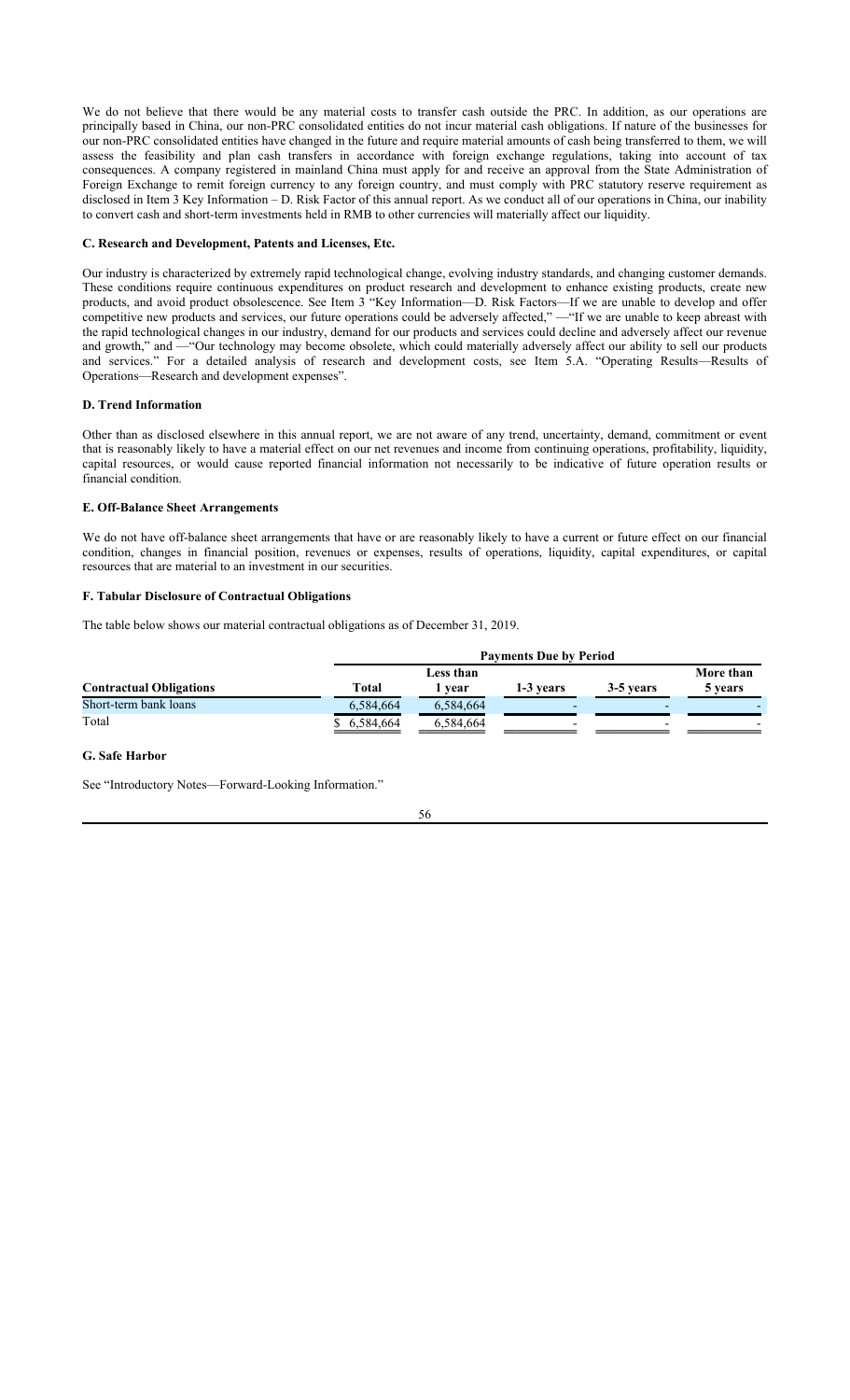## **ITEM 6. DIRECTORS, SENIOR MANAGEMENT AND EMPLOYEES**

## **A. Directors and Senior Management**

The following table sets forth certain information regarding our directors and senior management, as well as employees upon whose work we are dependent, as of the date of this annual report.

| <b>NAME</b>       | AGE | <b>POSITION</b>                                         |
|-------------------|-----|---------------------------------------------------------|
| Jianghuai Lin     | 51  | Chairman of the Board, Chief Executive Officer          |
| Zhiqiang Zhao     | 49  | Director, President and Interim Chief Financial Officer |
| Zhixiong Huang    | 51  | Chief Operating Officer                                 |
| Guangzeng Chen    | 41  | Chief Technology Officer and Chief Product Officer      |
| Yunsen Huang      | 74  | Director                                                |
| Yong Jiang        | 46  | Director                                                |
| Remington C.H. Hu | 54  | Director                                                |

**Mr. Jianghuai Lin.** Mr. Lin has been the Chairman of Board of Directors and the Chief Executive Officer of the Company since 2006. Mr. Lin has also served as the Chairman and Chief Executive Officer of our subsidiary, IST, since its incorporation in January 2006. During the period from September 2000 to June 2004, Mr. Lin served as the President and Chief Executive Officer of Hong Kong United Development Group, a consolidated enterprise engaging in investment, high technology, and education. Before that, during the period from February 1995 through August 2000, Mr. Lin was a Director and the General Manager of Fujian Wild Wolf Electronics Limited, a company engaged in the business of manufacturing electrical consumer products. Mr. Lin holds a Master's Degree in Software Engineering from Wuhan University and a Bachelor's Degree in Industrial Accounting from Xiamen University.

**Mr. Zhiqiang Zhao.** Mr. Zhao has been the President of the Company since August 2015, Interim Chief Financial Officer since October 2015, and a member of Board of Directors since June 19, 2012. Mr. Zhao has extensive experience in corporate operations and integrations, strategic planning, and human resource management. From March 2003 to March 2005, Mr. Zhao served as Supervisor of Human Resources for the Foxconn Technology Group. From April 2005 to July 2006, Mr. Zhao served as Administrative and Human Resource Director of iASPEC; and as Deputy General Manager of iASPEC from July 2006 to August 2010. From November 2010, Mr. Zhao began serving as the Chief Operating Officer and Vice President of TAOP. From August 2010, he was vice chairman of iASPEC. From July 2011, Mr. Zhao served as General Manager of ISIOT (former HPC Electronics (Shenzhen) Ltd.). Mr. Zhao holds a Bachelor's Degree in Mechanical & Electrical Engineering from Inner Mongolia University.

**Mr. Zhixiong Huang.** Mr. Huang has been Chief Operating Officer of the Company since August 2015. Between July 2001 and March 2002, Mr. Huang served as the General Manager of product development of Shenzhen Runsheng Information Systems Company Ltd., and was responsible for overseeing general operations. From September 2002 and October 2006, Mr. Huang served as the deputy general manager of iASPEC, where he supervised iASPEC's research and development activities and consulted on various sophisticated technical issues. From January 2006 to September 2013, he served as TAOP's Vice President, and was Chief Technology Officer from December 2008 and September 2013. Mr. Huang holds a Bachelor's Degree in computer science from Hehai University in China, and has over twenty years of' experience in information systems. Mr. Huang is currently a Director of the Shenzhen Computer Association, and an expert with the Shenzhen Expert Association and the Shenzhen Science and Technology Innovation Association.

**Mr. Guangzeng Chen.** Mr. Chen has served as Chief Technology Officer of the Company since December 1, 2015 and was Chief Product Officer since June 26, 2015. Mr. Chen joined the Company as Vice President of the Research & Development Division in March 2014. Prior to joining TAOP, Mr. Chen was a project manager at CoolPad Group Limited, a Shenzhen-based telecommunications equipment company that was one of the top ten smartphone manufacturing companies in China, from May 2011 to February 2014. Previously, Mr. Chen was the head of research and development at VideoHome, a Taiwanese multimedia appliance manufacturer and exporter, from June 2004 to May 2011. Mr. Chen graduated from Zhengzhou University with a Bachelor's Degree in Computer Science.

**Mr. Yunsen Huang.** Mr. Huang has been a member of Board of Directors of the Company since June 19, 2012, and was a member of the Board of CITN from August 10, 2007 until completion of the corporate reorganization on October 31, 2012. Mr. Huang has been a Professor in the School of Information Engineering at Shenzhen University since September 1984. He has involved in many computer application projects, and received many awards, including a First Grade Award of Technology Advancement from Sichuan Province, a Second Grade Award of Technology Advancement from Guangdong Province, and a Third Grade Award of Technology Advancement from the Chemical Ministry. Mr. Huang has published eight books in the field of Networks and Multimedia Applications. In addition, Mr. Huang was a founder and the Chairman of International Software Development (Shenzhen) Co., Ltd, a jointing venture incorporated by IBM, East Asia Bank, and Shenzhen SDC Company, between 2001 and 2006. Currently, Mr. Huang is a Director of the Shenzhen Computer Academy, a Vice Director of the Guangdong Province Computer Academy, as well as Executive Director of China University Computer Basic Education Committee. Mr. Huang holds a Bachelor's Degree in Electronics Engineering from Tsinghua University.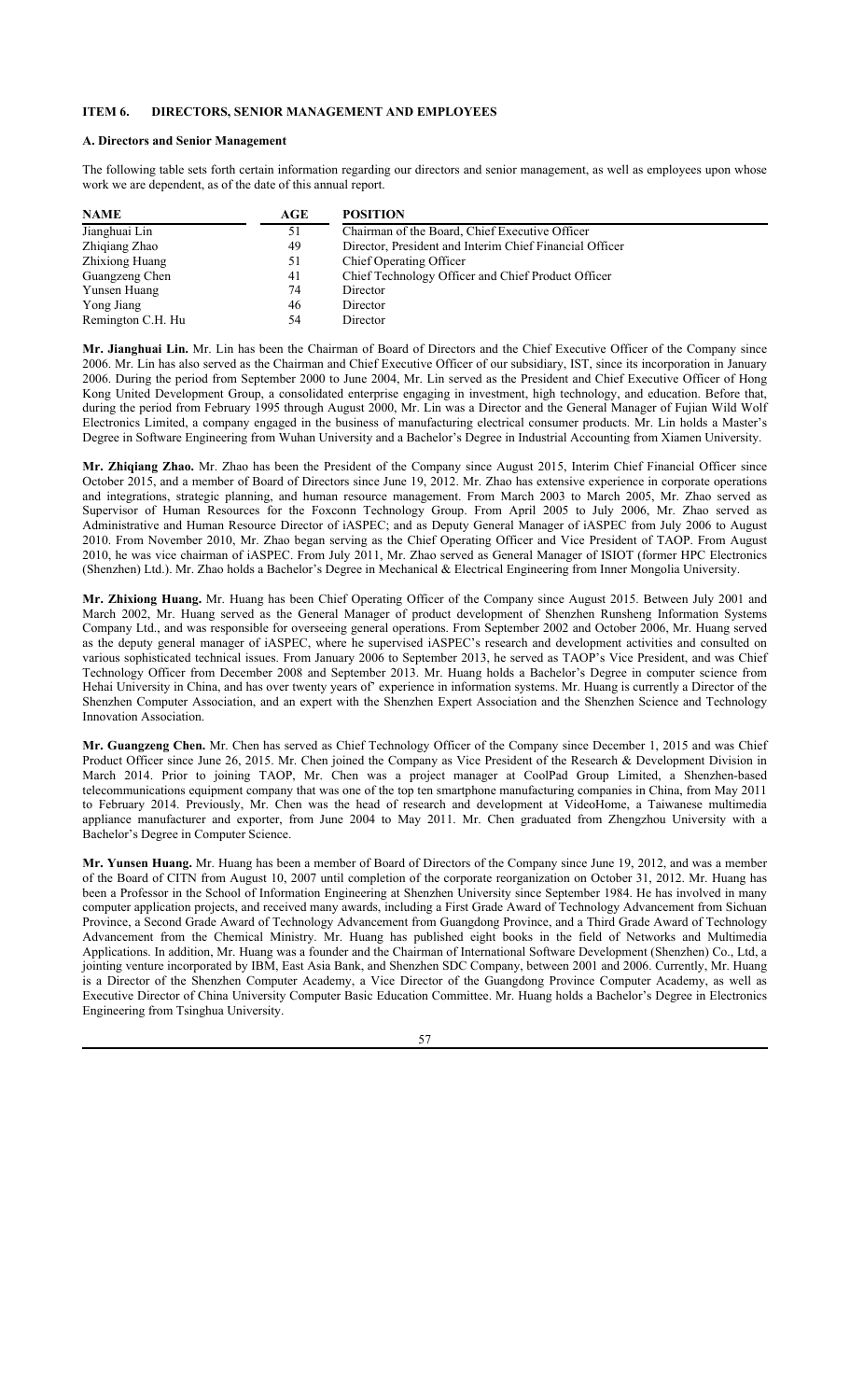**Dr. Yong Jiang.** Dr. Jiang has been a member of Board of Directors of the Company since August 13, 2013. As a professor and supervisor for Ph. D candidates, Dr. Jiang has been the Vice Director of Division of Information Science & Technology and the Director of Network Center in the Graduate School at Shenzhen, Tsinghua University (GSST) since 2002. Dr. Jiang is a member of Association of Computing Machinery (ACM), the world's largest educational and scientific computing society, and a member of China Computer Federation (CCF). He also serves as the Vice Chairman of Shenzhen Association of Chief Information Officer, and a committee member of Shenzhen Association of Experts. Dr. Jiang was majored in the research of next generation internet and computer network architecture, and has led more than 10 national-level scientific research programs, including programs from National Natural Science Foundation of China (NSFC), the National 863 Program, the pilot program from China Next Generation Internet (CNGI), and National Major Projects. Dr. Jiang graduated from the Department of Computer Science and Technology of Tsinghua University.

**Mr. Remington C.H. Hu.** Mr. Hu has been a member of Board of Directors of the Company since June 19, 2012 and was a member of the Board of CITN from October 30, 2009 until completion of the corporate reorganization on October 31, 2012. He is a seasoned executive with more than 16 years of experience in corporate finance and investment management, and is the founder and CEO of Tomorrow Capital Limited, a financial advisory firm. Prior to founding Tomorrow Capital Limited, Mr. Hu served, from February 2008 to July 2009, as Chief Financial Officer of Yucheng Technologies Limited, a Nasdaq listed top IT solutions and BPO company servicing Chinese banking industry. From August 2004 to August 2007, Mr. Hu served as China Representative for CVM Capital Partners, LLC, the largest Taiwanese Venture Capital affiliated with the largest Taiwanese private equity investment group. Earlier in his career, Mr. Hu founded and served, from June 1999 to June 2002, as Chief Financial Officer of eSoon Communications International Corp., a software start-up focusing on the then fast-growing CRM/CTI market. He also served, from August 1996 to May 1999, as Vice President of Crimson Asia Capital Holdings, Ltd., former Asia's largest venture capital firm backed by Taiwanese China Trust Financial Group. He began his career at Citibank, NA, as an Assistant Vice President in the Taipei and Hong Kong. Mr. Hu holds a Master's Degree in Business Administration from the Wharton Business School and a Bachelor's Degree in Computer Science and Information Engineering from the National Chiao Tung University.

There is no arrangement or understanding with any major shareholders, customers, suppliers or others, pursuant to which any person named above was selected as a director or member of senior management.

No family relationship exists between any of the persons named above.

#### **B. Compensation**

In 2019, we paid an aggregate of \$424,270 in cash compensation to our directors and senior management as a group. We do not set aside or accrue any amounts for pension, retirement or other benefits for our directors and senior management. However, we reimburse our directors for out-of-pocket expenses incurred in connection with their services in such capacity.

#### *2016 Equity Incentive Plan*

On May 9, 2016, the Board of Directors of the Company adopted the 2016 Equity Incentive Plan, or the 2016 Plan, pursuant to which the Company may offer up to five million ordinary shares as equity incentives to its directors, employees and consultants. Such number of shares is subject to adjustment in the event of certain reorganizations, mergers, combinations, recapitalizations, stock splits, stock dividends, or other change in the corporate structure of the Company affecting the shares issuable under the 2016 Plan. As of December 31, 2019, we have granted options to purchase an aggregate of approximately 3.7 million ordinary shares under the 2016 Plan.

The following paragraphs summarize the terms of our 2016 Plan:

*Purpose*. The purposes of the 2016 Plan are to promote the long-term growth and profitability of the Company and its Affiliates by stimulating the efforts of Employees, Directors and Consultants of the Company and its Affiliates who are selected to be participants, aligning the long-term interests of participants with those of shareholders, heightening the desire of participants to continue working toward and contributing to our success, attracting and retaining the best available personnel for positions of substantial responsibility, and generally providing additional incentive for them to promote the success of our business through the grant of Awards of or pertaining to our Ordinary Shares. The 2016 Plan permits the grant of ISOs, NSOs, Restricted Shares, Restricted Share Units, Share Appreciation Rights, Performance Units and Performance Shares as the Administrator may determine.

*Administration*. The 2016 Plan may be administered by our Board or a committee. The 2016 Plan is currently being administered by our Compensation Committee. The Administrator has the authority to determine the specific terms and conditions of all Awards granted under the 2016 Plan, including, without limitation, the number of Ordinary Shares subject to each Award, the price to be paid for the Ordinary Shares and the applicable vesting criteria. The Administrator has discretion to make all other determinations necessary or advisable for the administration of the 2016 Plan.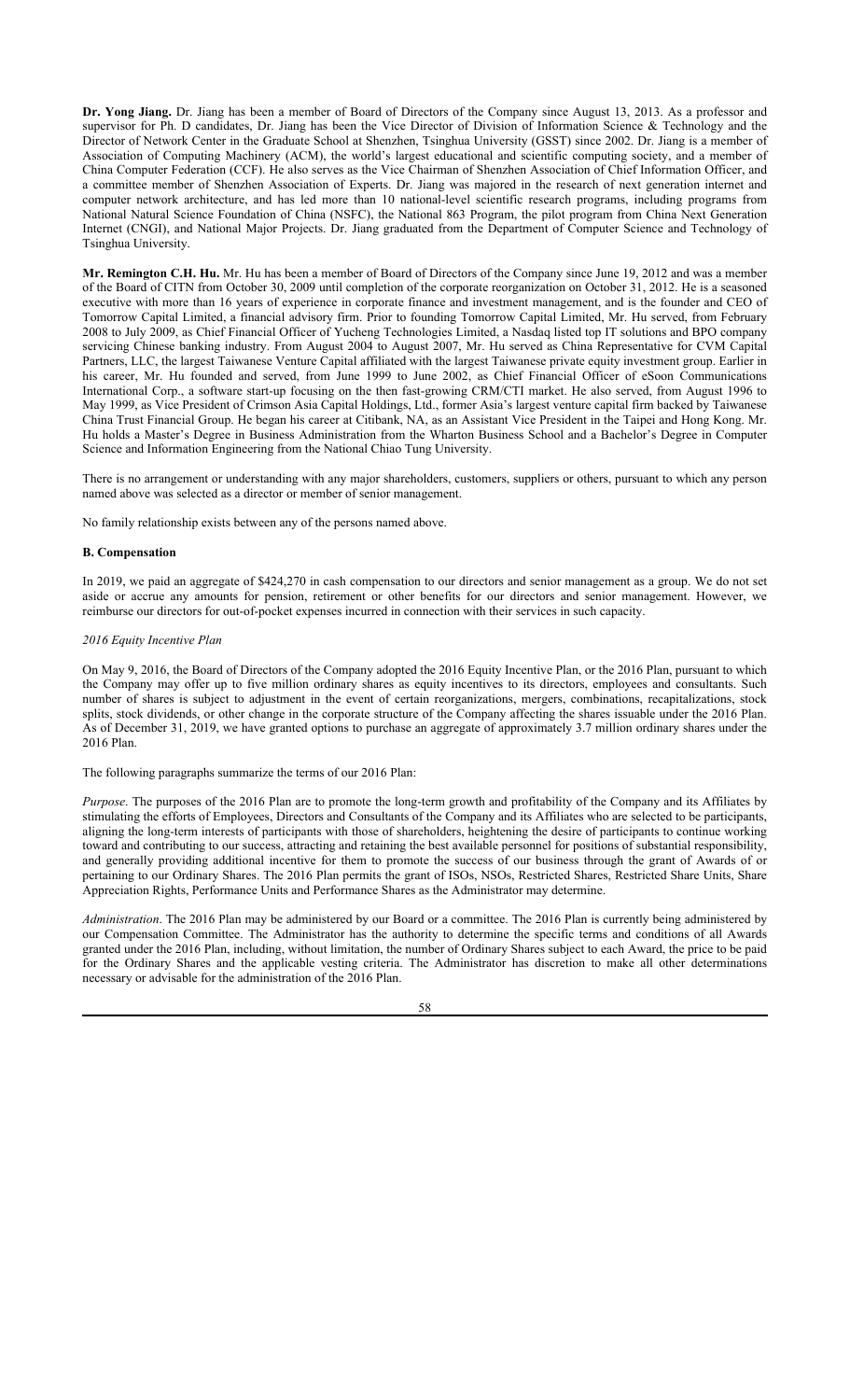*Eligibility*. NSOs, Restricted Shares, Restricted Share Units, Share Appreciation Rights, Performance Units and Performance Shares may be granted to Employees, Directors or Consultants either alone or in combination with any other Awards. ISOs may be granted only to employees of the Company, and of any Parent or Subsidiary.

*Shares Available for Issuance Under the 2016 Plan*. Subject to adjustment as described below, (a) the maximum aggregate number of Shares that may be issued under the 2016 Plan is 5,000,000 Ordinary Shares, (b) to the extent consistent with Section 422 of the Code, not more than an aggregate of 5,000,000 Ordinary Shares may be issued under ISOs, and (c) not more than 500,000 Ordinary Shares (or for Awards denominated in cash, the Fair Market Value of 500,000 Ordinary Shares on the Grant Date), may be awarded to any individual Participant in the aggregate in any one fiscal year of the Company, such limitation to be applied in a manner consistent with the requirements of, and only to the extent required for compliance with, the exclusion from the limitation on deductibility of compensation under Code Section 162(m). The number and class of shares available under the 2016 Plan are subject to adjustment in the event of certain reorganizations, mergers, combinations, recapitalizations, share splits, share dividends, or other similar events which change the number or kind of shares outstanding.

*Transferability*. Unless otherwise provided in the 2016 Plan or otherwise determined by the Administrator, an Award may not be sold, pledged, assigned, hypothecated, transferred, or disposed of in any manner other than by will or by the laws of descent or distribution and may be exercised, during the lifetime of the Participant, only by the Participant. However, the Administrator may, at or after the grant of an Award other than an ISO, provide that such Award may be transferred by the recipient to a "family member" (as defined in the 2016 Plan); provided, however, that any such transfer is without payment of any consideration whatsoever and that no transfer shall be valid unless first approved by the Administrator, acting in its sole discretion, and as required by our amended and restated Memorandum and Articles of Association. If the Administrator makes an Award transferable, such Award will contain such additional terms and conditions as the Administrator deems appropriate.

*Termination of, or Amendments to, the 2016 Plan*. The Board may at any time amend, alter, suspend or terminate the 2016 Plan, provided that the Company will obtain shareholder approval of any 2016 Plan amendment to the extent necessary and desirable to comply with Applicable Laws. No amendment, alteration, suspension or termination of the 2016 Plan will impair the rights of any Participant, unless mutually agreed otherwise between the Participant and the Administrator, which agreement must be in writing and signed by the Participant and the Company. Termination of the 2016 Plan will not affect the Administrator's ability to exercise the powers granted to it hereunder with respect to Awards granted prior to the date of such termination.

The 2016 Plan will terminate five years following the date it was adopted by the Board, unless sooner terminated by the Board.

On May 27, 2016, the following directors and officers were granted options to purchase ordinary shares of the Company under the 2016 Plan:

- Jianghuai Lin, options to purchase 300,000 ordinary shares
- Zhiqiang Zhao, options to purchase 200,000 ordinary shares
- Zhixiong Huang, options to purchase 200,000 ordinary shares
- Guangzeng Chen, options to purchase 150,000 ordinary shares

The options are exercisable at the fair market value of the Company's ordinary shares on the grant date May 27, 2016 (\$1.21 per share) with 40% of the options vesting 18 months after the date of grant, 30% vesting 30 months after the date of grant and the remaining 30% vesting 42 months after the date of grant. On January 22, 2018, Messrs. Lin, Zhao, Huang and Chen exercised their options granted on May 27, 2016 on a cashless basis, and received 71,600, 47,734, 47,734 and 35,800 ordinary shares of the Company, respectively.

On May 17, 2017, Mr. Chen was granted options to purchase additional 240,000 ordinary shares of the Company under the 2016 Plan. The options are exercisable at the fair market value of the Company's ordinary shares on the date of the grant (\$0.99 per share) with 40% of the options vesting 12 months after the date of grant, 30% vesting 24 months after the date of grant and the remaining 30% vesting 36 months after the date of grant.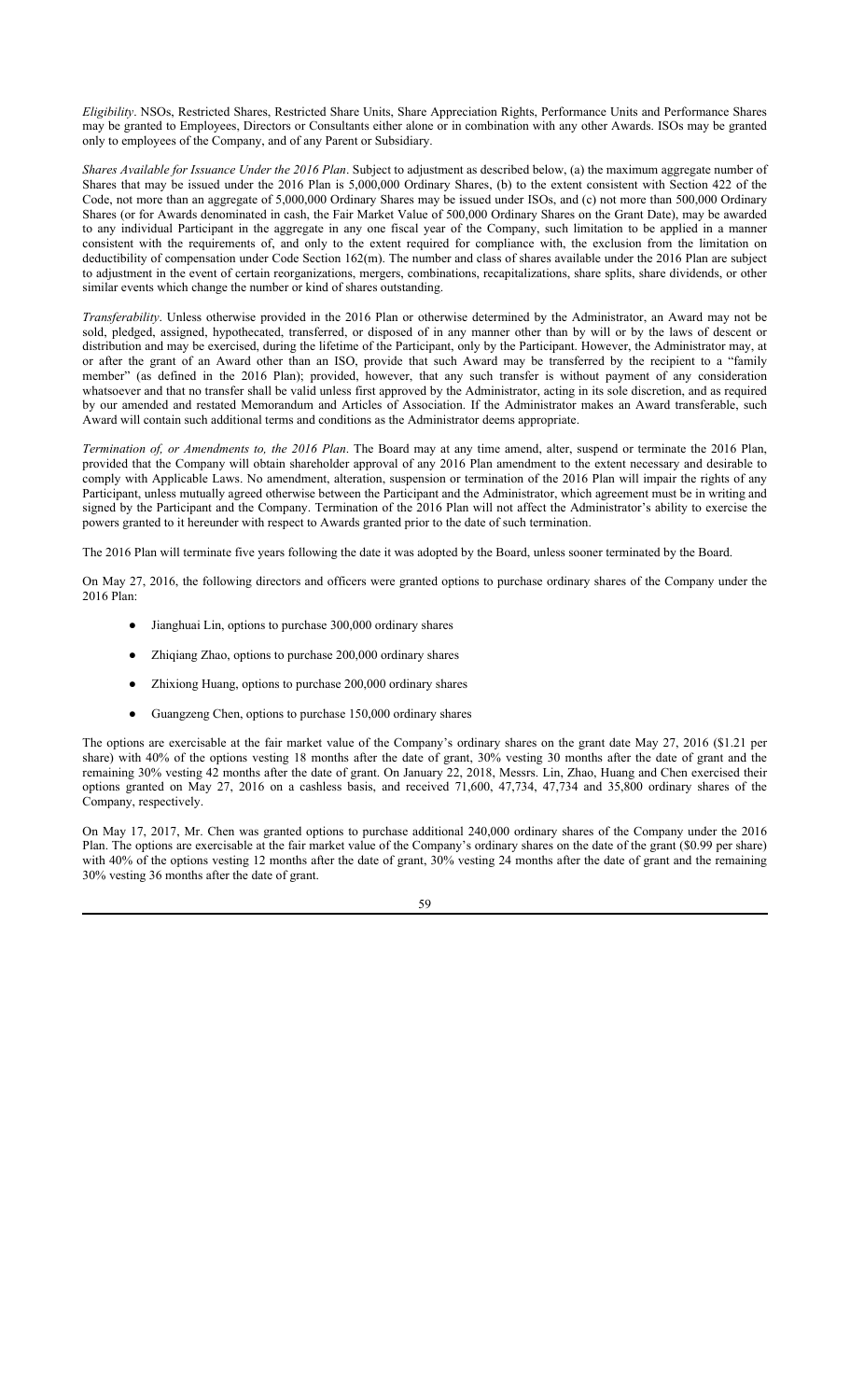## **C. Board Practices**

#### *Terms of Directors and Executive Officers*

Our Board of Directors currently consists of five directors, who were elected to serve until their successors are duly elected and qualified. Directors may be elected by shareholders at any general meeting by a majority of votes cast. Each director so elected holds office for the term, if any, as may be specified in the resolution appointing him or until his earlier death, disqualification, resignation or removal. The directors may appoint one or more directors to fill a vacancy on the Board of Directors. We do not have any contracts with our directors providing for benefits upon termination of employment.

Our executive officers are appointed by our Board of Directors. The executive officers shall hold office until their successors are duly elected and qualified, but any officer elected or appointed by the directors may be removed at any time, with or without cause, by a majority vote of the directors.

### *Board Composition and Committees*

The Board has established three standing committees: the Audit Committee, the Compensation Committee and the Governance and Nominating Committee. Each of the Audit Committee, Compensation Committee and Governance and Nominating Committee are comprised entirely of independent directors. From time to time, the Board may establish other committees. The Board has adopted a written charter for each of the Committees which are available on the corporate governance page of our website at www.taop.com. Printed copies of these charters may be obtained, without charge, by contacting the Corporate Secretary, Taoping Inc., 21st Floor, Everbright Bank Building, Zhuzilin, Futian District, Shenzhen, Guangdong 518040, China.

### *Audit Committee and Audit Committee Financial Expert*

Our Audit Committee is currently composed of three members: Messrs. Yunsen Huang, Yong Jiang, and Remington C.H. Hu. Our Board of Directors determined that each member of the Audit Committee meets the independence criteria prescribed by applicable regulation and the rules of the SEC for audit committee membership and is an "independent" director within the meaning of the NASDAQ Marketplace Rules. Each Audit Committee member also meets NASDAQ's financial literacy requirements. Mr. Hu serves as Chair of the Audit Committee.

Our Audit Committee oversees our accounting and financial reporting processes and the audits of our financial statements. Our Audit Committee is responsible for, among other things:

- selecting our independent auditors and pre-approving all auditing and non-auditing services permitted to be performed by our independent auditors;
- reviewing with our independent auditors any audit problems or difficulties and management's response;
- reviewing and approving all proposed related-party transactions;
- discussing the annual audited financial statements with management and our independent auditors;
- reviewing major issues as to the adequacy of our internal controls and any special audit steps adopted in light of significant internal control deficiencies;
- annually reviewing and reassessing the adequacy of our Audit Committee charter;
- meeting separately and periodically with management and our internal and independent auditors;
- reporting regularly to the full Board of Directors; and
- such other matters that are specifically delegated to our Audit Committee by our Board of Directors from time to time.

Our Board of Directors has determined that Mr. Hu is the "audit committee financial expert" as such term is defined in Item 407(d) of Regulation S-K promulgated by the SEC and also meets NASDAQ's financial sophistication requirements.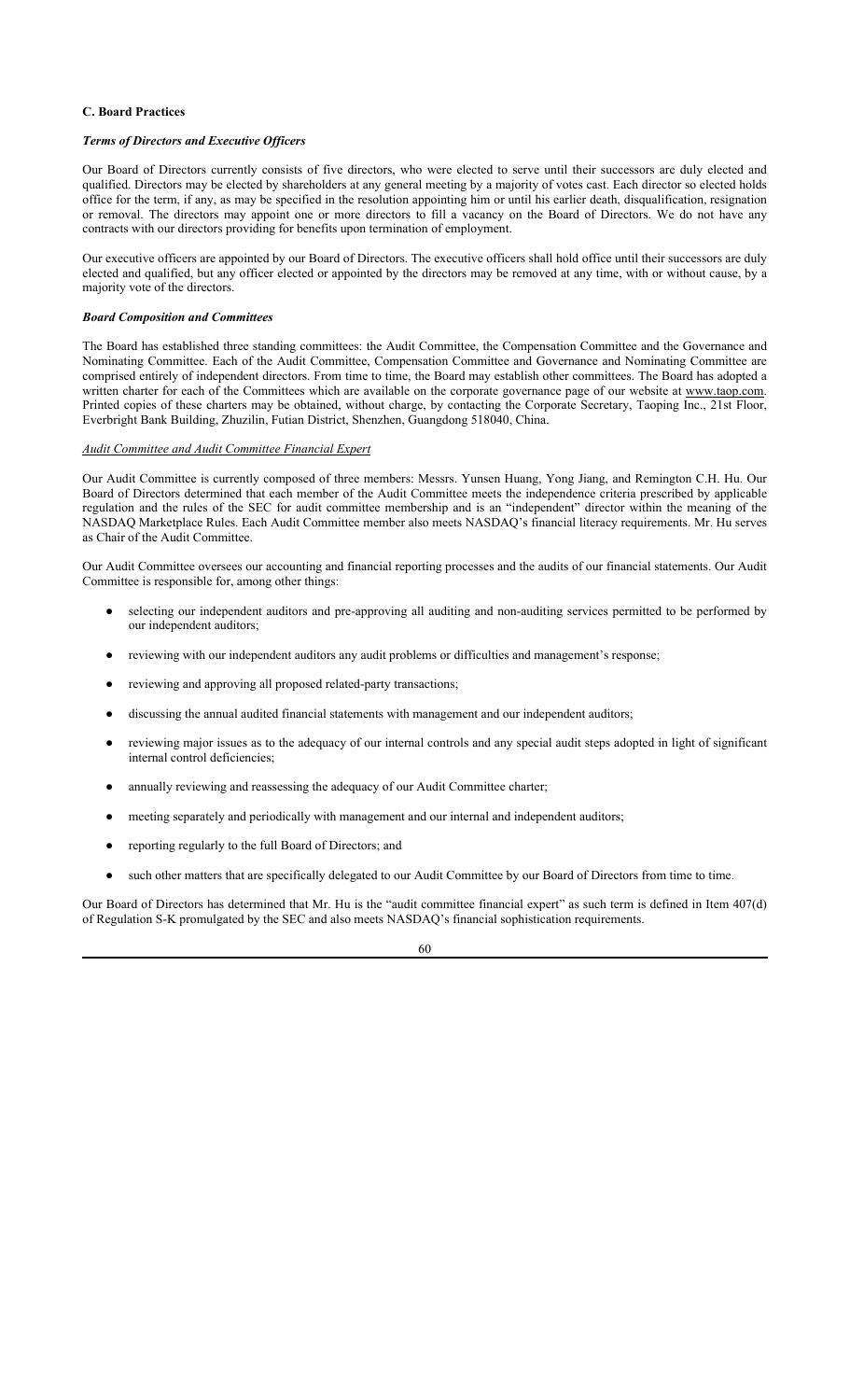### *Compensation Committee*

Our Compensation Committee is currently composed of three members: Messrs. Yunsen Huang, Yong Jiang, and Remington C.H. Hu, each of whom is "independent" within the meaning of the NASDAQ Marketplace Rules. Mr. Huang serves as Chair of the Compensation Committee.

The purpose of our Compensation Committee discharge the responsibilities of the Company's Board of Directors relating to compensation of the Company's executives, to produce an annual report on executive compensation for inclusion in the Company's proxy statement, if required, and to oversee and advise the Board on the adoption of policies that govern the Company's compensation programs, including stock and benefit plans. Our chief executive officer may not be present at any Compensation Committee meeting during which his compensation is deliberated. The Compensation Committee is responsible for, among other things:

- Reviewing and approving the compensation structure for corporate officers at the level of corporate vice president and above;
- Overseeing an evaluation of the performance of the Company's executive officers and approving the annual compensation, including salary, bonus, incentive and equity compensation, for the executive officers;
- Reviewing and approving chief executive officer goals and objectives, evaluating chief executive officer performance in light of these corporate objectives, and setting chief executive officer compensation consistent with Company philosophy;
- Making recommendations to the Board regarding the compensation of board members;
- Reviewing and making recommendations concerning long-term incentive compensation plans, including the use of equitybased plans. Except as otherwise delegated by the Board of Directors, the Compensation Committee will act on behalf of the Board of Directors as the "Committee" established to administer equity-based and employee benefit plans, and as such will discharge any responsibilities imposed on the Compensation Committee under those plans, including making and authorizing grants, in accordance with the terms of those plans.

#### *Governance and Nominating Committee*

Our Governance and Nominating Committee is currently composed of three members: Messrs. Yunsen Huang, Yong Jiang, and Remington C.H. Hu, each of whom is "independent" within the meaning of the NASDAQ Marketplace Rules. Mr. Jiang serves as Chair of the Governance and Nominating Committee.

The Governance and Nominating Committee assists the Board in identifying individuals qualified to become our directors and in determining the composition of the Board and its committees.

The Governance and Nominating Committee is responsible for, among other things:

- identifying and recommending to the Board nominees for election or re-election of the Board, or for appointment to fill any vacancy;
- reviewing annually with the Board the current composition of the Board in light of the characteristics of independence, age, skills, experience and availability of service to us;
- identifying and recommending to the Board the directors to serve as members of the Board's committees; and
- monitoring compliance with our code of ethics.

The procedures by which stockholders may recommend nominees have not changed materially since last year's proxy statement.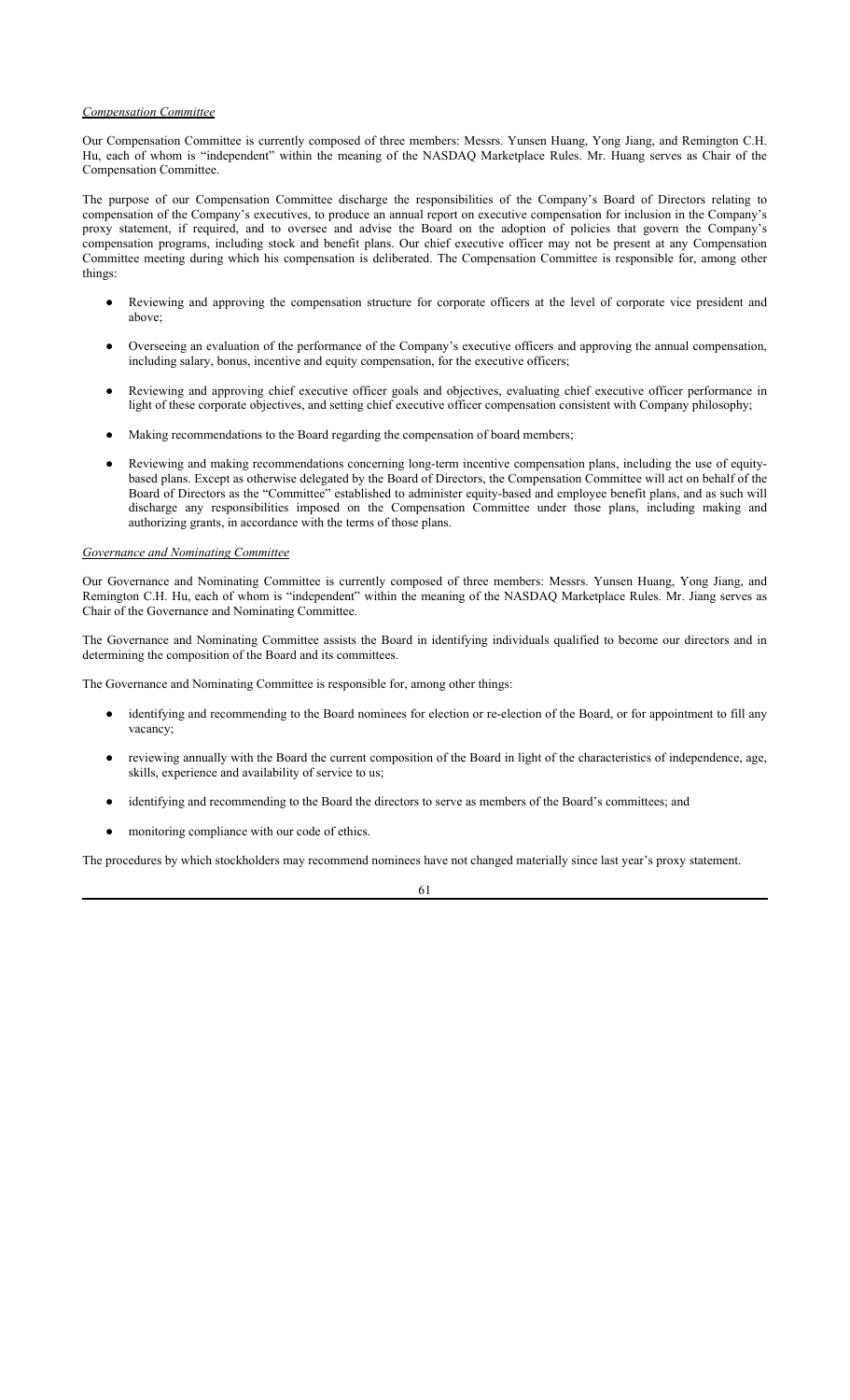## **D. Employees**

As of December 31, 2019, we had approximately 78 full-time employees. The following table illustrates the allocation of these employees among the various job functions conducted at our company.

| Department                       | <b>Number of Employees</b> |
|----------------------------------|----------------------------|
| Software Development             | 29                         |
| Sales & Marketing                |                            |
| Administration & Human Resources | 6                          |
| Operation                        | 16                         |
| Finance and Accounting           | 10                         |
| Management                       |                            |
| <b>TOTAL</b>                     |                            |

We believe that our relationship with our employees is good. Our Chinese subsidiaries have trade unions which protect employees' rights, aim to assist in the fulfillment of our economic objectives, encourage employee participation in management decisions and assist in mediating disputes between us and union members. We have not experienced any significant problems or disruption to our operations due to labor disputes, nor have we experienced any difficulties in recruitment and retention of experienced staff. The remuneration payable to employees includes basic salaries and allowances. We also provide training for our staff from time to time to enhance their technical knowledge.

As required by applicable Chinese law, we have entered into employment contracts with all of our officers, managers and employees.

Our employees in China participate in a state pension scheme organized by Chinese municipal and provincial governments. We are required to contribute to the scheme at rates ranging from 13% to 18% of the average monthly salary. As of the date of this report, we have complied with the regulation and have paid the state pension plan as required by law. In addition, we are required by Chinese law to cover employees in China with various types of social insurance. We have purchased social insurance for all of our employees.

# **E. Share Ownership**

The following table sets forth information regarding beneficial ownership of each class of our voting securities as of June 8, 2020 (i) by each person who is known by us to beneficially own 5% or more of each class of our voting securities; (ii) by each of our officers and directors; and (iii) by all of our officers and directors as a group. Unless otherwise specified, the address of each of the persons set forth below is in care of the Company, 21<sup>st</sup> Floor, Everbright Bank Building, Zhuzilin, Shenzhen 518040, China.

|                               |                                 |                               | Amount and<br>Nature of |                  |  |
|-------------------------------|---------------------------------|-------------------------------|-------------------------|------------------|--|
| Name and Address of           |                                 |                               | Beneficial              | Percent of Class |  |
| <b>Beneficial Owner</b>       | Office, If Any                  | Title of Class                | Ownership $^{(1)}$      | (2)              |  |
|                               |                                 | <b>Officers and Directors</b> |                         |                  |  |
| Jianghuai Lin                 | Chairman and CEO                | <b>Ordinary Shares</b>        | 17,638,134(3)           | 40.0%            |  |
|                               | Director, President and Interim |                               |                         |                  |  |
| Zhiqiang Zhao                 | Chief Financial Officer         | <b>Ordinary Shares</b>        | 270,901(4)              | $\ast$           |  |
| <b>Zhixiong Huang</b>         | Chief Operating Officer         | <b>Ordinary Shares</b>        | 218,876(5)              | $\ast$           |  |
|                               | Chief Technology Officer and    |                               |                         |                  |  |
| Guangzeng Chen                | Chief Product Officer           | <b>Ordinary Shares</b>        | 370,800(6)              | $*$              |  |
| Yunsen Huang                  | Director                        | <b>Ordinary Shares</b>        |                         | $\ast$           |  |
| Yong Jiang                    | Director                        | <b>Ordinary Shares</b>        |                         | $\ast$           |  |
| Remington C.H. Hu             | Director                        | <b>Ordinary Shares</b>        |                         | $\ast$           |  |
| All officers and directors as |                                 |                               |                         |                  |  |
| a group                       |                                 |                               |                         |                  |  |
| (7 persons named above)       |                                 | <b>Ordinary Shares</b>        | 18,498,711              | 41.4%            |  |
|                               |                                 | <b>5% Security Holders</b>    |                         |                  |  |
| Jianghuai Lin                 |                                 | <b>Ordinary Shares</b>        | 17,638,134              | 40.0%            |  |

\* Less than 1%

(1) Beneficial Ownership is determined in accordance with the rules of the SEC and generally includes voting or investment power with respect to securities. Each of the beneficial owners listed above has direct ownership of and sole voting power and investment power with respect to our ordinary shares.

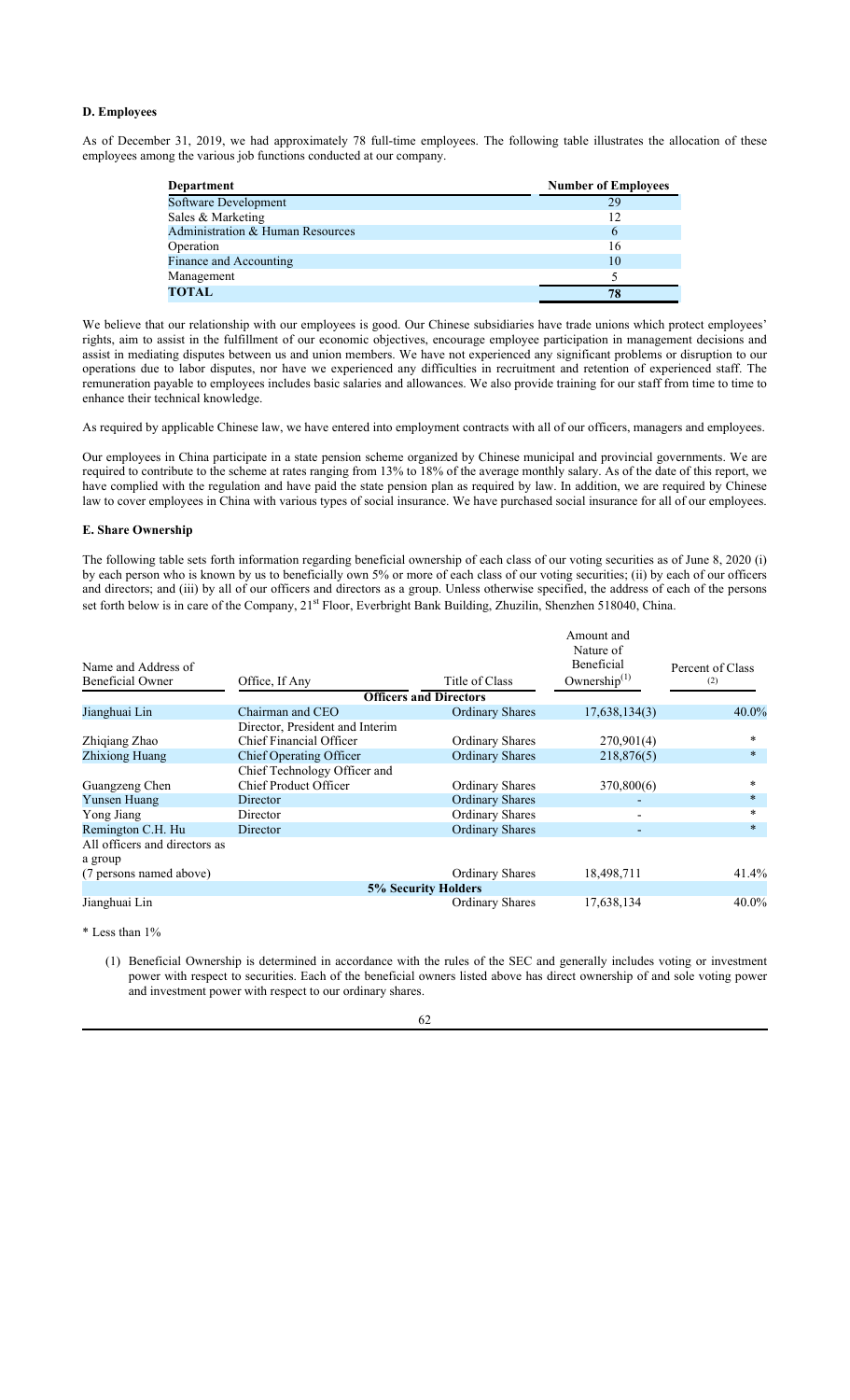- (2) As of June 8, 2020, a total of 43,934,449 ordinary shares are considered to be outstanding pursuant to SEC Rule 13d-3(d) (1). For each Beneficial Owner above, any securities that are exercisable or convertible within 60 days have been included in the denominator.
- (3) Includes 180,000 ordinary shares underlying options that are vested within 60 days hereof.
- (4) Includes 120,000 ordinary shares underlying options that are vested within 60 days hereof.
- (5) Includes 120,000 ordinary shares underlying options that are vested within 60 days hereof.
- (6) Includes 330,000 ordinary shares underlying options that are vested within 60 days hereof.

None of our major shareholders have different voting rights from other shareholders. We are not aware of any arrangement that may, at a subsequent date, result in a change of control of our Company.

# **ITEM 7. MAJOR SHAREHOLDERS AND RELATED PARTY TRANSACTIONS**

#### **A. Major Shareholders**

Please refer to Item 6 "Directors, Senior Management and Employees—E. Share Ownership."

#### **B. Related Party Transactions**

The following includes a summary of transactions since January 1, 2017 between us and certain related persons. We believe the terms obtained or consideration that we paid or received, as applicable, in connection with the transactions described below were comparable to terms available or the amounts that would be paid or received, as applicable, in arm's-length transactions.

- Since May 2017, the Company entered into a series of contracts with Shenzhen Taoping and its affiliates for the sale of the Company's Cloud-Application-Terminal based digital ads display terminals, software and technical services. Shenzhen Taoping is a company controlled by Mr. Lin. These transactions have been fully approved by the board of directors of the Company. For the year ended December 31, 2019, 2018 and 2017, revenues from Shenzhen Taoping and its affiliates for sales of products were approximately \$7.4 million, \$9.3 million and \$9.1 million, respectively. Accounts receivable from the foregoing related parties, net of allowance for doubtful accounts, as of December 31, 2019 and 2018 were approximately \$12.5 million and \$9.5 million, respectively. Advances received from the foregoing related parties were \$140,938 and \$51,183 as of December 31, 2019 and 2018, respectively.
- On July 1, 2017, the Company entered into a lease agreement with Shenzhen Taoping and leased to Shenzhen Taoping the office space located at 18th Floor, Education and Technology Building, Zhuzilin, Futian District, Shenzhen City. The lease agreement has been renewed on July 1, 2019 and expires on June 30, 2022. For the years ended December 31, 2019, 2018 and 2017, the Company's rental income from Shenzhen Taoping was approximately \$61,000, \$63,000 and \$31,000, respectively.
- iASPEC and Bocom have a total of \$66,276 and \$66,135 payable to Shenzhen Taoping, as of December 31 2019 and 2018, respectively, for certain consultation services provided by Shenzhen Taoping during 2018. The payables to Shenzhen Taoping are expected to be repaid in 2020. No consultation service was provided in 2019.
- On September 7, 2018, the Company entered into a securities purchase agreement with certain investors, pursuant to which the inventors agreed to purchase an aggregate of 2,000,000 ordinary shares of the Company at a price of \$1.50 per share for an aggregate of \$3 million. Mr. Lin is one of the investors and purchased 500,000 shares in this transaction.
- As of December 31, 2019, the Company recorded a total of \$0.4 million loan due from Shenzhen Taoping, a nine-month short-term loan without interest and is expected to be fully repaid by September 2020.
- As of December 31, 2019 and 2018, the Company recorded a total of \$0.13 million and \$1.0 million borrowings due to Shenzhen Taoping, respectively, which were payable on demand without interest.

See also Item 6 "Directors, Senior Management and Employees—B. Compensation."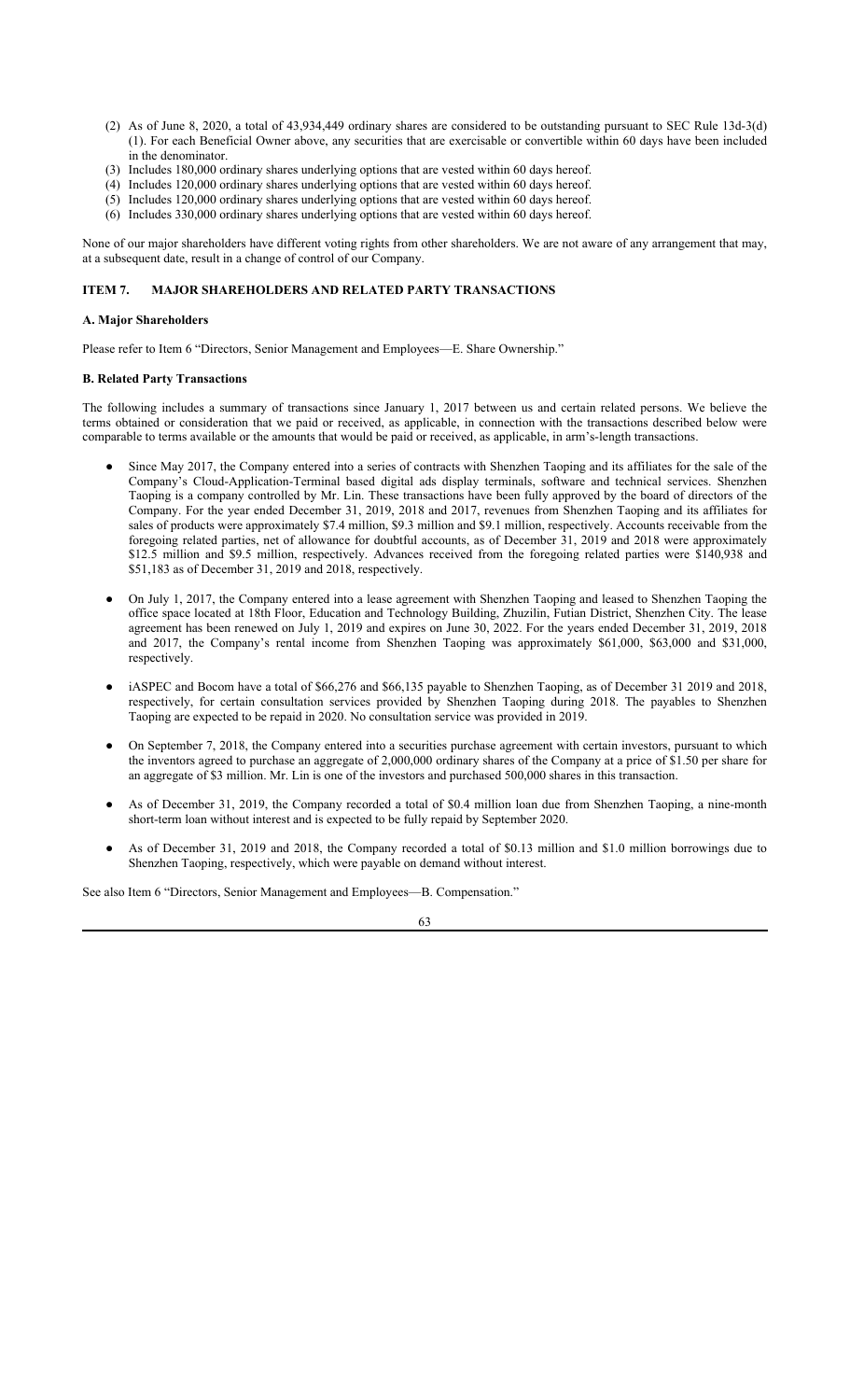# **C. Interests of Experts and Counsel**

Not applicable.

## **ITEM 8. FINANCIAL INFORMATION**

# **A. Consolidated Statements and Other Financial Information**

#### *Financial Statements*

We have appended consolidated financial statements filed as part of this annual report. See Item 18 "Financial Statements."

# *Legal Proceedings*

We may be subject to legal proceedings, investigations and claims incidental to the conduct of our business from time to time. We are currently subject to arbitration proceedings in China with customers pertaining to certain sales contracts, in which we were alleged to fail to provide the after-sale service for a traditional DPST project as a result of our business transformation. The Company estimates a possible loss ranging from approximately \$0 to \$300,000, if the arbitration proceedings are ruled against us.

## *Dividend Policy*

To date, we have not paid any cash dividends on our shares. As a BVI company, we may only declare and pay dividends if our directors are satisfied, on reasonable grounds, that immediately after the distribution (i) the value of our assets will exceed our liabilities and (ii) we will be able to pay our debts as they fall due. We currently anticipate that we will retain any available funds to finance the growth and operation of our business and we do not anticipate paying any cash dividends in the foreseeable future. Additionally, our cash held in foreign countries may be subject to certain control limitations or repatriation requirements, limiting our ability to use this cash to pay dividends.

#### **B. Significant Changes**

No significant change has occurred since the date of our consolidated financial statements filed as part of this annual report.

### **ITEM 9. THE OFFER AND LISTING**

### **A. Offer and Listing Details**

Our ordinary shares have been listed on the NASDAQ Capital Market under the trading symbol "TAOP" since June 1, 2018. Prior to that, our ordinary shares were listed on the NASDAQ Capital Market under the symbol "CNIT."

#### **B. Plan of Distribution**

Not applicable.

### **C. Markets**

See our disclosures above under "A. Offer and Listing Details."

### **D. Selling Shareholders**

Not applicable.

### **E. Dilution**

Not applicable.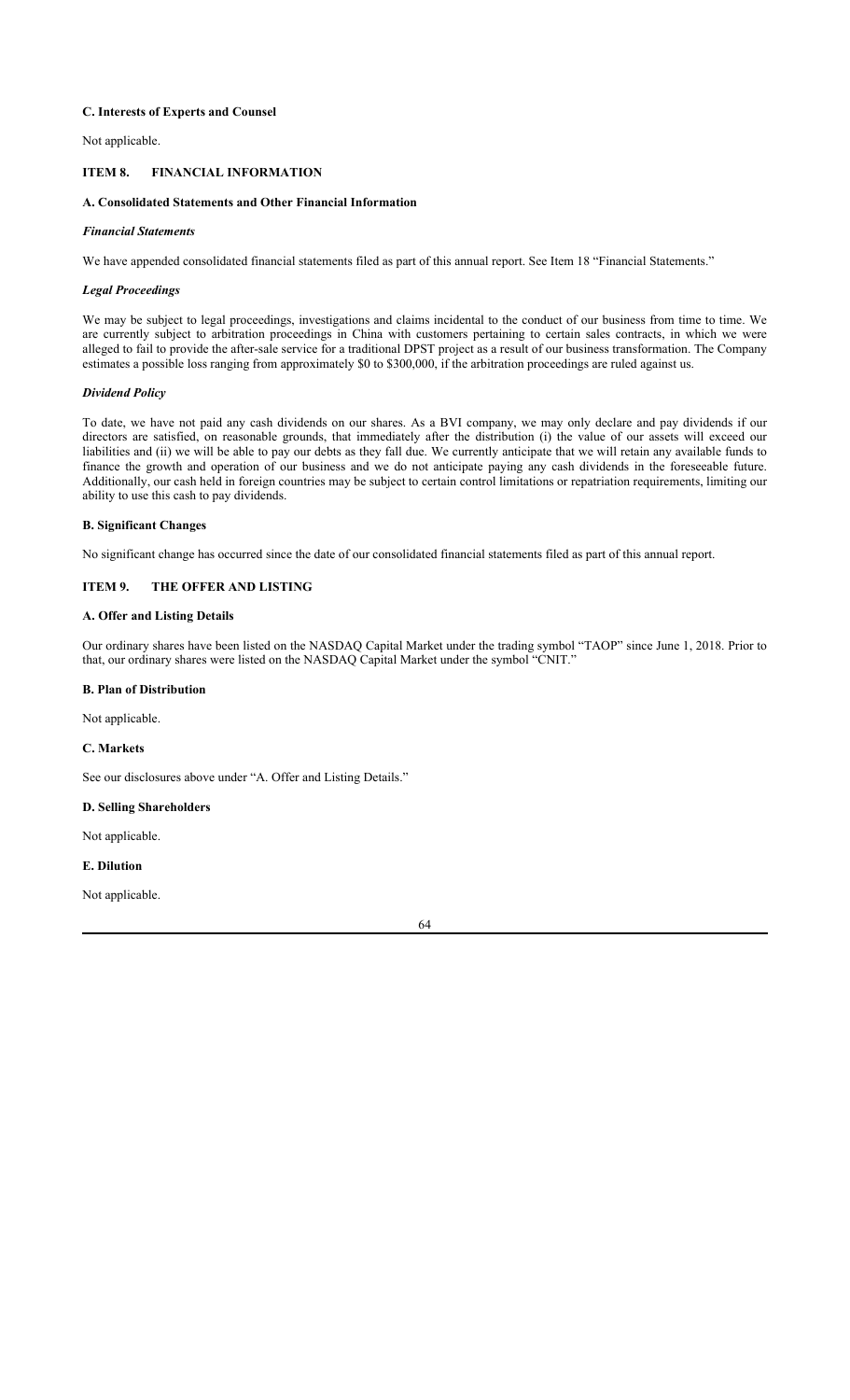### **F. Expenses of the Issue**

Not applicable.

## **ITEM 10. ADDITIONAL INFORMATION**

### **A. Share Capital**

Not applicable.

### **B. Memorandum and Articles of Association**

*The following represents a summary of certain key provisions of our memorandum and articles of association. The summary does not purport to be a summary of all of the provisions of our memorandum and articles of association and of all relevant provisions of BVI law governing the management and regulation of BVI companies.*

### *Register*

We were incorporated in the BVI on June 18, 2012 under the BVI Act. Our memorandum of association authorizes the issuance of up to 100,000,000 ordinary shares without par value, which may be issued from time to time at the discretion of the Board of Directors without shareholder approval. Our Board of Directors is authorized to issue these shares in different classes and series and, with respect to each class or series, to determine the designations, powers, preferences, privileges and other rights, including dividend rights, conversion rights, terms of redemption and liquidation preferences, any or all of which may be greater than the powers and rights associated with the ordinary shares, at such times and on such other terms as they think proper.

### *Objects and Purposes*

Our memorandum of association grants us full power and capacity to carry on or undertake any business or activity and do any act or enter into any transaction not prohibited by the BVI Act or any other BVI legislation.

### *Directors*

Directors have the powers necessary for managing, and for directing and supervising our business and affairs, including general powers to borrow on behalf of the Company.

Our articles of association provide that a director who is interested in a transaction entered into or to be entered into by us may: (i) vote on a matter relating to the transaction; (ii) attend a meeting of directors at which a matter relating to the transaction arises and be included among the directors present at the meeting for the purposes of a quorum; and (iii) sign a document on our behalf, or do any other thing in his capacity as a director, that relates to the transaction. Additionally, our articles of association provide that no director shall be disqualified by his office from contracting with us either as a buyer, seller or otherwise, nor shall any such contract or arrangement entered into by or on our behalf in which any director shall be in any way interested be voided, nor shall any director so contracting or being so interested be liable to account to us for any profit realized by any such contract or arrangement, by reason of such director holding that office or by reason of the fiduciary relationship thereby established, provided such director shall, immediately after becoming aware of the fact that he is interested in a transaction entered into or to be entered into by us, disclose such interest to our Board of Directors. A director is not required to make such a disclosure if: (i) the transaction or proposed transaction is between us and the director, and (ii) the transaction or proposed transaction is or is to be entered into in the ordinary course of our business and on usual terms and conditions. A disclosure to our Board to the effect that a director is a member, director, officer or trustee of another named company or other person and is to be regarded as interested in any transaction which may, after the date of the entry or disclosure, be entered into with that company or person, is a sufficient disclosure of interest in relation to that transaction. Such a disclosure is not made to our Board of directors unless it is made or brought to the attention of every director on the Board. Subject to Section 125(1) of the BVI Act, the failure by a director to comply with this provision does not affect the validity of a transaction entered into by the director or the Company.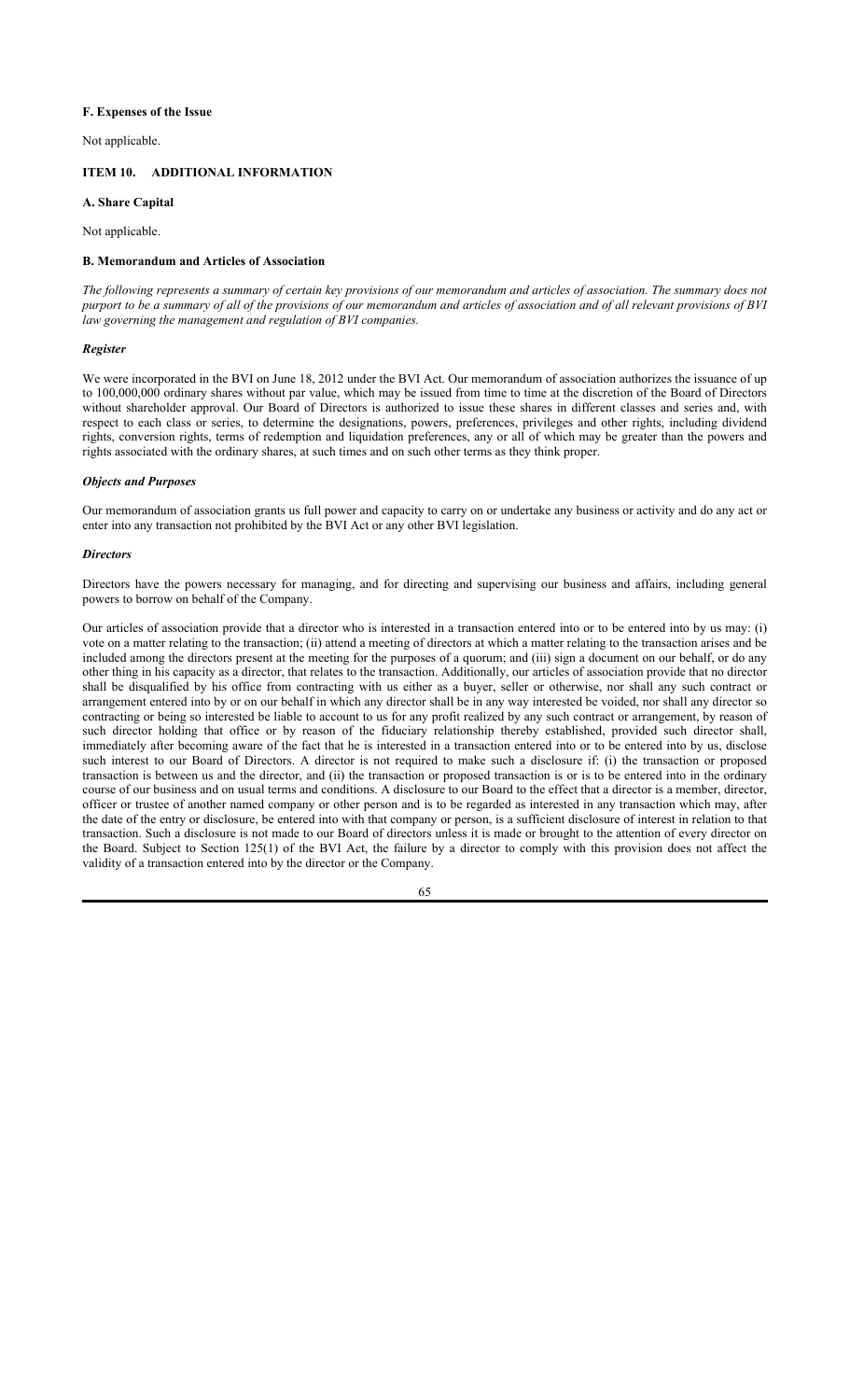Pursuant to our articles of association, a director shall not require a share qualification, but nevertheless shall be entitled to attend and speak at any meeting of the directors and meeting of the shareholders and at any separate meeting of the holders of any class of our shares. In addition, the remuneration of directors (whether by way of salary, commission, participation in profits or otherwise) in respect of services rendered or to be rendered in any capacity to us (including to any company in which we may be interested) shall be fixed by resolution of directors or shareholders. The directors may also be paid such travelling, hotel and other expenses properly incurred by them in attending and returning from meetings of the directors, or any committee of the directors or meetings of the shareholders, or in connection with our business as shall be approved by resolution of directors or of shareholders.

#### *Rights and Obligations of Shareholders*

*Dividends*. Subject to the BVI Act, the directors may, by resolution of directors, authorize a distribution (including a dividend) by us to shareholders at such time and of such an amount as they think fit if they are satisfied, on reasonable grounds, that immediately after the distribution, the value of our assets exceeds our liabilities and we are able to pay our debts as they fall due. Any distribution payable in respect of a share which has remained unclaimed for three years from the date when it became due for payment shall, if the board of the directors so resolves, be forfeited and cease to remain owing by us. The directors may, before authorizing any distribution, set aside out of our profits such sum as they think proper as a reserve fund, and may invest the sum so set apart as a reserve fund upon such securities as they may select. The holder of each ordinary share has the right to an equal share in any distribution paid by us.

*Voting Rights*. Each ordinary share confers on the shareholder the right to one vote at a meeting of the shareholders or on any resolution of shareholders on all matters before our shareholders.

*Winding Up*. The holder of each ordinary share is entitled to an equal share in the distribution of the surplus assets of us on a winding up.

*Redemption*. The directors may, on behalf of the Company, purchase, redeem or otherwise acquire any of our own shares for such consideration as the directors consider fit, and either cancel or hold such shares as treasury shares. Shares may be purchased or otherwise acquired in exchange for newly issued shares. The directors shall not, unless permitted pursuant to the BVI Act, purchase, redeem or otherwise acquire any of our own shares unless immediately after such purchase, redemption or other acquisition, the value of our assets exceeds our liabilities and we are able to pay our debts as they fall due.

#### *Changes in Rights of Shareholders*

Under our memorandum and articles of association, if at any time the shares which we are authorized to issue are divided into different classes of shares, the rights attaching to any class may only be changed by a consent in writing of the holders of a majority of the issued shares of that class or with the sanction of a resolution passed by the holders of at least a majority of the shares of the class present in person or by proxy at a separate general meeting of the holders of the shares of the class. At such a separate general meeting, the quorum shall be at least one person holding or representing by proxy a majority of the issued shares of the class.

#### *Meetings*

Under the BVI Act, there is no requirement for an annual meeting of shareholders. Under our articles of association, we are required to hold an annual meeting of shareholders at the time designated by the Board of Directors. Our annual shareholders' meetings may be held in such place within or outside the BVI as our Board of Directors considers appropriate.

Our Board of Directors shall call a shareholders' meeting if requested in writing to do so by shareholders entitled to exercise at least 10% of the voting rights in respect of the matter for which the meeting is being requested.

Our Board of Directors shall give not less than 10 days and not more than 60 days prior written notice of a shareholders' meeting to those persons whose names on, either (a) the date the notice is given or (b) on a date fixed by the directors as the record date (which must be a date that is not less than 10 days nor more than 60 days prior to the meeting), appear as shareholders in our register and are entitled to vote at the meeting. The inadvertent failure of the directors to give notice of a meeting to a shareholder, or the fact that a shareholder has not received notice, does not invalidate the meeting.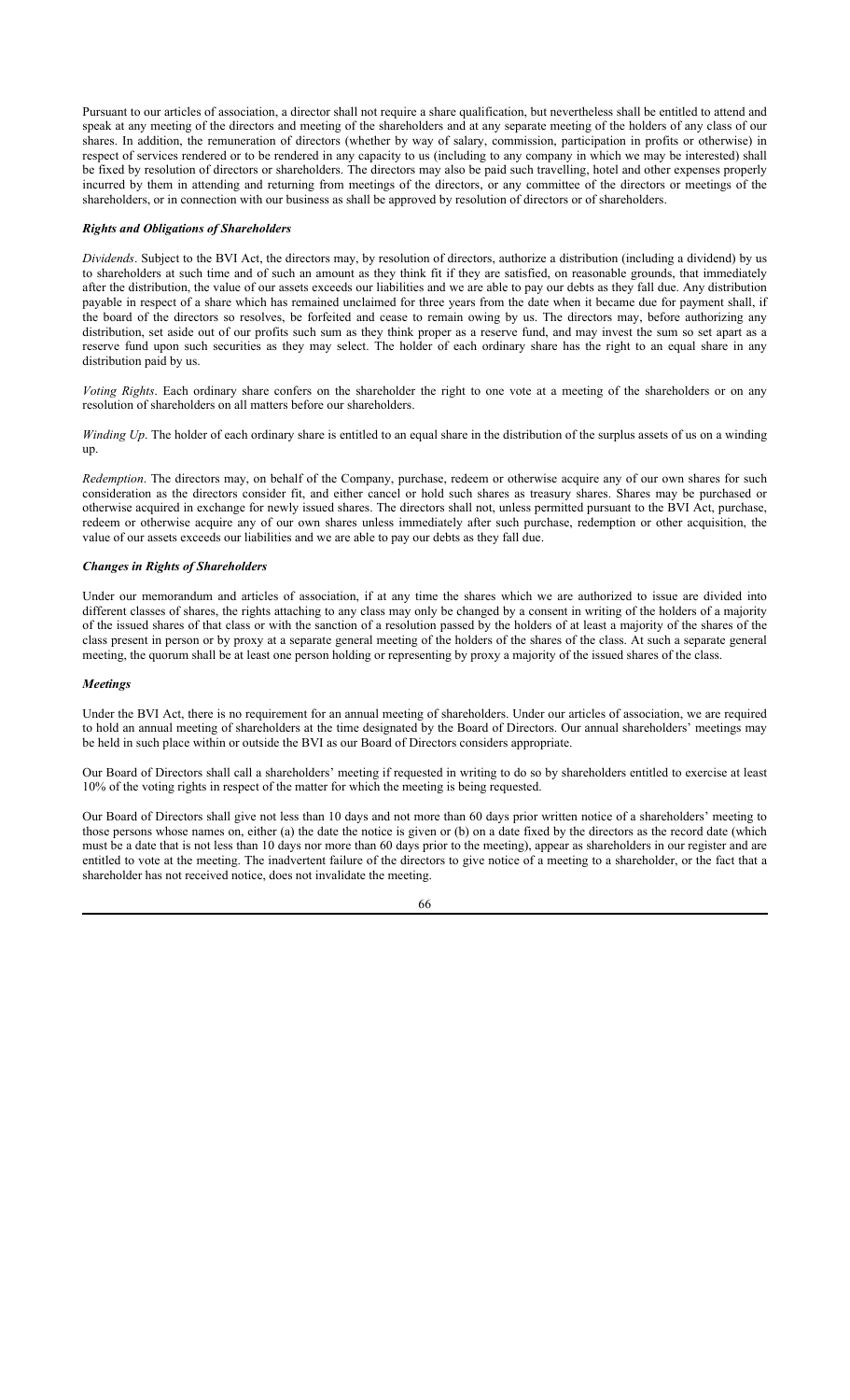Our articles of association provide that a meeting of shareholders is duly constituted if, at the commencement of the meeting, there are shareholders present in person or by proxy representing not less than a majority of the votes of the shares or class or series of shares entitled to vote on resolutions of shareholders to be considered at the meeting. A shareholder may be represented at a meeting of shareholders by a proxy (who need not be a shareholder) who may speak and vote on behalf of the shareholder. A written instrument giving the proxy such authority must be produced at the place appointed for such purpose. A shareholder shall be deemed to be present at the meeting if he participates by telephone or other electronic means and all shareholders participating in the meeting are able to hear each other.

Holders of our ordinary shares are entitled to one vote for each share held of record on all matters at all meetings of shareholders, except at a meeting where holders of a particular class or series of shares are entitled to vote separately. Our shareholders have no cumulative voting rights. Our shareholders take action by a majority of votes cast, unless otherwise provided by the BVI Act or our memorandum and articles of association.

#### *Limitations on Ownership of Securities*

There are no limitations on the right of non-residents or foreign persons to own our securities imposed by BVI law or by our memorandum and articles of association.

#### *Change in Control of Company*

Our Board of Directors is authorized to issue our ordinary shares in different classes and series and, with respect to each class or series, to determine the designations, powers, preferences, privileges and other rights, including dividend rights, conversion rights, terms of redemption and liquidation preferences, any or all of which may be greater than the powers and rights associated with the ordinary shares, at such times and on such other terms as they think proper. Such power could be used in a manner that would delay, defer or prevent a change of control of our Company.

#### *Ownership Threshold*

There are no provisions governing the ownership threshold above which shareholder ownership must be disclosed imposed by BVI law or by our memorandum and articles of association.

#### *Changes in Capital*

Subject to the provisions of our amended and restated memorandum and articles of association, the BVI Act and the rules of NASDAQ, our unissued shares shall be at the disposal of the directors who may, without prejudice to any rights previously conferred on the holders of any existing shares or class or series of shares, offer, allot, grant options over or otherwise dispose of the shares to such persons, at such times and upon such terms and conditions as we may by resolution of directors determine.

Subject to the provisions of the amended and restated memorandum of association relating to changes in the rights of shareholders and the powers of directors in relation to shareholders, we may, by a resolution of members, amend our memorandum of association to increase or decrease the number of ordinary shares authorized to be issued.

### *Differences in Corporate Law*

BVI law differs from laws applicable to U.S. corporations and their shareholders. Set forth below is a summary of the significant differences between the provisions of BVI law applicable to us and the laws applicable to companies incorporated in the United States and their shareholders.

### *Protection for Minority Shareholders*

Under the laws of most U.S. jurisdictions, majority and controlling shareholders of a company generally have certain "fiduciary" responsibilities to the minority shareholders. Corporate actions taken by majority and controlling shareholders which are unreasonable and materially detrimental to the interests of minority shareholders may be declared null and void. Minority shareholders may have less protection for their rights under BVI law than they would have under U.S. law.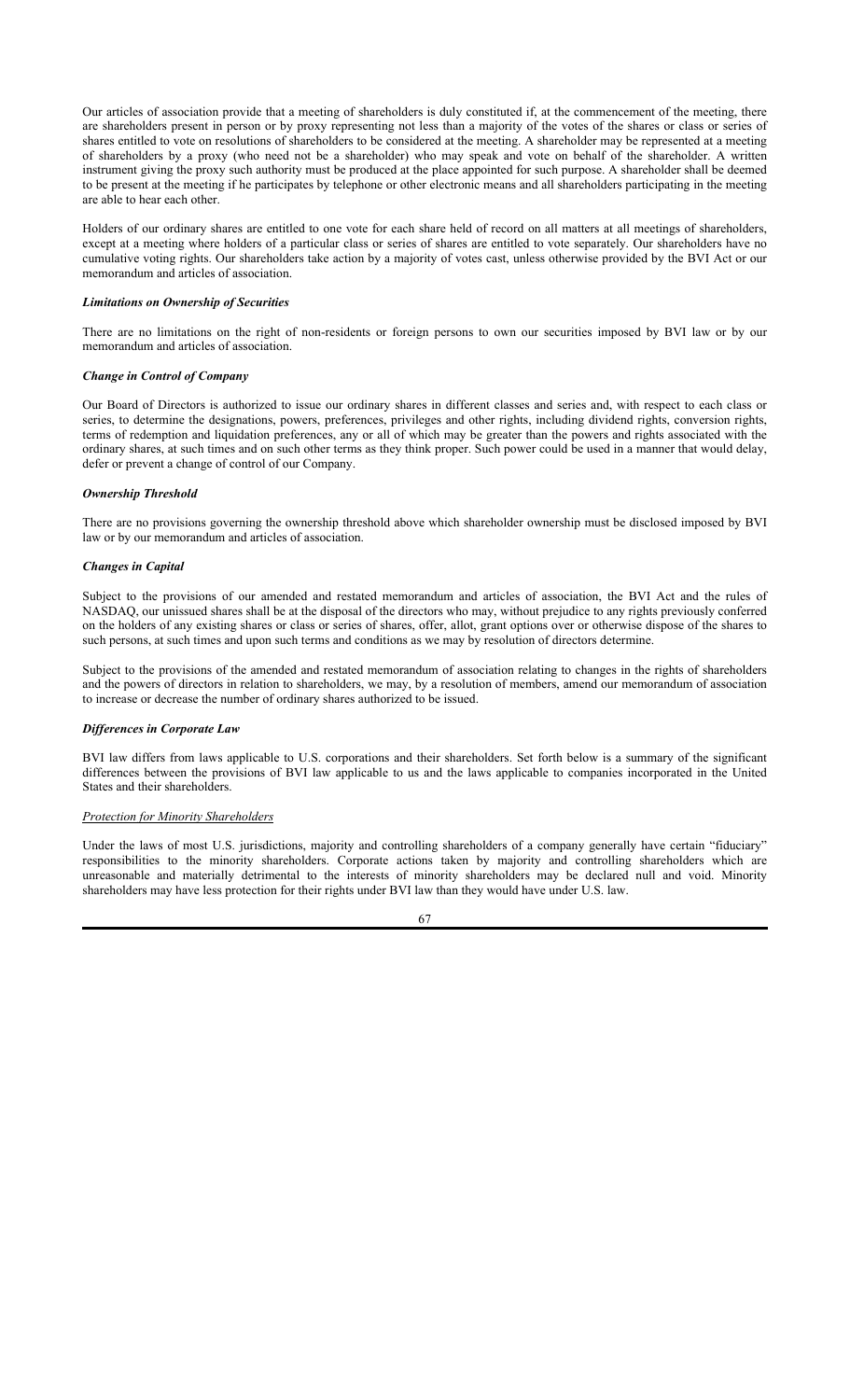### *Powers of Directors*

Unlike most U.S. jurisdictions, the directors of a BVI company, subject in certain cases to court approval but without shareholders' approval, may implement the sale, transfer, exchange or disposition of any Company asset, property, part of the business, or securities, with the exception that shareholder approval is required for the disposition of over 50% in the value of our total assets.

### *Conflict of Interests*

Similar to the laws of most U.S. jurisdictions, when a director becomes aware of the fact that he has an interest in a transaction which we are to enter into, he must disclose it to our Board. However, with sufficient disclosure of interest in relation to that transaction, the director who is interested in a transaction entered into or to be entered into by us may (i) vote on a matter relating to the transaction; (ii) attend a meeting of directors at which a matter relating to the transaction arises and be included in the quorum; and (iii) sign a document on behalf of us, or do any other thing in his capacity as a director, that relates to the transaction.

## *Written Consent and Cumulative Voting*

Similar to the laws of most U.S. jurisdictions, under BVI law, shareholders are permitted to approve matters by way of written resolution in place of a formal meeting. BVI law does not make a specific reference to cumulative voting, and our current articles of association have no provisions authorizing cumulative voting.

#### *Takeover Provisions*

Some provisions of our memorandum and articles of association may discourage, delay or prevent a change in control of our company or management that shareholders may consider favorable. For instance, our Board of Directors is authorized to issue ordinary shares in different classes and series and, with respect to each class or series, to determine the designations, powers, preferences, privileges and other rights, including dividend rights, conversion rights, terms of redemption and liquidation preferences, any or all of which may be greater than the powers and rights associated with the ordinary shares previously issued, at such times and on such other terms as they think proper.

### *Shareholder's Access to Corporate Records*

Under the BVI Act, a member of a business company may, on giving written notice to a company, inspect the company's memorandum and articles, the register of shareholders, the register of directors and the minutes of meetings and resolutions of shareholders and of those classes of shareholders of which he is a member.

In addition, our articles of association allow any shareholder of record who owns at least 15% of our outstanding shares, upon at least five days' written demand, to inspect, during usual business hours, the books of account and all financial records, to make copies of records, and to conduct an audit of such records at their own cost.

#### *Indemnification*

BVI law does not limit the extent to which a company's articles of association may provide for indemnification of officers and directors, except to the extent any such provision may be held by the BVI courts to be contrary to public policy, such as to provide indemnification against civil fraud or the consequences of committing a crime.

Under our articles of association, subject to the BVI Act, we shall indemnify any person who was or is a party or is threatened to be made a party to any threatened, pending or completed action, suit or proceeding, whether civil, criminal, administrative or investigative, by reason of the fact that such person is or was a director or officer (excluding the auditors), or who is or was serving at our request as a director or officer of another company, partnership, joint venture, trust or other enterprise. Each such indemnified person shall be indemnified out of our assets against any liability, action, proceeding, claim, demand, judgments, fines, costs, damages or expenses, including legal expenses, whatsoever which they or any of them may reasonably incur as a result of any act or failure to act in carrying out their functions other than such liability that they may incur by reason of their own actual fraud or willful default. In addition, to be entitled to indemnification, an indemnified person must not have acted in such a manner as to have incurred the liability by virtue of having committed actual fraud or willful default but no person shall be found to have committed actual fraud or willful default unless or until a court of competent jurisdiction shall have made a finding to that effect.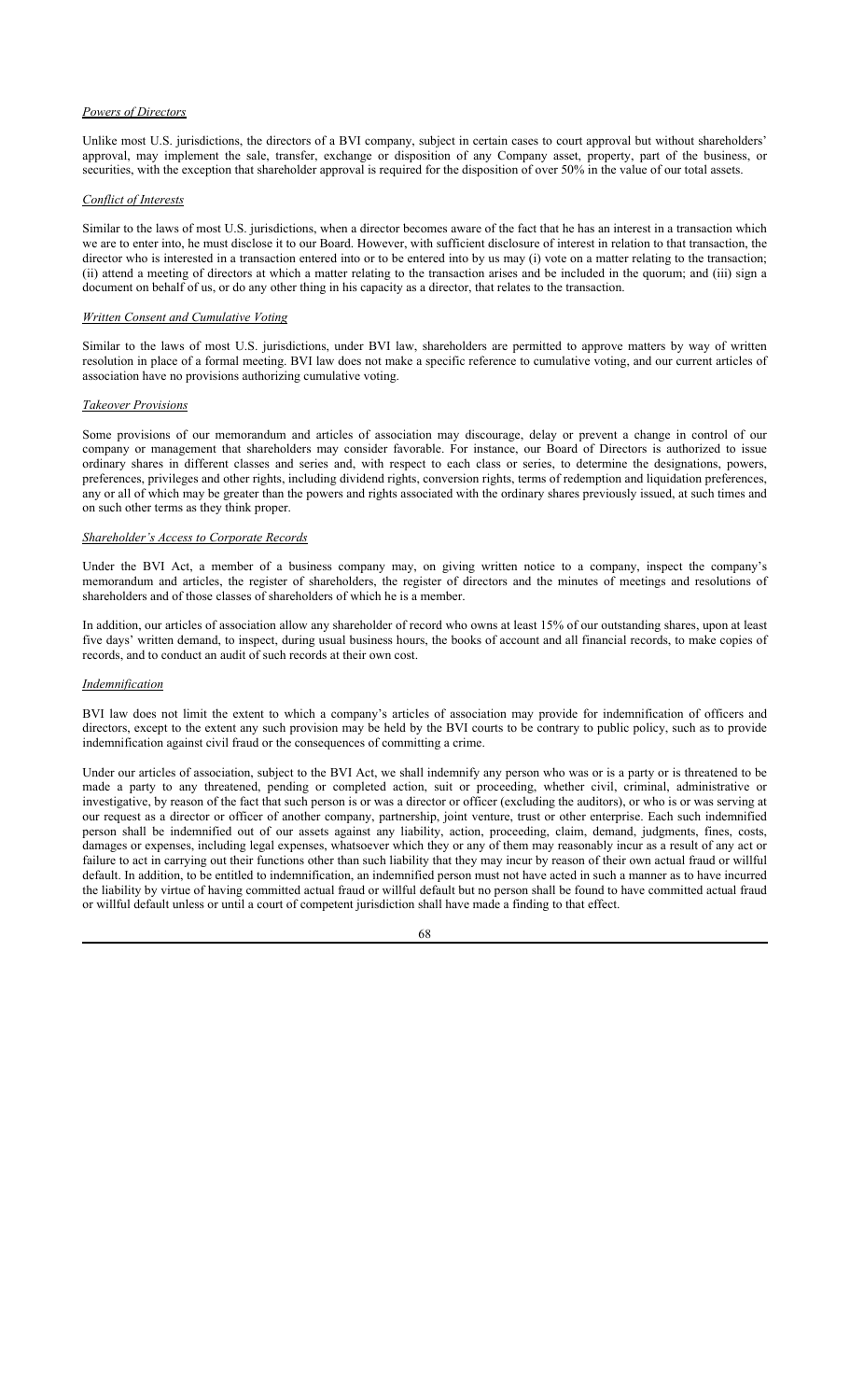Insofar as indemnification for liabilities arising under the Securities Act may be permitted to directors, officers or persons controlling us under the foregoing provisions, we have been advised that in the opinion of the SEC, such indemnification is against public policy as expressed in the Securities Act and is therefore unenforceable.

#### *Mergers and Similar Arrangements*

Under the laws of the BVI, two or more companies may merge or consolidate in accordance with Section 170 of the BVI Act. A merger means the merging of two or more constituent companies into one of the constituent companies, and a consolidation means the uniting of two or more constituent companies into a new company. In order to merge or consolidate, the directors of each constituent company must approve a written plan of merger or consolidation which must be authorized by a resolution of shareholders.

While a director may vote on the plan even if he has a financial interest in the plan, in order for the resolution to be valid, the material facts of the interest and the director's relationship to any party to the transaction must be disclosed and the resolution approved (1) without counting the vote or consent of any interested director, or (2)by the unanimous vote or consent of all disinterested directors if the votes or consents of all disinterested directors is insufficient to approve a resolution of directors.

Shareholders not otherwise entitled to vote on the merger or consolidation may still acquire the right to vote if the plan of merger or consolidation contains any provision which, if proposed as an amendment to the memorandum or articles of association, would entitle them to vote as a class or series on the proposed amendment. In any event, all shareholders must be given a copy of the plan of merger or consolidation irrespective of whether they are entitled to vote at the meeting or consent to the written resolution to approve the plan of merger or consolidation.

The shareholders of the constituent companies are not required to receive shares of the surviving or consolidated company but may receive debt obligations or other securities of the surviving or consolidated company, or other assets, or a combination thereof. Further, some or all of the shares of a class or series may be converted into a kind of asset while the other shares of the same class or series may receive a different kind of asset. As such, not all the shares of a class or series must receive the same kind of consideration.

After the plan of merger or consolidation has been approved by the directors and authorized by a resolution of the shareholders, articles of merger or consolidation are executed by each company and filed with the Registrar of Corporate Affairs in the BVI.

#### *Dissenter Rights*

A shareholder may dissent from a mandatory redemption of his shares, an arrangement (if permitted by the court), a merger (unless the shareholder was a shareholder of the surviving company prior to the merger and continues to hold the same or similar shares after the merger) and a consolidation. A shareholder properly exercising his dissent rights is entitled to payment in cash of the fair value of his shares.

A shareholder dissenting from a merger or consolidation must object in writing to the merger or consolidation before the vote by the shareholders on the merger or consolidation, unless notice of the meeting was not given to the shareholder. If the merger or consolidation is approved by the shareholders, the company must within 20 days give notice of this fact to each shareholder who gave written objection, and to each shareholder who did not receive notice of the meeting. Such shareholders then have 20 days to give their written election in the form specified by the BVI Act to dissent from the merger or consolidation, provided that in the case of a merger, the 20 days starts when the plan of merger is delivered to the shareholder.

Upon giving notice of his election to dissent, a shareholder ceases to have any rights of a shareholder except the right to be paid the fair value of his shares. As such, the merger or consolidation may proceed in the ordinary course notwithstanding the dissent.

Within seven days of the later of the delivery of the notice of election to dissent and the effective date of the merger or consolidation, the company must make a written offer to each dissenting shareholder to purchase his shares at a specified price that the company determines to be their fair value. The company and the shareholder then have 30 days to agree upon the price. If the company and a shareholder fail to agree on the price within the 30 days, then the company and the shareholder shall each designate an appraiser and these two appraisers shall designate a third appraiser. These three appraisers shall fix the fair value of the shares as of the close of business on the day before the shareholders approved the transaction without taking into account any change in value as a result of the transaction.

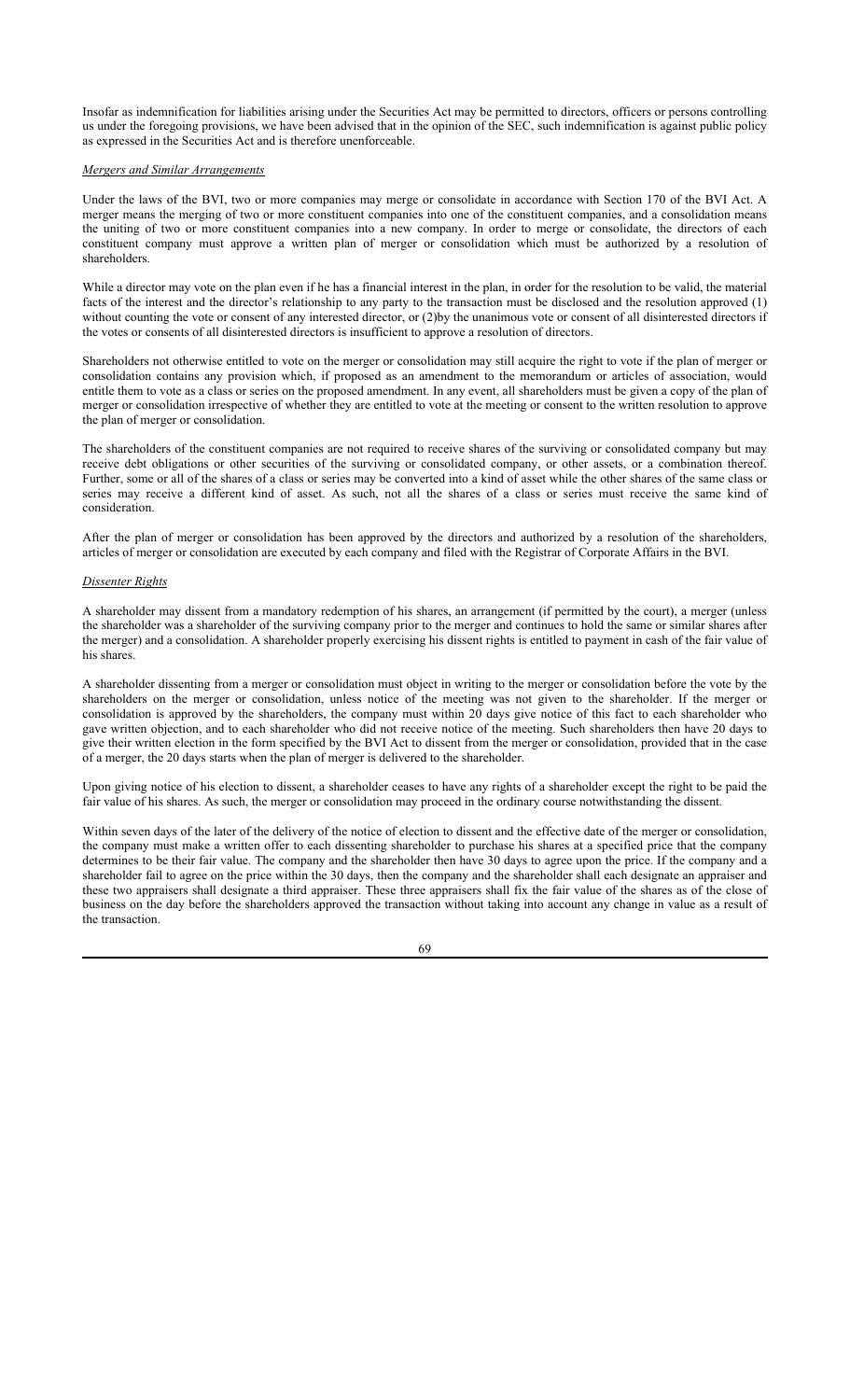Under BVI law, shareholders are not entitled to dissenters' rights in relation to liquidation.

#### *Shareholders' Suits*

Similar to the laws of most U.S. jurisdictions, BVI law permits derivative actions against its directors. However, the circumstances under which such actions may be brought, and the procedures and defenses available may result in the rights of shareholders of a BVI company being more limited than those of shareholders of a company incorporated and/or existing in the United States.

The courts of the BVI may, on the application of a shareholder of a company, grant leave to that shareholder to bring proceedings in the name and on behalf of that company, or intervene in proceedings to which the company is a party for the purpose of continuing, defending or discontinuing the proceedings on behalf of the company. In determining whether to grant leave, the courts must take into account (1) whether the shareholder is acting in good faith; (2) whether the derivative action is in the interests of the company taking account of the views of the company's directors on commercial matters; (3) whether the proceedings are likely to succeed; (4) the costs of the proceedings in relation to the relief likely to be obtained; and (5) whether an alternative remedy to the derivative claim is available.

Leave to bring or intervene in proceedings may be granted only if the court is satisfied that (1) the company does not intend to bring, diligently continue or defend, or discontinue the proceedings, as the case may be; or (2) it is in the interests of the company that the conduct of the proceedings should not be left to the directors or to the determination of the shareholders as a whole.

#### **C. Material Contracts**

We have not entered into any material contracts other than in the ordinary course of business and other than those described in Item 4 "Information on the Company," Item 5 "Operating and Financial Review and Prospects—F. Tabular Disclosure of Contractual Obligations," Item 7 "Major Shareholders and Related Party Transactions," or filed (or incorporated by reference) as exhibits to this annual report or otherwise described or referenced in this annual report.

#### **D. Exchange Controls**

#### *BVI Exchange Controls*

There are no material exchange controls restrictions on payment of dividends, interest or other payments to the holders of our ordinary shares or on the conduct of our operations in the BVI, where we were incorporated. There are no material BVI laws that impose any material exchange controls on us or that affect the payment of dividends, interest or other payments to nonresident holders of our ordinary shares. BVI law and our memorandum and articles of association do not impose any material limitations on the right of non-residents or foreign owners to hold or vote our ordinary shares.

#### *PRC Exchange Controls*

#### *Regulations on Foreign Currency Exchange*

Under the *PRC Foreign Currency Administration Rules* promulgated on January 29, 1996 and last amended on August 5, 2008 and various regulations issued by SAFE and other relevant PRC government authorities, payment of current account items in foreign currencies, such as trade and service payments, payment of interest and dividends can be made without prior approval from SAFE by following the appropriate procedural requirements. By contrast, the conversion of RMB into foreign currencies and remittance of the converted foreign currency outside the PRC for the purpose of capital account items, such as direct equity investments, loans and repatriation of investment, requires prior approval from SAFE or its local office.

On February 13, 2015, SAFE promulgated the *Circular on Simplifying and Improving the Foreign Currency Management Policy on Direct Investment*, effective from June 1, 2015, which cancels the requirement for obtaining approvals of foreign exchange registration of foreign direct investment and overseas direct investment from SAFE. The application for the registration of foreign exchange for the purpose of foreign direct investment and overseas direct investment may be filed with qualified banks, which, under the supervision of SAFE, may review the application and process the registration.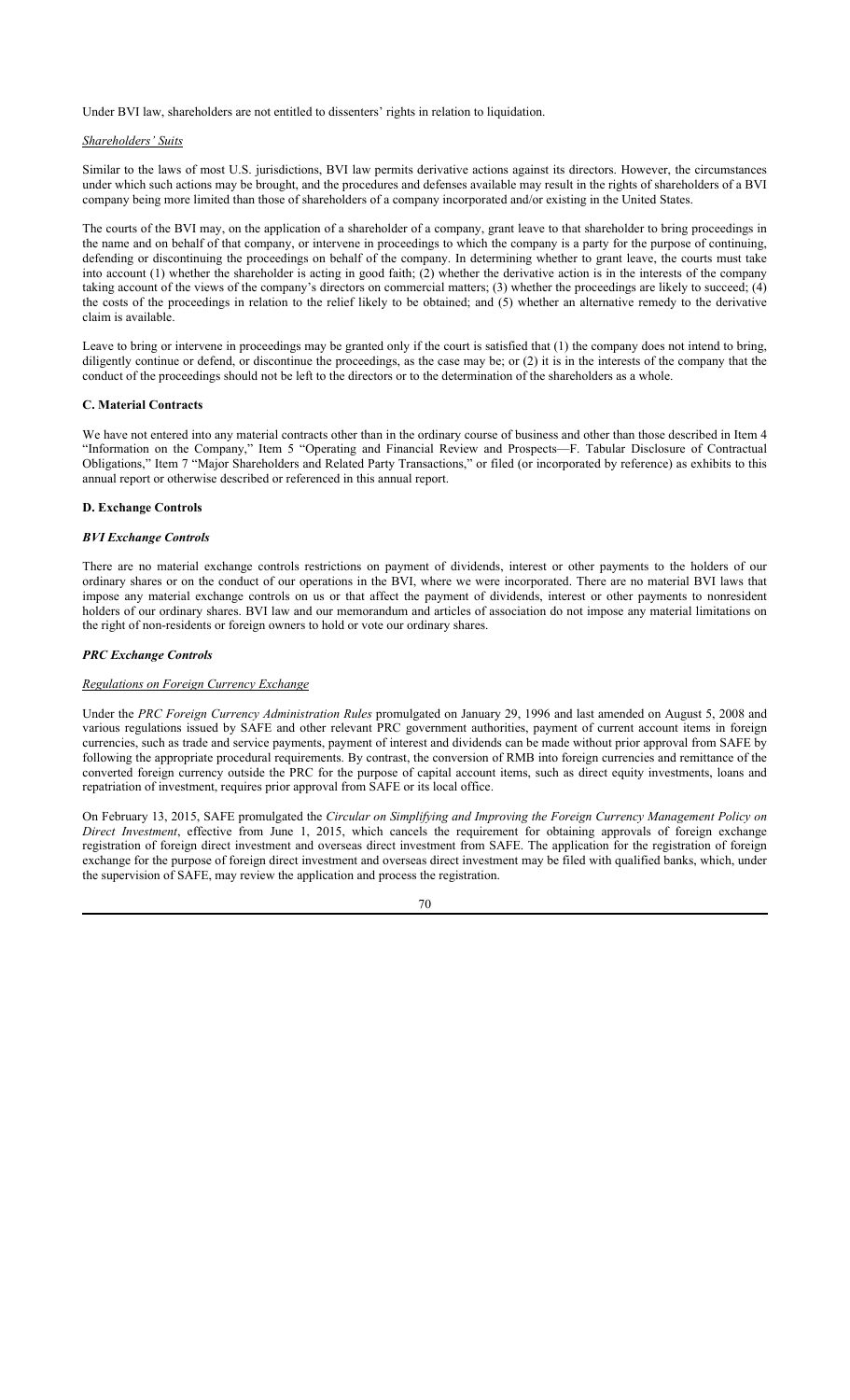*The Circular of the SAFE on Reforming the Management Approach regarding the Settlement of Foreign Capital of Foreign-invested Enterprise,* or SAFE Circular 19, was promulgated on March 30, 2015 and became effective on June 1, 2015. According to SAFE Circular 19, a foreign-invested enterprise may, according to its actual business needs, settle with a bank the portion of the foreign exchange capital in its capital account for which the relevant foreign exchange bureau has confirmed monetary contribution rights and interests (or for which the bank has registered the account-crediting of monetary contribution). For the time being, foreigninvested enterprises are allowed to settle 100% of their foreign exchange capitals on a discretionary basis; a foreign-invested enterprise shall truthfully use its capital for its own operational purposes within the scope of business; where an ordinary foreigninvested enterprise makes domestic equity investment with the amount of foreign exchanges settled, the invested enterprise shall first go through domestic re-investment registration and open a corresponding Account for Foreign Exchange Settlement Pending Payment with the foreign exchange bureau (bank) at the place of registration. *The Circular of the SAFE on Reforming and Regulating*  Policies on the Control over Foreign Exchange Settlement of Capital Accounts, or SAFE Circular 16, was promulgated and became effective on June 9, 2016. According to SAFE Circular 16, enterprises registered in PRC may also convert their foreign debts from foreign currency into Renminbi at the enterprise's discretion. SAFE Circular 16 provides an integrated standard for conversion of foreign exchange under capital account items (including but not limited to foreign currency capital and foreign debts) on self—discretionary basis, which applies to all enterprises registered in the PRC. SAFE Circular 16 reiterates the principle that Renminbi converted from foreign currency-denominated capital of a company may not be directly or indirectly used for purposes beyond its business scope and may not be used for investments in securities or other investment with the exception of bank financial products that can guarantee the principal in the PRC unless otherwise specifically provided. Besides, the converted Renminbi shall not be used to make loans for related enterprises unless it is within the business scope or to build or to purchase any real estate that is not for the enterprise own use with the exception for the real estate enterprise.

On January 26, 2017, SAFE promulgated the *Circular on Further Improving Reform of Foreign Exchange Administration and Optimizing Genuineness and Compliance Verification,* or SAFE Circular 3, which stipulates several capital control measures with respect to the outbound remittance of profits from domestic entities to offshore entities, including (i) banks must check whether the transaction is genuine by reviewing board resolutions regarding profit distribution, original copies of tax filing records and audited financial statements, and (ii) domestic entities must retain income to account for previous years' losses before remitting any profits. Moreover, pursuant to SAFE Circular 3, domestic entities must explain in detail the sources of capital and how the capital will be used, and provide board resolutions, contracts and other proof as a part of the registration procedure for outbound investment.

On October 25, 2019, SAFE promulgated the *Notice on Further Facilitating Cross-Board Trade and Investment*, which became effective on the same date (except for Article 8.2 thereof). The notice removed restrictions on the capital equity investment in China by non-investment foreign-invested enterprises. In addition, restrictions on the use of funds for foreign exchange settlement of domestic accounts for the realization of assets have been removed and restrictions on the use and foreign exchange settlement of foreign investors' security deposits have been relaxed. Eligible enterprises in the pilot areas are also allowed to use revenues under capital accounts, such as capital funds, foreign debts and overseas listing revenues for domestic payments without providing materials to the bank in advance for authenticity verification on an item by item basis, while the use of funds should be true, in compliance with applicable rules and conforming to the current capital revenue management regulations.

#### *Regulations on Foreign Exchange Registration of Overseas Investment by PRC Residents*

SAFE issued *the Circular on Relevant Issues Relating to Domestic Resident's Investment and Financing and Roundtrip Investment through Special Purpose Vehicles*, or SAFE Circular 37, which became effective in July 2014, to replace the *Circular of the State Administration of Foreign Exchange on Issues Concerning the Regulation of Foreign Exchange in Equity Finance and Roundtrip Investments by Domestic Residents through Offshore Special Purpose Vehicles*, to regulate foreign exchange matters in relation to the use of special purpose vehicles, or SPVs, by PRC residents or entities to seek offshore investment and financing or conduct round trip investment in China. SAFE Circular 37 defines a SPV as an offshore entity established or controlled, directly or indirectly, by PRC residents or entities for the purpose of seeking offshore financing or making offshore investment, using legitimate onshore or offshore assets or interests, while "round trip investment" is defined as direct investment in China by PRC residents or entities through SPVs, namely, establishing foreign-invested enterprises to obtain the ownership, control rights and management rights. SAFE Circular 37 stipulates that, prior to making contributions into an SPV, PRC residents or entities be required to complete foreign exchange registration with SAFE or its local branch. In addition, SAFE promulgated the *Notice on Further Simplifying and Improving the Administration of the Foreign Exchange Concerning Direct Investment in February 2015*, which amended SAFE Circular 37 and became effective on June 1, 2015, requiring PRC residents or entities to register with qualified banks rather than SAFE in connection with their establishment or control of an offshore entity established for the purpose of overseas investment or financing.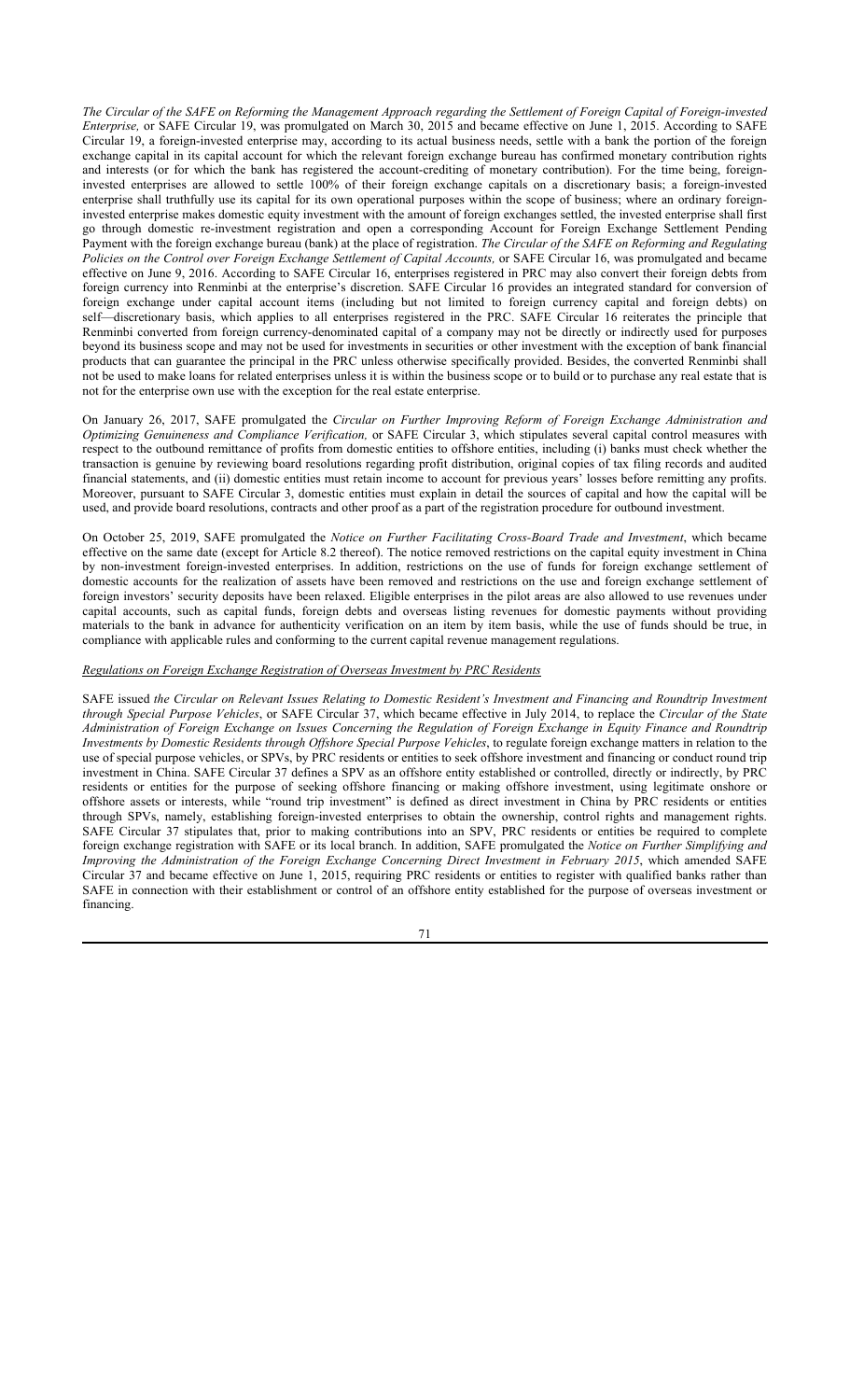PRC residents or entities who had contributed legitimate onshore or offshore interests or assets to SPVs but had not obtained registration as required before the implementation of the SAFE Circular 37 must register their ownership interests or control in the SPVs with qualified banks. An amendment to the registration is required if there is a material change with respect to the SPV registered, such as any change of basic information (including change of the PRC residents, name and operation term), increases or decreases in investment amount, transfers or exchanges of shares, and mergers or divisions. Failure to comply with the registration procedures set forth in SAFE Circular 37 and the subsequent notice, or making misrepresentation on or failure to disclose controllers of the foreign-invested enterprise that is established through round-trip investment, may result in restrictions being imposed on the foreign exchange activities of the relevant foreign-invested enterprise, including payment of dividends and other distributions, such as proceeds from any reduction in capital, share transfer or liquidation, to its offshore parent or affiliate, and the capital inflow from the offshore parent, and may also subject relevant PRC residents or entities to penalties under PRC foreign exchange administration regulations. See "Risk Factors—Risks Relating to Doing Business in China—PRC regulations relating to investments in offshore companies by PRC residents may subject our PRC-resident beneficial owners or our PRC subsidiary to liability or penalties, limit our ability to inject capital into our PRC subsidiary or limit our PRC subsidiary's ability to increase their registered capital or distribute profits."

#### *Regulations on Stock Incentive Plans*

SAFE promulgated the Notice on Issues Concerning the Foreign Exchange Administration for Domestic Individuals Participating in Stock Incentive Plan of Overseas Publicly Listed Company, or the Stock Incentive Plan Notice, in February 2012, replacing the previous rules issued by SAFE in March 2007. Pursuant to the Stock Incentive Plan Notice and other relevant rules and regulations, PRC residents participating in stock incentive plan in an overseas publicly-listed company are required to register with SAFE or its local branches and follow certain other procedures. Participants of a stock incentive plan who are PRC residents must conduct the SAFE registration and other procedures with respect to the stock incentive plan through a qualified PRC agent, which could be a PRC subsidiary of the overseas publicly listed company or another qualified institution appointed by the PRC subsidiary. In addition, the PRC agent is required to update the relevant SAFE registration should there be any material change to the stock incentive plan, the PRC agent or other material changes. The PRC agent must, on behalf of the PRC residents who have the right to exercise the employee stock options, apply to SAFE or its local branches for an annual quota for the payment of foreign currencies in connection with the PRC residents' exercise of the employee stock options. The foreign exchange proceeds received by the PRC residents from the sale of shares under the stock incentive plans granted and dividends distributed by the overseas listed companies must be remitted into the bank accounts in the PRC opened by the PRC agents prior to distribution to such PRC residents.

We adopted an equity incentive plan in 2016, under which we have the discretion to award incentives and rewards to eligible participants. We have advised the recipients of awards under our equity incentive plan to handle relevant foreign exchange matters in accordance with the Stock Incentive Plan Notice. However, we cannot guarantee that all employee awarded equity-based incentives can successfully register with SAFE in full compliance with the Stock Incentive Plan Notice. See "Risk Factors—Risks Relating to Doing Business in China—Any failure to comply with PRC regulations regarding employee share incentive plans may subject the PRC plan participants or us to fines and other legal or administrative sanctions."

#### *Regulations on Dividend Distribution*

Distribution of dividends of foreign investment enterprises are mainly governed by the *Foreign Investment Enterprise Law*, issued in 1986 and amended in 2000 and 2016 respectively, and the *Implementation Rules* under the *Foreign Investment Enterprise Law*, issued in 1990 and amended in 2001 and 2014 respectively. Under these regulations, foreign investment enterprises in the PRC may distribute dividends only out of their accumulative profits, if any, determined in accordance with PRC accounting standards and regulations. In addition, no less than 10% of the accumulated profits of the foreign investment enterprises in the PRC are required to be allocated to fund certain reserve funds each year unless these reserves have reached 50% of the registered capital of the enterprises. A PRC company is not permitted to distribute any profits until any losses from previous fiscal years have been offset. Profits retained from prior fiscal years may be distributed together with distributable profits from the current fiscal year. Under our current corporate structure, our BVI holding company may rely on dividend payments from IST, which is a wholly foreign-owned enterprise incorporated in China, to fund any cash and financing requirements we may have. Limitation on the ability of our consolidated VIEs to make remittance to IST and on the ability of IST to pay dividends to us could limit our ability to access cash generated by the operations of those entities. See "Risk Factors—Risks Relating to Doing Business in China—Restrictions under PRC law on our PRC subsidiaries' ability to make dividends and other distributions could materially and adversely affect our ability to grow, make investments or acquisitions that could benefit our business, pay dividends to you, and otherwise fund and conduct our business."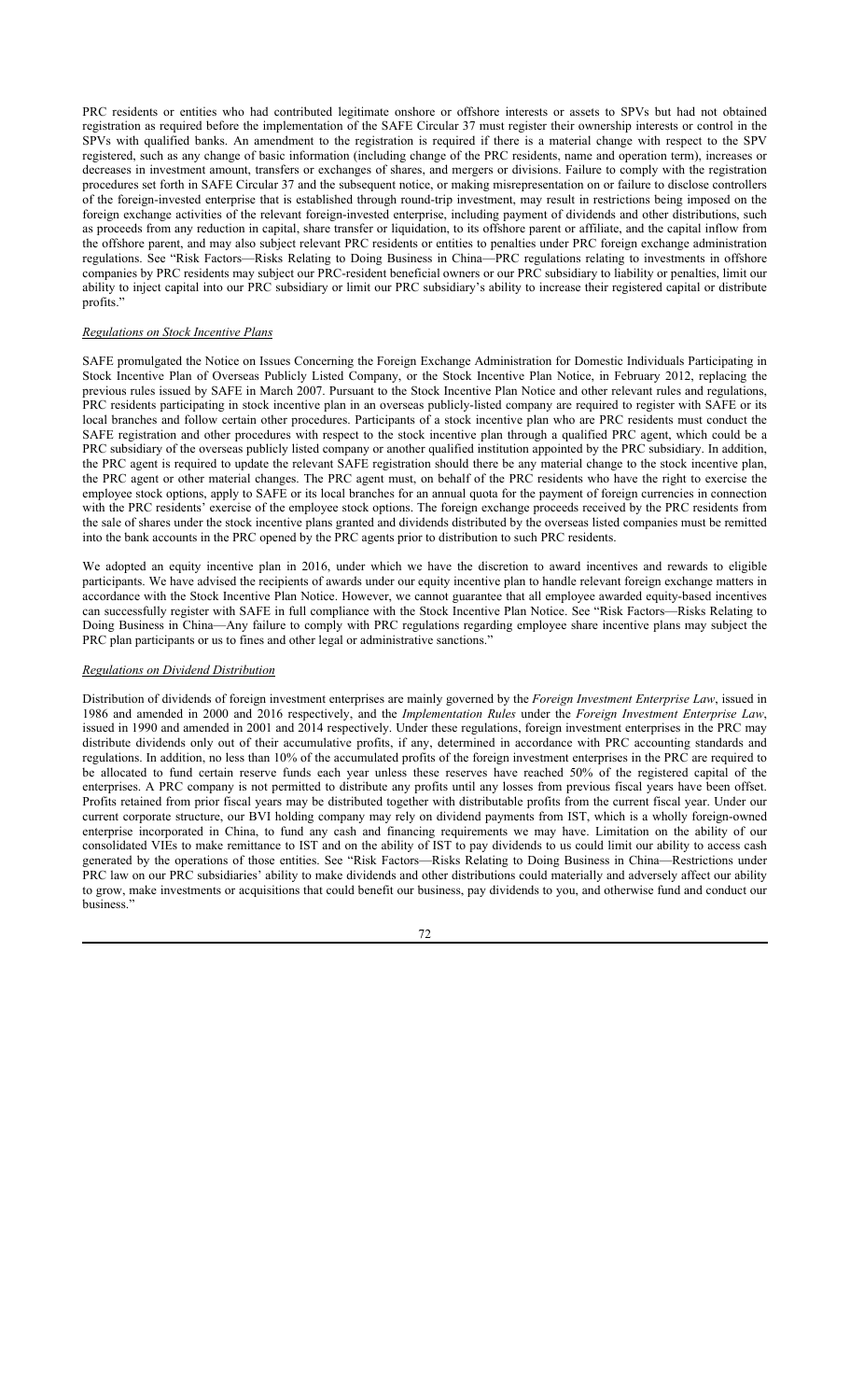#### **E. Taxation**

*The following is a general summary of certain material BVI, PRC and U.S. federal income tax considerations. The discussion is not intended to be, nor should it be construed as, legal or tax advice to any particular shareholder or prospective shareholder. The discussion is based on laws and relevant interpretations thereof in effect as of the date hereof, all of which are subject to change or different interpretations, possibly with retroactive effect.*

#### *BVI Taxation*

The BVI does not impose a withholding tax on dividends paid to holders of our ordinary shares, nor does the BVI levy any capital gains or income taxes on us. Further, a holder of our ordinary shares who is not a resident of the BVI is exempt from the BVI income tax on dividends paid with respect to the ordinary shares. Holders of ordinary shares are not subject to the BVI income tax on gains realized on the sale or disposition of the ordinary shares.

Our ordinary shares are not subject to transfer taxes, stamp duties or similar charges in the BVI. However, as a company incorporated under the BVI Act, we are required to pay the BVI government an annual license fee based on the number of shares we are authorized to issue.

There is no income tax treaty or convention currently in effect between the United States and the BVI.

#### *PRC Taxation*

We are a holding company incorporated in the BVI, which indirectly holds our equity interests in our PRC operating subsidiaries. The EIT Law and its implementation rules, both of which became effective as of January 1, 2008, as amended on February 24, 2017, provide that a PRC enterprise is subject to a standard income tax rate of 25% and China-sourced income of foreign enterprises, such as dividends paid by a PRC subsidiary to its overseas parent, will normally be subject to PRC withholding tax at a rate of 10%, unless there are applicable treaties between the overseas parent's jurisdiction of incorporation and China to reduce such rate.

The EIT Law also provides that enterprises organized under the laws of jurisdictions outside China with their "de facto management bodies" located within China may be considered PRC resident enterprises and therefore subject to PRC enterprise income tax at the rate of 25% on their worldwide income. It implementation rules further define the term "de facto management body" as the management body that exercises substantial and overall management and control over the business, personnel, accounts and properties of an enterprise. While we do not currently consider our company or any of our overseas subsidiaries to be a PRC resident enterprise, there is a risk that the PRC tax authorities may deem our company or any of our overseas subsidiaries as a PRC resident enterprise since a substantial majority of the members of our management team as well as the management team of our overseas subsidiaries are located in China, in which case we or the overseas subsidiaries, as the case may be, would be subject to the PRC enterprise income tax at the rate of 25% on worldwide income. If the PRC tax authorities determine that our BVI holding company is a "resident enterprise" for PRC enterprise income tax purposes, a number of unfavorable PRC tax consequences could follow. Under the EIT Law and its implementation regulations issued by the State Council, a 10% PRC withholding tax is applicable to dividends paid to investors that are non-resident enterprises, which do not have an establishment or place of business in the PRC or which have such establishment or place of business but the dividends are not effectively connected with such establishment or place of business, to the extent such dividends are derived from sources within the PRC. In addition, any gain realized on the transfer of shares by such investors is also subject to PRC tax at a rate of 10%, if such gain is regarded as income derived from sources within the PRC. If we are deemed a PRC resident enterprise, dividends paid on our ordinary shares, and any gain realized from the transfer of our ordinary shares, may be treated as income derived from sources within the PRC and may as a result be subject to PRC taxation. Furthermore, if we are deemed a PRC resident enterprise, dividends paid to individual investors who are non-PRC residents and any gain realized on the transfer of ordinary shares by such investors may be subject to PRC tax at a current rate of 20% (which in the case of dividends may be withheld at source). Any PRC tax liability may be reduce under applicable tax treaties or tax arrangements between China and other jurisdictions. If we or any of our subsidiaries established outside China are considered a PRC resident enterprise, it is unclear whether holders of our ordinary shares would be able to claim the benefit of income tax treaties or agreements entered into between China and other countries or areas.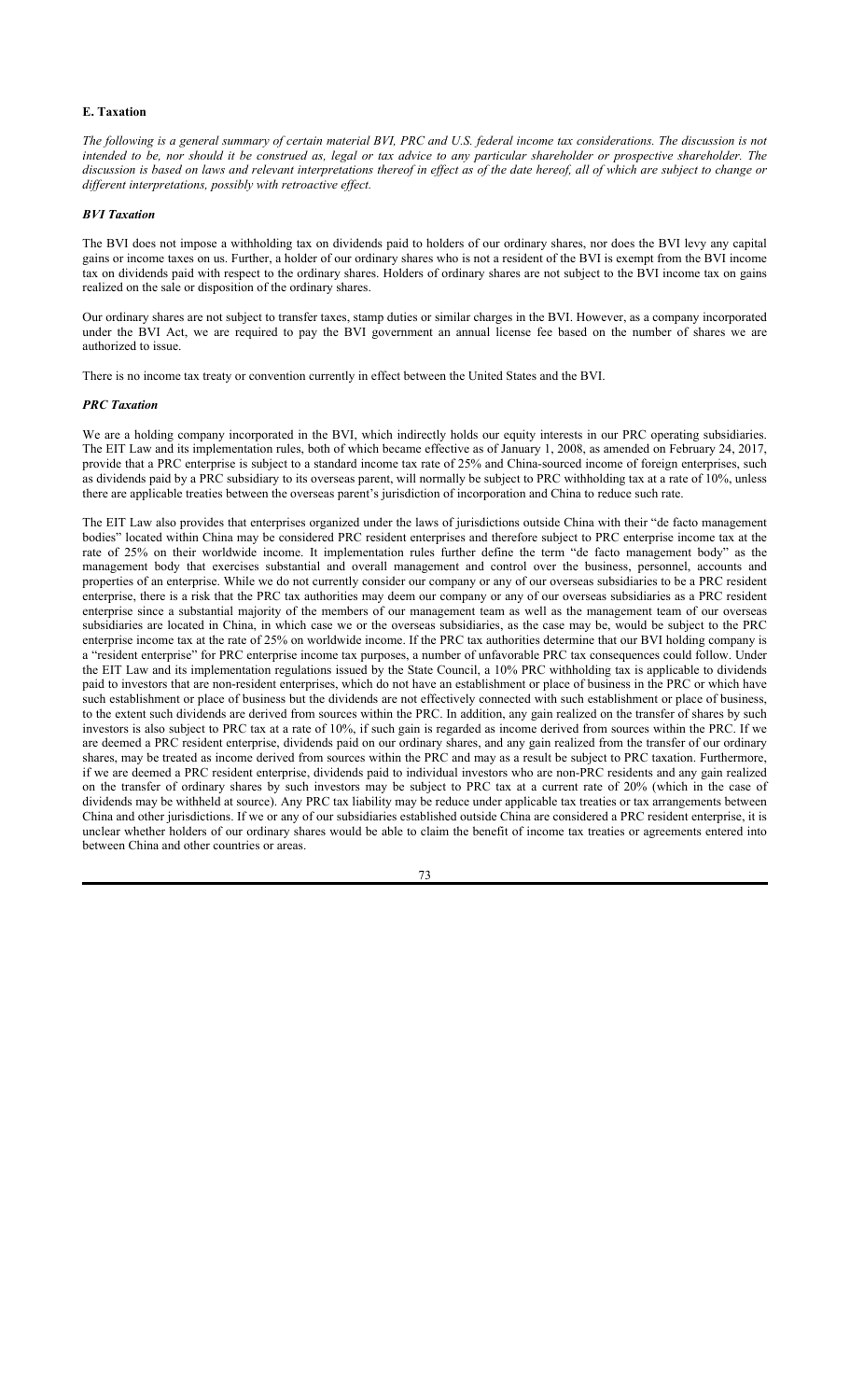#### *U.S. Federal Income Taxation*

The following is a discussion of certain material U.S. federal income tax consequences of the acquisition, ownership and disposition of our ordinary shares. It does not purport to be a comprehensive description of all of the tax considerations that may be relevant to a particular person's situation. The discussion applies only to holders that hold their ordinary shares as capital assets (generally property held for investment) within the meaning of Section 1221 of the Internal Revenue Code of 1986, as amended, or the Code. This discussion is based on the Code, income tax regulations promulgated thereunder, judicial positions, published positions of the Internal Revenue Service, or the IRS, and other applicable authorities, all as in effect as of the date hereof and all of which are subject to change, possibly with retroactive effect. This discussion is general in nature and is not exhaustive of all possible tax considerations, nor does the discussion address any state, local or foreign tax considerations or any U.S. tax considerations (e.g., estate or gift tax) other than U.S. federal income tax considerations, that may be applicable to particular holders.

This discussion does not address all aspects of U.S. federal income taxation that may be relevant in light of particular circumstances, nor does it address the U.S. federal income tax consequences to persons who are subject to special rules under U.S. federal income tax law, including:

- (a) banks, insurance companies or other financial institutions;
- (b) persons subject to the alternative minimum tax;
- (c) tax-exempt organizations;
- (d) controlled foreign corporations, passive foreign investment companies and corporations that accumulate earnings to avoid United States federal income tax;
- (e) certain former citizens or long-term residents of the United States;
- (f) dealers in securities or currencies;
- (g) traders in securities that elect to use a mark-to-market method of accounting for their securities holdings;
- persons that own, or are deemed to own, more than five percent of our capital stock;
- holders who acquired our stock as compensation or pursuant to the exercise of a stock option; or
- persons who hold our shares as a position in a hedging transaction, "straddle," or other risk reduction transaction.

For purposes of this discussion, a U.S. holder is (i) an individual who is a citizen or resident of the United States for U.S. federal income tax purposes; (ii) a corporation, or other entity treated as a corporation for U.S. federal income tax purposes, created or organized in or under the laws of the United States (or treated as such under applicable U.S. tax laws), any state thereof, or the District of Columbia; (iii) an estate the income of which is subject to U.S. federal income tax regardless of its source; or (iv) a trust if (a) a U.S. court is able to exercise primary supervision over the administration of the trust and one or more U.S. persons have the authority to control all substantial decisions of the trust, or (b) it has a valid election in effect under applicable law and regulations to be treated as a U.S. person for U.S. federal income tax purposes. A non-U.S. holder is a holder that is neither a U.S. holder nor a partnership or other entity classified as a partnership for U.S. federal income tax purposes.

In the case of a partnership or entity classified as a partnership for U.S. federal income tax purposes, the U.S. federal income tax treatment of a partner generally will depend on the status of the partner and the activities of the partnership. Partners of partnerships should consult their tax advisors regarding the U.S. federal income tax consequences to them of the merger or of the ownership and disposition of our ordinary shares.

Because of the redomestication transaction in 2012 by which TAOP, a British Virgin Islands company, became the parent of our group, under Section 7874 of the Code, TAOP is treated for U.S. federal tax purposes as a U.S. corporation and, among other consequences, is subject to U.S. federal income tax on its worldwide income. This discussion assumes that Section 7874 of the Code continues to apply to treat TAOP as a U.S. corporation for all purposes under the Code. If, for some reason (e.g., future repeal of Section 7874 of the Code), TAOP were no longer treated as a U.S. corporation under the Code, the U.S. federal income tax consequences described herein could be materially and adversely affected.

#### *U.S. Federal Income Tax Consequences for U.S. Holders*

#### *Distributions*

We do not currently anticipate paying distributions on our ordinary shares. In the event that distributions are paid, however, the gross amount of such distributions will be included in the gross income of the U.S. holder as dividend income on the date of receipt to the extent that the distribution is paid out of current or accumulated earnings and profits, as determined under U.S. federal income tax principles. Such dividends will be eligible for the dividends-received deduction allowed to corporations in respect of dividends received from other U.S. corporations. Dividends received by non-corporate U.S. holders, including individuals, may be subject to reduced rates of taxation under current law. A U.S. holder may be eligible to claim a foreign tax credit with respect to any PRC withholding tax imposed on dividends paid by us. However, the foreign tax credit rules are complex, and their application in connection with Section 7874 of the Code and the Agreement Between the Government of the United States of America and the Government of the People's Republic of China for the Avoidance of Double Taxation and the Prevention of Tax Evasion with Respect to Taxes on Income, or the U.S.-PRC Tax Treaty, is not entirely clear at this time. U.S. holders should consult their own tax advisors with respect to any benefits they may be entitled to under the foreign tax credit rules and the U.S.-PRC Tax Treaty.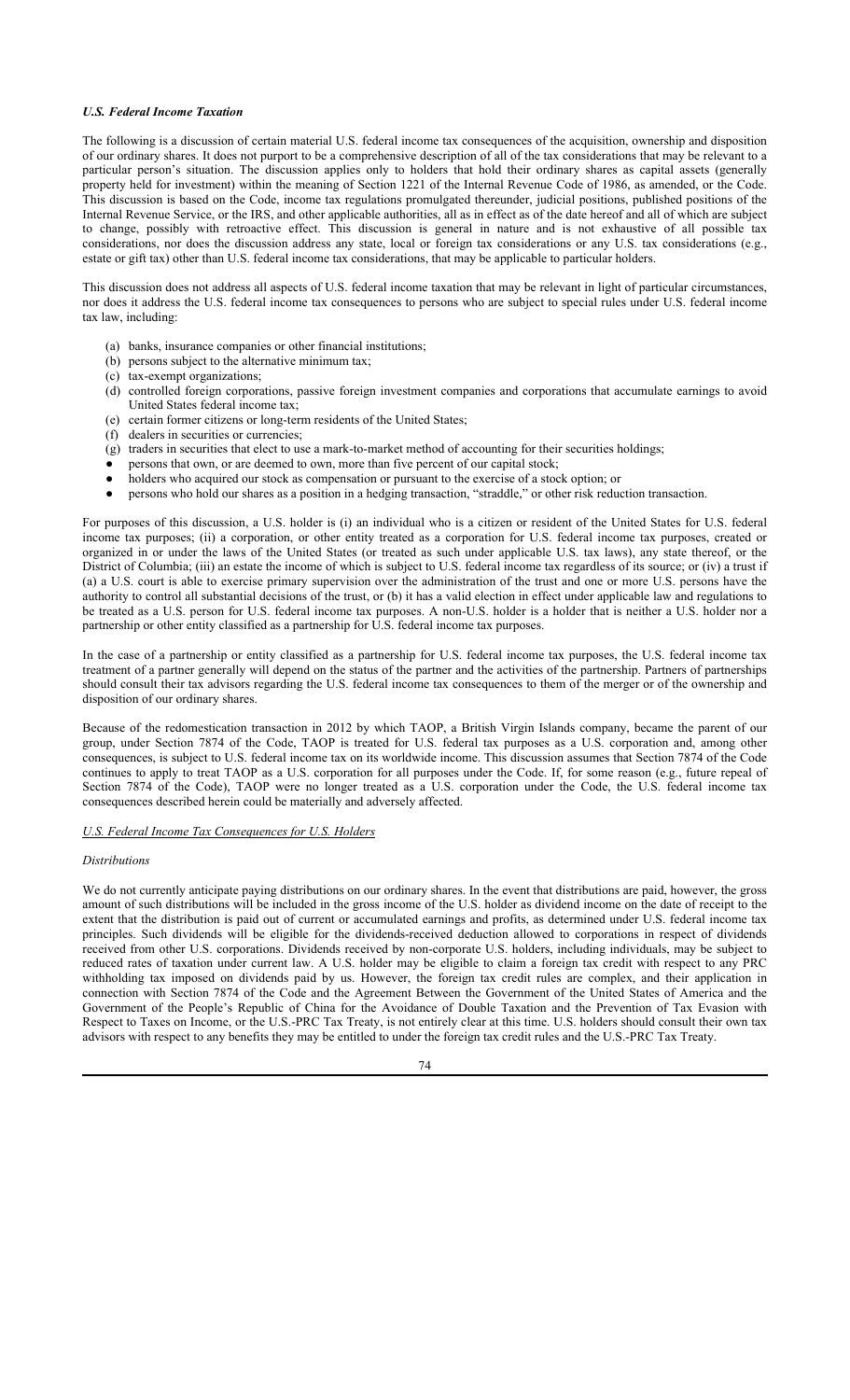To the extent that dividends paid on our ordinary shares exceed current and accumulated earnings and profits, the distributions will be treated first as a tax-free return of tax basis on our ordinary shares, and to the extent that the amount of the distribution exceeds tax basis, the excess will be treated as gain from the disposition of those ordinary shares. Because Section 7874 of the Code has applied to treat TAOP as a U.S. corporation only since our redomestication in 2012, we may not be able to demonstrate to the IRS the extent to which a distribution on our ordinary shares exceeds our current and accumulated earnings and profits (as determined under U.S. federal income tax principles), in which case all of such distribution will be treated as a dividend for U.S. federal income tax purposes.

#### *Sale or Other Disposition*

U.S. holders of our ordinary shares will recognize taxable gain or loss on any sale, exchange, or other taxable disposition of ordinary shares equal to the difference between the amounts realized for the ordinary shares and the U.S. holder's tax basis in the ordinary shares. This gain or loss generally will be capital gain or loss. Under current law, non-corporate U.S. holders, including individuals, are eligible for reduced tax rates if the ordinary shares have been held for more than one year. The deductibility of capital losses is subject to limitations. A U.S. holder may be eligible to claim a foreign tax credit with respect to any PRC withholding tax imposed on gain from the sale or other disposition of ordinary shares. However, the foreign tax credit rules are complex, and their application in connection with Section 7874 of the Code and the U.S.-PRC Tax Treaty is not entirely clear at this time. U.S. holders should consult their own tax advisors with respect to any benefits they may be entitled to under the foreign tax credit rules and the U.S.-PRC Tax Treaty.

#### *Unearned Income Medicare Contribution*

Certain U.S. holders who are individuals, trusts or estates are required to pay an additional 3.8% Medicare tax on, among other things, dividends on and capital gains from the sale or other disposition of shares of stock. U.S. holders should consult their own advisors regarding the effect, if any, of this rule on their ownership and disposition of our ordinary shares.

#### *U.S. Federal Income Tax Consequences for Non-U.S. Holders*

#### *Distributions*

The rules applicable to non-U.S. holders for determining the extent to which distributions on our ordinary shares, if any, constitute dividends for U.S. federal income tax purposes are the same as for U.S. holders. See "–U.S. Federal Income Tax Consequences for U.S. Holders– Distributions."

Any dividends paid to a non-U.S. holder by us are treated as income derived from sources within the United States and generally will be subject to U.S. federal income tax withholding at a rate of 30% of the gross amount of the dividends, or at a lower rate provided by an applicable income tax treaty if non-U.S. holders provide proper certification of eligibility for the lower rate (usually on IRS Form W-8BEN or Form W-8BEN-E). Dividends received by a non-U.S. holder that are effectively connected with such holder's conduct of a U.S. trade or business (and, if an income tax treaty applies, are attributable to a permanent establishment maintained by the non-U.S. holder in the U.S.) are exempt from such withholding tax, provided that applicable certification requirements are satisfied. In such case, however, non-U.S. holders will be subject to U.S. federal income tax on such dividends, net of certain deductions, at the rates applicable to U.S. persons. In addition, corporate non-U.S. holders may be subject to an additional branch profits tax equal to 30% or such lower rate as may be specified by an applicable tax treaty on dividends received that are effectively connected with the conduct of a trade or business in the United States.

If non-U.S. holders are eligible for a reduced rate of U.S. withholding tax pursuant to an applicable income tax treaty, such non-U.S. holders may obtain a refund of any excess amounts withheld by filing an appropriate claim for refund with the IRS.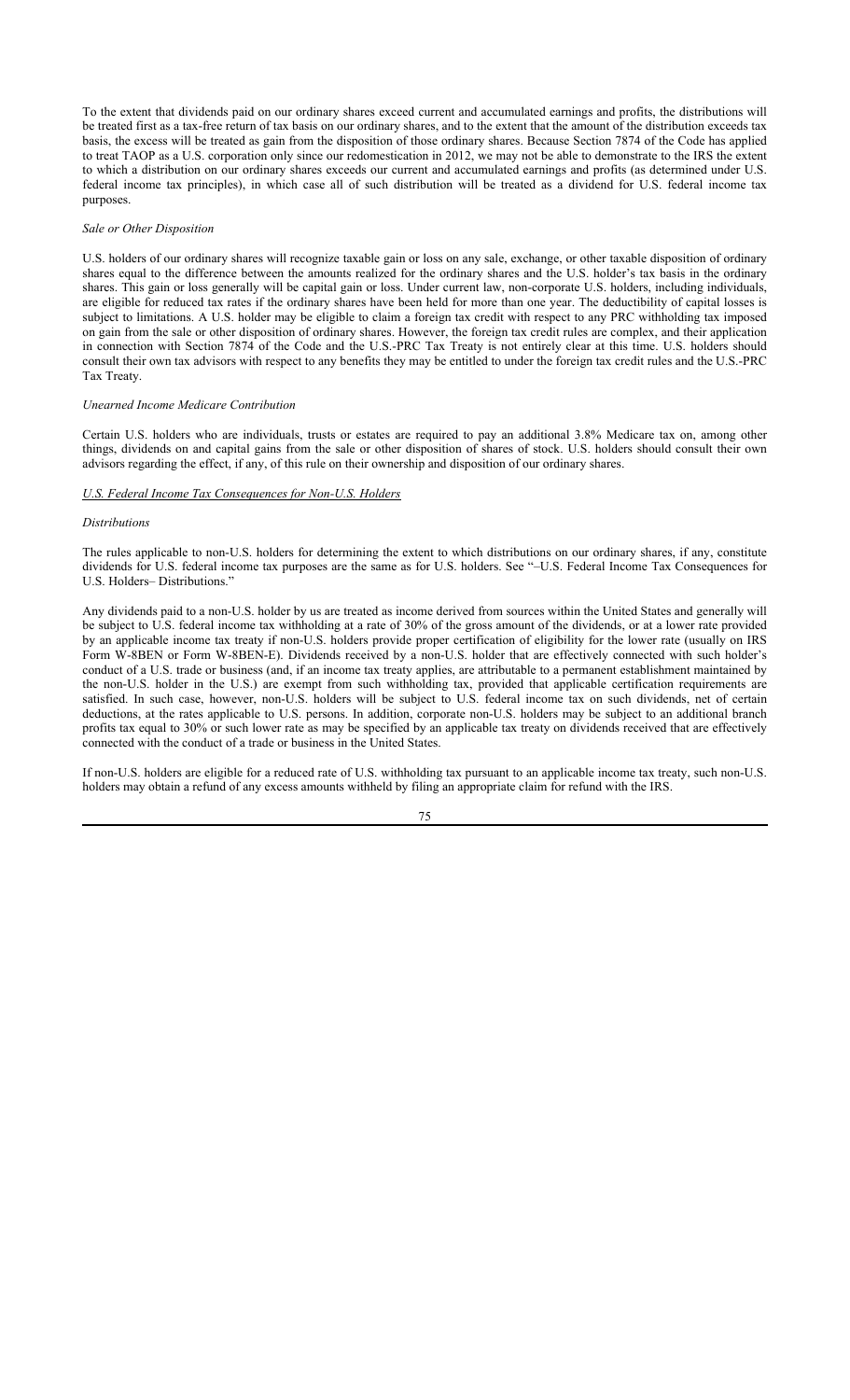#### *Sale or Other Disposition*

Except as described below for a reduced rate of U.S. withholding tax pursuant to an applicable income tax treaty, any gain realized by a non-U.S. holder upon the sale or other disposition of our ordinary shares generally will not be subject to U.S. federal income tax unless:

- the gain is effectively connected with the conduct of a trade or business in the United States by such non- U.S. holder, and, if an income tax treaty applies, is attributable to a permanent establishment maintained by such non- U.S. holder in the U.S.;
- the non-U.S. holder is an individual who is present in the United States for 183 days or more in the taxable year of the disposition, and certain other conditions are met; or
- TAOP is or has been a "U.S. real property holding corporation," or USRPHC, for U.S. federal income tax purposes at any time during the shorter of the five-year period ending on the date of disposition or the period during which the holder has held our ordinary shares.

Non-U.S. holders whose gain is described in the first bullet point above will be subject to U.S. federal income tax on the gain derived from the sale, net of certain deductions, at the rates applicable to U.S. persons. Corporate non-U.S. holders whose gain is described in the first bullet point above may also be subject to the branch profits tax described above at a 30% rate or lower rate provided by an applicable income tax treaty. Individual non-U.S. holders described in the second bullet point above will be subject to a flat 30% U.S. federal income tax rate on the gain derived from the sale, which may be offset by U.S.-source capital losses, even though such non-U.S. holders are not considered to be residents of the United States.

A corporation will be a USRPHC if the fair market value of its U.S. real property interests equals or exceeds 50 percent of the aggregate of its real property interests (U.S. and non-U.S.) and its assets used or held for use in a trade or business. Because we do not currently own significant U.S. real property, we believe that we are not currently and will not become a USRPHC. However, because the determination of whether we are a USRPHC depends on the fair market value of our U.S. real property relative to the fair market value of our other business assets, there can be no assurance that we will not become a USRPHC in the future. Even if we become a USRPHC, however, as long as our ordinary shares are regularly traded on an established securities market, such ordinary shares will be treated as U.S. real property interests only if a non-U.S. holder actually or constructively holds more than 5% of such regularly traded ordinary shares at any time during the applicable period that is specified in the Code.

#### *Foreign Account Tax Compliance*

The Foreign Account Tax Compliance provisions of the Hiring Incentives to Restore Employment Act (generally referred to as "FATCA"), when applicable, will impose a U.S. federal withholding tax of 30% on payments of dividends on, and gross proceeds from dispositions of, our ordinary shares that are held through "foreign financial institutions" (which is broadly defined for this purpose and in general includes investment vehicles) and certain other non-U.S. entities unless various U.S. information reporting and due diligence requirements (generally relating to ownership by U.S. persons of certain interests in or accounts with those entities) have been satisfied or an exemption applies. An intergovernmental agreement between the United States and an applicable foreign country may modify these requirements. U.S. Holders should consult their tax advisers regarding the effect, if any, of the FATCA provisions on their particular circumstances.

#### *Information Reporting and Backup Withholding*

Payments of dividends or of proceeds on the disposition of stock made to a holder of our ordinary shares may be subject to information reporting and backup withholding at a current rate of 24% unless such holder provides a correct taxpayer identification number on IRS Form W-9 (or other appropriate withholding form) or establishes an exemption from backup withholding, for example by properly certifying the holder's non-U.S. status on a Form W-8BEN, Form W-8BEN-E or another appropriate version of IRS Form W-8. Payments of dividends to holders must generally be reported annually to the IRS, along with the name and address of the holder and the amount of tax withheld, if any. A similar report is sent to the holder. Pursuant to applicable income tax treaties or other agreements, the IRS may make these reports available to tax authorities in the holder's country of residence.

Backup withholding is not an additional tax; rather, the U.S. income tax liability of persons subject to backup withholding will be reduced by the amount of tax withheld. If withholding results in an overpayment of taxes, a refund or credit may generally be obtained from the IRS, provided that the required information is furnished to the IRS in a timely manner.

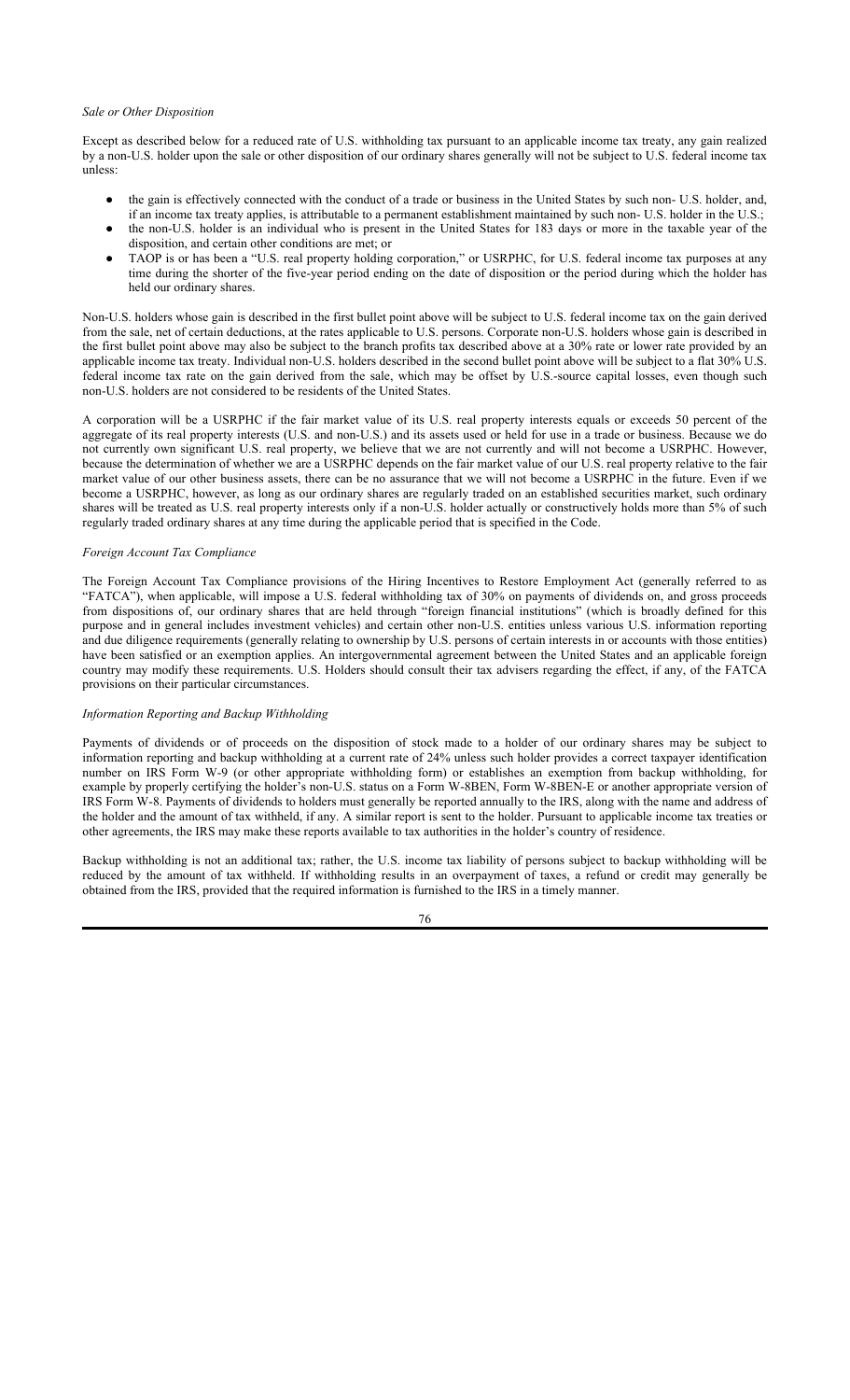#### **F. Dividends and Paying Agents**

Not applicable.

#### **G. Statement by Experts**

Not applicable.

#### **H. Documents on Display**

We have filed this annual report on Form 20-F with the SEC under the Exchange Act. Statements made in this report as to the contents of any document referred to are not necessarily complete. With respect to each such document filed as an exhibit to this report, reference is made to the exhibit for a more complete description of the matter involved, and each such statement shall be deemed qualified in its entirety by such reference.

We are subject to the informational requirements of the Exchange Act as a foreign private issuer and file reports and other information with the SEC. Reports and other information filed by us with the SEC, including this report, may be inspected and copied at the public reference room of the SEC at 100 F Street, N.E., Washington D.C. 20549. You can also obtain copies of this report by mail from the Public Reference Section of the SEC, 100 F. Street, N.E., Washington D.C. 20549, at prescribed rates. Additionally, copies of this material may be obtained from the SEC's Internet site at http://www.sec.gov. The SEC's telephone number is 1-800-SEC-0330. In accordance with NASDAQ Stock Market Rule 5250(d), we will also post this annual report on Form 20-F on our website at www.taop.com. In addition, we will provide hardcopies of our annual report free of charge to shareholders upon request.

As a foreign private issuer, we are exempt from the rules under the Exchange Act prescribing the furnishing and content of quarterly reports and proxy statements, and officers, directors and principal shareholders are exempt from the reporting and short-swing profit recovery provisions contained in Section 16 of the Exchange Act.

#### **I. Subsidiary Information**

Not applicable.

#### **ITEM 11. QUANTITATIVE AND QUALITATIVE DISCLOSURES ABOUT MARKET RISK**

### *Interest Rate Risk*

We deposit surplus funds with Chinese banks earning daily interest. We do not invest in any instruments for trading purposes. Most of our outstanding debt instruments carry fixed rates of interest. Our operations generally are not directly sensitive to fluctuations in interest rates. There was no long-term debt outstanding as of December 31, 2019 and 2018. A hypothetical 1.0% increase in the annual interest rates for all of our credit facilities under which we had outstanding borrowings at December 31, 2019 would increase net loss before income taxes by approximately \$16,600, or less than 1% for the year ended December 31, 2019. Management monitors the banks' prime rates in conjunction with our cash requirements to determine the appropriate level of debt balances relative to other sources of funds. We have not entered into any hedging transactions in an effort to reduce our exposure to interest rate risk.

#### *Foreign Exchange Risk*

While our reporting currency is the U.S. dollar, substantially all of our consolidated revenues and consolidated costs and expenses are denominated in RMB. Substantially all of our assets are denominated in RMB except for cash. As a result, we are exposed to foreign exchange risk as our revenues and results of operations may be affected by fluctuations in the exchange rate between the U.S. dollar and the RMB. If the RMB depreciates against the U.S. dollar, the value of our RMB revenues, earnings and assets as expressed in our U.S. dollar financial statements will decline. Assets and liabilities are translated at exchange rates at the balance sheet dates and revenue and expenses are translated at the average exchange rates and equity is translated at historical exchange rates. Any resulting translation adjustments are not included in determining net income but are included in determining other comprehensive income, a component of equity. An average appreciation (depreciation) of the RMB against the U.S. dollar of 5% would increase (decrease) our comprehensive income by \$1.2 million based on our outstanding revenues, costs and expenses, assets and liabilities denominated in RMB as of December 31, 2019. As of December 31, 2019, our accumulated other comprehensive income was approximately \$23 million. We have not entered into any hedging transactions in an effort to reduce our exposure to foreign exchange risk.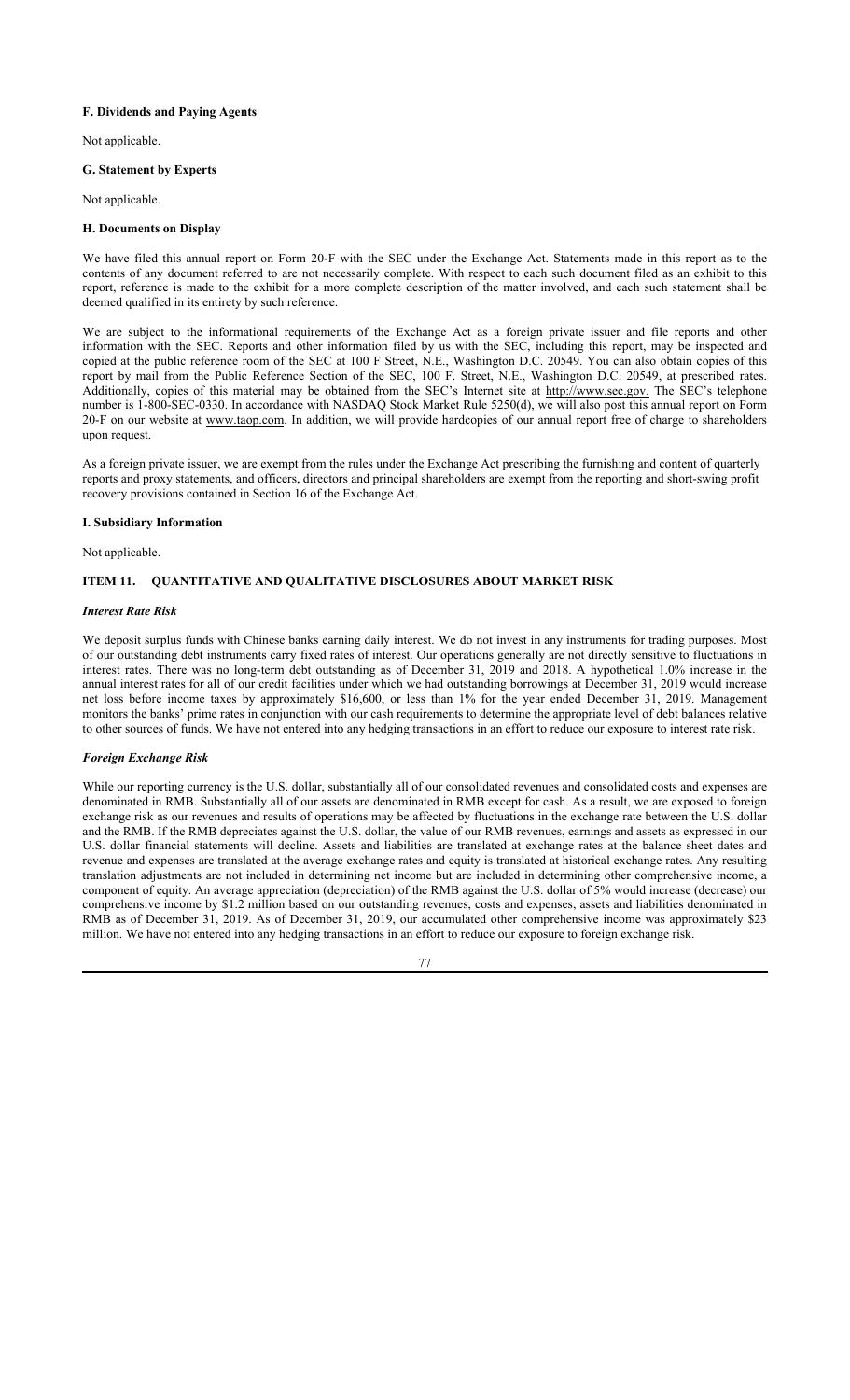The value of RMB against the U.S. dollar and other currencies is affected by, among other things, changes in China's political and economic conditions. Since July 2005, RMB has not been pegged to the U.S. dollar. Although the People's Bank of China regularly intervenes in the foreign exchange market to prevent significant short-term fluctuations in the exchange rate, RMB may appreciate or depreciate significantly in value against the U.S. dollar in the medium to long term. Moreover, it is possible that in the future, PRC authorities may lift restrictions on fluctuations in RMB exchange rate and lessen intervention in the foreign exchange market.

#### *Inflation*

Inflationary factors such as increases in the cost of our product and overhead costs may adversely affect our operating results. Although we do not believe that inflation has had a material impact on our financial position or results of operations to date, a high rate of inflation in the future may have an adverse effect on our ability to maintain current levels of gross margin and selling, general and administrative expenses as a percentage of net revenues if the selling prices of our products do not increase with these increased costs.

## **ITEM 12. DESCRIPTION OF SECURITIES OTHER THAN EQUITY SECURITIES**

#### **A. Debt Securities**

Not applicable.

#### **B. Warrants and Rights**

Not applicable.

#### **C. Other Securities**

Not applicable.

#### **D. American Depositary Shares**

We do not have any American Depositary Shares.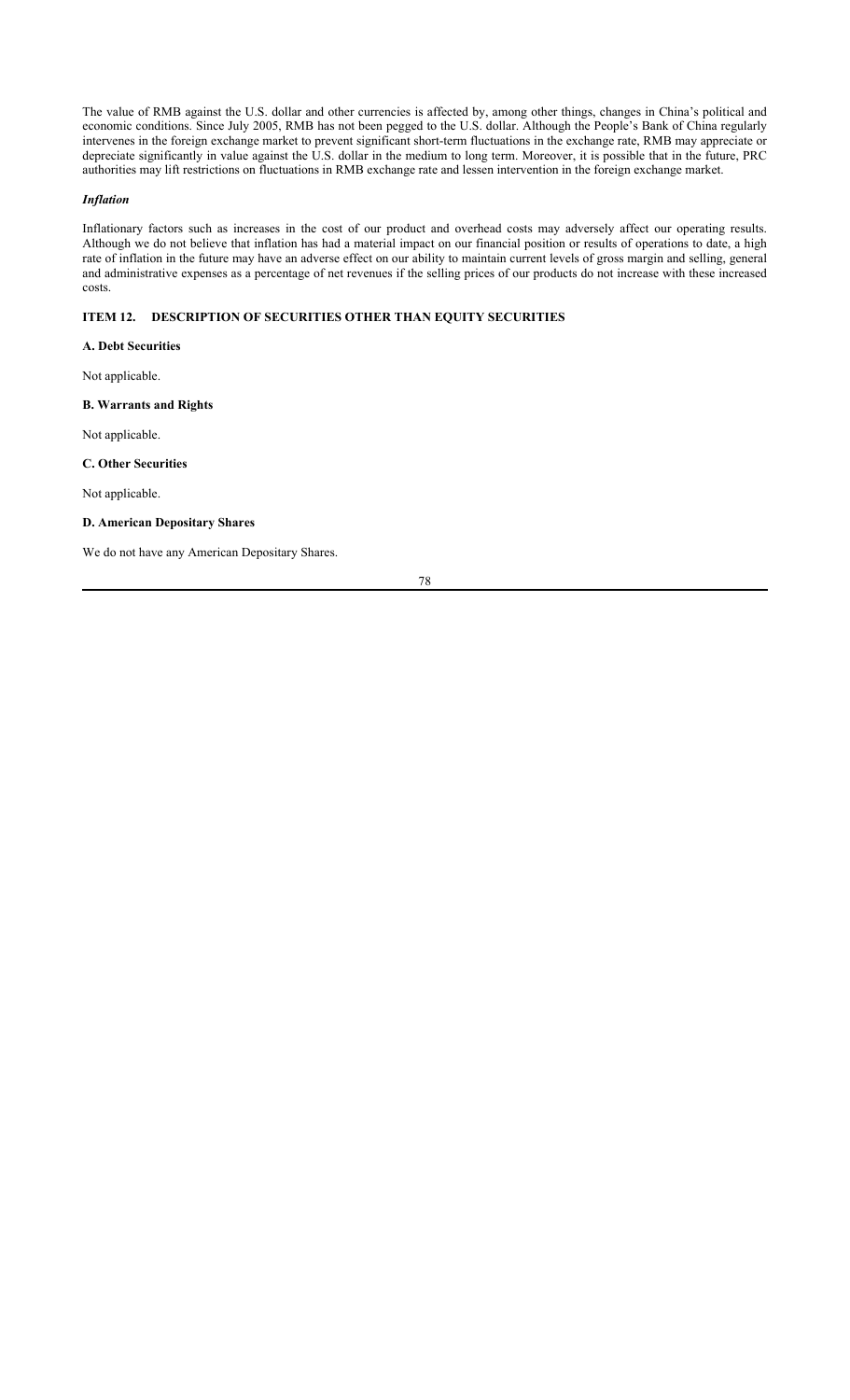#### **PART II**

## **ITEM 13. DEFAULTS, DIVIDEND ARREARAGES AND DELINQUENCIES**

None.

# **ITEM 14. MATERIAL MODIFICATIONS TO THE RIGHTS OF SECURITIES HOLDERS AND USE OF PROCEEDS**

None.

#### **ITEM 15. CONTROLS AND PROCEDURES**

#### *Disclosure Controls and Procedures*

We maintain disclosure controls and procedures (as defined in Rule 13a-15(e) under the Exchange Act). Disclosure controls and procedures refer to controls and other procedures designed to ensure that information required to be disclosed in the reports we file or submit under the Exchange Act is recorded, processed, summarized and reported within the time periods specified in the rules and forms of the SEC and that such information is accumulated and communicated to our management, including our Chief Executive Officer and Interim Chief Financial Officer, as appropriate, to allow timely decisions regarding required disclosure.

As required by Rule 13a-15(e), our management has carried out an evaluation, with the participation and under the supervision of our Chief Executive Officer, Mr. Jianghuai Lin and our Interim Chief Financial Officer, Mr. Zhiqiang Zhao, of the effectiveness of the design and operation of our disclosure controls and procedures, as of December 31, 2019. Based upon, and as of the date of this evaluation, Mr. Lin and Mr. Zhao, determined that, as of December 31, 2019, our disclosure controls and procedures were not effective due to the material weaknesses in our internal control over financial reporting, which are described below.

#### *Management's Annual Report on Internal Control Over Financial Reporting*

Our management is responsible for establishing and maintaining adequate internal control over financial reporting for the Company. Internal control over financial reporting refers to the process designed by, or under the supervision of, our Chief Executive Officer and Interim Chief Financial Officer, and effected by our board of directors, management and other personnel, to provide reasonable assurance regarding the reliability of our financial reporting and the preparation of financial statements for external purposes in accordance with U.S. GAAP, and includes those policies and procedures that:

(1) pertain to the maintenance of records that in reasonable detail accurately and fairly reflect the transactions and dispositions of our assets;

(2) provide reasonable assurance that transactions are recorded as necessary to permit preparation of financial statements in accordance with U.S. GAAP, and that our receipts and expenditures are being made only in accordance with the authorization of our management and directors; and

(3) provide reasonable assurance regarding prevention or timely detection of unauthorized acquisition, use or disposition of our assets that could have a material effect on the financial statements.

All internal control systems, no matter how well designed, have inherent limitations. Therefore, even those systems determined to be effective can provide only reasonable assurance with respect to financial statement preparation and presentation. Also, projections of any evaluation of effectiveness to future periods are subject to the risk that controls may become inadequate because of changes in conditions, or that the degree of compliance with the policies or procedures may deteriorate.

Management assessed the effectiveness of our internal control over financial reporting as of December 31, 2019. In making this assessment, management used the framework set forth in the report entitled Internal Control - Integrated Framework (2013) issued by the Committee of Sponsoring Organizations of the Treadway Commission, or COSO. The COSO framework summarizes each of the components of a company's internal control system, including (i) the control environment, (ii) risk assessment, (iii) control activities, (iv) information and communication, and (v) monitoring. Based on our assessment, as a result of the material weaknesses described below, we determined that, as of December 31, 2019, our internal control over financial reporting was not effective based on those criteria.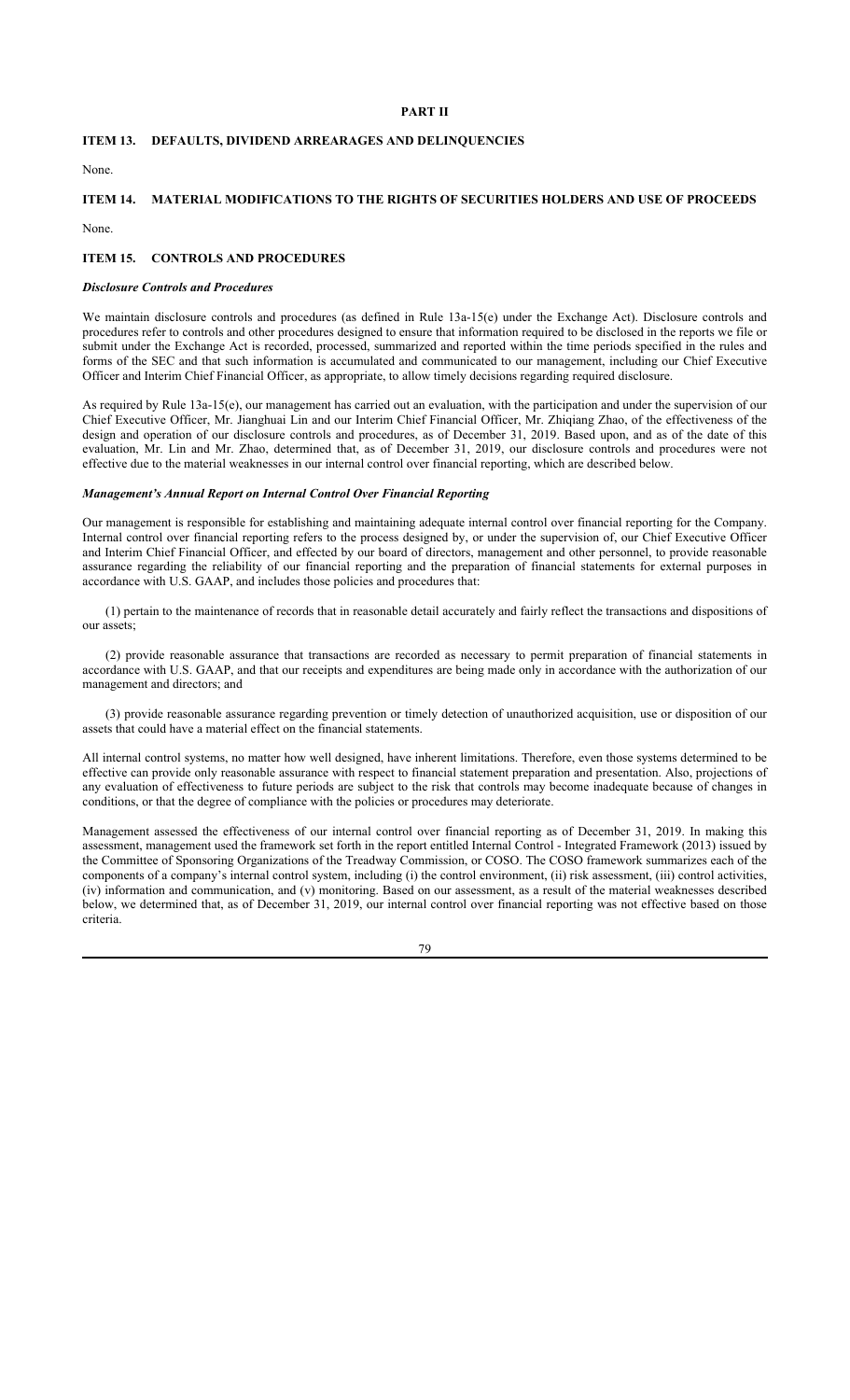A material weakness is a deficiency or a combination of deficiencies in internal control over financial reporting such that there is a reasonable possibility that a material misstatement of our annual financial statements will not be prevented or detected in a timely basis.

As a result of our assessment, management identified the following control deficiencies that represent material weaknesses as of December 31, 2019: (1) we lack qualified technical resources in place to properly evaluate significant and complex transactions in accordance with U.S. GAAP, (2) we do not have sufficient systems and procedures in place to ensure effective supervision and monitoring of our annual financial statements preparation process, and (3) we do not maintain proper written documentation to support the terms of the advances to unrelated third parties and to assess the collectability and classification of those advances to unrelated third parties.

Management believes that the material weaknesses identified above were the direct result of the departure of our Controller and Chief Financial Officer during the second half of 2015. We plan to take steps to remediate these material weaknesses as soon as practicable by implementing a plan to improve our internal control over financial reporting including, but not limited to, hiring additional internal staff and/or outside consultants experienced in US GAAP financial reporting as well as in SEC reporting requirements. Our management team will continue to monitor and evaluate the effectiveness of our internal controls and procedures and our internal controls over financial reporting on an ongoing basis and is committed to taking further action and implementing additional enhancements or improvements. We have retained outside consultants, who are experienced in U.S. GAAP financial reporting and SEC reporting requirements to assist the Company improving internal control over financial reporting.

Our management does not believe that these material weaknesses had a material effect on our financial condition or results of operations or caused our financial statements as of and for the year ended December 31, 2019 to contain a material misstatement**.**

#### *Attestation Report of the Registered Public Accounting Firm*

Because the Company is a non-accelerated filer, this annual report does not include an attestation report of our registered public accounting firm regarding internal control over financial reporting.

#### *Changes in Internal Control Over Financial Reporting*

Except as described above, there have been no changes in our internal control over financial reporting during the fiscal year ended December 31, 2019 that have materially affected, or are reasonably likely to materially affect, our internal control over financial reporting.

#### **ITEM 16A. AUDIT COMMITTEE FINANCIAL EXPERT**

Our board of directors has determined that Mr. Remington C.H. Hu is an "audit committee financial expert" and that he is an "independent director" as defined by the rules and regulations of NASDAQ.

## **ITEM 16B. CODE OF ETHICS**

Our code of conduct and business ethics conforms to the rules and regulations of NASDAQ. The code of conduct and business ethics applies to all of our directors, officers and employees, including our principal executive officer, principal financial officer and principal accounting officer, and addresses, among other things, honesty and ethical conduct, conflicts of interest, compliance with laws, regulations and policies, including disclosure requirements under the federal securities laws, confidentiality, trading on inside information, and reporting of violations of the code. A copy of conduct and business ethics has been filed as Exhibit 11.1 to the annual report on Form 20-F dated March 30, 2018. Our code of ethics is also posted on the corporate governance page of our website at www.taop.com. During the fiscal year ended December 31, 2019, there were no waivers of our code of ethics.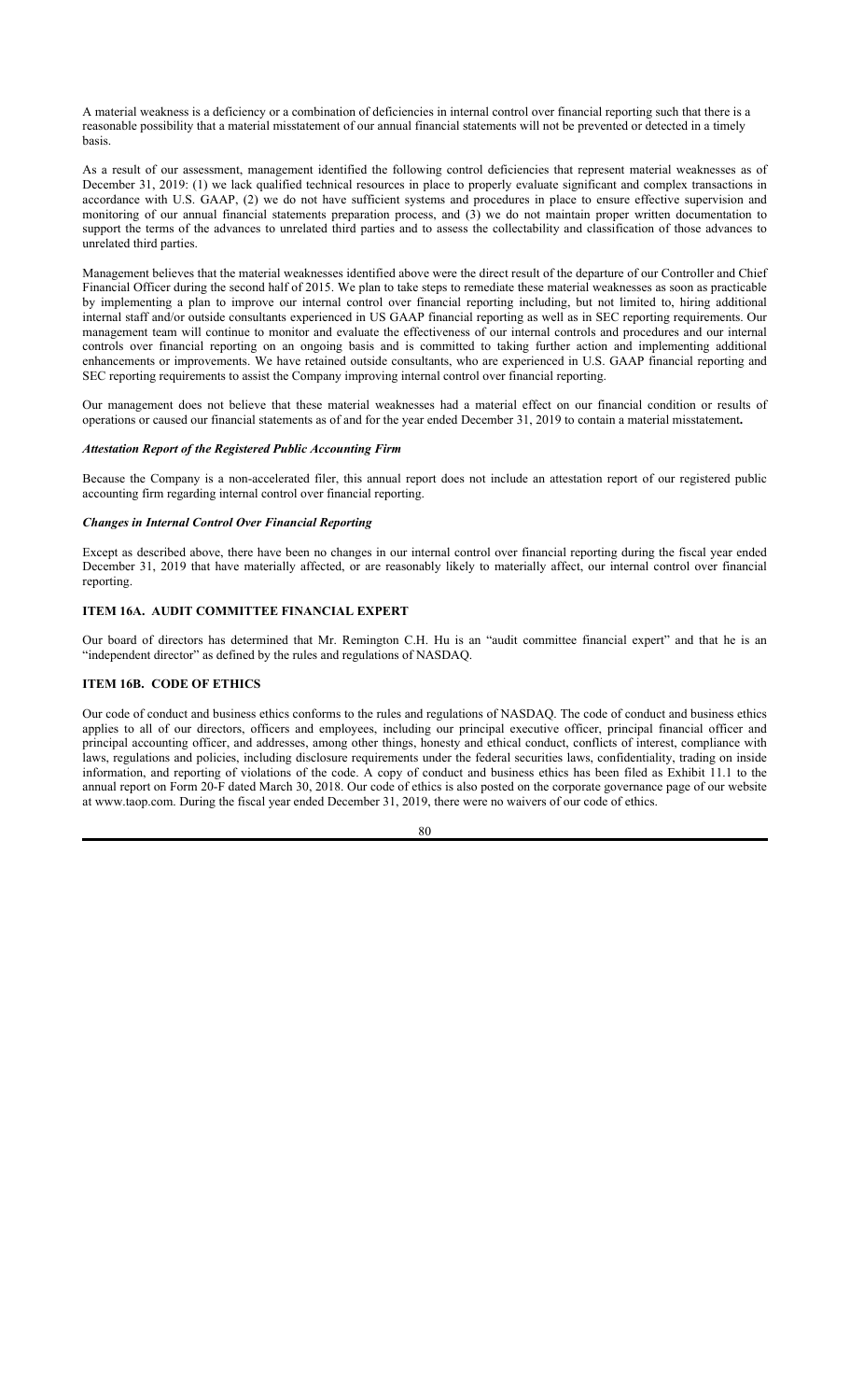### **ITEM 16C. PRINCIPAL ACCOUNTANT FEES AND SERVICES**

The following table sets forth the aggregate fees by categories specified below in connection with services rendered by our principal external auditors for the periods indicated.

|                   |   | <b>Fiscal Year Ended December 31,</b> |  |         |  |  |  |
|-------------------|---|---------------------------------------|--|---------|--|--|--|
|                   |   | 2019                                  |  | 2018    |  |  |  |
| <b>Audit Fees</b> | S | 269,819                               |  | 253,640 |  |  |  |
| Tax Fees          |   | 25,000                                |  | 23,570  |  |  |  |
| <b>TOTAL</b>      | S | 294,819                               |  |         |  |  |  |

"Audit Fees" consisted of the aggregate fees billed for professional services rendered for the audit of our annual financial statements or services that are normally provided by the accountant in connection with statutory and regulatory filings or engagements.

"Tax Fees" consisted of the aggregate fees billed for professional services rendered for tax compliance, tax advice and tax planning. Included in such Tax Fees were fees for preparation of our tax returns and consultancy and advice on other tax planning matters.

Our Audit Committee pre-approves all auditing services and permitted non-audit services to be performed for us by our independent auditor, including the fees and terms thereof (subject to the de minimums exceptions for non-audit services described in Section 10A (i)(l)(B) of the Exchange Act that are approved by our Audit Committee prior to the completion of the audit). The percentage of services provided for which we paid audit-related fees, tax fees, or other fees that were approved by our Audit Committee pursuant to paragraph (c)(7)(i)(C) of Rule 2-01 of Regulation S-X promulgated by the SEC was 100%.

#### **ITEM 16D. EXEMPTIONS FROM THE LISTING STANDARDS FOR AUDIT COMMITTEES**

We have not asked for, nor have we been granted, an exemption from the applicable listing standards for our Audit Committee.

#### **ITEM 16E. PURCHASES OF EQUITY SECURITIES BY THE ISSUER AND AFFILIATED PURCHASERS**

There were no purchases of equity securities made by or on behalf of us or any "affiliated purchaser" as defined in Rule 10b-18 of the Exchange Act during the period covered by this Annual Report.

#### **ITEM 16F. CHANGE IN REGISTRANT'S CERTIFYING ACCOUNTANT**

None.

#### **ITEM 16G. CORPORATE GOVERNANCE**

We are incorporated in the BVI and our corporate governance practices are governed by applicable BVI law, our memorandum and articles of association. In addition, because our ordinary shares are listed on NASDAQ, we are subject to NASDAQ's corporate governance requirements.

NASDAQ Listing Rule 5615(a)(3) permits a foreign private issuer like us to follow home country practices in lieu of certain requirements of Listing Rule 5600, provided that such foreign private issuer discloses in its annual report filed with the SEC each requirement of Rule 5600 that it does not follow and describes the home country practice followed in lieu of such requirement. Our BVI counsel, Maples and Calder, has provided a letter to NASDAQ certifying that under BVI law, we are not required to seek shareholders' approval of any issuance of securities in connection with a transaction other than a public offering where such transaction involves the issuance of securities representing more than 20% of our total outstanding ordinary shares. In 2015, we followed such home country practice with respect to the issuance of more than 20% of our total outstanding ordinary shares. In 2016, Maples and Calder provided a letter to NASDAQ certifying that under BVI law, we are not required to seek shareholders' approval for the establishment of or any material amendments to our equity compensation plans. In 2016, we followed the home country practice with respect to our 2016 Plan by establishing it without seeking shareholder approval. In 2019, Maples and Calder provided a letter to NASDAQ certifying that under BVI law, we are not required to seek shareholders' approval for the issuance of securities to external consultants. In 2019, we followed this home country practice with respect to the issuance of our securities to a consultant as compensation without seeking shareholder approval.

#### **ITEM 16H. MINE SAFETY DISCLOSURE**

Not applicable.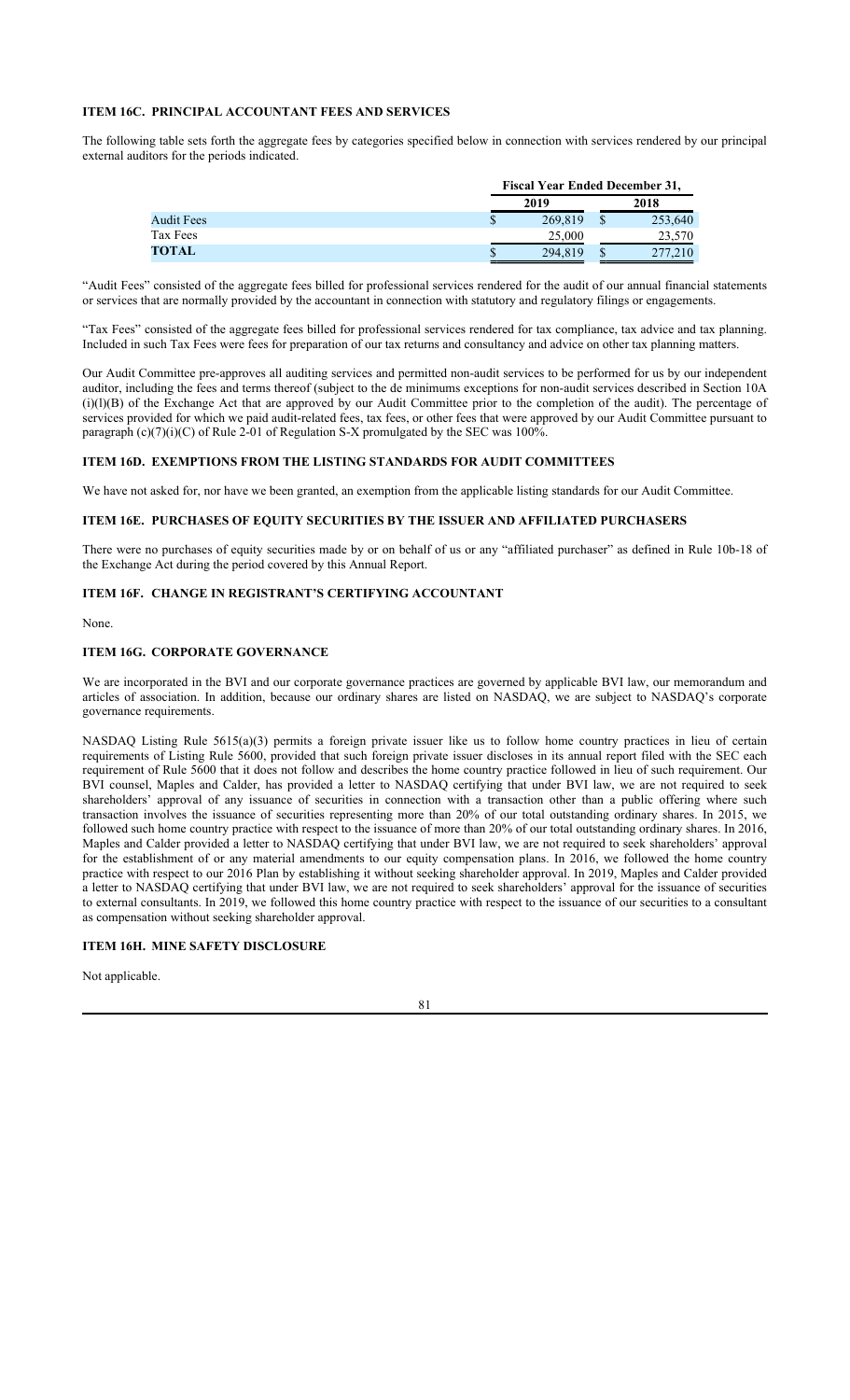## **PART III**

## **ITEM 17. FINANCIAL STATEMENTS**

We have elected to provide our financial statements pursuant to Item 18.

## **ITEM 18. FINANCIAL STATEMENTS**

The full text of our audited consolidated financial statements begins on page F-1 of this annual report.

## **ITEM 19. EXHIBITS**

| <b>Exhibit</b><br>No. | <b>Description</b>                                                                                                                                                                                                                                                                                              |
|-----------------------|-----------------------------------------------------------------------------------------------------------------------------------------------------------------------------------------------------------------------------------------------------------------------------------------------------------------|
| 1.1                   | Amended and Restated Memorandum and Articles of Association of the registrant (incorporated by reference to Exhibit<br>99.1 to the Report of Foreign Private Issuer on Form 6-K furnished by the registrant on October 17, 2017)                                                                                |
| 2.1                   | Description of Rights of Ordinary Shares Registered Pursuant to Section 12 of the Exchange Act as of December 31,<br>2019                                                                                                                                                                                       |
| 2.2                   | Form of Convertible Promissory Note (incorporated by reference to Exhibit 4.1 to the Report of Foreign Private Issuer<br>on Form 6-K furnished by the registrant on March 30, 2020)                                                                                                                             |
| 2.3                   | Form of Warrant (incorporated by reference to Exhibit 4.2 to the Report on Form 6-K furnished by the registrant on<br>March 30, 2020)                                                                                                                                                                           |
| 4.1                   | Amended and Restated Management Services Agreement, dated as of December 13, 2009, among Information Security<br>Technology (China) Co., Ltd., iASPEC Software Co., Ltd. and Jiang Huai Lin (incorporated by reference to Exhibit<br>10.5 to the Current Report on Form 8-K filed by CITN on December 17, 2009) |
| 4.2                   | Guaranty, dated August 1, 2007, by Jiang Huai Lin and Jin Zhu Cai (incorporated by reference to Exhibit 10.2 to the<br>Current Report on Form 8-K filed by CITN on August 6, 2007)                                                                                                                              |
| 4.3                   | Purchase Option Agreement, dated August 1, 2007, among Information Security Technology (China) Co., Ltd.,<br>iASPEC Software Co., Ltd., Jiang Huai Lin and Jin Zhu Cai (incorporated by reference to Exhibit 10.3 to the Current<br>Report on Form 8-K filed by CITN on August 6, 2007)                         |
| 4.4                   | Form of Independent Director Agreement (incorporated by reference to Exhibit 10.1 to the Registration Statement on<br>Form F-4 filed by the registrant on June 21, 2012)                                                                                                                                        |
| 4.5                   | Form of Indemnification Agreement (incorporated by reference to Exhibit 10.2 to the Registration Statement on Form<br>F-4 filed by the registrant on June 21, 2012)                                                                                                                                             |
| 4.6                   | Form of Stock Option Agreement (incorporated by reference to Exhibit 99.1 to the Report of Foreign Private Issuer on<br>Form 6-K furnished by the registrant on June 1, 2016)                                                                                                                                   |
| 8.1                   | List of the registrant's subsidiaries (incorporated by reference to Exhibit 8.1 to the Annual Report on Form 20-F filed<br>with the SEC on April 23, 2019)                                                                                                                                                      |
| 11.1                  | Code of Conduct and Business Ethics, adopted on June 20, 2012 (incorporated by reference to Exhibit 11.1 to the<br>Annual Report on Form 20-F filed on March 30, 2018)                                                                                                                                          |
| 12.1                  | Certifications of Chief Executive Officer Pursuant to Rule 13a-14(a) or Rule 15d-1(a)                                                                                                                                                                                                                           |
| 12.2                  | Certifications of Interim Chief Financial Officer Pursuant to Rule 13a-14(a) or Rule 15d-1(a)                                                                                                                                                                                                                   |
| 13.1                  | Certifications of Chief Executive Officer Pursuant to Section 906 of the Sarbanes-Oxley Act of 2002                                                                                                                                                                                                             |
| 13.2                  | Certifications of Interim Chief Financial Officer Pursuant to Section 906 of the Sarbanes-Oxley Act of 2002                                                                                                                                                                                                     |
| 15.1<br>101.INS       | Consent from UHY LLP, Independent Registered Public Accounting Firm<br><b>XBRL</b> Instance Document                                                                                                                                                                                                            |
| 101.SCH               | XBRL Taxonomy Extension Schema Document                                                                                                                                                                                                                                                                         |
| 101.CAL               | XBRL Taxonomy Extension Calculation Linkbase Document                                                                                                                                                                                                                                                           |
| 101.DEF               | XBRL Taxonomy Extension Definition Linkbase Document                                                                                                                                                                                                                                                            |
| 101.LAB               | XBRL Taxonomy Extension Label Linkbase Document                                                                                                                                                                                                                                                                 |
| 101.PRE               | XBRL Taxonomy Extension Presentation Linkbase Document                                                                                                                                                                                                                                                          |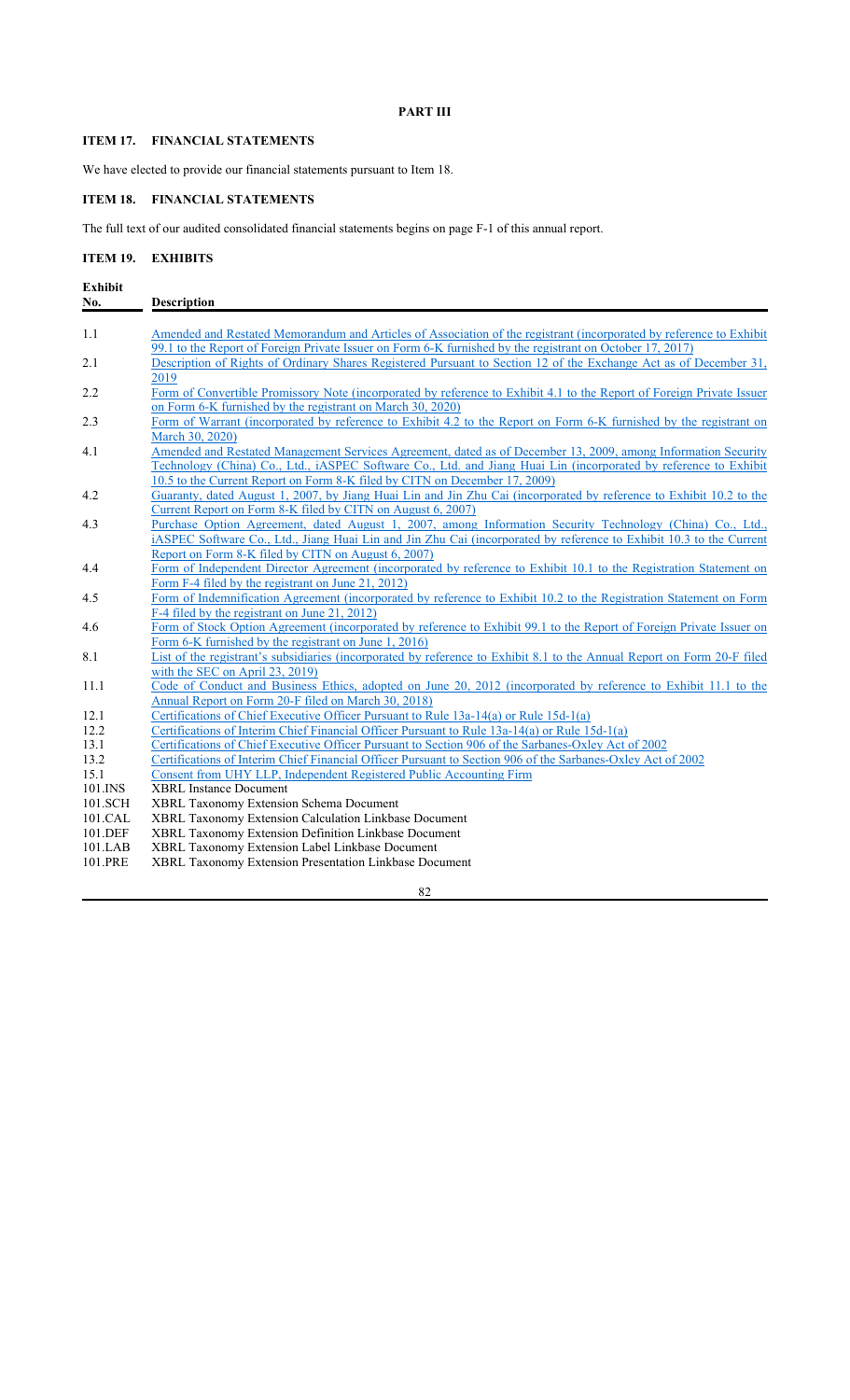## **SIGNATURE**

The registrant hereby certifies that it meets all of the requirements for filing on Form 20-F and that it has duly caused and authorized the undersigned to sign this annual report on its behalf.

Date: June 12, 2020 **TAOPING INC.** 

*/s/ Jianghuai Lin*

Jianghuai Lin Chief Executive Officer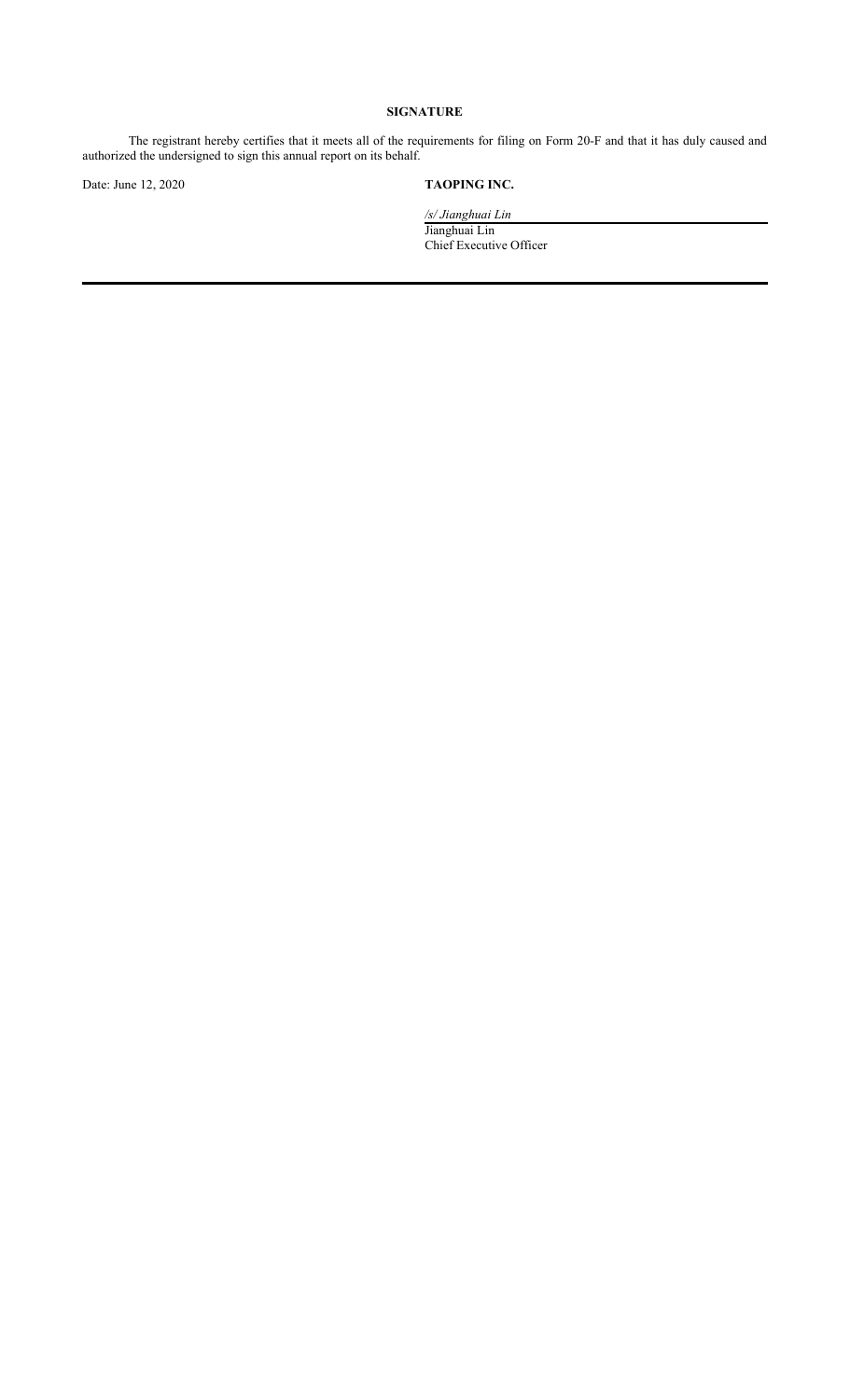#### **TAOPING INC. CONSOLIDATED FINANCIAL STATEMENTS**

| <b>Contents</b>                                                                                             | Page(s) |
|-------------------------------------------------------------------------------------------------------------|---------|
| Report of Independent Registered Public Accounting Firm                                                     | $F-1$   |
| Consolidated Balance Sheets as of December 31, 2019 and 2018                                                | $F-2$   |
| Consolidated Statements of Operations for the years ended December 31, 2019, 2018 and 2017                  | $F-3$   |
| Consolidated Statements of Comprehensive Income (Loss) for the years ended December 31, 2019, 2018 and 2017 | $F-4$   |
| Consolidated Statements of Changes in Equity for the years ended December 31, 2019, 2018 and 2017           | $F-5$   |
| Consolidated Statements of Cash Flows for the years ended December 31, 2019, 2018 and 2017                  | $F-6$   |
| Notes to Consolidated Financial Statements                                                                  | $F-7$   |
|                                                                                                             |         |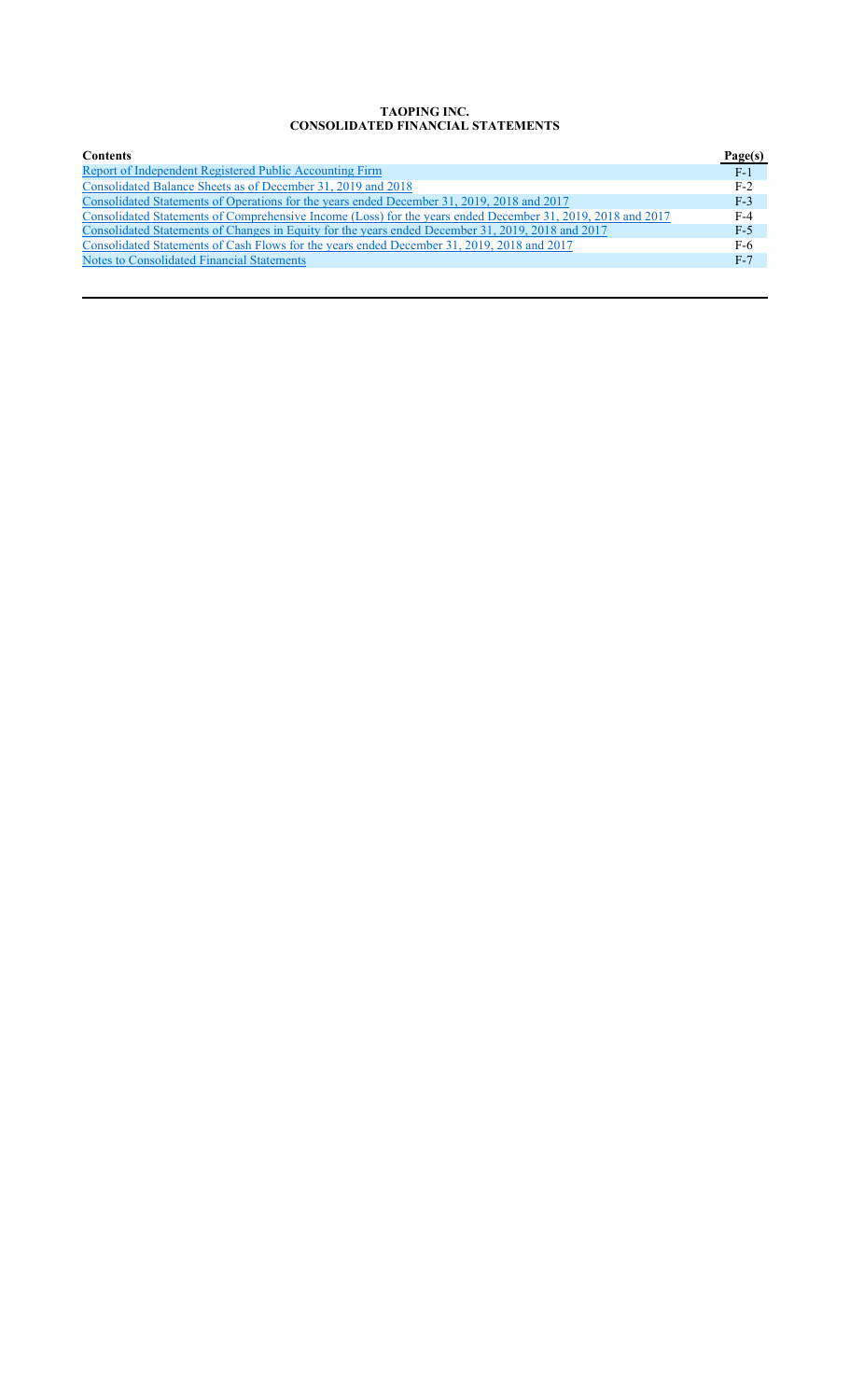#### **REPORT OF INDEPENDENT REGISTERED PUBLIC ACCOUNTING FIRM**

To the Board of Directors and Shareholders of Taoping Inc.

#### **Opinion on the Financial Statements**

We have audited the accompanying consolidated balance sheets of Taoping Inc. and its subsidiaries (the "Company") as of December 31, 2019 and 2018, and the related consolidated statements of operations, comprehensive income (loss), changes in equity, and cash flows for each of the years in the three-year period ended December 31, 2019, and the related notes (collectively referred to as the consolidated financial statements). In our opinion, the consolidated financial statements present fairly, in all material respects, the financial position of the Company as of December 31, 2019 and 2018, and the results of its operations and its cash flows for each of the years in the three-year period ended December 31, 2019, in conformity with accounting principles generally accepted in the United States of America.

#### **Substantial Doubt about the Company's Ability to Continue as a Going Concern**

The accompanying consolidated financial statements have been prepared assuming that the Company will continue as a going concern. As discussed in Note 1 to the consolidated financial statements, the Company had limited income from operations and had significant accumulated deficit that raise substantial doubt about its ability to continue as a going concern. Management's plans in regard to these matters are also described in Note 1. The consolidated financial statements do not include any adjustments that might result from the outcome of this uncertainty.

#### **Basis for Opinion**

These consolidated financial statements are the responsibility of the Company's management. Our responsibility is to express an opinion on the Company's consolidated financial statements based on our audits. We are a public accounting firm registered with the Public Company Accounting Oversight Board (United States) (PCAOB) and are required to be independent with respect to the Company in accordance with the U.S. federal securities laws and the applicable rules and regulations of the Securities and Exchange Commission and the PCAOB.

We conducted our audits in accordance with the standards of the PCAOB. Those standards require that we plan and perform the audit to obtain reasonable assurance about whether the consolidated financial statements are free of material misstatement, whether due to error or fraud. The Company is not required to have, nor were we engaged to perform, an audit of its internal control over financial reporting. As part of our audits, we are required to obtain an understanding of internal control over financial reporting, but not for the purpose of expressing an opinion on the effectiveness of the Company's internal control over financial reporting. Accordingly, we express no such opinion.

Our audits included performing procedures to assess the risks of material misstatement of the consolidated financial statements, whether due to error or fraud, and performing procedures that respond to those risks. Such procedures included examining, on a test basis, evidence regarding the amounts and disclosures in the consolidated financial statements. Our audits also included evaluating the accounting principles used and significant estimates made by management, as well as evaluating the overall presentation of the consolidated financial statements. We believe that our audits provide a reasonable basis for our opinion.

*/s/ UHY LLP*

We have served as the Company's auditor since 2016.

New York, New York June 12, 2020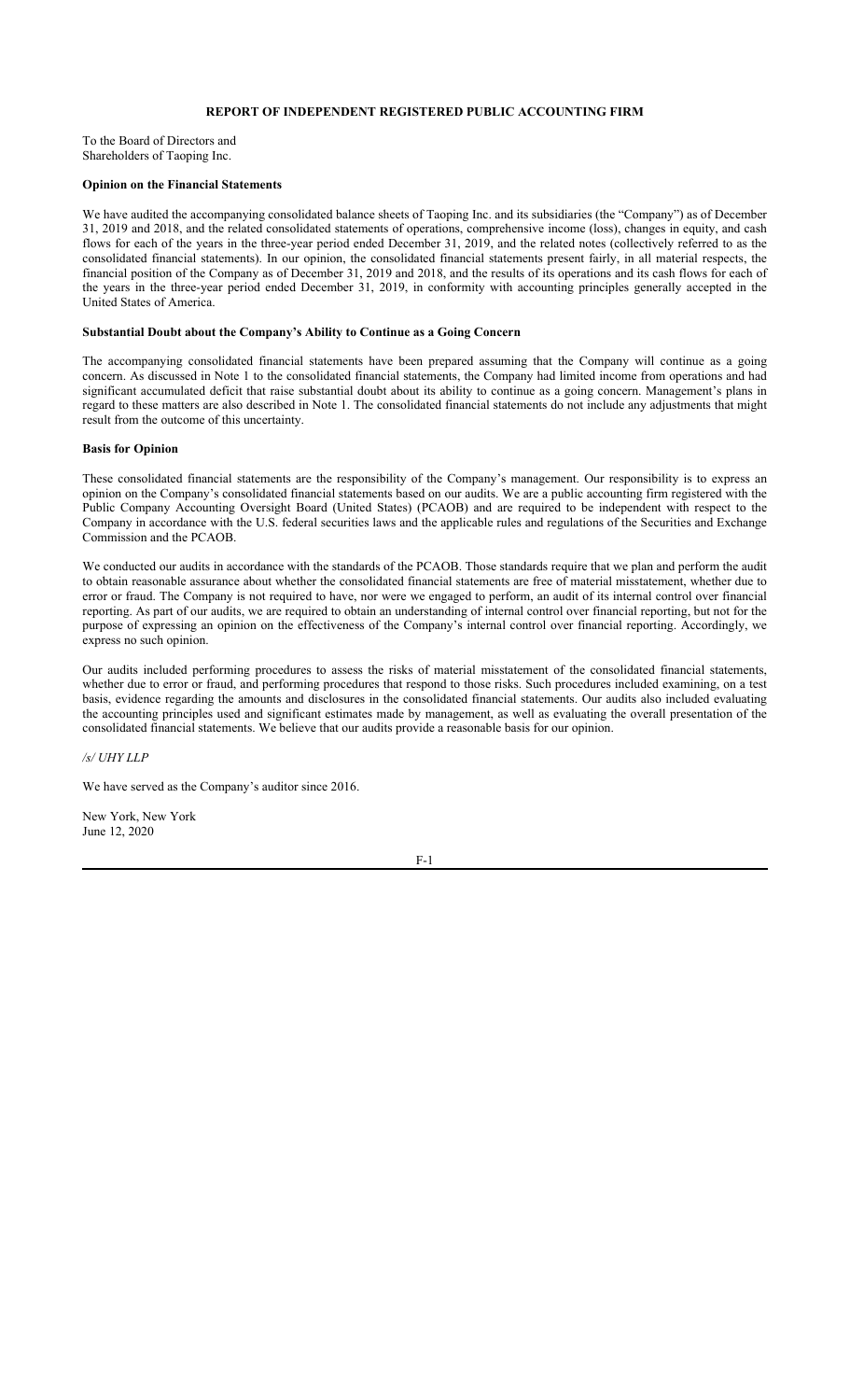#### **TAOPING INC. CONSOLIDATED BALANCE SHEETS DECEMBER 31, 2019 AND 2018**

|                                                                         | <b>NOTES</b> | December 31,<br>2019 |      | December 31,<br>2018 |  |
|-------------------------------------------------------------------------|--------------|----------------------|------|----------------------|--|
| <b>ASSETS</b>                                                           |              |                      |      |                      |  |
|                                                                         |              |                      |      |                      |  |
| <b>CURRENT ASSETS</b>                                                   |              |                      |      |                      |  |
| Cash and cash equivalents                                               |              | \$<br>1,519,666      | \$   | 1,653,260            |  |
| Accounts receivable, net                                                | 2(e)         | 4,926,081            |      | 7,995,931            |  |
| Accounts receivable-related parties, net                                | 2(e)         | 8,733,263            |      | 9,545,453            |  |
| Advances to suppliers                                                   | 2(f)         | 1,064,901            |      | 504,002              |  |
| Inventories, net                                                        | 7            | 302,938              |      | 693,677              |  |
| Loan receivable                                                         | 13           |                      |      | 2,180,655            |  |
| loan receivable - related party                                         | 6(d)         | 397,041              |      |                      |  |
| Other current assets                                                    | 12           | 2,087,946            |      | 6,304,722            |  |
| <b>TOTAL CURRENT ASSETS</b>                                             |              | 19,031,836           |      | 28,877,700           |  |
| Non-current accounts receivable, net                                    | 2(e)         | 1,648,109            |      | 1,078,777            |  |
| Non-current accounts receivable-related parties, net                    | 2(e)         | 3,793,949            |      |                      |  |
| Property, plant and equipment, net                                      | 8            | 11,835,516           |      | 11,599,416           |  |
| Intangible assets, net                                                  | 9            | 1,496                |      | 59,921               |  |
| Other assets, non-current                                               | 12           | 4,304,640            |      |                      |  |
| <b>TOTAL ASSETS</b>                                                     |              | \$<br>40,615,546     | \$   | 41,615,814           |  |
| <b>LIABILITIES AND EQUITY</b>                                           |              |                      |      |                      |  |
|                                                                         |              |                      |      |                      |  |
| <b>CURRENT LIABILITIES</b>                                              |              |                      |      |                      |  |
| Short-term bank loans                                                   | 10           | \$<br>6,584,664      | \$   | 6,082,574            |  |
| Accounts payable                                                        |              | 12,586,696           |      | 11,700,763           |  |
| Accounts payable-related parties                                        | 6(c)         | 65,276               |      | 66,135               |  |
| Advances from customers                                                 |              | 421,700              |      | 304,021              |  |
| Advances from customers-related parties                                 | 6(a)         | 140,938              |      | 51,183               |  |
| Amounts due to related parties                                          | 6(e)         | 129,139              |      | 1,005,307            |  |
| Accrued payroll and benefits                                            |              | 193,912              |      | 243,976              |  |
| Other payables and accrued expenses                                     | 15           | 4,897,672            |      | 4,247,391            |  |
| Income tax payable                                                      |              | 70,653               |      | 310,537              |  |
| Convertible note payable, net of debt discounts                         | 14           | 916,511              |      |                      |  |
| <b>TOTAL CURRENT LIABILITIES</b><br><b>EQUITY</b>                       |              | 26,007,161           |      | 24,011,887           |  |
| Ordinary shares, 2019 and 2018: par \$0; authorized capital 100,000,000 |              |                      |      |                      |  |
| shares; shares issued and outstanding, 2019: 42,000,163 shares; 2018:   |              |                      |      |                      |  |
| 41,760,163 shares;                                                      | 17           | 126,257,156          |      | 126,146,996          |  |
| Additional paid-in capital                                              | 17           | 16,461,333           |      | 15,782,904           |  |
| Reserve                                                                 | 16           | 14,044,269           |      | 14,044,269           |  |
| Accumulated deficit                                                     |              | (174, 517, 769)      |      | (170, 935, 437)      |  |
| Accumulated other comprehensive income                                  |              | 23,022,845           |      | 23,218,159           |  |
| <b>Total equity of the Company</b>                                      |              | 5,267,834            |      | 8,256,891            |  |
| Non-controlling interest                                                |              | 9,340,551            |      | 9,347,036            |  |
| <b>TOTAL EQUITY</b>                                                     |              | 14,608,385           |      | 17,603,927           |  |
|                                                                         |              |                      |      |                      |  |
| <b>TOTAL LIABILITIES AND EQUITY</b>                                     |              | \$<br>40,615,546     | $\$$ | 41,615,814           |  |

The accompanying notes are an integral part of these consolidated financial statements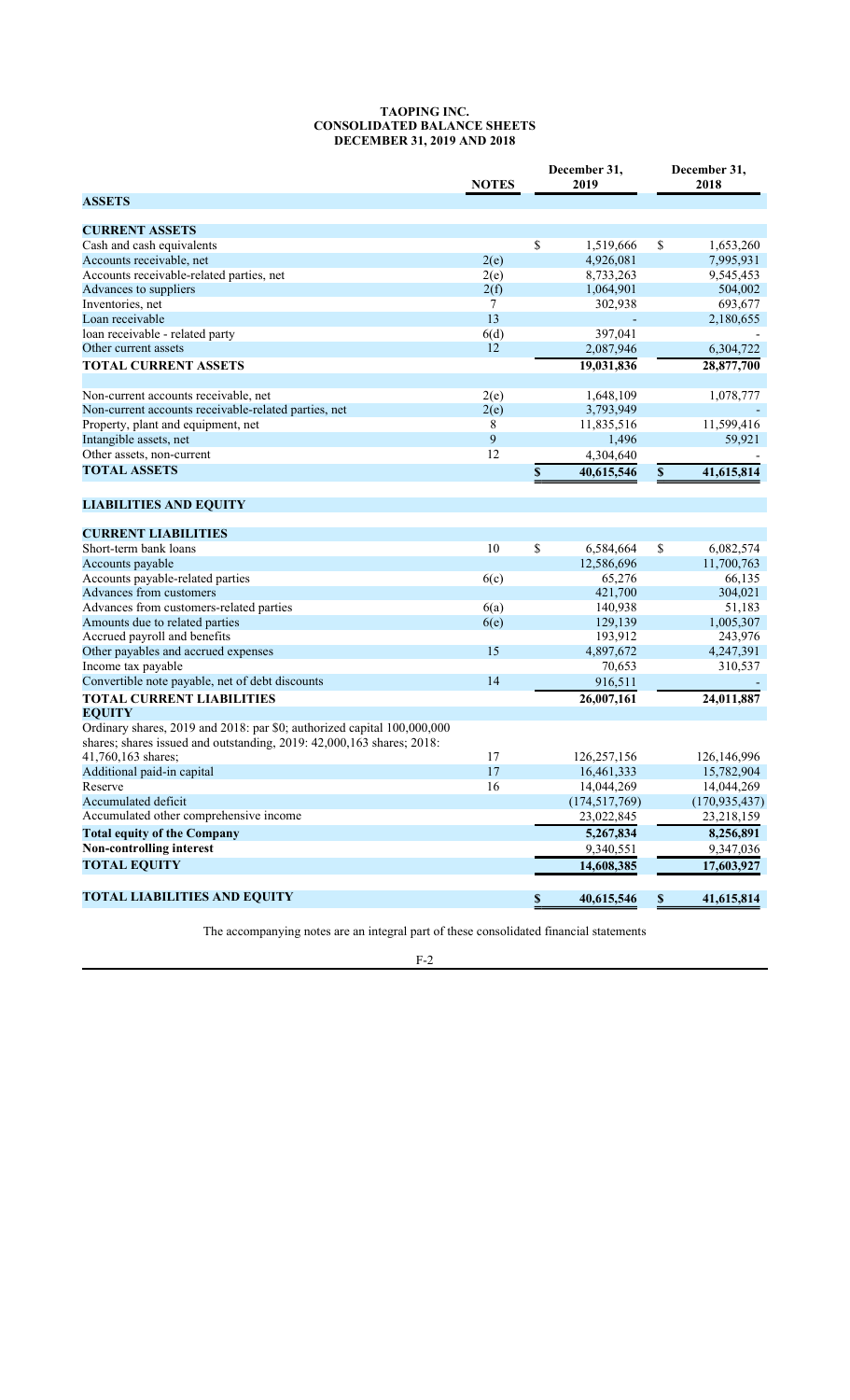#### **TAOPING INC. CONSOLIDATED STATEMENTS OF OPERATIONS YEARS ENDED DECEMBER 31, 2019, 2018 AND 2017**

|                                                  | <b>NOTES</b> |              | 2019                     |              | 2018       |              | 2017       |
|--------------------------------------------------|--------------|--------------|--------------------------|--------------|------------|--------------|------------|
| Revenue - Products                               |              | $\mathbf{s}$ | 3,116,145                | $\mathbb{S}$ | 6,546,016  | $\mathbb{S}$ | 4,312,048  |
| Revenue - Products-related parties               | 6(a)         |              | 7,352,236                |              | 9,373,272  |              | 9,103,222  |
| Revenue – Software                               |              |              | 2,246,497                |              | 3,037,912  |              | 3,441,582  |
| Revenue - Software-related parties               |              |              |                          |              | 45,400     |              |            |
| Revenue – System integration                     |              |              |                          |              |            |              | 390,465    |
| Revenue – Others                                 |              |              | 969,751                  |              | 1,490,324  |              | 884,584    |
| Revenue - Others-related parties                 | 6(b)         |              | 106,674                  |              | 85,416     |              | 57,373     |
| <b>TOTAL REVENUE</b>                             |              |              | 13,791,303               |              | 20,578,340 |              | 18,189,274 |
|                                                  |              |              |                          |              |            |              |            |
| $Cost - Products$                                |              |              | 6,448,965                |              | 9,808,837  |              | 8,973,539  |
| $Cost - Software$                                |              |              | 525,473                  |              | 783,702    |              | 733,617    |
| Cost - System integration                        |              |              | 57,911                   |              | 227,677    |              | 135,224    |
| $Cost - Others$                                  |              |              | 156,743                  |              | 104,030    |              | 25,128     |
| <b>TOTAL COST</b>                                |              |              | 7,189,092                |              | 10,924,246 |              | 9,867,508  |
|                                                  |              |              |                          |              |            |              |            |
| <b>GROSS PROFIT</b>                              |              |              | 6,602,211                |              | 9,654,094  |              | 8,321,766  |
|                                                  |              |              |                          |              |            |              |            |
| Administrative expenses                          |              |              | 6,657,972                |              | 4,299,820  |              | 3,621,570  |
| Research and development expenses                |              |              | 3,592,843                |              | 4,756,088  |              | 4,031,313  |
| Selling expenses                                 |              |              | 523,557                  |              | 429,362    |              | 1,119,586  |
| (LOSS) INCOME FROM OPERATIONS                    |              |              | $\overline{(4,172,161)}$ |              | 168,824    |              | (450, 703) |
| Subsidy income                                   |              |              | 431,555                  |              | 556,187    |              | 476,517    |
| Other income (loss), net                         |              |              | 238,200                  |              | 400,566    |              | 281,556    |
| Interest income                                  |              |              | 133,517                  |              | 36,381     |              | 7,900      |
| Interest expense and debt discounts expense      |              |              | (499, 852)               |              | (484, 403) |              | (450, 024) |
| Change in fair value of warrant liability        | 14           |              |                          |              |            |              | 3,720      |
|                                                  |              |              |                          |              |            |              |            |
| (Loss) income before income taxes                |              |              | (3,868,741)              |              | 677,555    |              | (131, 034) |
| Income tax benefit                               | 11           |              | 274,480                  |              | 1,201,231  |              | 1,070,343  |
| <b>NET (LOSS) INCOME</b>                         |              |              | (3,594,261)              |              | 1,878,786  |              | 939,309    |
| Less: net (loss) income attributable to the non- |              |              |                          |              |            |              |            |
| controlling interest                             | 3            |              | 11,929                   |              | (186, 803) |              | (80, 704)  |
| NET (LOSS) INCOME ATTRIBUTABLE TO                |              |              |                          |              |            |              |            |
| <b>THE COMPANY</b>                               |              | \$           | (3,582,332)              | \$           | 1,691,983  | \$           | 858,605    |
|                                                  |              |              |                          |              |            |              |            |
| (Loss) earnings per share - Basic and Diluted    |              |              |                          |              |            |              |            |
| <b>Basic</b>                                     | 5            | \$           | (0.09)                   | \$           | 0.04       | $\$$         | 0.02       |
| Diluted                                          | 5            | \$           | (0.09)                   | \$           | 0.04       | \$           | 0.02       |
| (LOSS) EARNINGS PER SHARE                        |              |              |                          |              |            |              |            |
| <b>ATTRIBUTABLE TO THE COMPANY</b>               |              |              |                          |              |            |              |            |
| Basic                                            | 5            | \$           | (0.09)                   | \$           | 0.04       | \$           | 0.02       |
| Diluted                                          | 5            | \$           | (0.09)                   | \$           | 0.04       | \$           | 0.02       |

The accompanying notes are an integral part of these consolidated financial statements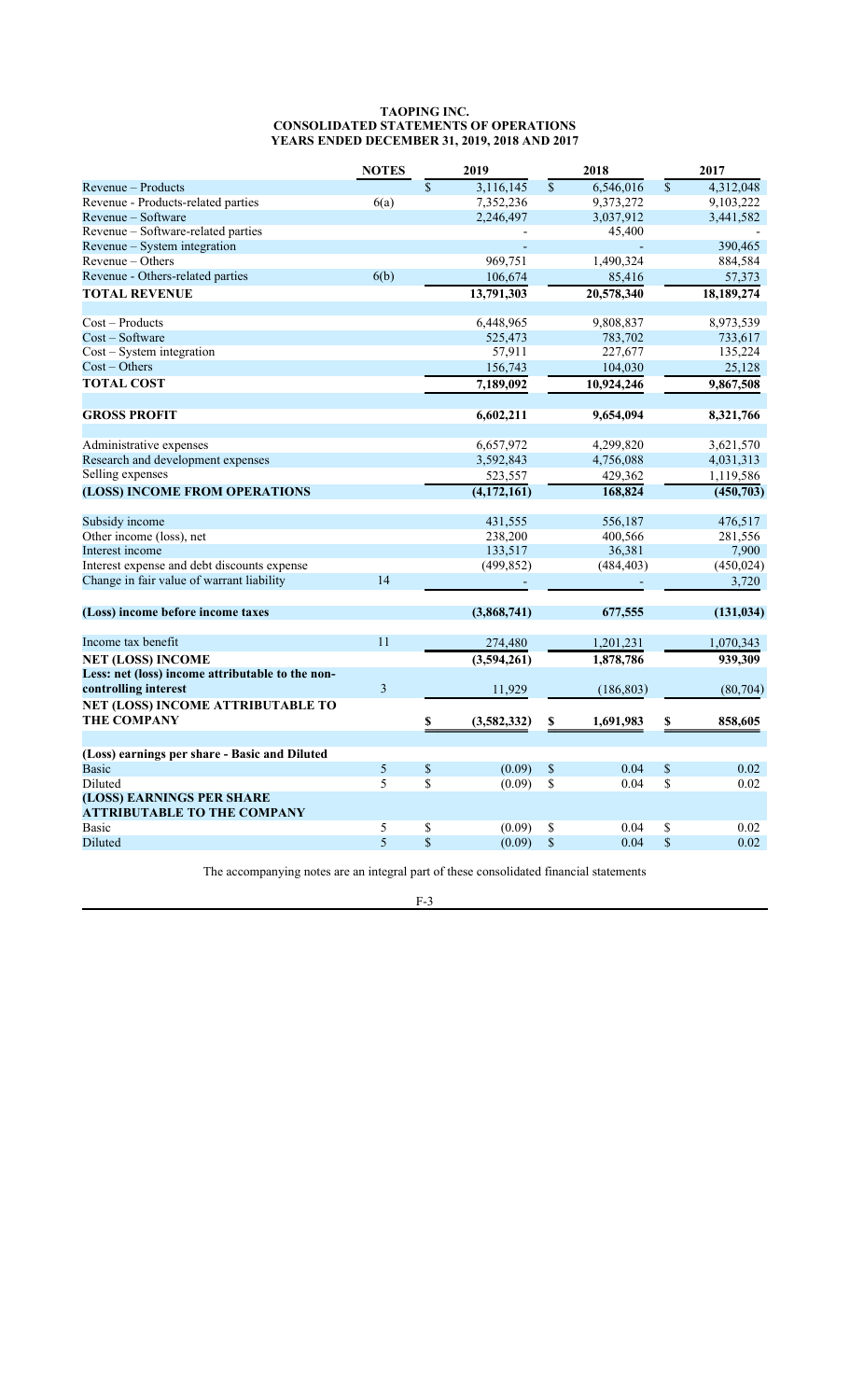#### **TAOPING INC. CONSOLIDATED STATEMENTS OF COMPREHENSIVE INCOME (LOSS) YEARS ENDED DECEMBER 31, 2019, 2018 AND 2017**

|                                                      | 2019        | 2018       | 2017      |
|------------------------------------------------------|-------------|------------|-----------|
| Net (loss) income                                    | (3,594,261) | 1,878,786  | 939,309   |
| Other comprehensive (loss)income:                    |             |            |           |
| Foreign currency translation (loss) gain             | (189, 873)  | (957,379)  | 166,625   |
| Comprehensive (loss) income                          | (3,784,134) | 921,407    | 1,105,934 |
| Comprehensive (loss) income attributable to the non- |             |            |           |
| controlling interest                                 | 6,485       | (213, 031) | (39, 920) |
| Comprehensive (loss) income attributable to the      |             |            |           |
| Company                                              | (3,777,649) | 708,376    | 1,066,014 |

The accompanying notes are an integral part of these consolidated financial statements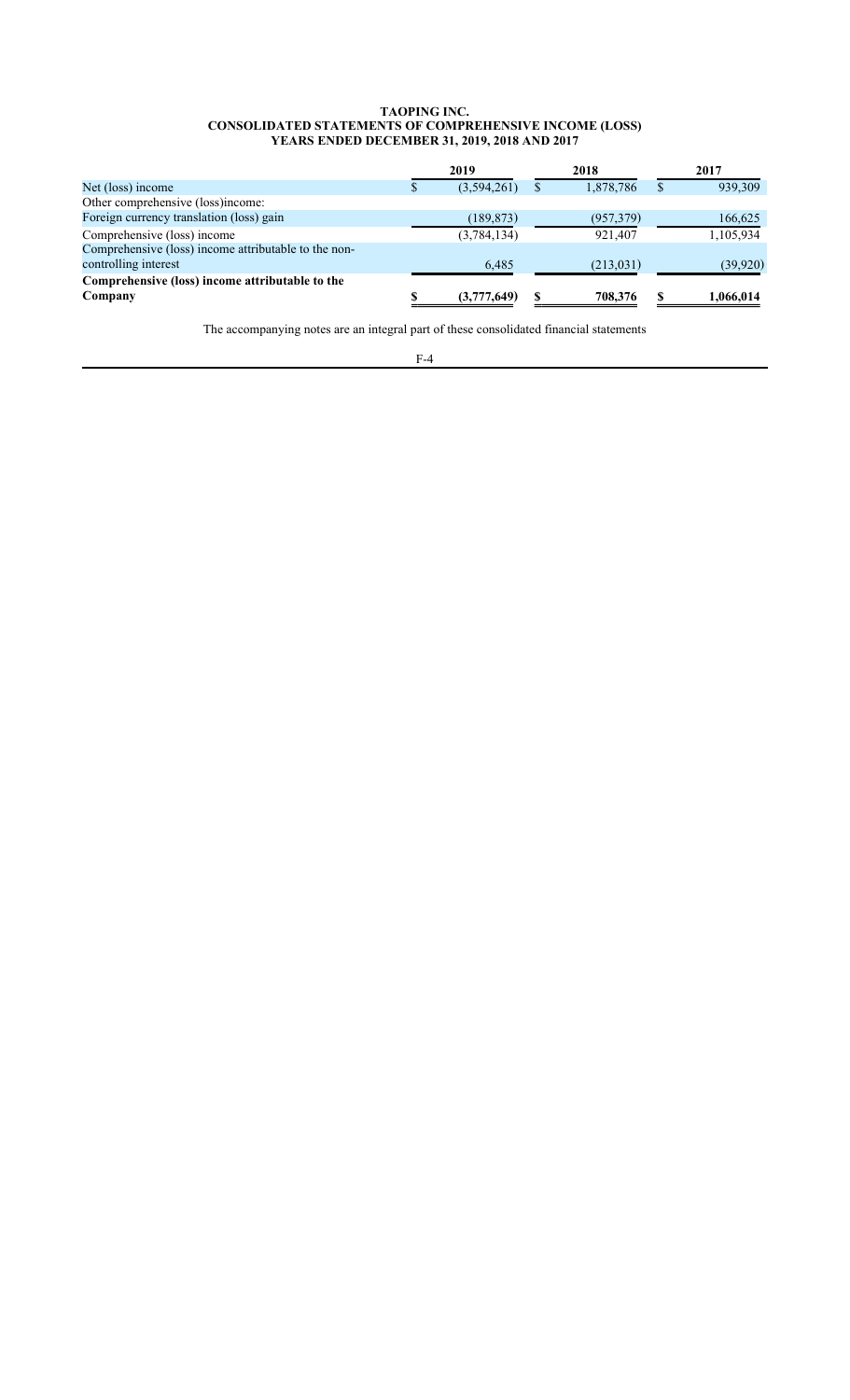#### **TAOPING INC. CONSOLIDATED STATEMENTS OF CHANGES IN EQUITY YEARS ENDED DECEMBER 31, 2019, 2018 AND 2017**

|                                                                      |                          | <b>Ordinary shares</b>   |                      | <b>Treasury Shares</b>   | <b>Additional</b><br>Paid-in |         |                                                                            | Accumulated<br>other<br>Accumulated comprehensive controlling | Non       |                                     |
|----------------------------------------------------------------------|--------------------------|--------------------------|----------------------|--------------------------|------------------------------|---------|----------------------------------------------------------------------------|---------------------------------------------------------------|-----------|-------------------------------------|
|                                                                      | <b>Shares</b>            | Amount                   | <b>Shares</b>        | Amount                   | Capital                      | Reserve | deficit                                                                    | income                                                        | interest  | <b>Total</b>                        |
| <b>BALANCE AS AT</b><br><b>JANUARY 1, 2017</b>                       | 41,633,607 \$            | 426,744                  |                      |                          |                              |         | $(1,402,448)$ \$(7,117,500) \$ 145,742,163 \$13,812,095 \$(173,149,696) \$ |                                                               |           | 23,994,357 \$9,094,085 \$12,802,248 |
| Cancellation of                                                      |                          |                          |                      |                          |                              |         |                                                                            |                                                               |           |                                     |
| treasury stock(Note<br>17)                                           | (1,402,448)              |                          | $(14,024)$ 1,402,448 | 7,117,500                | (6,999,321)                  |         | (104, 155)                                                                 |                                                               |           |                                     |
| Stock-based payment                                                  |                          |                          |                      |                          |                              |         |                                                                            |                                                               |           |                                     |
| for consulting fee                                                   |                          |                          |                      |                          | 121,903                      |         |                                                                            |                                                               |           | 121,903                             |
| Resolution of no par<br>value (Note 17)                              | $\overline{\phantom{a}}$ | 123,537,824              |                      | $\overline{\phantom{a}}$ | (123, 537, 824)              |         |                                                                            |                                                               |           |                                     |
| Net income for the                                                   |                          |                          |                      |                          |                              |         |                                                                            |                                                               |           |                                     |
| year                                                                 |                          |                          |                      |                          |                              |         | 858,605                                                                    |                                                               | 80,704    | 939,309                             |
| Foreign currency<br>translation gain (loss)<br><b>Employee Stock</b> |                          |                          |                      |                          |                              |         | $\overline{\phantom{a}}$                                                   | 207,409                                                       | (40, 784) | 166,625                             |
| Incentive-stock<br>option (Note 17)                                  |                          |                          |                      |                          | 487,407                      |         |                                                                            |                                                               |           | 487,407                             |
| <b>BALANCE AS AT</b>                                                 |                          |                          |                      |                          |                              |         |                                                                            |                                                               |           |                                     |
| DECEMBER 31,<br>2017                                                 |                          | 40,231,159 \$123,950,544 |                      | S                        | \$                           |         | 15,814,328 \$13,812,095 \$(172,395,246) \$                                 |                                                               |           | 24,201,766 \$9,134,005 \$14,517,492 |
| Exercise of the stock                                                |                          |                          |                      |                          |                              |         |                                                                            |                                                               |           |                                     |
| options for consulting<br>services (Note 17)<br>Issued common stock  | 50,000                   | 70,268                   |                      |                          | (23,768)                     |         |                                                                            |                                                               |           | 46,500                              |
| as a result of<br>exercising stock<br>options by employees           |                          |                          |                      |                          |                              |         |                                                                            |                                                               |           |                                     |
| (Note 17)                                                            | 479,004                  | 626,184                  |                      |                          | (626, 184)                   |         |                                                                            |                                                               |           |                                     |
| Issued common stock                                                  |                          |                          |                      |                          |                              |         |                                                                            |                                                               |           |                                     |
| in connection with the                                               |                          |                          |                      |                          |                              |         |                                                                            |                                                               |           |                                     |
| private placement<br>(Note 17)                                       | 1,000,000                | 1,500,000                |                      |                          |                              |         |                                                                            |                                                               |           | 1,500,000                           |
| Allocation to reserve                                                | $\overline{a}$           |                          |                      |                          |                              | 232,174 | (232, 174)                                                                 |                                                               |           |                                     |
| Stock-based payment<br>for consulting fee<br>(Note 17)               |                          |                          |                      |                          | 33,899                       |         |                                                                            |                                                               |           | 33,899                              |
| <b>Employee Stock</b><br>Incentive-stock option                      |                          |                          |                      |                          |                              |         |                                                                            |                                                               |           |                                     |
| (Note 17)<br>Net income for the                                      |                          |                          |                      |                          | 584,629                      |         |                                                                            |                                                               |           | 584,629                             |
| year                                                                 |                          |                          |                      |                          |                              |         | 1,691,983                                                                  |                                                               | 186,803   | 1,878,786                           |
| Foreign currency<br>translation (loss) gain                          |                          |                          |                      |                          |                              |         |                                                                            | (983, 607)                                                    | 26,228    | (957, 379)                          |
| <b>BALANCE AS AT</b><br><b>DECEMBER 31,</b>                          |                          |                          |                      |                          |                              |         |                                                                            |                                                               |           |                                     |
| 2018                                                                 |                          | 41,760,163 \$126,146,996 |                      | - \$                     | S                            |         | 15,782,904 \$14,044,269 \$(170,935,437) \$                                 |                                                               |           | 23,218,159 \$9,347,036 \$17,603,927 |
| Shares issued for<br>service                                         | 240,000                  | 110,160                  |                      |                          |                              |         |                                                                            |                                                               |           | 110,160                             |
| Non-employee Stock<br>options and warrants<br>issued for service     |                          |                          |                      |                          | 59,462                       |         |                                                                            |                                                               |           | 59,462                              |
| Beneficial conversion<br>feature on convertible                      |                          |                          |                      |                          |                              |         |                                                                            |                                                               |           |                                     |
| note (Note 14)<br>Issuance of                                        |                          |                          |                      |                          | 113,526                      |         |                                                                            |                                                               |           | 113,526                             |
| detachable warrant<br>along with<br>convertible note (Note           |                          |                          |                      |                          |                              |         |                                                                            |                                                               |           |                                     |
| 14)                                                                  |                          |                          |                      |                          | 11,126                       |         |                                                                            |                                                               |           | 11,126                              |
| Net loss for the year<br>Foreign currency                            |                          |                          |                      |                          | $\overline{a}$               |         | (3, 582, 332)                                                              |                                                               | (11, 929) | (3,594,261)                         |
| translation (loss) gain<br><b>Employee Stock</b>                     |                          |                          |                      |                          |                              |         |                                                                            | (195, 314)                                                    | 5,444     | (189, 870)                          |
| Incentive-stock                                                      |                          |                          |                      |                          |                              |         |                                                                            |                                                               |           |                                     |
| option (Note 17)<br><b>BALANCE AS AT</b>                             |                          |                          |                      |                          | 494,315                      |         |                                                                            |                                                               |           | 494,315                             |
| DECEMBER 31,<br>2019                                                 |                          | 42,000,163 \$126,257,156 |                      |                          | \$                           |         | 16,461,333 \$14,044,269 \$(174,517,769) \$                                 |                                                               |           | 23,022,845 \$9,340,551 \$14,608,385 |
|                                                                      |                          |                          |                      |                          |                              |         |                                                                            |                                                               |           |                                     |

The accompanying notes are an integral part of these consolidated financial statements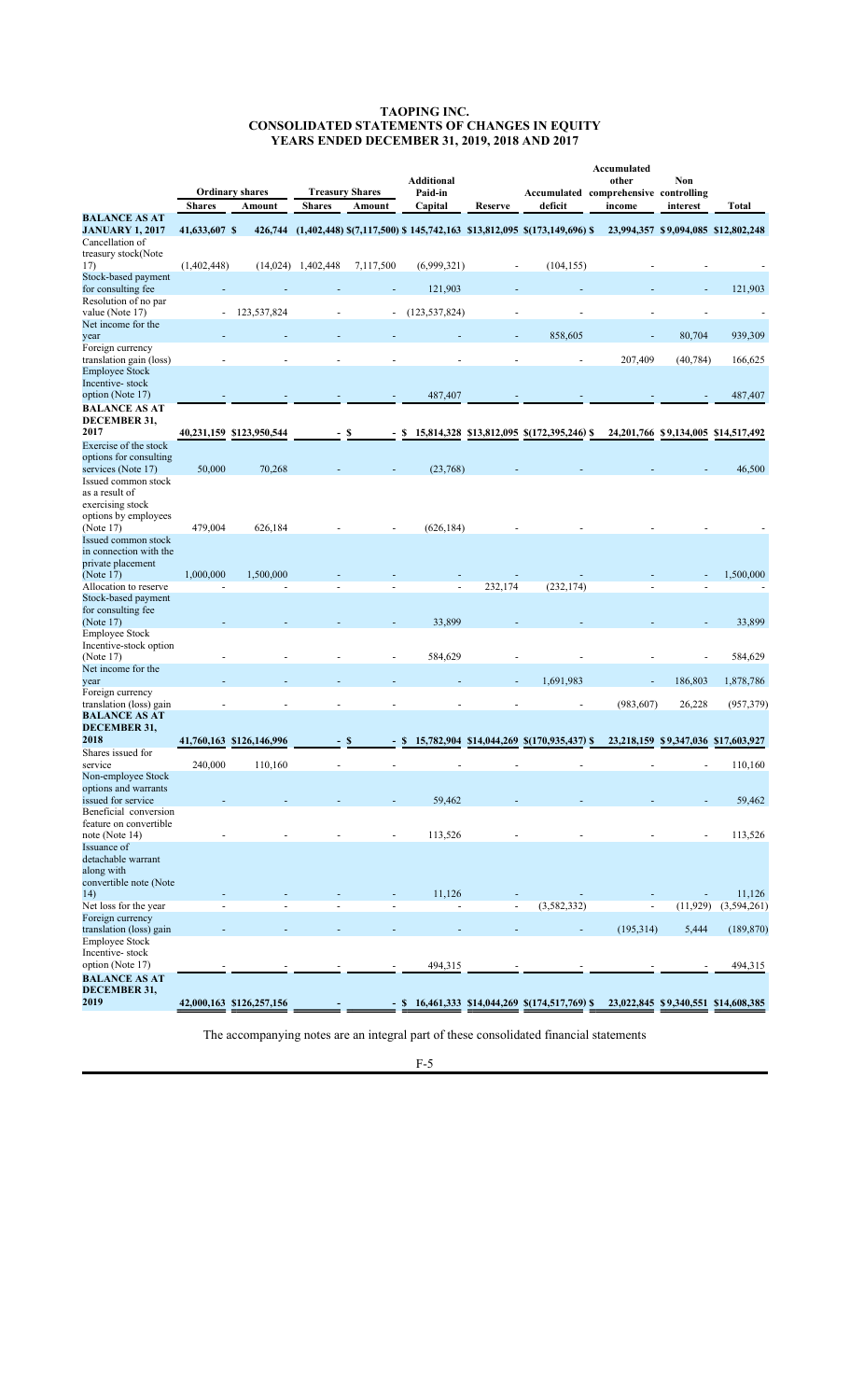#### **TAOPING INC. CONSOLIDATED STATEMENTS OF CASH FLOWS YEARS ENDED DECEMBER 31, 2019, 2018 AND 2017**

|                                                                             | 2019                       | 2018                     |              | 2017                |
|-----------------------------------------------------------------------------|----------------------------|--------------------------|--------------|---------------------|
| <b>OPERATING ACTIVITIES</b>                                                 |                            |                          |              |                     |
| Net (loss) income<br>Adjustments to reconcile net income (loss) to net cash | \$<br>(3,594,261)          | \$<br>1,878,786          | \$           | 939,309             |
| provided by (used in) operating activities:                                 |                            |                          |              |                     |
| Provision for losses on accounts receivable and other                       |                            |                          |              |                     |
| current assets                                                              | 3,628,544                  | 830,266                  |              | 422,388             |
| Provision for obsolete inventories                                          | 115,191                    | 30,403                   |              | 176,570             |
| Depreciation                                                                | 2,842,787                  | 2,940,387                |              | 2,036,438           |
| Amortization of intangible assets                                           | 58,164                     | 734,150                  |              | 820,468             |
| Amortization of convertible note discount                                   | 46,165                     |                          |              |                     |
| Loss (gain) on sale of property and equipment and land                      |                            | 4,243                    |              |                     |
| use rights<br>Loss from disposal of inventories                             | 62,732                     | 189,861                  |              | (7, 845)<br>138,316 |
| Stock-based payments for consulting services                                | 86,326                     | 43,788                   |              | 96,313              |
| Stock-based compensation                                                    | 494,316                    | 584,629                  |              | 487,407             |
| Gain from write-off of long aged payables                                   |                            | (278,099)                |              | (678, 012)          |
| Impairment of long-term investments                                         |                            | 45,400                   |              |                     |
| Change in fair value of warrants liability                                  |                            |                          |              | (3,720)             |
| Changes in operating assets and liabilities:                                |                            |                          |              |                     |
| Accounts receivable                                                         | 923,873                    | (5,156,120)              |              | (2,145,097)         |
| Accounts receivable from related parties                                    | (5,262,357)                | (5, 137, 222)            |              | (4,694,068)         |
| Inventories                                                                 | 207,233                    | (320, 267)               |              | 652,921             |
| Increase in other non-current assets                                        | (4,343,311)                |                          |              |                     |
| Other receivables and prepaid expenses                                      | 4,385,133                  | 2,497,105                |              | 6,962,862           |
| Advances to suppliers                                                       | (598,082)                  | 1,123,765                |              | (1,423,441)         |
| Amounts due to/from related parties                                         | (870, 859)<br>663,584      | (118,771)<br>652,149     |              | 1,497,312           |
| Other payables and accrued expenses<br>Advances from customers              | 122,720                    | 38,951                   |              | (1,442,928)         |
| Advances from customers from related parties                                | 91,233                     | (939, 957)               |              | 2,111,157           |
| Accounts payable and bills payable                                          | (503, 267)                 | 3,963,341                |              | (239, 628)          |
| Accounts payable from related party                                         |                            | 68,845                   |              |                     |
| Income tax payable                                                          | (237,968)                  | (1,201,831)              |              | (1,166,473)         |
|                                                                             |                            |                          |              |                     |
| Net cash (used in) provided by operating activities                         | (1,682,104)                | 2,473,802                |              | 4,540,249           |
| <b>INVESTING ACTIVITIES</b>                                                 |                            |                          |              |                     |
| Proceeds from sale of property and equipment                                | 133                        | 577                      |              | 7,845               |
| Purchases of property and equipment                                         | (1,619,325)                | (1,797,510)              |              | (3,783,064)         |
| Disbursement of loan receivable - related party                             | (400, 608)                 |                          |              |                     |
| Proceeds(disbursement) of Loan receivable                                   | 2,171,655                  | (2,270,006)              |              |                     |
| Net cash provided by (used in)                                              |                            |                          |              |                     |
| investing activities                                                        | 151,855                    | (4,066,939)              |              | (3,775,219)         |
| <b>FINANCING ACTIVITIES</b>                                                 |                            |                          |              |                     |
|                                                                             |                            |                          |              |                     |
| Proceeds from borrowings under short-term loans                             | 7,817,959                  | 6,810,017                |              | 8,880,840           |
| Proceeds from exercise of consultants stock options                         |                            | 44,843                   |              |                     |
| Proceeds from issuance of convertible note, net of debt                     |                            |                          |              |                     |
| issuance costs                                                              | 1,000,000                  |                          |              |                     |
| Proceeds from issuance of ordinary shares in connection                     |                            |                          |              |                     |
| with private placement<br>Repayment of short-term loans                     |                            | 1,500,000<br>(8,178,074) |              |                     |
| Net cash provided by (used in) financing activities                         | (7, 231, 612)<br>1,586,347 | 176,786                  |              | (9,366,326)         |
|                                                                             |                            |                          |              | (485, 486)          |
| Effect of exchange rate changes on cash and cash                            |                            |                          |              |                     |
| equivalents                                                                 | (189, 692)                 | (191, 197)               |              | (771, 111)          |
| <b>NET DECREASE IN CASH AND CASH</b>                                        |                            |                          |              |                     |
| <b>EQUIVALENTS</b>                                                          | (133, 594)                 | (1,607,548)              |              | (491, 567)          |
| CASH AND CASH EQUIVALENTS, BEGINNING                                        | 1,653,260                  | 3,260,808                |              | 3,752,375           |
| CASH AND CASH EQUIVALENTS, ENDING                                           | \$<br>1,519,666            | \$<br>1,653,260          | \$           | 3,260,808           |
|                                                                             |                            |                          |              |                     |
| Supplemental disclosure of cash flow information:                           |                            |                          |              |                     |
| Cash paid during the year                                                   |                            |                          |              |                     |
| <b>Income taxes</b>                                                         | \$                         | \$<br>600                | \$           | 3,057               |
| <b>Interest</b>                                                             | \$<br>445,582              | \$<br>484,403            | $\mathbb{S}$ | 450,024             |

The accompanying notes are an integral part of these consolidated financial statements

## **Supplemental disclosure of significant non-cash transactions:**

In 2018, the Company issued 479,004 ordinary shares in an amount of approximately \$626,000, as a result of cashless exercise of stock options granted to the Company's employees under its 2016 equity Incentive Plan.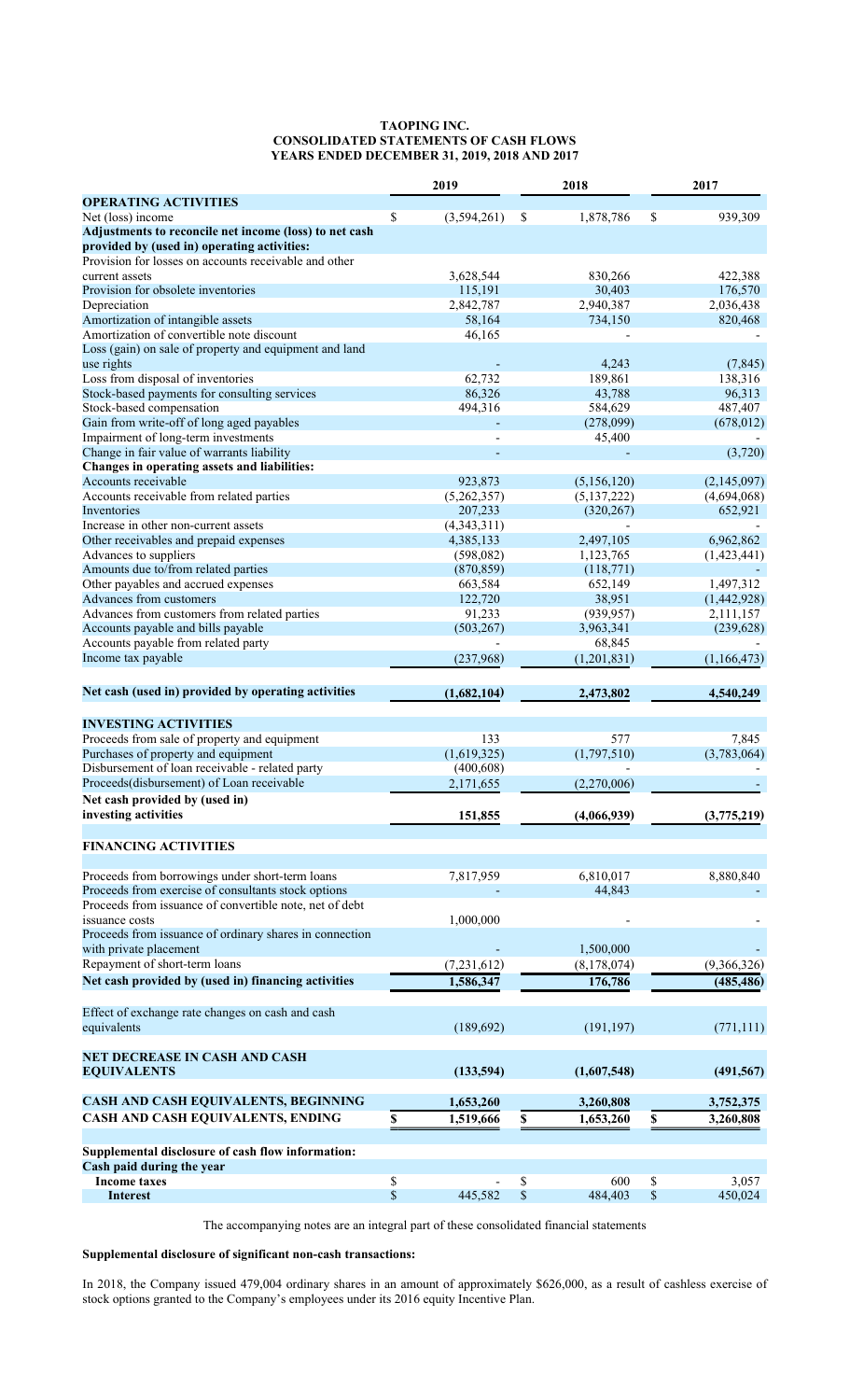In 2018, purchase of software in an amount of approximately \$1.5 million was made by an increase in accounts payable.

In 2019, the Company issued 240,000 ordinary shares as compensation of approximately \$110,000 to a consultant's service.

In 2019, the Company issued an individual investor warrant to purchase 160,000 shares of the Company's ordinary share in connection with the issuance of a \$1.04 million convertible promissory note.

In 2019, the Company issued warrant to purchase 150,000 shares of the Company's ordinary shares as compensation of approximately \$58,000 to a consultant's service.

In 2019, purchase of software and equipment in an amount of approximately \$1.6 million was made by an increase in accounts payable.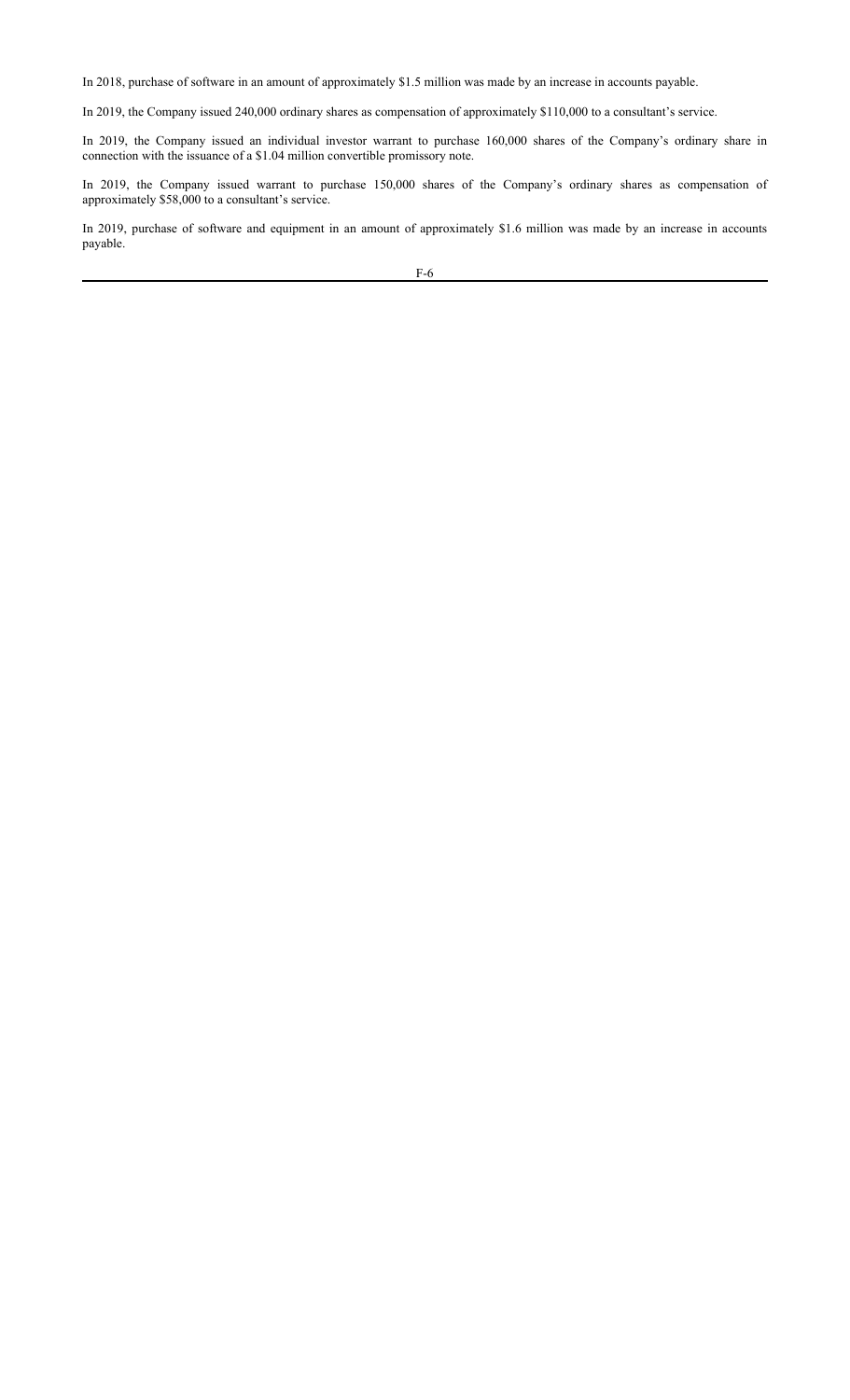## **1. ORGANIZATION, PRINCIPAL ACTIVITIES AND MANAGEMENT'S PLANS**

Taoping Inc. (f/k/a China Information Technology, Inc.), together with its subsidiaries (the "Company" or "TAOP"), is a leading provider of cloud-app technologies for Smart City IoT platforms, digital advertising delivery, and other internet-based information distribution systems in China. Our Internet ecosystem enables all participants of the new media community to efficiently promote branding, disseminate information, and exchange resources. In addition, we provide a broad portfolio of software, hardware with fully integrated solutions, including information technology infrastructure, Internet-enabled display technologies, and IoT platforms to customers in government, education, residential community management, media, transportation, and other private sectors. In May 2018, we changed our corporate name from "China Information Technology Inc." to "Taoping Inc.", to more accurately reflect our current business operations in the new media and IoT industries. As listed in the table below, these services are provided through the Company's wholly-owned People's Republic of China (PRC) subsidiaries, Information Security Technology International Co., Ltd. ("IST"), TopCloud Software Co., Ltd., ("TopCloud"), and Information Security IoT Tech. Co., Ltd. ("ISIOT ), and through the Company's variable interest entities ("VIE"), iASPEC Technology Group Co., Ltd. ("iASPEC") and its subsidiaries, iASPEC Bocom IoT Technology Co. Ltd. ("Bocom"), and Shenzhen Biznest Internet Tech. Co., Ltd. ("Biznest"), and the Company's wholly-owned Hong Kong subsidiary Information Security Tech. International Co. Ltd. ("IST HK").

| <b>Entities</b>                                                          | Subsidiaries/<br>VIE     | December 31,<br>2019<br>% owned | December 31,<br>2018<br>% owned | December 31,<br>2017<br>% owned | Location                           |
|--------------------------------------------------------------------------|--------------------------|---------------------------------|---------------------------------|---------------------------------|------------------------------------|
| Taoping Inc.                                                             |                          |                                 |                                 |                                 | <b>British Virgin</b><br>Islands   |
| <b>Taoping Holdings</b><br>Limited (THL)                                 | Subsidiary               | 100%                            | 100%                            | 100%                            | <b>British Virgin</b><br>Islands   |
| <b>Information Security</b><br>Tech. International Co.,<br>Ltd. (IST HK) | Subsidiary               | 100%                            | 100%                            | 100%                            | Hong Kong,<br>China                |
| <b>Information Security</b><br>Tech. (China) Co., Ltd.<br>(IST)          | Subsidiary               | 100%                            | 100%                            | 100%                            | Shenzhen, China                    |
| TopCloud Software<br>(China) Co., Ltd.                                   |                          |                                 |                                 |                                 |                                    |
| (TopCloud)<br>Information Security IoT<br>Tech. Co., Ltd. (ISIOT)        | Subsidiary<br>Subsidiary | 100%<br>100%                    | 100%<br>100%                    | 100%<br>100%                    | Shenzhen, China<br>Shenzhen, China |
| iASPEC Technology<br>Group Co., Ltd.<br>(iASPEC)                         | <b>VIE</b>               | 100%                            | 100%                            | 100%                            | Shenzhen, China                    |
| Biznest Internet Tech.<br>Co., Ltd. (Biznest)                            | <b>VIE</b><br>subsidiary | 100%                            | 100%                            | 100%                            | Shenzhen, China                    |
| iASPEC Bocom IoT<br>Tech. Co., Ltd. (Bocom)                              | <b>VIE</b><br>subsidiary | 100%                            | 100%                            | 100%                            | Shenzhen, China                    |
| Shenzhen Taoping<br>Internet Tech. Co., Ltd.                             | <b>VIE</b><br>subsidiary | 0%                              | 0%                              | 100%                            | Shenzhen, China                    |
|                                                                          |                          | $F-7$                           |                                 |                                 |                                    |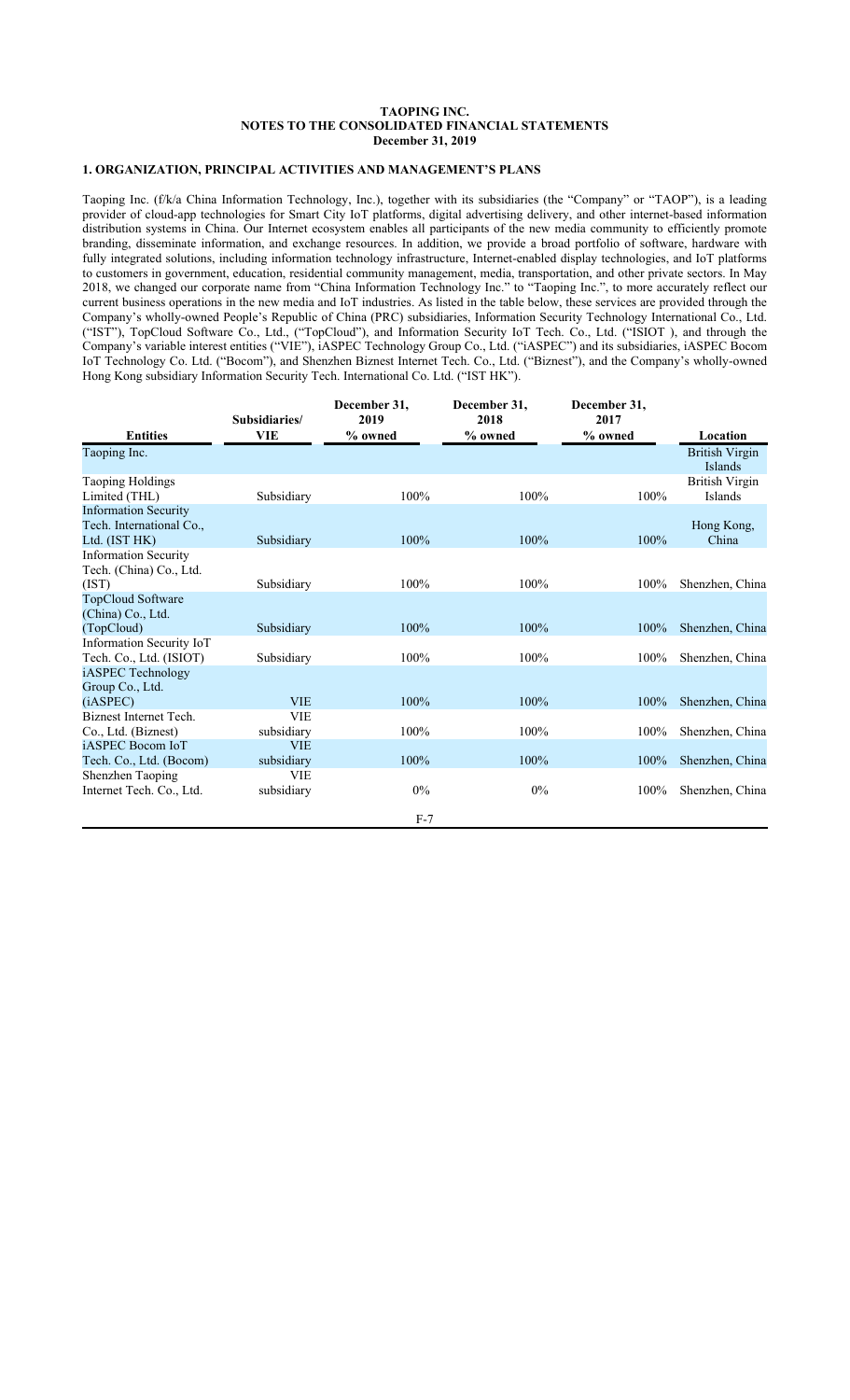## Strategic Shift and Business Transformation

In early 2013, the Company made a strategic decision to transform its business from servicing the public sector to focusing on the private sector. Leveraging the experience and expertise in handling large-scale IT projects for the public sector, the Company started investing in research and development to develop software products for the private sector. In 2014, continuing business transformation, the Company identified four core markets and provided cloud-based ecosystem solutions to new media, healthcare, education, and residential community management. In 2014, the Company predominately sold its cloud-based solutions to the Chinese new media industry. Starting from 2015, the Company further expanded the customer base of cloud-based solutions to education, government and residential community management and disposed of its equity ownerships in Wuda Geoinformatics Co., Ltd. and iASPEC Zhongtian Software Co., Ltd. In 2016, the Company grew its industry-specific integrated technology platform, resource exchange, and big data services to elevator IoT application for residential community customers. From May 2017, the Company has focused its business to provide products and services in Cloud-App-Terminal (CAT) and Internet of Things (IoT) technology based digital advertising distribution network and new media resource sharing platform in the Out-of-Home adverting market in China.

#### Management Service Agreement

iASPEC is a VIE of the Company. To comply with PRC laws and regulations that restrict foreign ownership of companies that provide public security information technology and Geographic Information Systems software operating services to certain government and other customers, the Company operates the restricted aspect of its business through iASPEC.

Pursuant to the terms of a management service agreement by and among IST, iASPEC and its shareholders, dated July 1, 2007 ("MSA"), iASPEC granted IST a ten-year, exclusive, royalty-free, transferable worldwide license to use and install certain iASPEC software, along with copies of source and object codes relating to such software. In addition, IST licensed back to iASPEC a royaltyfree, limited, non-exclusive license to the software, without right of sub-license, for the sole purpose of permitting iASPEC to carry out its business as presently conducted. IST has the right to designate two Chinese citizens to serve as senior managers of iASPEC, to serve as a majority on iASPEC's Board of Directors, and to assist managing the business and operations of iASPEC. In addition, both iASPEC and IST will require the affirmative vote of a majority of the Company's Board of Directors, including at least one noninsider director, for certain material actions, as defined, with respect to iASPEC.

#### Option Agreement

In connection with the MSA, on July 1, 2007, IST also entered into an immediately exercisable purchase option agreement (the "Option Agreement") with iASPEC and its shareholders. Pursuant to the Option Agreement, the iASPEC shareholder granted IST or its designee(s) an exclusive, irrevocable option to purchase, from time to time, all or a part of iASPEC's shares or iASPEC's assets from the iASPEC shareholder for \$1,800,000 in aggregate. The option may not be exercised if the exercise would violate any applicable laws and regulations in PRC or cause any license or permit held by, and necessary for the operation of iASPEC, to be cancelled or invalidated. The Option Agreement will terminate on the date that IST exercises its purchase option and acquires all the shares or assets of iASPEC pursuant to the terms of the Option Agreement. The Option Agreement may be rescinded by IST upon 30 days' notice without costs to terminate. The Option Agreement does not have renewal provisions.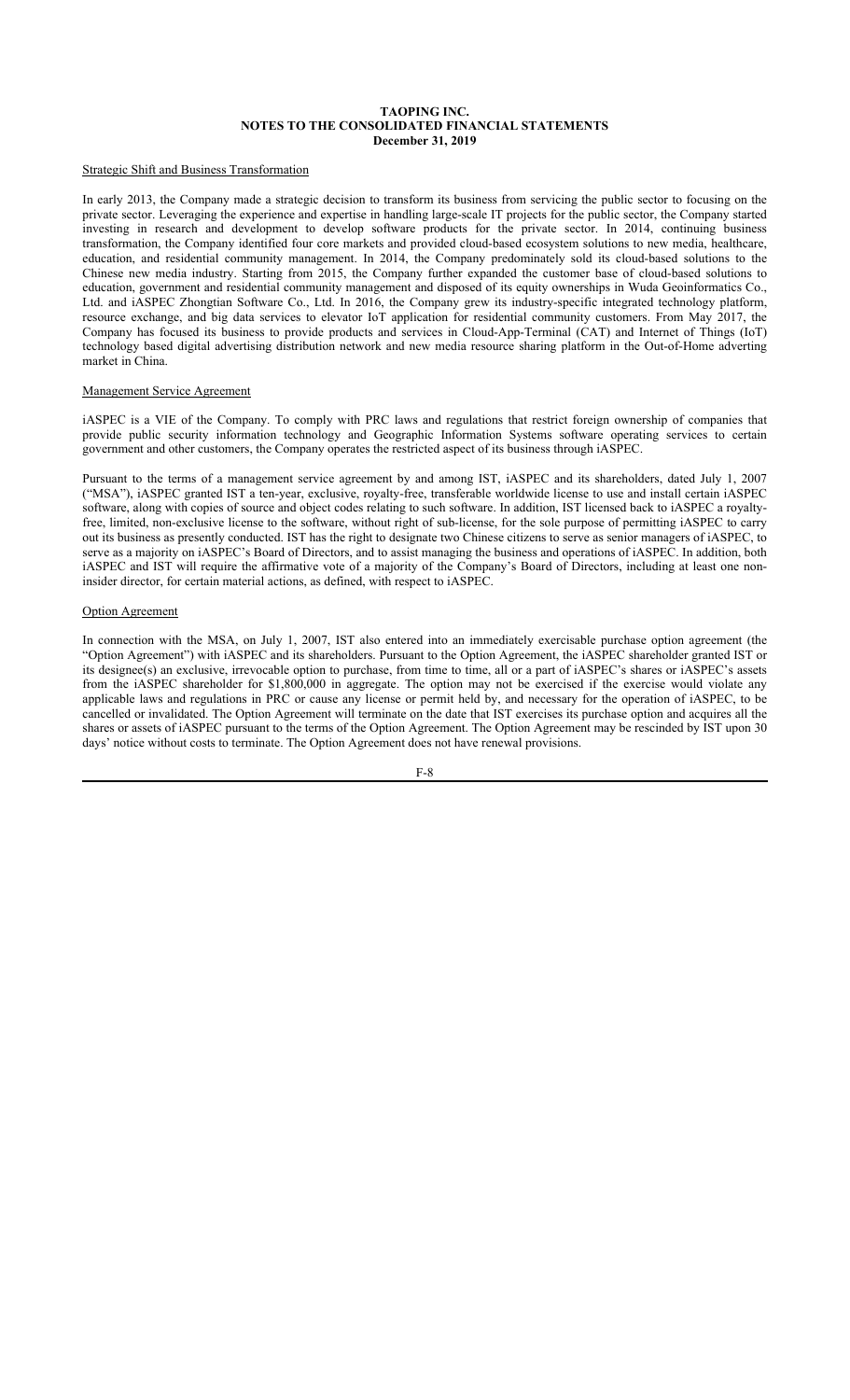#### Amended and Restated MSA

The Amended and Restated MSA was entered into on December 13, 2009, by and among IST, iASPEC and iASPEC's sole shareholder, Mr. Jianghuai Lin ("Mr. Lin"). Pursuant to the Amended and Restated MSA, IST will provide management and consulting services to iASPEC, under the following terms:

- iASPEC agreed that IST will be entitled to receive ninety five percent (95%) of the Net Received Profit, as defined, of iASPEC during the term of the Agreement. iASPEC is obligated to calculate and pay the Net Received Profit due to IST no later than the last day of the first month following the end of each fiscal quarter. Mr. Lin, agreed to enter into an agreement with IST to pledge all of his equity interests in iASPEC as security for his and iASPEC's fulfillment of their respective obligations under the MSA, and to register the pledge agreement with the local AIC (Administration for Industry and Commerce). The Amended and Restated MSA was executed on December 13, 2009. Based on the advice of the Company's PRC legal counsel, in January 2010 all the parties to the agreement decided not to enter into a pledge agreement.
- Mr. Lin confirmed his status as the sole iASPEC shareholder and his assumption of all of the obligations of the iASPEC shareholder under the agreement, including a confirmation of his continuing obligation under a written guaranty, executed by the then iASPEC shareholders.
- Based on iASPEC's needs for its development and operation, IST has the right, from time to time, at its sole discretion, to provide iASPEC with capital support.
- IST agreed that it will not interfere with any business of iASPEC covered by iASPEC's PRC State Secret related Computer Information System Integration Certificate, including but not limited to, seeking access to relevant documents regarding such business. However, iASPEC agreed that it will cooperate with the requests of the Company as necessary to comply with the Company's reporting obligations to the Securities and Exchange Commission. ("SEC").

The Amended and Restated MSA amended certain terms of the original Management Service Agreement which became effective on July 1, 2007 and has a term of 30 years unless otherwise early termination by the parties by one of the following means:

- Either iASPEC or IST may terminate the Amended and Restated MSA immediately (a) upon the material breach by a party of its obligations and the failure of such party to cure such breach within 30 working days after written notice from the non-breaching party; or (b) upon the filing of a voluntary or involuntary petition in bankruptcy by a party, or of which the party is the subject to insolvency, or the commencement of any proceedings placing the party in a receivership, or of any assignment by a party for the benefit of creditors; or
- The Amended and Restated MSA may be terminated at any time by IST upon 90 calendar days' written notice delivered to all other parties.

Upon any effective date of any termination of the Amended and Restated MSA: (a) IST will cease providing management services to iASPEC; (ii) IST will deliver to iASPEC all chops and seals of iASPEC; (iii) IST will deliver to iASPEC all of the financial and other books and records of iASPEC, including any and all permits, licenses, certificates and other proprietary and operational documents and instruments; (iv) the senior managers who are recommended by IST and elected as directors of iASPEC will resign from the Board of Directors of iASPEC in a lawful way; and (v) the software license that iASPEC granted to IST according to the Amended and Restated MSA will terminate unless otherwise agreed by the parties. In addition, any amounts owing from any party to any other party on the effective date of any termination under the terms of the Amended and Restated MSA will continue to be due and owing despite such termination.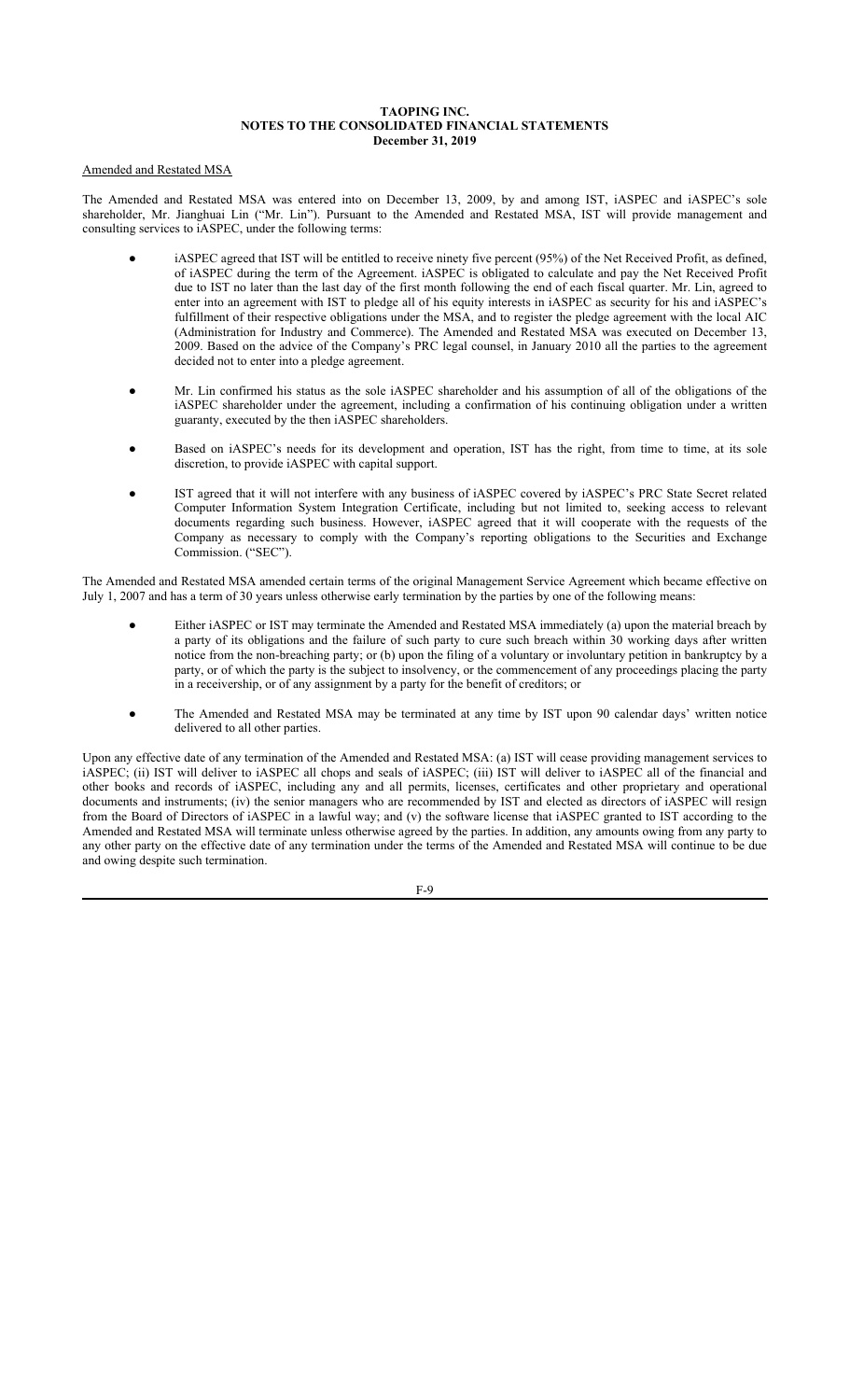The Amended and Restated MSA does not have renewal provisions. We expect that the parties to the Amended and Restated MSA will negotiate to extend the term of the agreement before its expiration.

The substance of the Amended and Restated MSA and the Option Agreement is to:

- Allow the Company to utilize the business licenses, contacts, permits, and other resources of iASPEC in order for the Company to be able to expand its operations and business model;
- Provide the Company with effective control over all of iASPEC's operations; and provide the shareholders of iASPEC an opportunity to monetize a portion of their investment through the \$1.8 million purchase option.

#### Going Concern and Management's Plans

Due to the unfavorable macro-economic environment and the slowdown of the out-of-home advertising industry in China, the Company incurred a net loss of approximately \$3.6 million for the year ended December 31, 2019, compared to a net income of approximately \$1.9 million and \$0.9 million for the years ended December 31, 2018 and 2017, respectively. The Company reported cash outflows from operations of approximately \$1.7 million for the year ended December 31, 2019, compared to cash inflows from operations of \$2.5 million for the years ended December 31, 2018. As of December 31, 2019, the Company had a working capital deficit of approximately \$7.0 million, compared to a working capital of approximately \$4.9 million as of December 31 2018. The Company had significant accumulated deficit of approximately \$174.5 million and \$170.9 million as of December 31, 2019 and 2018, respectively. In March 2020, the Company consummated a financing transaction comprising of ordinary shares, convertible notes, and warrants with net proceeds of approximately \$1.9 million. Both financing activities were to enrich the Company's working capital. In April 2020, the Company also successfully extended a short-term bank loan of approximately \$3.8 million for additional one year.

The Company has successfully transformed its business model from providing IT software, hardware, and system integration services to the public sectors to offering cloud-based ecosystem solutions to the private sectors, and generated positive cash flows from operating activities in the last three years. In 2020, the management will continue to execute the existing business strategies with focuses on selection of quality customers, collection of accounts receivable, maintaining proper inventory level, and managing accounts payable to enhance operating cash flows. In addition, the Company will aggressively develop domestic and international markets to develop new customers. The Company successfully grew domestic market share reaching over 200 cities in 2019, and expects to achieve market expansion to around 300 cities in 2020. So far the Company has expanded to around 210 cities, and with the economic recovery in China and its established brand and market network, the Company is confidant to achieve the pre-set goal of 300 cities by the end of 2020. Moreover, with the increasing scale of the Taoping national network, the Company expects to increase its revenue stream of platform service in 2020. In addition, the Company has also advanced into international arena forming a joint venture in Singapore, establishing a business relationship in Canada, and exploring opportunities in other geographical regions. As of the date of this report, the Company has not yet made capital contribution to the joint venture, which will be made by installment and pursuant to specific capital needs of the joint venture With its well established "Taoping" brand, technology platform and industry reputation, the Company believes it has the ability to raise needed capital to support the Company's operations and business expansions.

If the Company's business strategies are not successful in addressing its current financial concerns, additional capital raise from issuing equity security or debt instrument or additional loan facility may occur to support required cash flows. However, the Company can make no assurances that financing will be available for the amounts we need, or on terms commercially acceptable to us, if at all. If one or all of these events do not occur or subsequent capital raise was insufficient to bridge financial and liquidity shortfall, substantial doubt exists about the Company's ability to continue as a going concern. The consolidated financial statements have been prepared assuming that the Company will continue as a going concern and, accordingly, do not include any adjustments that might result from the outcome of this uncertainty.

## **2. SUMMARY OF SIGNIFICANT ACCOUNTING POLICIES**

### (a) Basis of Consolidation

The consolidated financial statements of the Company have been prepared in accordance with U.S. generally accepted accounting principles. The consolidated financial statements include the accounts of the Company, its subsidiaries, and its VIE and VIE subsidiaries for which the Company is the primary beneficiary. All significant intercompany accounts and transactions have been eliminated in consolidation.

## (b) Use of Estimates

The preparation of financial statements in conformity with U.S. generally accepted accounting principles requires management to make estimates and assumptions that affect the reported amounts of assets and liabilities and disclosure of contingent assets and liabilities at the date of the financial statements, and the reported amounts of revenue and expenses during the reporting period. The Company's significant estimates include its accounts receivable, fair value of stock options and warrants, valuation allowance of deferred tax assets, and other intangible assets. Management makes these estimates using the best information available at the time the estimates are made; however actual results could differ from those estimates.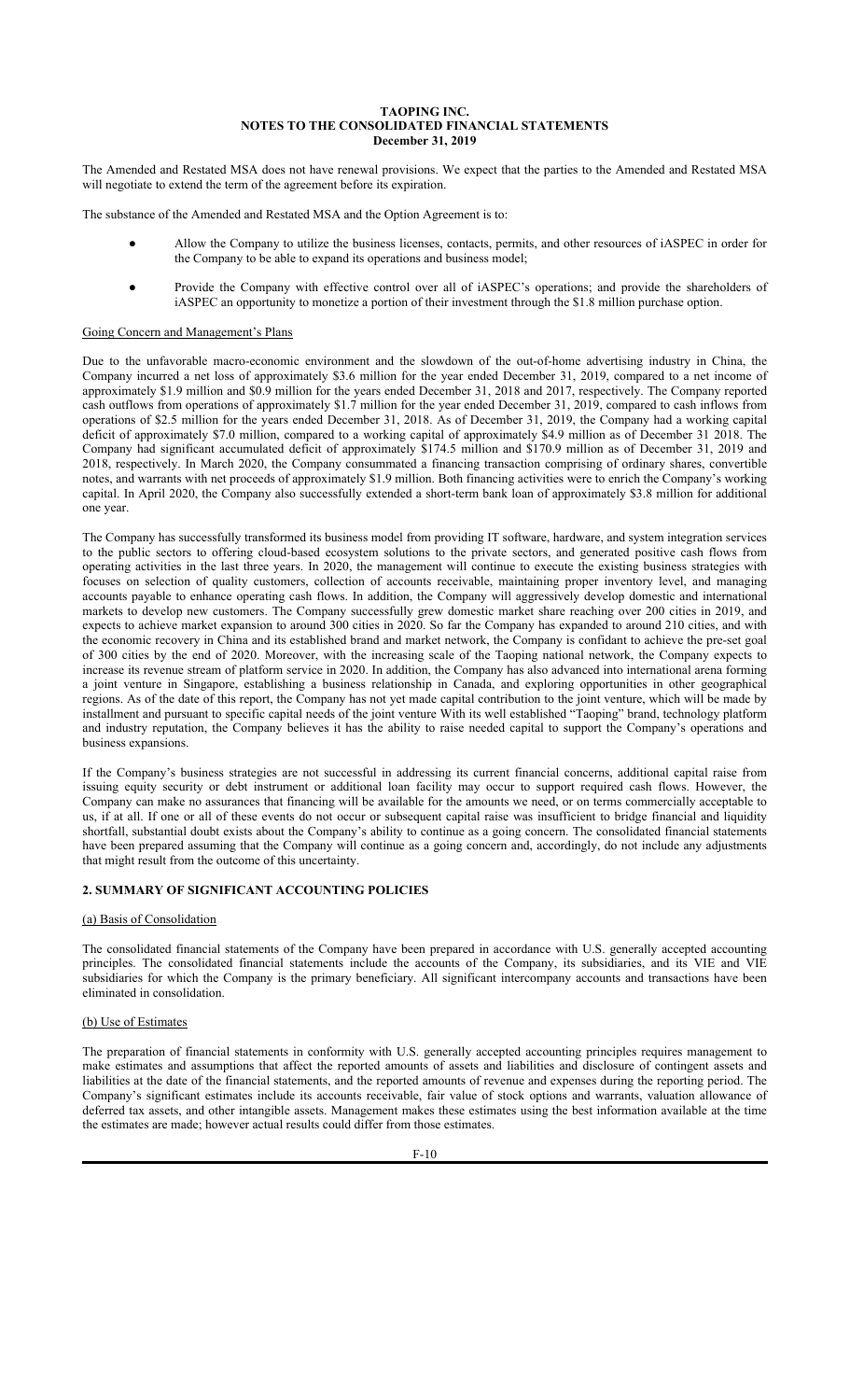(c) Economic, pandemic, and Political Risks

All the Company's revenue-generating operations are conducted in the PRC. Accordingly, the Company's business, financial condition and results of operations may be influenced by the political, economic, public health, and legal environments in the PRC, and by the general state of the PRC economy. The Company's operations in the PRC are subject to special considerations and significant risks that are not typically pertaining to the companies in North America and Western Europe. These include risks associated with, among others, the political, economic, public health, and legal environments and foreign currency exchange. The Company's financial results may be adversely affected by changes in the political, public health, and social conditions in the PRC, and by changes in governmental policies with respect to laws and regulations, fiscal and monetary policies, anti-inflationary measures, currency conversion, remittances abroad, and rates and methods of taxation.

#### (d) Cash and Cash Equivalents

The Company considers all highly liquid investments purchased and cash deposits with financial institutions with original maturities of three months or less to be cash equivalents. The Company had no cash equivalents as of December 31, 2019 or 2018.

The Company maintains its cash accounts at credit worthy financial institutions and closely monitors the movements of its cash positions. As of December 31, 2019 and 2018, approximately \$1.5 million and \$1.6 million of cash, respectively, was held in bank accounts in the PRC.

(e) Accounts Receivable, Accounts Receivable –related parties, and Concentration of Risk

Accounts receivable are recognized and carried at invoiced amount less an allowance for any uncollectible accounts, if any. The Company maintains an allowance for doubtful accounts for estimated losses resulting from the inability of its customers to make required payments. The Company reviews the collectability of its receivables on a regular and ongoing basis. After all attempts to collect a receivable have failed, the receivable is written off against the allowance.

The Company evaluates the creditworthiness of all of its customers individually before accepting them and continuously monitors the recoverability of accounts receivable. If there are any indicators that a customer may not make payment, the Company may consider making provision for non-collectability for that particular customer. At the same time, the Company may cease further sales or services to such customer. The following are some of the factors that the Company considers in determining whether to discontinue sales or record an allowance:

- the customer fails to comply with its payment schedule;
- the customer is in serious financial difficulty;
- a significant dispute with the customer has occurred regarding job progress or other matters;
- the customer breaches any of the contractual obligations;
- the customer appears to be financially distressed due to economic or legal factors;
- the business between the customer and the Company is not active; and
- other objective evidence indicates non-collectability of the accounts receivable.

The Company considers the following factors when determining whether to permit a longer payment period or provide other concessions to customers:

- the customer's past payment history;
- the customer's general risk profile, including factors such as the customer's size, age, and public or private status;
- macroeconomic conditions that may affect a customer's ability to pay; and
- the relative importance of the customer relationship to the Company's business.

Since May 2017, the Company entered into a series of contracts with Shenzhen Taoping New Media, Co., Ltd. ("Shenzhen Taoping") and its affiliates for the sale of the Company's Cloud-Application-Terminal based digital ads display terminals, software and technical services. Shenzhen Taoping is a company controlled by Mr. Jianghuai Lin, the Chief Executive Officer of the Company.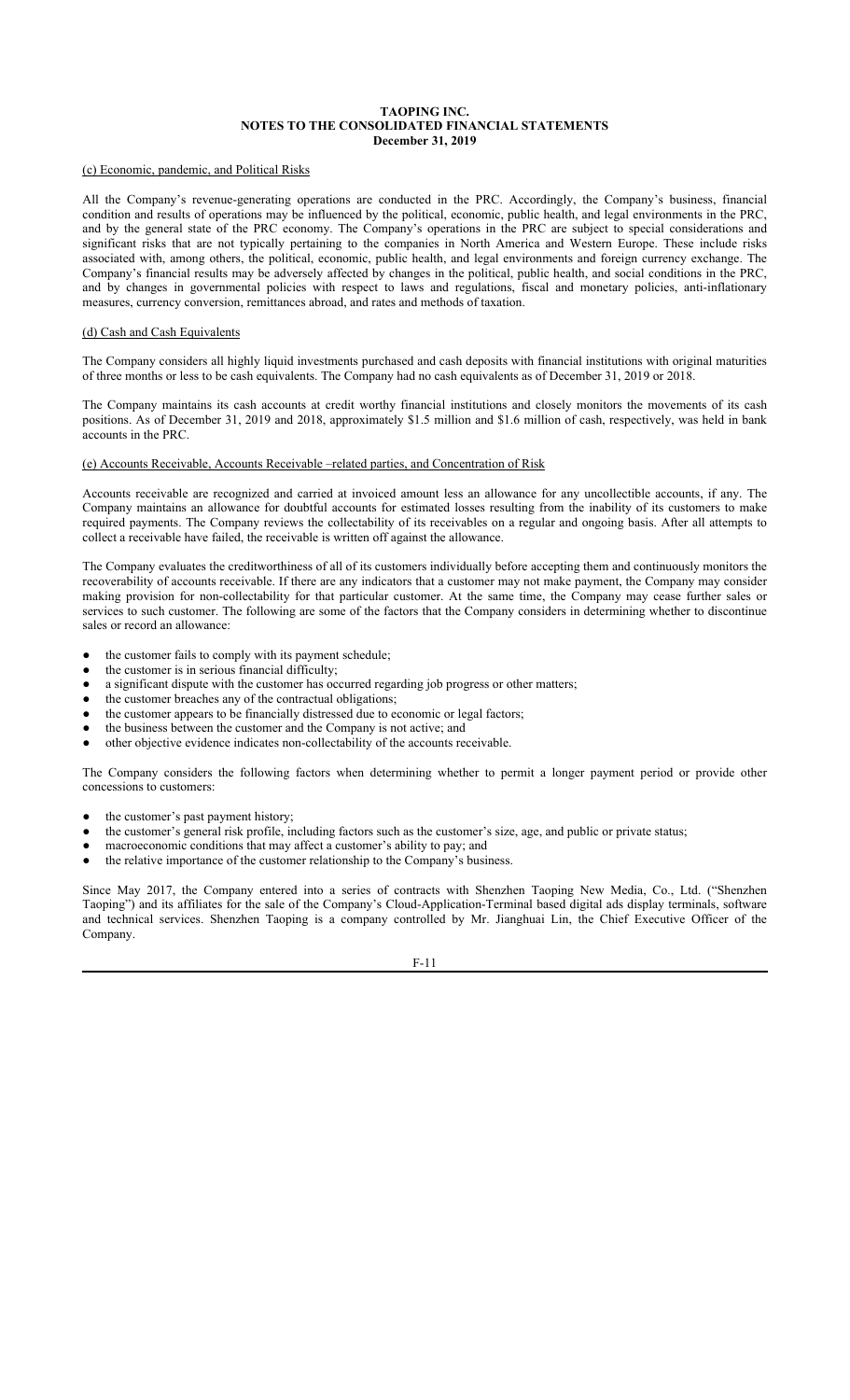Accounts receivable as at December 31, 2019 and 2018 are as follows:

|                                                               | December 31, 2019 | December 31, 2018 |             |
|---------------------------------------------------------------|-------------------|-------------------|-------------|
| <b>Accounts Receivable</b>                                    | 9,611,788         |                   | 11,437,581  |
| Allowance for doubtful accounts                               | (4,685,707)       |                   | (3,441,650) |
| Accounts Receivable, net                                      | 4,926,081         |                   | 7,995,931   |
| Accounts Receivable - related parties                         | 10,862,238        | S                 | 9,787,645   |
| Allowance for doubtful accounts                               | (2,128,975)       |                   | (242, 192)  |
| Accounts Receivable - related parties, net                    | 8,733,263         |                   | 9,545,453   |
| Non-current Accounts Receivable                               | 1,804,189         |                   | 1,078,777   |
| Non-current Allowance for doubtful accounts                   | (156,080)         |                   |             |
| Non-current Accounts Receivable, net                          | 1,648,109         |                   | 1,078,777   |
| Non-current Accounts Receivable - related parties             | 4,035,831         |                   |             |
| Non-current Allowance for doubtful accounts - related parties | (241, 882)        |                   |             |
| Non-current Accounts Receivable - related parties, net        | 3,793,949         |                   |             |

The allowance for doubtful accounts at December 31, 2019 and 2018, totaled approximately \$7.2 million and \$3.7 million, respectively, representing management's best estimate. The following table describes the movements in the allowance for doubtful accounts during the years ended December 31, 2019 and 2018.

| Balance at January 1, 2018                  | 2,981,705  |
|---------------------------------------------|------------|
| Increase in allowance for doubtful accounts | 862,644    |
| Foreign exchange difference                 | (160, 507) |
| Balance at December 31, 2018                | 3,683,842  |
| Increase in allowance for doubtful accounts | 3,576,669  |
| Foreign exchange difference                 | (47, 867)  |
| Balance at December 31, 2019                | 7,212,644  |
|                                             |            |

#### (f) Advances to Suppliers

Advances to suppliers represent cash deposits for the purchase of inventory items from suppliers.

## (g) Advances from Customers and Related Parties

Advances from customers and related parties represent cash received from customers and related parties as advance payments for the purchases of the Company's products and services.

#### (h) Fair Value and Fair Value Measurement of Financial Instruments

Management has estimated that carrying amounts reported in the consolidated balance sheets for cash, accounts receivable, accounts receivable – related party, advances to suppliers, loan receivable - related party, other current assets, accounts payable, other payables and accrued expenses, income taxes payable, convertible note payable, net, and due to related parties approximate their fair market value based on the short-term maturity of these instruments.

#### (i) Fair Value Accounting

Financial Accounting Standards Board (FASB) Accounting Standards Codifications (ASC) 820-10 "Fair Value Measurements and Disclosures", establishes a fair value hierarchy that prioritizes the inputs to valuation techniques used to measure fair value. The hierarchy gives the highest priority to unadjusted quoted prices in active markets for identical assets or liabilities (Level 1 measurements) and the lowest priority to unobservable inputs (Level 3 measurements). As required by FASB ASC 820-10, assets are classified in their entirety based on the lowest level of input that is significant to the fair value measurement. The three levels of the fair value hierarchy under FASB ASC 820-10 are described below:

Level 1 Unadjusted quoted prices in active markets that are accessible at the measurement date for identical, unrestricted assets or liabilities;

Level 2 Quoted prices in markets that are not active, or inputs that are observable, either directly or indirectly, for substantially the full term of the asset or liability; and

Level 3 Prices or valuation techniques that require inputs that are both significant to the fair value measurement and unobservable (supported by little or no market activity).

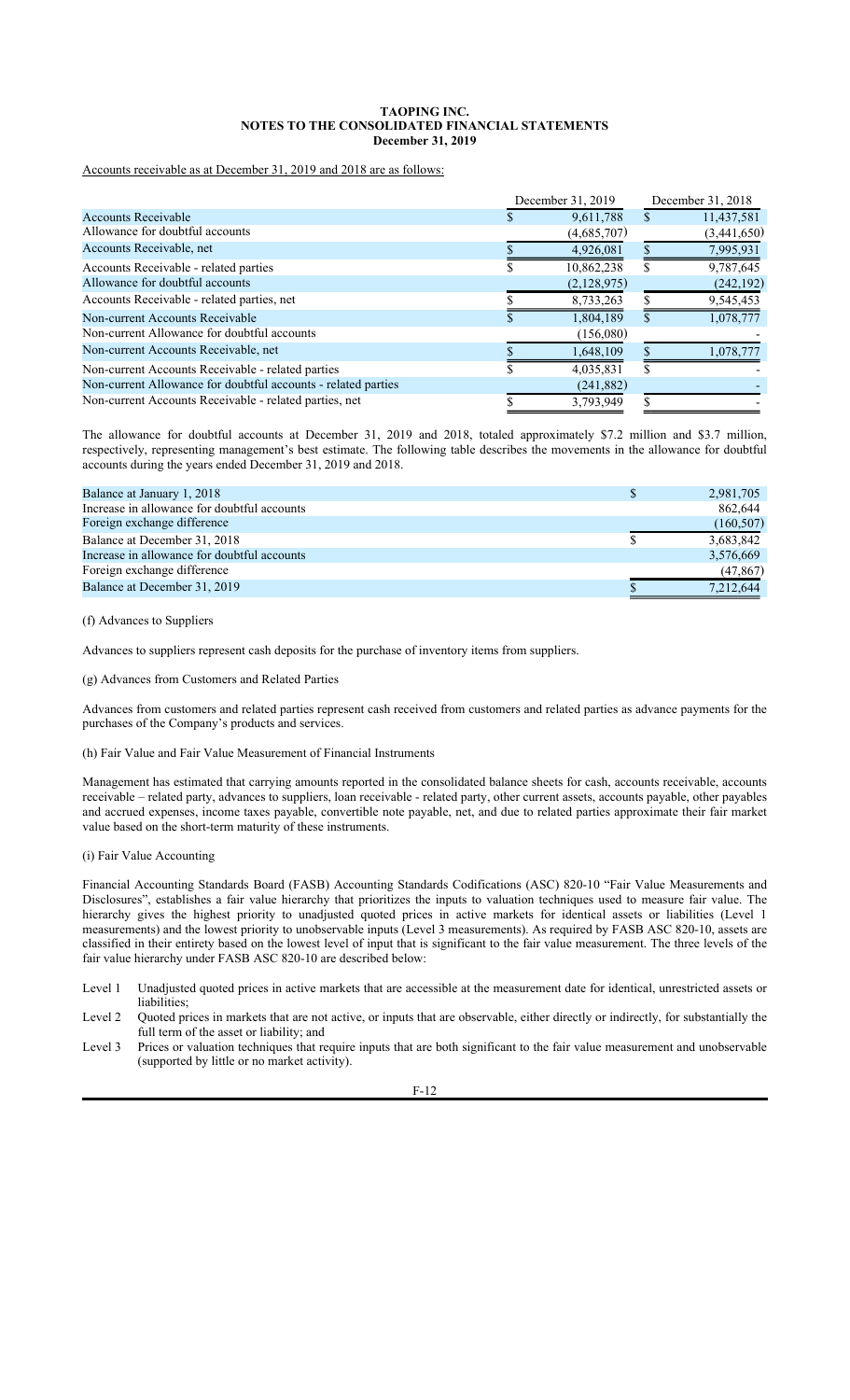The following tables present the fair value hierarchy of those assets and liabilities measured at fair value:

Recurring fair value measurements:

|                                            | As of<br>December 31,<br>2017  | <b>Ouoted</b><br>Prices in<br>Active<br><b>Markets</b><br>for<br><b>Identical</b><br><b>Liabilities</b><br>(Level 1) | Significant<br><b>Other</b><br><b>Observable</b><br>Inputs<br>(Level 2) | Significant<br>Unobservable<br>Inputs<br>(Level 3) | <b>Total Gains</b><br>(Losses) for<br>the year<br>ended<br>December 31,<br>2017 |
|--------------------------------------------|--------------------------------|----------------------------------------------------------------------------------------------------------------------|-------------------------------------------------------------------------|----------------------------------------------------|---------------------------------------------------------------------------------|
| Warrants liability                         | \$<br>$\overline{\phantom{0}}$ | \$<br>٠                                                                                                              | ٠                                                                       | S<br>-                                             | 3,720                                                                           |
| Total recurring fair value<br>measurements |                                |                                                                                                                      |                                                                         |                                                    | \$<br>3,720                                                                     |

As of December 31, 2017, the Company measured the fair value of its derivative liability related to warrants using a binomial or lattice model and Monte-Carlo Simulation for warrants A. Series A warrants expired on May 26, 2018 without exercise. Series B warrants were fully exercised as of December 31, 2016. The following tables reflect the quantitative information about recurring Level 3 fair value measurements:

|                                  | <b>Series A</b><br>Warrants | <b>Series B</b><br>Warrants |  |
|----------------------------------|-----------------------------|-----------------------------|--|
|                                  |                             |                             |  |
| December 31, 2017                |                             |                             |  |
| Annual volatility                | 56.13%                      |                             |  |
| Risk-free rate                   | 1.46%                       |                             |  |
| Dividend rate                    | $0.00\%$                    |                             |  |
| Contractual term                 | $0.4$ years                 |                             |  |
| Closing price of ordinary shares | 1.48                        | S                           |  |
| Conversion/exercise price        | 7.73                        |                             |  |

The warrants liability is considered a Level 3 liability on the fair value hierarchy as the determination of fair values includes various assumptions about future activities, stock price, and historical volatility inputs. Significant unobservable inputs for the Level 3 warrants liability include (1) the estimated probability of the occurrence of a down round financing during the term over which the related warrants are exercisable, (2) the estimated magnitude of the down round, and (3) the estimated magnitude of any net cash fractional share settlement. Significant increases or decreases in any of those inputs in isolation would result in a significantly different fair value measurement.

The table below reflects the components effecting the change in fair value for the year ended December 31, 2017:

|                                  |   | <b>Level 3 Liabilities</b><br>For the Year Ended December 31, 2017 |   |                    |  |                            |   |                      |
|----------------------------------|---|--------------------------------------------------------------------|---|--------------------|--|----------------------------|---|----------------------|
|                                  |   | January 1,<br>2017                                                 |   | <b>Settlements</b> |  | Change in<br>Fair<br>Value |   | December 31,<br>2017 |
| Warrants liability (see Note 14) | S | 3,720                                                              | S | ٠                  |  | (3,720)                    | S |                      |
|                                  |   | $F-13$                                                             |   |                    |  |                            |   |                      |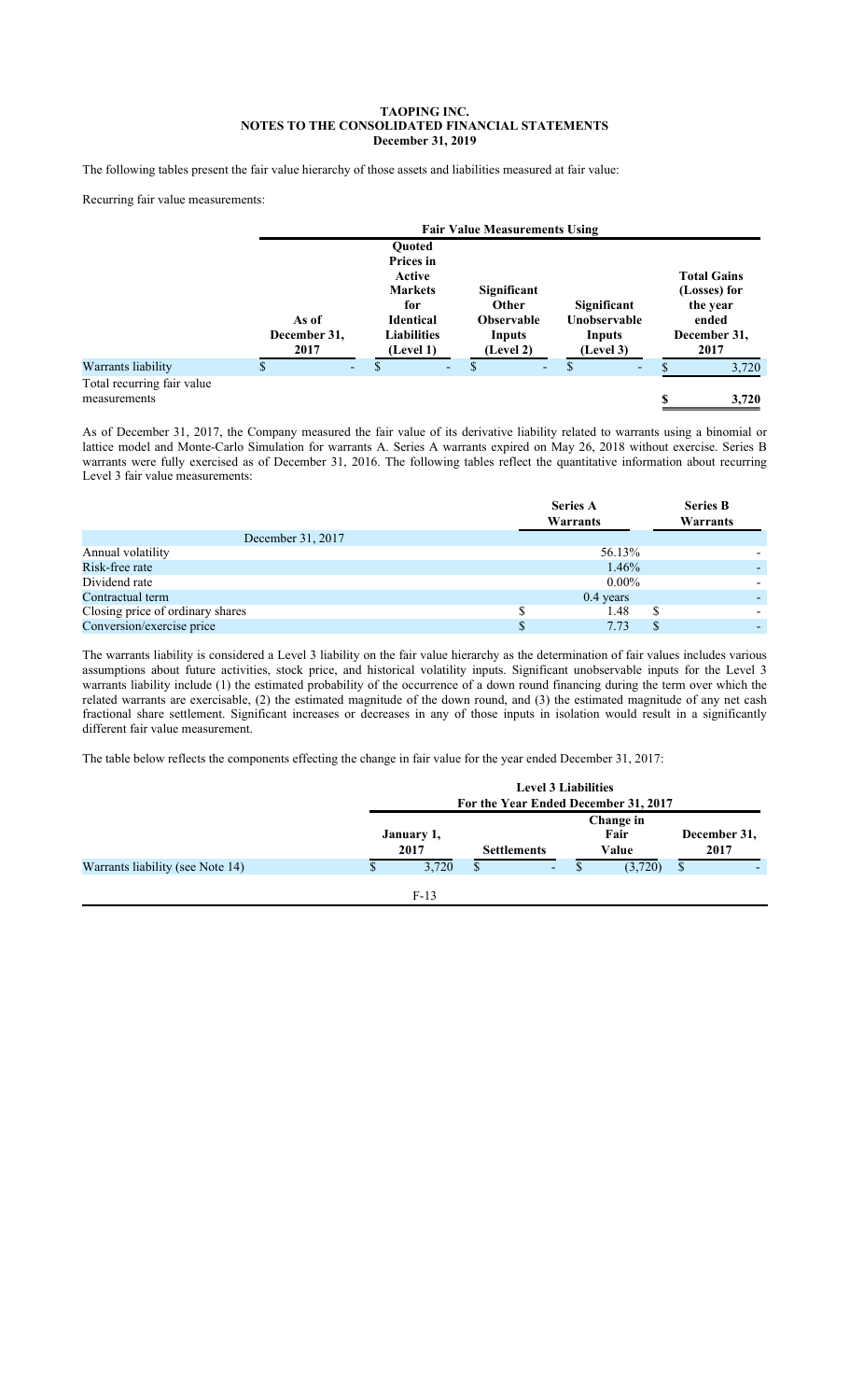(j) Inventories

Inventories are valued at the lower of cost and net realizable value. Net realizable value is the expected selling price in the ordinary course of business minus any costs of completion, disposal, and transportation to make the sale.

The Company performs an analysis of slow-moving or obsolete inventory periodically and any necessary valuation reserves, which could potentially be significant, are included in the period in which the evaluations are completed. Any inventory impairment results in a new cost basis for accounting purposes.

#### (k) Property, plant and equipment

Property, plant and equipment are stated at cost less accumulated amortization and depreciation. Amortization and depreciation is provided over the assets' estimated useful lives, using the straight-line method. Estimated useful lives of property, plant and equipment are as follows:

| Office buildings                              | $20-50$ years |
|-----------------------------------------------|---------------|
| Plant and machinery                           | $3-20$ years  |
| Electronics equipment, furniture and fixtures | 3-5 years     |
| Motor vehicles                                | 5 years       |
| Purchased software                            | 5 years       |

Maintenance and repairs costs are expensed as incurred, whereas significant renewals and betterments are capitalized.

#### (l) Intangible assets

Intangible assets represent technology, and software development costs and trademarks capitalized by the Company's subsidiaries.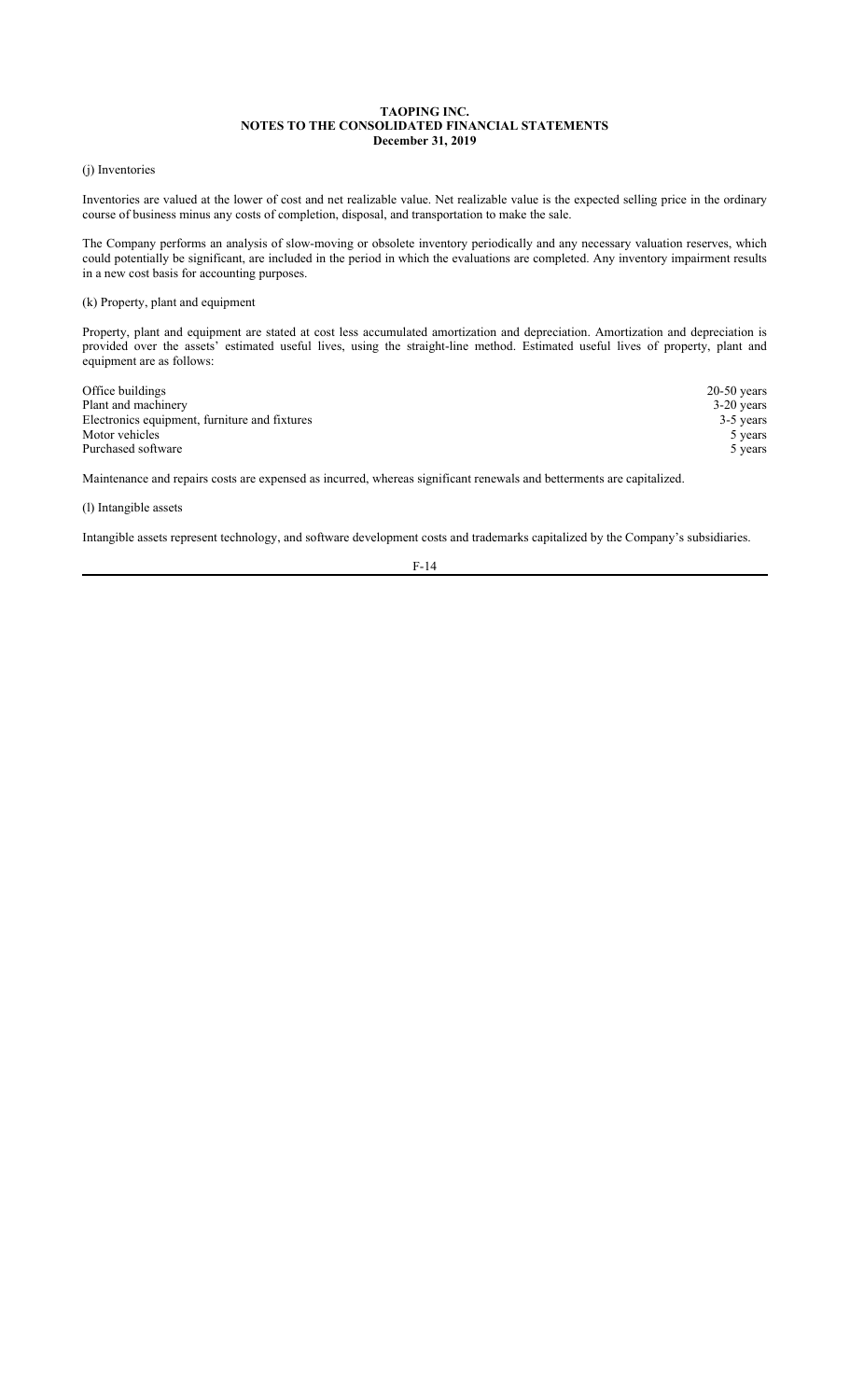Intangible assets are stated at acquisition fair value or cost less accumulated amortization, and amortized using the straight-line method over the following estimated useful lives:

Software development costs 3-5 years 32-5 years 32-5 years 32-5 years 32-5 years 32-5 years 32-5 years 32-5 years 32-5 years 32-5 years 32-5 years 32-5 years 32-5 years 32-5 years 32-5 years 32-5 years 32-5 years 32-5 year Trademarks 5 years (m) Convertible promissory note

The Company determines the appropriate accounting treatment of its convertible debts in accordance with the terms in relation to conversion features. After considering the impact of such features, the Company may account for such instrument as a liability in its entirety, or separate the instrument into debt and equity components following the guidance described under ASC 815 Derivatives and Hedging and ASC 470 Debt. The debt discount, if any, together with related issuance cost are subsequently amortized as interest expense over the period from the issuance date to the earliest conversion date or stated redemption date .The Company presented the issuance cost of debt in the balance sheet as a direct deduction from the related debt.

#### (n) Impairment of Long-Lived Assets

Long-lived assets held and used by the Company are reviewed for impairment whenever events or changes in circumstances indicate that the carrying amount of assets may not be recoverable. It is reasonably possible that these assets could become impaired as a result of technology or other industry changes. Recoverability of assets to be held and used is determined by comparing their carrying amount with their expected future net undiscounted future cash flows from the assets. If such assets are considered to be impaired, the impairment to be recognized is measured by how much the carrying amount exceeds the fair value of the assets. There were no impairment charges for the years ended December 31, 2019, 2018 and 2017. Assets held for disposal, if any, are reported at the lower of the carrying amount or fair value less costs to sell.

#### (o) Derivative liability - Warrants

The classification of derivative instruments, including whether such instruments should be recorded as liabilities or as equity, is determined and re-assessed at the end of each reporting period, in accordance with FASB ASC Topic 815, "Derivatives and Hedging". This guidance affects the accounting for warrants issued acquiring the Company's ordinary shares that contain provisions to protect warrant holders from a decline in the stock price, referred to as down-round protection. Down-round provisions reduce the exercise price of a warrant, if the company either issues equity shares for a price that is lower than the exercise price of the warrants, or issues convertible instruments with a conversion price per equity share that is less than the exercise price of the warrants, or issues new warrants or options that have a lower exercise price. For derivative financial instruments that are accounted for as liabilities, the derivative instrument is initially recorded at its fair value and is then re-valued at each reporting date, with changes in the fair value charged to earning or loss. The Company generally uses a binomial or lattice model and Monte-Carlo simulation to value the warrants at inception and subsequent valuation dates. Derivative instrument liabilities are classified in the balance sheet as current or non-current based on whether or not net-cash settlement of the derivative instrument could be required within 12 months of the balance sheet date.

#### (p) Revenue Recognition

Beginning January 1, 2018, the Company has adopted the ASU 2014-09, Topic 606, "Revenue from Contracts with Customers" and its related amendments (collectively referred to as "ASC 606") for its new revenue recognition accounting policy that depicts the transfer of promised goods or services to customers in an amount that reflects the consideration to which the Company expects to be entitled in exchange for those goods or services. The adoption of the new revenue recognition standard has no material impact on the Company's consolidated financial statements for any periods prior to 2018. Therefore prior period amounts are not adjusted.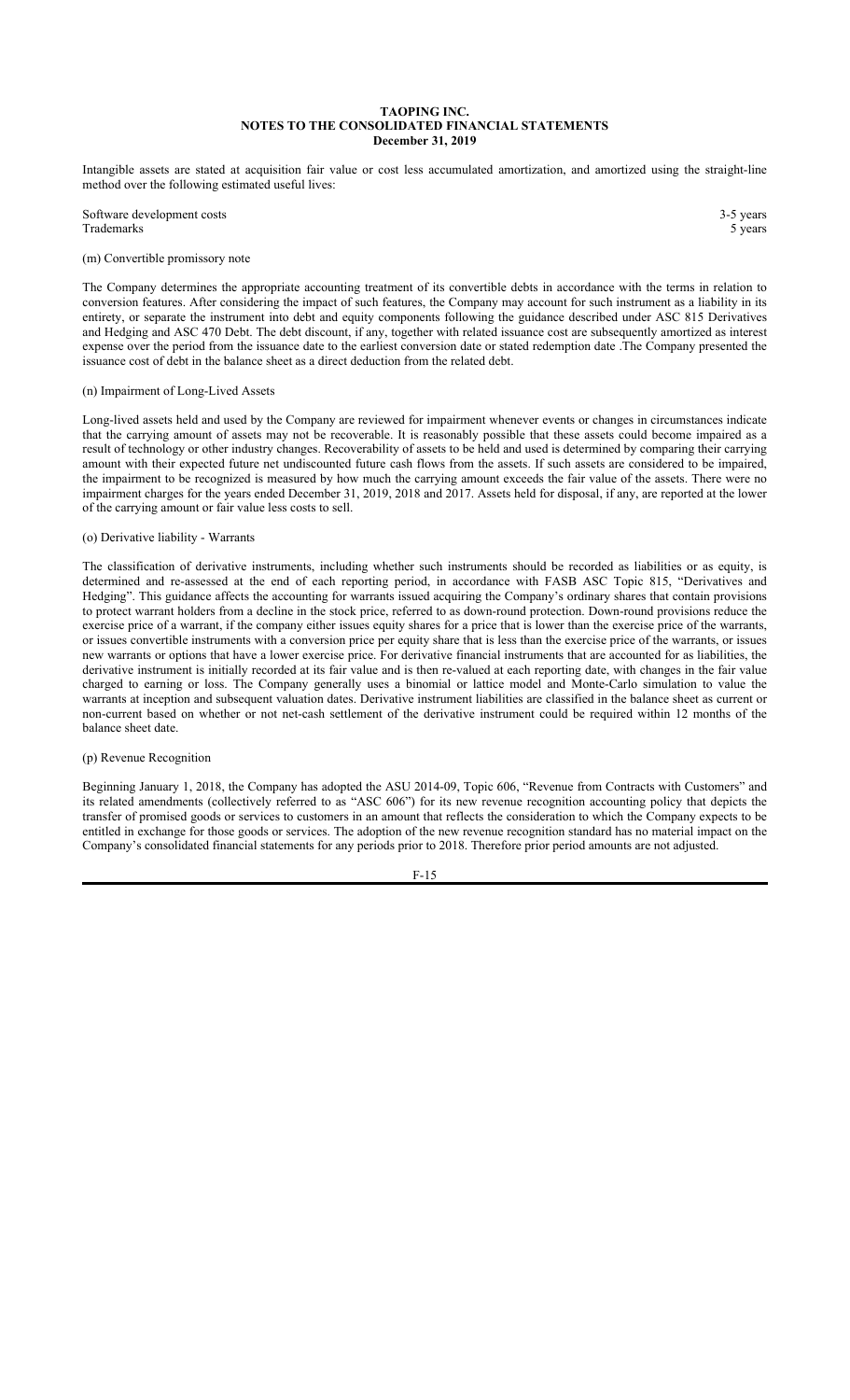The Company generates its revenues primarily from three sources: (1) hardware sales, (2) software sales, and (3) system integration. Revenue is recognized when obligations under the terms of a contract with our customers are satisfied; and generally occurs upon delivery of the goods and services.

#### Hardware Sales

Hardware revenues are generated primarily from the sale of Cloud-Application-Terminal based digital ads display terminals with integrated software essential to the functionality of the hardware to our customers (inclusive of related parties). Although manufacturing of the hardware has been outsourced to the Company's Original Equipment Manufacturer (OEM) suppliers, the Company has acted as the principal of the contract. The Company recognized the hardware sales at the point of delivery. The Company has indicated that it may from time to time provide future unspecified software upgrades to the hardware products' essential software, which is expected to be infrequent and, free of charge. Non-software service is mainly the one-time training session provided to the customer to familiarize them with the software operation upon the customer's initial introduction to the software platform. The costs of providing infrequent software upgrade and training provided to the customer for familiarizing the software operations are de minimis. As a result, the Company does not allocate transaction price to software upgrade and customer training. Hardware sales are classified as "Revenue-Products" on the Company's consolidated statements of operations.

#### Software Sales

Customers in the private sector contract the Company to design and develop software products specifically customized for their needs for a fixed price. Software development projects usually include developing software, integrating various isolated software systems into one, and testing the system. The design and build services, together with the integration of the various elements, are generally determined to be essential to the functionality of the delivered software. The contracted price is usually paid in installments based on progression of the project or at the delivery of the software. The Company usually provides non-software services including after-sale support, technical training. The technical training only occurs at the introduction of the software. The software is highly specialized and stable, after-sale support and subsequent upgrade or enhancement are infrequent. The Company has estimated the costs associated with the non-software performance obligations and concludes that these obligations are de minimis to the overall contract. Therefore, the Company does not further allocate transaction price.

The Company usually completes the customized software contracts less than 12 months and recognizes the revenue at the point of delivery because the Company does not have an enforceable right to payment for performance completed to date. Revenues from software development contracts are classified as "Revenue-Software" on the Company's consolidated statements of operations.

#### System Integration Services

System integration revenues are generated from fixed-price contracts which combine both customized software development and integration, and non-customized hardware. System integration projects usually include the purchase of hardware, software development, and integration of various systems into one, and test of the system. Customers are billed in accordance with contract terms, which typically require a partial payment at the signing of the contract, partial payment upon delivery and customer acceptance, with the remainder due within a stated period of time not exceeding 12 months.

As a result of the Company's business transformation from a traditional IT business solution provider to a provider of integrated Cloud-Application-Terminal based products and services, system integration services have been phased out. The System Integration Service revenue was approximately \$390,000 for the year ended December 31, 2017 and was zero in 2018 and 2019. The adoption of ASC 606 has no impact on the System Integration Service revenue.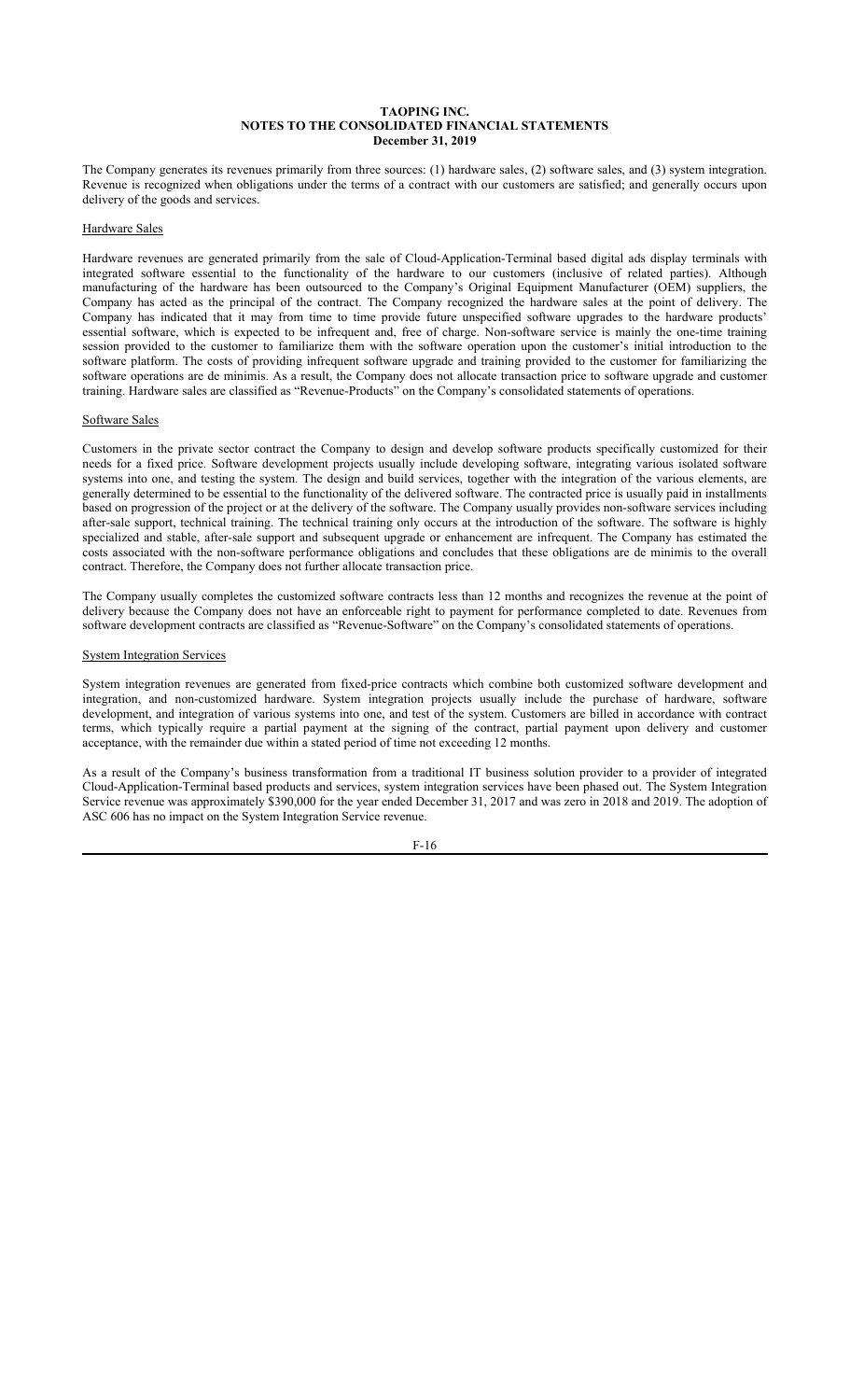#### Other Revenue

The Company also reports other revenue which comprises revenue generates from other hardware maintenance services, network maintenance services, rental income, and miscellaneous income.

On January 1, 2019, the Company adopted ASC 842 – Leases that requires lessor to identify the underlying assets and allocate rental income among considerations in lease and non-lease components. The adoption of the new lease accounting standard has no material impact on the Company's consolidated financial statements for any periods prior to 2019. Therefore, prior period amounts are not adjusted. The Company owns two units of office space renting out to a third party and a related party under non-cancelable operating lease agreements with lease terms of six years starting from May 1, 2016 and three years starting from July 1, 2019, respectively. The lease agreements have fixed monthly rental payments, and no non-lease component or option for lessees to purchase the underlying assets. The Company collects monthly rental payments from the lessees, and has generated approximately \$424,000 and \$350,000 rental income for the periods ended December 31, 2019, and 2018, respectively.

Annual minimum lease payments to be received in the next 5 years:

| 2020  | 451,294   |
|-------|-----------|
| 2021  | 470,764   |
| 2022  | 169,435   |
| Total | 1,091,493 |

Excluding rental income, revenue is recognized when performance obligations are satisfied upon competition of the services.

#### Contract balances

The Company records advances from customers when cash payments are received or due in advance of our performance. For the year ended December 31, 2019, 2018 and 2017, the Company recognized revenue of \$335,000, \$1,290,000 and \$1,430,000, respectively, that was included in the advances from customers balance at the beginning of each reporting period.

#### Practical expedients and exemptions

The Company generally expenses sales commissions if any incurred because the amortization period would have been one year or less. In many cases, the Company is approached by customers for customizing software products for their specific needs without incurring significant selling expenses.

The Company does not disclose the value of unsatisfied performance obligations for contracts with an original expected length of one year or less.

#### (q) Treasury Stock

The Company repurchases its ordinary shares from time to time in the open market and holds such shares as treasury stock. The Company applies the "cost method" and presents the cost to repurchase such shares as a reduction in equity.

#### (r) Stock-based compensation

The Company applies ASC No. 718, "Compensation-Stock Compensation", which requires that share-based payment transactions with employees, such as share options, be measured based on the grant date fair value of the equity instrument and recognized as compensation expense over the requisite service period, with a corresponding addition to equity. Under this method, compensation cost related to employee share options or similar equity instruments is measured at the grant date based on the fair value of the award and is recognized over the period during which an employee is required to provide service in exchange for the award, which generally is the vesting period.

The Company adopted ASU 2018-07, Compensation-Stock Compensation (Topic: 718): Improvements to Nonemployee Share-Based Payment Accounting on January 1, 2019, to account for stock-based compensation to goods and services provided by the third parties. The fair value of the equity awards to nonemployee are measured on the grant day. Under this guidance, compensation cost related to nonemployee share options or similar equity instruments is recognized in the same period and in the same manner (i.e. capitalize or expense) the entity would if it paid cash for the goods or services.

The Company's adoption of ASU 2018-07 has no material impact to the Company's consolidated financial statements, nor requirement for cumulative adjustment in retained earnings or other components of equity or net assets.

During the year ended December 31, 2019, 2018, and 2017, the Company recognized approximately \$580,000, \$629,000 and \$583,000, respectively, of stock-based compensation expense.

#### (s) Foreign Currency Translation

The functional currency of the US and BVI companies is the United States dollar. The functional currency of the Company's Hong Kong subsidiaries is the Hong Kong dollar.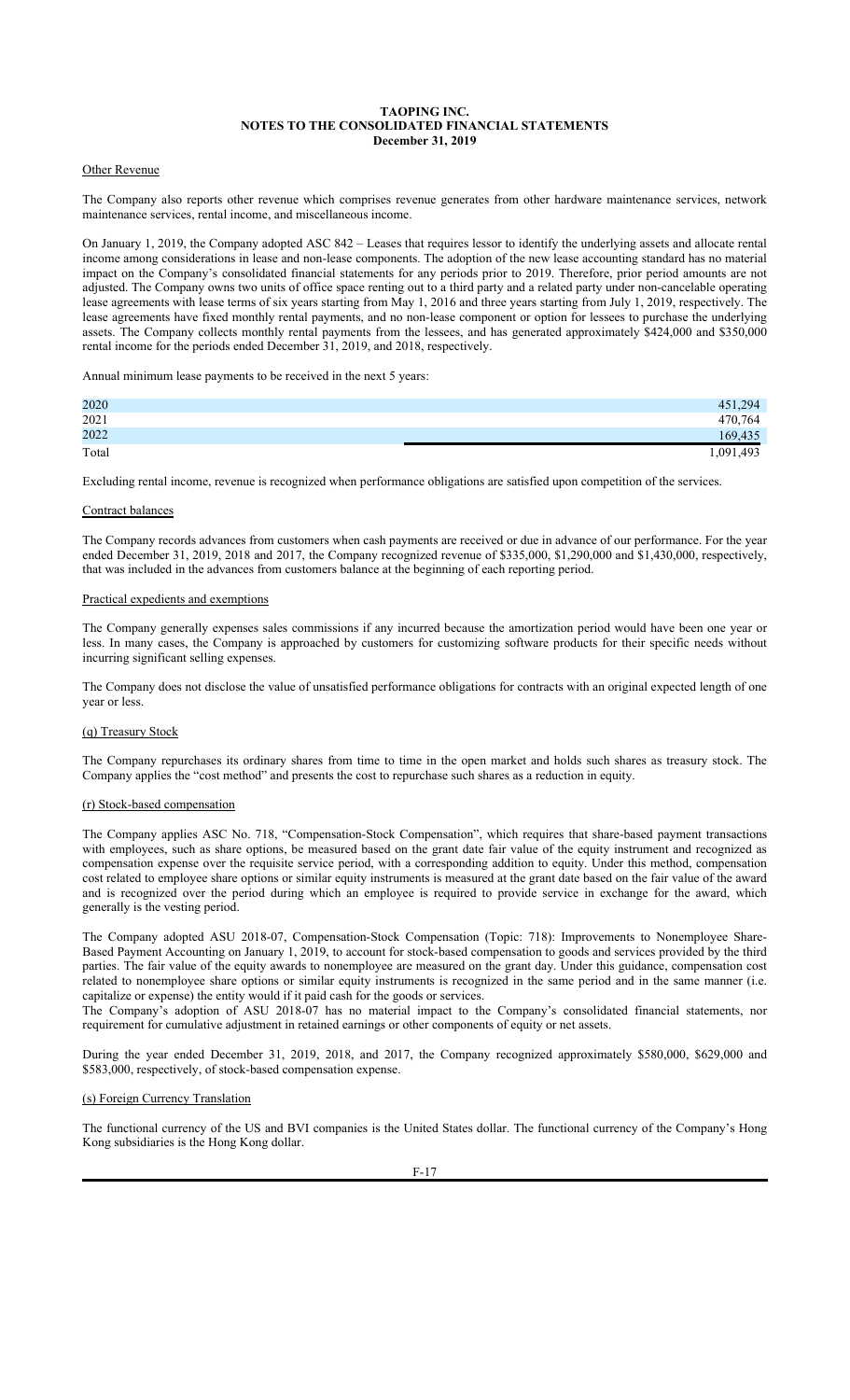The functional currency of the Company's wholly-owned PRC subsidiaries and its VIE is the Chinese Renminbi Yuan, ("RMB"). RMB is not freely convertible into foreign currencies. The Company's PRC subsidiaries' and their VIE's financial statements are maintained in the functional currency. Monetary assets and liabilities denominated in currencies other than the functional currency are translated into the functional currency at rates of exchange prevailing at the balance sheet date. Transactions denominated in currencies other than the functional currency are translated into the functional currency at the exchange rates prevailing at the dates of the transactions. Exchange gains or losses arising from foreign currency transactions are included in the determination of net loss for the respective periods.

For financial reporting purposes, the financial statements of the Company have been translated into United States dollars. Assets and liabilities are translated at exchange rates at the balance sheet dates, revenue and expenses are translated at average exchange rates, and equity is translated at historical exchange rates. Any resulting translation adjustments are not included in determining net income but are included in other comprehensive loss, a component of equity.

The exchange rates adopted are as follows:

|                                          | <b>December 31, 2019</b> | <b>December 31, 2018</b> |
|------------------------------------------|--------------------------|--------------------------|
| Year-end RMB to US\$ exchange rate       | 6.9692                   | 6.8787                   |
| Average yearly RMB to US\$ exchange rate | 6.9072                   | 6.6079                   |

The average yearly RMB to US\$ exchange rate adopted for the year ended December 31, 2017 was 6.7561.

No representation is made that the RMB amounts could have been, or could be, converted into United States dollars at the rates used in translation.

#### (t) Research & Development Expenses

The Company follows the guidance in FASB ASC 985-20, Cost of Software to Be Sold, Leased or Marketed, regarding software development costs to be sold, leased, or otherwise marketed.

FASB ASC 985-20-25 requires research and development costs for software development to be expensed as incurred until the software model is technologically feasible. Technological feasibility is established when the enterprise has completed all planning, designing, coding, testing, and identification of risks activities necessary to establish that the product can be produced to meet its design specifications, features, functions, technical performance requirements. A certain amount of judgment and estimation is required to assess when technological feasibility is established, as well as the ongoing assessment of the recoverability of capitalized costs. The Company's products reach technological feasibility shortly before the products are released and sold to the public. Therefore research and development costs are generally expensed as incurred.

#### (u) Subsidy Income

Subsidy income mainly represents income received from various local governmental agencies in China for developing high technology products in the fields designated by the government as new and highly innovative. We have no continuing obligation under the subsidy provision. The Company recognizes subsidy income upon receipt of official grant notice from local government authorities.

(v) Sales, use, other value-added taxes, and income taxes

Revenue is recorded net of applicable sales, use, and value-added taxes.

Income taxes are provided on an asset and liability approach for financial accounting and reporting of income taxes. Deferred income taxes are recognized for all significant temporary differences at enacted rates and classified as non-current in the financial statements. A valuation allowance is provided to reduce the amount of deferred tax assets if it is considered more likely than not that some portion, or all of, the deferred tax assets will not be realized. The Company classifies interest and/or penalties related to unrecognized tax benefits, if any, as a component of income tax expense.

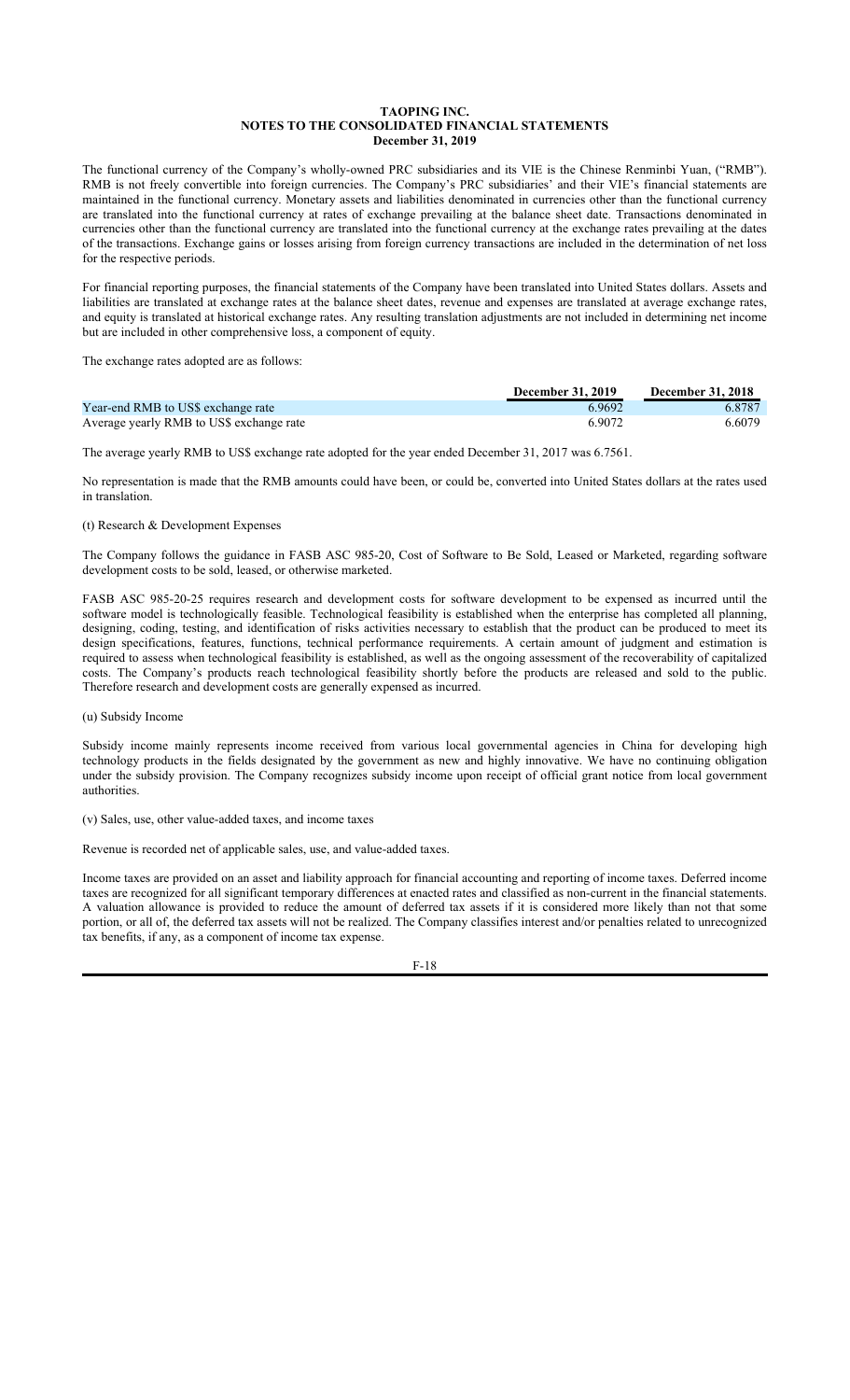The Company applies the provisions of ASC No. 740 "Income Taxes" ("ASC 740"), which clarifies the accounting for uncertainty in income taxes recognized by prescribing a recognition threshold and measurement attribute for the financial statement recognition and measurement of a tax position taken or expected to be taken in a tax return. ASC 740 also provides accounting guidance on derecognition, classification, interest and penalties, and disclosure.

#### (w) Discontinued Operations

The Company follows "ASU 2014-08, Presentation of Financial Statements (Topic 205) and Property, Plant and Equipment (Topic 360): Reporting Discontinued Operations and Disclosures of Disposals of Components of an Entity" for reporting discontinued operations. Under the revised standard, a discontinued operation must represent a strategic shift that has or will have a major effect on an entity's operations and financial results. Examples could include a disposal of a major line of business, a major geographical area, a major equity method investment, or other major parts of an entity. The revised standard also allows an entity to have certain continuing cash flows or involvement with the component after the disposal. Additionally, the standard requires expanded disclosures about discontinued operations that will provide financial statement users with more information about the assets, liabilities, income, and expenses of discontinued operations.

#### (x) Segment reporting

Segment information is consistent with how management reviews the businesses, makes investing and resource allocation decisions and assesses operating performance. Transfers and sales between reportable segments, if any, are recorded at cost.

The Company reports financial and operating information in the following two segments:

- (a) Cloud-based Technology (CBT) segment The CBT segment is the Company's current and future focus for corporate development. It includes the Company's cloud-based products and services sold to private sectors including new media, healthcare, education, and residential community management. In this segment, the Company generates revenues from the sales of hardware and software total solutions with proprietary software and content as well as from designing and developing software products specifically customized for private sector customers' needs for a fixed price.
- (b) Traditional Information Technology (TIT) segment —The TIT segment includes the Company's project-based technology products and services sold to the public sector. The solutions the Company has sold primarily include Geographic Information Systems (GIS), Digital Public Security Technology (DPST), and Digital Hospital Information Systems (DHIS). In this segment, the Company generates revenues from sales of hardware and system integration services.
- (y) Reclassifications

Certain prior period amounts have been reclassified to be comparable to the current period presentation. This reclassification has no effect on previously reported net assets or net income (loss).

(z) Recent Accounting Pronouncements

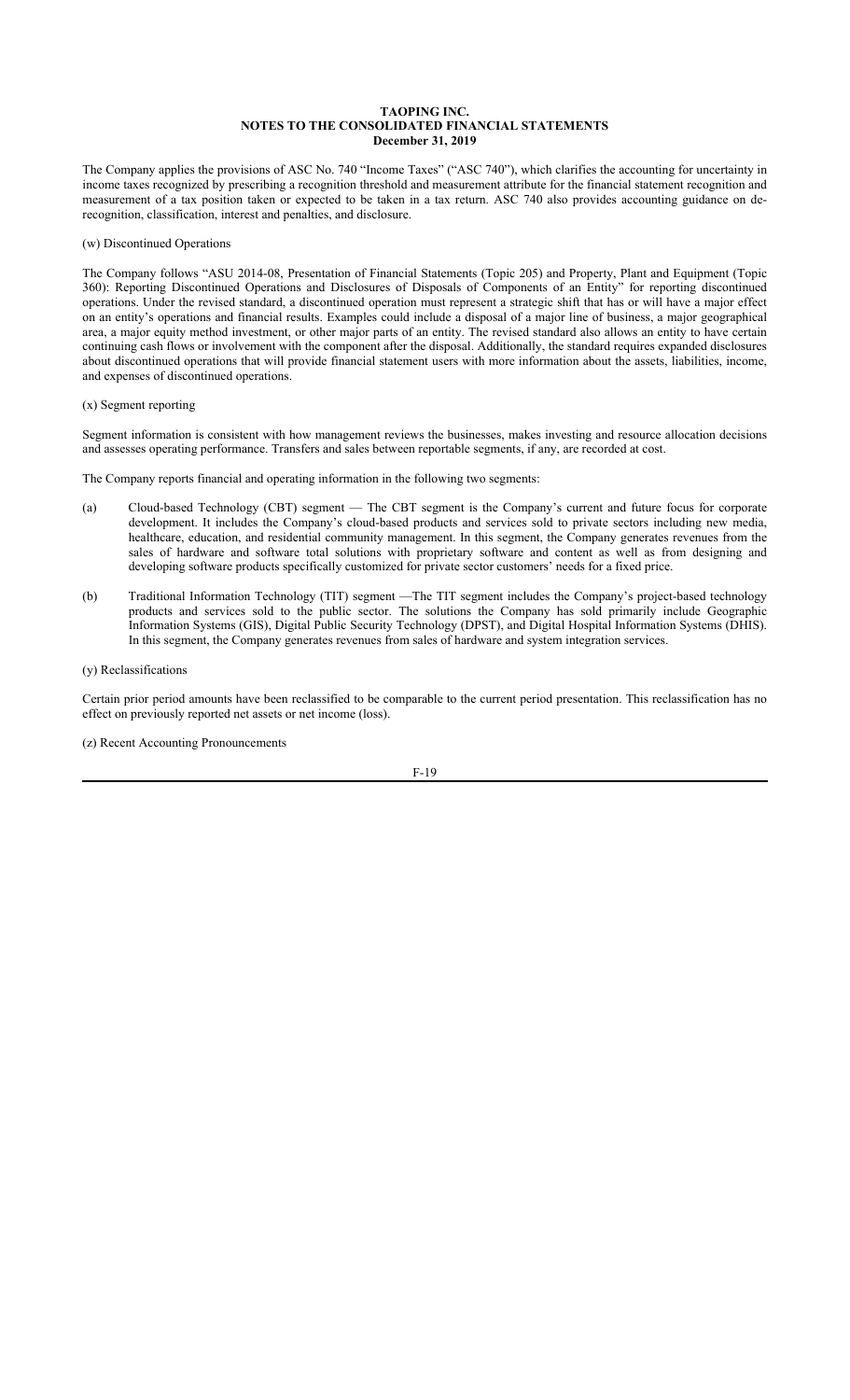In June 2016, the FASB issued ASU No. 2016-13, Financial Instruments-Credit Losses (Topic 326). This new standard changes the impairment model for most financial assets and certain other instruments. Entities will be required to use a model that will result in the earlier recognition of allowances for losses for trade and other receivables, held-to-maturity debt securities, loans, and other instruments. For available-for-sale debt securities with unrealized losses, the losses will be recognized as allowances rather than as reductions in the amortized cost of the securities. The new standard is effective for annual periods, and for interim periods within those annual periods, beginning after December 15, 2019, with early adoption permitted. We are assessing the impact on our future consolidated financial statements

In August 2018, the FASB issued ASU 2018-13," Fair Value Measurement (Topic 820): Disclosure Framework—Changes to the Disclosure Requirements for Fair Value Measurement." "These amendments modify the disclosure requirements in Topic 820 as follows: Removals of the amount of and reasons for transfers between Level 1 and Level 2 of the fair value hierarchy; the policy for timing of transfers between levels; the valuation processes for Level 3 fair value measurements; and for nonpublic entities, the changes in unrealized gains and losses for the period included in earnings for recurring Level 3 fair value measurements held at the end of the reporting period. Modifications in lieu of a rollforward for Level 3 fair value measurements, a nonpublic entity is required to disclose transfers into and out of Level 3 of the fair value hierarchy and purchases and issues of Level 3 assets and liabilities; For investments in certain entities that calculate net asset value, an entity is required to disclose the timing of liquidation of an investee's assets and the date when restrictions from redemption might lapse only if the investee has communicated the timing to the entity or announced the timing publicly; and the amendments clarify that the measurement uncertainty disclosure is to communicate information about the uncertainty in measurement as of the reporting date. Additions, the changes in unrealized gains and losses for the period included in other comprehensive income for recurring Level 3 fair value measurements held at the end of the reporting period; and the range and weighted average of significant unobservable inputs used to develop Level 3 fair value measurements. For certain unobservable inputs, an entity may disclose other quantitative information (such as the median or arithmetic average) in lieu of the weighted average if the entity determines that other quantitative information would be a more reasonable and rational method to reflect the distribution of unobservable inputs used to develop Level 3 fair value measurements." Amendments are effective for fiscal years, and interim periods within those fiscal years, beginning after December 15, 2019. Adoption of ASU 2018-13 is not expected to have material impact on the consolidated financial statements.

In August 2018, the FASB issued ASU 2018-15, "Intangibles—Goodwill and Other—Internal-Use Software (Subtopic 350-40): Customer's Accounting for Implementation Costs Incurred in a Cloud Computing Arrangement That Is a Service Contract." These amendments align the requirements for capitalizing implementation costs incurred in a hosting arrangement that is a service contract with the requirements for capitalizing implementation costs incurred to develop or obtain internal-use software (and hosting arrangements that include an internal use software license). The accounting for the service element of a hosting arrangement that is a service contract is not affected by these amendments. The amendments are effective for annual periods, including interim periods within those annual periods, beginning after December 15, 2019. Adoption of ASU 2018-13 is not expected to have material impact on the consolidated financial statements.

In October 2018, the FASB issued ASU 2018-17, "Consolidation (Topic 810): Targeted Improvements to Related Party Guidance for Variable Interest Entities". "The new guidance supersedes the private company alternative for common control leasing arrangements issued in 2014 and expands it to all qualifying common control arrangements. The ASU also amends the guidance for determining whether a decision-making fee is a variable interest. The amendments require organizations to consider indirect interests held through related parties under common control on a proportional basis rather than as the equivalent of a direct interest in its entirety (as currently required in GAAP). Therefore, these amendments likely will result in more decision makers not consolidating VIEs. This ASU are effective for fiscal years beginning after December 15, 2019, and interim periods within those fiscal years. Adoption of ASU 2018-17 is not expected to have material impact on the consolidated financial statements.

In March 2019, the FASB issued ASU 2019-01, "Leases (Topic 842): Codification Improvements". "These amendments align the guidance for fair value of the underlying asset by lessors that are not manufacturers or dealers in Topic 842 with that of existing guidance. As a result, the fair value of the underlying asset at lease commencement is its cost, reflecting any volume or trade discounts that may apply. However, if there has been a significant lapse of time between when the underlying asset is acquired and when the lease commences, the definition of fair value (in Topic 820, Fair Value Measurement) should be applied. (Issue 1). The ASU also requires lessors within the scope of Topic 942, Financial Services—Depository and Lending, to present all "principal payments received under leases" within investing activities. (Issue 2). Finally, the ASU exempts both lessees and lessors from having to provide certain interim disclosures in the fiscal year in which a company adopts the new leases standard. (Issue 3). "The transition and effective date provisions apply to Issue 1 and Issue 2. They do not apply to Issue 3 because the amendments for that Issue are to the original transition requirements in Topic 842. The effective date of those amendments is for fiscal years beginning after December 15, 2019. Adoption of ASU 2019-01 is not expected to have material impact on the consolidated financial statements.

In January 2020, the FASB issued ASU 2020-01, "Investments—Equity Securities (Topic 321), Investments—Equity Method and Joint Ventures (Topic 323), and Derivatives and Hedging (Topic 815)—Clarifying the Interactions between Topic 321, Topic 323, and Topic 815." This ASU among other things clarifies that a company should consider observable transactions that require a company to either apply or discontinue the equity method of accounting under Topic 323, Investments—Equity Method and Joint Ventures, for the purposes of applying the measurement alternative in accordance with Topic 321 immediately before applying or upon discontinuing the equity method. The new ASU clarifies that, when determining the accounting for certain forward contracts and purchased options a company should not consider, whether upon settlement or exercise, if the underlying securities would be accounted for under the equity method or fair value option. For public companies, ASU No. 2020-01 is effective for fiscal years, and interim periods within those fiscal years, beginning after December 15, 2020. Early application is permitted, including early adoption in an interim period for periods for which financial statements have not yet been issued. An entity should apply ASU No. 2020-01 prospectively at the beginning of the interim period that includes the adoption date. Adoption of ASU 2020-01 is not expected to have material impact on the consolidated financial statements.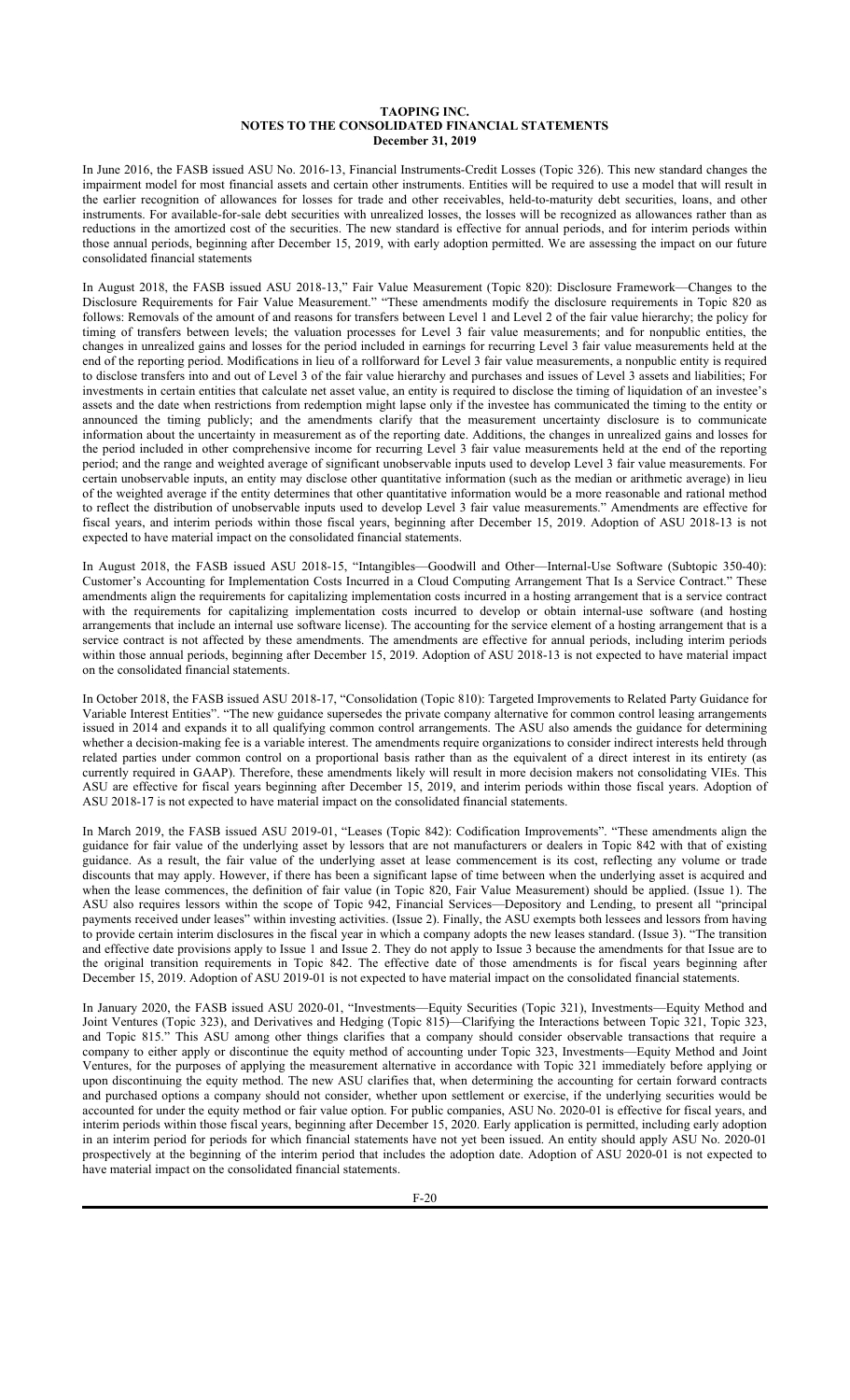The Company has considered all other recently issued accounting pronouncements and does not believe that the adoption of such pronouncements will have a material impact on the consolidated financial statements.

# **3. VARIABLE INTEREST ENTITY**

The Company is the primary beneficiary of iASPEC, pursuant to the Amended and Restated MSA. iASPEC is qualified as a variable interest entity of the Company and is subject to consolidation. Accordingly, the assets and liabilities and revenues and expenses of iASPEC have been included in the accompanying consolidated financial statements. In the opinion of management, (i) the ownership structure of the Company, and the VIEs are in compliance with existing PRC laws and regulations; (ii) the contractual arrangements with the VIEs and its shareholder are valid and binding, and do not result in any violation of PRC laws or regulations currently in effect; and (iii) the Company's business operations are in compliance with existing PRC laws and regulations in all material respects.

However, there are substantial uncertainties regarding the interpretation and application of current and future PRC laws and regulations. China's legal system is a civil law system based on written statutes and unlike common law systems. It is a system in which decided legal cases have little value as precedent. As a result, China's administrative and judicial authorities have significant discretion in interpreting and implementing statutory and contractual terms. Thus, it may be more difficult to evaluate the outcome of administrative and judicial proceedings and the level of legal protection available than in more developed legal systems. Accordingly, the Company cannot be assured that PRC regulatory authorities will not ultimately take a contrary view to its opinion with respect to the contractual arrangements with its VIEs. Because all of these contractual arrangements are governed by the PRC laws and provide for the resolution of disputes through arbitration in the PRC, these contracts would be interpreted in accordance with the PRC laws and any dispute would be resolved in accordance with the PRC legal procedures. If the VIEs or their respective shareholders fail to perform their respective obligations under the contractual arrangements, of which they are a party, the Company may have to incur substantial costs and resources to enforce its rights under the contracts and rely on legal remedies under the PRC laws, which may not be sufficient or effective. Under the PRC laws, rulings by arbitrators are final; parties cannot appeal the arbitration results in courts; and the prevailing parties may only enforce the arbitration awards in the PRC courts through arbitration award recognition proceedings, which would cause the Company to incur additional expenses and delays. As a result, uncertainties in the PRC legal system could limit the Company's ability to enforce these contractual arrangements. In the event the Company is unable to enforce these contractual arrangements, it may not be able to exert effective control over the VIEs, and its ability to conduct its business may be negatively affected.

In addition, if the PRC government determines that the Company is not in compliance with applicable laws, it may revoke the Company's business and operating licenses, and require the Company to discontinue or restrict its operations, deconsolidate the Company's interests in the VIEs, restrict its right to collect revenues. The PRC government may require the Company to restructure its operations, impose additional conditions, of which the Company may not be able to comply, impose restrictions on the Company's business operations or on its customers, or take other regulatory or enforcement actions against the Company that could be harmful to its business. The Company believes that the contractual arrangements with its VIEs are in compliance with current PRC laws and are legally enforceable. In the opinion of management, the likelihood of loss in respect to the Company's current ownership structure or the contractual arrangements with VIEs is remote based on current facts and circumstances.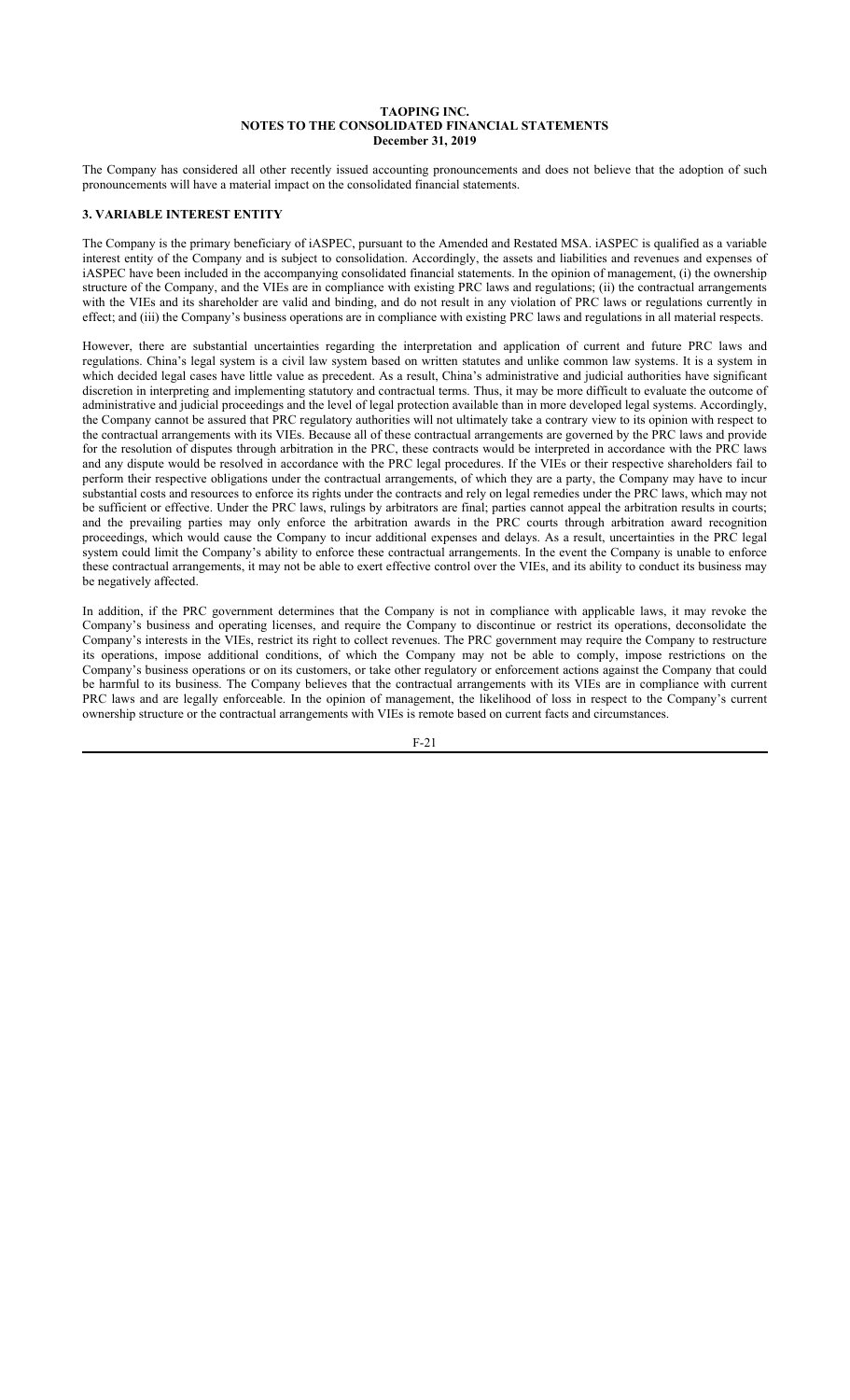In order to facilitate iASPEC's expansion and provide financing for iASPEC to complete the acquisition of Geo, the Company advanced RMB38.0 million (approximately \$5.4 million) to iASPEC in two installments in 2007 and 2008 for increase of iASPEC's registered capital. In order to comply with PRC laws and regulations, the advance was made to Mr. Lin, iASPEC's then majority shareholder, who, then upon the authority and direction of the Board of Directors, forwarded the funds to iASPEC. The Company has recorded the advance of these funds as an interest-free loan to iASPEC, which was eliminated against additional capital of iASPEC in the Company's consolidated financial statements. The increase in iASPEC's registered capital does not affect IST's exclusive option to purchase iASPEC's assets and shares under the MSA.

For the years ended December 31, 2019, 2018 and 2017, net loss of \$11,929, net income of \$186,803, and net income of \$80,704, respectively, have been attributed to non-controlling interest in the consolidated statements of operations of the Company.

Government licenses, permits and certificates represent substantially all of the unrecognized revenue-producing assets held by the VIEs. Recognized revenue-producing assets held by the VIEs consist of property, plant and equipment, and intangible assets.

The VIE's assets and liabilities were as follows as of December 31, 2019 and 2018:

|                                      | <b>December 31, 2019</b> |             |              | December 31, 2018 |
|--------------------------------------|--------------------------|-------------|--------------|-------------------|
| Total current assets                 |                          | 17,854,356  | $\mathbf{s}$ | 22,329,838        |
| Other assets, non-current            |                          | 4,304,640   |              |                   |
| Non-current accounts receivable, net |                          | 4,985,479   |              |                   |
| Property, plant and equipment        |                          | 3,516,313   |              | 2,741,596         |
| Intangible assets                    |                          |             |              | 46,079            |
| Total assets                         |                          | 30,660,788  |              | 25, 117, 513      |
| Intercompany payable to the WFOE     |                          | 19,623,596  |              | 16,223,657        |
| Total current liabilities            |                          | 39,005,733  |              | 33, 332, 745      |
| Total liabilities                    |                          | 39,005,733  |              | 33, 332, 745      |
| Total equity                         | \$                       | (8,344,945) |              | (8,215,232)       |

## **4. DISPOSALS OF CONSOLIDATED ENTITIES**

After various re-organizations by the Company, HPC Electronics (China) Co., Limited ("HPC") was no longer affiliating, serving, or controlling any of the Company's subsidiaries, and it was dissolved on December 22, 2017. The dissolution of HPC did not result in any gain or loss the year ended December 31, 2017.

SZ iASPEC was dissolved on October 26, 2018.The dissolution of SZ iASPEC did not result in any gain or loss for the year ended December 31, 2018.

None of the above-referenced disposals in 2018 and 2017 qualified as discontinued operations as they do not individually or in the aggregate represent a strategic shift that has had a major impact on the Company's operations or financial results.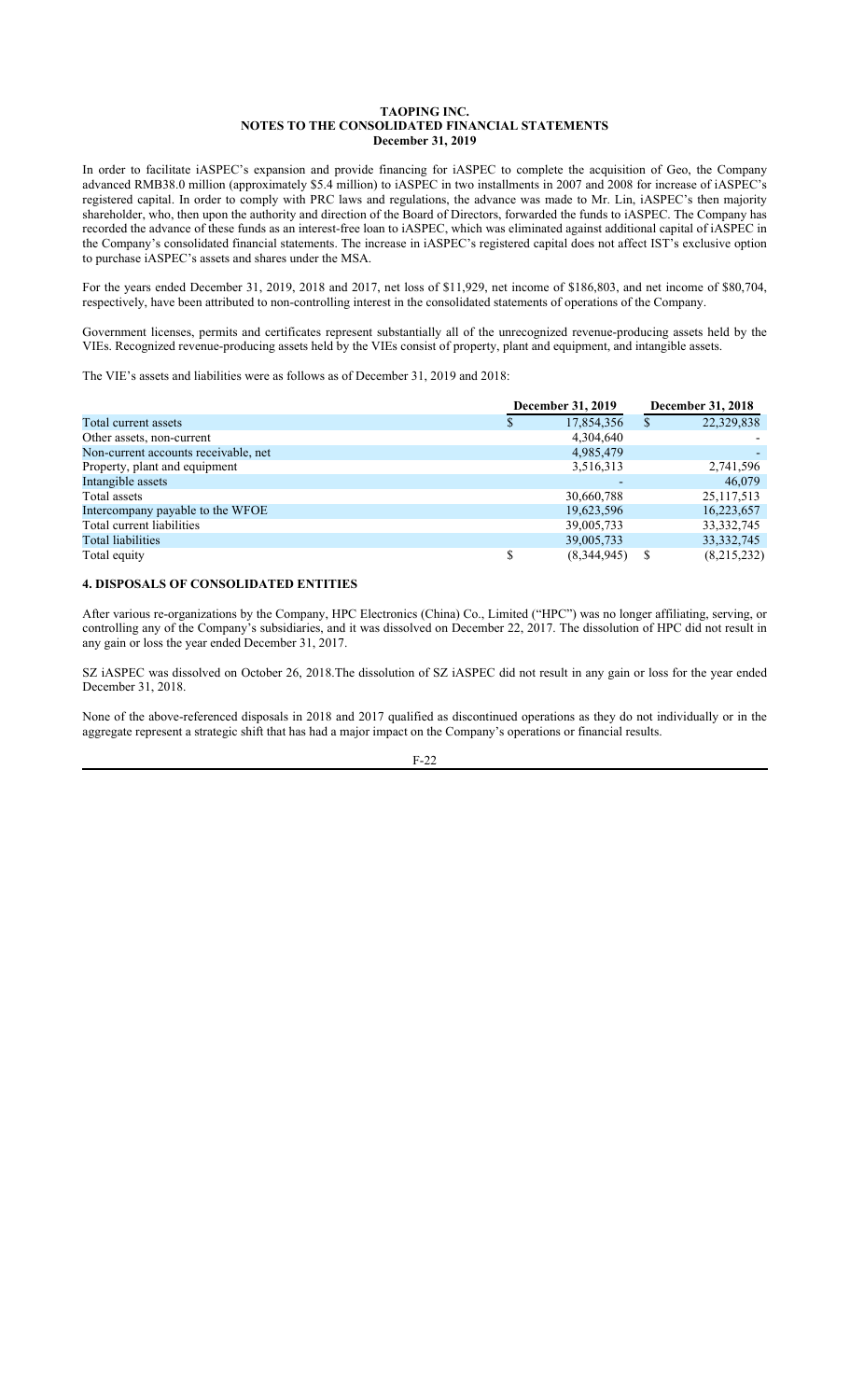# **5. EARNINGS (LOSS) PER SHARE**

Basic earnings (loss) per share is computed by dividing earnings (loss) available to common shareholders by the weighted-average number of ordinary shares outstanding during the period. Diluted earnings (loss) per share reflects the potential dilution that could occur, if securities or other contracts to issue ordinary shares were exercised or converted into ordinary shares, or resulted in the issuance of ordinary shares that shared in the earnings of the entity.

Components of basic and diluted earnings (loss) per share were as follows for the year ended December 31, 2019, 2018, and 2017:

|                                                       | 2019        | 2018       | 2017       |
|-------------------------------------------------------|-------------|------------|------------|
| Net (loss) income attributable to the Company         | (3,582,332) | 1,691,983  | 858,605    |
| Weighted average outstanding ordinary shares-Basic    | 41,788,437  | 40,859,626 | 40,231,159 |
| -dilutive effect of stock options- employees          |             | 669,317    | 92,010     |
| -dilutive effect of stock options- nonemployees       |             | 36,637     | 10,477     |
| Weighted average outstanding ordinary shares- Diluted | 41,788,437  | 41,565,580 | 40,333,646 |
| (Loss) earnings per share:                            |             |            |            |
| Basic                                                 | (0.09)      | 0.04       | 0.02       |
| Diluted                                               | (0.09)      | 0.04       | 0.02       |

For the years ended December 31, 2019, 2018, and 2017, 0 shares, 705,954 shares, and 102,487 shares were included in the diluted earnings per share calculation, respectively. These incremental shares were added to denominator for the period that stock options were outstanding due to the average market price of the Company's stock in the period exceeded the exercise prices of the stock options granted to the Company's employees and various consultants. The incremental shares were computed under the treasury stock method. The EPS calculation excluded the if-converted shares from the convertible promissory note or exercised shares from detachable warrant associated with the convertible promissory note based on the Company's recent stock prices, which were significantly below the stated convertible price and among other conversion prices of alternative conversions or exercise price of the warrant. Because the effect would be anti-dilutive, there were 1,781,400 stock options outstanding and warrants for the purchase of 310,000 shares that were not included in the computation of dilutive weighted average shares outstanding for the year ended December 31, 2019. Also, warrants for the purchase of 525,621 shares were not included in the calculations for the years ended December 31, 2018, 2017 as their effect would have been anti-dilutive.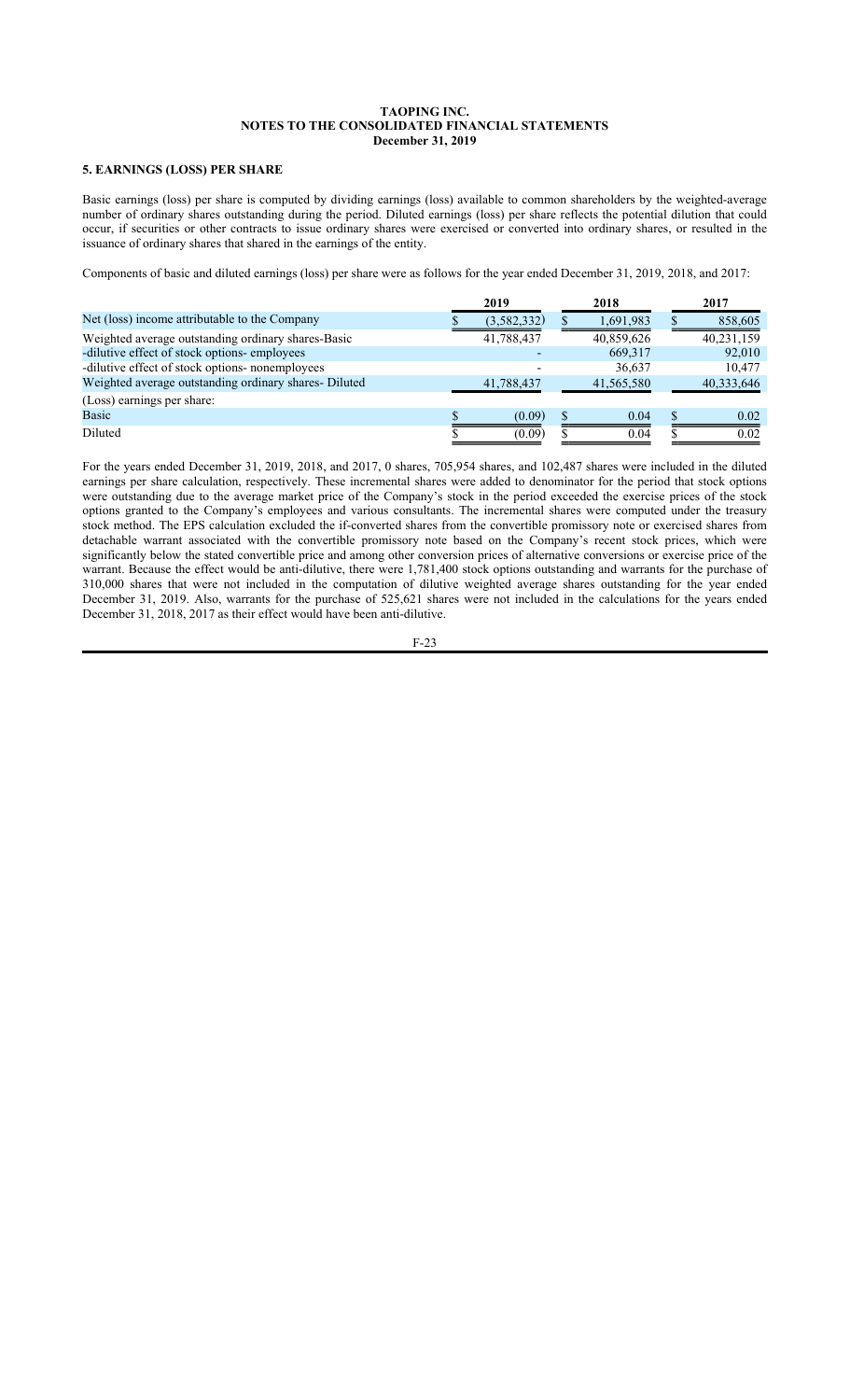# **6. RELATED PARTY TRANSACTIONS**

## (a) Revenue – related party

Since May 2017, the Company has entered into a series of contracts with Shenzhen Taoping New Media Co., Ltd. (Shenzhen Taoping) and its affiliates for the sale of the Company's Cloud-Application-Terminal based digital ads display terminals, software and technical services. Shenzhen Taoping is a related party company controlled by Mr. Lin, the Company's Chairman and Chief Executive Officer. For the years ended December 31, 2019 and 2018, revenues from related parties for sales of products were approximately \$7.4 million and \$9.4 million, respectively. Accounts receivable from related parties, net of allowance for doubtful accounts, as of December 31, 2019 and 2018 were approximately \$12.5 million and \$9.5 million, respectively. Advances received from related parties were \$140,938 and \$51,183 as of December 31, 2019 and 2018, respectively.

#### (b) Other revenue – related parties

On July 1, 2017, the Company entered into a lease agreement with Shenzhen Taoping for leasing the Company's office space located at 18th Floor, Education and Technology Building, Zhuzilin, Futian District, Shenzhen City which has been renewed on July 1, 2019 and expires on June 30, 2022. Shenzhen Taoping is a company controlled by Mr. Lin. For the years ended December 31, 2019, 2018 and 2017, the Company's rental income from related party were approximately \$61,000, \$63,000 and \$31,000, respectively. Other revenue generated from related parties also includes system maintenance service provided to Taoping affiliate customers, which was \$44,621, \$22,416 and \$26,373, for the years ended December 31, 2019, 2018 and 2017, respectively.

#### (c) Services purchase – related party

iASPEC and Bocom each has a total of \$65,276 and \$66,135 payable to Shenzhen Taoping as of December 31, 2019 and 2018, respectively, for certain consultation service provided by Shenzhen Taoping during 2018. The balance will be paid off by the end of 2020. No consultation service was provided in 2019.

#### (d) Loan receivable – related party

As of December 31, 2019, the Company recorded a total of \$0.4 million loan receivable from Shenzhen Taoping, which is for a ninemonth short-term loan without interest and is expected to be fully repaid by September 2020.

## (e) Amount due to related party

As of December 31, 2019 and 2018, the due to related party was \$ 0.13 million and \$ 1.0 million, respectively, which was borrowed from Shenzhen Taoping for working capital purpose. The due to related party was due on demand without interest.

## **7. INVENTORIES**

As of December 31, 2019 and 2018, inventories consist of:

|                                                   | <b>December 31, 2019</b> | December 31, 2018 |          |  |
|---------------------------------------------------|--------------------------|-------------------|----------|--|
| Raw materials                                     | 3.437                    |                   | 3,482    |  |
| Finished goods                                    | 453,634                  |                   | 628,439  |  |
| Cost of projects                                  | 49.233                   |                   | 152,131  |  |
|                                                   | 506,304                  |                   | 784,052  |  |
| Allowance for slow-moving or obsolete inventories | (203, 366)               |                   | (90,375) |  |
| Inventories, net                                  | 302,938                  |                   | 693,677  |  |

For the year ended December 31, 2019, 2018, and 2017, impairments expense for obsolete inventories were approximately \$115,000, \$30,000 and \$177,000, respectively.

# **8. PROPERTY, PLANT AND EQUIPMENT**

As of December 31, 2019 and 2018, property, plant and equipment consist of:

|                                              | December 31, |              |  |                |  |  |
|----------------------------------------------|--------------|--------------|--|----------------|--|--|
|                                              | 2019         |              |  | 2018           |  |  |
| Office buildings                             |              | 4,822,303    |  | 4,833,162      |  |  |
| Electronic equipment, furniture and fixtures |              | 5,029,249    |  | 4,385,548      |  |  |
| Motor vehicles                               |              | 242,265      |  | 225,101        |  |  |
| Purchased software                           |              | 15,538,161   |  | 13,321,814     |  |  |
|                                              |              | 25,631,978   |  | 22,765,625     |  |  |
| Less: accumulated depreciation               |              | (13,796,462) |  | (11, 166, 209) |  |  |
| Property, plant and equipment, net           |              | 11,835,516   |  | 11,599,416     |  |  |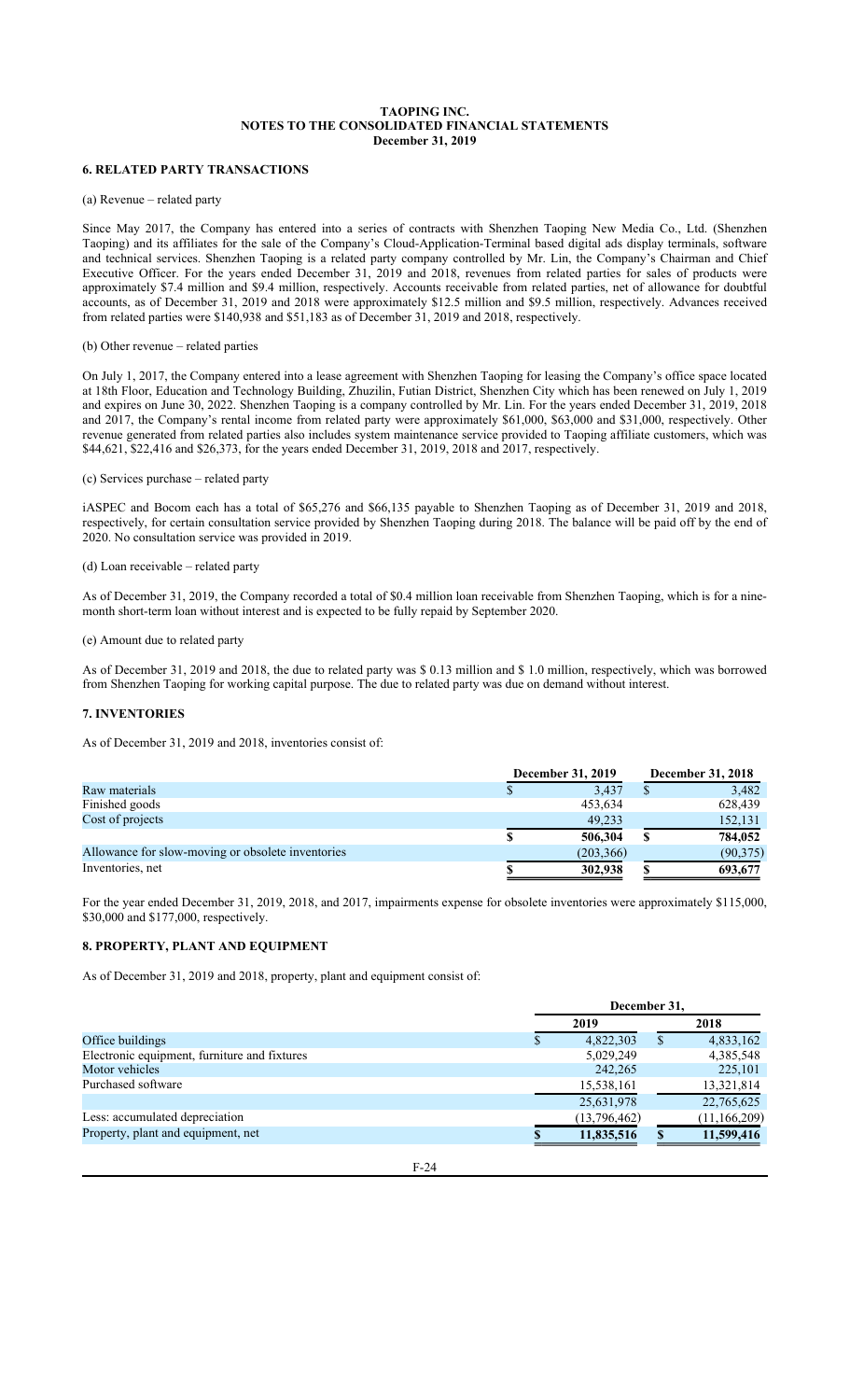Depreciation expense for the year ended December 31, 2019, 2018, and 2017 were approximately \$2.8 million, \$2.9 million and \$2.0 million, respectively.

Company's office buildings, with net carry value of approximately \$2.9 million, are used as collateral for its short-term bank loan.

# **9. INTANGIBLE ASSETS**

As of December 31, 2019 and 2018, intangible assets consist of:

|                                                               | Software and<br>software |                   |              |
|---------------------------------------------------------------|--------------------------|-------------------|--------------|
|                                                               | development costs        | <b>Trademarks</b> | <b>Total</b> |
| Gross carrying amounts Balance as of January 1, 2018          | 4,315,870                | 943,645           | 5,259,515    |
| Foreign currency translation                                  | (232, 327)               | (50, 797)         | (283, 124)   |
| Balance as of December 31, 2018                               | 4,083,543                | 892,848           | 4,976,391    |
| Foreign currency translation                                  | (53,061)                 | (11,603)          | (64, 664)    |
| Balance as of December 31, 2019                               | 4,030,482                | 881,245           | 4,911,727    |
| <b>Accumulated amortization Balance as of January 1, 2018</b> | 3,539,466                | 911,342           | 4,450,808    |
| Amortization expense                                          | 716,744                  | 17,406            | 734,150      |
| Foreign currency translation                                  | (218, 746)               | (49, 742)         | (268, 488)   |
| Balance as of December 31, 2018                               | 4.037.464                | 879,006           | 4,916,470    |
| Amortization expense                                          | 45,889                   | 12,275            | 58,164       |
| Foreign currency translation                                  | (52, 871)                | (11, 532)         | (64, 403)    |
| Balance as of December 31, 2019                               | 4,030,482                | 879,749           | 4,910,231    |
| Intangible assets, net                                        |                          | 1,496             | 1,496        |

Amortization expense for the year ended December 31, 2019, 2018 and 2017 was approximately \$0.06 million, \$0.7 million and \$0.8 million, respectively.

Estimated amortization for 2020 is \$1,496, and intangible assets will be fully amortized in 2020.

# **10. BANK LOANS**

|                             | <b>December 31, 2019</b> |           | <b>December 31, 2018</b> |           |  |  |
|-----------------------------|--------------------------|-----------|--------------------------|-----------|--|--|
| Secured short-term loans    |                          | 6.584.664 |                          | 6.082.574 |  |  |
| Total short-term bank loans |                          | 6.584.664 |                          | 6.082.574 |  |  |

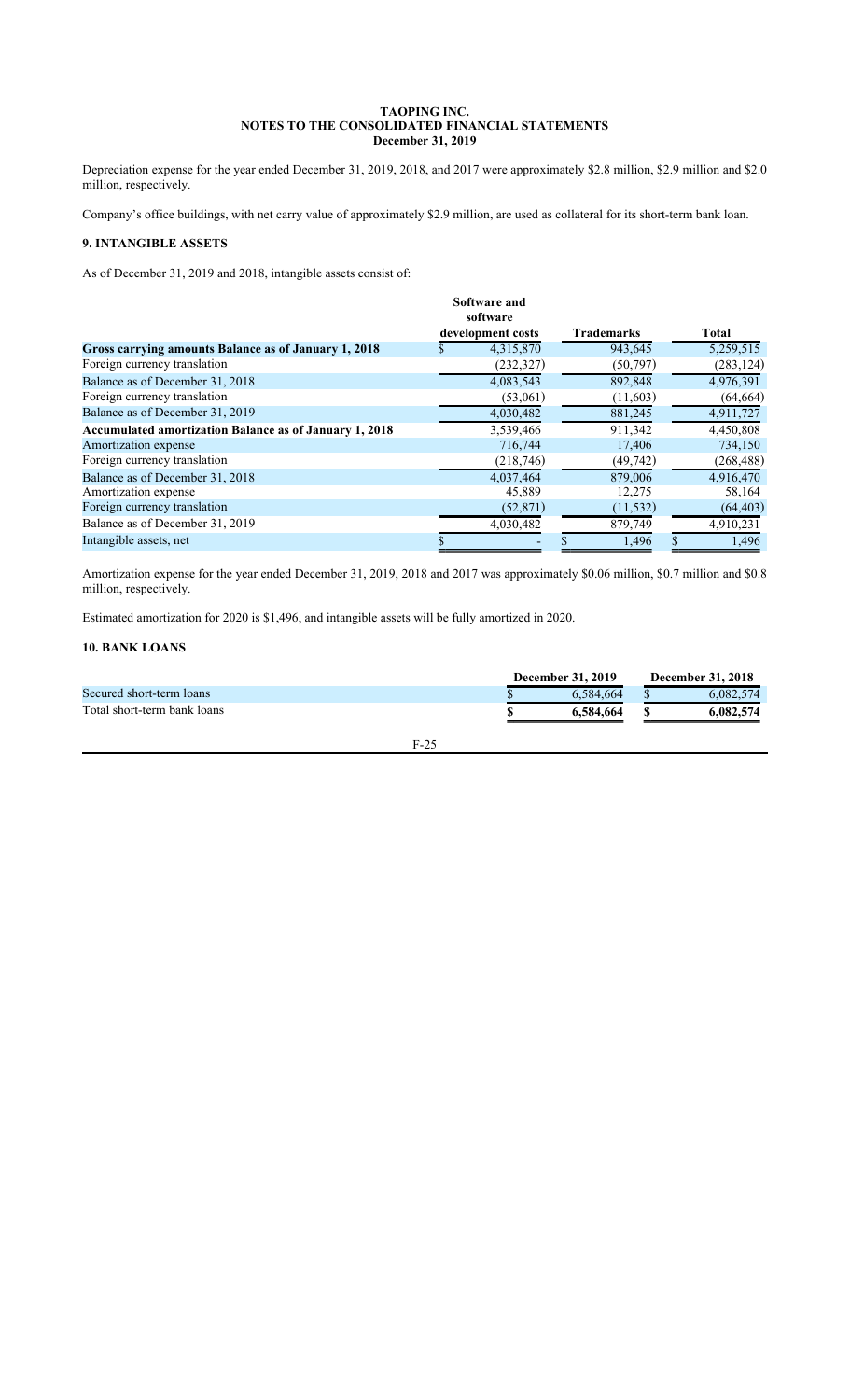Detailed information of secured short-term loan balances as of December 31, 2019 and 2018 were as follows:

|                                                                                    | December 31, 2019 | December 31, 2018 |
|------------------------------------------------------------------------------------|-------------------|-------------------|
| Collateralized by office buildings of IST and guaranteed by Mr. Lin and Biznest \$ | 4.017.664         | 4,361,310         |
| Guaranteed by IST and guaranteed by iASPEC and guaranteed by Mr. Lin and           |                   |                   |
| Collateralized by ISIOT and Secured by ISTIL                                       | 1,985,874         | 1.721.264         |
| Guaranteed by IST and guaranteed by Mr. Lin and guaranteed by DU YONG              | 258,278           |                   |
| Guaranteed by High-tech Investment Company(i) and Mr. Lin                          | 322,848           |                   |
| Total                                                                              | 6,584,664         | 6,082,574         |

(i) High-tech Investment Company is an unrelated third party.

As of December 31, 2019, the Company had short-term bank loans of approximately \$6.6 million, which mature on various dates from January 2, 2020 to October 17, 2020. The short-term bank loans can be extended for another year by the banks without additional charges to the Company upon maturity. The bank borrowings are in the form of credit facilities. Amounts available to the Company from the banks are based on the amount of collateral pledged or the amount guaranteed by the Company's subsidiaries. These borrowings bear interest rates ranging from 5.66% to 9.00% per annum. The weighted average interest rates on short term debts were approximately 6.56%, 6.43% and 6.38% for the year ended December 31, 2019, 2018, and 2017, respectively. The interest expenses were approximately \$0.5 million, \$0.5 million, and \$0.5 million, respectively, for the same periods, respectively.

### **11. INCOME TAXES**

Pre-tax income (loss) from continuing operations for the year ended December 31, 2019, 2018, and 2017 were taxable in the following jurisdictions:

|                                         | 2019        | 2018        | 2017        |
|-----------------------------------------|-------------|-------------|-------------|
| <b>PRC</b>                              | (2,342,102) | 2,371,708   | 1,081,102   |
| Hong Kong                               | (38, 574)   | (28.177)    | (3,630,749) |
| <b>BVI</b>                              | (1,488,065) | (1,665,976) | 2,418,613   |
| Total income (loss) before income taxes | (3,868,741) | 677,555     | (131, 034)  |

## United States

Because of the domestication transaction in 2012 by which CNIT BVI became the parent of our group, under Section 7874 of the Internal Revenue Code of 1986, as amended, the Company is treated for U.S. federal tax purposes as a U.S. corporation and, among other consequences, is subject to U.S. federal income tax on its worldwide income. It is management's intention to reinvest all the income attributable to the Company earned by its operations outside the United States.

On December 22, 2017, the U.S. government enacted comprehensive tax legislation commonly referred to as the Tax Cuts and Jobs Act (the "Act"). The Act makes broad and complex changes to the U.S. tax code, including, but not limited to, (1) reducing the U.S. federal corporate tax rate from 35 percent to 21 percent; (2) requiring companies to pay a one-time transition tax on certain unrepatriated earnings of foreign subsidiaries; (3) generally eliminating U.S. federal income taxes on dividends from foreign subsidiaries; (4) requiring a tax on Global Intangible Low-Taxed Income ("GILTI") which is a current inclusion in U.S. federal taxable income of certain earnings of controlled foreign corporations; (5) eliminating the corporate alternative minimum tax ("AMT") and changing how existing AMT credits can be realized; (6) creating the base erosion anti-abuse tax ("BEAT"), a new minimum tax; (7) creating a new limitation on deductible interest expense; and (8) changing rules related to uses and limitations of net operating loss carryforwards created in tax years beginning after December 31, 2017.

The SEC staff issued Staff Accounting Bulletin 118, which provides guidance on accounting for the tax effects of the Act for which the accounting under ASC 740, Income Taxes ("ASC 740") is incomplete. To the extent that a company's accounting for certain income tax effects of the Act is incomplete but it is able to determine a reasonable estimate, it must record a provisional estimate in the financial statements. If a company cannot determine a provisional estimate to be included in the financial statements, it should continue to apply ASC 740 on the basis of the provisions of the tax laws that were in effect immediately before enactment of the Act.

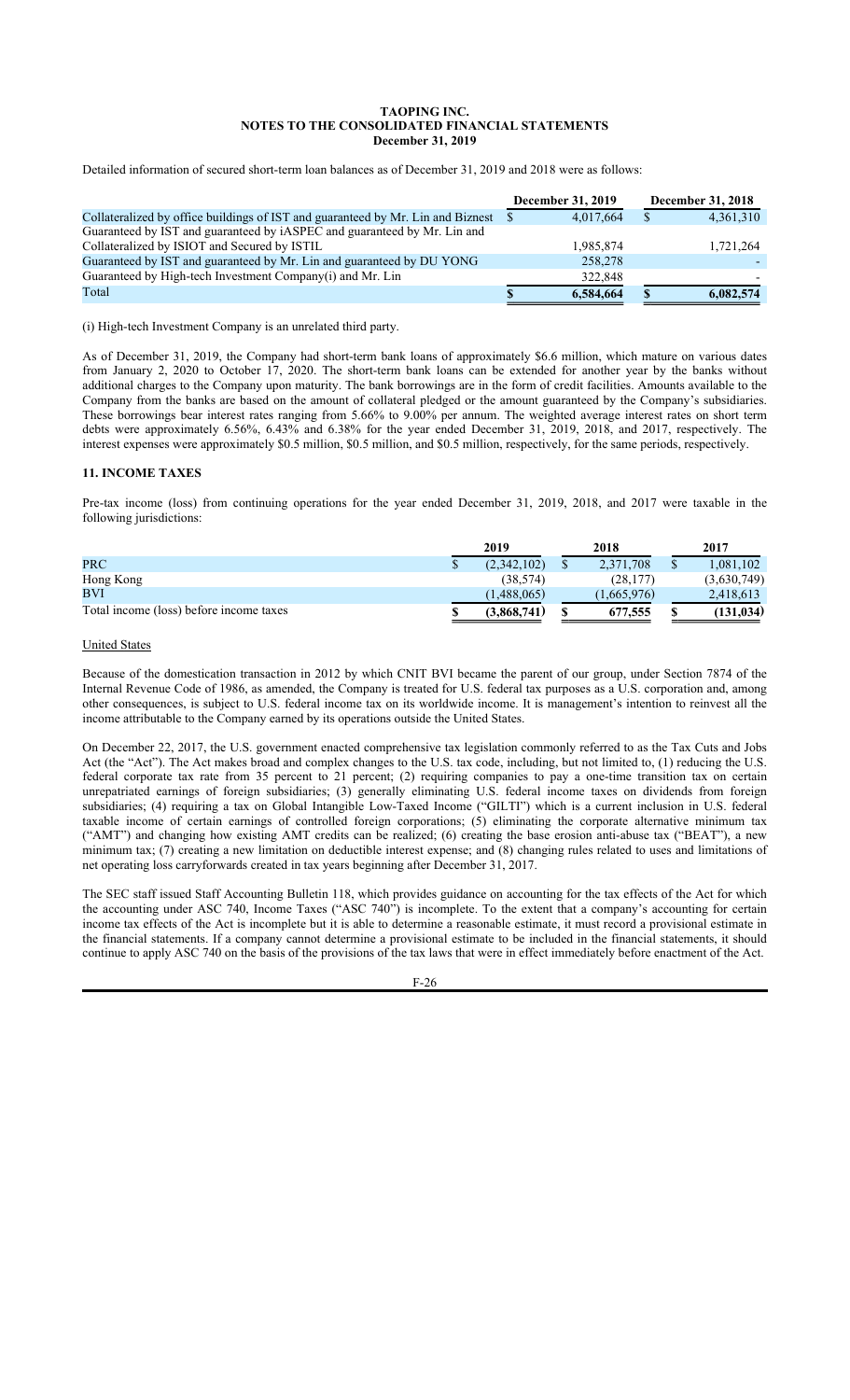As of December 31, 2019, the Company has completed its accounting for the tax effects of the enactment of the Act. The Company has determined that the Act has no material tax impact to the Company's consolidated financial statements and made no adjustment within the measurement period.

**BVI** 

Under the current laws of the BVI, dividends and capital gains arising from the Company's investments in the BVI and ordinary income, if any, are not subject to income taxes.

## Hong Kong

Under the current laws of Hong Kong, IST HK is subject to a profit tax rate of 16.5% .

**PRC** 

Income tax (benefit) expense from continuing operations consists of the following:

|                      | 2019 |            | 2018 |                          | 2017        |
|----------------------|------|------------|------|--------------------------|-------------|
| Current taxes        |      | (274.480)  |      | 1,201,231                | (1,070,343) |
| Deferred taxes       |      | -          |      | $\overline{\phantom{0}}$ |             |
| Income tax (benefit) |      | (274, 480) |      | 1,201,231)               | (1,070,343) |

Current income tax (benefit) expense was recorded in 2019, 2018 and 2017 and was related to differences between the book and corporate income tax returns.

|                                                               | 2019       | 2018        |   | 2017        |
|---------------------------------------------------------------|------------|-------------|---|-------------|
| PRC statutory tax rate                                        | 25%        | 25%         |   | 25%         |
| Computed expected income tax expense (benefit)                | (967, 185) | 169,389     | S | (32,759)    |
| Tax rate differential benefit from tax holiday                | 180.996    | (246,999)   |   | 287,080     |
| Permanent differences                                         | (203, 842) | (1,376,474) |   | (5,566,907) |
| Tax effect of deductible temporary differences not recognized | 333,891    | (170,685)   |   | 143,948     |
| Non-deductible tax loss                                       | 381,660    | 423,538     |   | 4,098,295   |
| Income tax (benefit)                                          | (274, 480) | (1,201,231) |   | (1,070,343) |

The significant components of deferred tax assets and deferred tax liabilities were as follows as of December 31, 2019 and 2018:

|                                           | December 31, 2019 |                                         |              |                                              |   | December 31, 2018                       |               |                                              |
|-------------------------------------------|-------------------|-----------------------------------------|--------------|----------------------------------------------|---|-----------------------------------------|---------------|----------------------------------------------|
|                                           |                   | <b>Deferred</b><br>Tax<br><b>Assets</b> |              | <b>Deferred</b><br>Tax<br><b>Liabilities</b> |   | <b>Deferred</b><br>Tax<br><b>Assets</b> |               | <b>Deferred</b><br>Tax<br><b>Liabilities</b> |
| Allowance for doubtful accounts           | \$.               | 1,670,652                               | $\mathbb{S}$ |                                              |   | 1,180,109                               | <sup>\$</sup> |                                              |
| Loss carry-forwards                       |                   | 2,326,787                               |              |                                              |   | 1,953,067                               |               |                                              |
| <b>Fixed assets</b>                       |                   | 22,635                                  |              | (243,517)                                    |   | 12,972                                  |               | (240, 659)                                   |
| Inventory valuation                       |                   | 332,760                                 |              |                                              |   | 315,719                                 |               |                                              |
| Salary payable                            |                   |                                         |              |                                              |   | 11,946                                  |               |                                              |
| Long-term investments                     |                   | 5,381                                   |              |                                              |   | 5,452                                   |               |                                              |
| Intangible assets                         |                   |                                         |              | 125,887                                      |   |                                         |               | 127,544                                      |
| Gross deferred tax assets and liabilities |                   | 4,358,215                               |              | (117, 630)                                   |   | 3,479,265                               |               | (113, 115)                                   |
| Valuation allowance                       |                   | (4,240,585)                             |              |                                              |   | (3,366,150)                             |               |                                              |
| Total deferred tax assets and liabilities |                   | 117,630                                 |              | (117,630)                                    | S | 113,115                                 |               | (113, 115)                                   |
|                                           |                   | $F-27$                                  |              |                                              |   |                                         |               |                                              |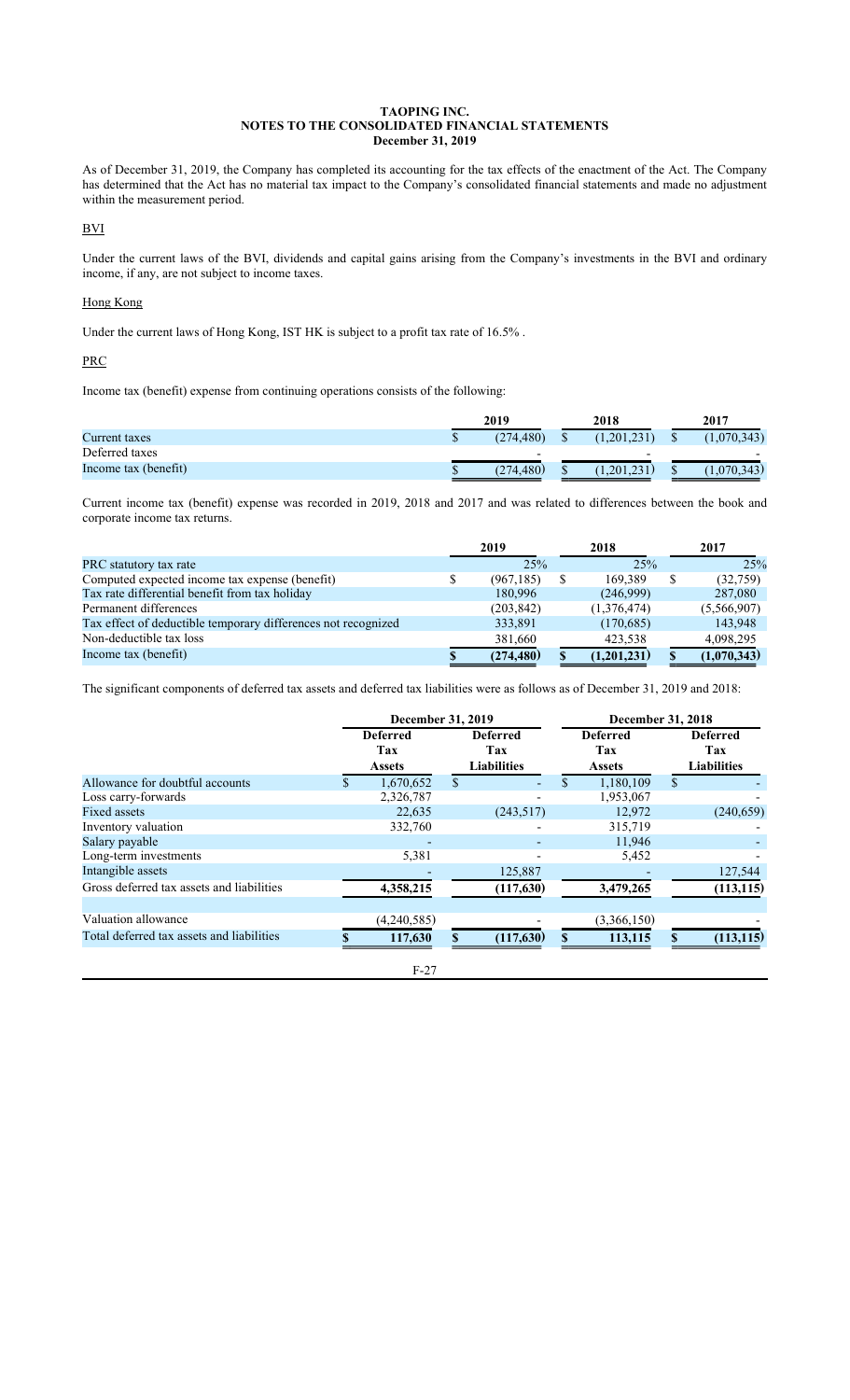The Company has net operating loss carry forwards totaling RMB95.5 million (\$14.9 million) as of December 31, 2019, substantially all of which were from PRC subsidiaries and will expire on various dates through December 31, 2024. Valuation allowance for deferred tax asset was fully provided.

IST and Topcloud are all governed by the Income Tax Laws of the PRC. These companies are approved as being high-technology enterprises and subject to PRC enterprise income tax rate ("EIT") at 15%. For Biznest, the income tax starts from the earning year, tax free for the first two years and  $12.5\%$  income tax rate for year 3-5.

The Company recognizes that virtually all tax positions in the PRC are not free of some degree of uncertainty due to tax law and policy changes by the State. However, the Company cannot reasonably quantify political risk factors and thus must depend on guidance issued by current State officials.

Based on all known facts, circumstances, and current tax law, the Company has recorded nil unrecognized tax benefits from year 2017 to 2019. The Company believes that there are no tax positions for which it is reasonably possible, based on current Chinese tax laws and policies, that the unrecognized tax benefits will significantly increase or decrease over the next 12 months, individually or in the aggregate, and have a material effect on the Company's results of operations, financial condition or cash flows.

The Company's policy is to recognize interest and penalties accrued on any unrecognized tax benefits as a component of income tax expense. Any accrued interest or penalties associated with any unrecognized tax benefits were not significant for the year ended December 31, 2019, 2018, and 2017.

Since the Company intends to reinvest its earnings to further expand its businesses in the PRC, the PRC subsidiaries do not intend to declare dividends to their parent companies in the foreseeable future. The Company's foreign subsidiaries are in a cumulative deficit position. Accordingly, the Company has not recorded any deferred taxes on the cumulative amount of any undistributed deficit. It is impractical to calculate the tax effect of the deficit at this time.

### **12. OTHER CURRENT AND NON-CURRENT ASSETS**

(a) As of December 31, 2019 and 2018, other current assets consist of:

|                                                                 | December 31, 2019 | December 31, 2018 |           |  |
|-----------------------------------------------------------------|-------------------|-------------------|-----------|--|
| Advances to unrelated-parties (ii)                              | 1,835,826         |                   | 3,223,897 |  |
| Receivable from sale of the deposit of the land use right $(1)$ |                   |                   | 2,911,567 |  |
| Advances to employees                                           | 64,777            |                   | 65,258    |  |
| Other current assets                                            | 187,343           |                   | 104,000   |  |
|                                                                 | 2,087,946         |                   | 6,304,722 |  |

(i) The Company planned to purchase land use rights in Dongguan City for expansion of operations in manufacturing and office building in 2010. Under the terms of the purchase agreement with Dongguan Fenggang Municipal Government (the "Local Government"), IST paid approximately \$14.0 million (RMB 90.8 million) in total with the Local Government as security deposit for purchase of land use rights, which was refundable, if the Company was to terminate the agreement. In September 2016, the Company terminated the purchase agreement because of the shift of the Company's business strategy and transformation of the Company's business. The Company sold deposit receivable of approximately \$13.0 million (RMB 90.2 million) without recourse to an unrelated party, Dongguan Dongyi Industrial Co., Ltd. ("Dongyi"), in a consideration of approximately \$10.4 million (RMB 72.2 million) with an installment payment plan which ran through December 31, 2019. A total of approximately \$10.4 million payment from Dongyi had been fully collected by December 31, 2019.

The transaction was governed by FASB ASC 860-20, Sales of Financial Assets. The Company recognized and recorded a loss of approximately \$2.7 million from the sale in the consolidated statement of operations for the year ended December 31, 2016.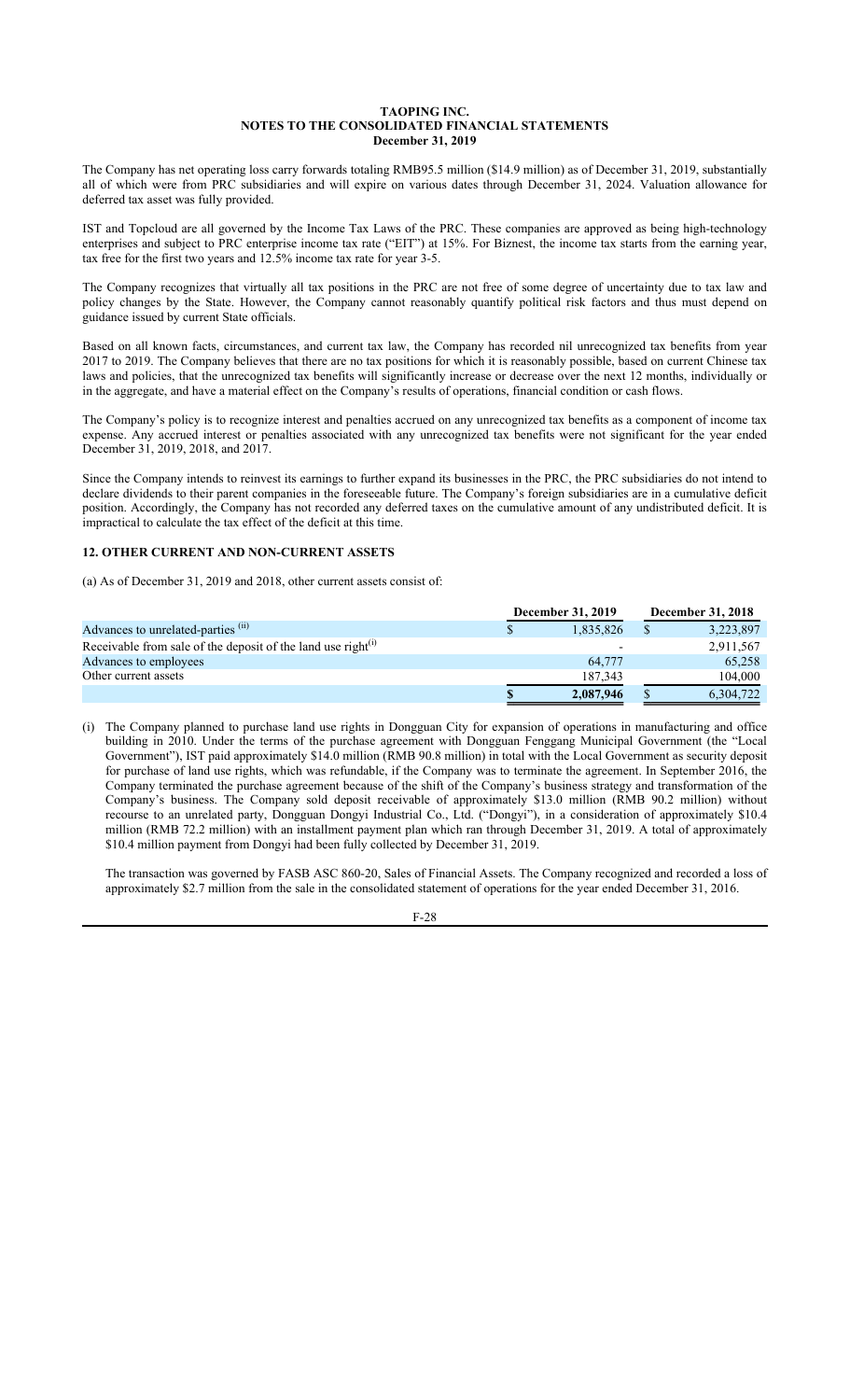(ii) The advances to unrelated parties for business development, and are non-interest bearing and due on demand.

Included in the balance of advances to unrelated parties, \$1.8 million was the amount due from one unrelated party, which consisted of \$0.16 million interest receivables related to a loan agreement entered during 2018 (see Note 13) and \$1.66 million advances for business development purposes which were non-interest bearing and due on demand. Subsequent to the year ended December 31, 2019, the Company has fully collected the balance from this unrelated party

#### (b) As of December 31, 2019 and 2018, Other assets, non-current consist of:

|                           | <b>December 31, 2019</b> | <b>December 31, 2018</b> |
|---------------------------|--------------------------|--------------------------|
| Other assets, non-current | 4.304.640                |                          |
|                           | 4.304.640                |                          |

As of December 31, 2019, the Company also advanced RMB 30 million (USD \$4.3 million) to a vendor, whom the Company has contracted to develop a vehicular IOT smart advertising display terminal (vehicular terminal) to interconnect to the Company's new media advertising sharing platform expanding its advertising capability to people riding in motor vehicles. Total commitment of the funding was RMB 30 million (USD \$4.3 million). According to the contract, the vendor is solely responsible for hardware and software development and marketing the vehicular terminal. The Company financially supports development cost of vehicular terminal. The Company owns 100% of legal ownership interests in equipment, hardware, and software acquired for research and development of the product, and is entitled to 50% of ownership in vehicular terminal along with applicable intellectual properties, patents, and technical know-hows. In addition, the Company will share 50% new media advertising revenue generated from the vehicular terminal with the vendor. The development of vehicular terminal is expected to be completed by September 30, 2020.

If the Company's share of new media advertising revenue generated from vehicular terminal does not reach certain threshold until April 30, 2021, 50% of the funding plus applicable interest shall be repaid on or before June 30, 2021 and remaining balance plus applicable interest shall be repaid in a three-year period. Once the vendor fully repays the total funding plus applicable interest, the vendor will own 100% the title of the vehicular terminal and related equipment.

## **13. LOAN RECEIVABLE**

|                 | <b>December 31, 2019</b> |                          | December 31 2018 |
|-----------------|--------------------------|--------------------------|------------------|
| Loan receivable |                          |                          | 2.180.655        |
|                 |                          | $\overline{\phantom{0}}$ | 2,180,655        |

In September 2018, the Company entered into loan agreement with a certain unrelated party, under which the Company loaned a total of \$2,180,655 to this third party with interest rate of 6.09% per annum. The loan matured on December 31, 2019, and the loan principal was fully collected as of December 31, 2019. The interest income for the year ended December 31, 2019 and 2018 was approximately \$132,000 and \$33,000, respective, and was fully collected in April 2020.

## **14. CONVERTIBLE NOTE PAYABLE**

In October 2019, the Company issued a Convertible Promissory Note ("Note") in a private placement in aggregate principal amount of \$1.04 million. The Note matures in 12 months from the issue date of the Note (the "Maturity Date"), with an interest rate of 5%. The Note carries an original issue discount (OID) of \$40,000 to cover investor's transaction costs of the Note. Thus, the net proceeds of the Note were \$1 million. The Note is convertible into the Company's ordinary shares at \$1.5 per share at the holder's option at any time on or before Maturity date. Upon occurrence of default events, the holder of the Note is entitled to an alternative conversion, which the number of the Company's shares upon conversion shall not exceed 2,820,000 shares. On the Maturity Date, the holder of the Note has the right to convert all of the outstanding balance of the Note at a price of no less than \$0.5 per share. In conjunction with issuance of the Note, the Company also issued the holder warrants to purchase 160,000 ordinary shares the Company with an exercise price at \$1.50 per share with a cashless-exercise option. The warrants will expire in three years. The warrants are also subject to exercise price adjustments upon occurrence of stock splits, stock dividends, reorganization or similar events.

The detachable warrants issued to the Note holder are considered being indexed to the Company's owner stock and classified in stockholders' equity and therefore they meet the scope exception prescribed in ASC 815-10-15. The warrants are initially measured at fair value of \$11,250 by using Black-Scholes Merton Valuation Model with no subsequent adjustment of fair value in accordance with ASC 815.

The Company assessed the accounting for the Note in accordance with ASC 470-20 allocating the proceeds to convertible note and the detachable warrant on their relative fair value basis, in the amount of \$988,874 and \$ 11,126, respectively.

For the holder of the Note, conversion price results in beneficial conversion feature (BCF) that is separated as an equity component and assigned a value of \$113,526, which is the intrinsic value of the BCF that is measured by difference between the effective conversion price based on the proceeds allocated to the convertible instrument and the conversion prices that are most beneficial to the Note holder and assigned to the equity component and recorded as a debt discount. Debt discount is amortized using the effective interest rate method over the period from the issuance date through the stated maturity date.

The Note is recognized initially at fair value, net of debt discounts including original issue discount and allocation of proceeds to beneficial conversion feature and the detachable warrant, in the amount of \$164,651. As of December 31, 2019, the remaining unamortized debt discount was \$123,489, and will be amortized through September 30, 2020. Issuance costs and other Discounts accretion are recorded as interest expense in the consolidated statement of comprehensive income.

The Company recognized interest expense of approximately \$54,000 for the period ended December 31, 2019 including interest relating to contractual interest obligation approximately of \$13,000 and amortization of the discounts and debt issuance cost approximately of \$41,000. As a result of discounts accretion and amortization, the Note was in the carrying value of \$916,511 as of December 31, 2019.

# **15. OTHER PAYABLES AND ACCRUED EXPENSES**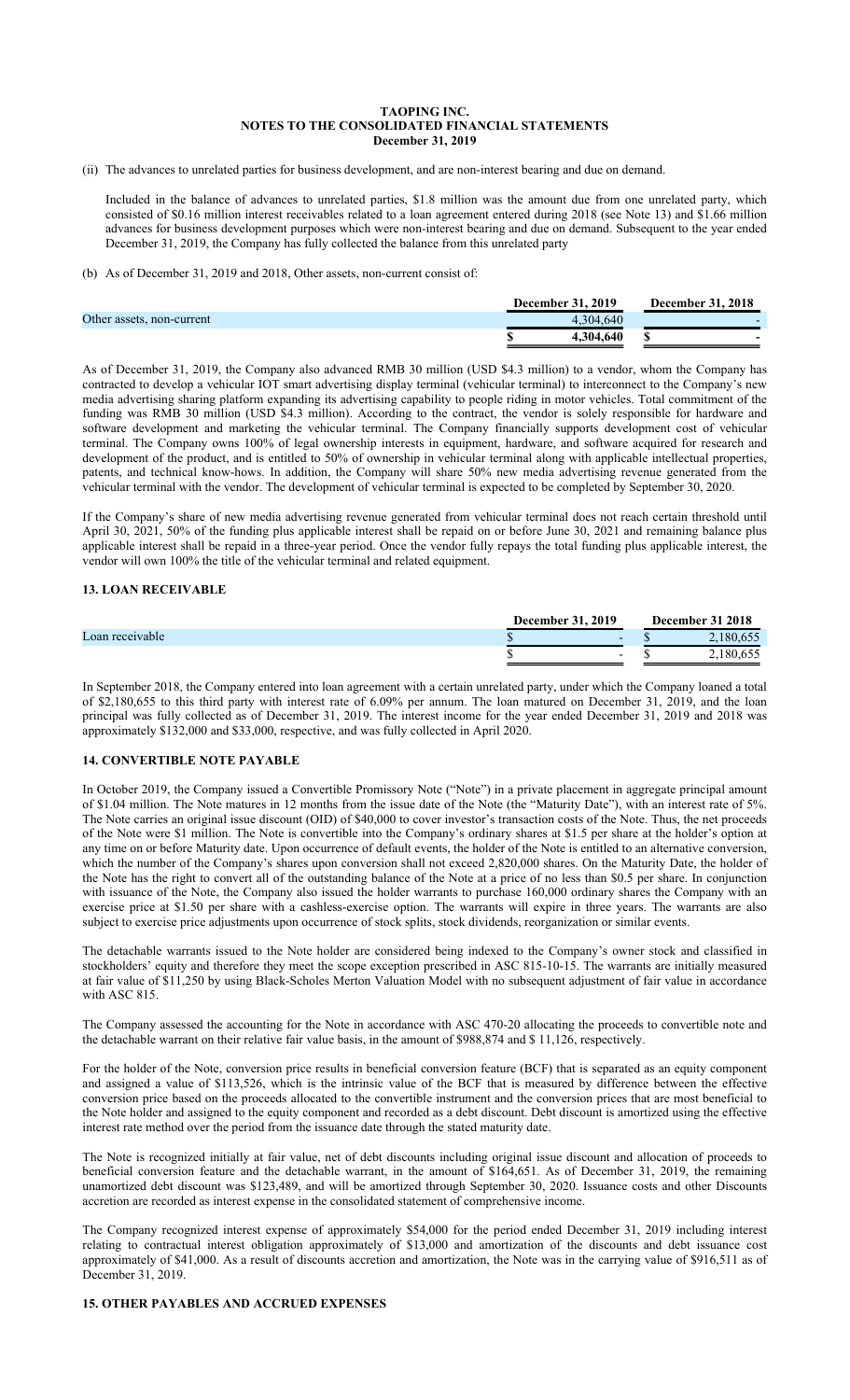As of December 31, 2019 and 2018, other payables and accrued expenses consist of:

|                                           | December 31, 2019 |           |    | December 31, 2018 |
|-------------------------------------------|-------------------|-----------|----|-------------------|
| Advances from unrelated third-parties (i) |                   | 115,760   | \$ | 83,128            |
| Other taxes payable <sup>(ii)</sup>       |                   | 3,927,037 |    | 3,250,242         |
| Unrecognized tax benefits (iii)           |                   | 433,000   |    | 433,000           |
| Accrued professional fees                 |                   | 190,640   |    | 245,846           |
| Amount due to employees (iv)              |                   | 51,188    |    | 55,180            |
| Other current liabilities                 |                   | 180,047   |    | 179,995           |
|                                           |                   | 4,897,672 |    | 4,247,391         |

(i) The advances from unrelated parties are non-interest bearing and due on demand.

<sup>(</sup>ii) The other taxes payable were the amounts due to the value added tax, business tax, city maintenance and construction tax, and individual income tax. The increase in other taxes payable was mainly attributed to reassessment of prior years' business tax, value added tax, land use tax, and other auxiliary taxes.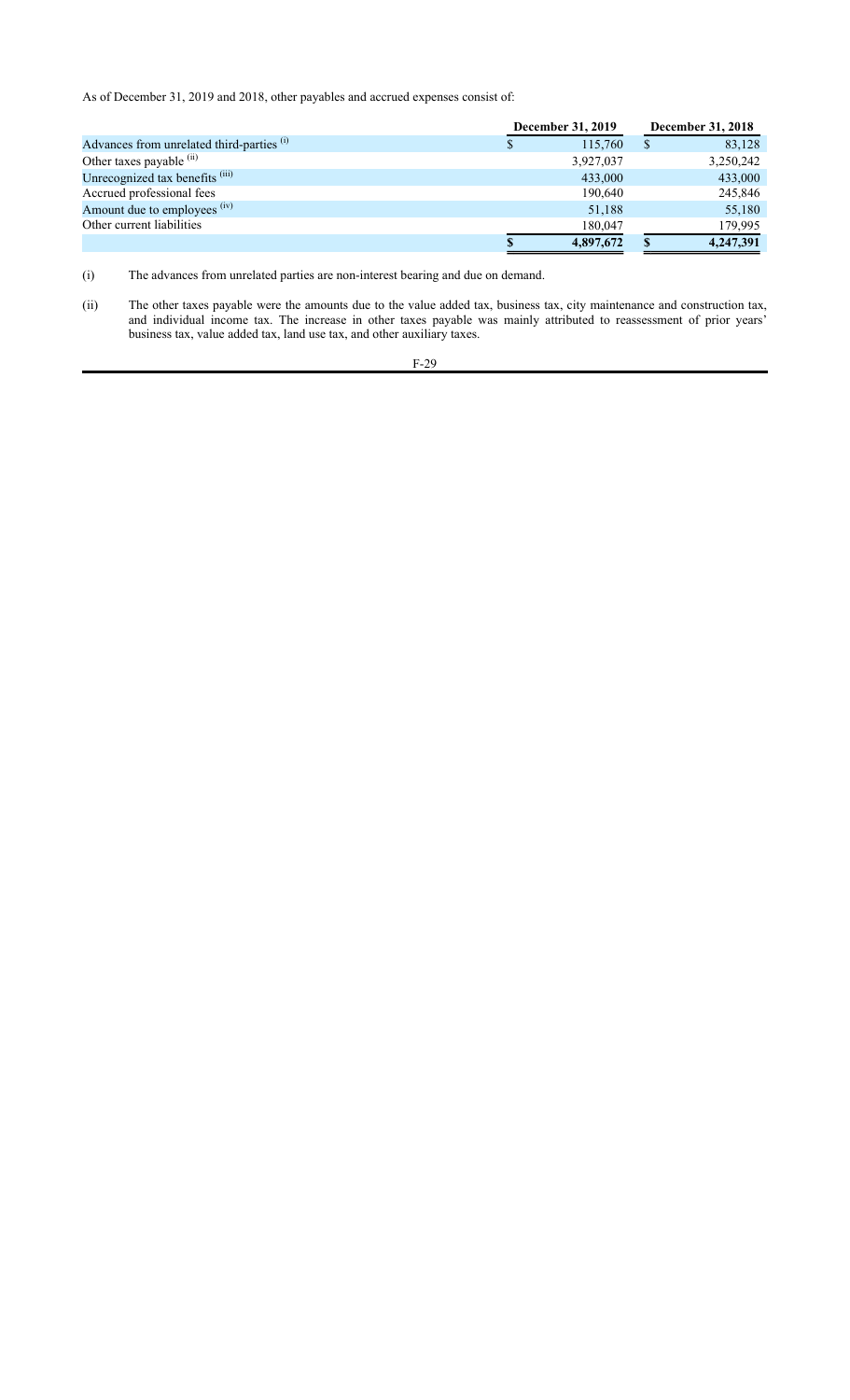- (iii) The Unrecognized tax benefits refer to the land value added tax due to the sale of property, equipment, and land use rights in September 2015.
- (iv) The amounts due to employees were pertaining to employees' out-of-pocket expenses for travel and meal allowance, etc.

## **16. RESERVE AND DISTRIBUTION OF PROFIT**

In accordance with relevant PRC regulations and the Articles of Association of our PRC subsidiaries, our PRC subsidiaries are required to allocate at least 10% of their annual after-tax profits determined in accordance with PRC statutory financial statements to a statutory general reserve fund until the amounts in said fund reaches 50% of their registered capital. As of December 31, 2019 and 2018, the balance of general reserve was \$14.0 million, respectively.

Under the applicable PRC regulations, the Company may pay dividends only out of the accumulated profits, if any, determined in accordance with the PRC accounting standards and regulations. As the statutory reserve funds can only be used for specific purposes under the PRC laws and regulations. The general reserves are not distributable as cash dividends.

Our after-tax profits or losses with respect to the payment of dividends out of accumulated profits and the annual appropriation of after-tax profits as calculated pursuant to the PRC accounting standards and regulations do not result in significant differences as compared to after-tax earnings as presented in our consolidated financial statements. However, there are certain differences between the PRC accounting standards and regulations and the U.S. generally accepted accounting principles, arising from different treatment of items such as amortization of intangible assets and change in fair value of contingent consideration arising from business combinations.

### **17. EQUITY**

## (a) Ordinary shares

The Company is authorized to issue 100,000,000 ordinary shares.

On September 19, 2017, at the Company's 2017 Annual Meeting of Members, the shareholders of the Company approved an amendment to the Company's Memorandum and Articles of Association to remove the par value of the Company's ordinary shares. On October 12, 2017, the Company filed an amended and restated Memorandum and Articles of Association (the "Amended and Restated M&A") with the Registrar of Corporate Affairs in the British Virgin Islands to remove par value per share of the Company's ordinary shares. As a result, additional-paid-in capital resulted from cash received in excess of par value for the Company's issuance of ordinary shares was reclassified to ordinary shares at December 31, 2017, in an aggregate of approximately \$123.5 million.

In January 2018, 479,004 and 50,000 ordinary shares were issued as a result of exercise of stock options granted to employees and consultants, respectively. As a result, the amount of \$626,000 and \$24,000, previously charged to additional paid in capital in the periods services were provided were credited to ordinary shares, respectively. Refer to Note 17 (d) and (e) below.

In November 2018, the Company issued 1,000,000 ordinary shares to two individuals including Mr. Lin at a price of \$1.50 per share for a total consideration of \$1,500,000. The settlement price was negotiated and resembled the highest trading price of the Company's stock on November 13, 2018.

In October 2019, the Company issued 240,000 restricted shares to a consultant as its service compensation for the service period from October 28, 2019 to October 27, 2020. The fair value of the 240,000 ordinary shares was approximately \$110,000, which was determined by the market closing price on the grant date and a discount for lacking of market liquidity. The service compensation of approximately \$110,000 is amortized over the service period.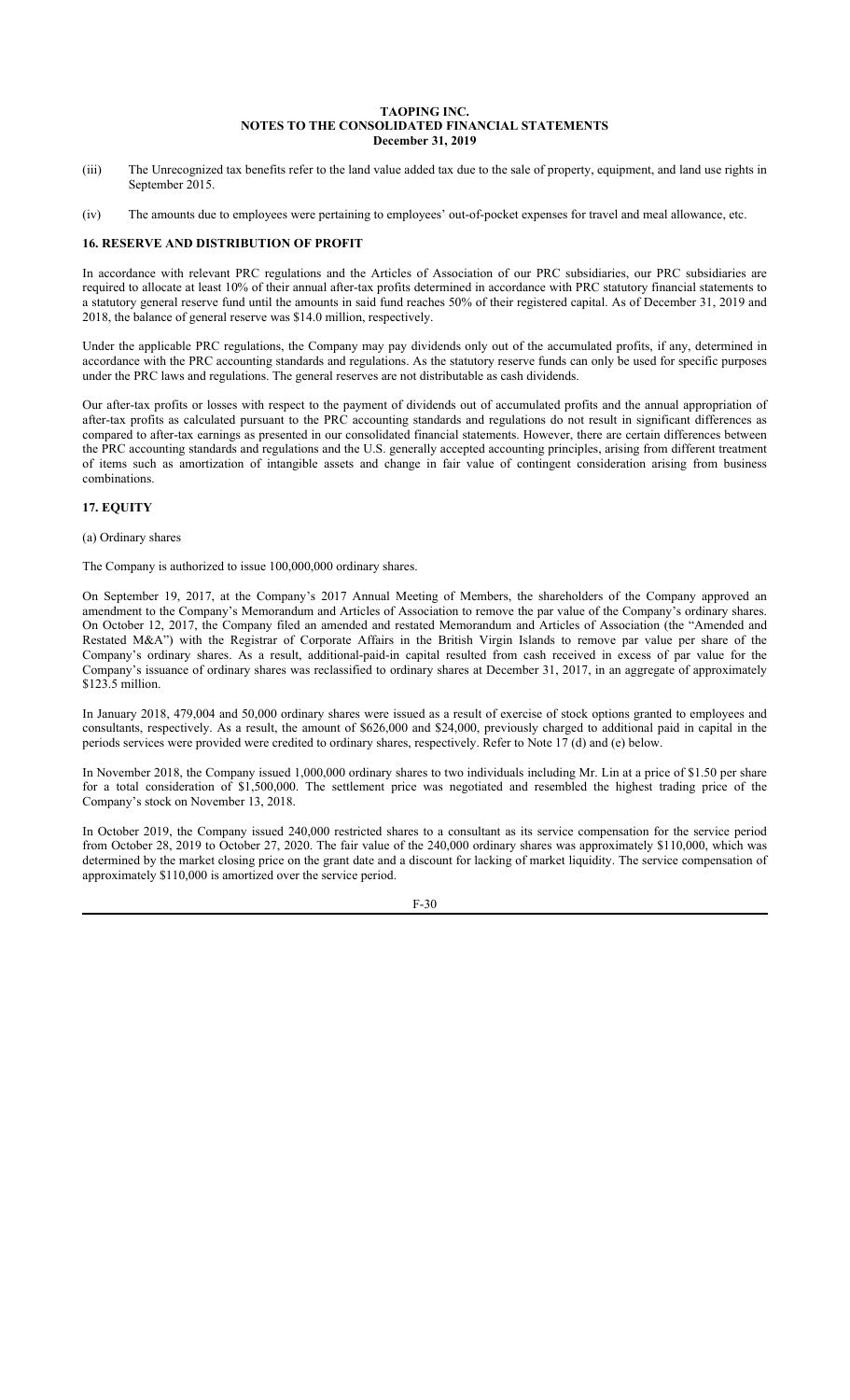#### (b) Repurchase of common shares

On October 4, 2013, the Company announced a \$9.0 million share repurchase program. Repurchases may be made in open-market transactions or through privately negotiated transactions. The timing and extent of any repurchase will depend upon market conditions, the trading price of the Company's ordinary shares, and other factors, and are subject to the restrictions relating to volume, price and timing under the applicable laws, including but not limited to, Rule 10b-18 promulgated under the Securities Exchange Act of 1934, as amended. The Company's Board of Directors will review the share repurchase program periodically, and may authorize adjustment of its terms and size accordingly. An aggregate of 1,402,448 shares were purchased under the program as of December 31, 2015 in an aggregate amount of approximately \$7.1 million. On June 7, 2017 the aggregate of 1,402,448 ordinary shares held in the Company's treasury stock was canceled. As a result, the excess of the cost of those shares over the par value was allocated to additional paid-in capital and retained earnings in the amount of approximately \$7.0 million and \$104,000, respectively, as of December 31, 2017.

#### (c) Stock-based compensation

The following table provides the details of the approximate total share-based payments expense during the year ended December 31, 2019, 2018, and 2017:

|                                              |  | December 31, 2019 | December 31, 2018 | December 31, 2017 |            |  |
|----------------------------------------------|--|-------------------|-------------------|-------------------|------------|--|
| Employees and directors share-based payments |  | 494,000(d)        | 585,000(d)        |                   | 487,000(d) |  |
| Stock options issued for services            |  | 67,000(e)         | 44,000(e)         |                   | 96,000(e)  |  |
| Shares issued for services                   |  | 19,000(a)         |                   |                   |            |  |
|                                              |  | 580,000           | 629,000           |                   | 583,000    |  |

# (d) Stock options to employees and directors

On May 9, 2016, the Board of Directors of the Company adopted the 2016 Equity Incentive Plan, or the 2016 Plan. Pursuant to the 2016 Plan, the Company may offer up to five million ordinary shares as equity incentives to its directors, employees and consultants. Such number of shares is subject to adjustment in the event of certain reorganizations, mergers, business combinations, recapitalizations, stock splits, stock dividends, or other change in the corporate structure of the Company affecting the issuable shares under the 2016 Plan. The Company accounts for its stock option awards to employees and directors pursuant to the provisions of ASC 718, Compensation – Stock Compensation. The fair value of each option award is estimated on the date of grant using the Black-Scholes Merton valuation model. The Company recognizes the fair value of each option as compensation expense ratably using the straight-line attribution method over the service period, which is generally the vesting period.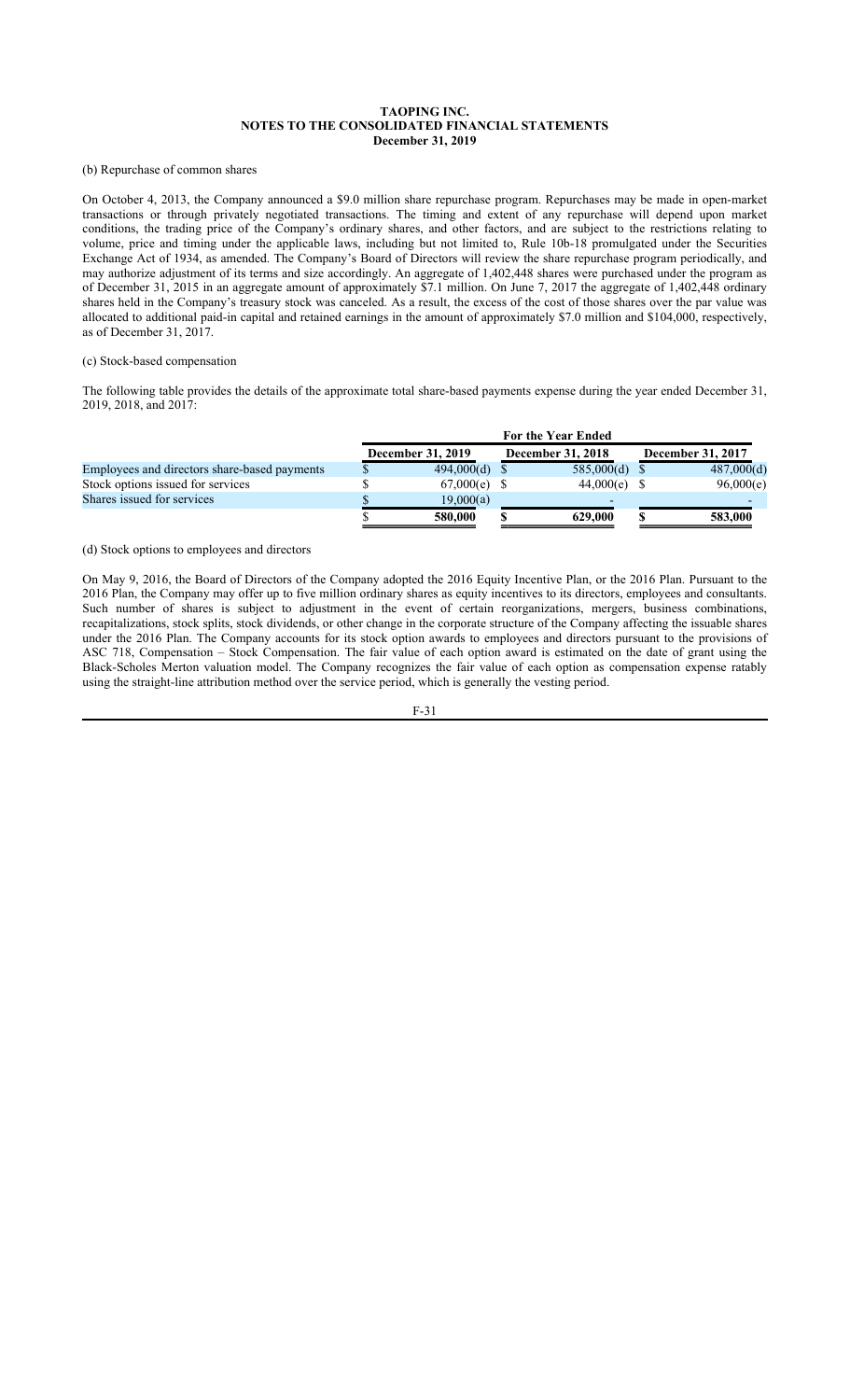On May 27, 2016, the Company granted options to purchase an aggregate of 2,712,000 ordinary shares under the 2016 Plan. The fair value of these options was approximately \$1.6 million at the date of the grant, of which approximately \$365,000, \$407,000 and \$376,000 was recorded as compensation and included in administrative expenses in the consolidated statements of operations for the services provided for the year ended December 31, 2019, 2018 and 2017, respectively.

On May 17, 2017, the Company granted options to employees and directors to purchase an aggregate of 960,000 ordinary shares under the 2016 Plan. The fair value of these options was approximately \$0.5 million at the date of the grant, of which approximately \$129,000, \$178,000 and \$111,000 was recorded as compensation and included in administrative expenses in the consolidated statements of operations for the services provided for the year ended December 31, 2019, 2018, and 2017, respectively.

Stock option activity for the year ended December 31, 2019, 2018 and 2017 is summarized as follows:

|                                                             | <b>Options</b><br>Outstanding |               | Weighted<br>Average<br><b>Exercise Price</b> | <b>Weighted Average</b><br>Remaining<br><b>Contractual Life</b><br>(Year) |              | <b>Aggregated</b><br><b>Intrinsic</b><br>Value |
|-------------------------------------------------------------|-------------------------------|---------------|----------------------------------------------|---------------------------------------------------------------------------|--------------|------------------------------------------------|
| Outstanding at January 1, 2017                              | 2,286,000                     | <sup>\$</sup> | 1.21                                         | 4.40                                                                      | S.           | $\Omega$                                       |
| Granted                                                     | 960,000                       | \$            | 0.99                                         |                                                                           |              |                                                |
| Exercised                                                   |                               |               |                                              |                                                                           |              |                                                |
| Canceled                                                    | (328,000)                     | \$            | 1.21                                         |                                                                           |              |                                                |
| Outstanding at December 31, 2017                            | 2,918,000                     | $\mathcal{S}$ | 1.14                                         | 3.40                                                                      | $\mathbf{s}$ | 996,860                                        |
| Exercised                                                   | (802, 800)                    |               | 1.21                                         |                                                                           |              |                                                |
| Canceled                                                    | (113,000)                     | \$            | 1.11                                         |                                                                           |              |                                                |
| Outstanding at December 31, 2018                            | 2,002,200                     | \$            | 1.11                                         | 2.40                                                                      |              | 188,790                                        |
| Exercised                                                   |                               |               |                                              |                                                                           |              |                                                |
| Canceled                                                    | (220, 800)                    | \$            | 1.15                                         |                                                                           |              |                                                |
| Outstanding at December 31, 2019                            | 1,781,400                     |               | 1.11                                         | 1.4                                                                       |              |                                                |
| Vested and expected to be vested as<br>of December 31, 2019 | 1,760,400                     |               | 1.11                                         | 1.4                                                                       |              |                                                |
| Options exercisable as of December<br>31, 2019 (vested)     | 1,531,500                     |               | 1.13                                         | 1.4                                                                       |              |                                                |
|                                                             |                               |               | $F-32$                                       |                                                                           |              |                                                |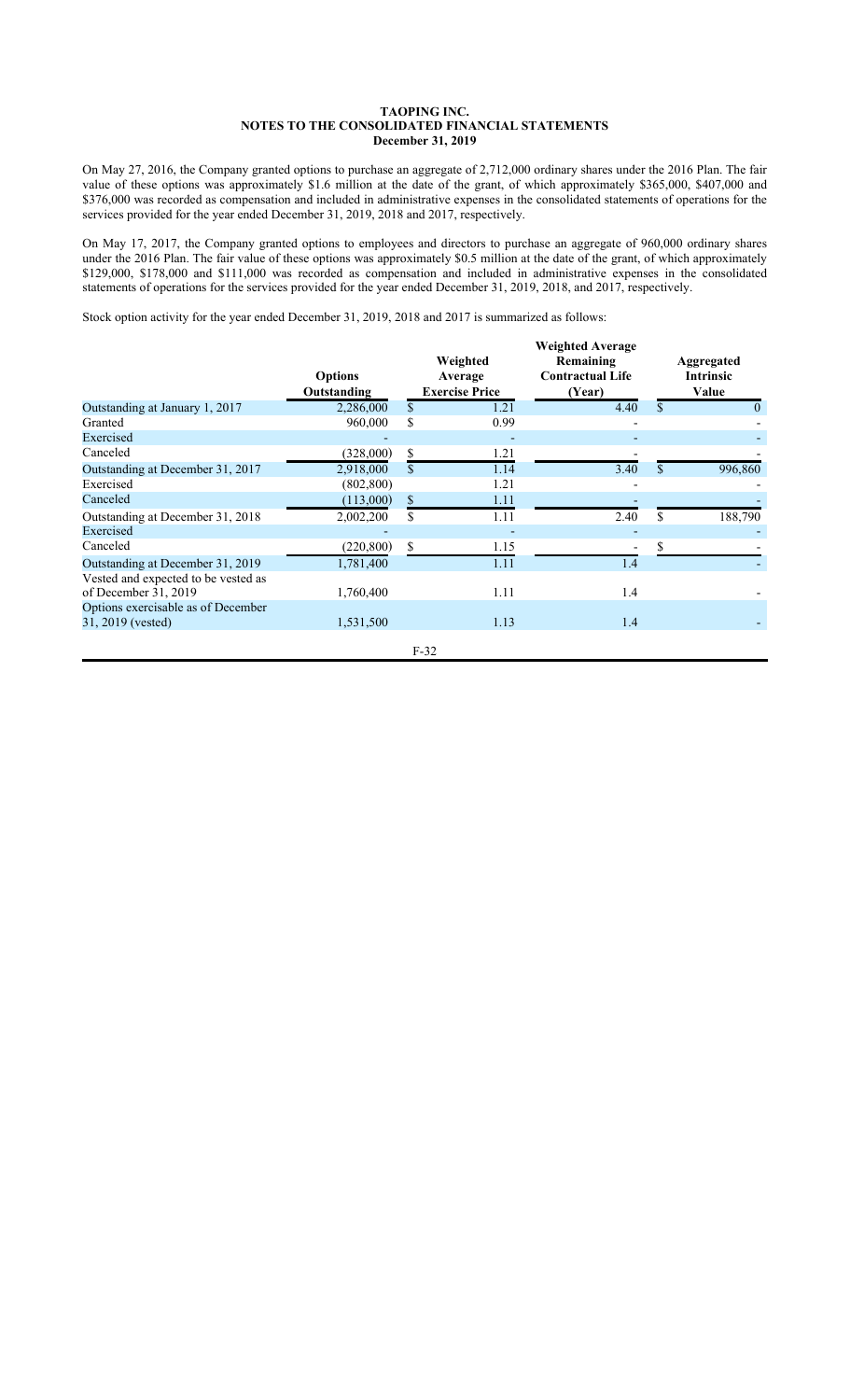There were no stock options granted to employees during the years ended December 31, 2019 and 2018, The total intrinsic value of stock options exercised during the year ended December 31, 2018 was approximately \$1,473,000, and there was no option exercised during the year ended December 31, 2019 and 2017. The Company did not receive any proceeds related to the cashless exercise of stock options from employees for the years ended December 31, 2019, 2018 and 2017.

The following table summarizes the status of options which contain vesting provisions:

|                                 | <b>Options</b> | Weighted<br>Average<br><b>Grant Date</b><br><b>Fair Value</b> |
|---------------------------------|----------------|---------------------------------------------------------------|
| Non-vested at January 1, 2019   | 1,088,400      | 0.69                                                          |
| Vested                          | (740,700)      | \$<br>0.71                                                    |
| Canceled                        | (97,800)       | 0.74                                                          |
| Non-vested at December 31, 2019 | 249,900        | 0.59                                                          |

As of December 31, 2019, approximately \$0.1 million of total unrecognized compensation expense related to non-vested share options is expected to be recognized over a weighted average remaining vesting period of approximately 0.1 year. The total fair value of options vested during the year ended December 31, 2019, 2018 and 2017 was approximately \$0.6 million, \$0.6 million and \$0.6 million, respectively. To the extent the actual forfeiture rate is different from what the Company has anticipated, stock-based compensation related to these awards will be different from its expectations.

## (e) Stock options and warrants to non-employees

Pursuant to the Company's 2016 Equity Incentive Plan, for the year ended December 31, 2018 and 2017, the Company issued 200,000 stock options to consultants with 125,000 options vested in 2018 and 75,000 options vested in 2019 and issued 250,000 stock options to consultants with 250,000 options vested in 2017, respectively. The stock options issued to non-employees would be forfeited either three months after the expiration of the service agreement or upon the expiry of contractual life of the options. On February 20, 2019, the Company issued warrants to the Consultant to purchase 150,000 the Company's ordinary shares with exercise price at \$1.10 per share, which have been fully vested to the grantee in 2019. Before the adoption of ASU2018-07, the fair value of the options and warrants issued to consultants was estimated on the measurement date using the Black-Scholes Merton valuation model, after the adoption on January 1, 2019, the fair value of the equity awards to consultants was measured on the grant date. The Company expensed to administrative expense approximately \$67,000, \$44,000 and \$96,000 for the years ended December 31, 2019, 2018 and 2017, respectively.

As of December 31, 2019, the exercise price for the warrants issued to non-employee for service was \$1.1 and remaining life was \$ 2.2 years. All of the stock options issued to non-employees were expired in three months after service period and forfeited. The following table outlines the Warrant outstanding and exercisable as of December 31, 2019:

|                                            | 2019<br>Number of<br>Warrants<br>Outstanding<br>and Exercisable |   | <b>Exercise</b><br>Price | <b>Expiration</b><br>Date |
|--------------------------------------------|-----------------------------------------------------------------|---|--------------------------|---------------------------|
| 2019 Consulting Service Agreement Warrants | 150,000                                                         | S | 1.10                     | 03/13/2022                |
|                                            | 150,000                                                         |   |                          |                           |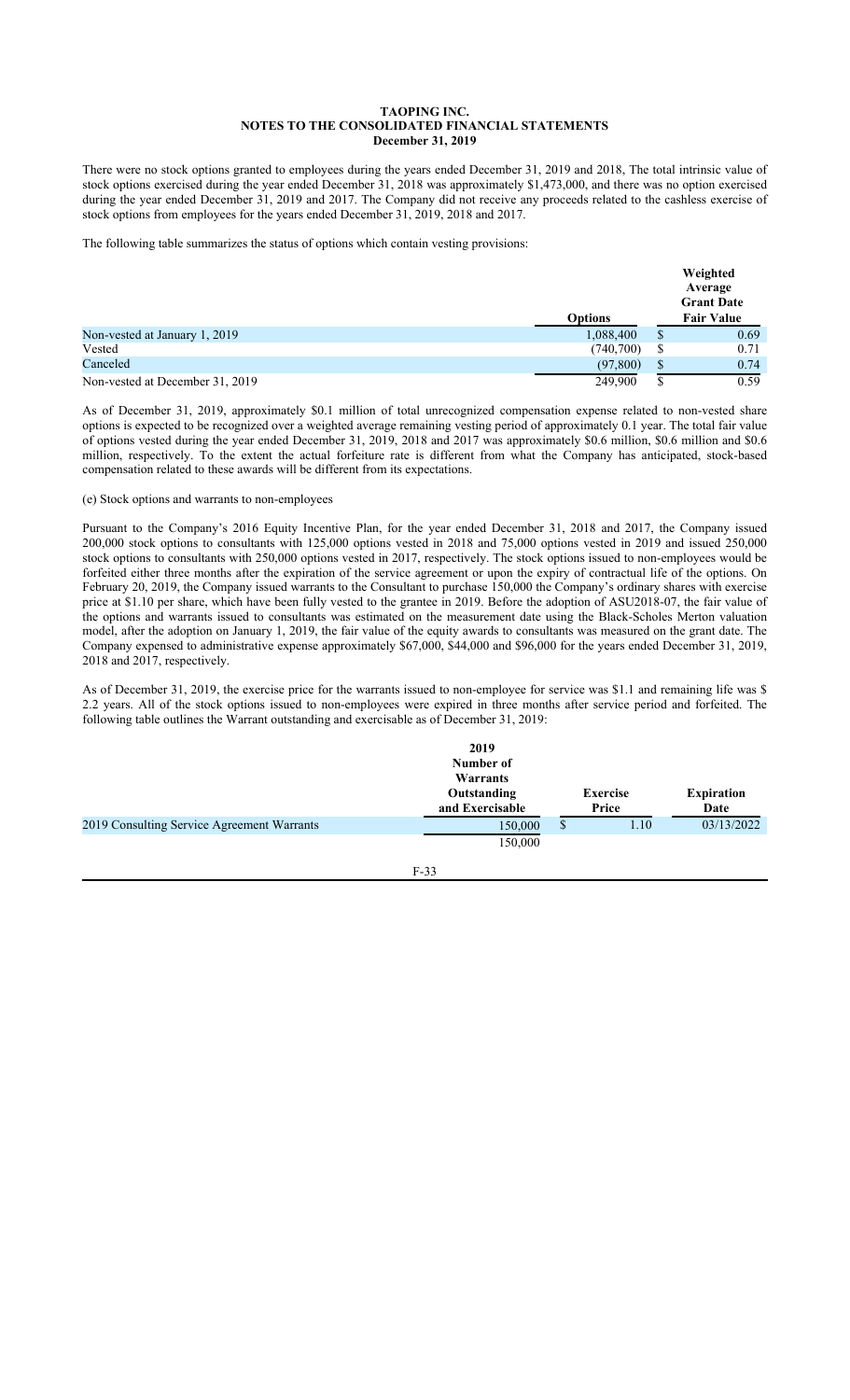# **18. CONSOLIDATED SEGMENT DATA**

Segment information is consistent with how management reviews the businesses, makes investing and resource allocation decisions, and assesses operating performance. Transfers and sales between reportable segments, if any, are recorded at cost. All sales occurred in China since our revenue-generating operations are located in China.

Selected information by segment is presented in the following tables for the year ended December 31, 2019, 2018, and 2017.

|                         | 2019<br>2018 |  | 2017       |  |            |
|-------------------------|--------------|--|------------|--|------------|
| Revenues <sup>(1)</sup> |              |  |            |  |            |
| TIT Segment             | 241.132      |  | 383,420    |  | 1,239,002  |
| <b>CBT</b> Segment      | 13,550,171   |  | 20,194,920 |  | 16,950,272 |
|                         | 13,791,303   |  | 20,578,340 |  | 18,189,274 |

(1) Revenues by operating segments exclude intercompany transactions.

|                                                                  | 2019             | 2018         |             |   | 2017        |
|------------------------------------------------------------------|------------------|--------------|-------------|---|-------------|
| (Loss) income from operations                                    |                  |              |             |   |             |
| TIT Segment                                                      | \$<br>(662, 556) | <sup>S</sup> | (528, 891)  | S | (979, 973)  |
| <b>CBT</b> Segment                                               | (2,037,151)      |              | 2,391,930   |   | 1,934,001   |
| Corporate and others $^{(2)}$                                    | (1,472,454)      |              | (1,694,215) |   | (1,404,731) |
| (Loss) income from operations                                    | (4, 172, 161)    |              | 168,824     |   | (450, 703)  |
| Corporate other income, net                                      | 669,755          |              | 956,753     |   | 758,073     |
| Corporate interest income                                        | 133,517          |              | 36,381      |   | 7,900       |
| Corporate interest expense                                       | (499, 852)       |              | (484, 403)  |   | (450, 024)  |
| Corporate warrant income                                         |                  |              |             |   | 3,720       |
| (Loss) income before income taxes                                | (3,868,741)      |              | 677,555     |   | (131, 034)  |
|                                                                  |                  |              |             |   |             |
| Income tax benefit                                               | 274,480          |              | 1,201,231   |   | 1,070,343   |
| Net (loss) income                                                | (3,594,261)      |              | 1,878,786   |   | 939,309     |
|                                                                  |                  |              |             |   |             |
| Less: (Loss) income attributable to the non-controlling interest | 11,929           |              | (186, 803)  |   | (80, 704)   |
| Net (loss) income attributable to the Company                    | (3,582,332)      |              | 1,691,983   |   | 858,605     |

(2) Includes non-cash compensation, professional fees and consultancy fees for the Company.

Non-cash employee compensation by segment for the year ended December 31, 2019, 2018, and 2017 are as follows:

|                                 | 2019    | 2018    | 2017    |
|---------------------------------|---------|---------|---------|
| Non-cash employee compensation: |         |         |         |
| Corporate and others            | 494.316 | 584.629 | 487,407 |
|                                 | 494.316 | 584,629 | 487,407 |

Depreciation and amortization by segment for the year ended December 31, 2019, 2018, and 2017 are as follows:

|                                       |        | 2019<br>2018 |    | 2017      |  |           |
|---------------------------------------|--------|--------------|----|-----------|--|-----------|
| <b>Depreciation and amortization:</b> |        |              |    |           |  |           |
| TIT Segment                           |        | 17.278       |    | 13.941    |  | 36,018    |
| <b>CBT</b> Segment                    |        | 2,883,674    |    | 3,660,596 |  | 2,820,888 |
|                                       | ъĐ     | 2,900,952    | \$ | 3,674,537 |  | 2,856,906 |
|                                       | $F-34$ |              |    |           |  |           |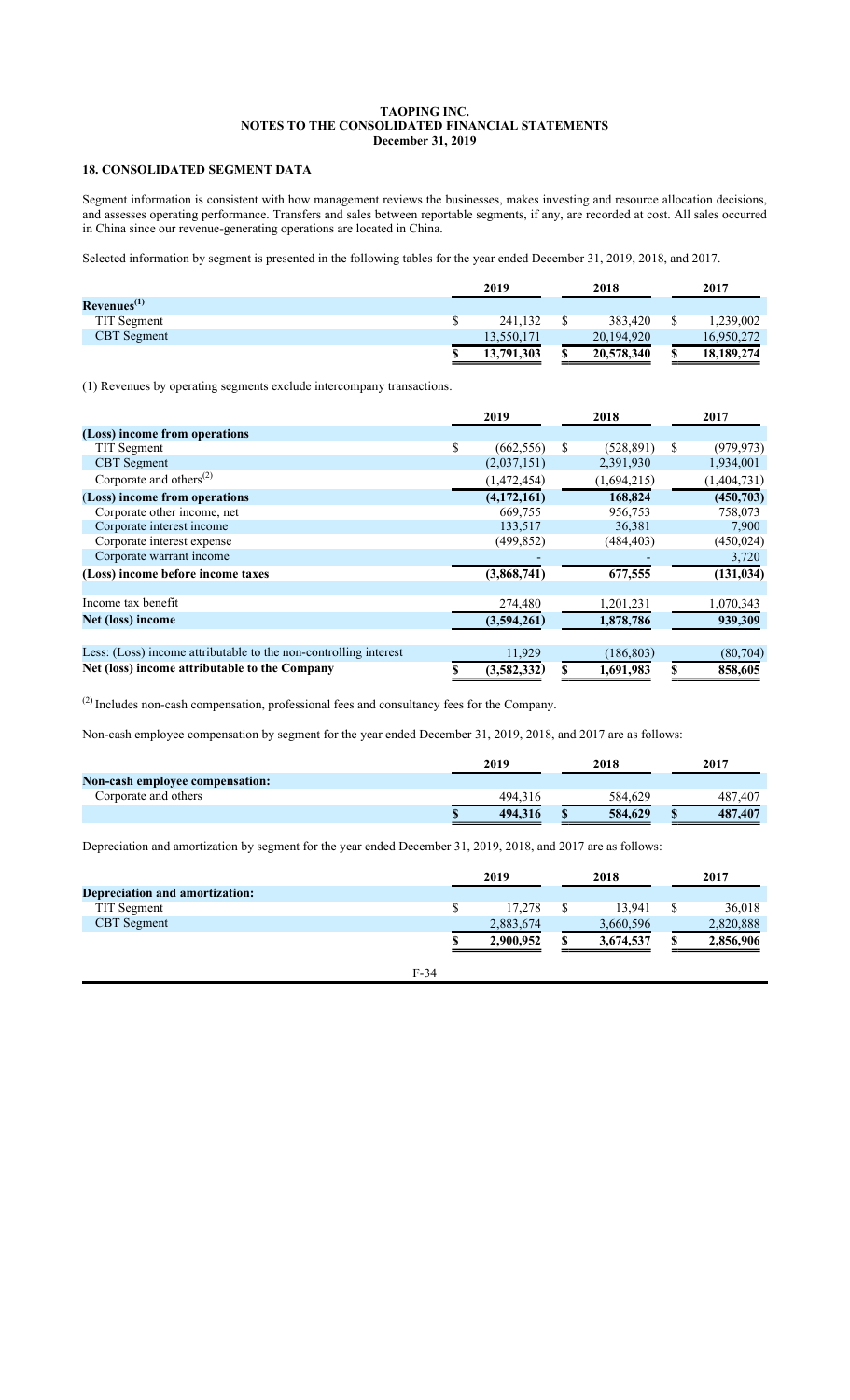|                                                                 | 2019<br>2018 |           | 2017 |            |               |         |
|-----------------------------------------------------------------|--------------|-----------|------|------------|---------------|---------|
| Provisions for bad debt allowance on accounts receivable, other |              |           |      |            |               |         |
| receivable and advances to suppliers; :                         |              |           |      |            |               |         |
| TIT Segment                                                     | \$           | 344,550   | S.   | (438, 378) | <sup>\$</sup> | 273,706 |
| <b>CBT</b> Segment                                              |              | 3,283,994 |      | 1,268,644  |               | 148,682 |
|                                                                 |              | 3,628,544 |      | 830,266    |               | 422,388 |
|                                                                 |              | 2019      |      | 2018       |               | 2017    |
| <b>Inventory obsolescence provision:</b>                        |              |           |      |            |               |         |
| TIT Segment                                                     | S            | 2,366     | \$   | 9,261      | \$            | 158,357 |
| <b>CBT</b> Segment                                              |              | 112,824   |      | 21,142     |               | 18,213  |
|                                                                 |              | 115,190   |      | 30,403     |               | 176,570 |
|                                                                 |              | 2019      |      | 2018       |               | 2017    |
| <b>Impairment of long-term investments</b>                      |              |           |      |            |               |         |
| CBT Segment                                                     |              |           |      | 45,400     |               |         |
|                                                                 |              |           |      | 45,400     |               |         |

Total assets by segment as at December 31, 2019 and 2018 are as follows:

|                      | 2019       |  | 2018       |  |
|----------------------|------------|--|------------|--|
| <b>Total assets</b>  |            |  |            |  |
| TIT Segment          | 725.088    |  | 1,056,582  |  |
| <b>CBT</b> Segment   | 39,755,020 |  | 40,529,876 |  |
| Corporate and others | 135.438    |  | 29,356     |  |
|                      | 40,615,546 |  | 41,615,814 |  |

# **19. COMMITMENTS AND CONTINGENCIES**

The Company leased warehouses in different cities of China in 2018 and 2017. For the years ended December 31, 2018 and 2017, the rental expense was approximately \$4,000 and \$81,000, respectively.

On December 12, 2018, IST HK entered into a non-exclusive joint venture agreement with Mr. Huang, a permanent resident of Republic of Singapore, to form Asia Taoping PTE. LTD. ("Asia Taoping") for providing Internet + Sharing New Media Platform service and other business to South East Asia countries. IST HK will own 10% of equity interest of and contributes registered capital approximately \$369,000 to Asia Taoping. Capital contribution is made in installment, of which the first installment is to be contributed within 300 days from the execution date of the joint venture agreement. IST HK has not made the first installment of capital contribution to Asia Taoping, which will be incurred pursuant to specific capital needs of Asia Taoing. IST HK provides hardware, software platform, and services to the joint venture. Asia Taoping is a corporate joint venture and IST HK does not exercise significant influence, therefore, the investment to Asia Taoping will be accounted for using cost method in Long-Term Investment. Revenue generated from Sales of hardware and services rendered are accounted for related-party transactions.

The Company received a notification from Nasdaq Listing Qualifications on June 18, 2019, as announced in a report with the SEC on a 6-K Form filed on June 19, 2019, that the Company was not in compliance with the minimum bid price requirements set forth in Nasdaq Listing Rule 5550(a)(2) for continued listing on The Nasdaq Capital Market. To regain compliance, the Company's ordinary shares must have a closing bid price of at least \$1.00 per share for a minimum of 10 consecutive business days (Nasdaq may monitor the price for as long as 20 consecutive business days prior to making a final compliance determination). On December 17, 2019, the Company received a second notice from the Nasdaq Listing Qualifications, in which Nasdaq granted us an additional 180 days, or until June 15, 2020, to regain compliance, because the Company met the continued listing requirement for public float and other applicable requirements, except the bid price requirement, and the Company had indicated its intention of curing the deficiency by effecting a reverse stock split, if necessary. The compliance deadline was thereafter extended from June 15, 2020 to August 28, 2020 according to SR-NASDAQ-2020-021.

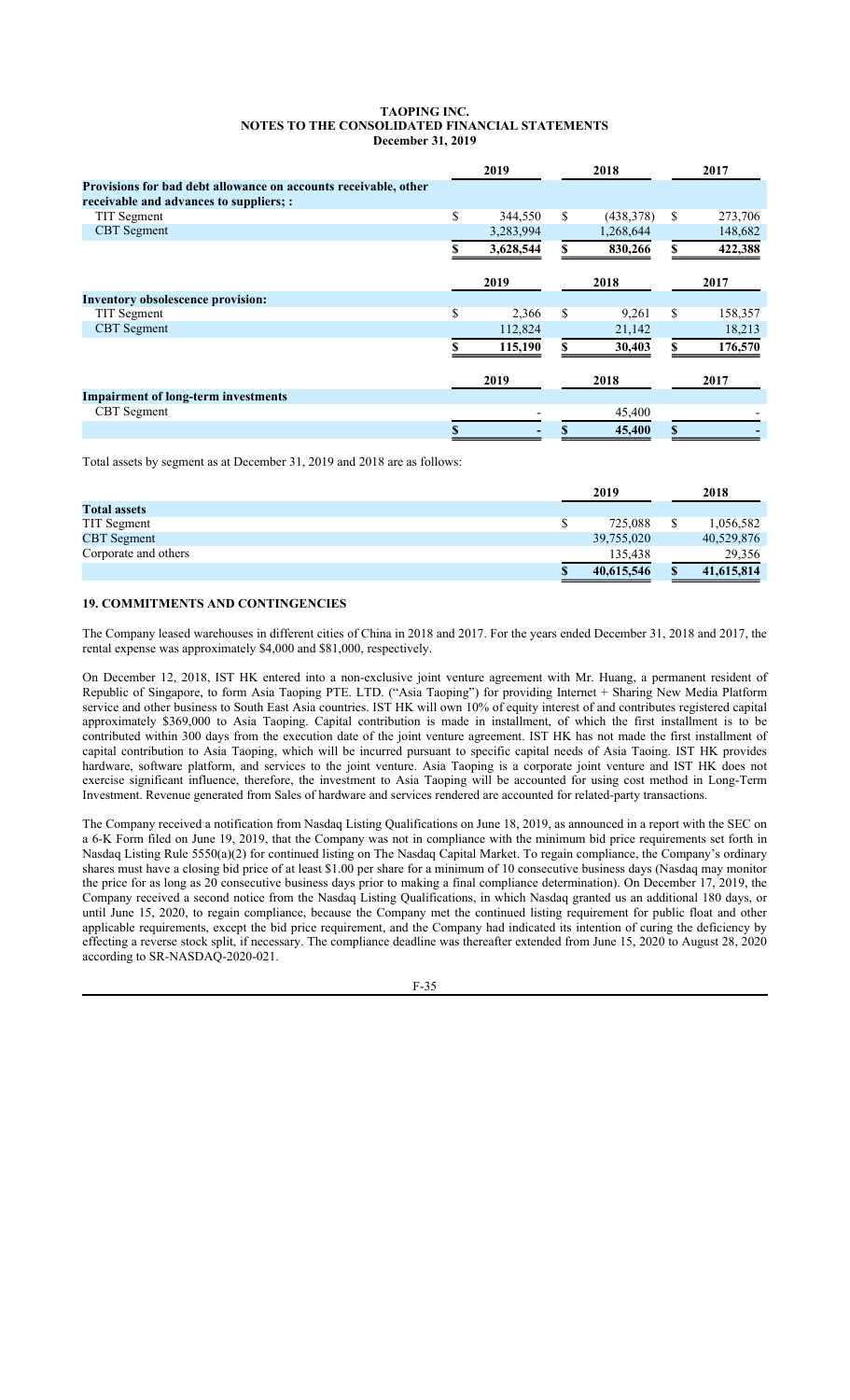The Company may be subject to legal proceedings, investigations, and claims incidental to conduct of our business from time to time. The Company is currently subject to legal or arbitration proceedings with customers pertaining to our performance of the sales contracts. The Company estimates, with 50% of probability, a possible loss ranging from approximately \$ 0 to \$300,000, if the proceedings are ruled by arbitration.

# **20. CONCENTRATIONS**

For the year ended December 31, 2019 and 2018, no customer accounted for greater than 10% of revenue. For the year ended December 31, 2017, one customer accounted for greater than 10% of revenue. For the year ended December 31, 2019, 2018, and 2017, the Company's top five customers accounted for 24%, 23% and 47% of the Company's revenues, respectively.

The Company's top five accounts receivable accounted for 20% and 23% of accounts receivable as of December 31, 2019 and 2018, respectively. No customer each accounted for greater than 10% or more of accounts receivable as of December 31, 2019 and 2018.

For the year ended December 31, 2019, 2018 and 2017, approximately 97%, 89% and 98%, respectively, of total inventory purchases were from five unrelated suppliers. Two suppliers each accounted for greater than 10% of total inventory purchases in 2019 and 2018, five suppliers each accounted for greater than 10% of total inventory purchases in 2017.